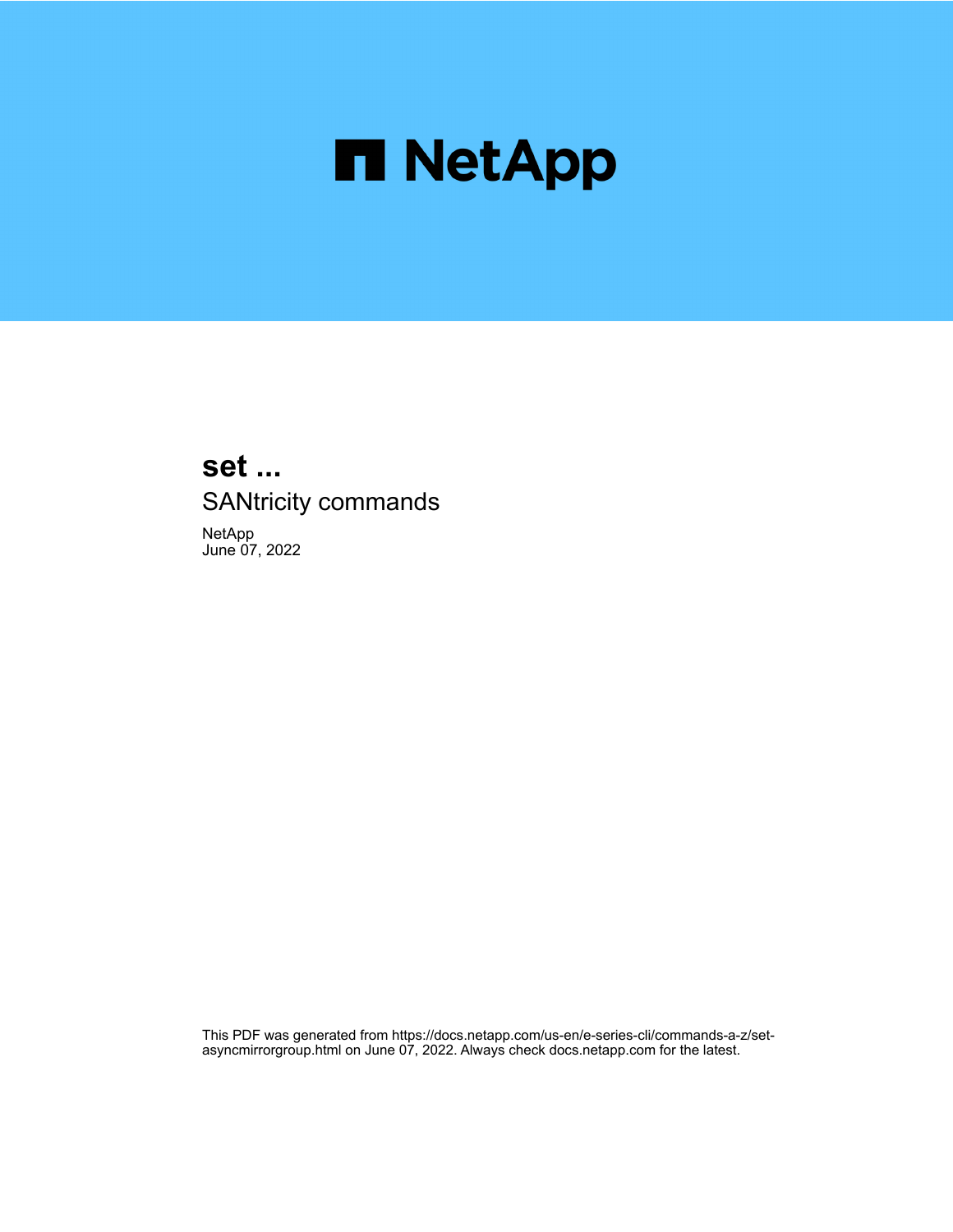# **Table of Contents**

| Specify AutoSupport HTTP(S) delivery method (for individual E2800 or E5700 arrays)5                                                                                                                                            |  |
|--------------------------------------------------------------------------------------------------------------------------------------------------------------------------------------------------------------------------------|--|
|                                                                                                                                                                                                                                |  |
|                                                                                                                                                                                                                                |  |
|                                                                                                                                                                                                                                |  |
|                                                                                                                                                                                                                                |  |
|                                                                                                                                                                                                                                |  |
|                                                                                                                                                                                                                                |  |
|                                                                                                                                                                                                                                |  |
|                                                                                                                                                                                                                                |  |
|                                                                                                                                                                                                                                |  |
|                                                                                                                                                                                                                                |  |
|                                                                                                                                                                                                                                |  |
|                                                                                                                                                                                                                                |  |
|                                                                                                                                                                                                                                |  |
|                                                                                                                                                                                                                                |  |
|                                                                                                                                                                                                                                |  |
|                                                                                                                                                                                                                                |  |
|                                                                                                                                                                                                                                |  |
|                                                                                                                                                                                                                                |  |
|                                                                                                                                                                                                                                |  |
|                                                                                                                                                                                                                                |  |
|                                                                                                                                                                                                                                |  |
| Set host channel in the continuum of the control of the control of the control of the control of the control of the control of the control of the control of the control of the control of the control of the control of the c |  |
|                                                                                                                                                                                                                                |  |
|                                                                                                                                                                                                                                |  |
|                                                                                                                                                                                                                                |  |
|                                                                                                                                                                                                                                |  |
|                                                                                                                                                                                                                                |  |
|                                                                                                                                                                                                                                |  |
|                                                                                                                                                                                                                                |  |
|                                                                                                                                                                                                                                |  |
| Set snapshot group repository volume capacity manufacture entertainment contains and 73                                                                                                                                        |  |
|                                                                                                                                                                                                                                |  |
|                                                                                                                                                                                                                                |  |
|                                                                                                                                                                                                                                |  |
|                                                                                                                                                                                                                                |  |
|                                                                                                                                                                                                                                |  |
|                                                                                                                                                                                                                                |  |
|                                                                                                                                                                                                                                |  |
|                                                                                                                                                                                                                                |  |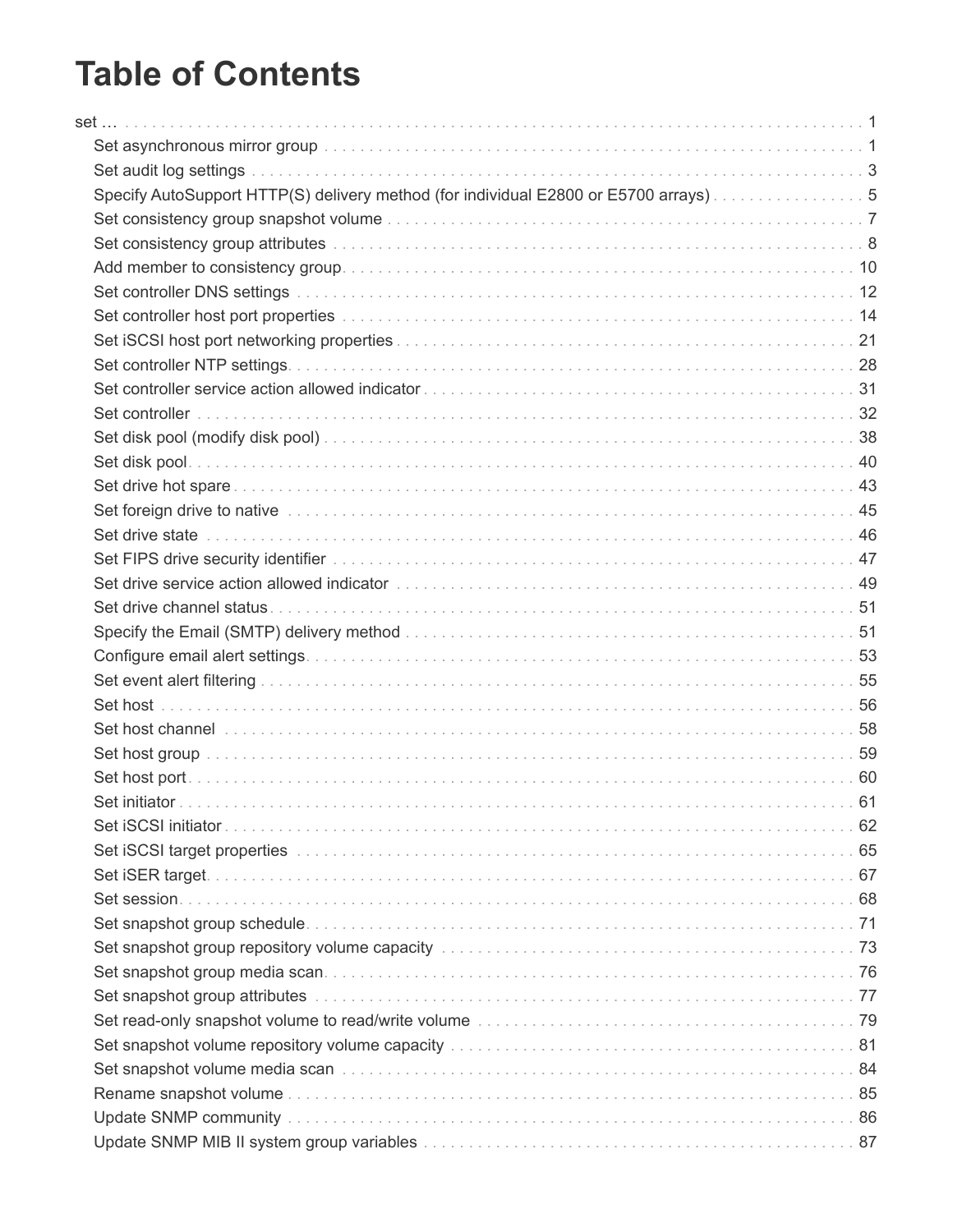| Enable or disable AutoSupport maintenance window (for individual E2800 or E5700 arrays)  94                                                                              |  |
|--------------------------------------------------------------------------------------------------------------------------------------------------------------------------|--|
|                                                                                                                                                                          |  |
|                                                                                                                                                                          |  |
| Set storage array to enable or disable cache mirror data assurance check [1, 1, 1, 1, 1, 1, 1, 1, 1, 1, 1, 1, 1, 99]                                                     |  |
|                                                                                                                                                                          |  |
|                                                                                                                                                                          |  |
|                                                                                                                                                                          |  |
|                                                                                                                                                                          |  |
|                                                                                                                                                                          |  |
|                                                                                                                                                                          |  |
|                                                                                                                                                                          |  |
|                                                                                                                                                                          |  |
| Set storage array iSNS server listening port manufactured contained and set storage array iSNS server listening port manufactured contained and the storage state of 109 |  |
|                                                                                                                                                                          |  |
|                                                                                                                                                                          |  |
|                                                                                                                                                                          |  |
|                                                                                                                                                                          |  |
|                                                                                                                                                                          |  |
|                                                                                                                                                                          |  |
|                                                                                                                                                                          |  |
|                                                                                                                                                                          |  |
|                                                                                                                                                                          |  |
|                                                                                                                                                                          |  |
|                                                                                                                                                                          |  |
|                                                                                                                                                                          |  |
|                                                                                                                                                                          |  |
|                                                                                                                                                                          |  |
|                                                                                                                                                                          |  |
|                                                                                                                                                                          |  |
|                                                                                                                                                                          |  |
|                                                                                                                                                                          |  |
|                                                                                                                                                                          |  |
|                                                                                                                                                                          |  |
|                                                                                                                                                                          |  |
|                                                                                                                                                                          |  |
|                                                                                                                                                                          |  |
|                                                                                                                                                                          |  |
|                                                                                                                                                                          |  |
|                                                                                                                                                                          |  |
|                                                                                                                                                                          |  |
|                                                                                                                                                                          |  |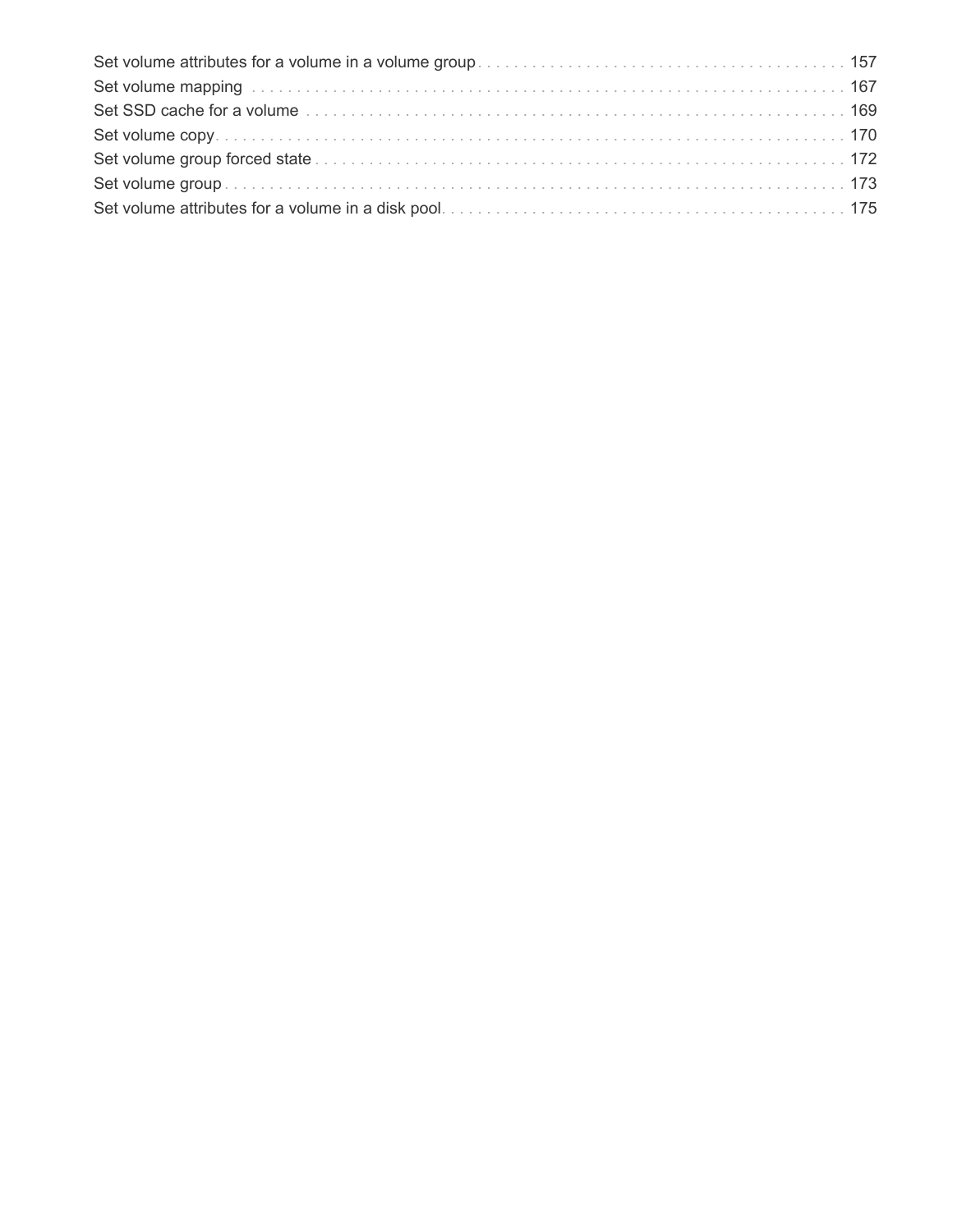<span id="page-4-0"></span>**set …**

# <span id="page-4-1"></span>**Set asynchronous mirror group**

The set asyncMirrorGroup command changes the synchronization settings and warning thresholds that the controller owner of the primary side of the asynchronous mirror group uses when it performs an initial synchronization or resynchronization.

### **Supported Arrays**

This command applies to any individual storage array, including the E2700, E5600, E2800, and E5700 arrays, as long as all SMcli packages are installed.

### **Roles**

To execute this command on an E2800 or E5700 storage array, you must have the Storage Admin or Support Admin role.

### **Context**

Changing the synchronization settings affects the synchronization operations of all mirrored pairs within the asynchronous mirror group.

### **Syntax**

```
set asyncMirrorGroup [asyncMirrorGroupName]
[volume="repos_xxxx" increaseRepositoryCapacity
(repositoryVolume=("repos_xxxx")]
[syncInterval=integer (minutes | hours | days)]
[warningSyncThreshold=integer (minutes | hours | days)]
[warningRecoveryThreshold=integer (minutes | hours | days)]
[userLabel="New_asyncMirrorGroupName"]
[warningThresholdPercent=percentValue]
[role=(primary | secondary)]
[autoResync=(TRUE | FALSE)]
```

| <b>Parameter</b> | <b>Description</b>                                                                                                                                                                                                                                                                                              |
|------------------|-----------------------------------------------------------------------------------------------------------------------------------------------------------------------------------------------------------------------------------------------------------------------------------------------------------------|
| asyncMirrorGroup | The name of the asynchronous mirror group that you<br>want to modify. Enclose the asynchronous mirror<br>group name in square brackets ([]). If the<br>asynchronous mirror group name has special<br>characters or numbers, you must enclose the name in<br>double quotation marks ("") inside square brackets. |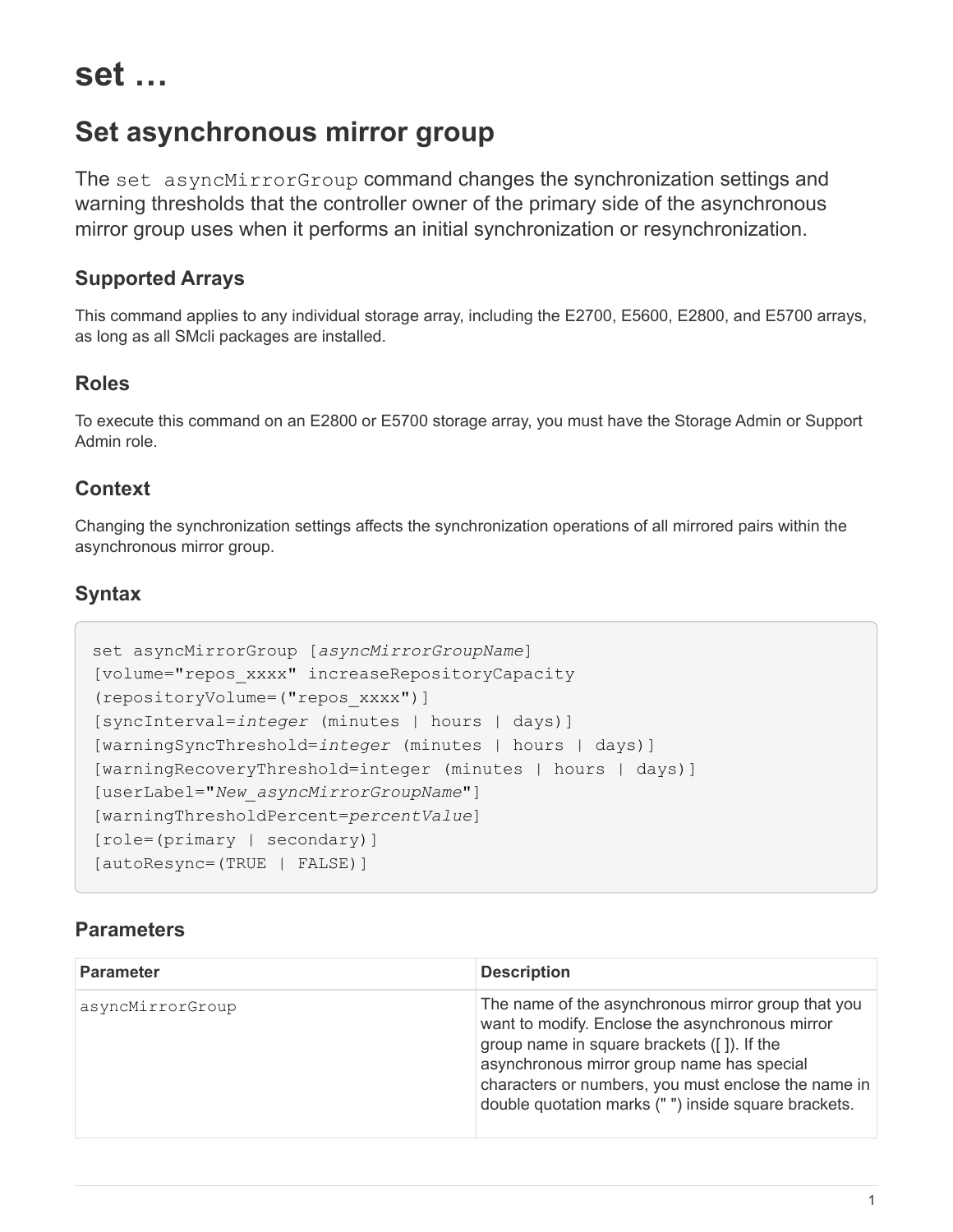| <b>Parameter</b>         | <b>Description</b>                                                                                                                                                                                                                                                                                                                                                                                         |
|--------------------------|------------------------------------------------------------------------------------------------------------------------------------------------------------------------------------------------------------------------------------------------------------------------------------------------------------------------------------------------------------------------------------------------------------|
| volume                   | The name of an asynchronous mirror group repository<br>volume for which you want to increase the capacity.                                                                                                                                                                                                                                                                                                 |
|                          | The name of a repository volume is comprised of two<br>parts:                                                                                                                                                                                                                                                                                                                                              |
|                          | • The term "repos"                                                                                                                                                                                                                                                                                                                                                                                         |
|                          | • A four-digit numerical identifier that the storage<br>management software assigns to the repository<br>volume name                                                                                                                                                                                                                                                                                       |
|                          | Enclose the name of the repository volume in double<br>quotation marks ("").                                                                                                                                                                                                                                                                                                                               |
| syncInterval             | Specify the length of time between automatically<br>sending updates of modified data from the local<br>storage array to the remote storage array. You can<br>specify the length of time in minutes, hours, or days.                                                                                                                                                                                        |
| warningSyncThreshold     | Specify the length of time to wait until a warning is<br>triggered for cases in which the synchronization of all<br>of the volumes within the asynchronous mirror group<br>takes longer than the defined time. You can specify<br>the length of time in minutes, hours, or days.                                                                                                                           |
| warningRecoveryThreshold | Specify the length of time to wait until a warning is<br>triggered when the automatic data update for the<br>point-in-time image on the remote storage array is<br>older than the defined time. Define the threshold from<br>the end of the previous update. You can specify the<br>length of time in minutes, hours, or days.<br>You must set the Recovery Point<br>Threshold to be twice as large as the |
|                          | synchronization interval threshold.                                                                                                                                                                                                                                                                                                                                                                        |
| userLabel                | The new name that you want to give to the<br>asynchronous mirror group. Use this parameter when<br>you want to rename the asynchronous mirror group.<br>Enclose the new asynchronous mirror group name in<br>double quotation marks ("").                                                                                                                                                                  |
| warningThresholdPercent  | Specify the percent value that determines when a<br>warning is triggered when the capacity of a mirror<br>repository volume reaches the defined percentage.<br>Define the threshold by percentage (%) of the<br>capacity remaining.                                                                                                                                                                        |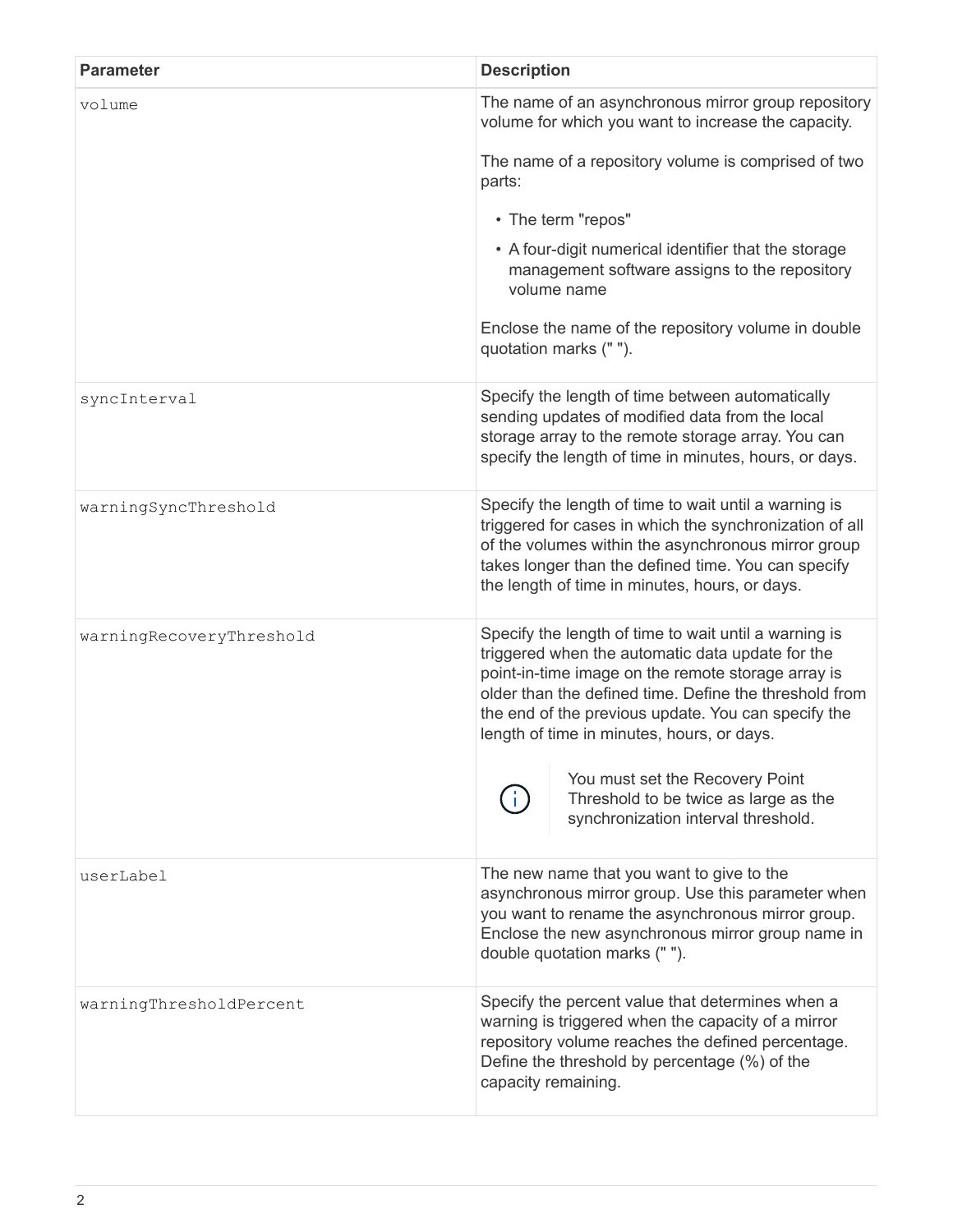| <b>Parameter</b> | <b>Description</b>                                                                                                                                                                                                                                                                                                                                       |
|------------------|----------------------------------------------------------------------------------------------------------------------------------------------------------------------------------------------------------------------------------------------------------------------------------------------------------------------------------------------------------|
| role             | Use this parameter to promote the asynchronous<br>mirror group to a primary role or demote the<br>asynchronous mirror group to a secondary role. To<br>define the asynchronous mirror group as the primary<br>role, set this parameter to primary. To define the<br>asynchronous mirror group as the secondary role, set<br>this parameter to secondary. |
| autoResync       | The settings for automatic resynchronization between<br>the primary volumes and the secondary volumes of<br>an asynchronous mirrored pair within an<br>asynchronous mirror group. This parameter has these<br>values:                                                                                                                                    |
|                  | • enabled - Automatic resynchronization is<br>turned on. You do not need to do anything further<br>to resynchronize the primary volume and the<br>secondary volume.                                                                                                                                                                                      |
|                  | * disabled - Automatic resynchronization is<br>turned off. To resynchronize the primary volume<br>and the secondary volume, you must run the<br>start asyncMirrorGroup command.                                                                                                                                                                          |

### **Notes**

You can use any combination of alphanumeric characters, underscore (), hyphen (-), and pound (#) for the names. Names can have a maximum of 30 characters.

When you use this command, you can specify one or more of the parameters. You do not, however, need to use all of the parameters.

An asynchronous mirror group repository volume is an expandable volume that is structured as a concatenated collection of up to 16 standard volume entities. Initially, an expandable repository volume has only a single volume. The capacity of the expandable repository volume is exactly that of the single volume. You can increase the capacity of an expandable repository volume by attaching additional unused repository volumes to it. The composite expandable repository volume capacity then becomes the sum of the capacities of all of the concatenated standard volumes.

# **Minimum firmware level**

7.84

# <span id="page-6-0"></span>**Set audit log settings**

The set auditLog command configures the audit log settings.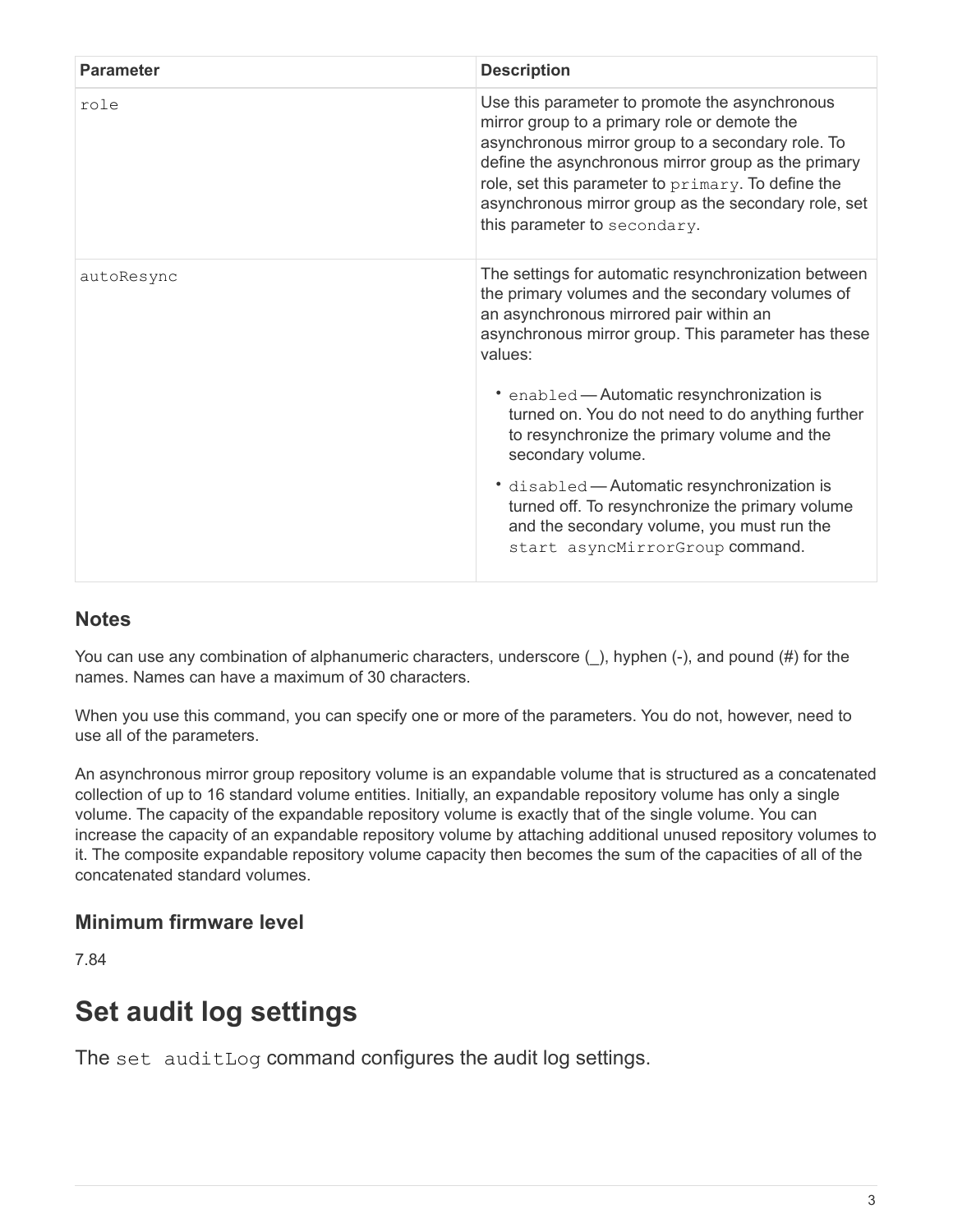# **Supported Arrays**

This command applies to an individual E2800, E5700, EF600 or EF300 storage array. It does not operate on E2700 or E5600 storage arrays.

### **Roles**

To execute this command on an E2800, E5700, EF600, or EF300 storage array, you must have the Security Admin role.

# **Syntax**

```
set auditLog (logLevel={all | writeOnly} |
      fullPolicy={overwrite | preventSystemAccess} |
     maxRecords=n | warningThreshold=n)
```
### **Parameters**

| <b>Parameter</b> | <b>Description</b>                                                                                                                                                                                                                                                                            |
|------------------|-----------------------------------------------------------------------------------------------------------------------------------------------------------------------------------------------------------------------------------------------------------------------------------------------|
| logLevel         | Allows you to specify the level of logging. Valid<br>choices are: all and writeOnly. The default value<br>is writeOnly.                                                                                                                                                                       |
| fullPolicy       | Allows you to specify the policy when the log is full.<br>Valid choices are: overwrite and<br>preventSystemAccess.                                                                                                                                                                            |
| maxRecords       | Allows the user to specify the maximum number of<br>records to be stored where $n$ is an integer starting at<br>30000 and ending at 50000.                                                                                                                                                    |
| warningThreshold | Allows you to specify the percentage at which a<br>warning alert will be sent to indicate that the audit log<br>is nearing full when full policy is set to<br>preventSystemAccess. Use integer values<br>between 0 to 100. Setting this parameter to 0 (zero)<br>disables the warning alerts. |

### **Examples**

```
SMcli -n Array1 -c "set auditLog logLevel=writeOnly
fullPolicy=preventSystemAccess maxRecords=40000 warningThreshold=90;"
```

```
SMcli completed successfully.
```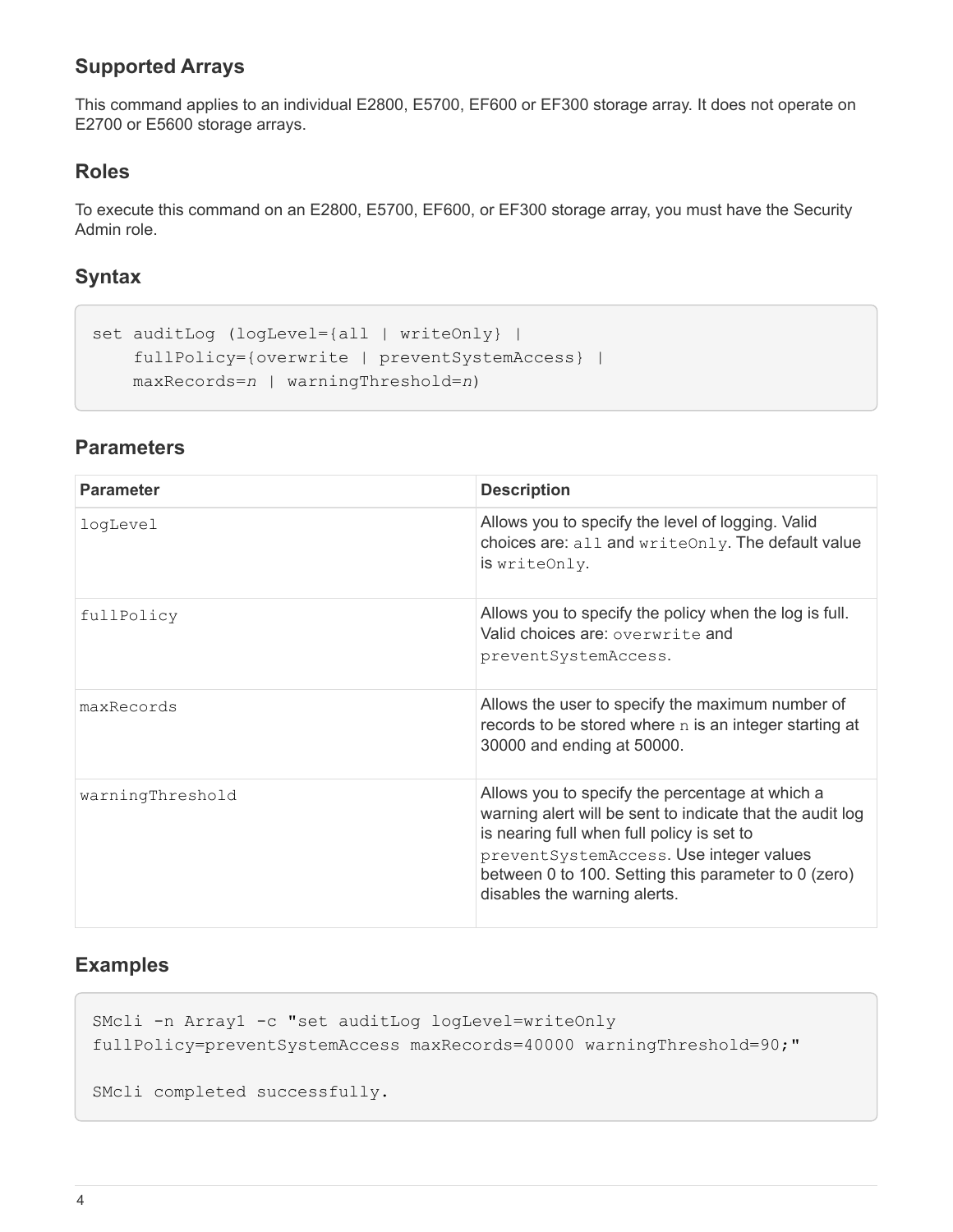8.40

# <span id="page-8-0"></span>**Specify AutoSupport HTTP(S) delivery method (for individual E2800 or E5700 arrays)**

The set storageArray autoSupport deliveryMethod command sets up the delivery method for sending AutoSupport messages to HTTP(S).

# **Supported Arrays**

This command applies to an individual E2800, E5700, EF600 or EF300 storage array. It does not operate on E2700 or E5600 storage arrays.

### **Roles**

To execute this command on an E2800, E5700, EF600, or EF300 storage array, you must have the Storage Admin or Support Admin role.

# **Syntax**

```
set storageArray autoSupport deliveryMethod={HTTP | HTTPS}
     {direct | proxyConfigScript="proxyConfigScriptUrl" |
proxyServer hostAddress=address portNumber=portNumber
  [userName="username" password="password"]}
```

| <b>Parameter</b> | <b>Description</b>                                                                                                       |
|------------------|--------------------------------------------------------------------------------------------------------------------------|
| deliveryMethod   | Allows the user to specify the delivery method for<br>AutoSupport collection. Valid choices are:                         |
|                  | • email                                                                                                                  |
|                  | $\cdot$ HTTP                                                                                                             |
|                  | $\cdot$ HTTPS                                                                                                            |
|                  | If the email method is configured, then<br>the AutoSupport OnDemand and<br>Remote Diagnostics will be disabled.          |
| direct           | Allows the user to connect directly to the destination<br>technical support systems using the HTTP or HTTPS<br>protocol. |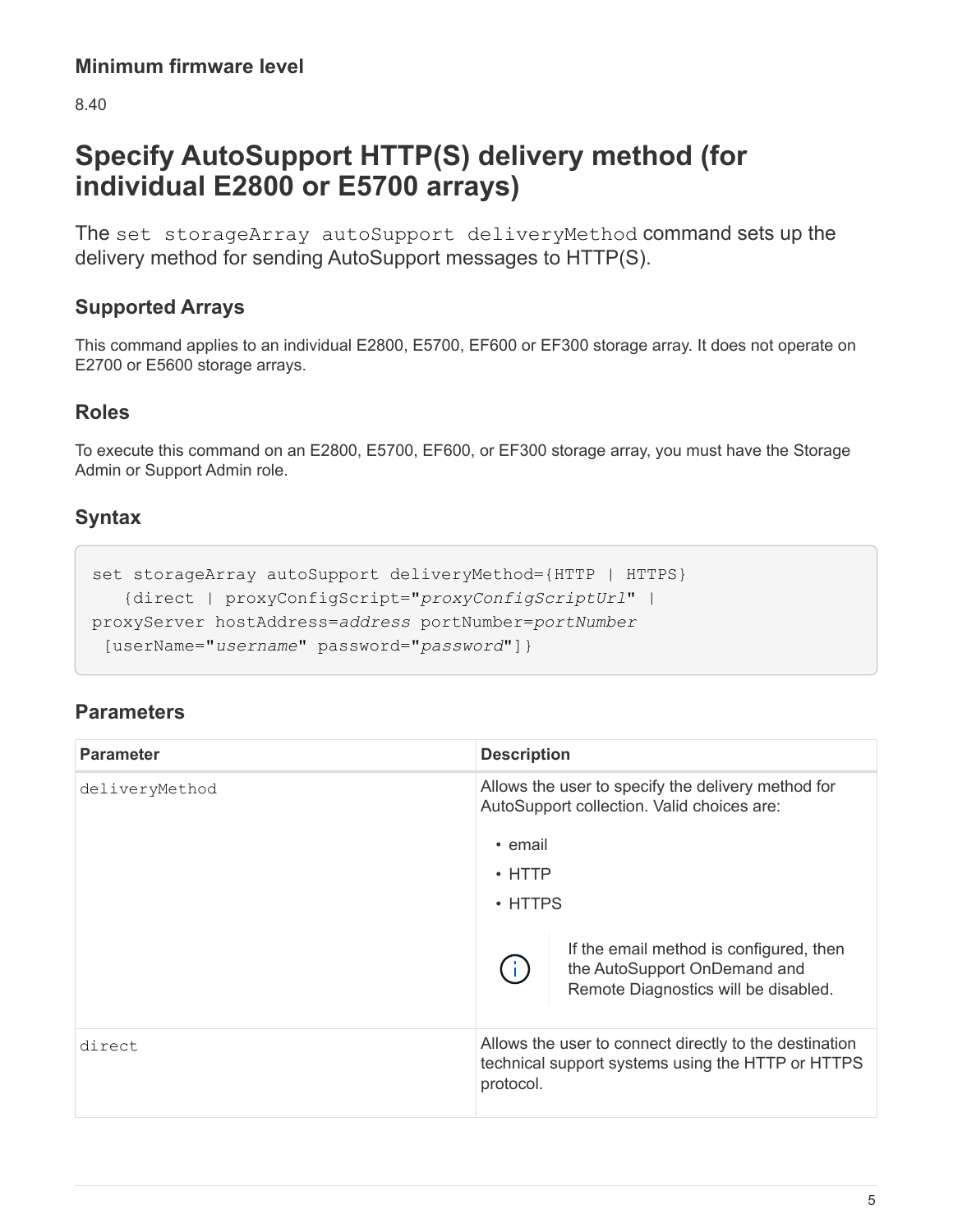| <b>Parameter</b>  | <b>Description</b>                                                                                                                                    |
|-------------------|-------------------------------------------------------------------------------------------------------------------------------------------------------|
| proxyConfigScript | Allows the user to specify the location of a Proxy<br>Auto-Configuration (PAC) script file                                                            |
| proxyServer       | Allows the user to specify the HTTP(S) proxy server<br>details required for establishing connection with the<br>destination technical support system. |
| hostAddress       | Allows the user to specify the proxy server's host<br>address. Required if proxyServer is used.                                                       |
| portNumber        | Allows the user to specify the proxy server's port<br>number. Required if proxyServer is used.                                                        |
| username          | Allows the user to specify the proxy server's<br>username if it is configured.                                                                        |
| password          | Allows the user to specify the proxy server's<br>password if it is configured.                                                                        |

#### **Minimum Firmware Level**

8.40

#### **Examples**

```
SMcli -n Array1 -c "set storageArray autoSupport deliveryMethod=HTTP
direct;"
SMcli -n Array1 -c "set storageArray autoSupport deliveryMethod=HTTP
proxyConfigScript=\"http://company.com/~username/proxy.pac\";"
SMcli -n Array1 -c "set storageArray autoSupport deliveryMethod=HTTPS
proxyServer hostAddress=10.117.12.112 portNumber=8080 userName=\"tracyt\"
password=\"1234456\";"
SMcli completed successfully.
```
### **Verification**

Send a test message using the start storageArray autoSupport deliveryTest command to verify that your delivery methods are set up correctly.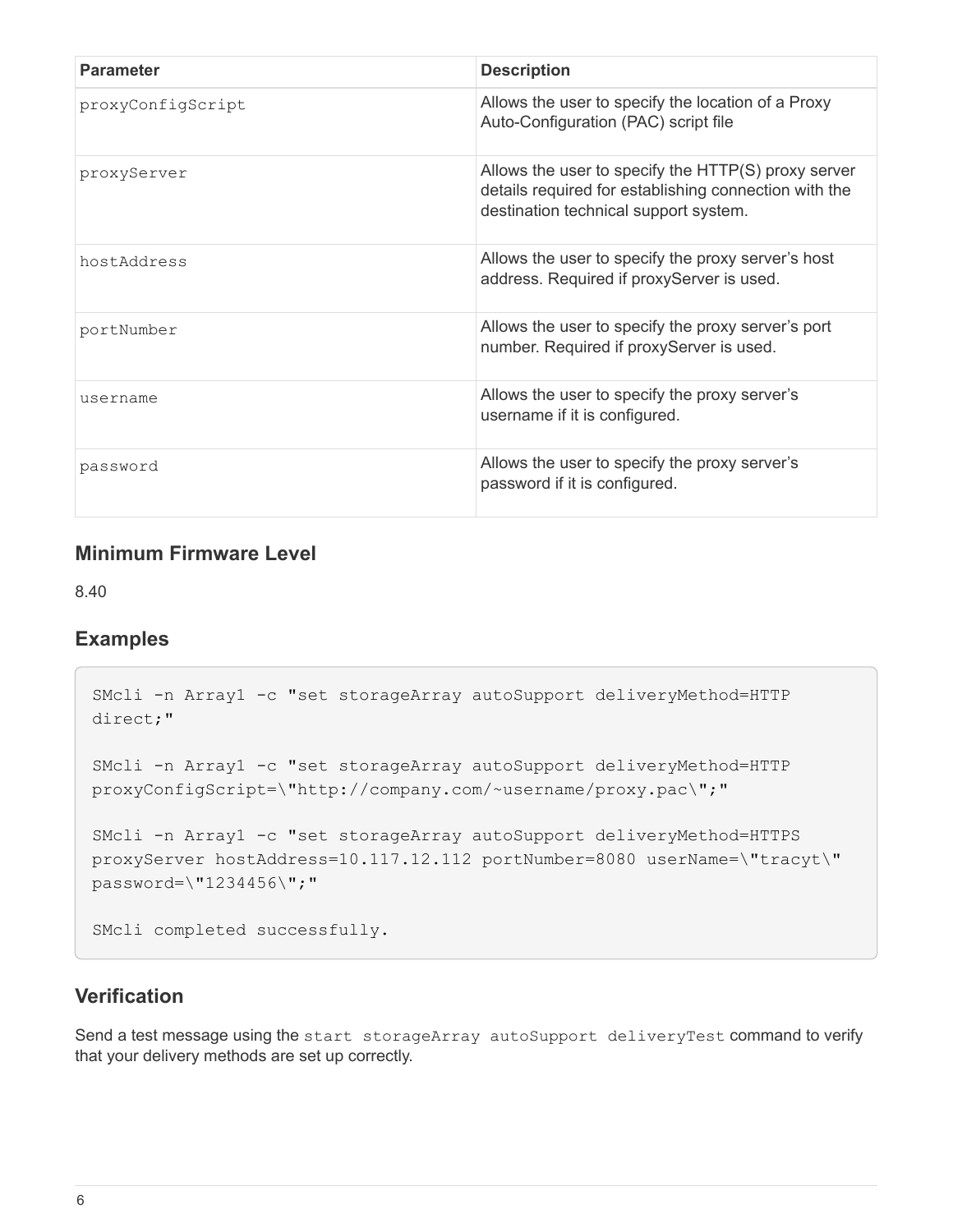8.40

# <span id="page-10-0"></span>**Set consistency group snapshot volume**

The set cgSnapVolume command creates a unique name for a snapshot volume of a consistency group.

# **Supported Arrays**

This command applies to any individual storage array, including the E2700, E5600, E2800, E5700, EF600 and EF300 arrays, as long as all SMcli packages are installed.

### **Roles**

To execute this command on an E2800, E5700, EF600, or EF300 storage array, you must have the Storage Admin role.

# **Syntax**

```
set cgSnapVolume [cgSnapVolumeName]
userLabel="cgSnapVolumeName"
```
# **Parameters**

| <b>Parameter</b> | <b>Description</b>                                                                                                                                                    |
|------------------|-----------------------------------------------------------------------------------------------------------------------------------------------------------------------|
| cqSnapVolume     | The name of the consistency group volume that you<br>want to rename. Enclose the name of the consistency<br>group snapshot volume in square brackets ([]).            |
| userLabel        | The new name that you want to give to the snapshot<br>volume in the consistency group. Enclose the new<br>snapshot volume name in double quotation marks ("<br>$")$ . |

### **Notes**

You can use any combination of alphanumeric characters, underscore (), hyphen (-), and pound (#) for the names. Names can have a maximum of 30 characters.

### **Minimum firmware level**

7.83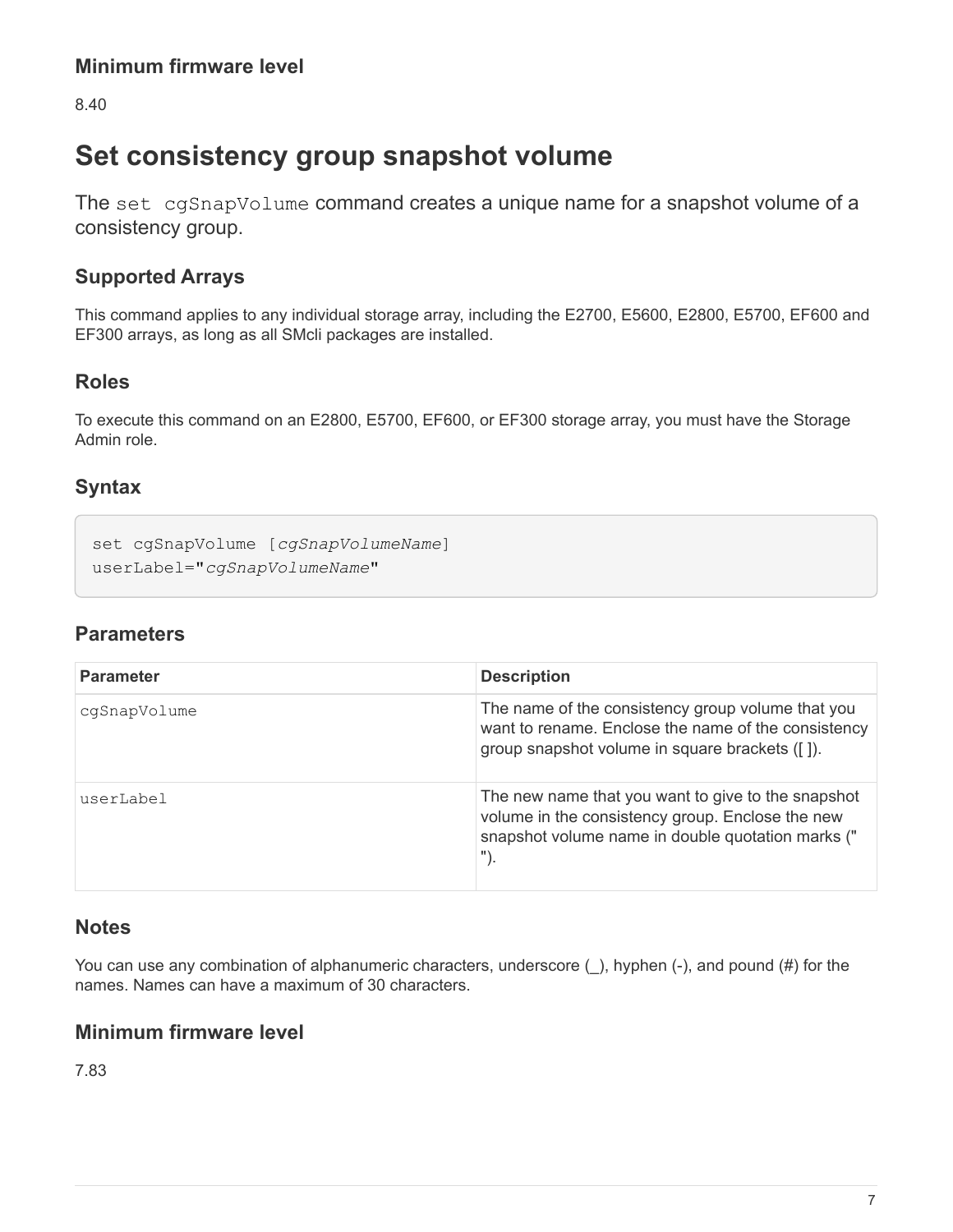# <span id="page-11-0"></span>**Set consistency group attributes**

The set consistencyGroup command defines the properties for a snapshot consistency group.

# **Supported Arrays**

This command applies to any individual storage array, including the E2700, E5600, E2800, E5700, EF600 and EF300 arrays, as long as all SMcli packages are installed.

# **Roles**

To execute this command on an E2800, E5700, EF600, or EF300 storage array, you must have the Storage Admin role.

# **Syntax**

```
set consistencyGroup ["consistencyGroupName"]
[userLabel="consistencyGroupName"]
[repositoryFullPolicy=(failBaseWrites | purgeSnapImages)]
[repositoryFullLimit=percentValue]
[autoDeleteLimit=numberOfSnapImages]
[rollbackPriority=(lowest | low | medium | high | highest)]
```

| <b>Parameter</b>     | <b>Description</b>                                                                                                                                                                                                                                                         |
|----------------------|----------------------------------------------------------------------------------------------------------------------------------------------------------------------------------------------------------------------------------------------------------------------------|
| consistencyGroupName | The name of the consistency group for which you are<br>setting properties. Enclose the consistency group<br>name in double quotation marks ("") inside square<br>brackets $( [ ] )$ .                                                                                      |
| userLabel            | The new name that you want to give to the snapshot<br>consistency group. Enclose the new consistency<br>group name in double quotation marks ("").                                                                                                                         |
| repositoryFullPolicy | How you want snapshot processing to continue if the<br>snapshot repository volumes are full. You can choose<br>to fail writes to the base volume (failBaseWrites)<br>or delete (purge) the snapshot images<br>(purgeSnapImages). The default action is<br>purgeSnapImages. |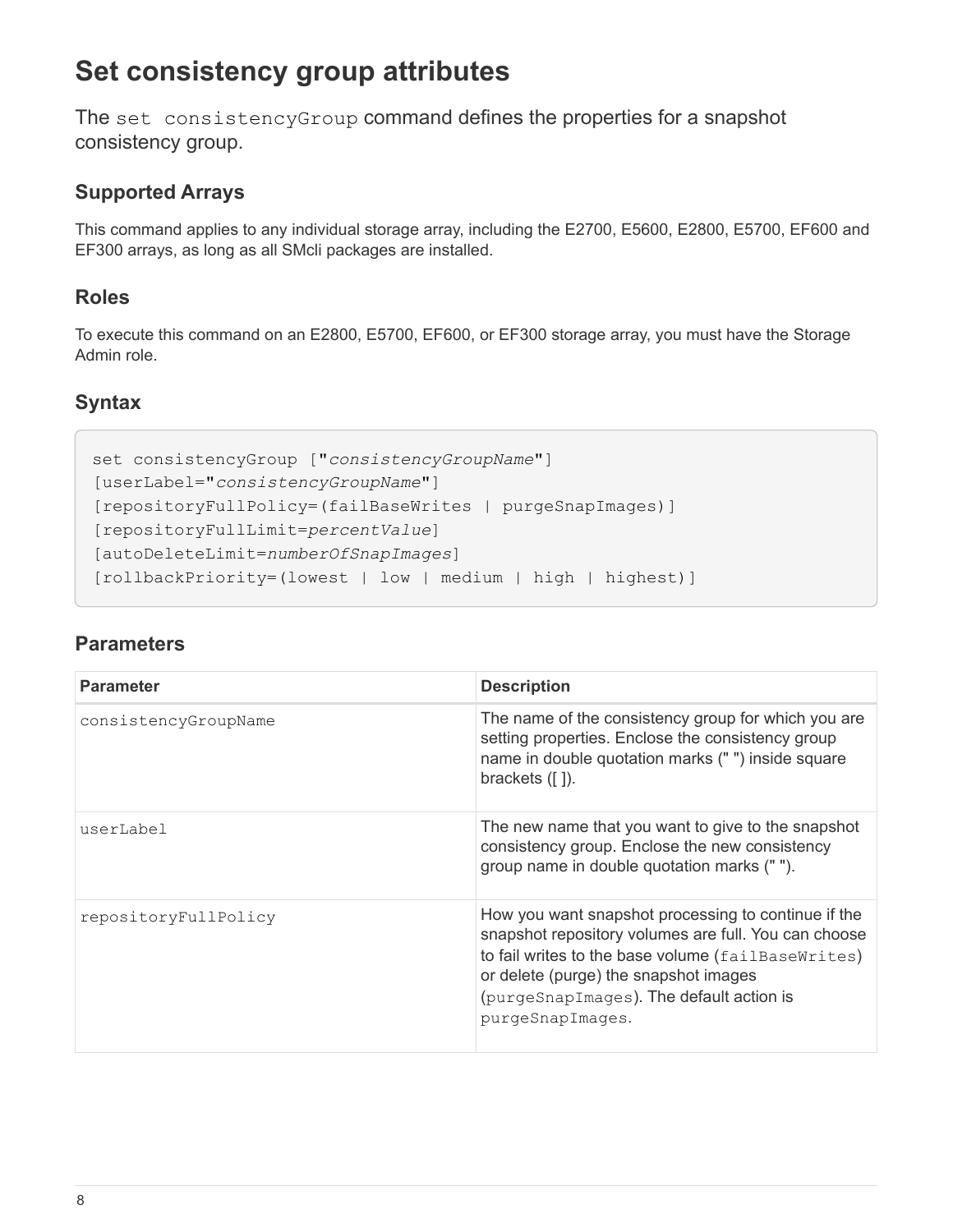| <b>Parameter</b>    | <b>Description</b>                                                                                                                                                                                                                                                                                                                                                                                                                                                                                                                                                               |
|---------------------|----------------------------------------------------------------------------------------------------------------------------------------------------------------------------------------------------------------------------------------------------------------------------------------------------------------------------------------------------------------------------------------------------------------------------------------------------------------------------------------------------------------------------------------------------------------------------------|
| repositoryFullLimit | The percentage of repository capacity at which you<br>receive a warning that the snapshot repository volume<br>is nearing full. Use integer values. For example, a<br>value of 70 means 70 percent. The default value is<br>75.                                                                                                                                                                                                                                                                                                                                                  |
| autoDeleteLimit     | Each consistency group can be configured to perform<br>automatic deletion of its snapshot images to keep the<br>total number of snapshot images in the snapshot<br>group at or below a designated level. When this<br>option is enabled, then any time a new snapshot<br>image is created in the snapshot group, the system<br>automatically deletes the oldest snapshot image in<br>the group to comply with the limit value. This action<br>frees repository capacity so it can be used to satisfy<br>ongoing copy-on-write requirements for the remaining<br>snapshot images. |
| rollBackPriority    | The priority for rollback operations for a consistency<br>group while the storage array is operational. Valid<br>values are highest, high, medium, low, or<br>lowest.                                                                                                                                                                                                                                                                                                                                                                                                            |

### **Notes**

You can use any combination of alphanumeric characters, underscore  $($ ), hyphen  $(-)$ , and pound  $(\#)$  for the names. Names can have a maximum of 30 characters.

When you use this command, you can specify one or more of the parameters. You do not, however, need to use all of the parameters.

The rollback priority defines the amount of system resources that should be allocated to the rollback operation at the expense of system performance. A value of  $high$  indicates that the rollback operation is prioritized over all other host I/O. A value of  $low$  indicates that the rollback operation should be performed with minimal impact to host I/O.

# **Auto delete**

You can configure each snapshot group to perform automatic deletion of its snapshot images to keep the total number of snapshot images in the snapshot group at or below a maximum number of images. When the number of snapshot images in the snapshot group is at the maximum limit, the autoDeleteLimit parameter automatically deletes snapshot images whenever a new snapshot image is created in the snapshot group. The autoDeleteLimit parameter deletes the oldest snapshot images in the snapshot group until the maximum number of images defined with the parameter is met. Deleting snapshot images in this way frees repository capacity so it can be used to satisfy ongoing copy-on-write requirements for the remaining snapshot images.

# **Minimum firmware level**

7.83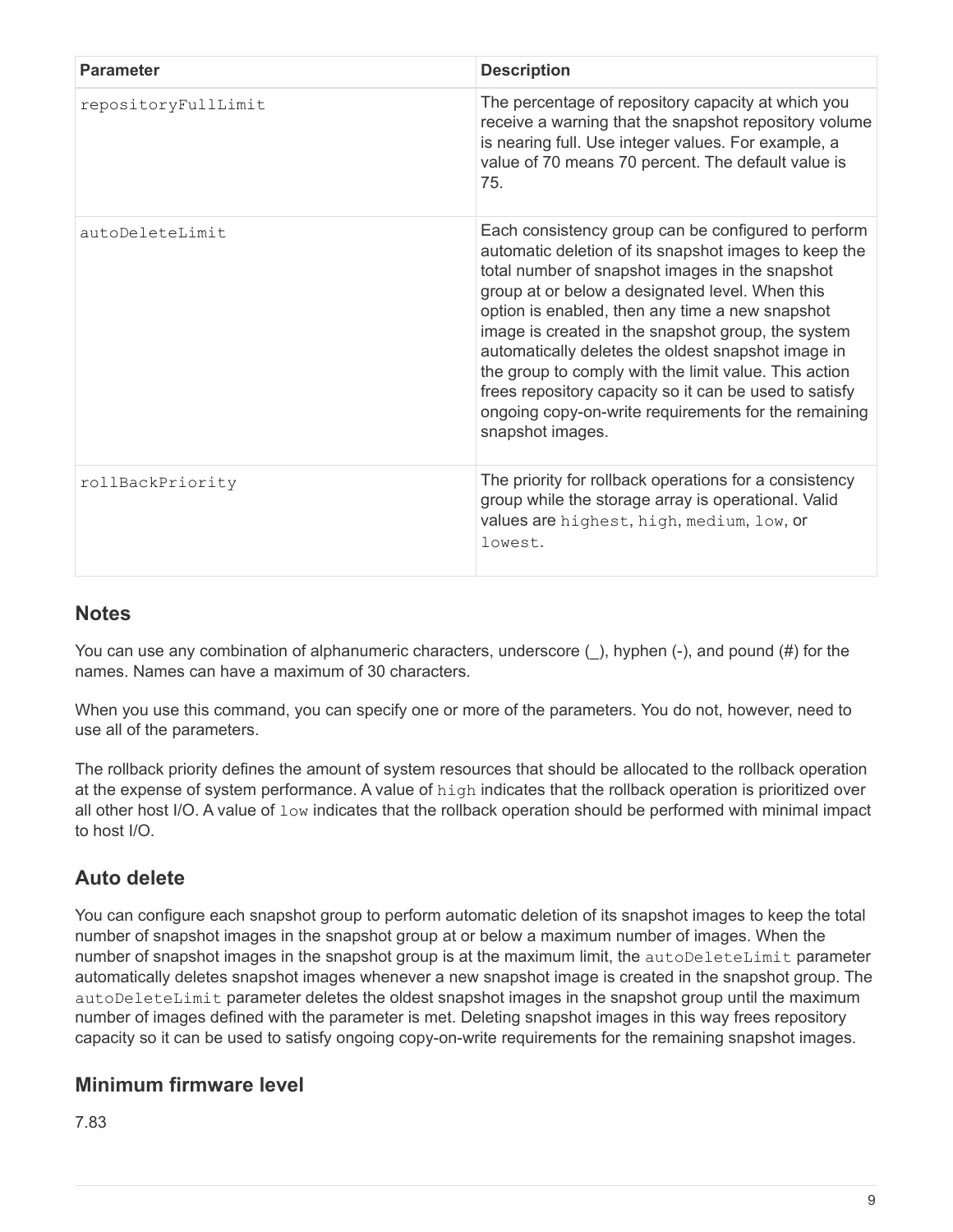# <span id="page-13-0"></span>**Add member to consistency group**

The set consistencyGroup addCGMemberVolume command adds a new base volume as a member to an existing consistency group.

### **Supported Arrays**

This command applies to any individual storage array, including the E2700, E5600, E2800, E5700, EF600 and EF300 arrays, as long as all SMcli packages are installed.

### **Roles**

To execute this command on an E2800, E5700, EF600, or EF300 storage array, you must have the Storage Admin role.

### **Context**

You can specify an existing repository volume for the new consistency group member, or create a new repository volume. When you create a new repository volume, you identify an existing volume group or an existing disk pool where you want the repository volume.

### **Syntax for use with an existing repository volume**

```
set consistencyGroup ["consistencyGroupName"]
addCGMemberVolume="baseVolumeName"
repositoryVolume="volumeGroupName"
```
### **Syntax for use when creating a new repository volume in a volume group**

```
set consistencyGroup ["consistencyGroupName"]
addCGMemberVolume="baseVolumeName"
repositoryVolume=("volumeGroupName" capacity=
capacityValue(KB|MB|GB|TB|bytes))
```
### **Syntax for use when creating a new repository volume in a disk pool**

```
set consistencyGroup ["consistencyGroupName"]
addCGMemberVolume="baseVolumeName"
repositoryVolume=("diskPoolName" capacity=
capacityValue(KB|MB|GB|TB|bytes))
```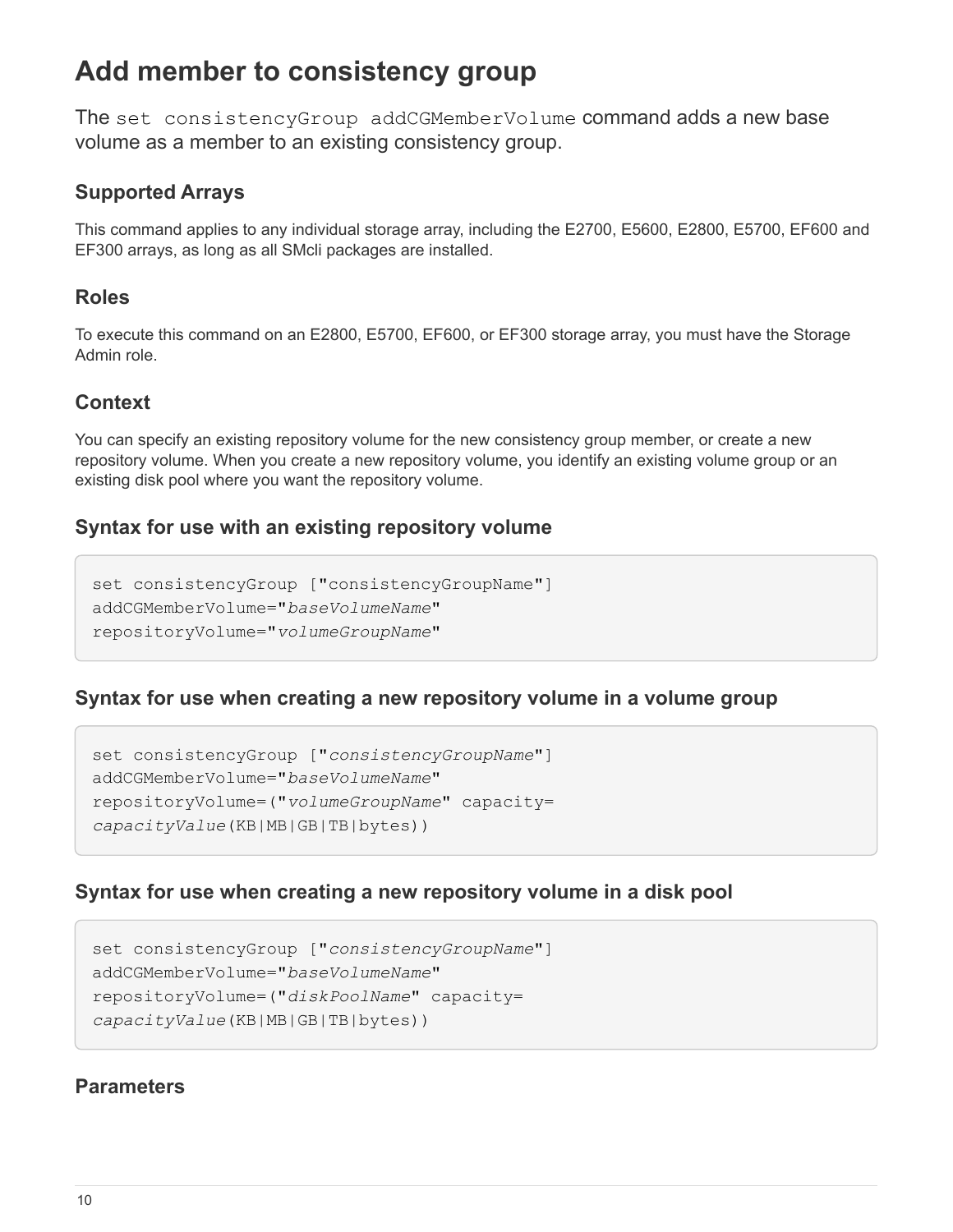| <b>Parameter</b>  | <b>Description</b>                                                                                                                                                                                                                                                                                                                                                                             |
|-------------------|------------------------------------------------------------------------------------------------------------------------------------------------------------------------------------------------------------------------------------------------------------------------------------------------------------------------------------------------------------------------------------------------|
| consistencyGroup  | The name of the consistency group to which you want<br>to add a new member volume. The new member<br>volume is the base volume for snapshot operations.<br>Enclose the consistency group name in double<br>quotation marks (" ") inside square brackets ([]).                                                                                                                                  |
| addCGMemberVolume | The name of a base volume that you want to add.<br>Enclose the volume name in double quotation marks<br>$("")$ .<br>If the specified volume is an existing repository<br>volume or an existing snapshot volume, the command<br>fails.                                                                                                                                                          |
| repositoryVolume  | This parameter performs two functions:<br>• In an existing consistency group that has a<br>repository volume, this parameter identifies the<br>repository volume.<br>• When creating a new repository volume this<br>parameter identifies either a volume group or disk<br>pool in which to create the new repository volume.<br>Enclose the volume name in double quotation marks<br>$("")$ . |
| capacity          | The size of a new repository volume in either a<br>volume group or a disk pool. Size is defined in units of<br>bytes, KB, MB, GB, or TB.                                                                                                                                                                                                                                                       |

# **Notes**

You can use any combination of alphanumeric characters, underscore  $($ ), hyphen  $(-)$ , and pound  $(\#)$  for the names. Names can have a maximum of 30 characters.

A consistency group is a collection of base volumes that are the source volumes for snapshots. You collect the base volumes in a consistency group so that you can perform the same snapshot operations on each of the base volumes. In the context of this command, the term *member* means a base volume for snapshot operations. You can manipulate snapshot images associated with members of a consistency group through batch-style operations, while maintaining consistency across the snapshot images.

Each member volume must have a corresponding repository volume. You can define the relationship between the member volume and the repository volume using the repositoryVolume parameter. The repositoryVolume parameter can perform one of these actions:

- Identify an existing repository volume that is connected to the consistency group.
- Identify either a volume group or a disk pool in which you want to create a new repository volume.

Adding a member to a consistency group with an existing repository has two purposes: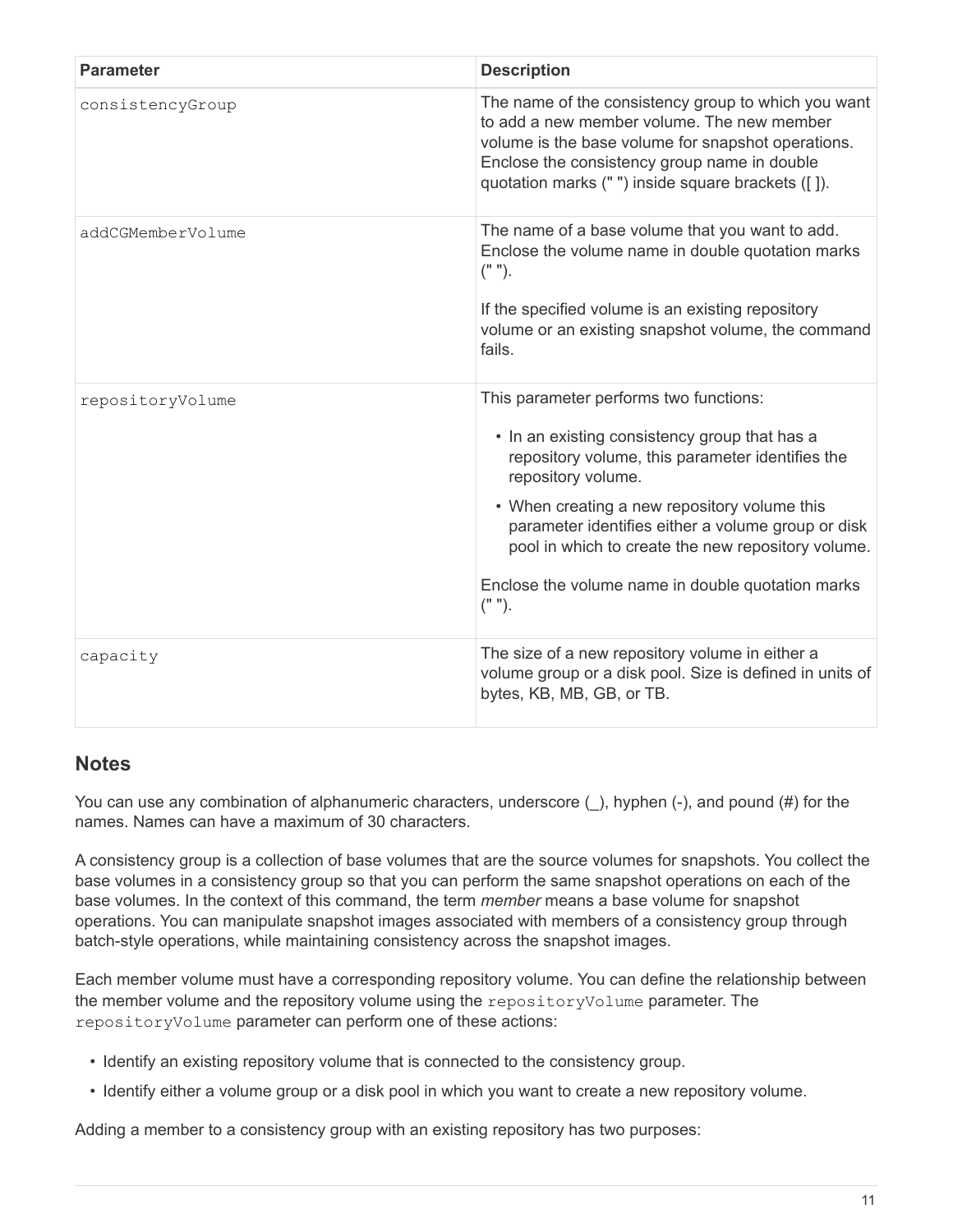• You can create an entirely new repository volume by running the command without the repositoryVolume parameter. When you run the command without the repositoryVolume parameter, the command creates a new repository volume in the volume group or disk pool in which all the other repository volumes are stored. An example of this command usage is:

```
set consistencyGroup ["First Images"] addCGMemberVolume="Data 020212"
```
• You can reuse an existing repository volume if that repository volume is empty and is not related to another member volume. You might want to do this if you want to maintain a particular sequence or relationship for the repository volumes. To reuse an existing, empty repository volume you need to know the name of the repository volume. To determine the name of the repository volume use the show allVolumes summary command. All repository volume names have the form repos XXXX where XXXX is a unique identifier generated by the storage management software. An example of this command usage is:

```
set consistencyGroup ["First Images"] addCGMemberVolume="Data 020212"
repositoryVolume="repos_0011"
```
You can place the repository volume in a volume group or a disk pool of your choosing. You are not required to have the repository volume in the same location as other repository volumes. To place the repository volume in a volume group or a disk pool of your choice, use the repositoryVolume parameter and identify the volume group or the disk pool and a size for the repository volume. An example of this command usage is:

```
set consistencyGroup ["First_Images"] addCGMemberVolume="Data_020212"
repositoryVolume=("12" capacity=2 GB)
```
In this example, "12" is the name of an existing volume group or an existing disk pool. The capacity parameter defines the size that you want for the repository volume group.

When you create a new repository volume in either a volume group or a disk pool, you must include parentheses around the volume group name and capacity, or the disk pool name and capacity.

### **Minimum firmware level**

7.83

# <span id="page-15-0"></span>**Set controller DNS settings**

The set controller DNSServers command updates the Domain Name System (DNS) settings for a controller. DNS is used to resolve fully qualified domain names for the controllers and a Network Time Protocol (NTP) server.

# **Supported Arrays**

This command applies to any individual storage array, including the E2700, E5600, E2800, E5700, EF600 and EF300 arrays, as long as all SMcli packages are installed.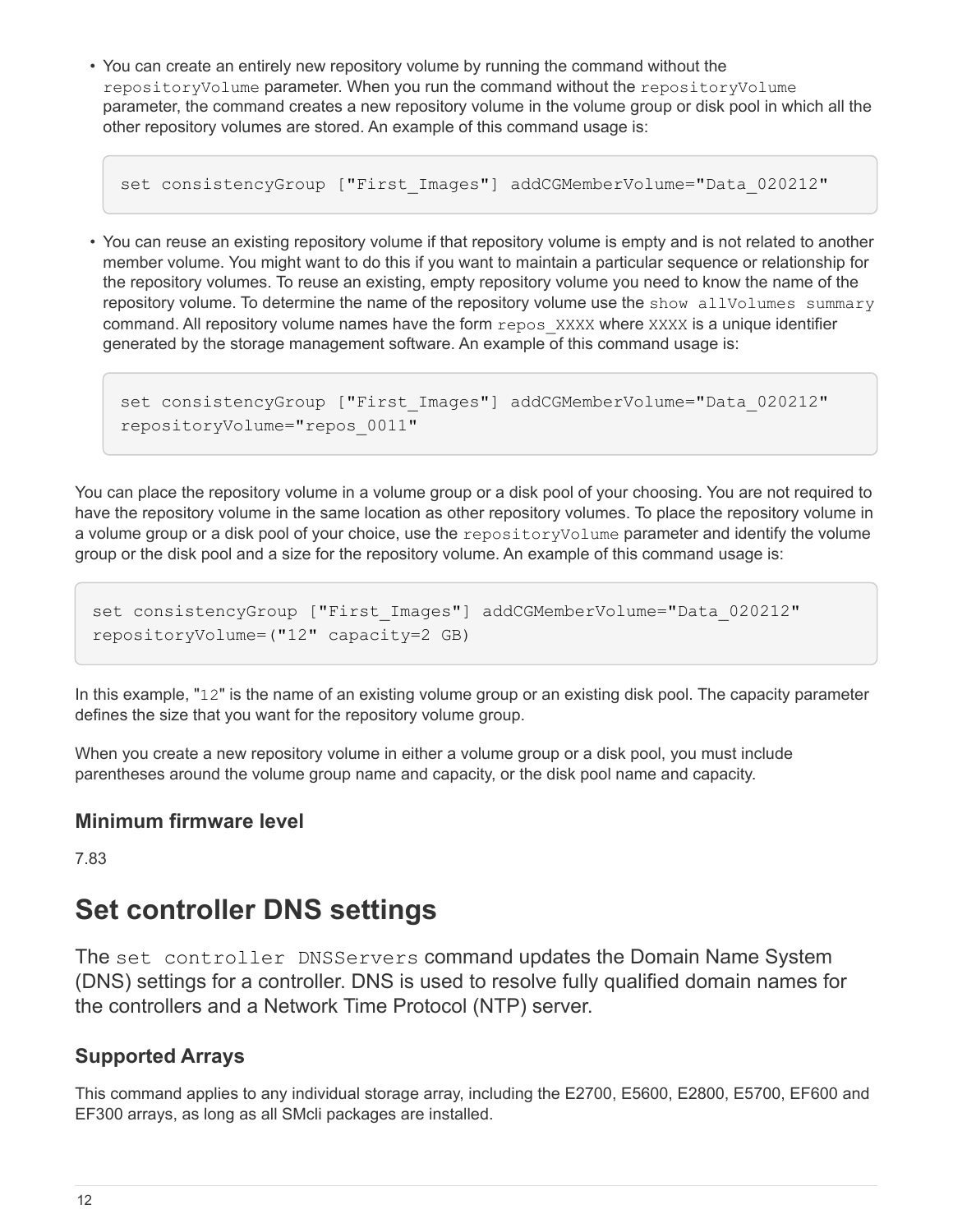# **Roles**

To execute this command on an E2800, E5700, EF600, or EF300 storage array, you must have the Storage Admin role.

### **Context**

Before you begin make sure that:

- A DNS server is configured.
- You know the addresses of a primary DNS server and a backup DNS server, in case the primary DNS server fails. These addresses can be IPv4 addresses or IPv6 addresses.



You need to send this command to both controllers. This command is controller-specific.



If you already configured the array's management ports with DHCP (Dynamic Host Configuration Protocol), and you have one or more DNS or NTP servers associated with the DHCP setup, then you do not need to manually configure DNS/NTP. In this case, the array should have already obtained the DNS/NTP server addresses automatically.

# **Syntax**

set controller[a] DNSServers=(auto|(Address1 [Address2]))

| <b>Parameter</b> | <b>Description</b>                                                                                                                                                                                 |                                                                                                                                                                                                                                                       |
|------------------|----------------------------------------------------------------------------------------------------------------------------------------------------------------------------------------------------|-------------------------------------------------------------------------------------------------------------------------------------------------------------------------------------------------------------------------------------------------------|
| DNSServers       | This parameter configures the DNS servers for the<br>controller. Specify auto to use the DNS servers<br>provided by DHCP. Otherwise, use a whitespace<br>separated list of one or two DNS servers. |                                                                                                                                                                                                                                                       |
|                  |                                                                                                                                                                                                    | The management Ethernet ports on the<br>array can support IPv4 or IPv6<br>protocols simultaneously. The<br>addresses may be an IPv4 address or<br>an IPv6 address. If specifying more<br>than one address, the address types<br>do not need to match. |
|                  | second is backup).                                                                                                                                                                                 | If more than one address is specified, they will be<br>used in the order they are specified (first is primary,                                                                                                                                        |
| AddressX         |                                                                                                                                                                                                    | IPv4Address IPv6Address                                                                                                                                                                                                                               |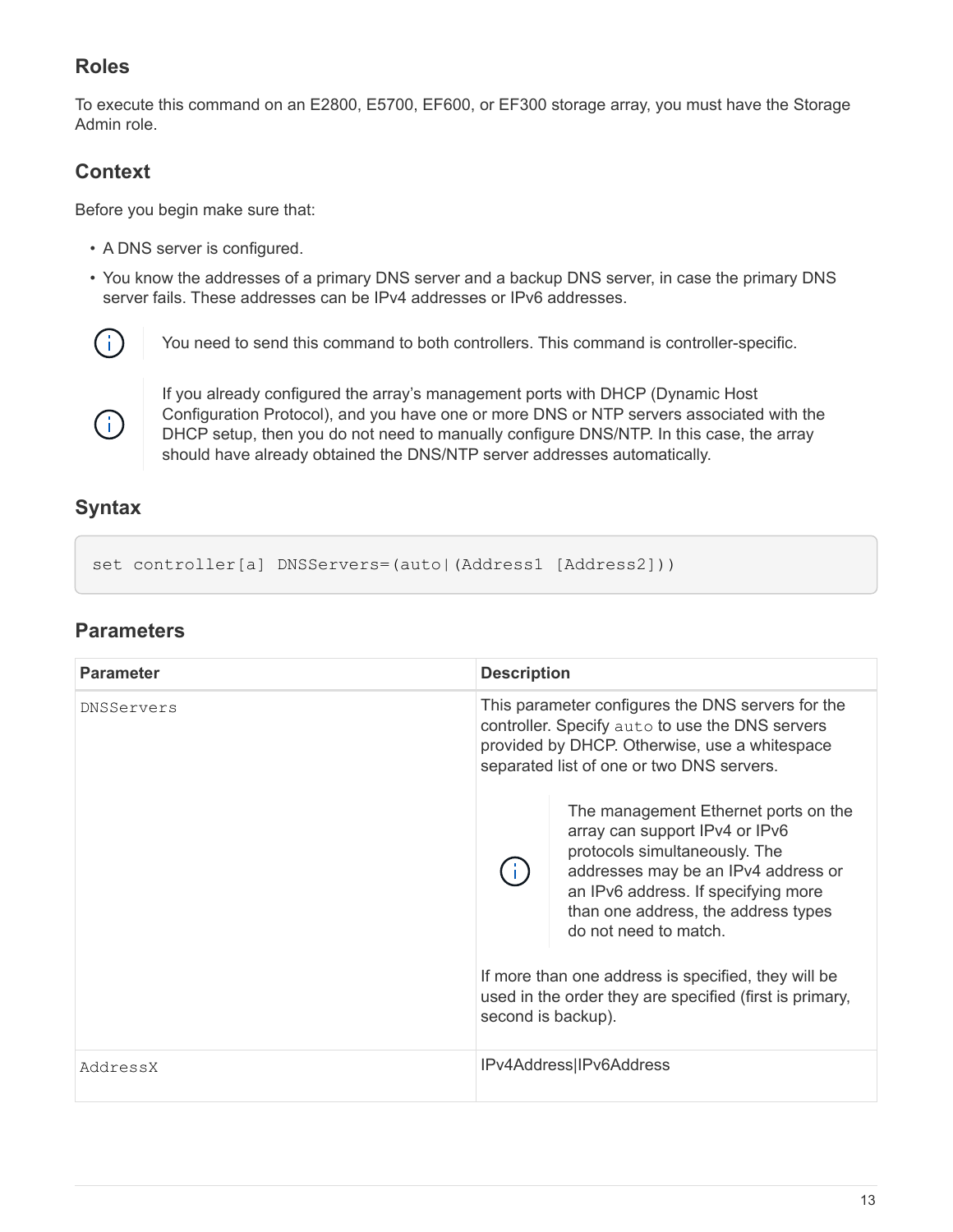### **Examples**

```
set controller[a] DNSServers=auto;
set controller[a] DNSServers=(192.168.1.1);
set controller[b] DNSServers=(192.168.1.1 192.168.1.105);
set controller[b] DNSServers=(2001:0db8:85a3:0000:0000:8a2e:0370:7334
192.168.1.1)
```
### **Minimum firmware level**

8.25

# <span id="page-17-0"></span>**Set controller host port properties**

The set controller hostPort command changes the network properties for the following types of host ports: iSCSI, iSER, NVMe over InfiniBand, and NVMe over RoCE. Property changes include IPv4 and IPv6 properties, port speed, and maximum frame payload.

### **Supported Arrays**

This command applies to an individual E2800, E5700, EF600 or EF300 storage array. It does not operate on E2700 or E5600 storage arrays.

#### **Roles**

To execute this command on an E2800, E5700, EF600, or EF300 storage array, you must have the Storage Admin or Support Admin role.

### **Context**

This command replaces the deprecated [Set iSCSI host port networking properties](#page-24-0) command.

### **Syntax**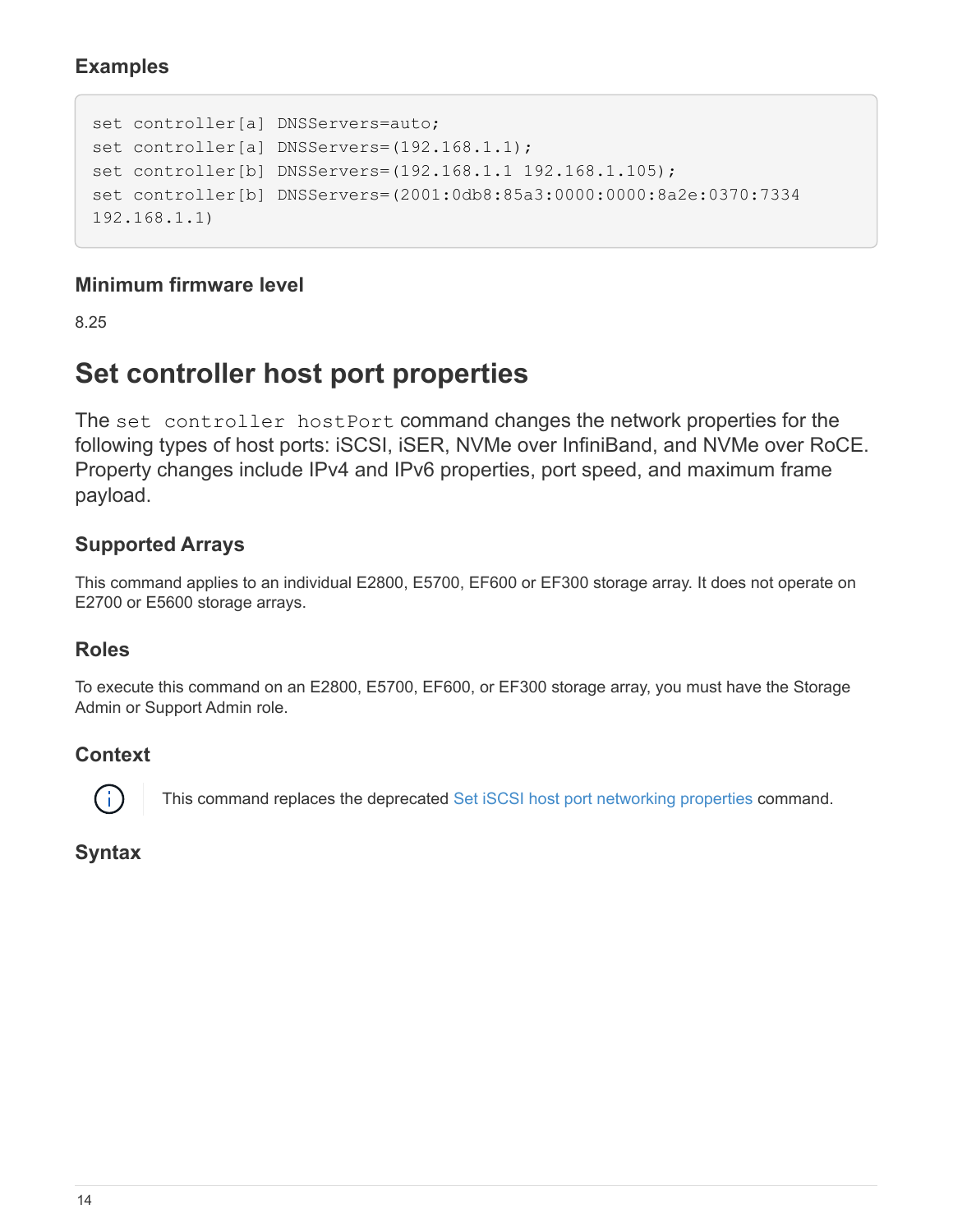```
set controller [(a|b)] hostPort ["portLabel"[, "physical"|"virtual"]]
      (IPV4Address=(0-255).(0-255).(0-255).(0-255) |
      IPv6LocalAddress=(FE80):(0000):(0000):(0000):(0-FFFF):(0-FFFF):(0-
FFFF): (0-FFFF) |
      IPv6RoutableAddress=(0-FFFF):(0-FFFF):(0-FFFF):(0-FFFF): (0-FFFF):(0-
FFFF):(0-FFFF):(0-FFFF) |
      IPv6RouterAddress=(0-FFFF):(0-FFFF):(0-FFFF):(0-FFFF): (0-FFFF):(0-
FFFF):(0-FFFF):(0-FFFF) |
      enableIPv4=(TRUE | FALSE) |
      enableIPv6=(TRUE | FALSE) |
      enableIPv4Vlan=(TRUE | FALSE) |
      enableIPv6Vlan=(TRUE | FALSE) |
      enableIPv4Priority=(TRUE | FALSE) |
      enableIPv6Priority=(TRUE | FALSE) |
      fecMode=(auto:none:reedSolomon:fireCode) |
      IPv4ConfigurationMethod=(static | dhcp) |
      IPv6ConfigurationMethod=(static | auto) |
      IPv4GatewayIP=(0-255).(0-255).(0-255).(0-255) |
      IPv6HopLimit=[0-255] |
      IPv6NdDetectDuplicateAddress=[0-255] |
      IPv6NdReachableTime=[0-65535] |
      IPv6NdRetransmitTime=[0-65535] |
      IPv6NdTimeOut=[0-65535] |
      IPv4Priority=[0-7] |
      IPv6Priority=[0-7] |
      IPv4SubnetMask=(0-255).(0-255).(0-255).(0-255) |
      IPv4VlanId=[1-4094] |
      IPv6VlanId=[1-4094] |
      maxFramePayload=[1500-9000] |
      tcpListeningPort=(3260 | [49152-65535]) |
      portSpeed=(autoNegotiate | 10 | 25 | 40 | 50 | 100))
```

| <b>Parameter</b> | <b>Description</b>                                                               |
|------------------|----------------------------------------------------------------------------------|
| controller       | Allows you to specify the controller for which you want<br>to define properties. |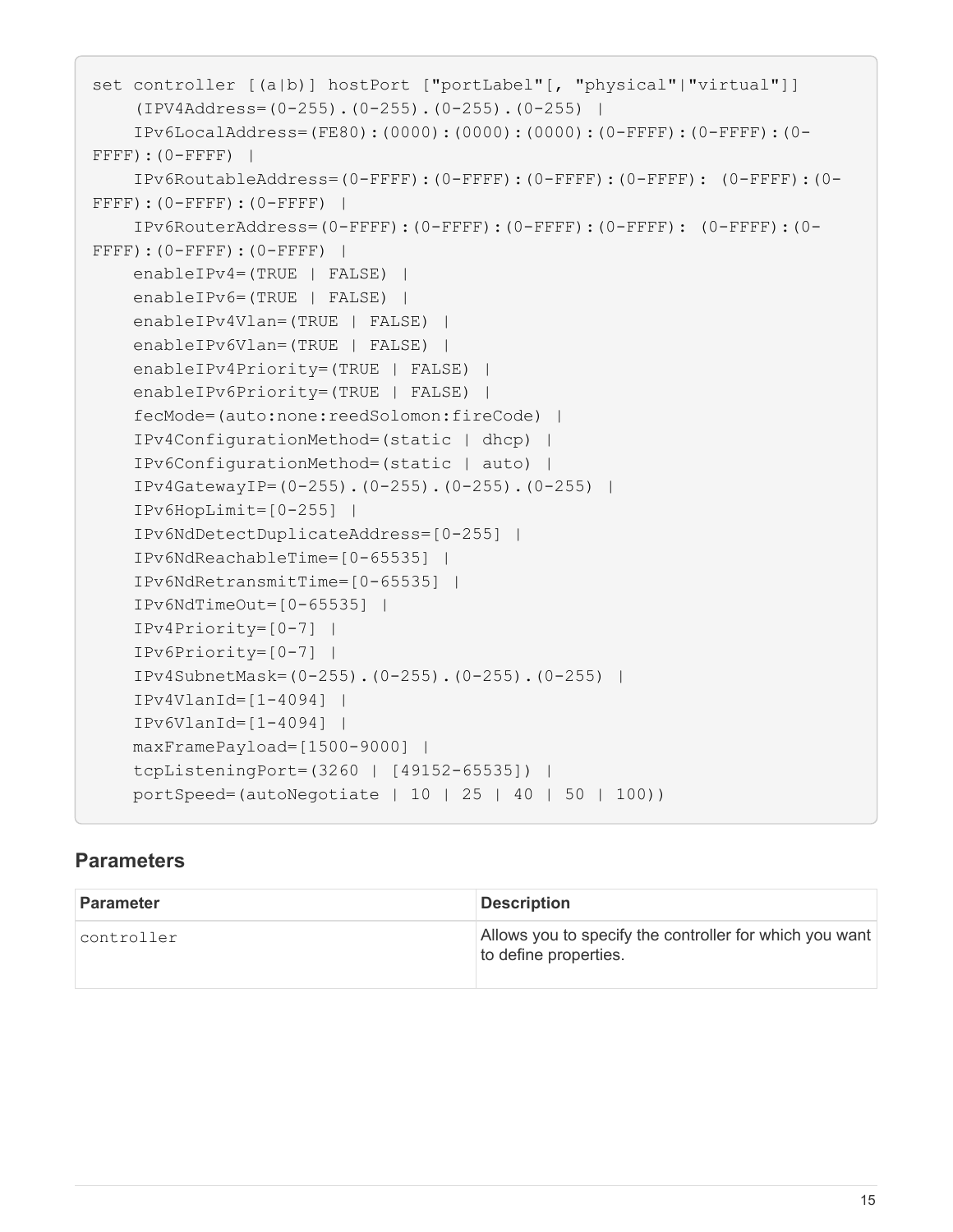| <b>Parameter</b>    | <b>Description</b>                                                                                                                                                                                                                        |  |
|---------------------|-------------------------------------------------------------------------------------------------------------------------------------------------------------------------------------------------------------------------------------------|--|
| hostPort            | Allows you to specify the host port label for which you<br>want to define properties. For 200 GB Host Ports only,<br>you can specify physical or virtual as<br>parameters.                                                                |  |
|                     | If you do not specify a value for your<br>200 GB host port connection, the<br>physical parameter is set by default.                                                                                                                       |  |
| IPV4Address         | Allows you to enter the address in this format: (0-<br>255).(0-255).(0-255).(0-255).                                                                                                                                                      |  |
| IPV6LocalAddress    | Allows you to enter the address in this format:<br>(FE80):(0000):(0000):(0000): (0-FFFF):(0-FFFF):(0-<br>FFFF): (0-FFFF).                                                                                                                 |  |
| IPv6RoutableAddress | Allows you to enter the address in this format: (0-<br>FFFF):(0-FFFF):(0-FFFF):(0-FFFF):(0-FFFF):(0-<br>FFFF):(0-FFFF):(0-FFFF).                                                                                                          |  |
| IPV6RouterAddress   | Allows you to enter the address in this format: (0-<br>FFFF):(0-FFFF):(0-FFFF):(0-FFFF):(0-FFFF):(0-<br>FFFF): (0-FFFF): (0-FFFF).                                                                                                        |  |
| enableIPV4          | Allows you to enable IPv4.                                                                                                                                                                                                                |  |
| enableIPV6          | Allows you to enable IPv6. The IPv6 address space is<br>128 bits. It is represented by eight 16-bit hexadecimal<br>blocks separated by colons.                                                                                            |  |
| enableIPv4Vlan      | Allows you to enable IPv4 VLAN. A VLAN is a logical<br>network that behaves like it is physically separate<br>from other physical and virtual local area networks<br>(LANs) supported by the same switches, the same<br>routers, or both. |  |
| enableIPv6Vlan      | Allows you to enable IPv6 VLAN. A VLAN is a logical<br>network that behaves like it is physically separate<br>from other physical and virtual local area networks<br>(LANs) supported by the same switches, the same<br>routers, or both. |  |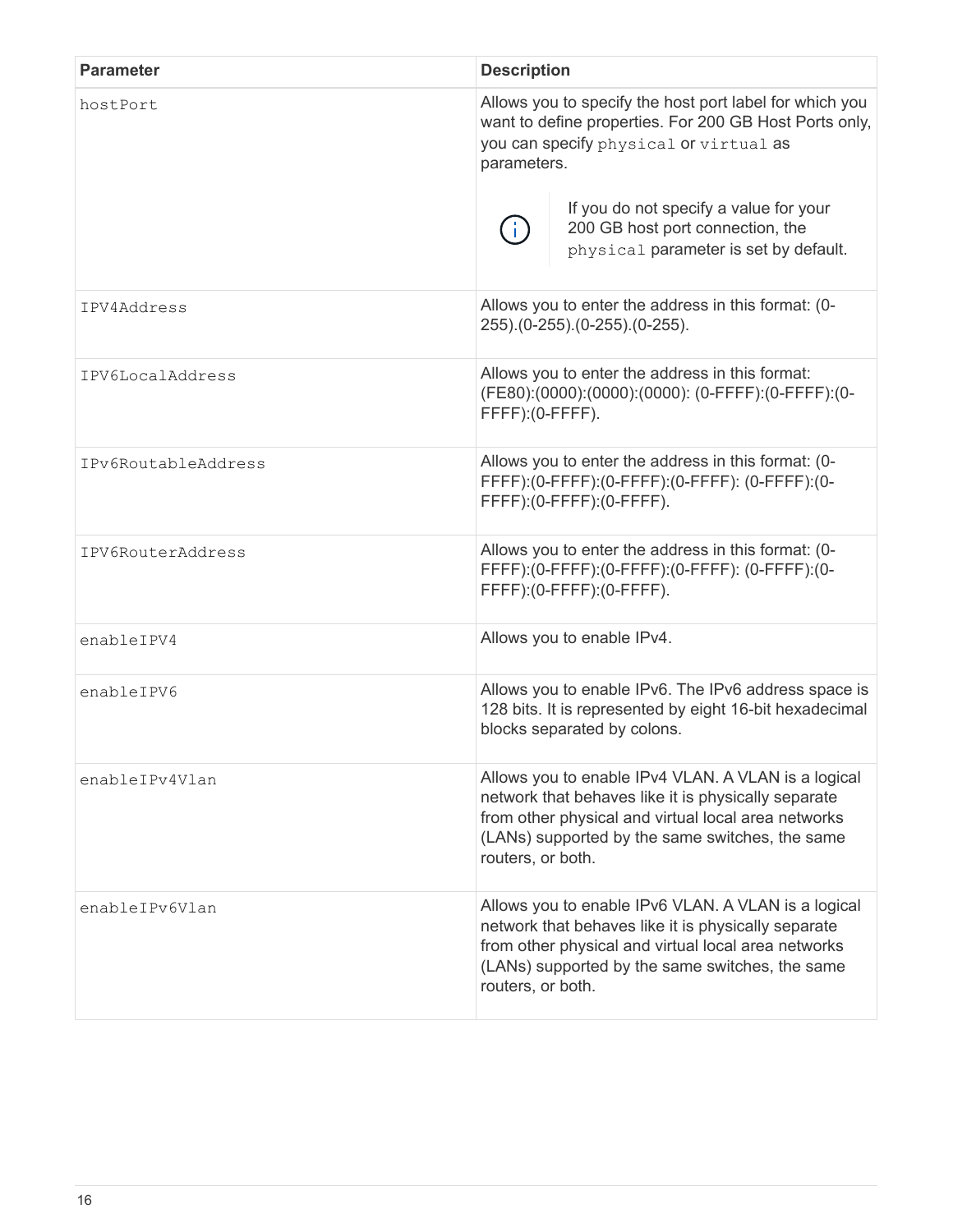| <b>Parameter</b>             | <b>Description</b>                                                                                                                                                                                                                                                                                                                                                                                                                                                                                                                        |
|------------------------------|-------------------------------------------------------------------------------------------------------------------------------------------------------------------------------------------------------------------------------------------------------------------------------------------------------------------------------------------------------------------------------------------------------------------------------------------------------------------------------------------------------------------------------------------|
| enableIPv4Priority           | Allows you to enable the parameter that determines<br>the priority of accessing the network. In a shared local<br>area network (LAN) environment, such as Ethernet,<br>many stations might contend for access to the<br>network. Access is on a first-come, first-served basis.<br>Two stations might try to access the network at the<br>same time, which causes both stations to back off and<br>wait before trying again. This process is minimized for<br>switched Ethernet, where only one station is<br>connected to a switch port. |
| enableIPv6Priority           | Allows you to enable the parameter that determines<br>the priority of accessing the network. In a shared local<br>area network (LAN) environment, such as Ethernet,<br>many stations might contend for access to the<br>network. Access is on a first-come, first-served basis.<br>Two stations might try to access the network at the<br>same time, which causes both stations to back off and<br>wait before trying again. This process is minimized for<br>switched Ethernet, where only one station is<br>connected to a switch port. |
| fecMode                      | Allows you to set the FEC mode for the host port to<br>one of the following options:<br>• auto<br>• none<br>* reedSolomon<br><i>*</i> fireCode                                                                                                                                                                                                                                                                                                                                                                                            |
| IPv4ConfigurationMethod      | Allows you to set IPv4 static or DHCP addressing.                                                                                                                                                                                                                                                                                                                                                                                                                                                                                         |
| IPv6ConfigurationMethod      | Allows you to set IPv6 static or DHCP addressing.                                                                                                                                                                                                                                                                                                                                                                                                                                                                                         |
| IPv4GatewayIP                | Allows you to enter the gateway address in this<br>format: (0-255).(0-255).(0-255).(0-255).                                                                                                                                                                                                                                                                                                                                                                                                                                               |
| IPv6HopLimit                 | Allows you to configure the maximum number of hops<br>an IPv6 packet can traverse. The default value is 64.                                                                                                                                                                                                                                                                                                                                                                                                                               |
| IPv6NdDetectDuplicateAddress | Allows you to set the number of neighbor-solicitation<br>messages to send in trying to determine IP address<br>uniqueness.                                                                                                                                                                                                                                                                                                                                                                                                                |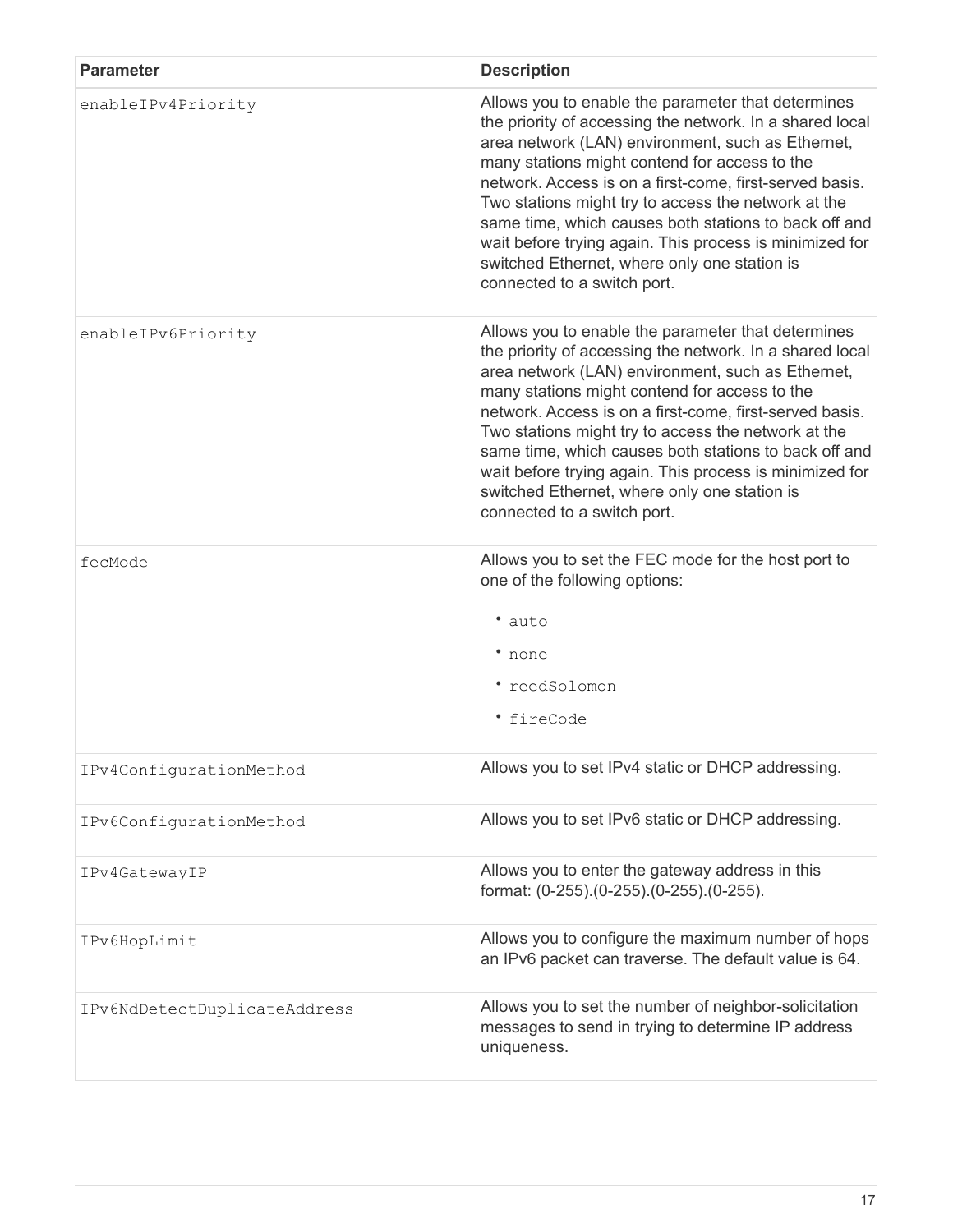| <b>Parameter</b>     | <b>Description</b>                                                                                                                                                                                                                                                                                                                                                                                                                                                                      |
|----------------------|-----------------------------------------------------------------------------------------------------------------------------------------------------------------------------------------------------------------------------------------------------------------------------------------------------------------------------------------------------------------------------------------------------------------------------------------------------------------------------------------|
| IPv6NdReachableTime  | Allows you to set the amount of time, in milliseconds,<br>that a remote IPv6 node is considered reachable. The<br>default value is 30000 milliseconds.                                                                                                                                                                                                                                                                                                                                  |
| IPv6NdRetransmitTime | Allows you to set the amount of time, in milliseconds,<br>to continue to retransmit a packet to an IPv6 node.<br>The default value is 1000 milliseconds.                                                                                                                                                                                                                                                                                                                                |
| IPv6NdTimeOut        | Allows you to set the timeout value, in milliseconds,<br>for an IPv6 node. The default value is 30000<br>milliseconds.                                                                                                                                                                                                                                                                                                                                                                  |
| IPv4Priority         | Allows you to set the priority assignment for IPv4<br>packets.                                                                                                                                                                                                                                                                                                                                                                                                                          |
| IPv6Priority         | Allows you to set the priority assignment for IPv6<br>packets.                                                                                                                                                                                                                                                                                                                                                                                                                          |
| IPv4SubnetMask       | Allows you to enter the subnet mask address in this<br>format: (0-255).(0-255).(0-255).(0-255).                                                                                                                                                                                                                                                                                                                                                                                         |
| IPv4VlanId           | Allows you to set the IPv4 VLAN id.                                                                                                                                                                                                                                                                                                                                                                                                                                                     |
| IPv6VlanId           | Allows you to set the IPv6 VLAN id.                                                                                                                                                                                                                                                                                                                                                                                                                                                     |
| maxFramePayload      | Allows you to set the maximum size of a packet or<br>frame that is sent in a network. The payload portion of<br>a standard Ethernet frame is set to 1500, and a jumbo<br>Ethernet frame is set to 9000. When using jumbo<br>frames, all the devices that are in the network path<br>should be able to handle the larger frame size. The<br>default value is 1500 bytes per frame.<br>To ensure best performance in an<br>NVMe over RoCE environment,<br>configure a frame size of 4200. |
| tcpListeningPort     | Allows you to set the TCP port number that is used to<br>listen for iSCSI logins from initiators. The default port<br>is 3260.                                                                                                                                                                                                                                                                                                                                                          |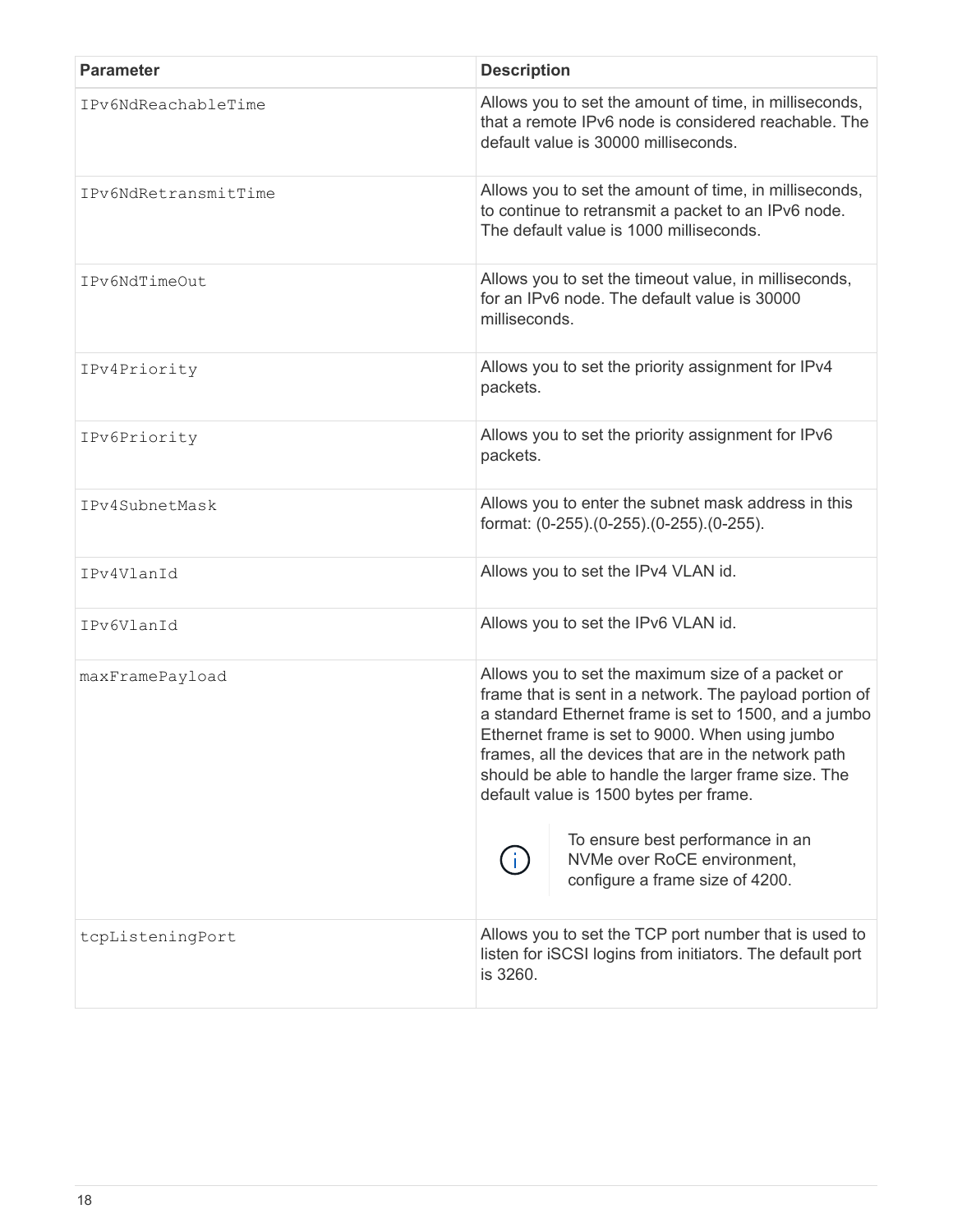| <b>Parameter</b> | <b>Description</b>                                                                                                                                                                                                                                                                                                                                                                            |  |
|------------------|-----------------------------------------------------------------------------------------------------------------------------------------------------------------------------------------------------------------------------------------------------------------------------------------------------------------------------------------------------------------------------------------------|--|
| portSpeed        | Allows you to set the speed, in megabits per second<br>(Mb/s), for which the port should be communicating.<br>This parameter is only supported with a<br>25 Gbps iSCSI host interface card and<br>a 100 Gbps Ethernet host interface<br>card. For a 25 Gbps iSCSI host<br>interface card, changing the speed of<br>one port changes the speed of all four<br>ports on the card. The allowable |  |
|                  | options in this case are 10 or 25. For a<br>100 Gbps Ethernet host interface card,<br>new in release 8.50, changing the<br>speed of one port doesn't affect the<br>other ports on the card. The allowable<br>options in the latter case are<br>autoNegotiate, 10, 25, 40, 50, or<br>100GbE.                                                                                                   |  |

# **Parameter support by host port type**

Parameter support varies by host port type (iSCSI, iSER, NVMe over InfiniBand, or NVMe over RoCE), as described in the following table:

| <b>Parameter</b>           | <b>iSCSI</b> | <b>iSER</b> | <b>NVMe over</b><br><b>InfiniBand</b> | <b>NVMe over RoCE</b> |
|----------------------------|--------------|-------------|---------------------------------------|-----------------------|
| IPV4Address                | Yes          | Yes         | Yes                                   | Yes                   |
| IPV6LocalAddres<br>$\rm s$ | Yes          |             |                                       | Yes                   |
| IPv6RoutableAdd<br>ress    | Yes          |             |                                       | Yes                   |
| IPV6RouterAddre<br>SS      | Yes          |             |                                       | Yes                   |
| enableIPV4                 | Yes          |             |                                       | Yes                   |
| enableIPV6                 | Yes          |             |                                       | Yes                   |
| enableIPv4Vlan             | Yes          |             |                                       | <b>No</b>             |
| enableIPv6Vlan             | Yes          |             |                                       | No                    |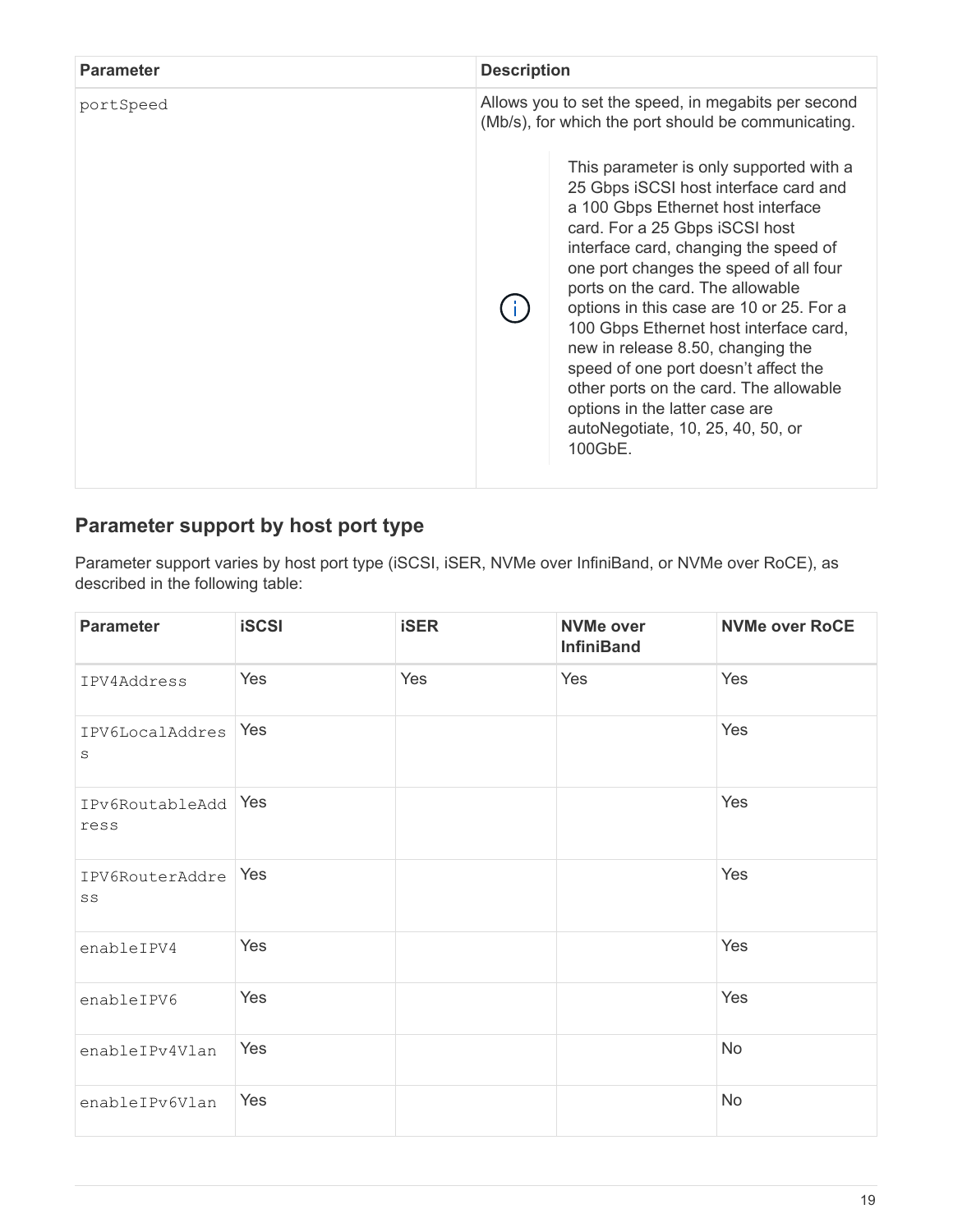| <b>Parameter</b>                 | <b>iSCSI</b> | <b>iSER</b> | <b>NVMe over</b><br><b>InfiniBand</b> | <b>NVMe over RoCE</b> |
|----------------------------------|--------------|-------------|---------------------------------------|-----------------------|
| enableIPv4Prior<br>ity           | Yes          |             |                                       | No                    |
| enableIPv6Prior Yes<br>ity       |              |             |                                       | No                    |
| IPv4Configurati<br>onMethod      | Yes          |             |                                       | Yes                   |
| IPv6Configurati<br>onMethod      | Yes          |             |                                       | Yes                   |
| IPv4GatewayIP                    | Yes          |             |                                       | Yes                   |
| IPv6HopLimit                     | Yes          |             |                                       |                       |
| IPv6NdDetectDup<br>licateAddress | Yes          |             |                                       |                       |
| IPv6NdReachable<br>Time          | Yes          |             |                                       |                       |
| IPv6NdRetransmi<br>tTime         | Yes          |             |                                       |                       |
| IPv6NdTimeOut                    | Yes          |             |                                       |                       |
| IPv4Priority                     | Yes          |             |                                       | No                    |
| IPv6Priority                     | Yes          |             |                                       | No                    |
| IPv4SubnetMask                   | Yes          |             |                                       | Yes                   |
| IPv4VlanId                       | Yes          |             |                                       | No                    |
| IPv6VlanId                       | Yes          |             |                                       | No                    |
| maxFramePayload                  | Yes          |             |                                       | Yes                   |
| tcpListeningPor<br>$\sf t$       | Yes          |             |                                       |                       |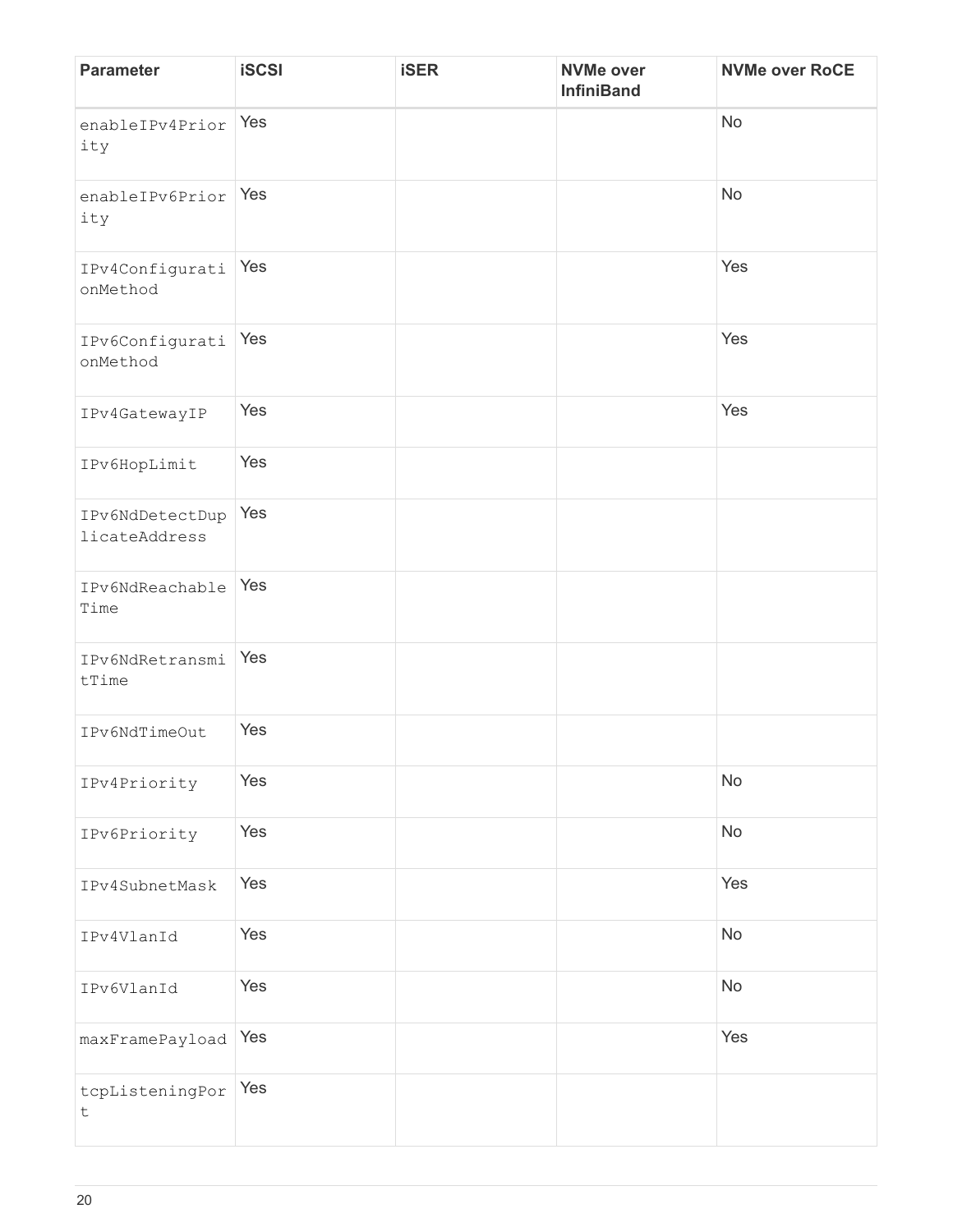| Parameter | <b>iSCSI</b> | <b>iSER</b> | NVMe over<br><b>InfiniBand</b> | <b>NVMe over RoCE</b> |
|-----------|--------------|-------------|--------------------------------|-----------------------|
| portSpeed | Yes          |             |                                | Yes                   |

# **Minimum firmware level**

8.41

8.50 - added information about the NVMe over RoCE environment.

11.70.1 added the fecMode parameter.

# <span id="page-24-0"></span>**Set iSCSI host port networking properties**

The set controller iscsiHostPort command changes the network properties for a host port, including IPv4 and IPv6 properties, port speed, and maximum frame payload.

# **Supported Arrays**

This command applies to any individual storage array, including the E2700, E5600, E2800, E5700, EF600 and EF300 arrays, as long as all SMcli packages are installed.

### **Roles**

To execute this command on an E2800, E5700, EF600, or EF300 storage array, you must have the Storage Admin role.



This command is deprecated and is replaced by the [Set controller host port properties](#page-17-0) command.

# **Syntax**

```
set controller [(a|b)]
iscsiHostPort [portLabel]
```

```
([IPv4Address=(0-255).(0-255).(0-255).(0-255) ]|
```

```
[IPv6LocalAddress=(0-FFFF):(0-FFFF):(0-FFFF):(0-FFFF): (0-FFFF):(0-
FFFF):(0-FFFF):(0-FFFF)] |
```

```
[IPv6RoutableAddress=(0-FFFF):(0-FFFF):(0-FFFF):(0-FFFF): (0-FFFF):(0-
FFFF):(0-FFFF):(0-FFFF) ]|
```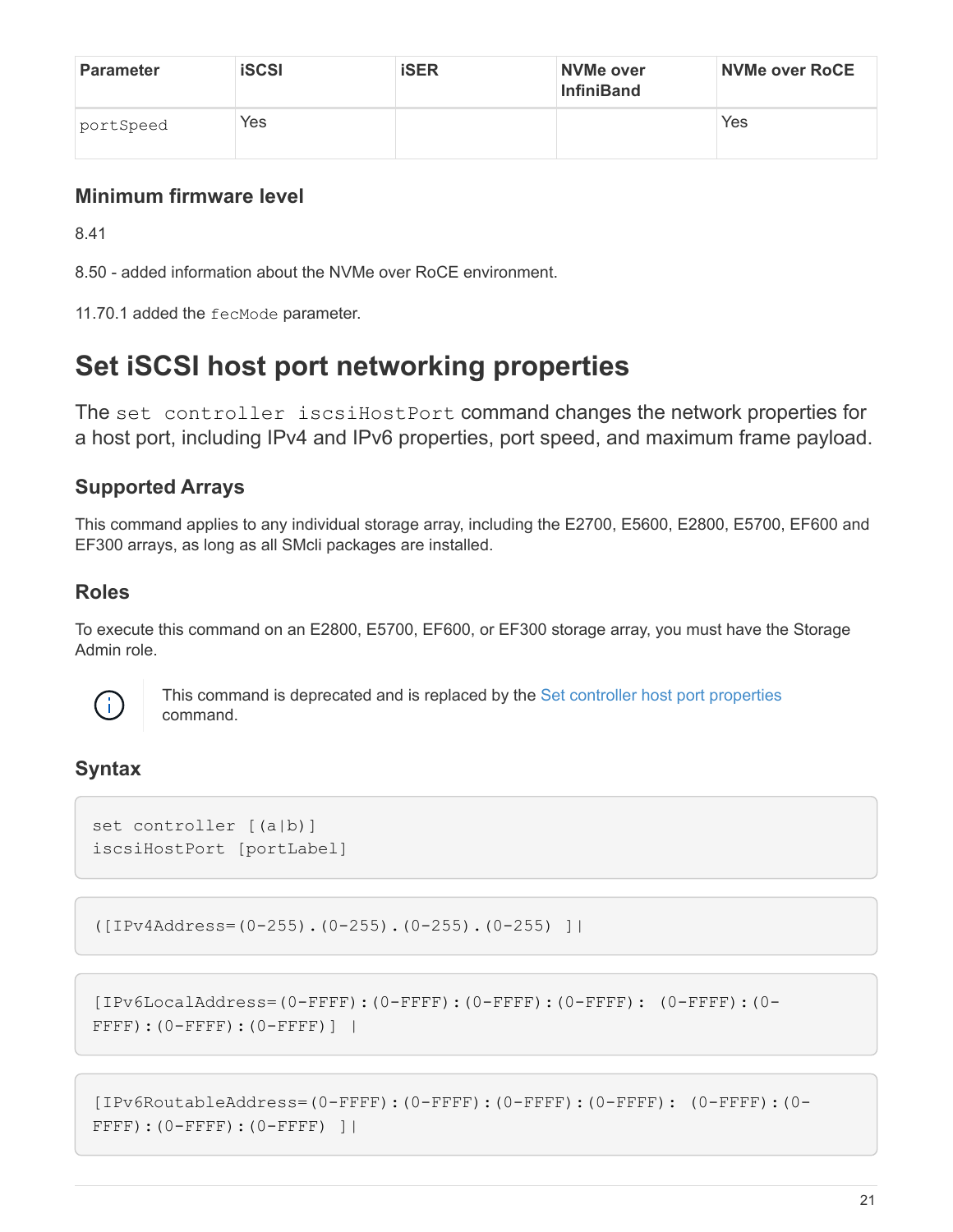```
[IPv6RouterAddress=(0-FFFF):(0-FFFF):(0-FFFF):(0-FFFF): (0-FFFF):(0-
FFFF):(0-FFFF):(0-FFFF) ]|
```
[enableIPv4=(TRUE | FALSE) | enableIPv6=(TRUE | FALSE)] |

```
[enableIPv4Vlan=(TRUE | FALSE) | enableIPv6Vlan=(TRUE | FALSE)] |
```
[enableIPv4Priority=(TRUE | FALSE) | enableIPv6Priority=(TRUE | FALSE) ]|

[IPv4ConfigurationMethod=(static | dhcp) ]|

```
[IPv6ConfigurationMethod=(static | auto)] |
```
[IPv4GatewayIP=(TRUE | FALSE)] |

[IPv6HopLimit=[0-255] ]|

[IPv6NdDetectDuplicateAddress=[0-256] ]|

[IPv6NdReachableTime=[0-65535] ]|

[IPv6NdRetransmitTime=[0-65535]] |

[IPv6NdTimeOut=[0-65535] ]|

```
[IPv4Priority=[0-7] | IPv6Priority=[0-7] ]|
```
[IPv4SubnetMask=(0-255).(0-255).(0-255).(0-255)] |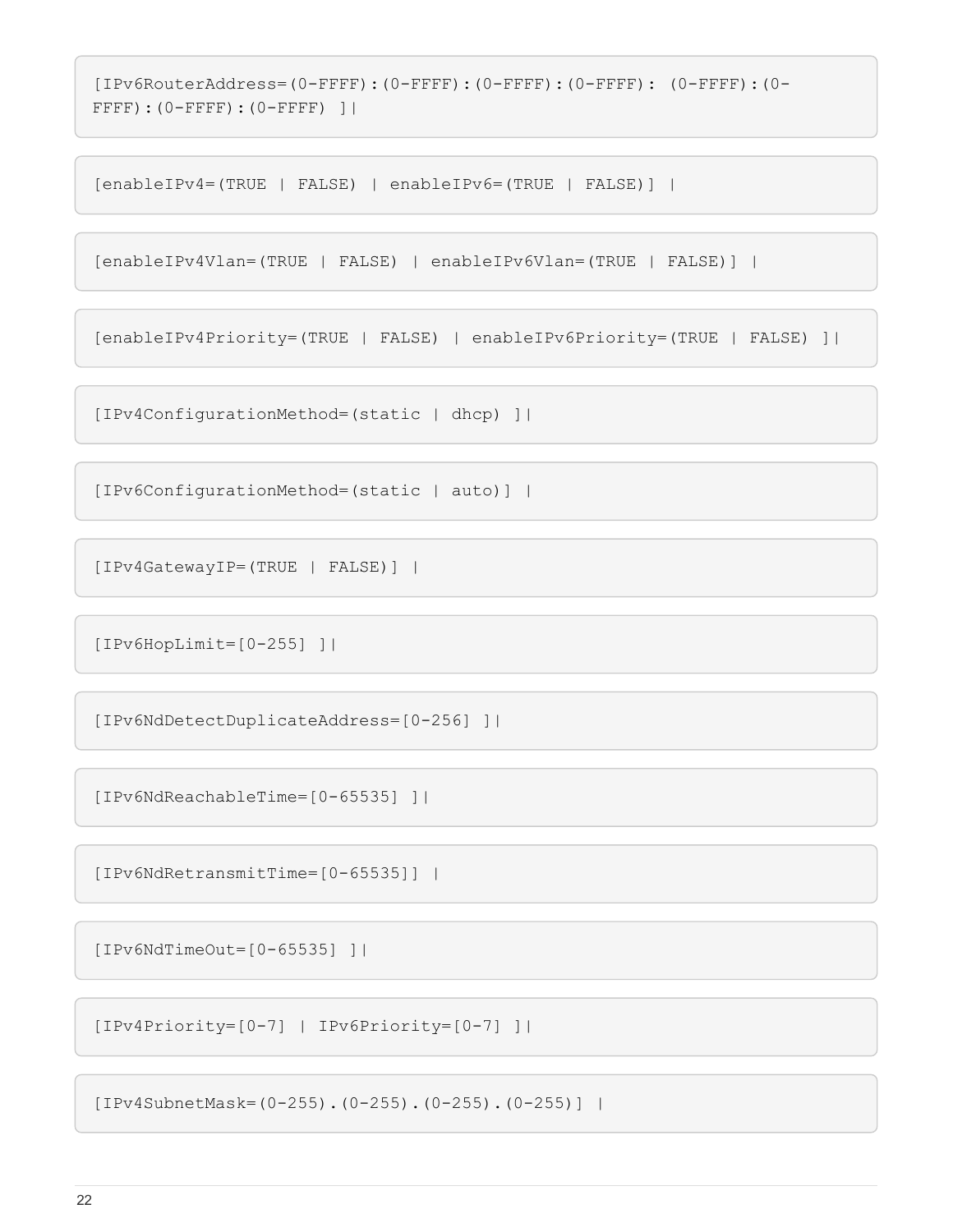```
[IPv4VlanId=[1-4094] | IPv6VlanId=[1-4094]] |
```

```
[maxFramePayload=[*frameSize*]] |
```
[tcpListeningPort=[3260, 49152-65536] ]|

[portSpeed=[(10 | 25)])

| <b>Parameter</b>   | <b>Description</b>                                                                                                                                                                                                                                                                                                                                                                                                                                                                                                                                                                                                                                                                                                                      |
|--------------------|-----------------------------------------------------------------------------------------------------------------------------------------------------------------------------------------------------------------------------------------------------------------------------------------------------------------------------------------------------------------------------------------------------------------------------------------------------------------------------------------------------------------------------------------------------------------------------------------------------------------------------------------------------------------------------------------------------------------------------------------|
| enableIPV4         | Available options are:<br>$\cdot$ TRUE<br>• FALSE                                                                                                                                                                                                                                                                                                                                                                                                                                                                                                                                                                                                                                                                                       |
| enableIPV4Priority | Select this option to enable the parameter that<br>determines the priority of accessing the network. Use<br>the slider to select a priority between 1 and 7.<br>In a shared local area network (LAN) environment,<br>such as Ethernet, many stations might contend for<br>access to the network. Access is on a first-come, first-<br>served basis. Two stations might try to access the<br>network at the same time, which causes both stations<br>to back off and wait before trying again. This process<br>is minimized for switched Ethernet, where only one<br>station is connected to a switch port.<br>Available options are:<br>$\cdot$ TRUE<br>• FALSE<br>This parameter is not supported in an<br>NVMe over RoCE environment. |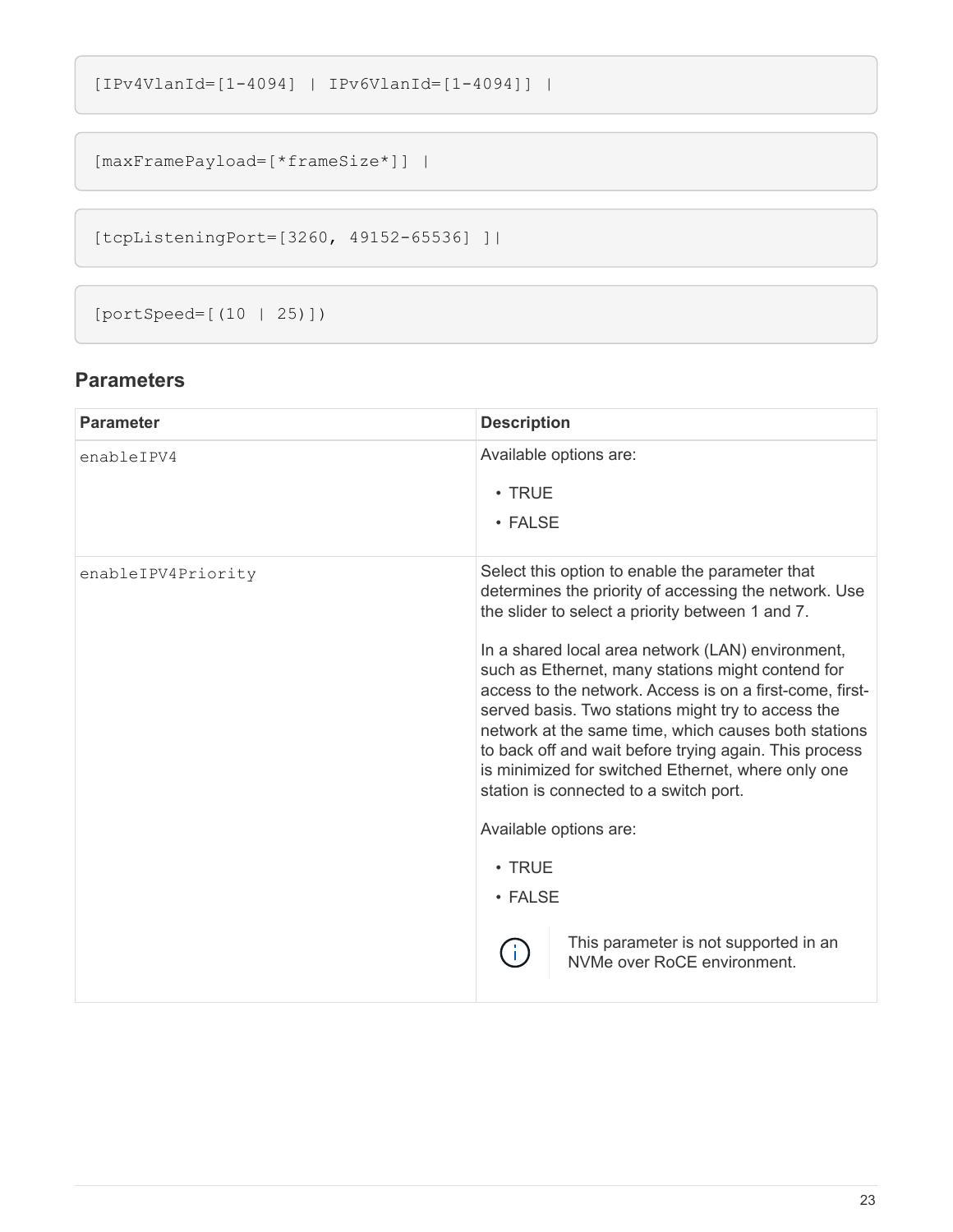| <b>Parameter</b>   | <b>Description</b>                                                                                                                                                                                                                                                                                                                                                                                                                                                                                                                                                                                                                                                                                                                |
|--------------------|-----------------------------------------------------------------------------------------------------------------------------------------------------------------------------------------------------------------------------------------------------------------------------------------------------------------------------------------------------------------------------------------------------------------------------------------------------------------------------------------------------------------------------------------------------------------------------------------------------------------------------------------------------------------------------------------------------------------------------------|
| enableIPV4Vlan     | A VLAN is a logical network that behaves like it is<br>physically separate from other physical and virtual<br>local area networks (LANs) supported by the same<br>switches, the same routers, or both. Available options<br>are:<br>$\cdot$ TRUE<br>• FALSE<br>This parameter is not supported in an<br>Ť.<br>NVMe over RoCE environment.                                                                                                                                                                                                                                                                                                                                                                                         |
| enableIPV6         | The IPv6 address space is 128 bits. It is represented<br>by eight 16-bit hexadecimal blocks separated by<br>colons.<br>Available options are:<br>$\cdot$ TRUE<br>• FALSE                                                                                                                                                                                                                                                                                                                                                                                                                                                                                                                                                          |
| enableIPV6Priority | Select this option to enable the parameter that<br>determines the priority of accessing the network. Use<br>the slider to select a priority between 1 and 7.<br>In a shared local area network (LAN) environment,<br>such as Ethernet, many stations might contend for<br>access to the network. Access is on a first-come, first-<br>served basis. Two stations might try to access the<br>network at the same time, which causes both stations<br>to back off and wait before trying again. This process<br>is minimized for switched Ethernet, where only one<br>station is connected to a switch port.<br>Available options are:<br>• TRUE<br>• FALSE<br>This parameter is not supported in an<br>NVMe over RoCE environment. |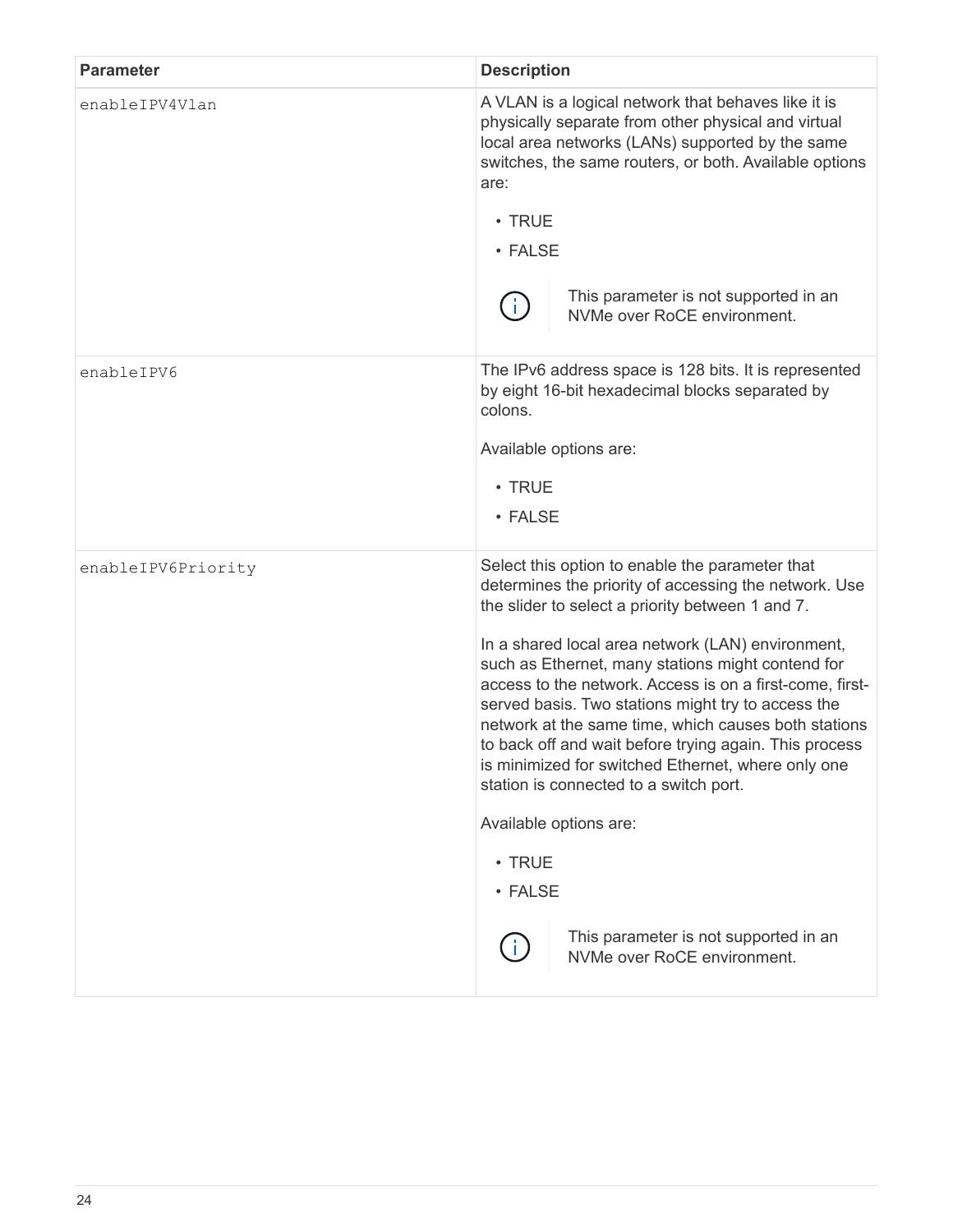| <b>Parameter</b>        | <b>Description</b>                                                                                                                                                                                                                                                                                                                        |
|-------------------------|-------------------------------------------------------------------------------------------------------------------------------------------------------------------------------------------------------------------------------------------------------------------------------------------------------------------------------------------|
| enableIPV6Vlan          | A VLAN is a logical network that behaves like it is<br>physically separate from other physical and virtual<br>local area networks (LANs) supported by the same<br>switches, the same routers, or both.<br>Available options are:<br>$\cdot$ TRUE<br>• FALSE<br>This parameter is not supported in an<br>Ĵ.<br>NVMe over RoCE environment. |
| IPV4Address             | Enter the address in this format: (0-255).(0-255).(0-<br>$255)(0-255)$                                                                                                                                                                                                                                                                    |
| IPV4ConfigurationMethod | Available options are:<br>• static<br>$\cdot$ dhcp                                                                                                                                                                                                                                                                                        |
| IPV4GatewayIP           | Available options are:<br>$\cdot$ TRUE<br>• FALSE                                                                                                                                                                                                                                                                                         |
| IPV4Priority            | Enter a value between 0 and 7.<br>This parameter is not supported in an<br>$\mathbf{L}$<br>NVMe over RoCE environment.                                                                                                                                                                                                                    |
| IPV4SubnetMask          | Enter the subnet mask in this format: (0-255).(0-<br>255).(0-255).(0-255)                                                                                                                                                                                                                                                                 |
| IPV4VlanId              | Enter a value between 1 and 4094.<br>This parameter is not supported in an<br>NVMe over RoCE environment.                                                                                                                                                                                                                                 |
| IPV6ConfigurationMethod | Available options are:<br>• static<br>• auto                                                                                                                                                                                                                                                                                              |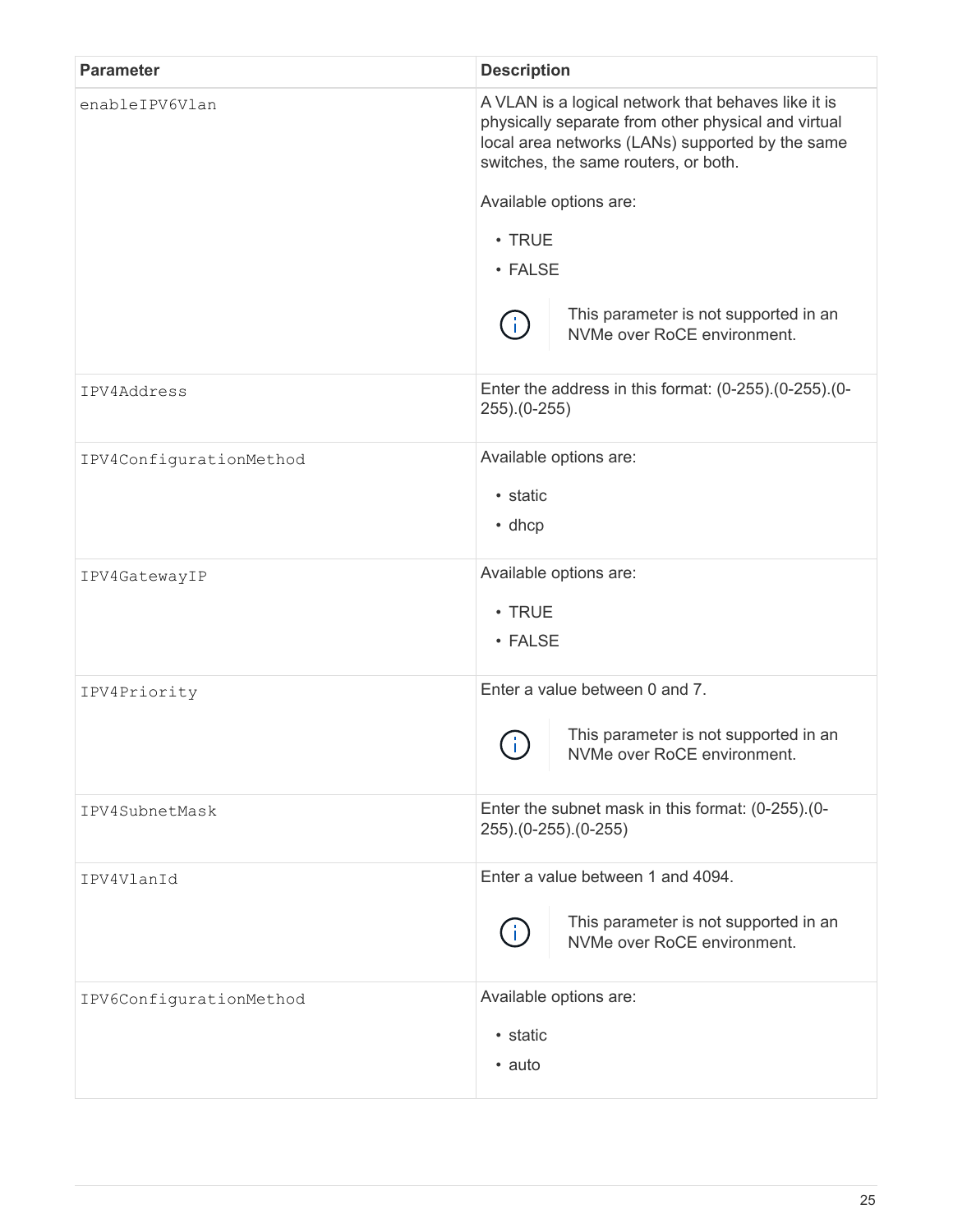| <b>Parameter</b>             | <b>Description</b>                                                                                                                                                                                  |
|------------------------------|-----------------------------------------------------------------------------------------------------------------------------------------------------------------------------------------------------|
| IPV6HopLimit                 | This option configures the maximum number of hops<br>an IPv6 packet can traverse.                                                                                                                   |
|                              | The default value is 64.                                                                                                                                                                            |
| IPV6LocalAddress             | Enter the address is this format: (0-FFFF): (0-<br>FFFF):(0-FFFF):(0-FFFF):(0-FFFF):(0-FFFF):(0-<br>FFFF): (0-FFFF)                                                                                 |
| IPV6NdDetectDuplicateAddress | Enter a value between 0 and 256.                                                                                                                                                                    |
| IPV6NdReachableTime          | This option configures the amount of time that a<br>remote IPv6 mode is considered reachable. Specify a<br>value, in milliseconds, between 0 - 65535.<br>The default value is 30000 milliseconds.   |
| IPV6NdRetransmitTime         | This option configures the amount of time to continue<br>to retransmit a packet to an IPv6 node. Specify a<br>value, in milliseconds, between 0 - 65535.<br>The default value is 1000 milliseconds. |
| IPV6NdTimeOut                | This option configures the timeout value for an IPv6<br>node. Specify a value, in milliseconds, between 0 -<br>65535.<br>The default value is 30000 milliseconds.                                   |
| IPV6Priority                 | Enter a value between 0 and 7.                                                                                                                                                                      |
|                              | This parameter is not supported in an<br>NVMe over RoCE environment.                                                                                                                                |
| IPV6RoutableAddress          | Enter the address is this format: (0-FFFF): (0-<br>FFFF):(0-FFFF):(0-FFFF):(0-FFFF):(0-FFFF):(0-<br>$FFFF):(0-FFFF)$                                                                                |
| IPV6RouterAddress            | Enter the address is this format: (0-FFFF): (0-<br>FFFF):(0-FFFF):(0-FFFF):(0-FFFF):(0-FFFF):(0-<br>FFFF): (0-FFFF)                                                                                 |
| IPV6VlanId                   | Enter a value between 1 and 4094.<br>This parameter is not supported in an<br>NVMe over RoCE environment.                                                                                           |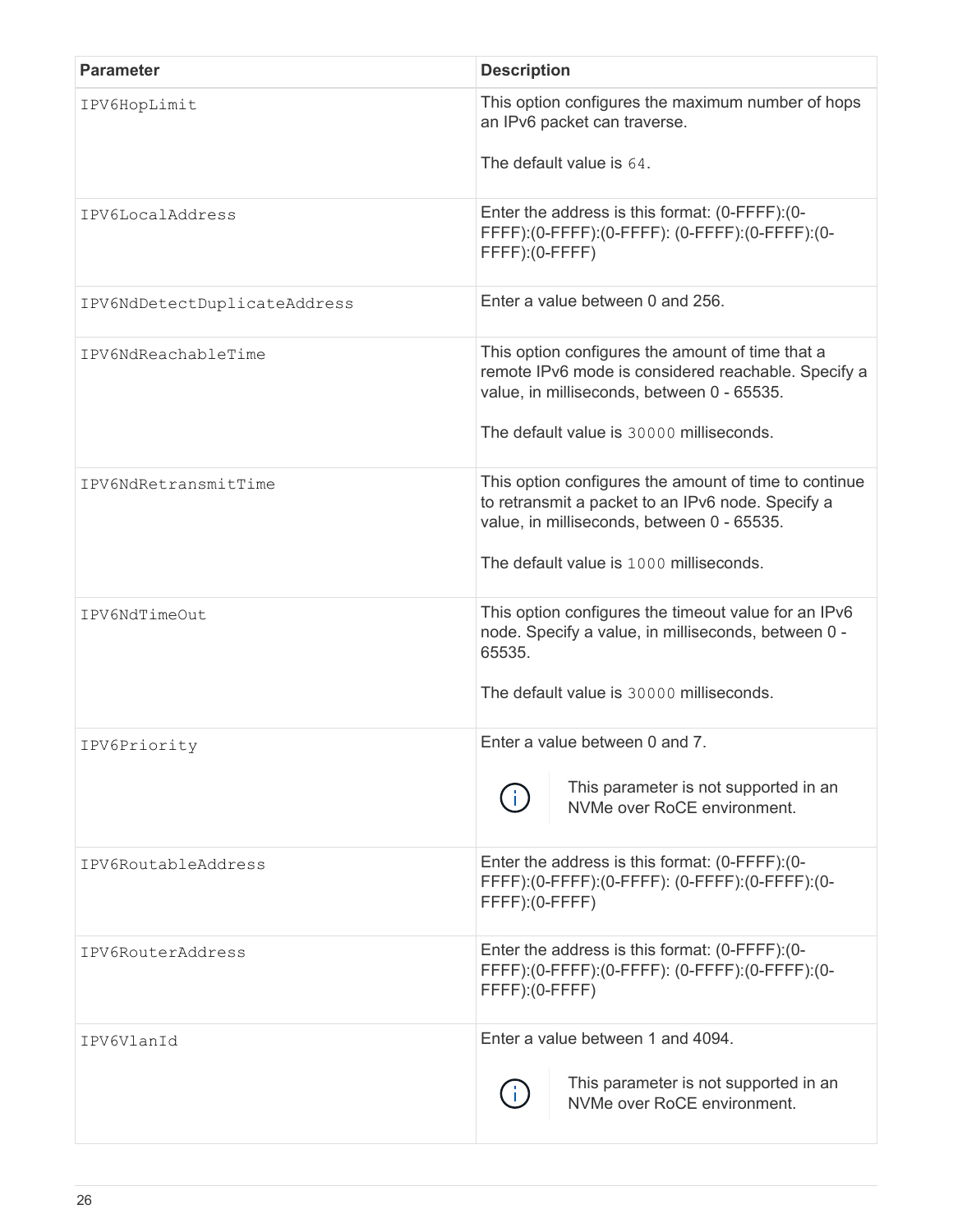| <b>Parameter</b> | <b>Description</b>                                                                                                                                                                                                                                                                                                                                                                                                                                                                      |
|------------------|-----------------------------------------------------------------------------------------------------------------------------------------------------------------------------------------------------------------------------------------------------------------------------------------------------------------------------------------------------------------------------------------------------------------------------------------------------------------------------------------|
| maxFramePayload  | The maxFramePayload option is shared between<br>IPv4 and IPv6 and is the largest packet or frame that<br>can be sent in a network. The payload portion of a<br>standard Ethernet frame is set to 1500, and a jumbo<br>Ethernet frame is set to 9000. When using jumbo<br>frames, all of the devices that are in the network path<br>should be capable of handling the larger frame size.<br>The default value is 1500 bytes per frame. You must<br>enter a value between 1500 and 9000. |
| portSpeed        | Available options are:<br>$\cdot$ 10<br>• 25<br>This option is only valid for the 25Gb/s<br>Ethernet host interface card. Changing<br>the speed of one port changes the<br>speed of all four ports on the card.<br>Values for the portSpeed option of<br>the iscsiHostPort parameter are in<br>megabits per second (Mb/s).                                                                                                                                                              |
| tcpListeningPort | The listening port is the TCP port number that the<br>controller uses to listen for iSCSI logins from host<br>iSCSI initiators. The default listening port is 3260. You<br>must enter 3260 or a value between 49152 and<br>65535.                                                                                                                                                                                                                                                       |

### **Identifying an iSCSI host port label**

You must specify a label for the host port. Follow these steps to specify the host port label:

- 1. If you do not know the port label for the iSCSI host port, run the show controller command.
- 2. In the Host interface section of the results, locate the host port you want to select.



The port label is the complete value returned for the Port field.

3. Enclose the entire value of the port label in both quotes and square brackets: ["portLabel"]. For example, if the port label is Ch 2, specify the iSCSI host port as follows:

iscsiHostPort[\"ch 2\"]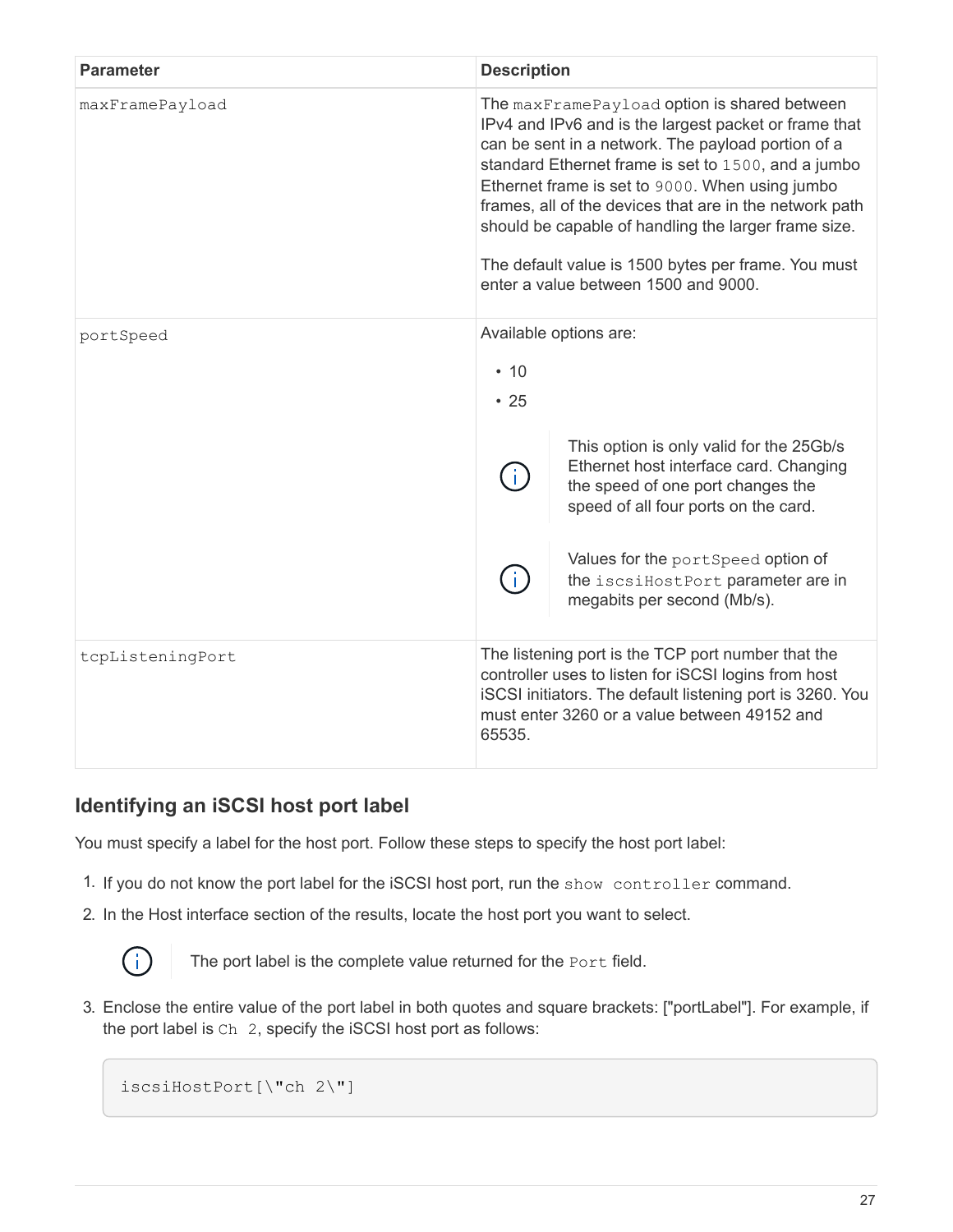

Ť.

If you are using a Windows command line and the label contains a pipe (|), the character should be escaped (using  $\land$ ); otherwise, it will be interpreted as a command. For example, if the port label is e0b|0b, specify the iSCSI host port as follows:

#### iscsiHostPort[\"e0b^|0b\"]

For backward compatibility, the iscsiPortNumber, enclosed by braces [ ] rather than quotes and braces [" "] can still be used for E2700, E5600, or EF560 controllers (and other previous generations of E-Series or EF-Series controllers). For those controllers, valid values for iscsiPortNumber are as follows:

- For controllers with integrated host ports, the numbering is 3, 4, 5, or 6.
- For controllers with host ports on a host interface card only, the numbering is 1, 2, 3, or 4.

An example of the prior syntax is as follows:

iscsiHostPort[3]

#### **Minimum firmware level**

7.15 adds the new iSCSI host port options.

7.60 adds the portSpeed option.

8.10 revises the identification method for iSCSI host ports.

8.40 revises the portSpeed option of the iscsiHostPort parameter to note that it is only valid for the 25Gb/s Ethernet host interface card, and that changing the speed of one port changes the speed of all four ports on the card.

8.41 This command is deprecated.

# <span id="page-31-0"></span>**Set controller NTP settings**

The set controller NTPServers command sets the NTP settings for the controller so the controller can automatically synchronize the clocks with an external host using SNTP (Simple Network Time Protocol).

#### **Supported Arrays**

This command applies to any individual storage array, including the E2700, E5600, E2800, E5700, EF600 and EF300 arrays, as long as all SMcli packages are installed.

#### **Roles**

To execute this command on an E2800, E5700, EF600, or EF300 storage array, you must have the Storage Admin or Support Admin role.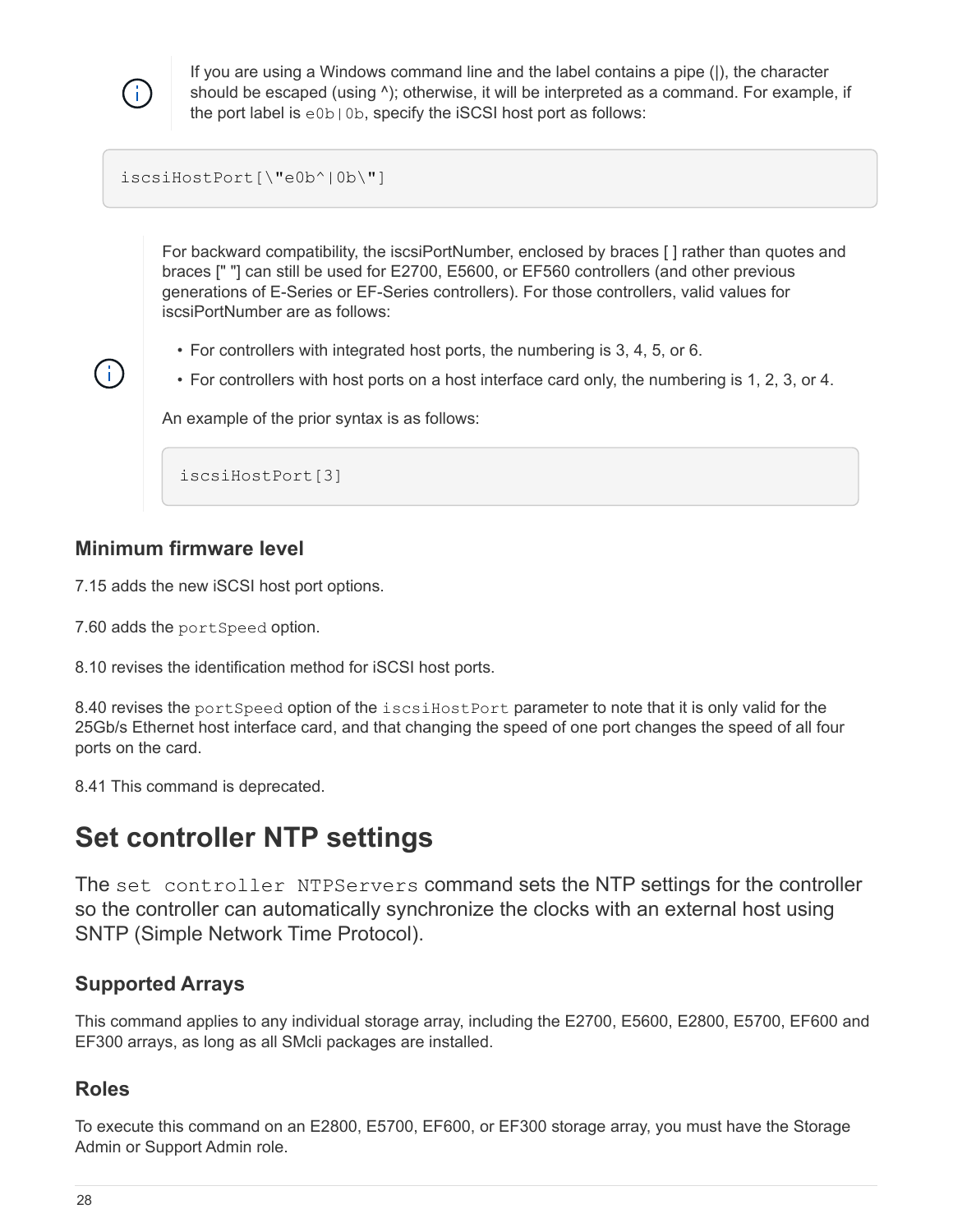# **Context**

When this feature is enabled, the controller periodically queries the configured NTP server, and then uses the results to update its internal time-of-day clock. If only one controller has NTP enabled, the alternate controller periodically synchronizes its clock with the controller that has NTP enabled. If neither controller has NTP enabled, the controllers periodically synchronize their clocks with each other.



This command is controller-specific. It is not necessary to configure NTP on both controllers; however, doing so improves the array's ability to stay synchronized during hardware or communication failures.



If you configure NTP using a fully qualified domain name, you must also configure DNS on those controller(s) for the operation to succeed.See [Set controller DNS Settings](#page-15-0) for more information.

# **Syntax**

```
set controller(a|b) NTPServers=(disabled|auto|(Address1
[keyIdentifier=integerLiteral() keyType=stringLiteral()
passPhrase=stringLiteral()] [Address2 [keyIdentifier=integerLiteral()
keyType=stringLiteral() passPhrase=stringLiteral()]]))
```

| <b>Parameter</b> | <b>Description</b>                                                                                        |
|------------------|-----------------------------------------------------------------------------------------------------------|
| controller       | The controller for which you want to change the NTP<br>settings. Valid controller identifiers are a or b. |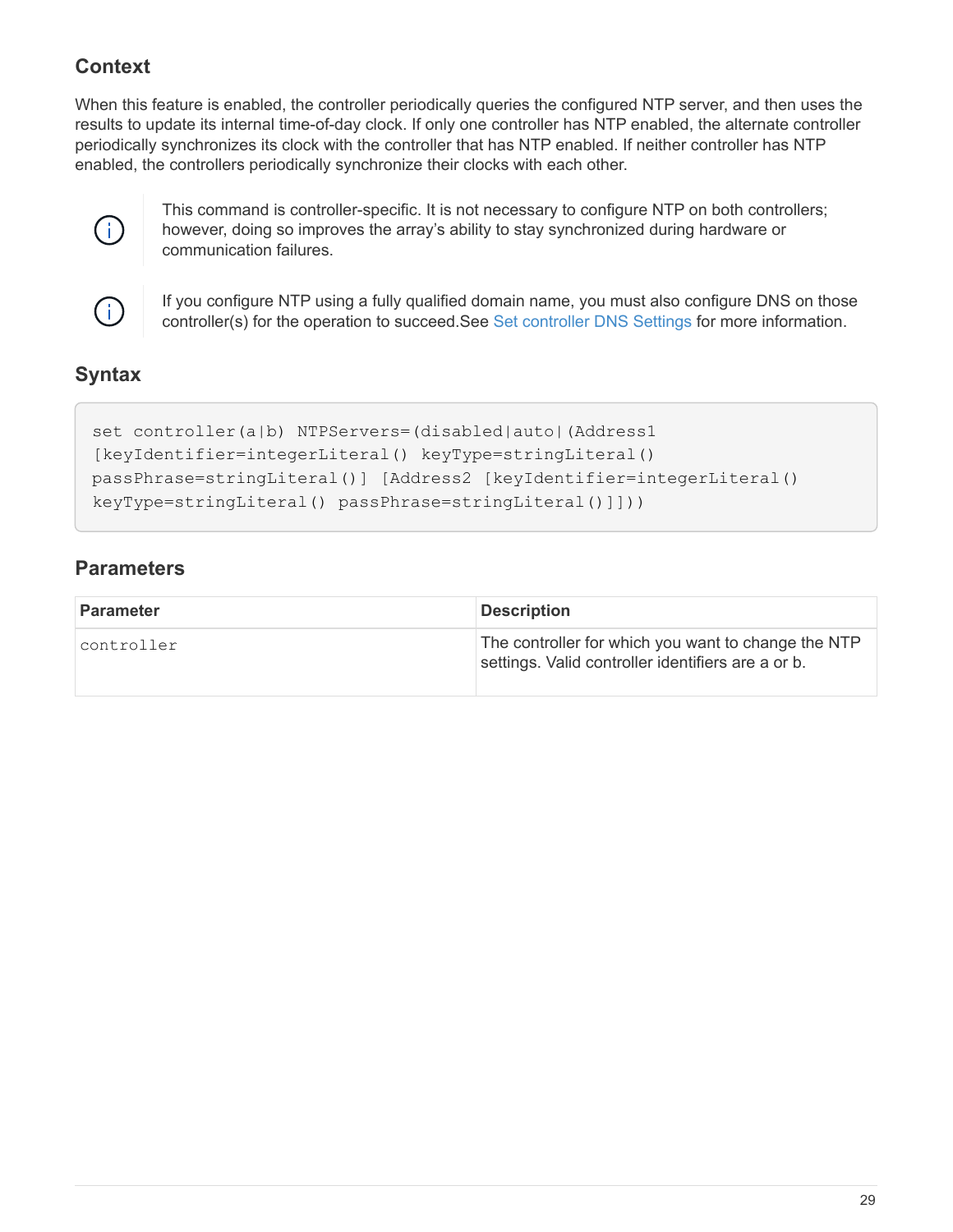| <b>Parameter</b>                    | <b>Description</b>                                                                                                                                                                                                                                                                                                                                                              |
|-------------------------------------|---------------------------------------------------------------------------------------------------------------------------------------------------------------------------------------------------------------------------------------------------------------------------------------------------------------------------------------------------------------------------------|
| NTPServers                          | This parameter configures the NTP servers for the<br>controller.                                                                                                                                                                                                                                                                                                                |
|                                     | * Specify disabled to turn off NTP support.                                                                                                                                                                                                                                                                                                                                     |
|                                     | * Specify auto to use the NTP server addresses<br>provided by a DHCP server.                                                                                                                                                                                                                                                                                                    |
|                                     | This option should be used only if<br>at least one management port on<br>the controller is set to get interface<br>parameters via DHCP, and at least<br>one NTP server is configured on<br>the DHCP server.                                                                                                                                                                     |
|                                     | • Otherwise, specify a whitespace separated list of<br>one or two NTP servers. The addresses may be a<br>domain name, IPv4 address, or IPv6 address. If<br>specifying more than one address, the address<br>types do not need to match. If more than one<br>address is specified, they will be used in the order<br>they are specified (first is primary, second is<br>backup). |
|                                     | Surround the NTP server name with<br>quotes, as shown in the Examples<br>section.                                                                                                                                                                                                                                                                                               |
| Address                             | "DomainName" IPv4Address IPv6Address                                                                                                                                                                                                                                                                                                                                            |
|                                     | If a domain name is specified, a DNS<br>server must also be configured to allow<br>the controller to resolve the server IP<br>address.                                                                                                                                                                                                                                          |
| keyIdentifier keyType<br>passPhrase | Optionally, these parameters provide the key<br>credentials for enabling NTP authentication:                                                                                                                                                                                                                                                                                    |
|                                     | * key Identifier is an integer from 0 to 65535.                                                                                                                                                                                                                                                                                                                                 |
|                                     | * keyType is one of the following: none, sha1,<br>sha224, sha256, sha384 or sha512.                                                                                                                                                                                                                                                                                             |
|                                     | * passPhrase is either a hex digit (0-9, with a-f<br>allowed), which is exactly 40 digits long entered<br>as a stringLiteral, or an alphanumeric character<br>string up to 20 bytes long.                                                                                                                                                                                       |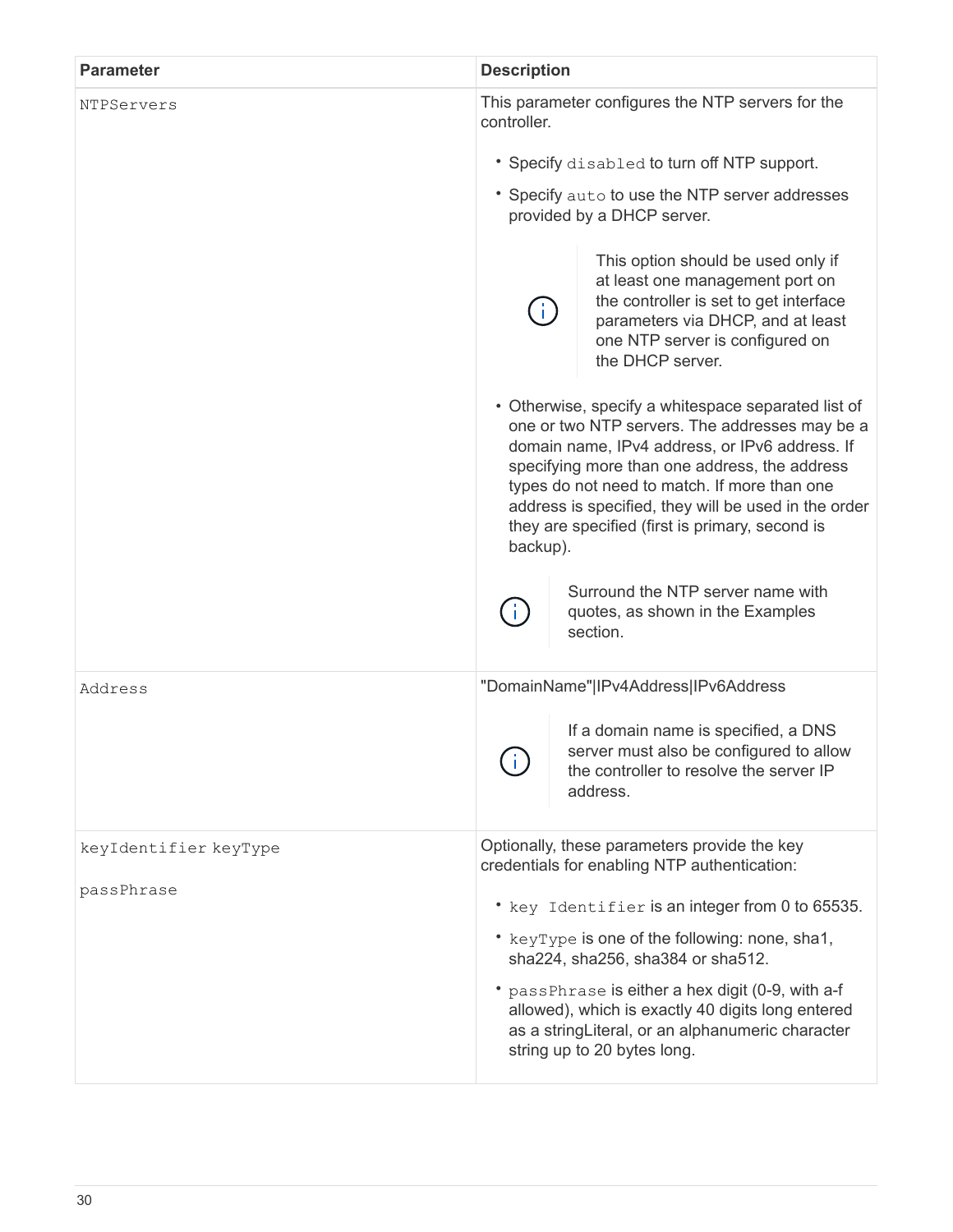### **Examples**

```
set controller[a] NTPServers=disabled;
set controller[a] NTPServers=auto;
set controller[a] NTPServers=("0.pool.ntp.org" keyIdentifier=3
keyType="sha1" passPhrase="SomePassword1" "1.us.pool.ntp.org"
keyIdentifier=3 keyType="sha1" passPhrase=" SomePassword1");
set controller[b] NTPServers=(192.168.1.105 keyIdentifier=3 keyType="sha1"
passPhrase=" SomePassword1" "1.us.pool.ntp.org");
set controller[b] NTPServers=(set controller[b]
NTPServers=(2001:0db8:85a3:0000:0000:8a2e:0370:7334 keyIdentifier=3
keyType="sha1" passPhrase=" SomePassword1");
```
#### **Minimum firmware level**

8.25

8.42 adds the key credential parameters for NTP authentication.

# <span id="page-34-0"></span>**Set controller service action allowed indicator**

The set controller command turns on or turns off the Service Action Allowed indicator light on a controller in a controller tray or a controller-drive tray.

# **Supported Arrays**

This command applies to any individual storage array, including the E2700 and E5600 arrays.

### **Context**

If the storage array does not support the Service Action Allowed indicator light feature, this command returns an error. If the storage array supports the command but is unable to turn on or turn off the indicator light, this command returns an error. (To turn on or turn off the Service Action Allowed indicator light on the power-fan canister or the interconnect-battery canister, use the set tray serviceAllowedIndicator command.)



This command is valid only for E2700, E5600, or EF560 (and other previous generations of E-Series or EF-Series controllers). The E2800 controller tray has a single Attention indicator that will illuminate only when 1) there is a failure, and 2) the component that failed can be safely removed.

# **Syntax**

```
set controller [(a| b)]
serviceAllowedIndicator=(on | off)
```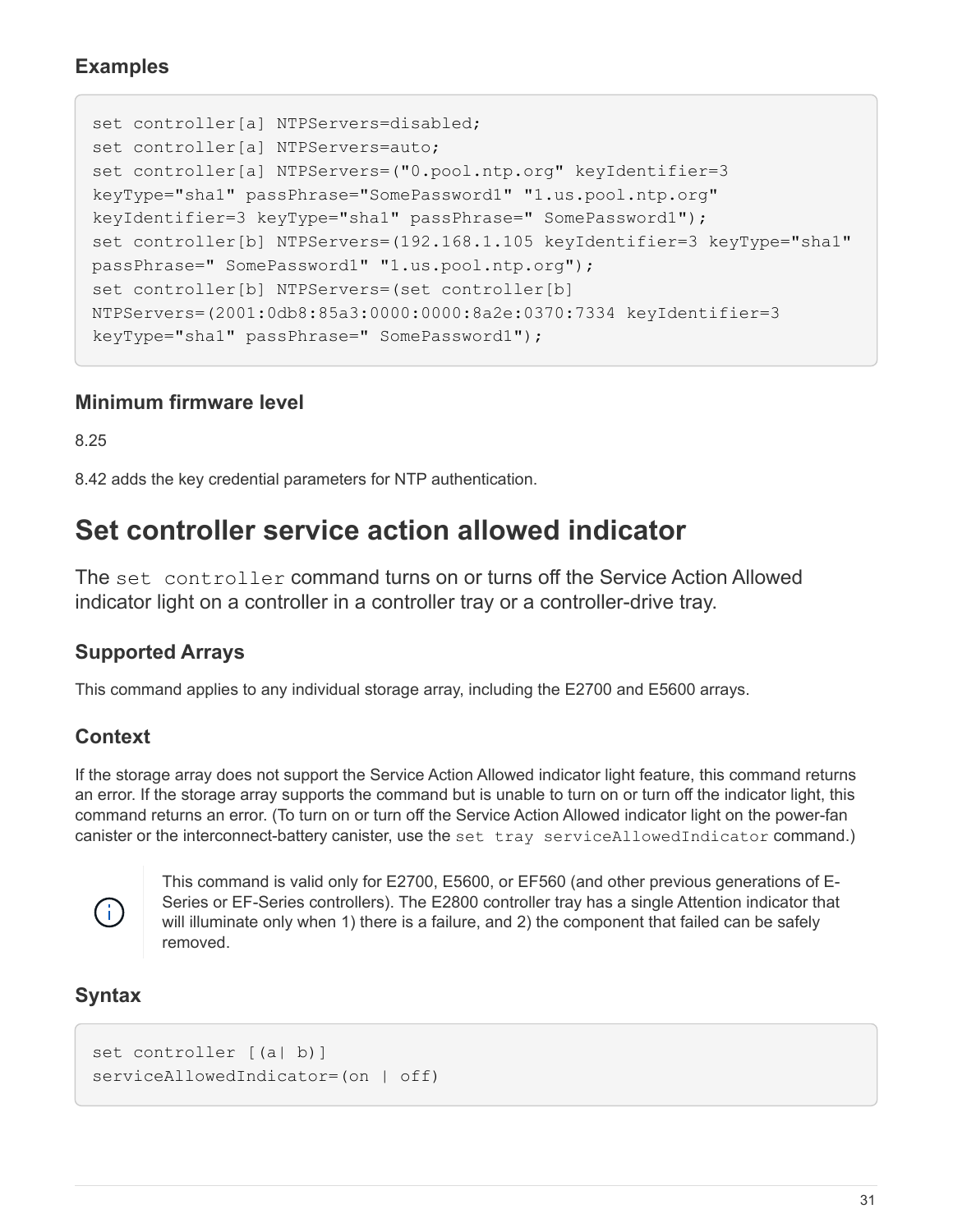### **Parameters**

| <b>Parameter</b>        | <b>Description</b>                                                                                                                                                                                                                                                                                                                                                                          |
|-------------------------|---------------------------------------------------------------------------------------------------------------------------------------------------------------------------------------------------------------------------------------------------------------------------------------------------------------------------------------------------------------------------------------------|
| controller              | The controller that has the Service Action Allowed<br>indicator light that you want to turn on or turn off. Valid<br>controller identifiers are a or b, where a is the<br>controller in slot A, and b is the controller in slot B.<br>Enclose the controller identifier in square brackets ([<br>]). If you do not specify a controller, the controller<br>firmware returns a syntax error. |
| serviceAllowedIndicator | The setting to turn on or turn off the Service Action<br>Allowed indicator light. To turn on the Service Action<br>Allowed indicator light, set this parameter to $\circ$ n. To<br>turn off the Service Action Allowed indicator light, set<br>this parameter to $\circ$ ff.                                                                                                                |

### **Minimum firmware level**

6.14

# <span id="page-35-0"></span>**Set controller**

The set controller command defines the attributes for the controllers.

# **Supported Arrays**

This command applies to any individual storage array, including the E2700, E5600, E2800, E5700, EF600 and EF300 arrays, as long as all SMcli packages are installed.

### **Roles**

To execute this command on an E2800, E5700, EF600, or EF300 storage array, you must have the Storage Admin role.

# **Syntax**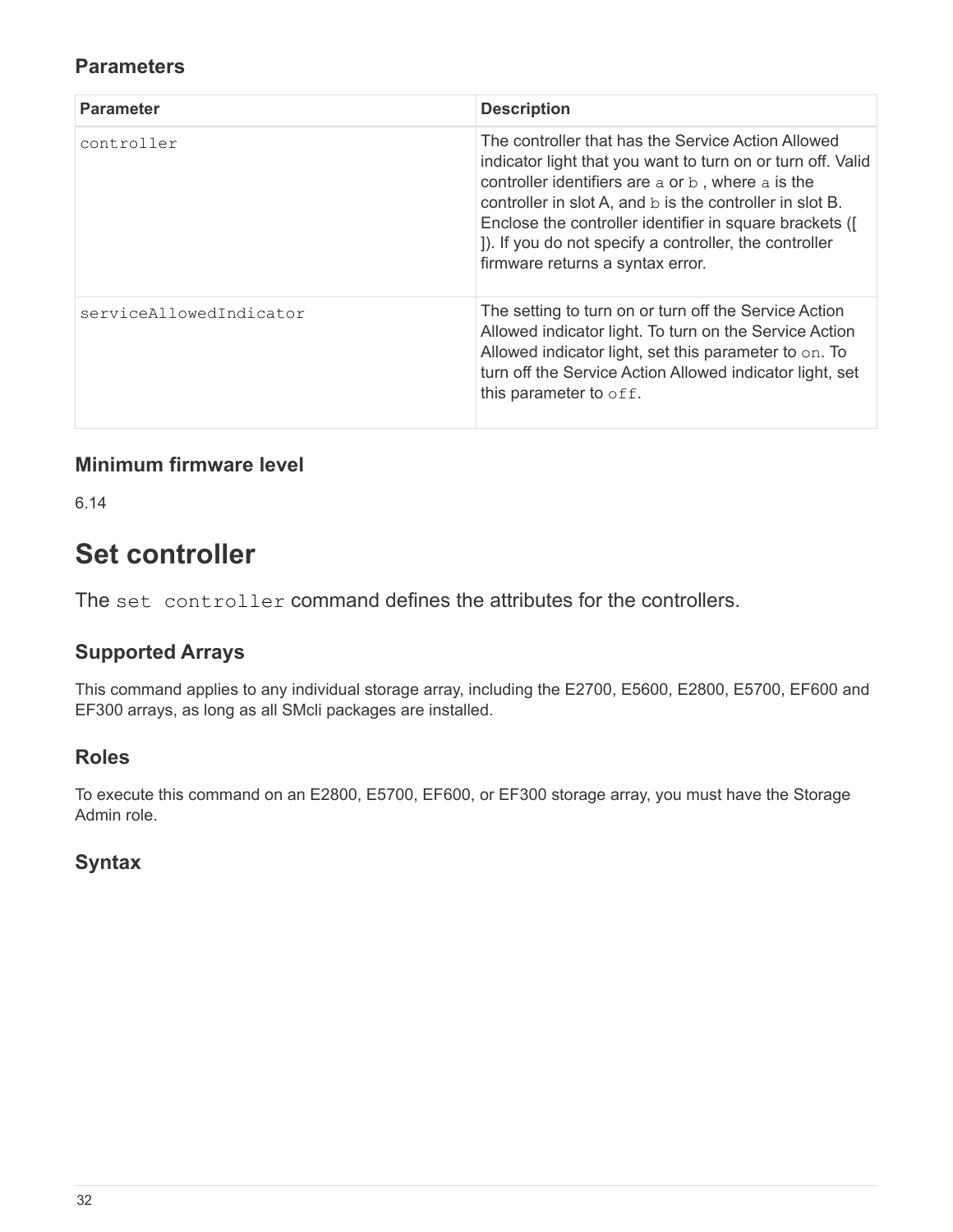```
set controller [(a|b)]
[availability=(online | offline | serviceMode)]
[ethernetPort [(1| 2)] ethernetPortOptions]
[globalNVSRAMByte [nvsramOffset]=(nvsramByteSetting | nvsramBitSetting)]
[hostNVSRAMByte [hostType, nvsramOffset]=(nvsramByteSetting |
nvsramBitSetting)]
[IPv4GatewayIP=ipAddress]
[IPv6RouterAddress=ipv6Address]
[iscsiHostPort [portLabel] iscsiHostPortOptions]
[rloginEnabled=(TRUE | FALSE)]
[serviceAllowedIndicator=(on | off)]
```

| <b>Parameter</b> | <b>Description</b>                                                                                                                                                                                                                                                                                                                                     |
|------------------|--------------------------------------------------------------------------------------------------------------------------------------------------------------------------------------------------------------------------------------------------------------------------------------------------------------------------------------------------------|
| controller       | The controller for which you want to define properties.<br>Valid controller identifiers are a or b, where a is the<br>controller in slot A, and b is the controller in slot B.<br>Enclose the identifier for the controller in square<br>brackets ([]). If you do not specify a controller, the<br>firmware for the controller returns a syntax error. |
| availability     | The mode for the controller, which you can set to<br>online, offline, or serviceMode (service).                                                                                                                                                                                                                                                        |
| ethernetPort     | The attributes (options) for the management Ethernet<br>ports. The entries to support this parameter are listed<br>in the Syntax Element Statement Data table that<br>follows. Many settings are possible, including setting<br>the IP address, the gateway address, and the subnet<br>mask address.                                                   |
| globalNVSRAMByte | A portion of the controller NVSRAM. Specify the<br>region to be modified using the starting byte offset<br>within the region and the byte value or bit value of the<br>new data to be stored into the NVSRAM.                                                                                                                                          |
| hostNVSRAMByte   | The NVSRAM for the host-specific region. The setting<br>specifies the host index for the specific host, the<br>starting offset within the region, the number of bytes,<br>and the byte value or bit value of the new data to be<br>stored into the NVSRAM.                                                                                             |
| IPv4GatewayIP    | The IP address of the node that provides the interface<br>to the network. The address format for the IPv4<br>gateway is (0-255).(0-255).(0-255).(0-255)                                                                                                                                                                                                |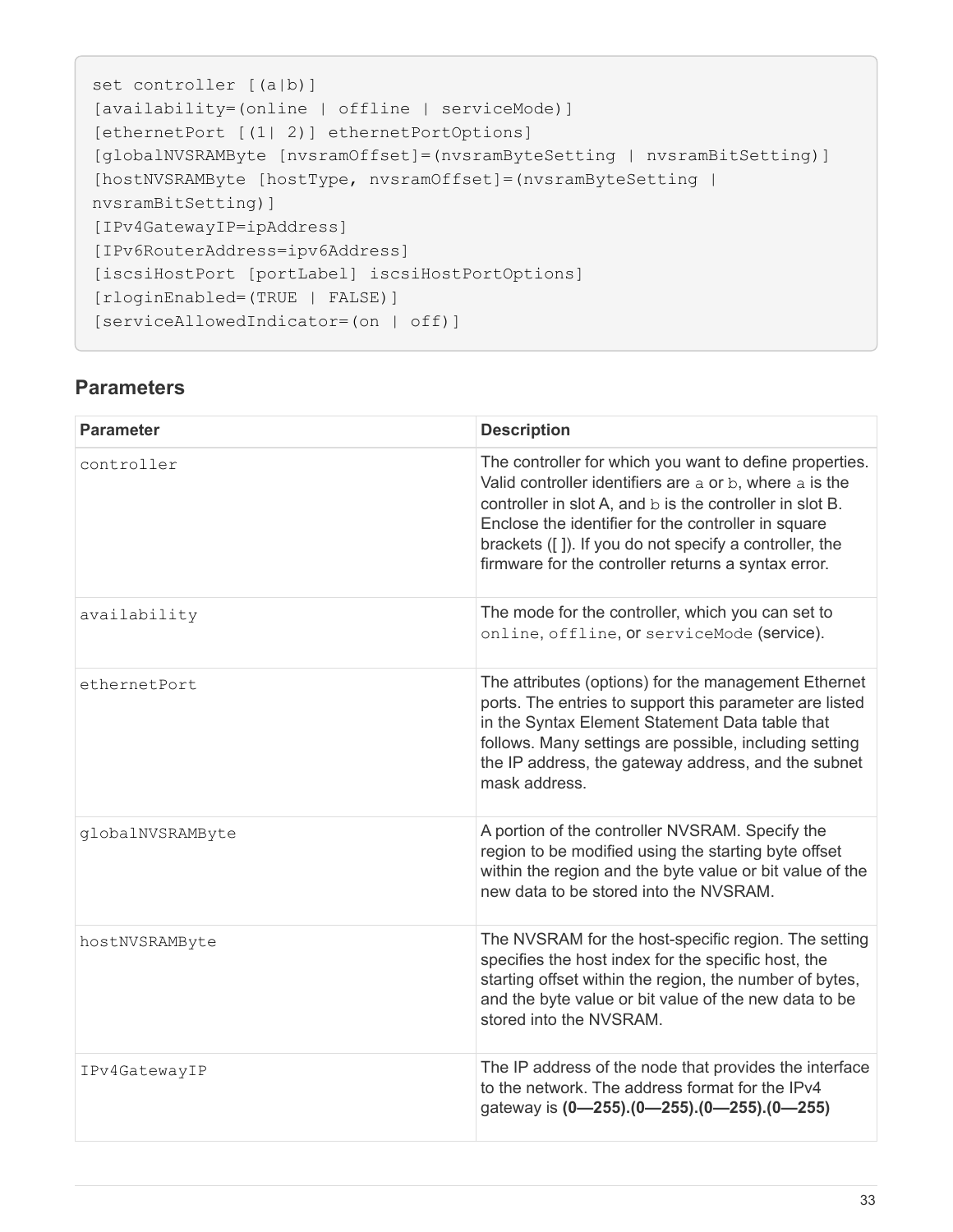| <b>Parameter</b>        | <b>Description</b>                                                                                                                                                                                                                                                             |
|-------------------------|--------------------------------------------------------------------------------------------------------------------------------------------------------------------------------------------------------------------------------------------------------------------------------|
| IPv6RouterAddress       | The IP address of IPv6 router that connects two or<br>more logical subnets. The address format for the IPv6<br>router is<br>$(0-FFFF)$ : $(0-FFFF)$ : $(0-FFFF)$ : $(0-FFFF)$ :<br>$(0 - FFFF)$ : $(0 - FFFF)$ : $(0 - FFFF)$ : $(0 - FFFF)$ .                                 |
| iscsiHostPort           | This parameter enables you to set options for the<br>iSCSI ports on the controller. Enter the iSCSI port<br>label or number and then select the options for that<br>port.<br>For more information, see the Identifying an iSCSI<br>host port label section below.              |
| rloginEnabled           | The setting for whether the remote login feature is<br>turned on or turned off. To turn on the remote login<br>feature, set this parameter to TRUE. To turn off the<br>remote login feature, set this parameter to FALSE.                                                      |
| serviceAllowedIndicator | The setting for whether the Service Action Allowed<br>indicator light is turned on or turned off. To turn on the<br>Service Action Allowed indicator light, set this<br>parameter to on. To turn off the Service Action<br>Allowed indicator light, set this parameter to off. |

### **Identifying an iSCSI host port label**

You must specify a label for the host port. Follow these steps to specify the host port label:

- 1. If you do not know the port label for the iSCSI host port, run the show controller command.
- 2. In the Host interface section of the results, locate the host port you want to select.



The port label is the complete value returned for the Port field.

3. Enclose the entire value of the port label in both quotes and square brackets: ["portLabel"]. For example, if the port label is Ch 2, specify the iSCSI host port as follows:

iscsiHostPort[\"ch 2\"]



If you are using a Windows command line and the label contains a pipe (|), the character should be escaped (using  $\land$ ); otherwise, it will be interpreted as a command. For example, if the port label is e0b|0b, specify the iSCSI host port as follows:

iscsiHostPort[\"e0b^|0b\"]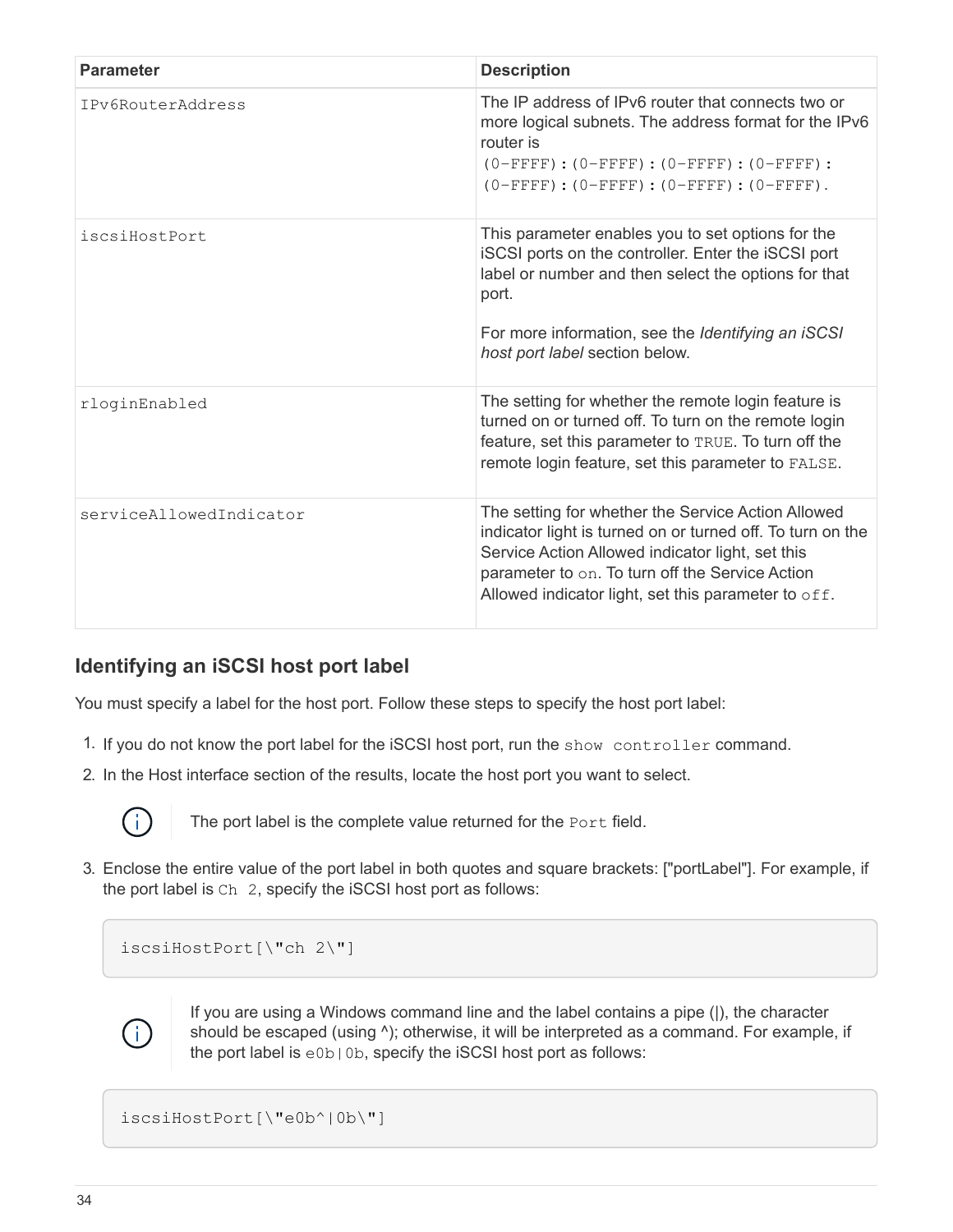For backward compatibility, the iscsiPortNumber, enclosed by braces [ ] rather than quotes and braces [" "] can still be used for E2700, E5600, or EF560 controllers (and other previous generations of E-Series or EF-Series controllers). For those controllers, valid values for iscsiPortNumber are as follows:

- For controllers with integrated host ports, the numbering is 3, 4, 5, or 6.
- For controllers with host ports on a host interface card only, the numbering is 1, 2, 3, or 4.

An example of the prior syntax is as follows:

iscsiHostPort[3]

#### **Options for the ethernetPort parameter**

```
enableIPv4=(TRUE | FALSE) |
```
Ĥ.

```
enableIPv6=(TRUE | FALSE) |
```

```
IPv6LocalAddress=(0-FFFF):(0-FFFF):(0-FFFF):(0-FFFF): (0-FFFF):(0-
FFFF): (0-FFFF): (0-FFFF) |
```

```
IPv6RoutableAddress=(0-FFFF):(0-FFFF):(0-FFFF):(0-FFFF): (0-FFFF):(0-
FFFF): (0-FFFF): (0-FFFF) |
```
IPv4Address=(0-255).(0-255).(0-255).(0-255) |

IPv4ConfigurationMethod=[(static | dhcp)] |

IPv4SubnetMask=(0-255).(0-255).(0-255).(0-255) |

duplexMode=(TRUE | FALSE) |

portSpeed=[(autoNegotiate | 10 | 100 | 1000)]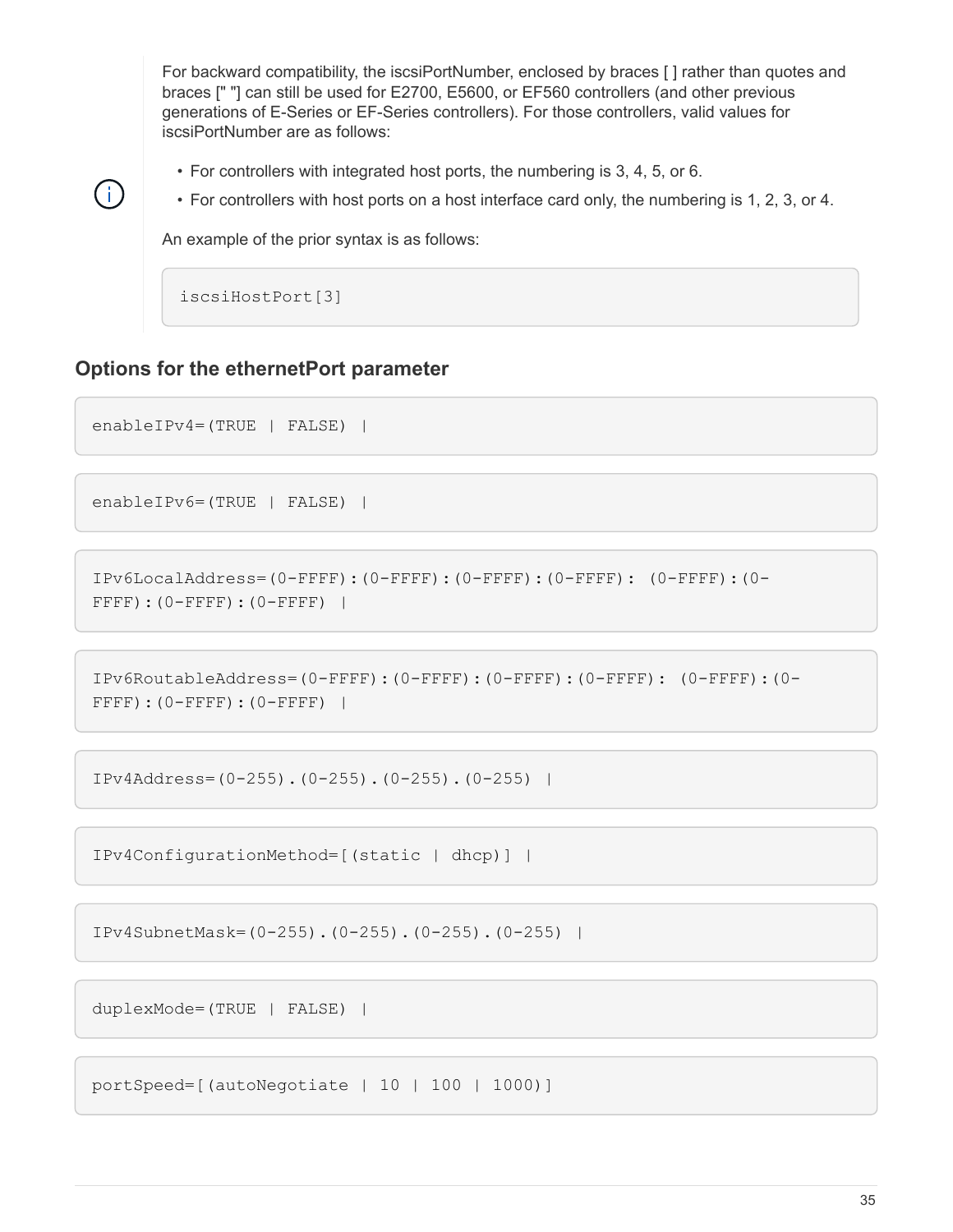#### **Options for the iSCSIHostPort parameter**

```
IPv4Address=(0-255).(0-255).(0-255).(0-255) |
```

```
IPv6LocalAddress=(0-FFFF):(0-FFFF):(0-FFFF):(0-FFFF): (0-FFFF):(0-
FFFF):(0-FFFF):(0-FFFF) |
```

```
IPv6RoutableAddress=(0-FFFF):(0-FFFF):(0-FFFF):(0-FFFF): (0-FFFF):(0-
FFFF):(0-FFFF):(0-FFFF) |
```

```
IPv6RouterAddress=(0-FFFF):(0-FFFF):(0-FFFF):(0-FFFF): (0-FFFF):(0-
FFFF): (0-FFFF): (0-FFFF) |
```

```
enableIPv4=(TRUE | FALSE) | enableIPv6=(TRUE | FALSE) |
```
enableIPv4Vlan=(TRUE | FALSE) | enableIPv6Vlan=(TRUE | FALSE) |

enableIPv4Priority=(TRUE | FALSE) | enableIPv6Priority=(TRUE | FALSE) |

IPv4ConfigurationMethod=(static | dhcp) |

IPv6ConfigurationMethod=(static | auto) |

IPv4GatewayIP=(TRUE | FALSE) |

IPv6HopLimit=[0-255] |

IPv6NdDetectDuplicateAddress=[0-256] |

IPv6NdReachableTime=[0-65535] |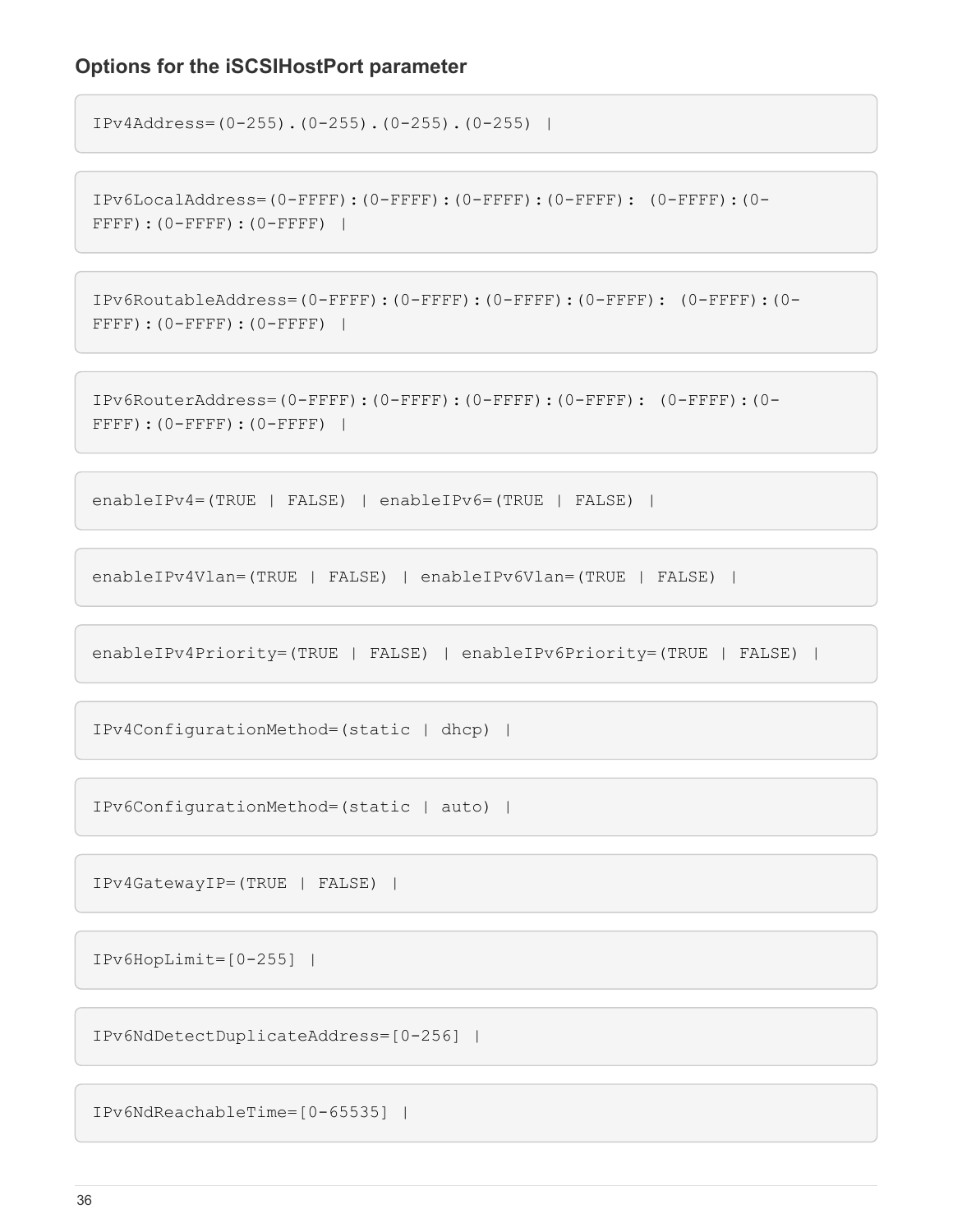```
IPv6NdRetransmitTime=[0-65535] |
```
IPv6NdTimeOut=[0-65535] |

```
IPv4Priority=[0-7] | IPv6Priority=[0-7] |
```

```
IPv4SubnetMask=(0-255).(0-255).(0-255).(0-255) |
```
IPv4VlanId=[1-4094] | IPv6VlanId=[1-4094] |

maxFramePayload=[\*frameSize\*] |

tcpListeningPort=[3260, 49152-65536] |

portSpeed=[( 10 | 25)]

#### **Notes**



Before firmware version 7.75, the set controller command supported an NVSRAMByte parameter. The NVSRAMByte parameter is deprecated and must be replaced with either the hostNVSRAMByte parameter or the globalNVSRAMByte parameter.

When you use this command, you can specify one or more of the parameters. You do not need to use all of the parameters.

Setting the availability parameter to serviceMode causes the alternate controller to take ownership of all of the volumes. The specified controller no longer has any volumes and refuses to take ownership of any more volumes. Service mode is persistent across reset cycles and power cycles until the availability parameter is set to online.

Use the show controller NVSRAM command to show the NVSRAM information. Before making any changes to the NVSRAM, contact technical support to learn what regions of the NVSRAM you can modify.

When the duplexMode option is set to TRUE, the selected Ethernet port is set to full duplex. The default value is half duplex (the duplexMode parameter is set to FALSE).

To make sure that the IPv4 settings or the IPv6 settings are applied, you must set these iscsiHostPort options: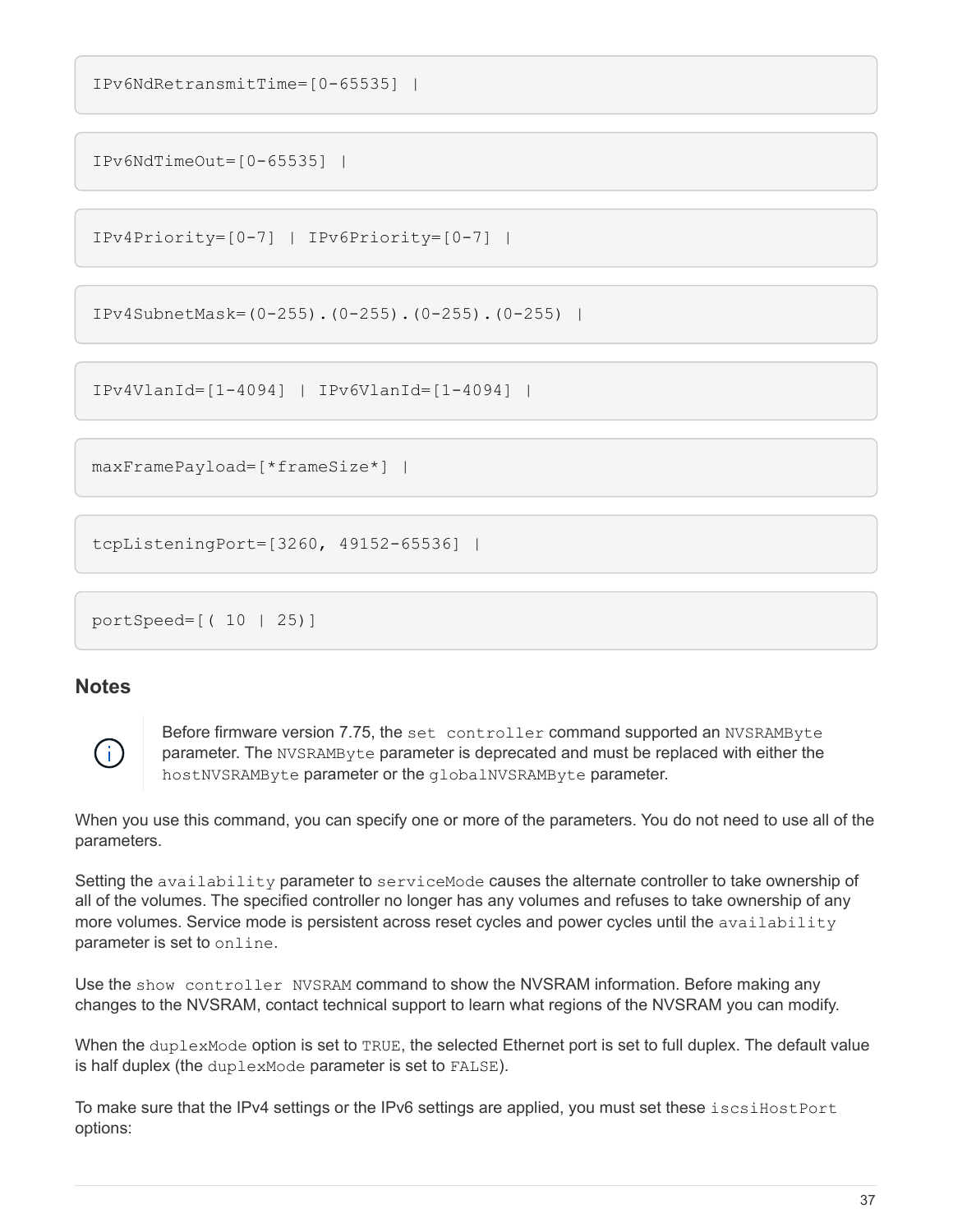- enableIPV4= TRUE
- enableIPV6= TRUE

The IPv6 address space is 128 bits. It is represented by eight 16-bit hexadecimal blocks separated by colons.

The maxFramePayload option is shared between IPv4 and IPv6. The payload portion of a standard Ethernet frame is set to 1500, and a jumbo Ethernet frame is set to 9000. When using jumbo frames, all of the devices that are in the network path should be capable of handling the larger frame size.

The portSpeed option is expressed as megabits per second (Mb/s).

Values for the portSpeed option of the iscsiHostPort parameter are in megabits per second (Mb/s).

The following values are the default values for the iscsiHostOptions:

- The IPv6HopLimit option is 64.
- The IPv6NdReachableTime option is 30000 milliseconds.
- The IPv6NdRetransmitTime option is 1000 milliseconds.
- The IPv6NdTimeOut option is 30000 milliseconds.
- The tcpListeningPort option is 3260.

#### **Minimum firmware level**

7.15 removes the bootp parameter, and adds the new Ethernet port options and the new iSCSI host port options.

7.50 moves the IPV4Gateway parameter and the IPV6RouterAddress parameter from the iSCSI host port options to the command.

7.60 adds the portSpeed option of the iscsiHostPort parameter.

7.75 deprecates the NVSRAMByte parameter.

8.10 revises the identification method for iSCSI host ports.

# **Set disk pool (modify disk pool)**

The set diskPool command adds capacity to a disk pool (Dynamic Capacity Expansion or DCE) or changes the controller ownership for the entire disk pool.

#### **Supported Arrays**

This command applies to any individual storage array, including the E2700, E5600, E2800, E5700, EF600 and EF300 arrays, as long as all SMcli packages are installed.

#### **Roles**

To execute this command on an E2800, E5700, EF600, or EF300 storage array, you must have the Storage Admin role.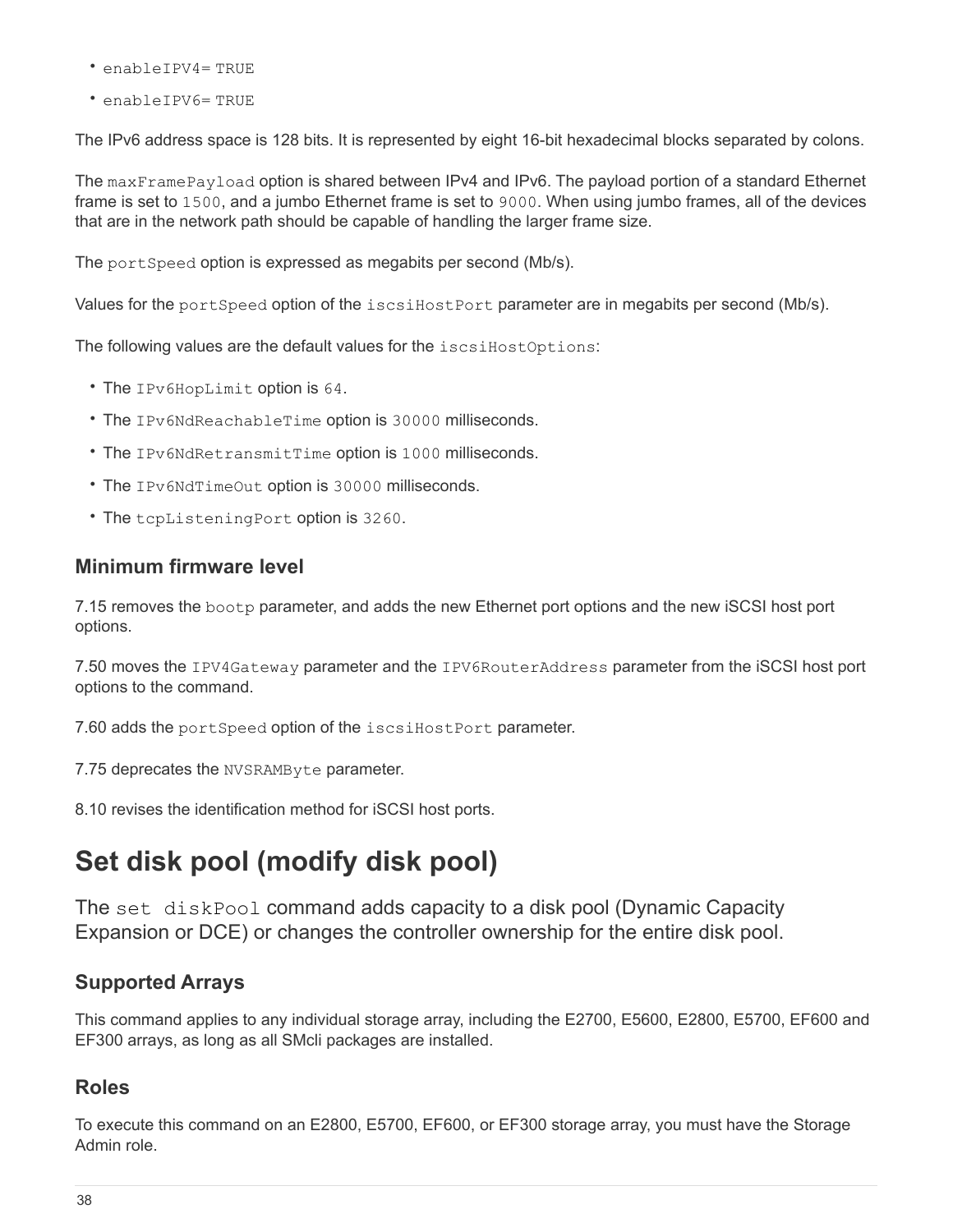## **Context**

These two operations are mutually exclusive.

## **Syntax**

```
set diskPool [diskPoolName]
(addDrives=[trayID1,drawerID1,slotID1 ... trayIDn,drawerIDn,slotIDn] |
addCapacity=(diskPoolCapacity))
[owner(a | b)]
```
## **Parameters**

| <b>Parameter</b> | <b>Description</b>                                                                                                                                                                                                                                                                                                                                                                                                                                                                                                                                           |
|------------------|--------------------------------------------------------------------------------------------------------------------------------------------------------------------------------------------------------------------------------------------------------------------------------------------------------------------------------------------------------------------------------------------------------------------------------------------------------------------------------------------------------------------------------------------------------------|
| diskPool         | The name of the disk pool that you want to modify.<br>Enclose the disk pool name in square brackets ([]). If<br>the disk pool name has special characters or consists<br>only of numbers, you must enclose the name in<br>double quotation marks (" ") inside square brackets.                                                                                                                                                                                                                                                                               |
| addDrives        | The drives that you want to add to the disk pool. For<br>high-capacity drive trays, specify the tray ID value, the<br>drawer ID value, and the slot ID value of the drive that<br>you want to add. For low-capacity drive trays, specify<br>the tray ID value and the slot ID value of the drive that<br>you want to add. Tray ID values are 0 to 99. Drawer<br>ID values are 1 to 5. Slot ID values are 1 to 24.<br>Enclose the tray ID value, the drawer ID value, and<br>the slot ID value in square brackets ([]).<br>This feature has a 12-drive limit. |
| addCapacity      | The amount of additional storage capacity that you<br>want to add to the disk pool. This parameter<br>automatically selects the drives to meet the capacity<br>that you want to add. The capacity is defined in units<br>of bytes, KB, MB, GB, or TB.                                                                                                                                                                                                                                                                                                        |
| owner            | The controller that owns the disk pool. Valid controller<br>identifiers are a or b, where a is the controller in slot<br>A, and $b$ is the controller in slot B. If you do not<br>specify an owner, the controller firmware determines<br>the owner.                                                                                                                                                                                                                                                                                                         |

#### **Notes**

Volumes already in the disk pool remain on line and available for I/O operations while you add new drives. The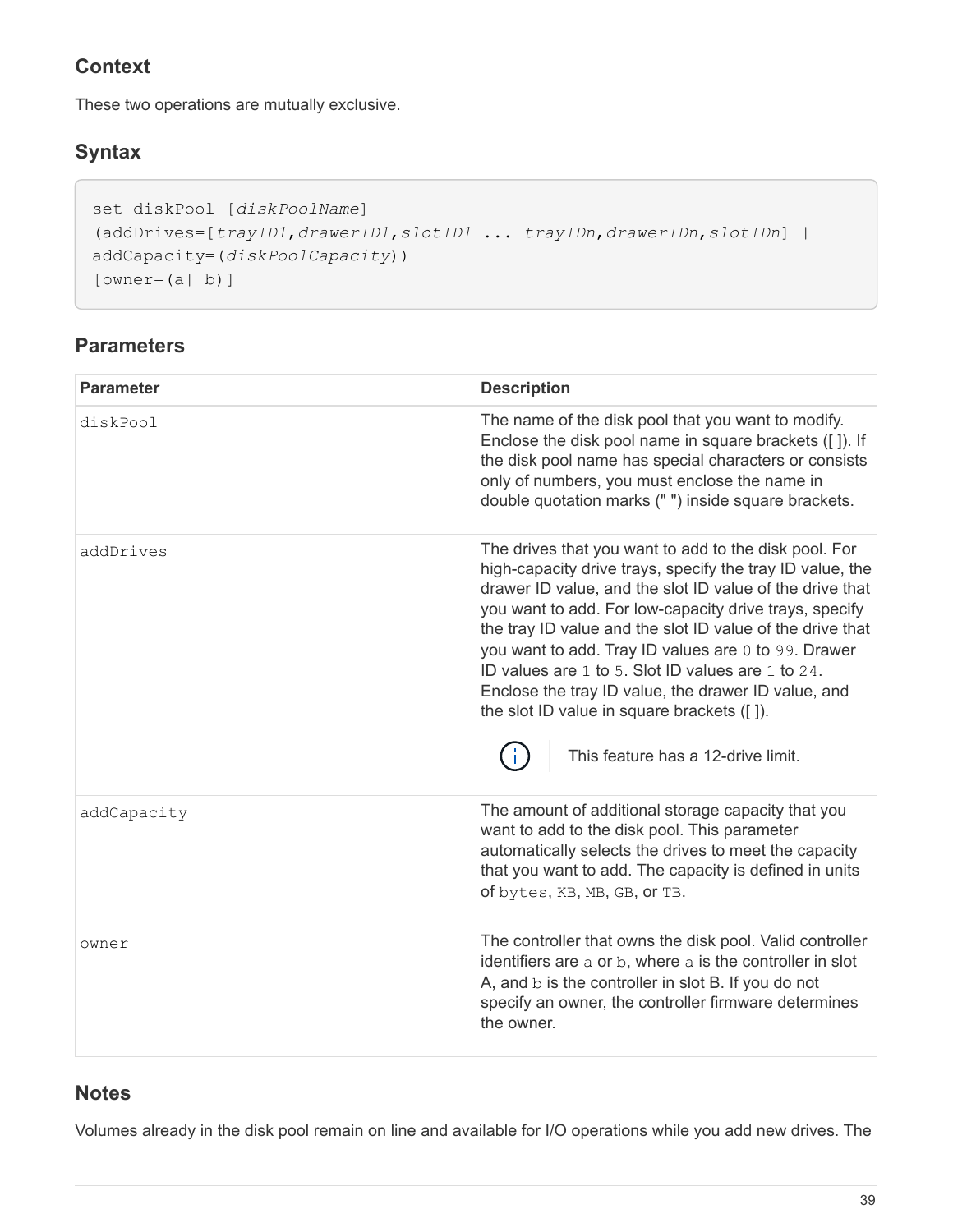disk pool must be in the Complete state before you add capacity. If the disk pool is not in the Complete state, run the set diskPool complete command before you add new drives.

To add capacity, specify individual drives with the addDrives parameter, or an amount of drive capacity with the addCapacity parameter. If you use addDrives, the host must validate the drive set before allowing the operation to run. If you use the addCapacity parameter, the capacity you specify is taken as the minimum capacity to be added. The candidate drives with the best match for quality of service and a capacity greater than or equal to what you specified are used. If no candidate is available with a minimum match, or the drive list specified is not available or attribute mismatches are detected, the operation fails.

You also can use this command to change ownership of a disk pool from one controller in the storage array to the other. Using this command to change ownership is mutually exclusive with using the command to add drives or to add capacity.

#### **Minimum firmware level**

7.83

# **Set disk pool**

The set diskPool command sets the attributes associated with a disk pool based on the specified parameters.

### **Supported Arrays**

This command applies to any individual storage array, including the E2700, E5600, E2800, E5700, EF600 and EF300 arrays, as long as all SMcli packages are installed.

#### **Roles**

To execute this command on an E2800, E5700, EF600, or EF300 storage array, you must have the Storage Admin role.

### **Syntax**

```
set (diskPool [diskPoolName] |
diskPools [diskPoolName1 ... diskPoolNameN] | allDiskPools)
[reservedDriveCount=reservedDriveCountValue]
[warningThreshold=(warningThresholdValue | default)]
[criticalThreshold=(criticalThresholdValue | default)]
[criticalPriority=(highest | high | medium |low |lowest)]
[degradedPriority=(highest |high |medium |low |lowest)]
[backgroundPriority=(highest | high | medium |low |lowest)]
[userLabel=diskPoolName]
```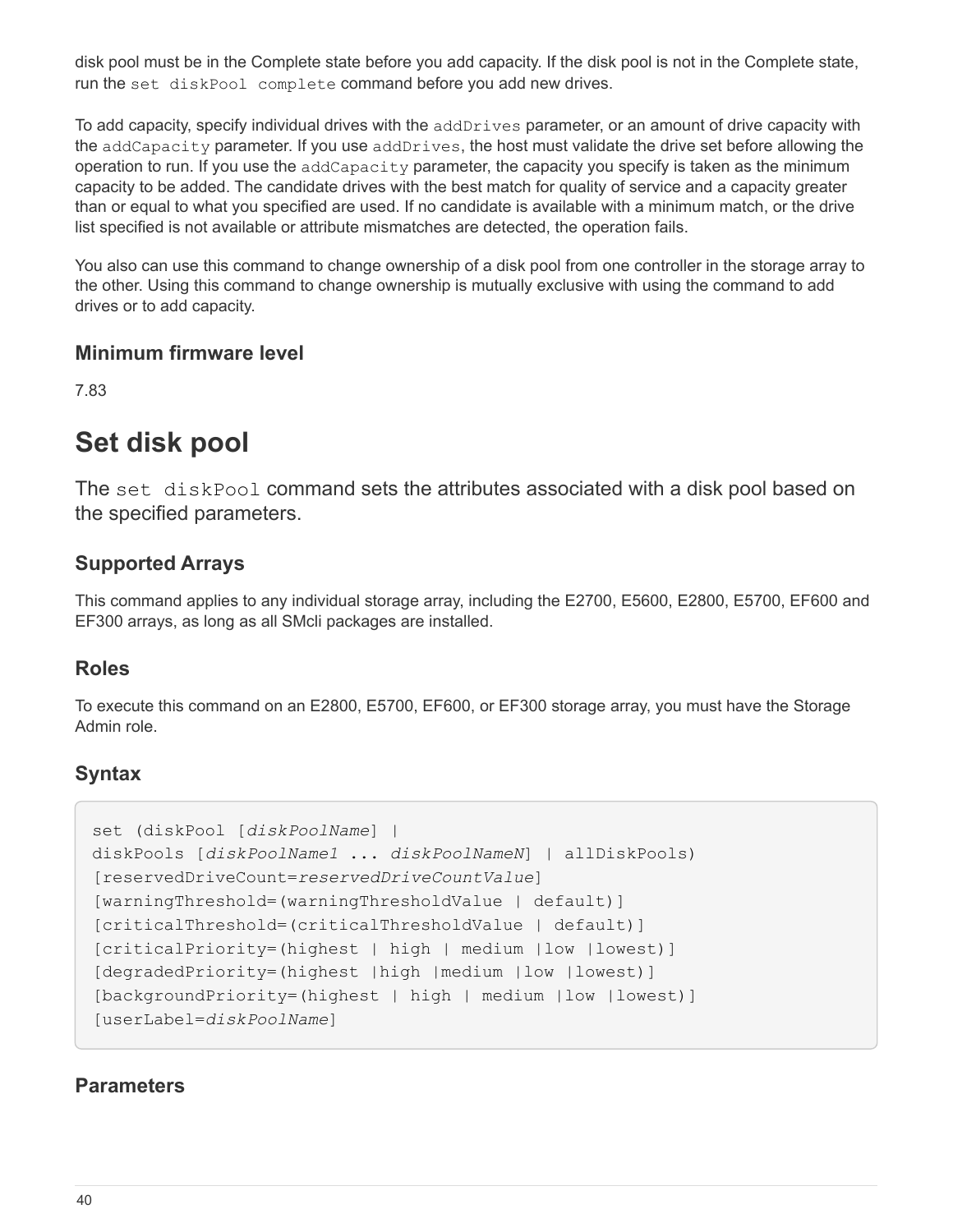| <b>Parameter</b>   | <b>Description</b>                                                                                                                                                                                                                                                                                              |
|--------------------|-----------------------------------------------------------------------------------------------------------------------------------------------------------------------------------------------------------------------------------------------------------------------------------------------------------------|
| diskPool           | The name of the disk pool for which you are setting<br>attributes. Enclose the disk pool name in square<br>brackets ([]). If the disk pool name has special<br>characters or consists only of numbers, you must<br>enclose the disk pool name in double quotation marks<br>(" ") inside square brackets.        |
| diskPools          | The names of several disk pools for which you want<br>to set attributes. Enter the names of the disk pools<br>using these rules:<br>• Enclose all of the names in square brackets ([]).                                                                                                                         |
|                    | • Separate each of the names with a space.                                                                                                                                                                                                                                                                      |
|                    | If the disk pool names have special characters or<br>numbers, enter the names using these rules:                                                                                                                                                                                                                |
|                    | • Enclose all of the names in square brackets ([]).                                                                                                                                                                                                                                                             |
|                    | • Enclose each of the names in double quotation<br>marks (" ").                                                                                                                                                                                                                                                 |
|                    | • Separate each of the names with a space.                                                                                                                                                                                                                                                                      |
| allDiskPools       | This parameter sets attributes for all of the disk pools<br>in the storage array.                                                                                                                                                                                                                               |
| reservedDriveCount | This parameter reserves space on every drive in the<br>disk pool, to be used exclusively for reconstruction of<br>failed drives. Each unit in this count represents the<br>capacity to reconstruct one failed drive to the<br>remainder of the disk pool.                                                       |
| warningThreshold   | The percentage of disk pool capacity at which you<br>receive a warning alert that the disk pool is nearing<br>full. Use integer values. For example, a value of 70<br>means 70 percent. For best operation, the value for<br>this parameter must be less than the value for the<br>criticalThreshold parameter. |
|                    | Valid values are from 0 to 100.                                                                                                                                                                                                                                                                                 |
|                    | The default value is 50.                                                                                                                                                                                                                                                                                        |
|                    | Setting this parameter to 0 disables warning alerts.                                                                                                                                                                                                                                                            |
|                    | If you set this to default, the warning alert threshold<br>value is determined by the controller firmware.                                                                                                                                                                                                      |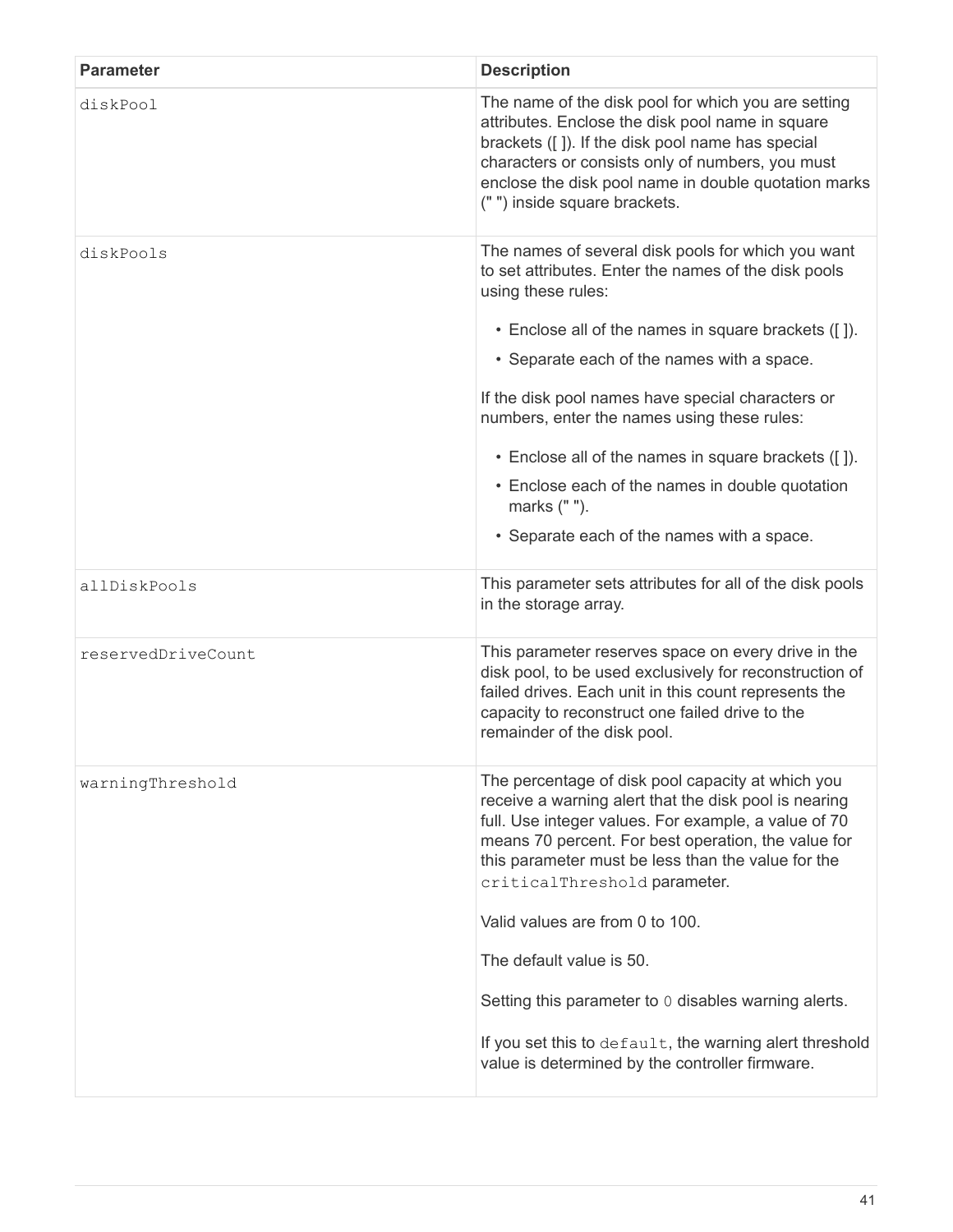| <b>Parameter</b>   | <b>Description</b>                                                                                                                                                                                                                                                                                                                                    |
|--------------------|-------------------------------------------------------------------------------------------------------------------------------------------------------------------------------------------------------------------------------------------------------------------------------------------------------------------------------------------------------|
| criticalThreshold  | The percentage of disk pool capacity at which you<br>receive a critical alert that the disk pool is nearing full.<br>Use integer values. For example, a value of 70 means<br>70 percent. For best operation, the value for this<br>parameter must be greater than the value for the<br>warningThreshold parameter.<br>Valid values are from 0 to 100. |
|                    | The default value is 85 percent.                                                                                                                                                                                                                                                                                                                      |
|                    | Setting this parameter to 0 disables both warning<br>alerts and critical alerts.                                                                                                                                                                                                                                                                      |
|                    | If you set this to default, the critical alert threshold<br>value is determined by the controller firmware.                                                                                                                                                                                                                                           |
| criticalPriority   | The priority for reconstruction operations for critical<br>events on the disk pool. For example, disk pool<br>reconstruction after at least two drive failures.<br>Valid values are highest, high, medium, low, and<br>lowest. The default value is highest.                                                                                          |
|                    |                                                                                                                                                                                                                                                                                                                                                       |
| degradedPriority   | The priority for reconstruction operations for degraded<br>events on the disk pool. For example, disk pool<br>reconstruction after at one drive failure.                                                                                                                                                                                              |
|                    | Valid values are highest, high, medium, low, and<br>lowest. The default value is high.                                                                                                                                                                                                                                                                |
| backgroundPriority | The priority for background operations on the disk<br>pool.                                                                                                                                                                                                                                                                                           |
|                    | Valid values are highest, high, medium, low, and<br>lowest. The default value is low.                                                                                                                                                                                                                                                                 |
| userLabel          | The new name that you want to give the disk pool.<br>Enclose the disk pool name in double quotation marks<br>$("")$ .                                                                                                                                                                                                                                 |

### **Notes**

Each disk pool name must be unique. You can use any combination of alphanumeric characters, underscore (\_), hyphen (-), and pound (#) for the user label. User labels can have a maximum of 30 characters.

You can specify an arbitrary set of disk pools. If you select multiple disk pools, setting a value for the userLabel causes an error.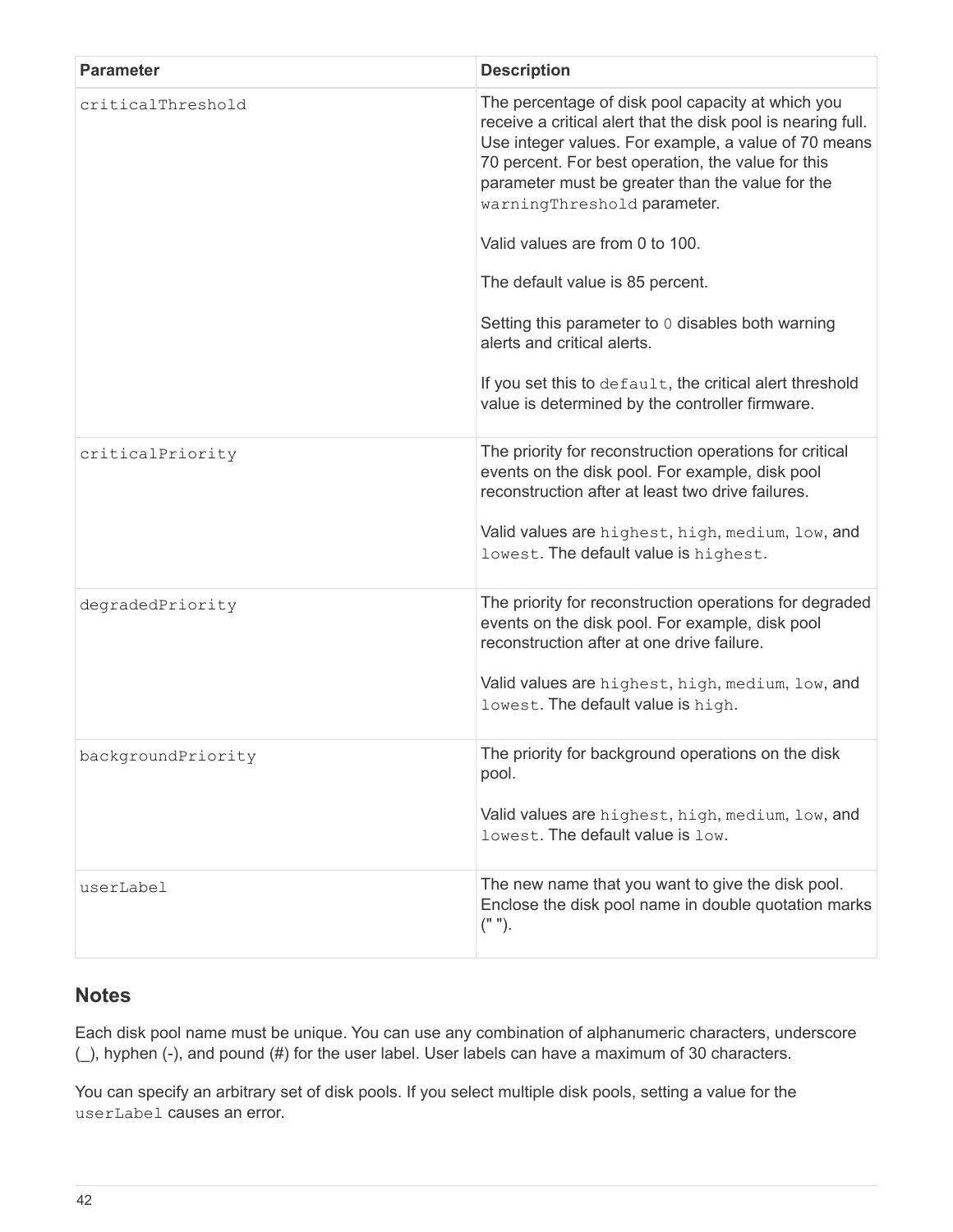If you do not specify a value for an optional parameter, a default value is assigned.

## **Disk pool alert thresholds**

Each disk pool has two progressively severe levels of alerts to inform users when the storage capacity of the disk pool is approaching full. The threshold for an alert is a percent of the used capacity to the total usable capacity in the disk pool. The alerts are:

- Warning This is the first level of alert that the used capacity in a disk pool is approaching full. When the threshold for the warning alert is reached a Needs Attention condition is generated and an event is posted to the storage management software. The warning threshold is superseded by the critical threshold. The default warning threshold is 50 percent.
- Critical This is the most severe level of alert that the used capacity in a disk pool is approaching full. When the threshold for the critical alert is reached a Needs Attention condition is generated and an event is posted to the storage management software. The warning threshold is superseded by the critical threshold. The default threshold for the critical alert is 85 percent.

To be effective, the value for a warning alert must always be less than the value for a critical alert. If the value for the warning alert is the same as the value for a critical alert, only the critical alert is sent.

## **Disk pool background operations**

Disk pools support these background operations:

- Reconstruction
- Instant Availability Format (IAF)
- Format
- Dynamic Capacity Expansion (DCE)
- Dynamic Capacity Reduction (DCR)
- Dynamic Volume Expansion (DVE) (For disk pools, DVE is actually not a background operation, but DVE is supported as a synchronous operation.)

Disk pools do not queue background commands. You can start several background commands sequentially, but starting more than one background operation at a time delays the completion of commands that you started previously. The relative priority levels for the supported background operations are:

- 1. Reconstruction
- 2. Format
- 3. IAF
- 4. DCE/DCR

#### **Minimum firmware level**

7.83

# **Set drive hot spare**

The set drive hotSpare command assigns or de-assigns one or more drives as a hot spare.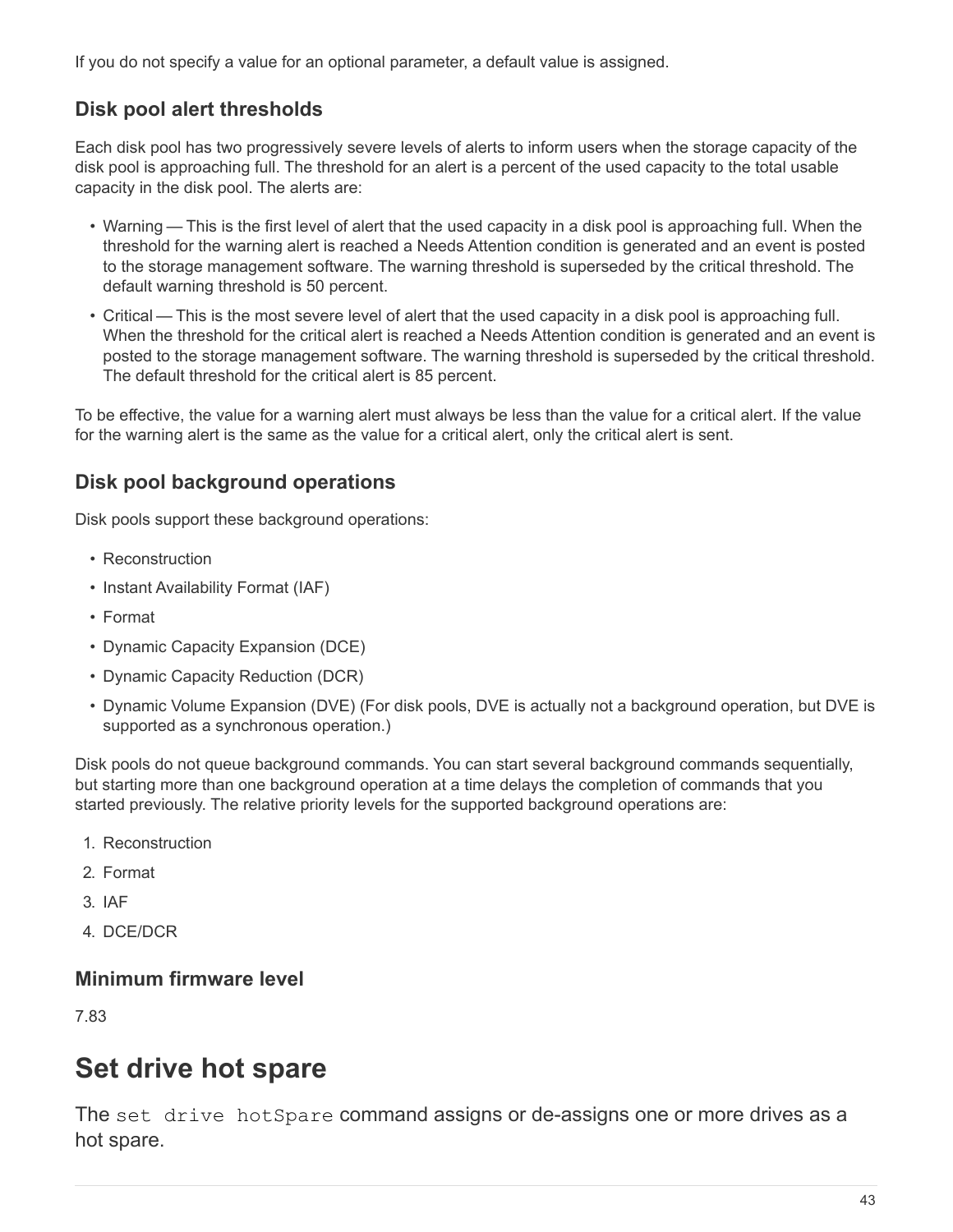## **Supported Arrays**

This command applies to any individual storage array, including the E2700, E5600, E2800, E5700, EF600 and EF300 arrays, as long as all SMcli packages are installed.

#### **Roles**

To execute this command on an E2800, E5700, EF600, or EF300 storage array, you must have the Storage Admin role.

#### **Syntax**

```
set (drive [trayID,[drawerID,]slotID] | drives[trayID1,[drawerID1,]slotID1
... trayIDn,[drawerIDn,]slotIDn])
hotSpare=(TRUE | FALSE)
```
#### **Parameters**

| <b>Parameter</b> | <b>Description</b>                                                                                                                                                                                                                                                                                                                                             |
|------------------|----------------------------------------------------------------------------------------------------------------------------------------------------------------------------------------------------------------------------------------------------------------------------------------------------------------------------------------------------------------|
| drive or drives  | For high-capacity drive trays, specify the tray ID<br>value, the drawer ID value, and the slot ID value for<br>the drive. For low-capacity drive trays, specify the tray<br>ID value and the slot ID value for the drive. Tray ID<br>values are 0 to 99. Drawer ID values are 1 to 5.                                                                          |
|                  | All slot ID maximums are 24. Slot ID values either<br>begin at 0 or 1, depending on the tray model. Drive<br>trays compatible with E2800 and E5700 controllers<br>have slot ID numbers starting at 0. Drive trays<br>compatible with E2700 and E5600 controllers have<br>slot ID numbers starting at 1.<br>Enclose the tray ID value, the drawer ID value, and |
|                  | the slot ID value in square brackets ([]).                                                                                                                                                                                                                                                                                                                     |
| hotSpare         | The setting to assign the drive as the hot spare. To<br>assign the drive as the hot spare, set this parameter<br>to TRUE. To remove a hot spare assignment from a<br>drive, set this parameter to FALSE.                                                                                                                                                       |

#### **Notes**

The drive parameter supports both high-capacity drive trays and low-capacity drive trays. A high-capacity drive tray has drawers that hold the drives. The drawers slide out of the drive tray to provide access to the drives. A low-capacity drive tray does not have drawers. For a high-capacity drive tray, you must specify the identifier (ID) of the drive tray, the ID of the drawer, and the ID of the slot in which a drive resides. For a lowcapacity drive tray, you need only specify the ID of the drive tray and the ID of the slot in which a drive resides. For a low-capacity drive tray, an alternative method for identifying a location for a drive is to specify the ID of the drive tray, set the ID of the drawer to 0, and specify the ID of the slot in which a drive resides.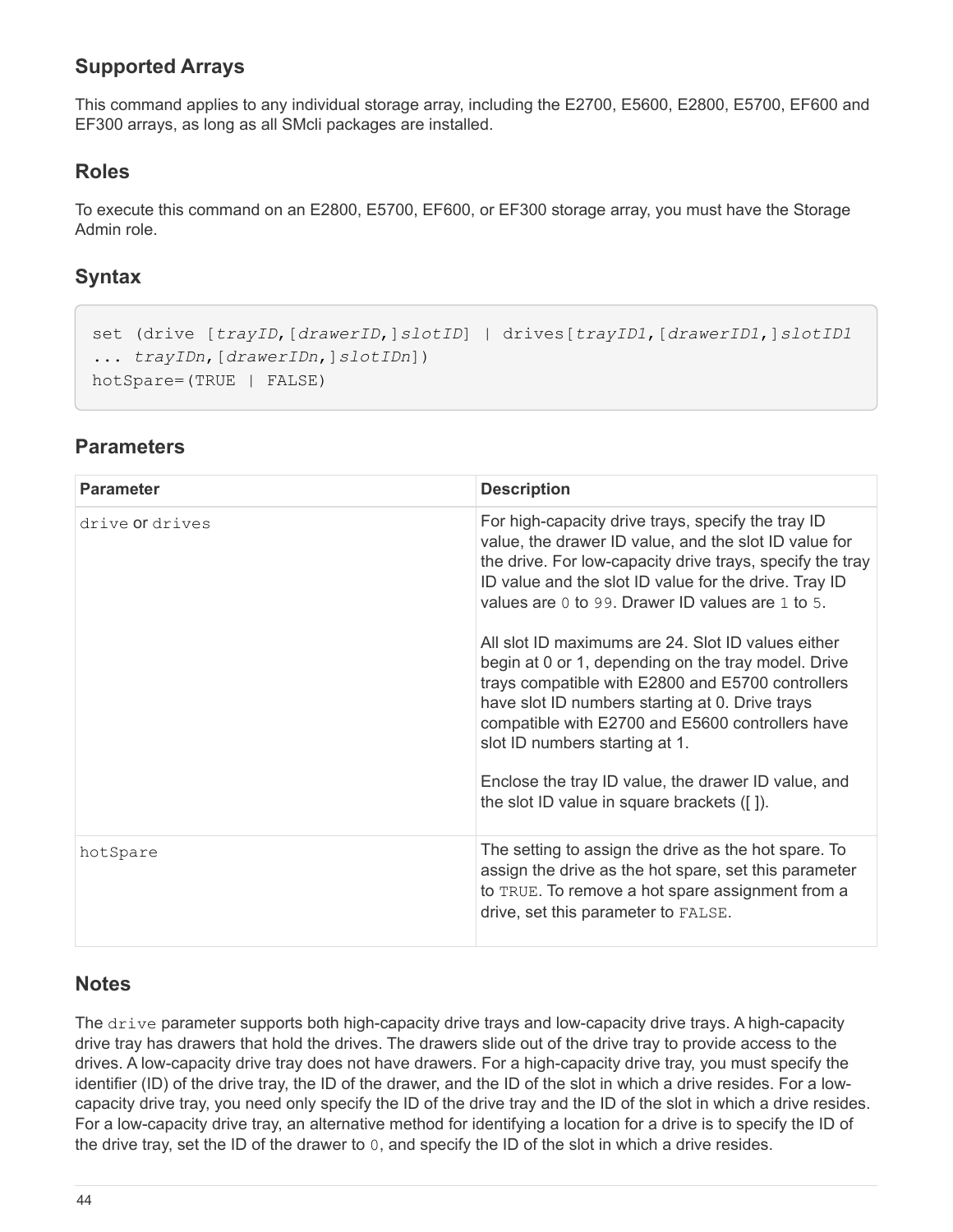### **Minimum firmware level**

6.10

7.60 adds the drawerID user input.

# **Set foreign drive to native**

The set drive nativeState command adds the missing (foreign) drives back into their original volume group and to make them part of the volume group in the new storage array.

### **Supported Arrays**

This command applies to any individual storage array, including the E2700, E5600, E2800, E5700, EF600 and EF300 arrays, as long as all SMcli packages are installed.

#### **Roles**

To execute this command on an E2800, E5700, EF600, or EF300 storage array, you must have the Storage Admin role.

#### **Context**

A drive is considered to be native when it is a part of a volume group in a storage array. A drive is considered to be foreign when it does not belong to a volume group in a storage array or when it fails to be imported with the drives of a volume group that are transferred to a new storage array. The latter failure creates an incomplete volume group on the new storage array.

Use this operation for emergency recovery only: when one or more drives need to be changed from a foreign drive status and returned to a native status within their original volume group.



**Possible data corruption or data loss** — Using this command for reasons other than what is stated previously might result in data loss without notification.

#### **Syntax**

```
set (drive=(trayID,[drawerID,]slotID) | drives=(trayID1,[drawerID1
,]slotID1 ... trayIDn,[drawerIDn,]slotIDn) |
allDrives) nativeState
```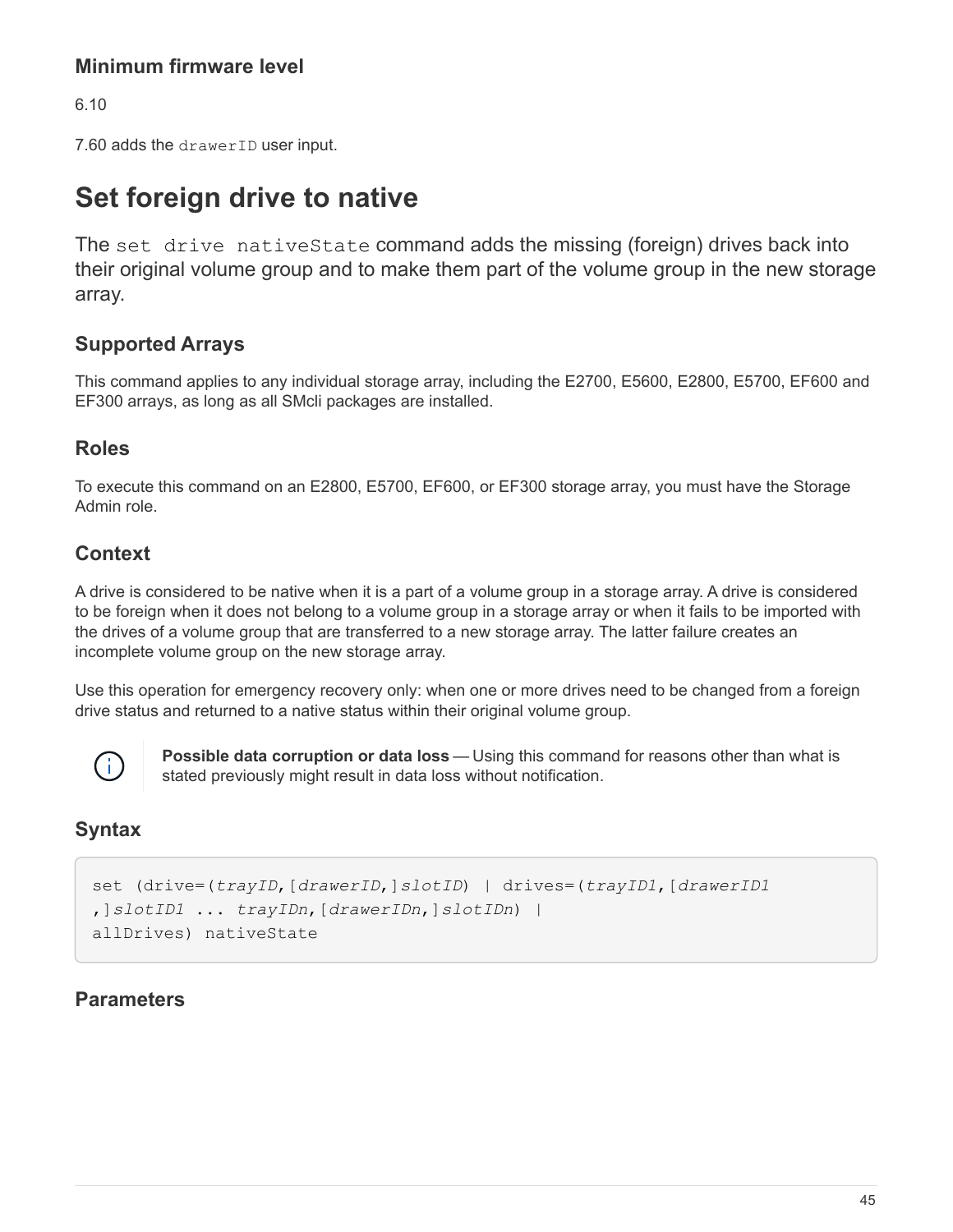| <b>Parameter</b> | <b>Description</b>                                                                                                                                                                                                                                                                                                                                                                                                                                                                                                                                                                                                                                                                                                   |
|------------------|----------------------------------------------------------------------------------------------------------------------------------------------------------------------------------------------------------------------------------------------------------------------------------------------------------------------------------------------------------------------------------------------------------------------------------------------------------------------------------------------------------------------------------------------------------------------------------------------------------------------------------------------------------------------------------------------------------------------|
| drive or drives  | For high-capacity drive trays, specify the tray ID<br>value, the drawer ID value, and the slot ID value for<br>the drive. For low-capacity drive trays, specify the tray<br>ID value and the slot ID value for the drive. Tray ID<br>values are 0 to 99. Drawer ID values are 1 to 5.<br>All slot ID maximums are 24. Slot ID values either<br>begin at 0 or 1, depending on the tray model. Drive<br>trays compatible with E2800, E5700, EF600, and<br>EF300 controllers have slot ID numbers starting at 0.<br>Drive trays compatible with E2700 and E5600<br>controllers have slot ID numbers starting at 1.<br>Enclose the tray ID value, the drawer ID value, and<br>the slot ID value in square brackets ([]). |
| allDrives        | The setting to select all of the drives.                                                                                                                                                                                                                                                                                                                                                                                                                                                                                                                                                                                                                                                                             |

#### **Notes**

The drive parameter supports both high-capacity drive trays and low-capacity drive trays. A high-capacity drive tray has drawers that hold the drives. The drawers slide out of the drive tray to provide access to the drives. A low-capacity drive tray does not have drawers. For a high-capacity drive tray, you must specify the identifier (ID) of the drive tray, the ID of the drawer, and the ID of the slot in which a drive resides. For a lowcapacity drive tray, you need only specify the ID of the drive tray and the ID of the slot in which a drive resides. For a low-capacity drive tray, an alternative method for identifying a location for a drive is to specify the ID of the drive tray, set the ID of the drawer to 0, and specify the ID of the slot in which a drive resides.

#### **Minimum firmware level**

7.10

7.60 adds the drawerID user input.

# **Set drive state**

The set drive operational State command sets a drive to the Failed state.

### **Supported Arrays**

This command applies to any individual storage array, including the E2700, E5600, E2800, E5700, EF600 and EF300 arrays, as long as all SMcli packages are installed.

### **Roles**

To execute this command on an E2800, E5700, EF600, or EF300 storage array, you must have the Storage Admin role.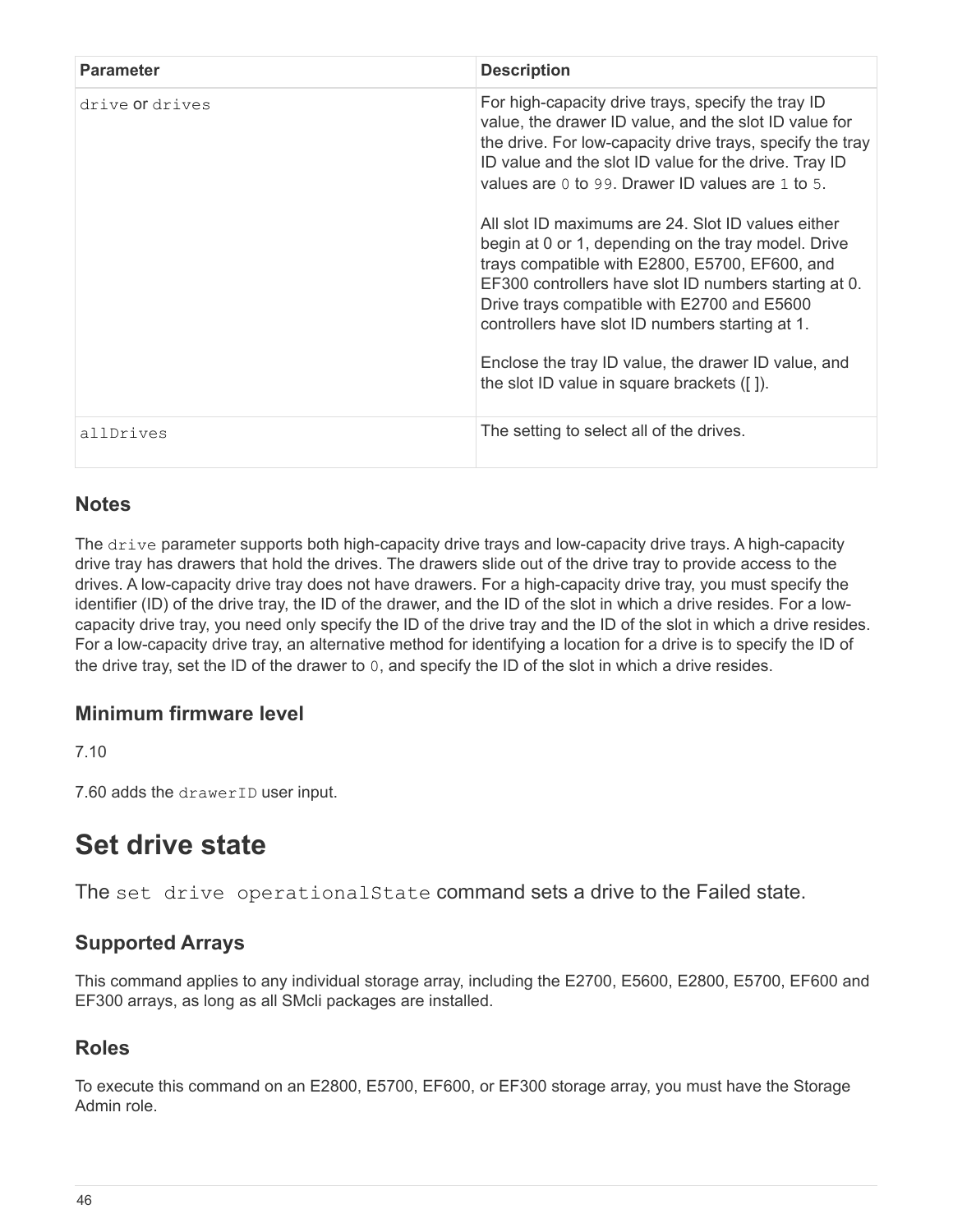## **Context**

To return a drive to the Optimal state, use the revive drive command.

## **Syntax**

set drive [*trayID*,[*drawerID*,]*slotID*] operationalState=failed [copyDrive]

#### **Parameter**

| <b>Parameter</b> | <b>Description</b>                                                                                                                                                                                                                                                                                      |
|------------------|---------------------------------------------------------------------------------------------------------------------------------------------------------------------------------------------------------------------------------------------------------------------------------------------------------|
| drive            | For high-capacity drive trays, specify the tray ID<br>value, the drawer ID value, and the slot ID value for<br>the drive. For low-capacity drive trays, specify the tray<br>ID value and the slot ID value for the drive. Tray ID<br>values are 0 to 99. Drawer ID values are 1 to 5.                   |
|                  | All slot ID maximums are 24. Slot ID values either<br>begin at 0 or 1, depending on the tray model. Drive<br>trays compatible with E2800 and E5700 controllers<br>have slot ID numbers starting at 0. Drive trays<br>compatible with E2700 and E5600 controllers have<br>slot ID numbers starting at 1. |
|                  | Enclose the tray ID value, the drawer ID value, and<br>the slot ID value in square brackets ([]).                                                                                                                                                                                                       |

### **Notes**

The drive parameter supports both high-capacity drive trays and low-capacity drive trays. A high-capacity drive tray has drawers that hold the drives. The drawers slide out of the drive tray to provide access to the drives. A low-capacity drive tray does not have drawers. For a high-capacity drive tray, you must specify the identifier (ID) of the drive tray, the ID of the drawer, and the ID of the slot in which a drive resides. For a lowcapacity drive tray, you need only specify the ID of the drive tray and the ID of the slot in which a drive resides. For a low-capacity drive tray, an alternative method for identifying a location for a drive is to specify the ID of the drive tray, set the ID of the drawer to 0, and specify the ID of the slot in which a drive resides.

### **Minimum firmware level**

5.20

7.60 adds the *drawerID* user input.

# **Set FIPS drive security identifier**

The set drive securityID command is used to reset a FIPS drive back to the original manufacturer settings.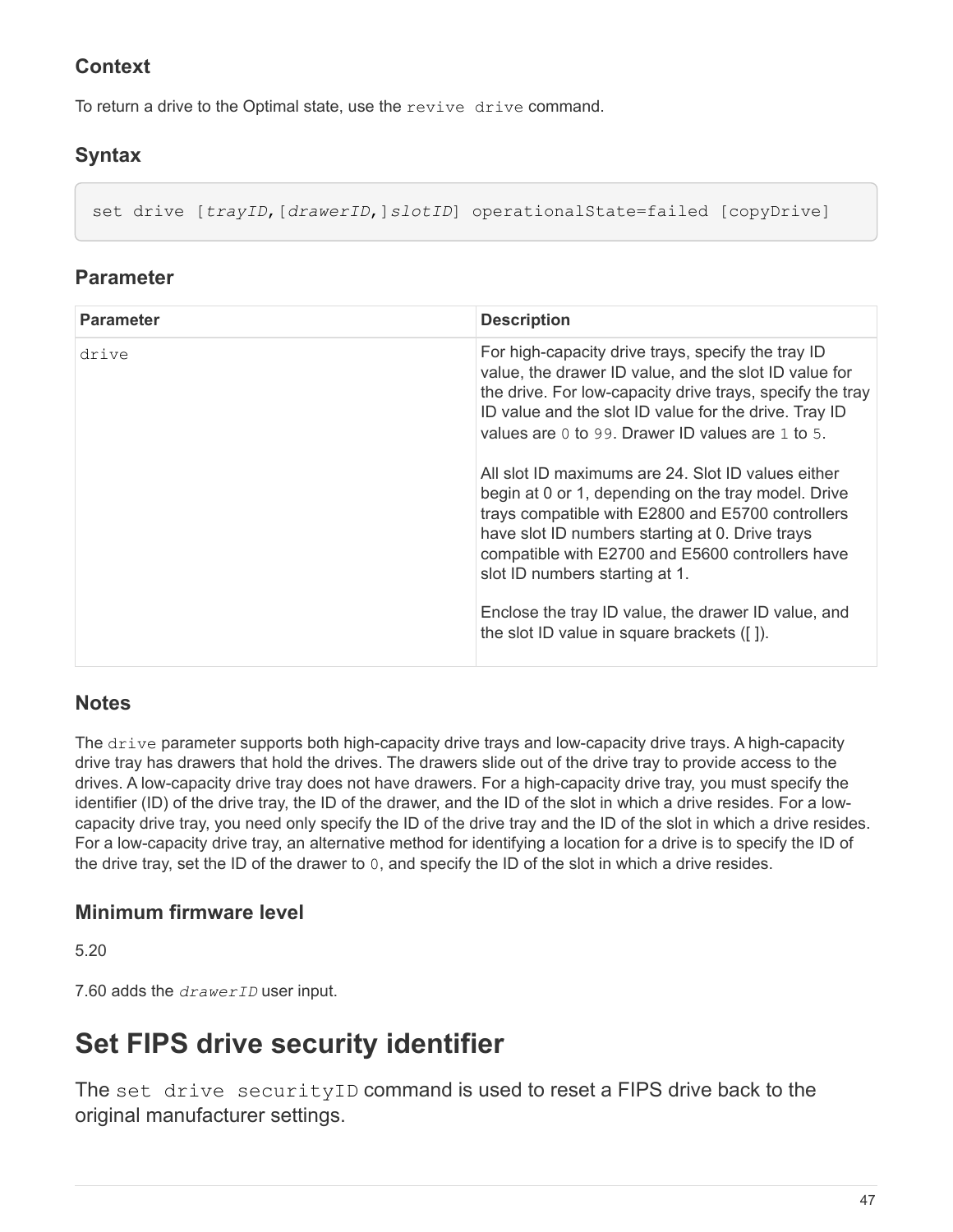## **Supported Arrays**

This command applies to any individual storage array, including the E2700, E5600, E2800, E5700, EF600 and EF300 arrays, as long as all SMcli packages are installed.

#### **Roles**

To execute this command on an E2800, E5700, EF600, or EF300 storage array, you must have the Security Admin role.

#### **Context**



This command resets a FIPS drive back to the original manufacturer settings and erases all existing drive data. This operation is completely irreversible. This may be necessary if the drive is locked due to an invalid or missing security key file or unknown pass phrase. All existing drive data will be erased.

To erase an FDE drive, use the start secureErase command.

#### **Syntax**

set drive [trayID, [drawerID, ] slotID] securityID="string"

| <b>Parameter</b> | <b>Description</b>                                                                                                                                                                                                                                                                                                                                                                                                                                                                                                                                                                                                                                                                                    |
|------------------|-------------------------------------------------------------------------------------------------------------------------------------------------------------------------------------------------------------------------------------------------------------------------------------------------------------------------------------------------------------------------------------------------------------------------------------------------------------------------------------------------------------------------------------------------------------------------------------------------------------------------------------------------------------------------------------------------------|
| drive            | For high-capacity drive trays, specify the tray ID<br>value, the drawer ID value, and the slot ID value for<br>the drive. For low-capacity drive trays, specify the tray<br>ID value and the slot ID value for the drive. Tray ID<br>values are 0 to 99. Drawer ID values are 1 to 5.<br>All slot ID maximums are 24. Slot ID values either<br>begin at 0 or 1, depending on the tray model. Drive<br>trays compatible with E2800 and E5700 controllers<br>have slot ID numbers starting at 0. Drive trays<br>compatible with E2700 and E5600 controllers have<br>slot ID numbers starting at 1.<br>Enclose the tray ID value, the drawer ID value, and<br>the slot ID value in square brackets ([]). |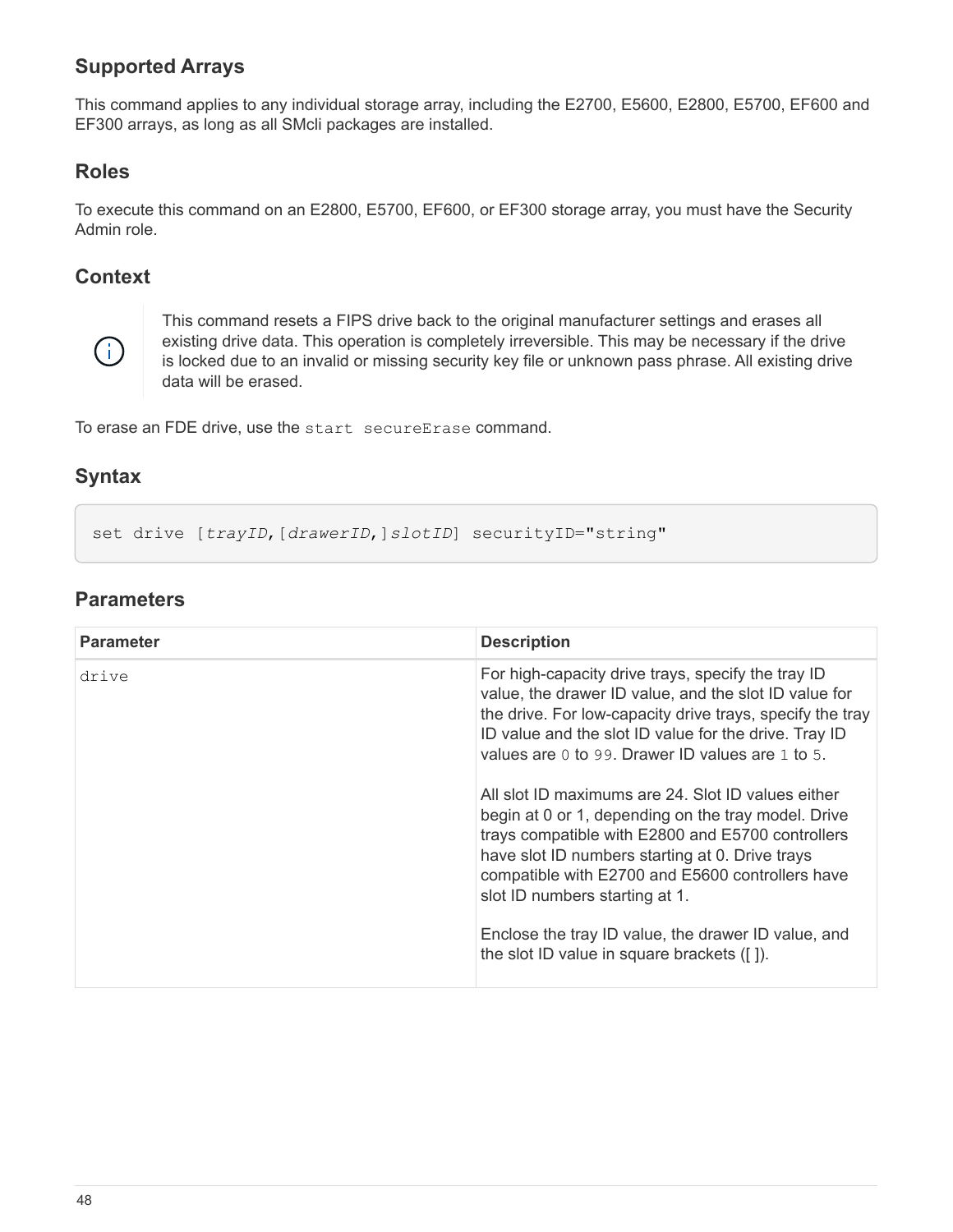| <b>Parameter</b> | <b>Description</b> |                                                                                                                                                                                                             |
|------------------|--------------------|-------------------------------------------------------------------------------------------------------------------------------------------------------------------------------------------------------------|
| securityID       |                    | The security ID of the drive to erase, in string form.<br>This string can have a maximum of 32 characters.<br>The form of the security ID will vary by manufacturer.<br>To find the security ID, remove the |
|                  |                    | drive and read the security ID on the<br>canister label.                                                                                                                                                    |

#### **Notes**

The drive parameter supports both high-capacity drive trays and low-capacity drive trays. A high-capacity drive tray has drawers that hold the drives. The drawers slide out of the drive tray to provide access to the drives. A low-capacity drive tray does not have drawers. For a high-capacity drive tray, you must specify the identifier (ID) of the drive tray, the ID of the drawer, and the ID of the slot in which a drive resides. For a lowcapacity drive tray, you need only specify the ID of the drive tray and the ID of the slot in which a drive resides. For a low-capacity drive tray, an alternative method for identifying a location for a drive is to specify the ID of the drive tray, set the ID of the drawer to 0, and specify the ID of the slot in which a drive resides.

## **Example**

set drive [1,31,4] securityID="V2zdvLTdGWdWyTALGHns";

#### **Minimum firmware level**

8.25

# **Set drive service action allowed indicator**

The set drive serviceAllowedIndicator command turns on or turns off the Service Action Allowed indicator light on a drive or drives in drive trays that support the Service Action Allowed indicator light feature.

## **Supported Arrays**

This command applies to any individual storage array, including the E2700, E5600, E2800, E5700, EF600 and EF300 arrays, as long as all SMcli packages are installed.

#### **Roles**

To execute this command on an E2800, E5700, EF600, or EF300 storage array, you must have the Storage Admin role.

#### **Context**

If the storage array does not support the Service Action Allowed indicator light feature, this command returns an error. If the storage array supports the command, but is unable to turn on or turn off the indicator light, this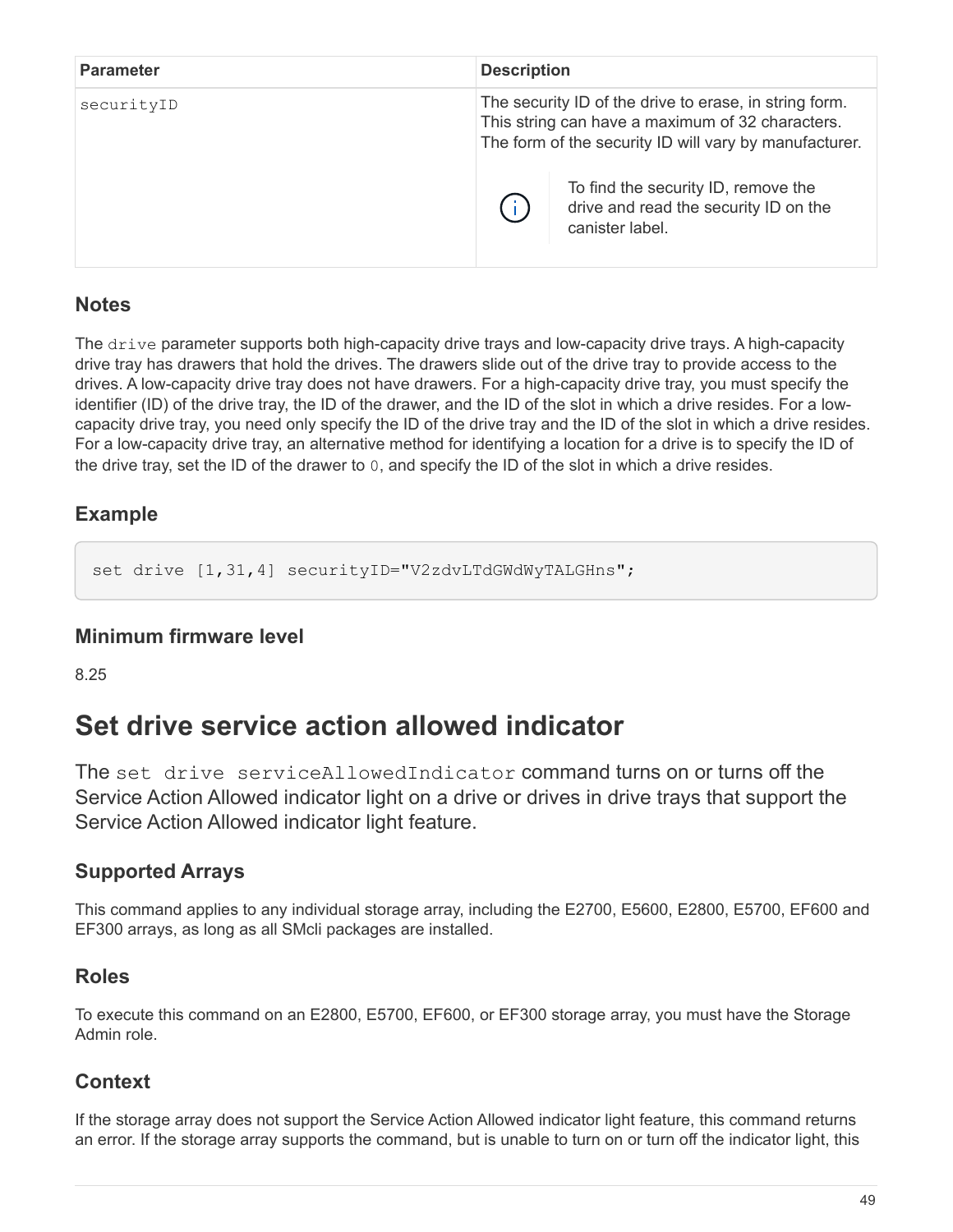command returns an error.

### **Syntax**

```
set (drive [trayID,[drawerID,]slotID] | drives[trayID1,[drawerID1,]slotID1
... trayIDn,[drawerIDn,]slotIDn])
serviceAllowedIndicator=(on | off)
```
### **Parameters**

| <b>Parameter</b>        | <b>Description</b>                                                                                                                                                                                                                                                                                                                                                                                           |
|-------------------------|--------------------------------------------------------------------------------------------------------------------------------------------------------------------------------------------------------------------------------------------------------------------------------------------------------------------------------------------------------------------------------------------------------------|
| drive or drives         | For high-capacity drive trays, specify the tray ID<br>value, the drawer ID value, and the slot ID value for<br>the drive. For low-capacity drive trays, specify the tray<br>ID value and the slot ID value for the drive. Tray ID<br>values are 0 to 99. Drawer ID values are 1 to 5.                                                                                                                        |
|                         | All slot ID maximums are 24. Slot ID values either<br>begin at 0 or 1, depending on the tray model. Drive<br>trays compatible with E2800 and E5700 controllers<br>have slot ID numbers starting at 0. Drive trays<br>compatible with E2700 and E5600 controllers have<br>slot ID numbers starting at 1.<br>Enclose the tray ID value, the drawer ID value, and<br>the slot ID value in square brackets ([]). |
|                         |                                                                                                                                                                                                                                                                                                                                                                                                              |
| serviceAllowedIndicator | The setting to turn on or turn off the Service Action<br>Allowed indicator light. To turn on the Service Action<br>Allowed indicator light, set this parameter to on. To<br>turn off the Service Action Allowed indicator light, set<br>this parameter to off.                                                                                                                                               |

### **Notes**

The drive parameter supports both high-capacity drive trays and low-capacity drive trays. A high-capacity drive tray has drawers that hold the drives. The drawers slide out of the drive tray to provide access to the drives. A low-capacity drive tray does not have drawers. For a high-capacity drive tray, you must specify the identifier (ID) of the drive tray, the ID of the drawer, and the ID of the slot in which a drive resides. For a lowcapacity drive tray, you need only specify the ID of the drive tray and the ID of the slot in which a drive resides. For a low-capacity drive tray, an alternative method for identifying a location for a drive is to specify the ID of the drive tray, set the ID of the drawer to 0, and specify the ID of the slot in which a drive resides.

### **Minimum firmware level**

6.16

7.60 adds the drawerID user input.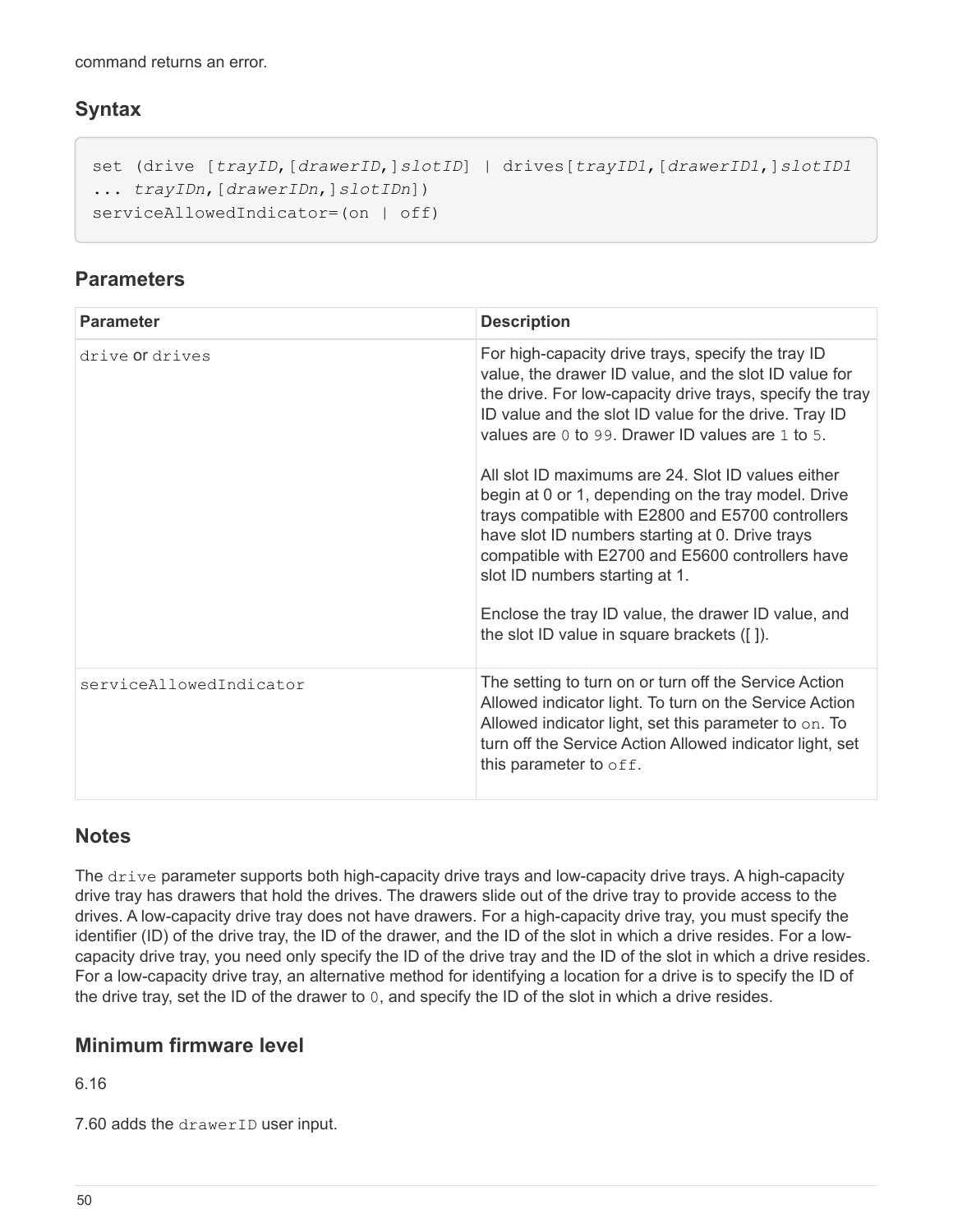# **Set drive channel status**

The set driveChannel command defines how the drive channel performs.

## **Supported Arrays**

This command applies to any individual storage array, including the E2700, E5600, E2800, E5700, EF600 and EF300 arrays, as long as all SMcli packages are installed.

### **Roles**

To execute this command on an E2800, E5700, EF600, or EF300 storage array, you must have the Storage Admin or Support Admin role.

## **Syntax**

```
set driveChannel [(1 | 2 | 3 | 4 | 5 | 6 | 7 | 8)]
status=(optimal | degraded)
```
### **Parameters**

| <b>Parameter</b> | <b>Description</b>                                                                                                                                                                                               |
|------------------|------------------------------------------------------------------------------------------------------------------------------------------------------------------------------------------------------------------|
| driveChannel     | The identifier number of the drive channel for which<br>you want to set the status. Valid drive channel values<br>are $1, 2, 3, 4, 5, 6, 7$ , or 8. Enclose the drive channel<br>number in square brackets ([]). |
| status           | The condition of the drive channel. You can set the<br>drive channel status to optimal or degraded.                                                                                                              |

#### **Notes**

Use the optimal option to move a degraded drive channel back to the Optimal state. Use the degraded option when the drive channel is experiencing problems, and the storage array requires additional time for data transfers.

#### **Minimum firmware level**

6.10

7.15 adds the update to the drive channel identifier.

# **Specify the Email (SMTP) delivery method**

The set storageArray autoSupport deliveryMethod command sets up the delivery method for sending AutoSupport messages to email (SMTP).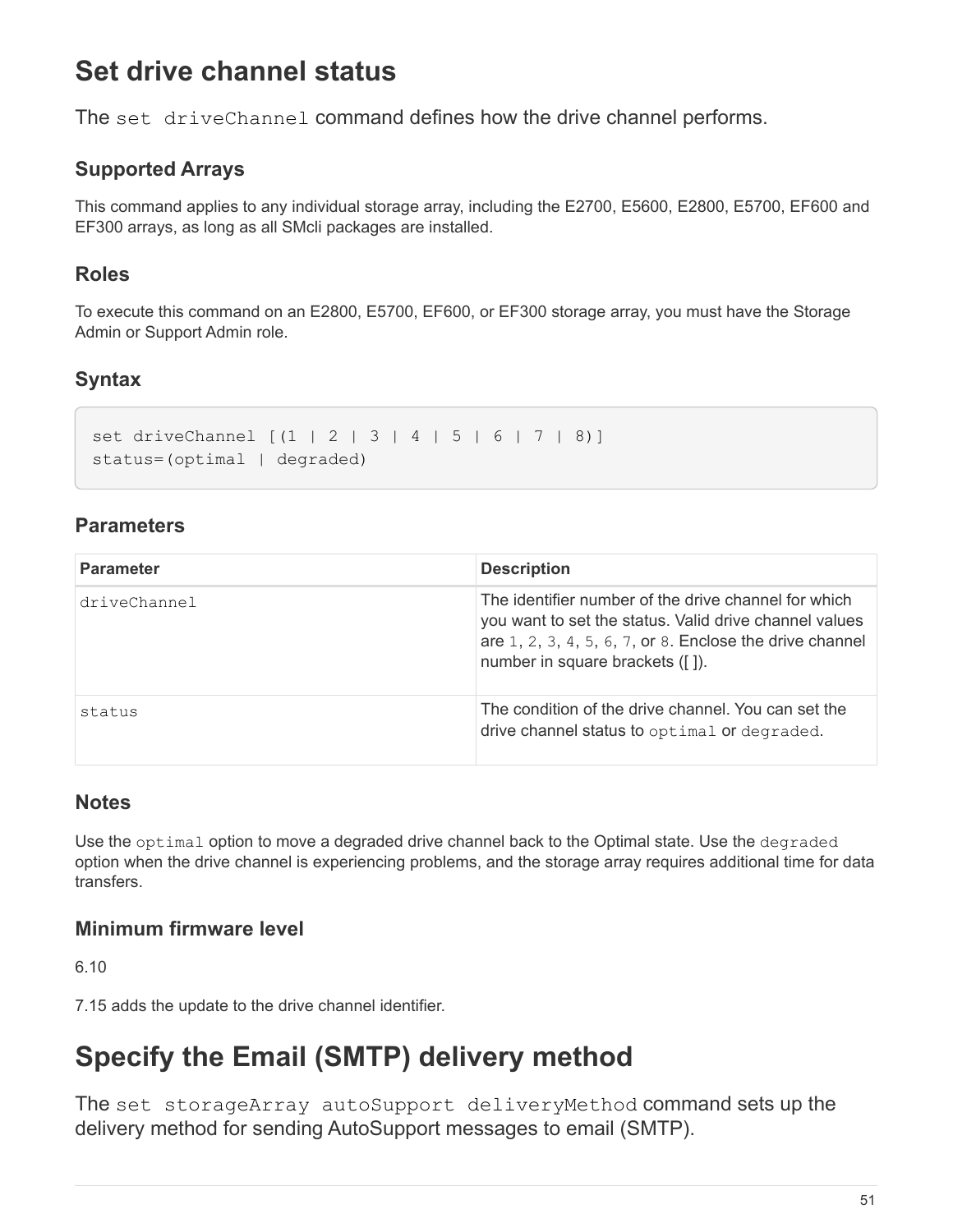### **Supported Arrays**

This command applies to an individual E2800, E5700, EF600 or EF300 storage array. It does not operate on E2700 or E5600 storage arrays.

#### **Roles**

To execute this command on an E2800, E5700, EF600, or EF300 storage array, you must have the Storage Admin or Support Admin role.

#### **Syntax**

```
set storageArray autoSupport deliveryMethod=email
mailRelayServer="serverAddress" senderEmail="emailAddress"
```
#### **Parameters**

| <b>Parameter</b> | <b>Description</b>                                                                                              |  |  |
|------------------|-----------------------------------------------------------------------------------------------------------------|--|--|
| deliveryMethod   | Allows the user to specify the delivery method for<br>AutoSupport collection. Valid choices are:<br>• email     |  |  |
|                  | $\cdot$ HTTP                                                                                                    |  |  |
|                  |                                                                                                                 |  |  |
|                  | $\cdot$ HTTPS                                                                                                   |  |  |
|                  | If the email method is configured, then<br>the AutoSupport OnDemand and<br>Remote Diagnostics will be disabled. |  |  |
| mailRelayServer  | Allows the user to specify the mail relay server for the<br>AutoSupport collection.                             |  |  |
| senderEmail      | Allows the user to specify send email address for the<br>AutoSupport collection.                                |  |  |

#### **Examples**

```
SMcli -n Array1 -c "set storageArray autoSupportConfig
deliveryMethod=email mailRelayServer=\"mailserver.company.com\"
senderEmail=\"user@company.com\";"
SMcli completed successfully.
```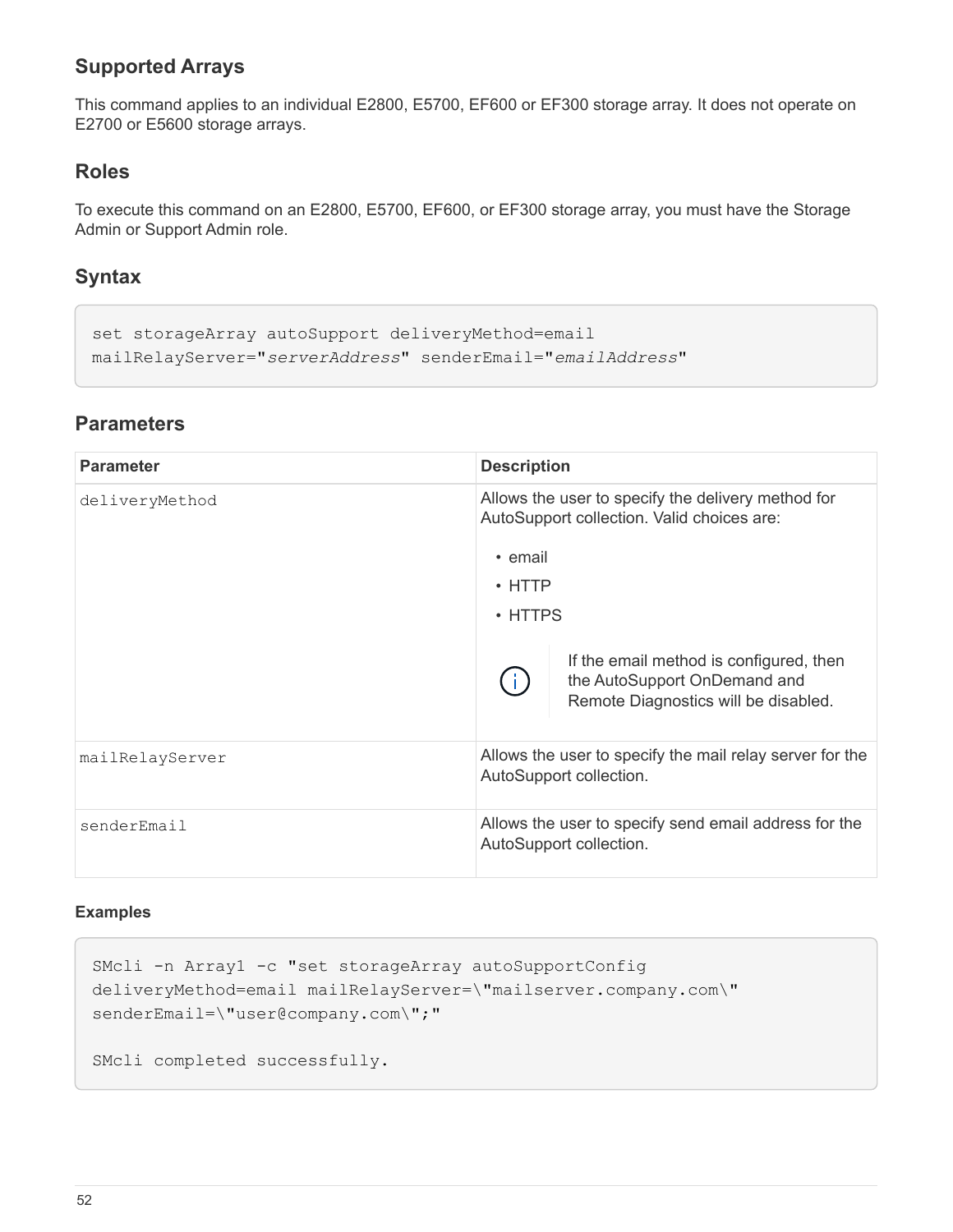#### **Verification**

Send a test message using the *start storageArray autoSupport deliveryTest* command to verify that your delivery methods are set up correctly.

#### **Minimum Firmware Level**

8.40

# **Configure email alert settings**

The set emailAlert command configures the email to send an email to a specified technical support or organization. The email alert contains a summary of the event, detailed information about the affected storage, and customer contact information.

## **Supported Arrays**

This command applies to the E2800, E5700, EF600, and EF300 storage arrays. However, you can use the command as an SMcli command, not a script command, for E2700 or E5600 arrays. In this case, the command applies to all of the arrays in the management domain.

## **Syntax**

```
set emailAlert
      serverAddress="serverAddress" |
      serverEncryption=none | smtps | starttls |
      serverPort=port value |
      serverUsername="username" |
      serverPassword="password" |
      senderAddress="emailAddress" |
      additionalContactInfo="filename" |
      (recipientAddresses=("emailAddress1" ... "emailAddressN") |
 addRecipientAddresses=("emailAddress1" ... "emailAddressN"))
```

| <b>Parameter</b> | <b>Description</b>                                                                                                                              |
|------------------|-------------------------------------------------------------------------------------------------------------------------------------------------|
| serverAddress    | Allows you to set the email server address. The email<br>server address can be a fully qualified domain name,<br>IPv4 address, or IPv6 address. |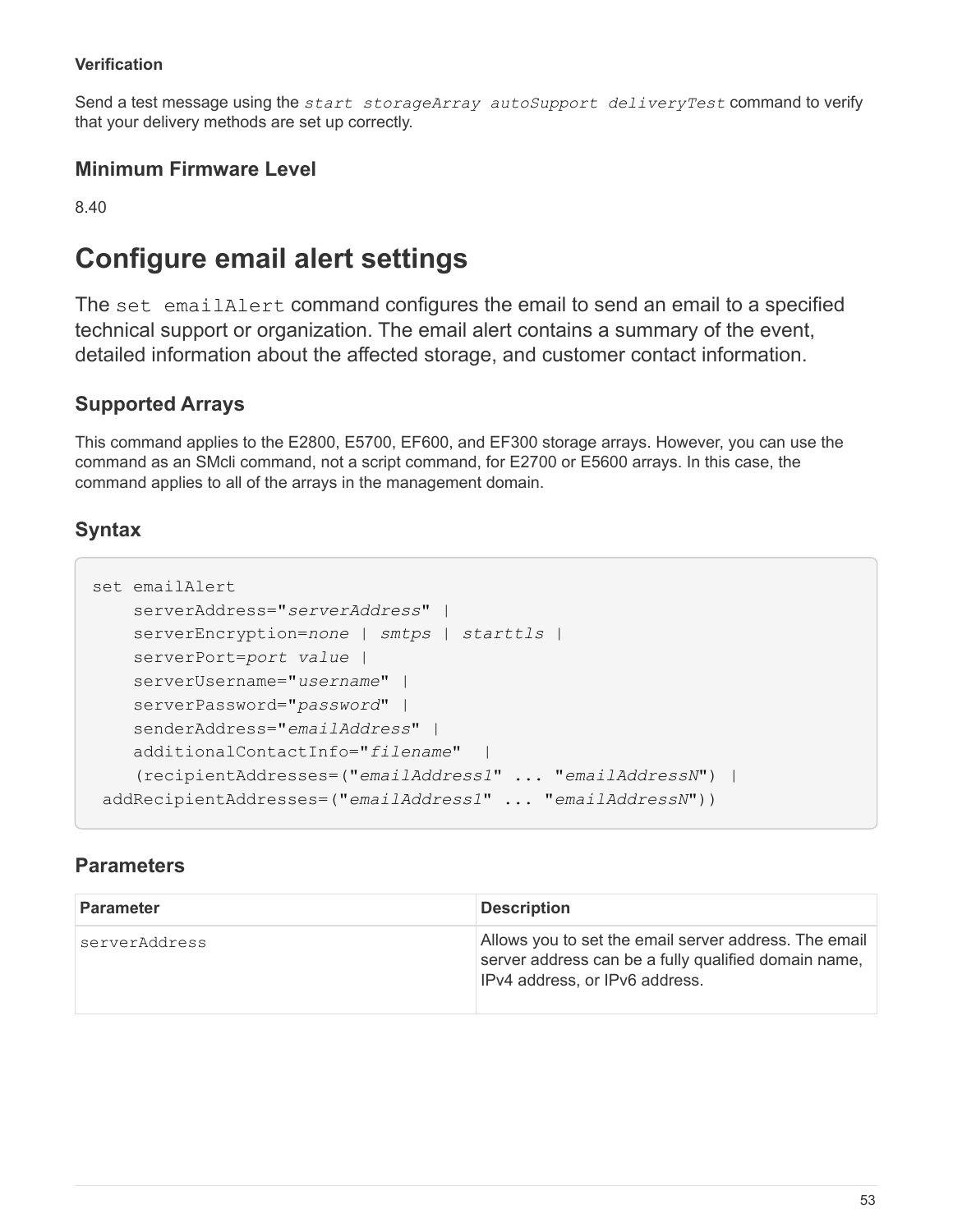| <b>Parameter</b>      | <b>Description</b>                                                                                                                                                                                                                                                                                    |  |
|-----------------------|-------------------------------------------------------------------------------------------------------------------------------------------------------------------------------------------------------------------------------------------------------------------------------------------------------|--|
| serverEncryption      | The encryption to be used to communicate with the<br>server. The value may be one of the following:<br>• none - No encryption<br>* smtps - Create an SSL/TLS connection (implicit<br>TLS)<br>* starttls - Create an unencrypted connection<br>and then establish an SSL/TLS session (explicit<br>TLS) |  |
| serverPort            | The TCP port to be used to connect to the server. The<br>default value will depend on the encryption type.<br>* none - Defaults to port 25<br>* smtps - Defaults to port 465<br>* starttls - Defaults to port 587                                                                                     |  |
| serverUsername        | The user name to provide authentication credentials<br>to the server. If the user name is specified, the<br>password must also be specified.                                                                                                                                                          |  |
| serverPassword        | The password to provide authentication credentials to<br>the server. If the password is specified, the user name<br>must also be specified.                                                                                                                                                           |  |
| senderAddress         | Allows you to set the sender's email address.                                                                                                                                                                                                                                                         |  |
| additionalContactInfo | Allows you to provide the filename that contains the<br>additional contact information to be used in the email<br>alert.                                                                                                                                                                              |  |
| recipientAddresses    | Allows you to set one or more recipient email<br>addresses. Using this set option will clear out existing<br>email addresses. Enclose all of the names in<br>parentheses. Enclose each of the names in double<br>quotation marks (""). Separate each of the names with<br>a space.                    |  |
| addRecipientAddresses | Allows you to add one or more recipient email<br>addresses to the existing list. Enclose all of the<br>names in parentheses. Enclose each of the names in<br>double quotation marks (""). Separate each of the<br>names with a space.                                                                 |  |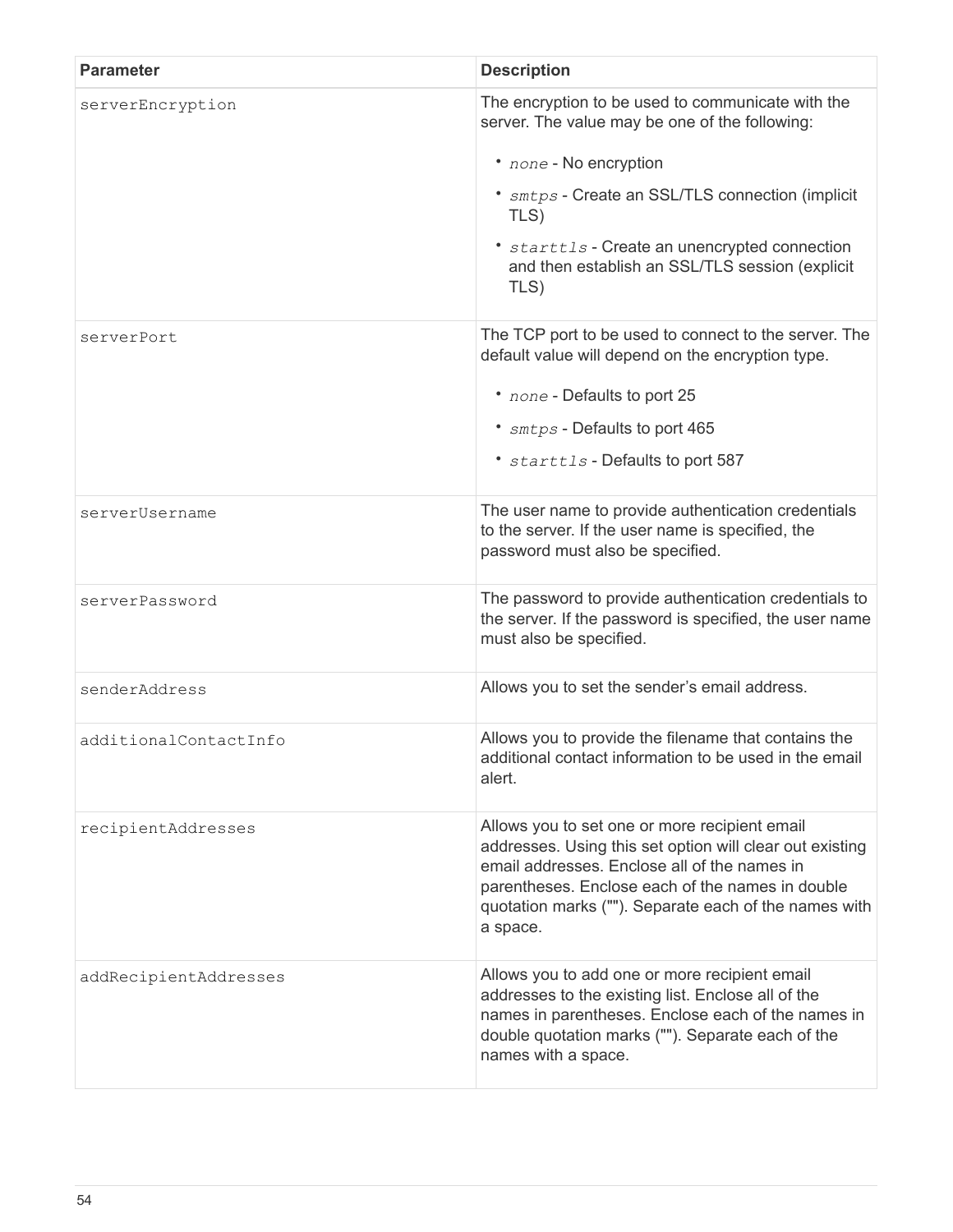#### **Examples**

```
SMcli -n Array1 -c "set emailAlert
     serverAddress="email.server.domain.com"
      serverEncryption=("smtps") |
      serverPort="smtps" |
      serverUsername="username" |
      serverPassword="password" |
     senderAddress=no-reply@server.domain.com
     additionalContactInfo="C:\additionalInfo.txt"
     recipientAddresses=("person1@email.domain.com"
"person2@email.domain.com");"
SMcli -n Array1 -c "set emailAlert
addRecipientAddresses=("person3@netapp.com");"
SMcli completed successfully.
```
#### **Minimum firmware level**

8.40

11.70.1 adds the serverEncryption, serverPort, serverUsername, and serverPassword parameters.

# **Set event alert filtering**

The set event alert commands manage alert event notification by either disabling or enabling notification related to a specific alertable event. To prevent notification about a specific alertable event, you *block* it. To enable notification about a specific alertable event, you *unblock* it.

### **Supported Arrays**

This command applies only to the E2700 and E5600 storage arrays.

#### **Context**



This command is an SMcli command, not a script command. You must run this command from a command line. You cannot run this command from the script editor in the storage management software

### **Context**

When you define your storage array, you can configure alerts and define how the event alerts are managed. If you have configured the storage array to send alerts, a notification is sent to a designated recipient when an alertable event occurs. That notification can be one or all of the following types: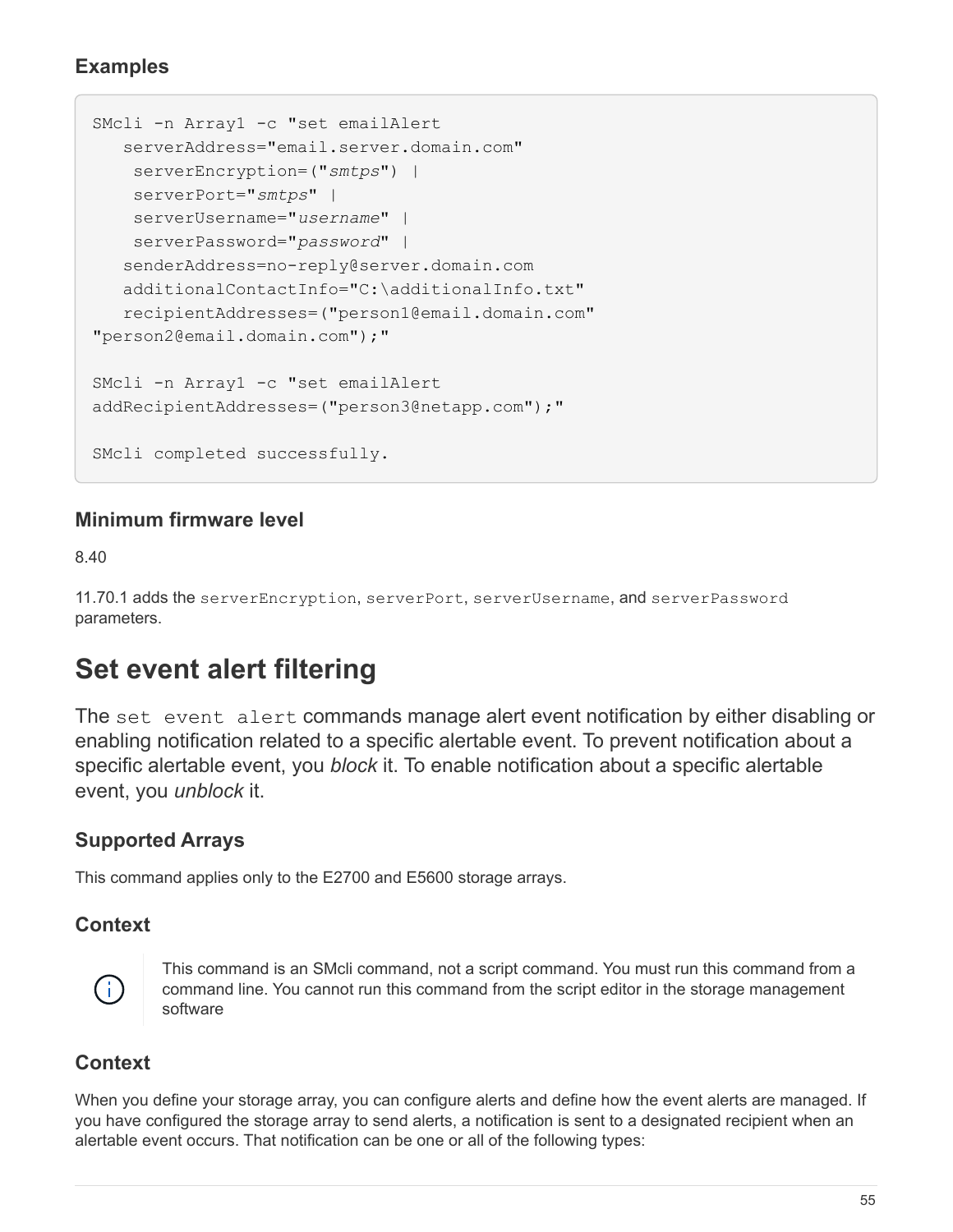- email
- syslog
- SNMP trap notifications

The set event alert CLI commands work on a single storage array. When you run the commands on a storage array, only that storage array is affected by the commands. Other storage arrays that have not had the CLI command run against them have the default behavior.



Blocking an event alert does not prevent the event from being posted to the system event log. All events continue to be posted to the event log.



Non-alertable events cannot be made alertable using this command.

### **Syntax to block an event alert**

```
set blockEventAlert eventType
```
### **Syntax to unblock an event alert**

```
set unBlockEventAlert eventType
```
#### **Parameters**

| <b>Parameter</b> | <b>Description</b>                                                                                                                                                                                                                                                                                                                                                                                                                                                                                                   |
|------------------|----------------------------------------------------------------------------------------------------------------------------------------------------------------------------------------------------------------------------------------------------------------------------------------------------------------------------------------------------------------------------------------------------------------------------------------------------------------------------------------------------------------------|
| eventType        | This parameter is the integer value for the event.<br>Enter the event value in a hexadecimal format, for<br>example, 0x280D. Always begin the hexadecimal<br>value with <b>0x</b> to indicate that it is in hexadecimal<br>format. If you do not use 0x, the value is interpreted<br>as a decimal and converted to a hexadecimal value,<br>before applying the block or unblock command. This<br>can cause an incorrect event to be blocked or<br>unblocked.<br>An error is displayed if you enter an invalid event. |

#### **Minimum firmware level**

8.10

# **Set host**

The set host command assigns a host to a host group or moves a host to a different host group.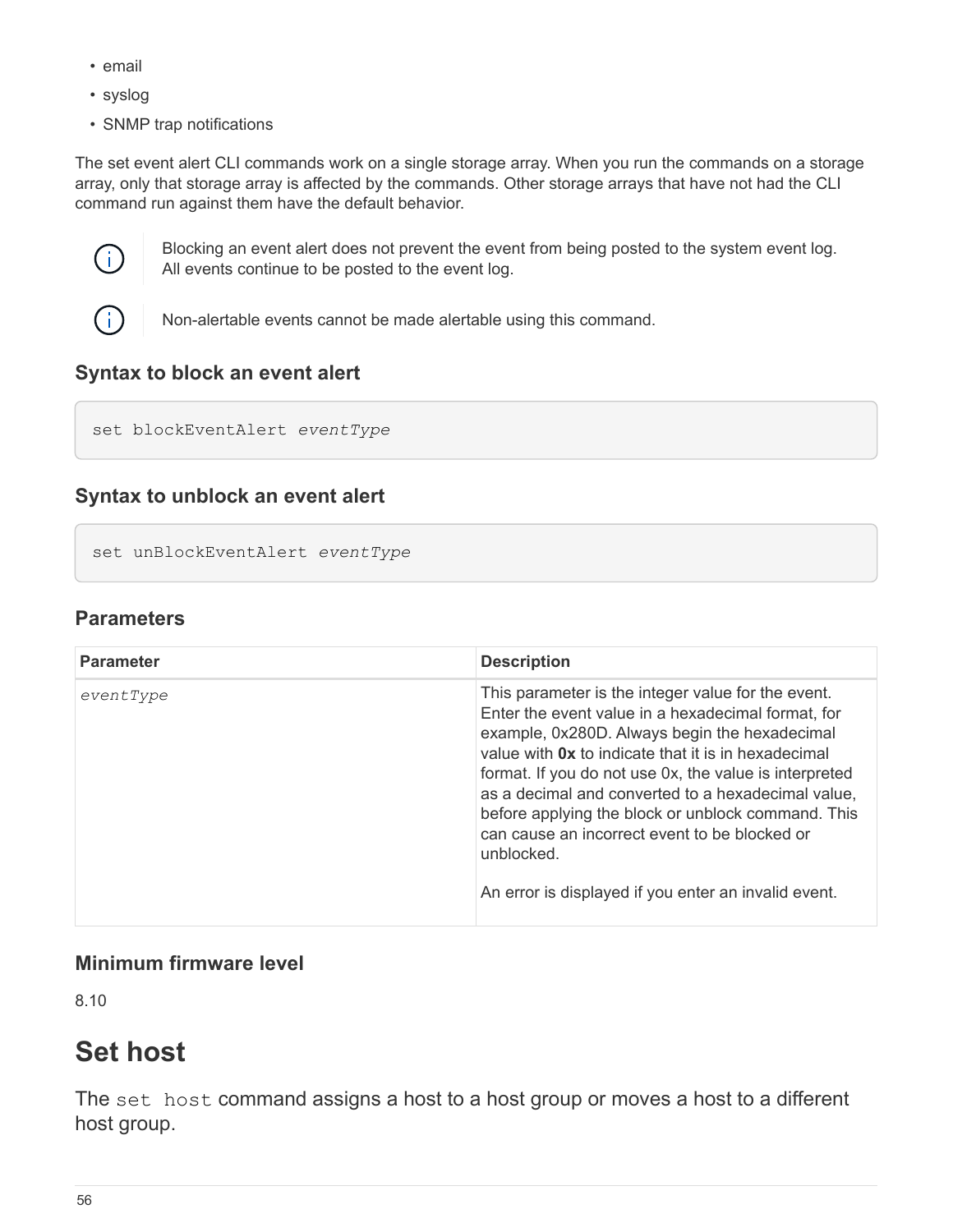## **Supported Arrays**

This command applies to any individual storage array, including the E2700, E5600, E2800, E5700, EF600 and EF300 arrays, as long as all SMcli packages are installed.

#### **Roles**

To execute this command on an E2800, E5700, EF600, or EF300 storage array, you must have the Storage Admin role.

#### **Context**

You can also create a new host group and assign the host to the new host group with this command. The actions performed by this command depend on whether the host has individual mappings or does not have individual mappings.

#### **Syntax**

```
set host [hostName]
hostGroup=("hostGroupName" | none | defaultGroup)
userLabel="newHostName"
hostType=(hostTypeIndexLabel | hostTypeIndexNumber)
```

| <b>Parameter</b> | <b>Description</b>                                                                                                                                                                                                                                                                                                                                        |
|------------------|-----------------------------------------------------------------------------------------------------------------------------------------------------------------------------------------------------------------------------------------------------------------------------------------------------------------------------------------------------------|
| host             | The name of the host that you want to assign to a<br>host group. Enclose the host name in square brackets<br>([]). If the host name has special characters or<br>numbers, you must enclose the host name in double<br>quotation marks (" ") inside square brackets.                                                                                       |
| hostGroup        | The name of the host group to which you want to<br>assign the host. (The following table defines how the<br>command runs if the host does or does not have<br>individual mappings.) Enclose the host group name in<br>double quotation marks (""). The default Group<br>option is the host group that contains the host to<br>which the volume is mapped. |
| userLabel        | The new host name. Enclose the host name in double<br>quotation marks (" ").                                                                                                                                                                                                                                                                              |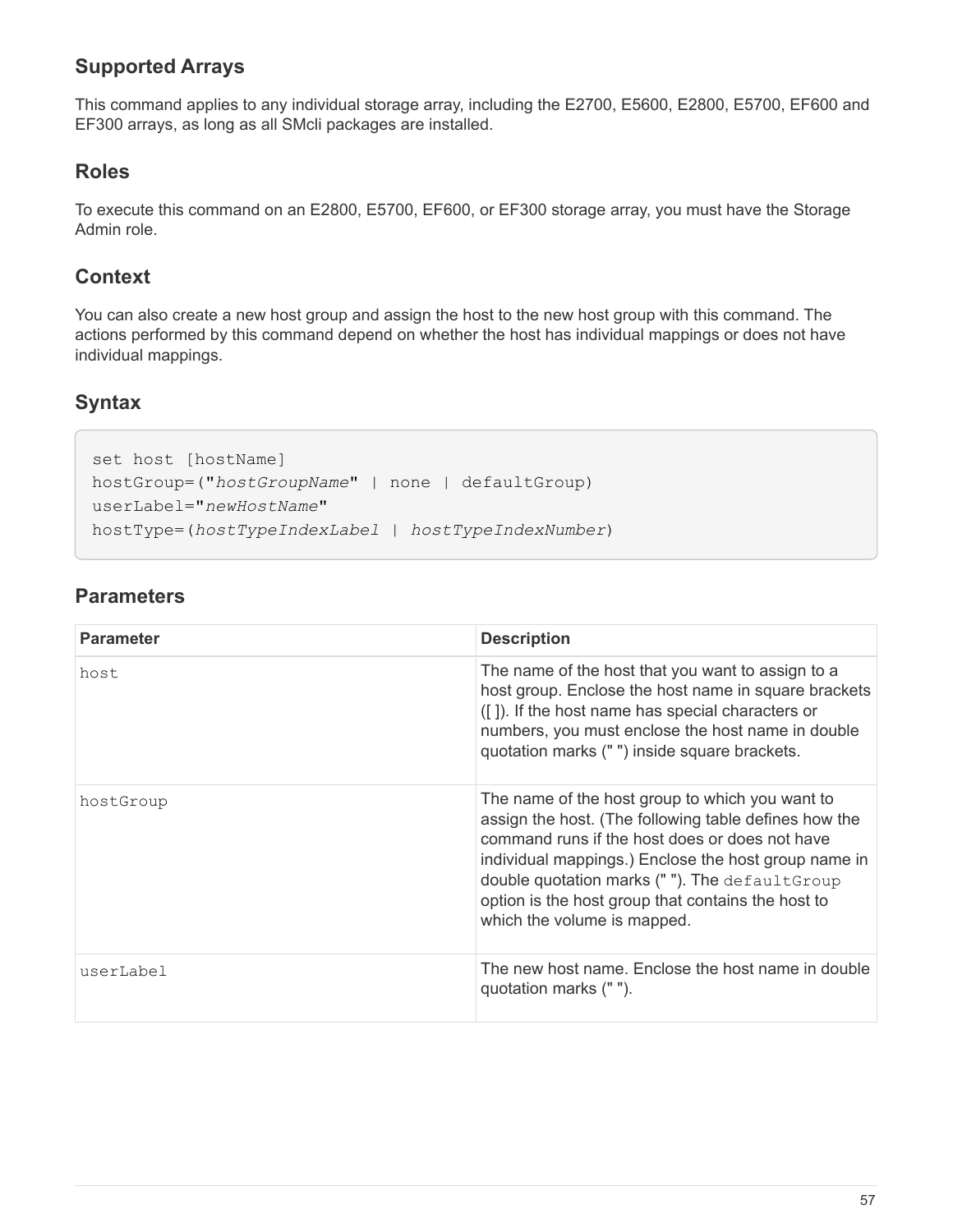| <b>Parameter</b> | <b>Description</b>                                                                                                                                                                                                                                                                  |
|------------------|-------------------------------------------------------------------------------------------------------------------------------------------------------------------------------------------------------------------------------------------------------------------------------------|
| hostType         | The index label or number of the host type for the<br>host port. Use the show storageArray<br>hostTypeTable command to generate a list of<br>available host type identifiers. If the host type has<br>special characters, enclose the host type in double<br>quotation marks (" "). |

| <b>Host Group Parameter</b> | <b>Host Has Individual Mappings</b>                                                                                       | <b>Host Does Not Have Individual</b><br><b>Mappings</b>                                                                   |
|-----------------------------|---------------------------------------------------------------------------------------------------------------------------|---------------------------------------------------------------------------------------------------------------------------|
| hostGroupName               | The host is removed from the<br>present host group and is placed<br>under the new host group defined<br>by hostGroupName. | The host is removed from the<br>present host group and is placed<br>under the new host group defined<br>by hostGroupName. |
| none                        | The host is removed from the host<br>group as an independent partition<br>and is placed under the root node.              | The host is removed from the<br>present host group and is placed<br>under the default group.                              |
| defaultGroup                | The command fails.                                                                                                        | The host is removed from the<br>present host group and is placed<br>under the default group.                              |

#### **Notes**

When you use this command, you can specify one or more of the optional parameters.

For the names, you can use any combination of alphanumeric characters, hyphens, and underscores. Names can have a maximum of 30 characters.

#### **Minimum firmware level**

6.10

# **Set host channel**

The set hostChannel command defines the loop ID for the host channel.

#### **Supported Arrays**

This command applies to any individual storage array, including the E2700, E5600, E2800, E5700, EF600 and EF300 arrays, as long as all SMcli packages are installed.

### **Roles**

To execute this command on an E2800, E5700, EF600, or EF300 storage array, you must have the Storage Admin role.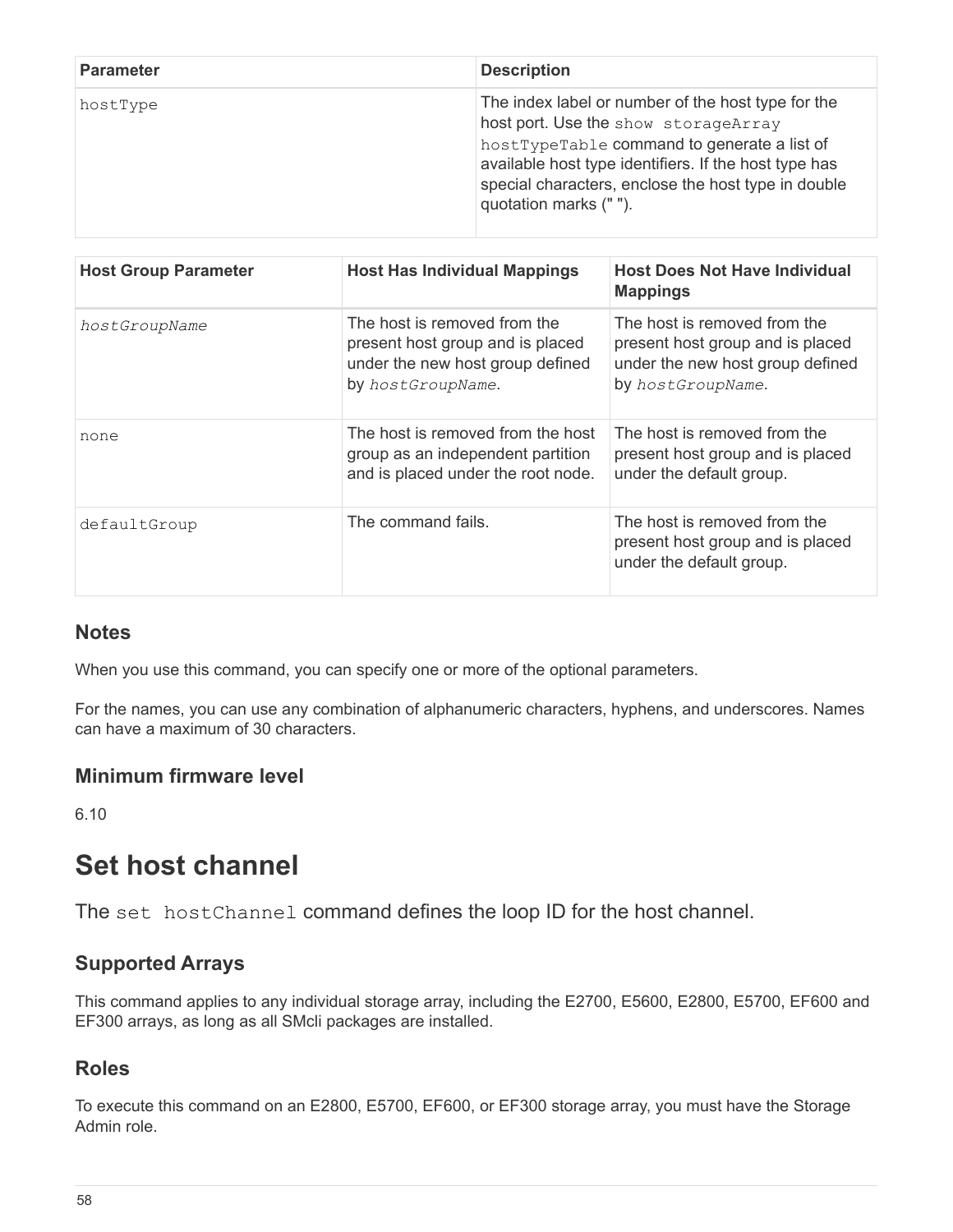## **Syntax**

```
set hostChannel [hostChannelNumber]
preferredID=portID
```
#### **Parameters**

| <b>Parameter</b> | <b>Description</b>                                                                                                                                                                                                                                                                  |
|------------------|-------------------------------------------------------------------------------------------------------------------------------------------------------------------------------------------------------------------------------------------------------------------------------------|
| hostChannel      | The identifier number of the host channel for which<br>you want to set the loop ID. Enclose the host channel<br>identifier number in square brackets ([]).                                                                                                                          |
|                  | Use a host channel value that is appropriate for your<br>particular controller model. A controller tray might<br>support one host channel or as many as eight host<br>channels. Valid host channel values are a1, a2, a3,<br>a4, a5, a6, a7, a8, b1, b2, b3, b4, b5, b6, b7, or b8. |
| preferredID      | The port identifier for the specified host channel. Port<br>ID values are $0 \text{ to } 127$ .                                                                                                                                                                                     |

#### **Minimum firmware level**

6.10

6.14 adds an update to the host channel identifier.

7.15 adds an update to the host channel identifier.

# **Set host group**

The set hostGroup command renames a host group.

### **Supported Arrays**

This command applies to any individual storage array, including the E2700, E5600, E2800, E5700, EF600 and EF300 arrays, as long as all SMcli packages are installed.

#### **Roles**

To execute this command on an E2800, E5700, EF600, or EF300 storage array, you must have the Storage Admin role.

### **Syntax**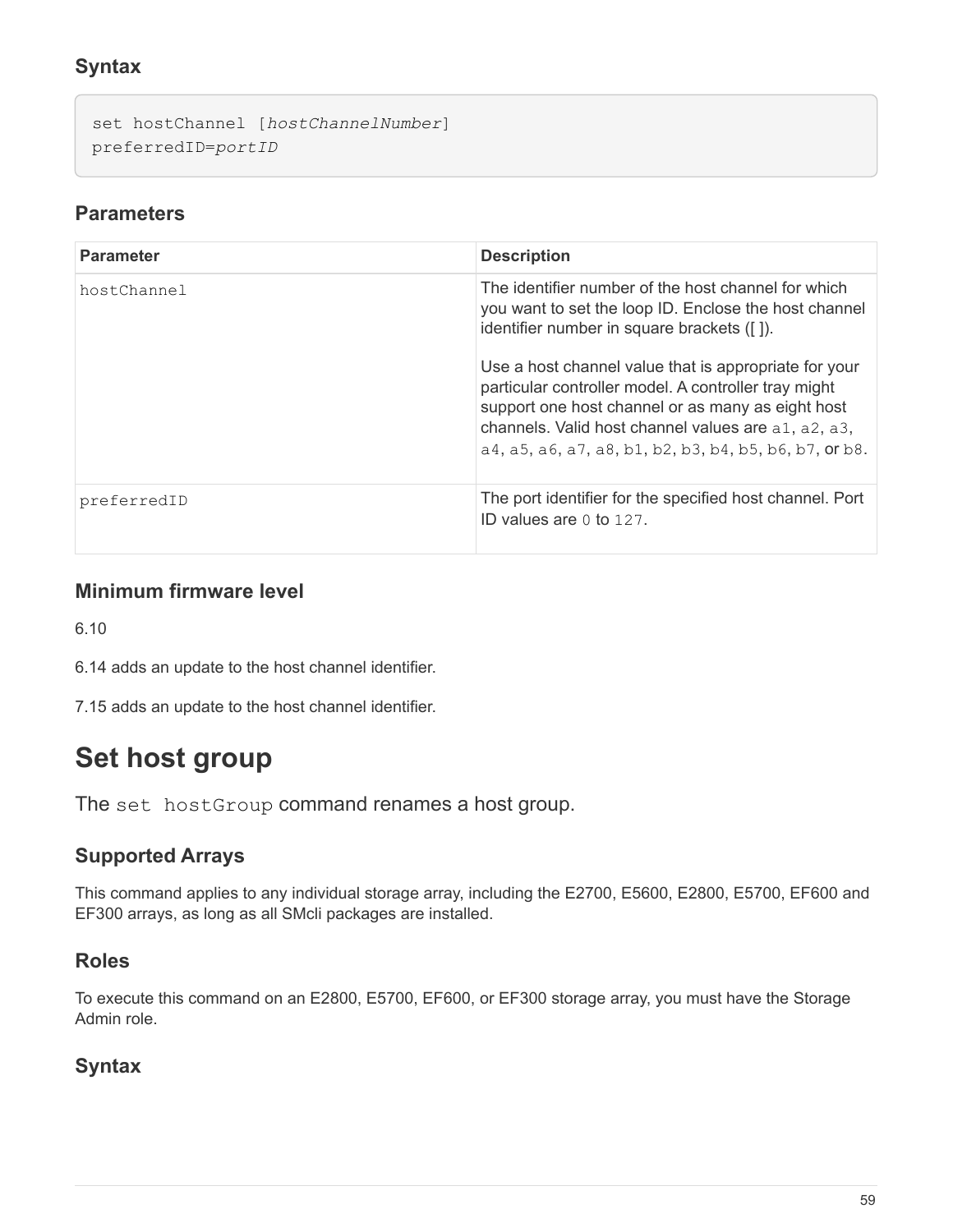```
set hostGroup [hostGroupName]
userLabel="newHostGroupName"
```
#### **Parameters**

| <b>Parameter</b> | <b>Description</b>                                                                                                                                                                                                                                                         |
|------------------|----------------------------------------------------------------------------------------------------------------------------------------------------------------------------------------------------------------------------------------------------------------------------|
| hostGroup        | The name of the host group that you want to rename.<br>Enclose the host group name in square brackets ([]).<br>If the host group name has special characters or<br>numbers, you must enclose the host group name in<br>double quotation marks ("") inside square brackets. |
| userLabel        | The new name for the host group. Enclose the new<br>host group name in double quotation marks ("").                                                                                                                                                                        |

#### **Notes**

You can use any combination of alphanumeric characters, hyphens, and underscores for the names. Names can have a maximum of 30 characters.

#### **Minimum firmware level**

6.10

# **Set host port**

The set hostPort command changes the properties for a host port.

### **Supported Arrays**

This command applies to any individual storage array, including the E2700, E5600, E2800, E5700, EF600 and EF300 arrays, as long as all SMcli packages are installed.

## **Roles**

To execute this command on an E2800, E5700, EF600, or EF300 storage array, you must have the Storage Admin role.

### **Context**



This command does not work in an iSCSI environment, where the host ports are considered initiators. Instead, use the set iscsiInitiator command. See [Set iSCSI initiator.](#page-65-0)

### **Syntax**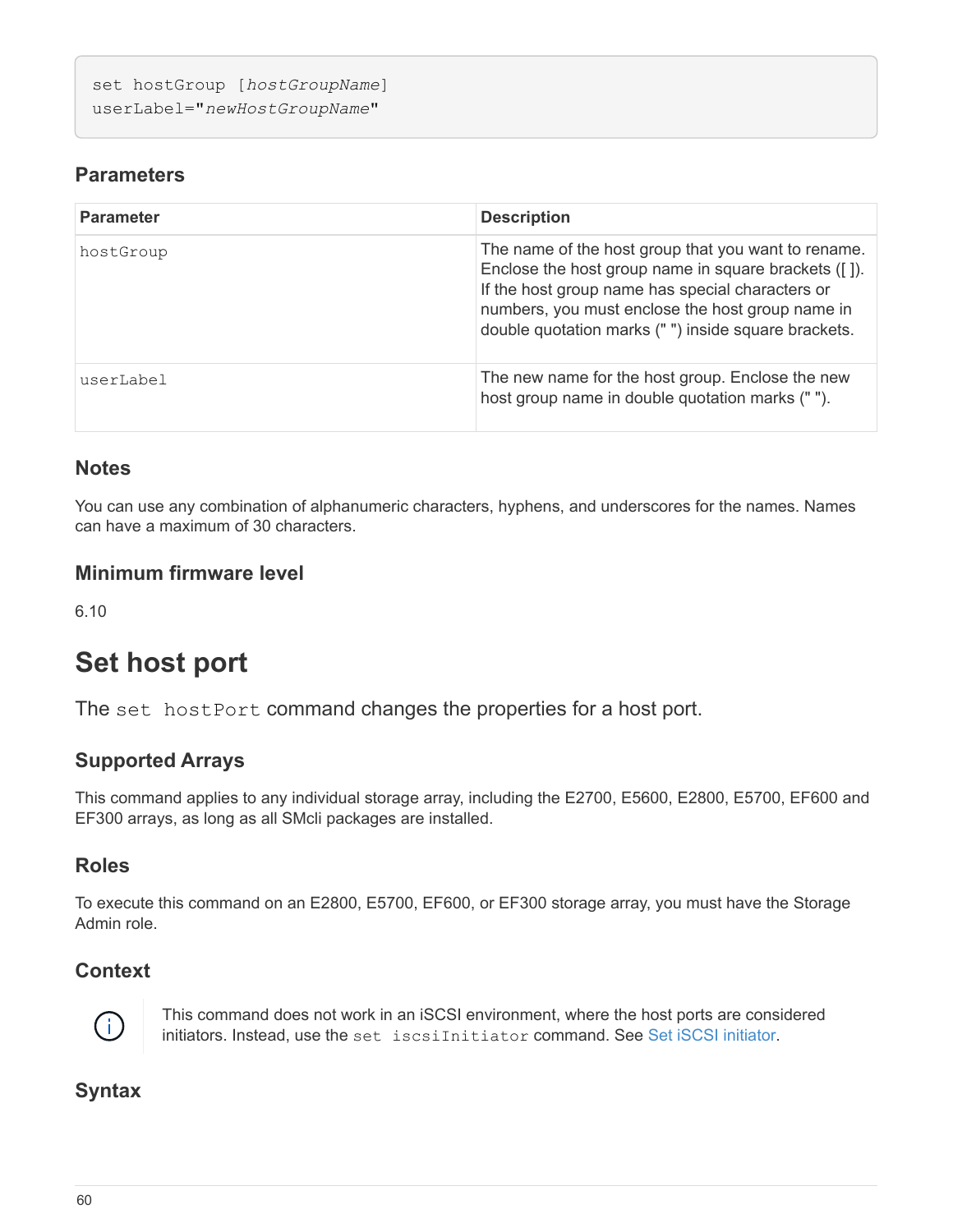```
set hostPort [portLabel] userLabel=newPortLabel
[host=hostName]
```
## **Parameters**

| <b>Parameter</b> | <b>Description</b>                                                                                                                                                                                                                                                                                                              |
|------------------|---------------------------------------------------------------------------------------------------------------------------------------------------------------------------------------------------------------------------------------------------------------------------------------------------------------------------------|
| hostPort         | The name of the host port for which you want to<br>change the host type, or for which you want to create<br>a new name. Enclose the host port name in square<br>brackets ([]). If the host port name has special<br>characters or numbers, enclose the host port name in<br>double quotation marks ("") inside square brackets. |
| userLabel        | The new name that you want to give to the host port.<br>Enclose the new name of the host port in double<br>quotation marks (" ").                                                                                                                                                                                               |
| host             | The name of the host for which you are defining an<br>HBA or HCA host port. Enclose the host name in<br>double quotation marks ("").                                                                                                                                                                                            |

#### **Notes**

You can use any combination of alphanumeric characters, hyphens, and underscores for the user label. User labels can have a maximum of 30 characters.

#### **Minimum firmware level**

6.10

# <span id="page-64-0"></span>**Set initiator**

The set initiator command updates the initiator object.

### **Supported Arrays**

This command applies to an individual E2800, E5700, EF600 or EF300 storage array. It does not operate on E2700 or E5600 storage arrays.

## **Roles**

To execute this command on an E2800, E5700, EF600, or EF300 storage array, you must have the Storage Admin role.

### **Context**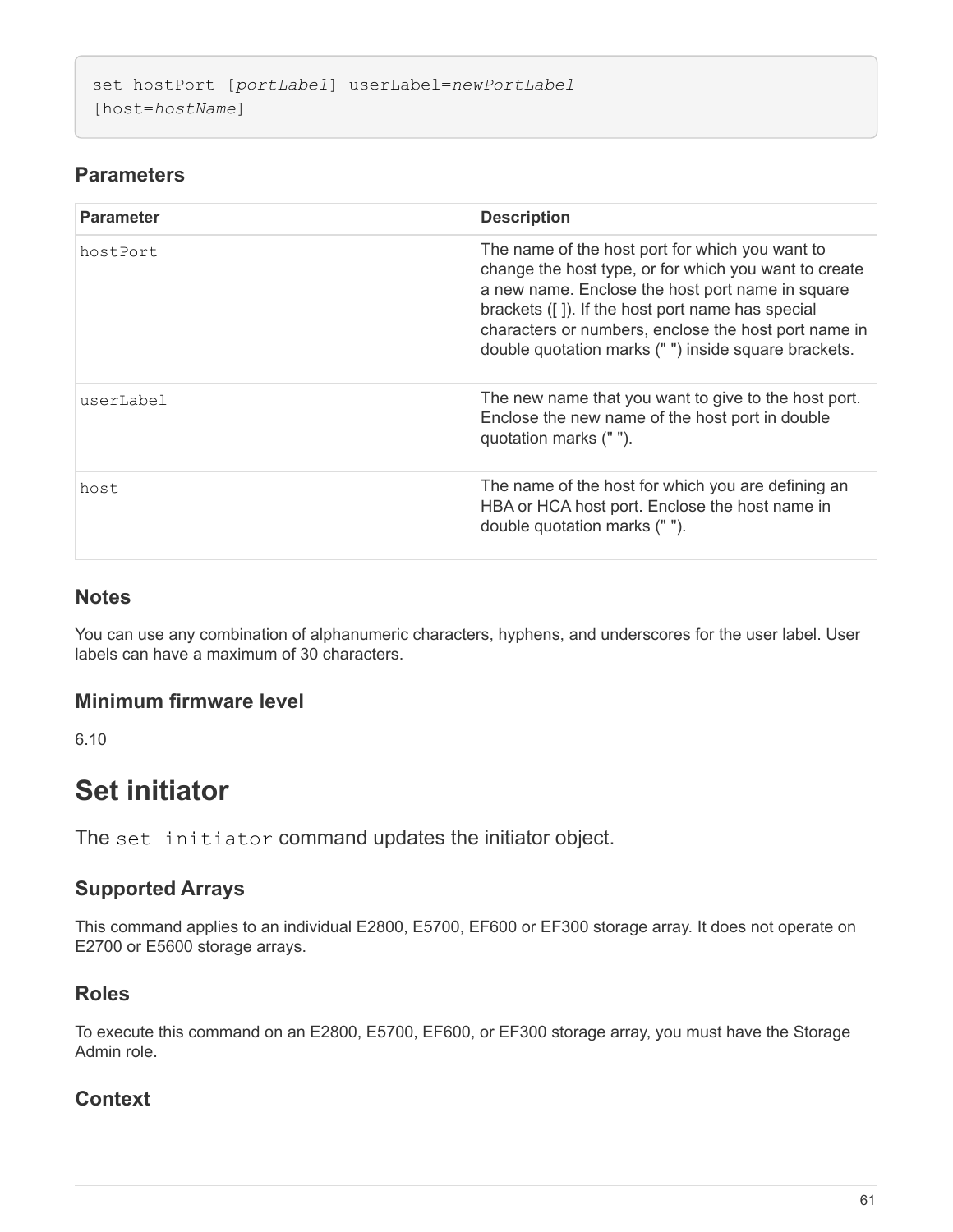

This command replaces the deprecated [Set iSCSI initiator](#page-65-0) command.



This command is applicable only to iSCSI, iSER, NVMe over RoCE, NVMe over InfiniBand, and NVMe over Fibre Channel.

## **Syntax**

```
set initiator (["initiatorName"] | <"initiatorQualifiedName">)
([userLabel="newInitiatorName"] |
[host="newHostName"] | [chapSecret="newSecurityKey"])
```
### **Parameters**

| <b>Parameter</b> | <b>Description</b>                                                                                                                                                                                                                                                                                                          |
|------------------|-----------------------------------------------------------------------------------------------------------------------------------------------------------------------------------------------------------------------------------------------------------------------------------------------------------------------------|
| initiator        | Allows you to specify the initiator identifier for which<br>you want to set properties. Enclose the name in<br>double quotation marks (" "). You also must enclose<br>the name in square brackets $([] )$ if the value is a user<br>label or angle brackets $($ < ) if the value is a qualified<br>name (e.g., iqn or nqn). |
| userLabel        | Allows you to enter a new user label for the initiator<br>object. Enclose the new user label in double quotation<br>marks (" ").                                                                                                                                                                                            |
| host             | Allows you to enter a new host to which the host port<br>is connected. Enclose the host name in double<br>quotation marks (" ").                                                                                                                                                                                            |
| chapSecret       | Allows you to enter a new security key that you want<br>to use to authenticate a peer connection. Enclose the<br>security key in double quotation marks (" "). This<br>parameter is only applicable to iSCSI and iSER host<br>interface types.                                                                              |

### **Minimum firmware level**

8.41

# <span id="page-65-0"></span>**Set iSCSI initiator**

The set iscsiInitiator command sets the attributes for an iSCSI initiator.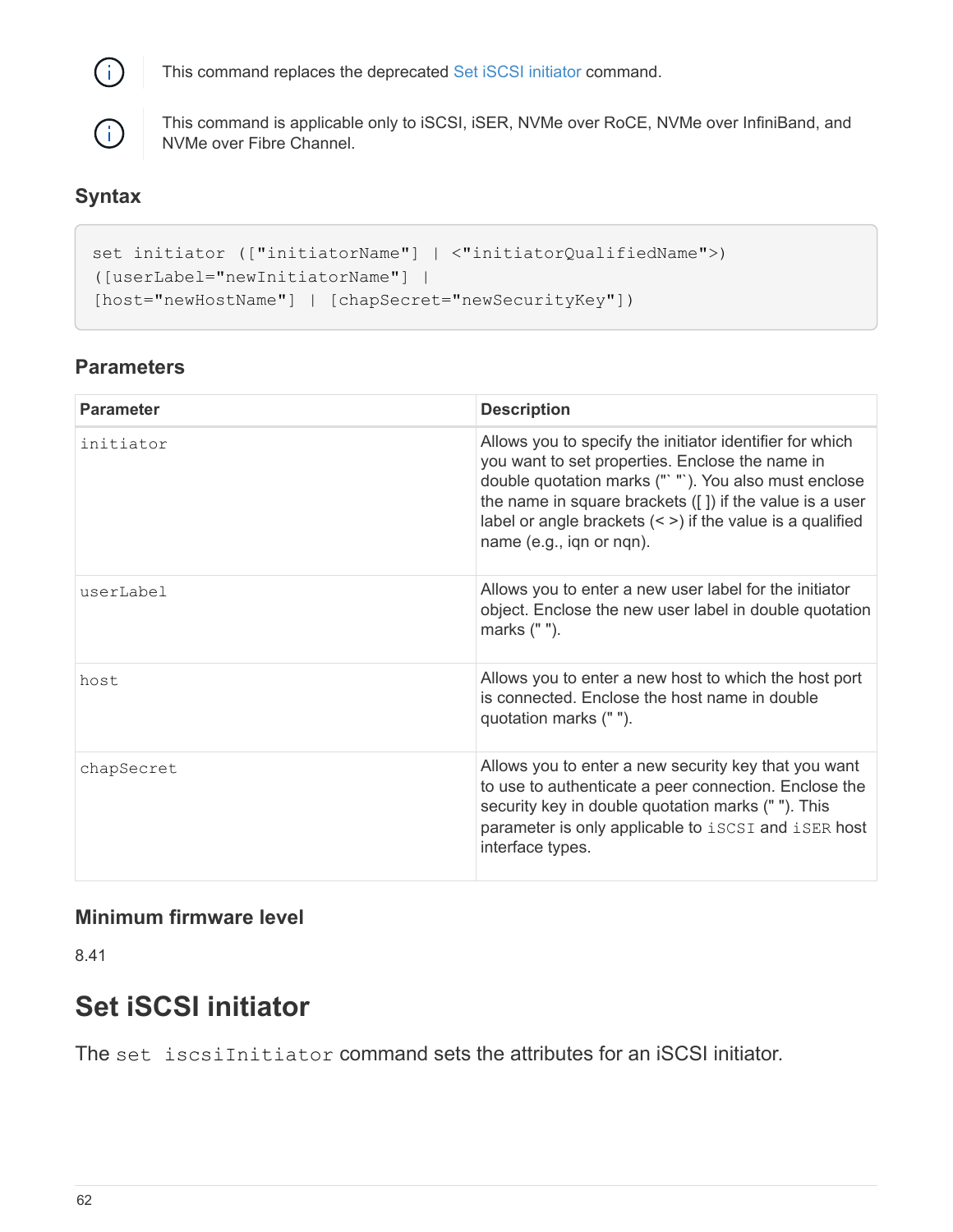## **Supported Arrays**

This command applies to any individual storage array, including the E2700, E5600, E2800, E5700, EF600 and EF300 arrays, as long as all SMcli packages are installed.

#### **Roles**

To execute this command on an E2800, E5700, EF600, or EF300 storage array, you must have the Storage Admin role.



This command is deprecated and is replaced by the [Set initiator](#page-64-0) command.

#### **Syntax**

```
set iscsiInitiator (["initiatorUserLabel"] | <" iscsiInitiatorName ">)
(userLabel="newName" |
host="newHostName" |
chapSecret="newSecurityKey")
```

| <b>Parameter</b>   | <b>Description</b>                                                                                                                                                                                      |                                                                                                                                                                                                                                                                                                   |
|--------------------|---------------------------------------------------------------------------------------------------------------------------------------------------------------------------------------------------------|---------------------------------------------------------------------------------------------------------------------------------------------------------------------------------------------------------------------------------------------------------------------------------------------------|
| initiatorUserLabel | The iscsi Initiator user label of the iSCSI initiator for<br>which you want to set attributes. Enclose the iSCSI<br>initiator user label in double quotation marks ("")<br>inside square brackets ([]). |                                                                                                                                                                                                                                                                                                   |
|                    |                                                                                                                                                                                                         | Begin the initiator user label with the<br>host name to which the host port is<br>connected. Because there can be more<br>than one host port identifier on a host,<br>use a unique suffix for the host port ID.<br>If the host name is $ICTM1590S02H1$<br>the initiator label appears as follows: |
|                    |                                                                                                                                                                                                         | set iscsiInitiator<br>["ICTM1590S02H1 AA"]                                                                                                                                                                                                                                                        |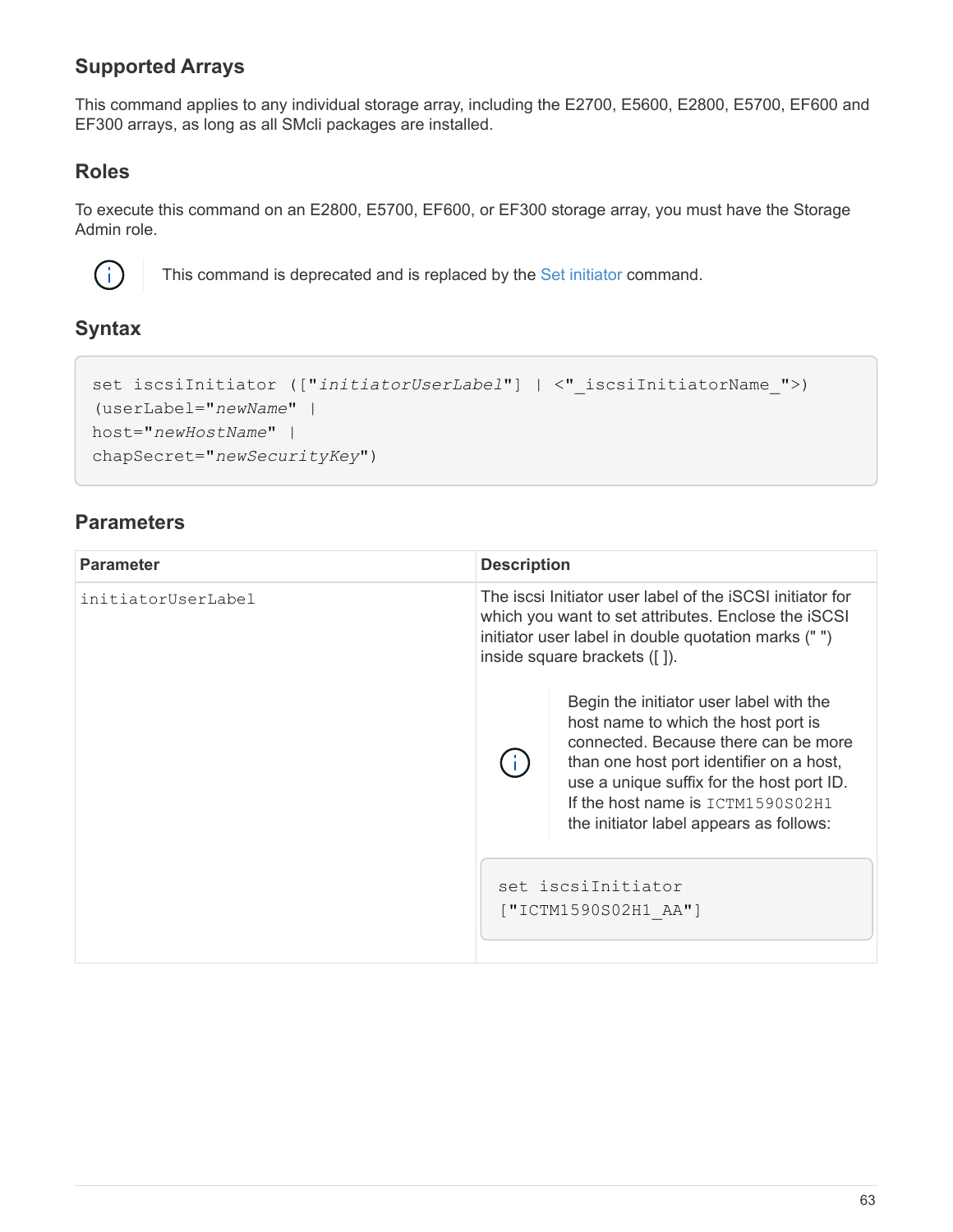| <b>Parameter</b>   | <b>Description</b>                                                                                                                                                                                                                                                                                                                           |  |  |  |  |  |
|--------------------|----------------------------------------------------------------------------------------------------------------------------------------------------------------------------------------------------------------------------------------------------------------------------------------------------------------------------------------------|--|--|--|--|--|
| iscsiInitiatorName | The name of the initiator for which you want to set<br>attributes. Enclose the iscsiInitiatorName in<br>double quotation marks (" ") inside angle brackets (<<br>>).                                                                                                                                                                         |  |  |  |  |  |
|                    | The iscsiInitiatorName is the<br>iSCSI Qualified Name (iqn). An<br>example:                                                                                                                                                                                                                                                                  |  |  |  |  |  |
|                    | set iscsiInitiator <"iqn.2016-<br>11.com.vmware.iscsi:ictm1509s02h1"<br>>                                                                                                                                                                                                                                                                    |  |  |  |  |  |
| userLabel          | The new user label that you want to use for the iSCSI<br>initiator. Enclose the new user label in double<br>quotation marks (" ").                                                                                                                                                                                                           |  |  |  |  |  |
|                    | A best practice is to begin the initiator<br>user label with the host name to which<br>the host port is connected. Because<br>there can be more than one host port<br>identifier on a host, use a unique suffix<br>for the host port ID. If the host name is<br>ICTM1590S02H1 then an example of<br>the initiator user label is shown below: |  |  |  |  |  |
|                    | set iscsiInitiator<br>["ICTM1590S02H1 AA"]                                                                                                                                                                                                                                                                                                   |  |  |  |  |  |
| host               | The name of the new host to which the host port is<br>connected. Enclose the host name in double<br>quotation marks (" "). An example is shown below:                                                                                                                                                                                        |  |  |  |  |  |
|                    | ["ICTM1590S02H2"]                                                                                                                                                                                                                                                                                                                            |  |  |  |  |  |
| chapSecret         | The security key that you want to use to authenticate<br>a peer connection. Enclose the security key in double<br>quotation marks ("").                                                                                                                                                                                                      |  |  |  |  |  |

## **Notes**

You can use any combination of alphanumeric characters, hyphens, and underscores for the names. Names can have a maximum of 30 characters.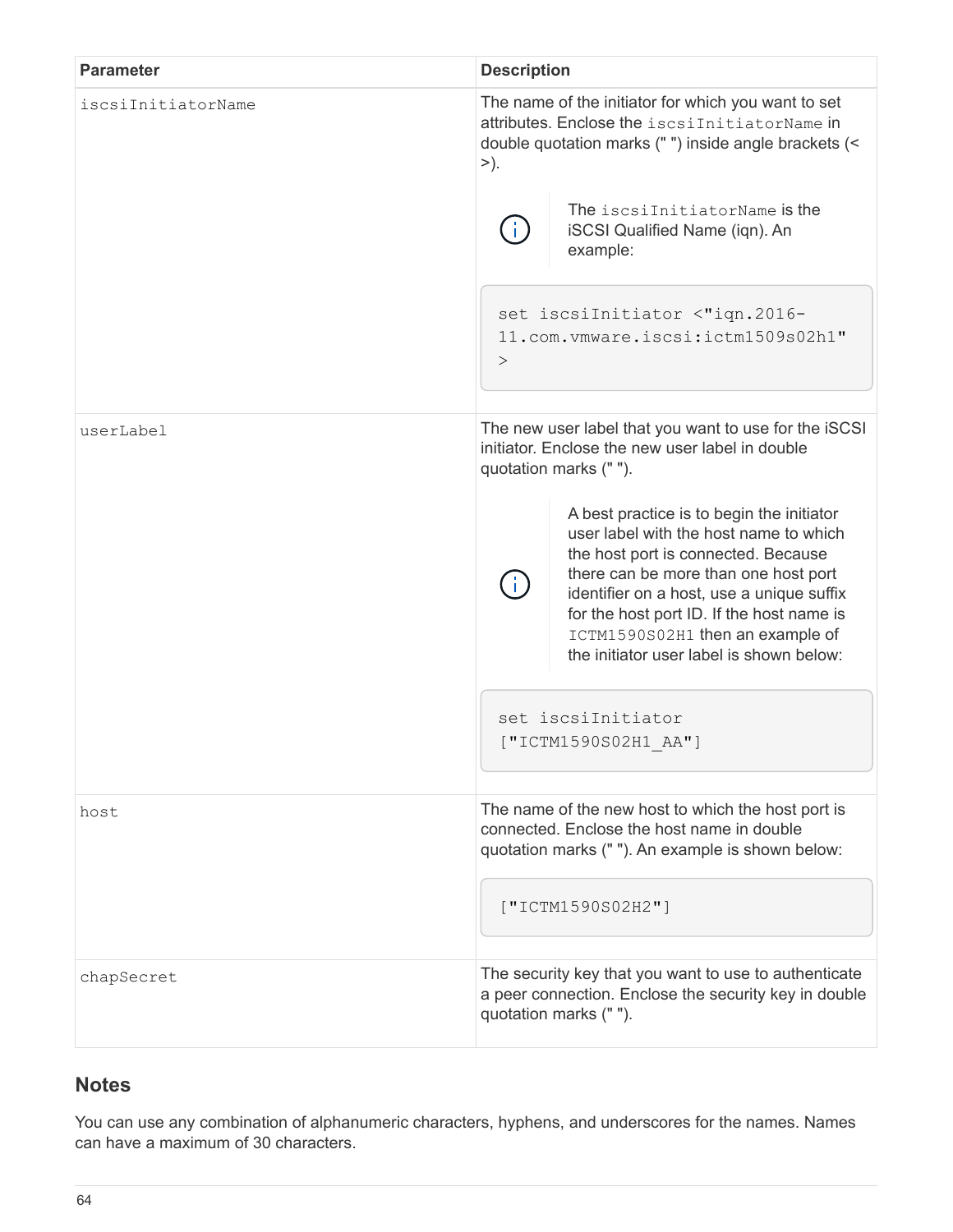Challenge Handshake Authentication Protocol (CHAP) is a protocol that authenticates the peer of a connection. CHAP is based upon the peers sharing a *secret*. A secret is a security key that is similar to a password.

Use the chapSecret parameter to set up the security keys for initiators that require a mutual authentication. The CHAP secret must be between 12 characters and 57 characters. This table lists the valid characters.

| Space        | Ţ                | $\mathbf{H}$          | $\#$                | $\, \, \raisebox{12pt}{$\scriptstyle \$}$ | $\%$        | $\&$           |             |                           |                                            | $\star$      |                |
|--------------|------------------|-----------------------|---------------------|-------------------------------------------|-------------|----------------|-------------|---------------------------|--------------------------------------------|--------------|----------------|
|              |                  |                       |                     | $\boldsymbol{0}$                          | $\mathbf 1$ | $\overline{2}$ | $\sqrt{3}$  | $\overline{4}$            | $\sqrt{5}$                                 | $\,6\,$      | $\overline{7}$ |
| $\,8\,$      | $\boldsymbol{9}$ |                       | ٠<br>$\overline{ }$ | $\,<$                                     | $\equiv$    | $\,>$          | $\tilde{?}$ | $^{\copyright}$           | A                                          | $\sf B$      | $\mathsf C$    |
| D            | Ε                | $\mathsf F$           | G                   | H                                         |             | J              | $\sf K$     | L                         | M                                          | ${\sf N}$    | $\bigcirc$     |
| $\mathsf{P}$ | $\mathsf Q$      | ${\sf R}$             | $\mathsf S$         | $\top$                                    | $\cup$      | $\vee$         | W           | $\boldsymbol{\mathsf{X}}$ | Y                                          | $\mathsf Z$  |                |
|              |                  | $\boldsymbol{\wedge}$ |                     |                                           | a           | $\sf b$        | $\mathsf C$ | $\mathsf{d}$              | $\mathsf{e}% _{0}\left( \mathsf{e}\right)$ | $\mathsf f$  | $\mathsf g$    |
| h            |                  |                       | $\sf k$             |                                           | ${\sf m}$   | $\sf n$        | $\circ$     | p                         | q                                          | $\mathsf{r}$ | $\mathsf S$    |
| t            | $\sf U$          | $\vee$                | W                   | $\mathsf X$                               | У           | $\mathsf Z$    |             |                           |                                            | $\thicksim$  |                |

### **Minimum firmware level**

7.10

8.41 This command is deprecated.

# **Set iSCSI target properties**

The set iscsiTarget command defines properties for an iSCSI target.

## **Supported Arrays**

This command applies to any individual storage array, including the E2700, E5600, E2800, E5700, EF600 and EF300 arrays, as long as all SMcli packages are installed.

## **Roles**

To execute this command on an E2800, E5700, EF600, or EF300 storage array, you must have the Storage Admin role.



This command is deprecated and is replaced by the [Set target properties](#page-149-0) command.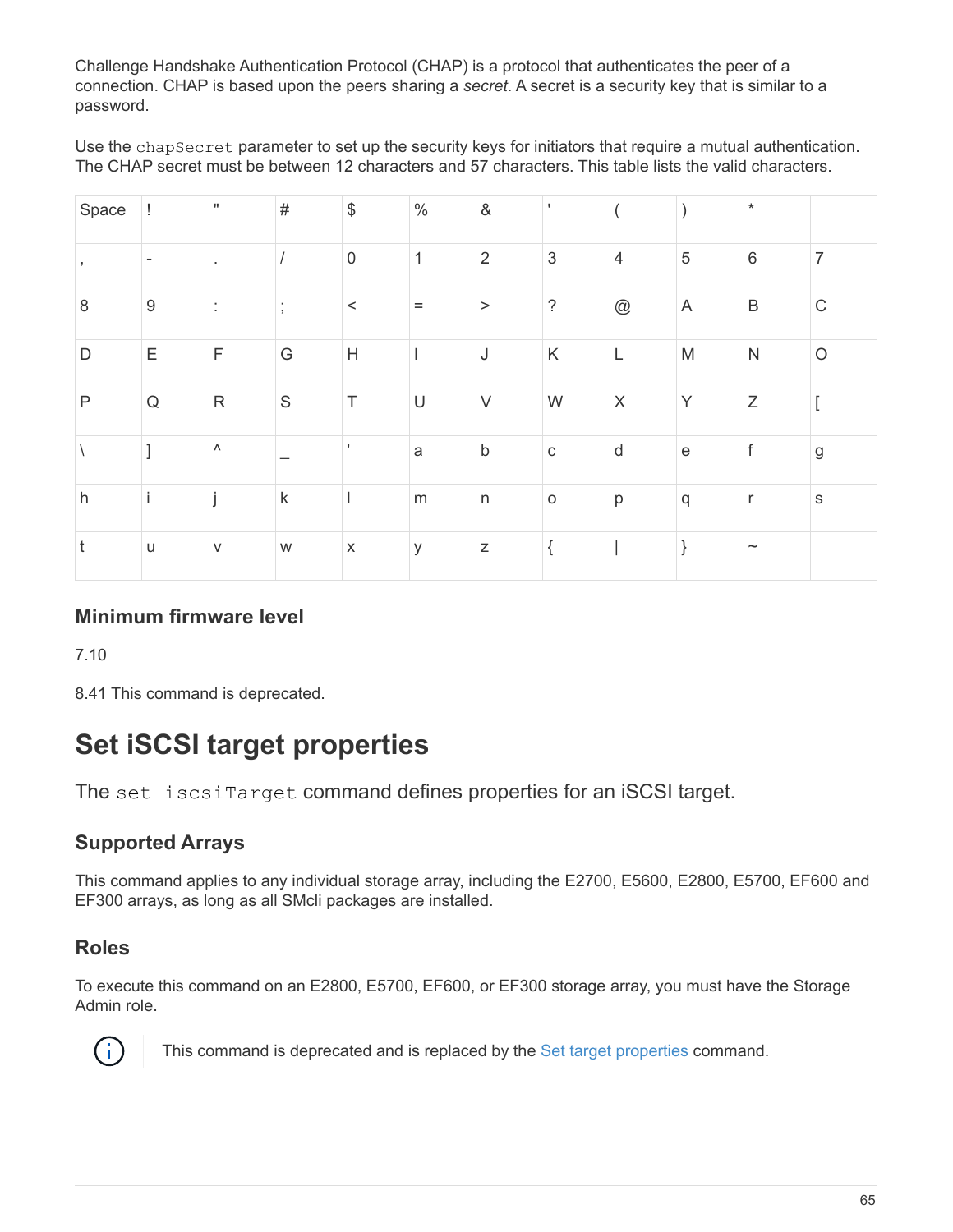## **Syntax**

```
set iscsiTarget ["userLabel"]
authenticationMethod=(none | chap) |
chapSecret=securityKey |
targetAlias="userLabel"
```
#### **Parameters**

| <b>Parameter</b>     | <b>Description</b>                                                                                                                                                                                                                                                                                                     |
|----------------------|------------------------------------------------------------------------------------------------------------------------------------------------------------------------------------------------------------------------------------------------------------------------------------------------------------------------|
| iscsiTarget          | The iSCSI target for which you want to set properties.<br>Enclose the <i>userLabel</i> in double quotation marks ("<br>"). You must also enclose the <i>userLabel</i> in square<br>brackets ([]) if the user label is a target alias or angle<br>brackets $(<)$ if the user label is an iSCSI Qualified<br>Name (IQN). |
| authenticationMethod | The means of authenticating your iSCSI session.                                                                                                                                                                                                                                                                        |
| chapSecret           | The security key that you want to use to authenticate<br>a peer connection.                                                                                                                                                                                                                                            |
| targetAlias          | The new name that you want to use for the target.<br>Enclose the name in double quotation marks ("").                                                                                                                                                                                                                  |

#### **Notes**

Challenge Handshake Authentication Protocol (CHAP) is a protocol that authenticates the peer of a connection. CHAP is based upon the peers sharing a *secret*. A secret is a security key that is similar to a password.

Use the chapSecret parameter to set up the security keys for initiators that require a mutual authentication. The CHAP secret must be between 12 characters and 57 characters. This table lists the valid characters.

| Space | H.                       | $\mathbf{H}$ | $\#$    | $\$\$       | $\%$ | &              |             |                |                         | $\star$         |             |
|-------|--------------------------|--------------|---------|-------------|------|----------------|-------------|----------------|-------------------------|-----------------|-------------|
|       | $\overline{\phantom{a}}$ |              |         | $\mathbf 0$ | 4    | $\overline{2}$ | 3           | $\overline{4}$ | 5                       | $6\phantom{1}6$ |             |
| 8     | 9                        |              | $\cdot$ | $\,<\,$     | $=$  | >              | ?           | @              | $\overline{\mathsf{A}}$ | B               | $\mathsf C$ |
| D     | Ε                        | F            | G       | H           |      | J              | K           | ┕              | M                       | N               | $\circ$     |
| P     | Q                        | $\mathsf{R}$ | S       | Τ           | U    | $\vee$         | W           | $\times$       | Y                       | Ζ               |             |
|       |                          | Λ            |         |             | a    | b              | $\mathbf C$ | d              | e                       |                 | g           |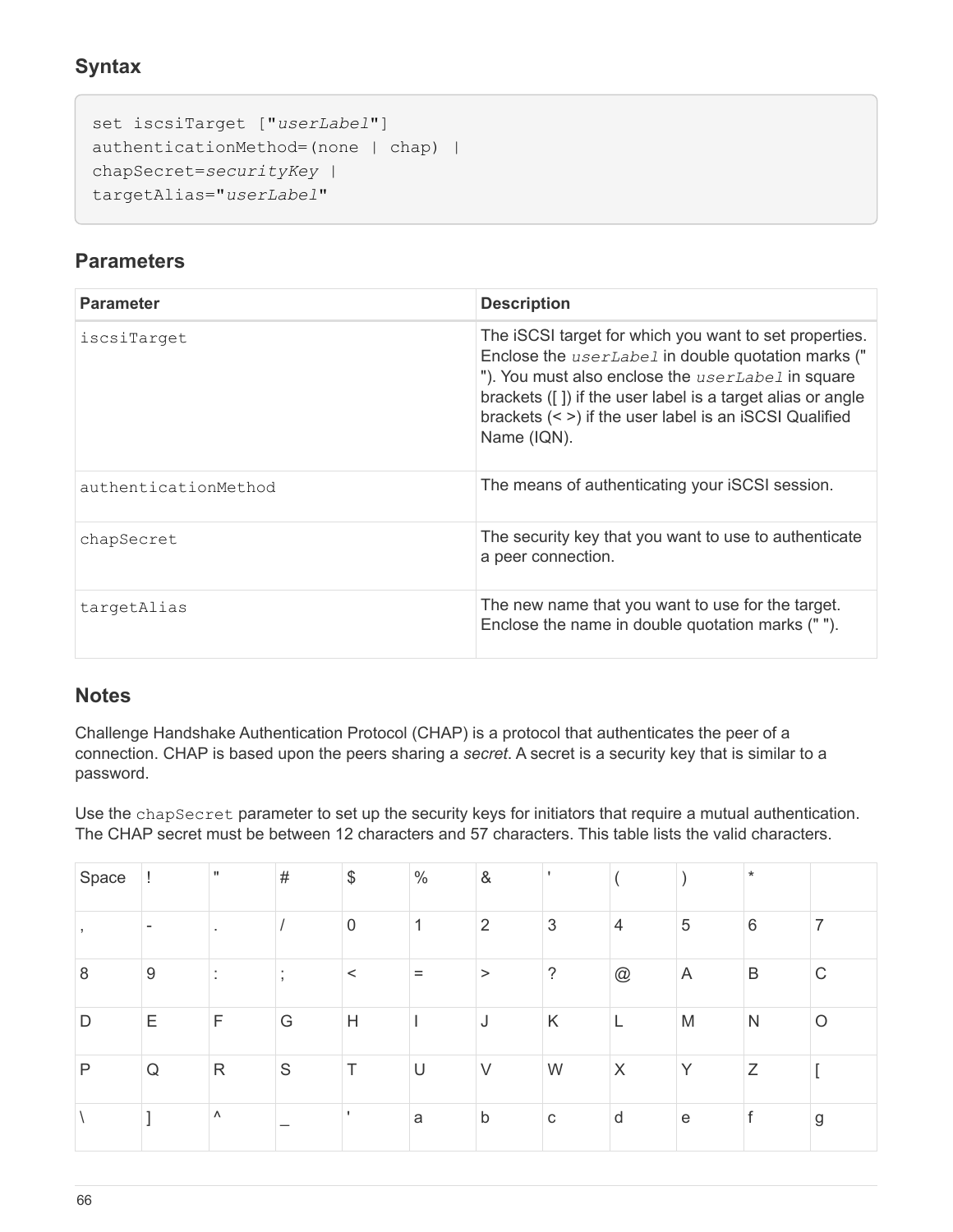|    | $\mathbf k$ |                               |  |                   | m n o p q |        |  |
|----|-------------|-------------------------------|--|-------------------|-----------|--------|--|
| u. |             | $\mathsf{v}$ w $\mathsf{x}$ y |  | $Z \qquad \qquad$ |           | $\sim$ |  |

## **Minimum firmware level**

7.10

8.41 This command is deprecated.

# **Set iSER target**

The set iserTarget command defines properties for an iSER target.

### **Supported Arrays**

This command applies to any individual storage array, including the E2700, E5600, E2800, E5700, EF600 and EF300 arrays, as long as all SMcli packages are installed.

### **Roles**

To execute this command on an E2800, E5700, EF600, or EF300 storage array, you must have the Storage Admin role.



This command is deprecated and is replaced by the [Set target properties](#page-149-0) command.

### **Syntax**

```
set iserTarget ["userLabel"]
authenticationMethod=(none | chap) |
chapSecret=securityKey |
targetAlias="userLabel"
```

| <b>Parameter</b>     | <b>Description</b>                                                                                                                                                                                                                                                                                             |
|----------------------|----------------------------------------------------------------------------------------------------------------------------------------------------------------------------------------------------------------------------------------------------------------------------------------------------------------|
| iserTarget           | The iSER target for which you want to set properties.<br>Enclose the <i>userLabel</i> in double quotation marks ("<br>"). You must also enclose the userLabel in square<br>brackets ([]) if the user label is a target alias or angle<br>brackets (< >) if the user label is an iSCSI Qualified<br>Name (IQN). |
| authenticationMethod | The means of authenticating your iSCSI session.                                                                                                                                                                                                                                                                |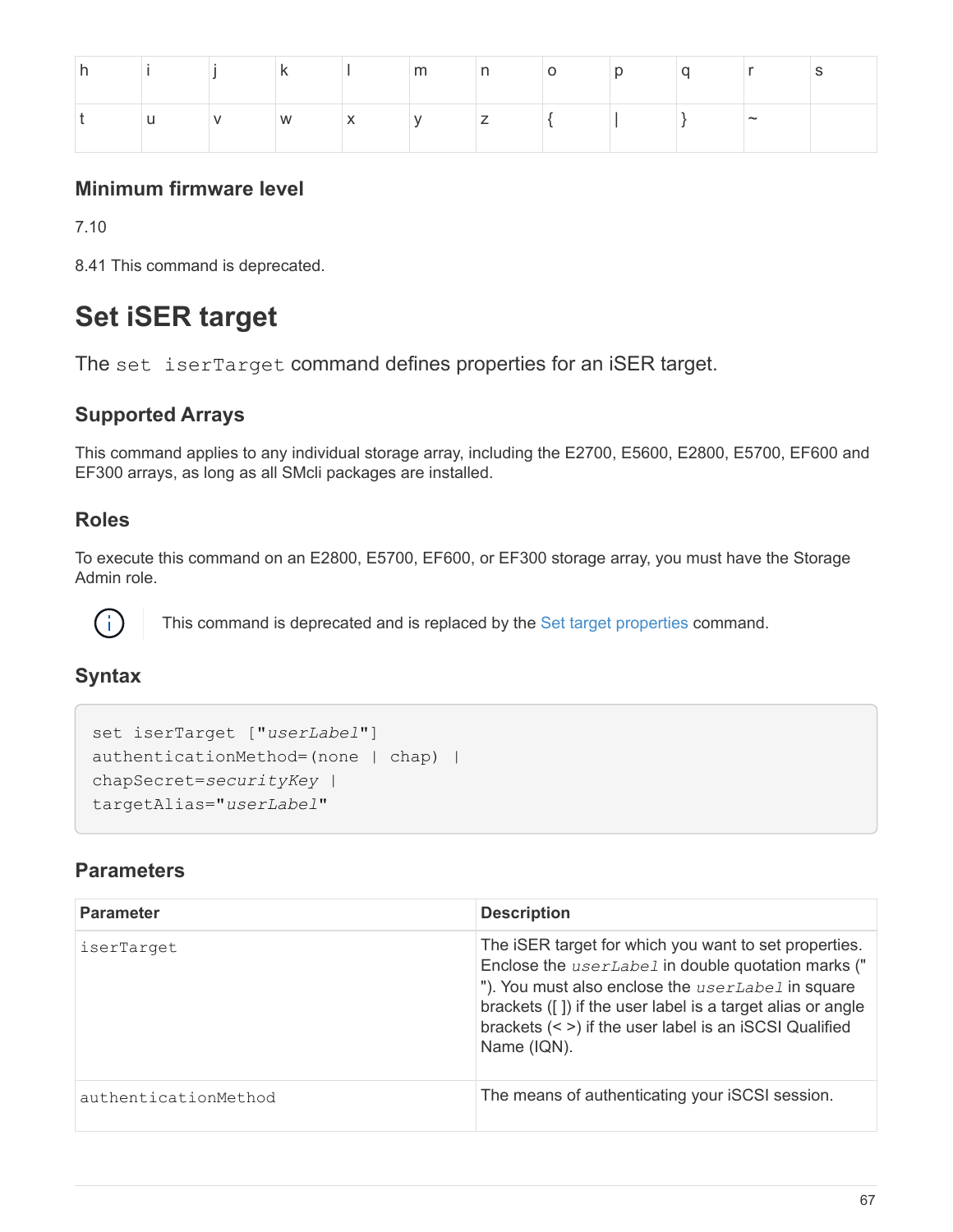| <b>Parameter</b> | <b>Description</b>                                                                                    |
|------------------|-------------------------------------------------------------------------------------------------------|
| chapSecret       | The security key that you want to use to authenticate<br>a peer connection.                           |
| targetAlias      | The new name that you want to use for the target.<br>Enclose the name in double quotation marks (""). |

#### **Notes**

Challenge Handshake Authentication Protocol (CHAP) is a protocol that authenticates the peer of a connection. CHAP is based upon the peers sharing a *secret*. A secret is a security key that is similar to a password.

Use the chapSecret parameter to set up the security keys for initiators that require a mutual authentication. The CHAP secret must be between 12 characters and 57 characters. This table lists the valid characters.

| Space |                  | $\mathbf{H}$          | $\#$                          | $\, \, \raisebox{12pt}{$\scriptstyle \$}$ | $\%$         | $\&$           | $\mathbf{I}$ |                 |                                                   | $\star$                   |                |
|-------|------------------|-----------------------|-------------------------------|-------------------------------------------|--------------|----------------|--------------|-----------------|---------------------------------------------------|---------------------------|----------------|
|       |                  |                       |                               | $\mathbf 0$                               | $\mathbf{1}$ | $\overline{2}$ | $\sqrt{3}$   | $\overline{4}$  | $\sqrt{5}$                                        | $6\,$                     | $\overline{7}$ |
| 8     | $\boldsymbol{9}$ |                       | ٠<br>$\overline{\phantom{a}}$ | $\,<$                                     | $\equiv$     | $\,>$          | $\dot{?}$    | $^{\copyright}$ | A                                                 | $\sf B$                   | $\mathsf C$    |
| D     | Ε                | $\mathsf F$           | G                             | H                                         | $\mathsf{l}$ | J              | Κ            | $\mathsf{L}$    | ${\sf M}$                                         | ${\sf N}$                 | $\circ$        |
| P     | ${\sf Q}$        | $\mathsf{R}% _{T}$    | $\mathsf S$                   | $\top$                                    | $\cup$       | $\vee$         | W            | $\mathsf X$     | Y                                                 | $\mathsf Z$               |                |
|       |                  | $\boldsymbol{\wedge}$ |                               |                                           | $\mathsf{a}$ | $\mathsf b$    | $\mathbf C$  | ${\sf d}$       | $\mathsf{e}% _{t}\!\left( \mathcal{A}_{t}\right)$ | f                         | $\mathsf g$    |
| h     |                  |                       | $\sf k$                       |                                           | ${\sf m}$    | $\mathsf{n}$   | $\circ$      | p               | $\mathsf{q}$                                      | $\mathsf{r}$              | $\mathsf S$    |
| t     | $\sf U$          | $\vee$                | W                             | $\mathsf X$                               | У            | $\mathsf Z$    | {            |                 |                                                   | $\widetilde{\phantom{m}}$ |                |

#### **Minimum firmware level**

8.20

8.41 This command is deprecated.

# **Set session**

The set session errorAction command defines how you want the current script engine session to run.

### **Supported Arrays**

This command applies to any individual storage array, including the E2700, E5600, E2800, E5700, EF600 and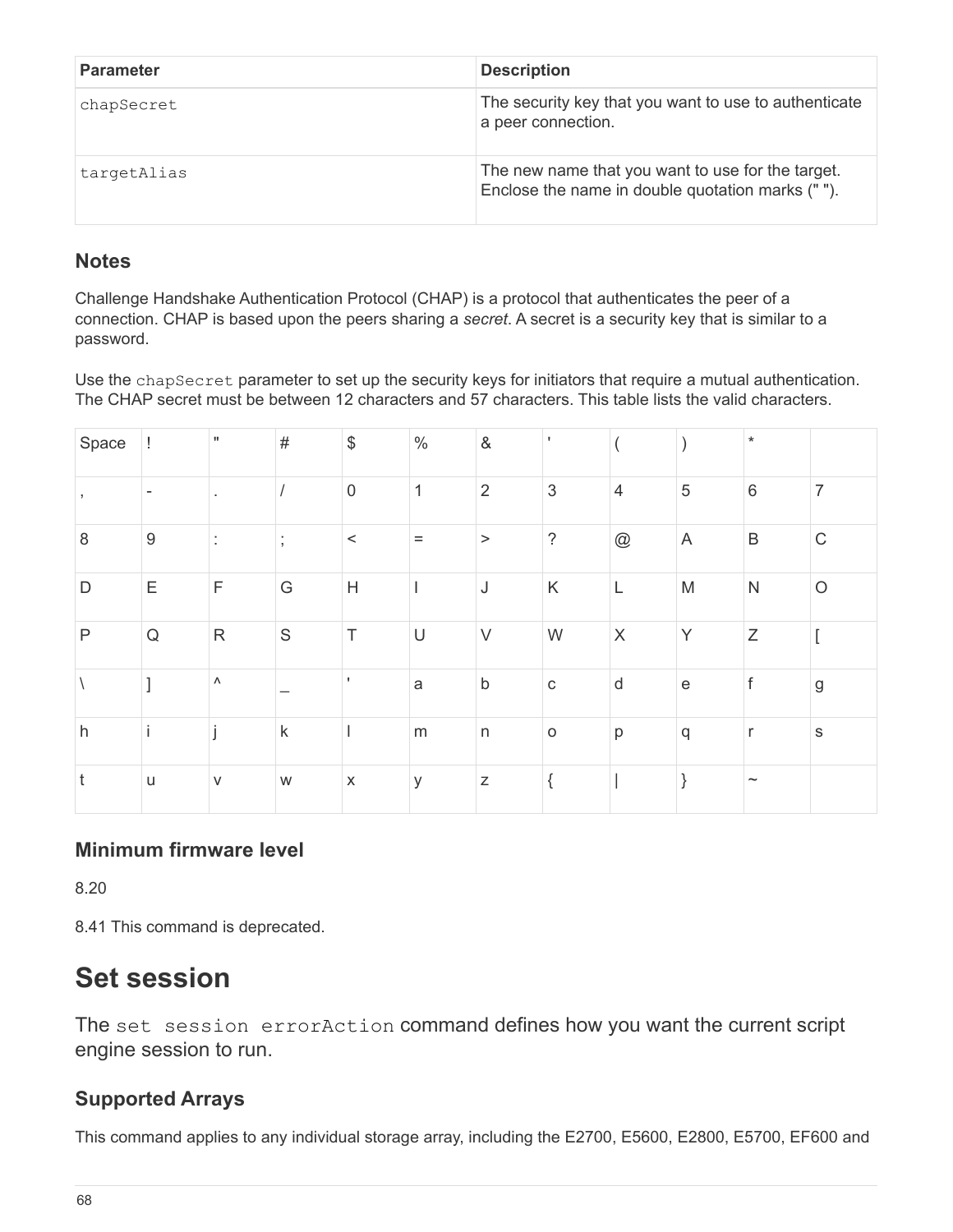EF300 arrays, as long as all SMcli packages are installed.

### **Roles**

To execute this command on an E2800, E5700, EF600, or EF300 storage array, you must have the Storage Admin, Support Admin, Security Admin, or Storage Monitor role.

### **Context**

For the purpose of this command a session is the duration for the running of the commands. This command does not permanently set the parameters for the storage array.

# **Syntax**

```
set session errorAction=(stop | continue)
password="storageArrayPassword"
performanceMonitorInterval=intervalValue
performanceMonitorIterations=iterationValue
```

```
set session errorAction=(stop | continue)
password="storageArrayPassword"
userRole=(admin | monitor)
performanceMonitorInterval=intervalValue
performanceMonitorIterations=iterationValue
```

| <b>Parameter</b> | <b>Description</b> |                                                                                                                                                                                                                                                                                                                                                                                       |
|------------------|--------------------|---------------------------------------------------------------------------------------------------------------------------------------------------------------------------------------------------------------------------------------------------------------------------------------------------------------------------------------------------------------------------------------|
| errorAction      |                    | How the session responds if an error is encountered<br>during processing. You can choose to stop the<br>session if an error is encountered, or you can<br>continue the session after encountering an error. The<br>default value is stop. (This parameter defines the<br>action for execution errors, not syntax errors. Some<br>error conditions might override the continue value.) |
| password         |                    | The password for the storage array. Enclose the<br>password in double quotation marks ("").                                                                                                                                                                                                                                                                                           |
|                  |                    | When the client type is set to https,<br>this parameter is obsolete. The<br>password must be specified prior to the<br>CLI command script execution, and<br>cannot be changed in the middle of a<br>script.                                                                                                                                                                           |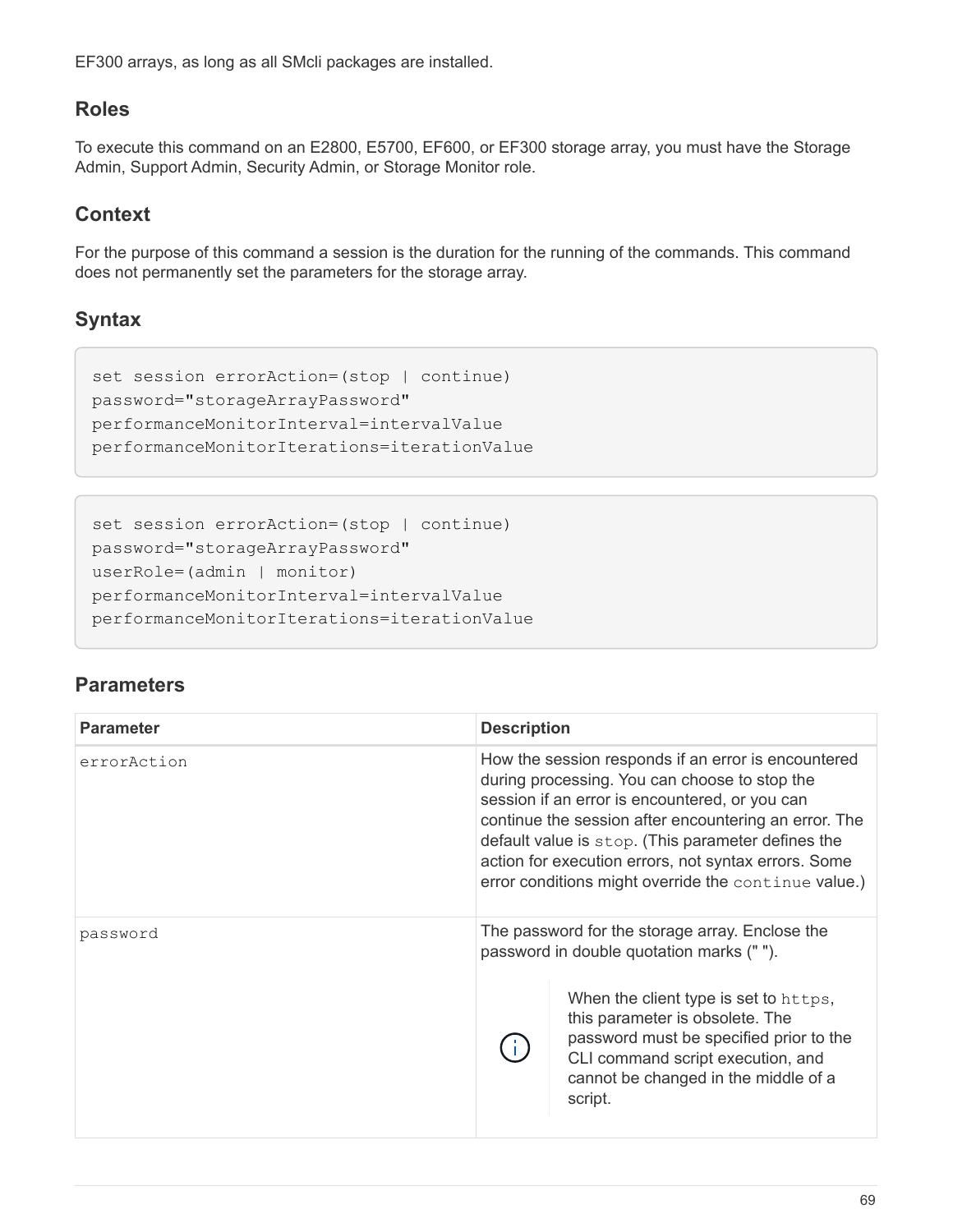| <b>Parameter</b>             | <b>Description</b> |                                                                                                                                                                                                                                                                                       |
|------------------------------|--------------------|---------------------------------------------------------------------------------------------------------------------------------------------------------------------------------------------------------------------------------------------------------------------------------------|
| performanceMonitorInterval   |                    | The frequency of gathering performance data. Enter<br>an integer value for the polling interval, in seconds, for<br>which you want to capture data. The range of values<br>is 3 to 3600 seconds. The default value is 5 seconds.                                                      |
|                              |                    | When the client type is set to https,<br>this parameter is obsolete. Instead, to<br>change the default interval value, use<br>this parameter with the individual<br>impacted commands. The commands<br>are save storageArray<br>performanceStats and show<br>drive performanceStats.  |
| performanceMonitorIterations |                    | The number of samples to capture. Enter an integer<br>value. The range of values for samples captured is 1<br>to 3600. The default value is 5.                                                                                                                                        |
|                              |                    | When the client type is set to https,<br>this parameter is obsolete. Instead, to<br>change the default iteration value, use<br>this parameter with the individual<br>impacted commands. The commands<br>are save storageArray<br>performanceStats and show<br>drive performanceStats. |

When you use this command, you can specify one or more of the optional parameters.

Passwords are stored on each storage array in a management domain. If a password was not previously set, you do not need a password. The password can be any combination of alphanumeric characters with a maximum of 30 characters. (You can define a storage array password by using the set storageArray command.)

The polling interval and the number of iterations that you specify remain in effect until you end the session. After you end the session, the polling interval and the number of iterations return to the default values.

### **Minimum firmware level**

5.20

8.40 - when the client type is set to https, obsoleted the password, userRole, performanceMonitorInterval, and performanceMonitorIterations parameters.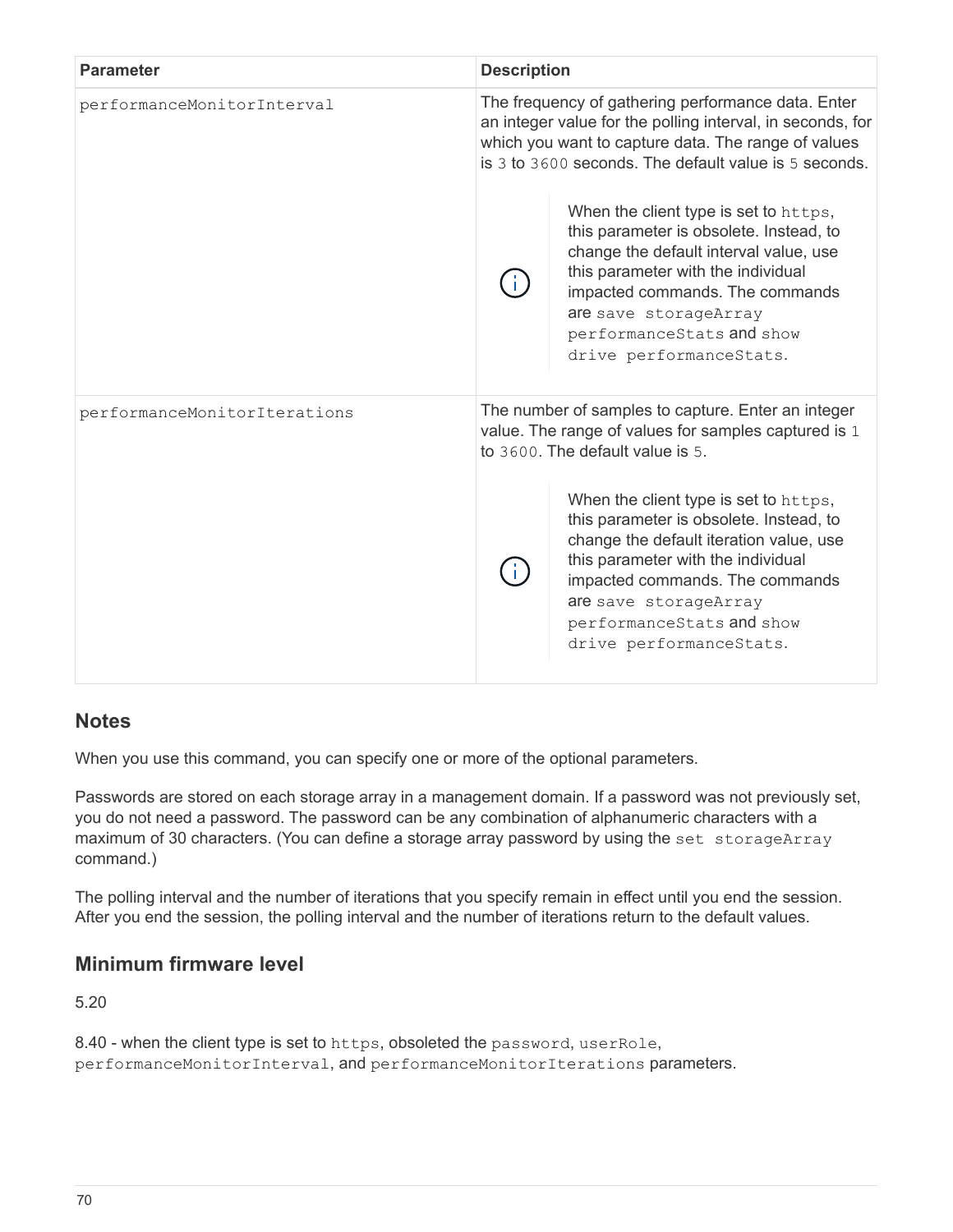# **Set snapshot group schedule**

The set snapGroup enableSchedule command defines the schedule for taking snapshot images for a snapshot group.

# **Supported Arrays**

This command applies to any individual storage array, including the E2700, E5600, E2800, E5700, EF600 and EF300 arrays, as long as all SMcli packages are installed.

# **Roles**

To execute this command on an E2800, E5700, EF600, or EF300 storage array, you must have the Storage Admin role.

# **Syntax**

```
set snapGroup ["snapGroupName"]
enableSchedule=(TRUE | FALSE)
schedule (immediate | snapshotSchedule)
```
# **Parameters**

| <b>Parameter</b> | <b>Description</b>                                                                                                                                                                                                               |
|------------------|----------------------------------------------------------------------------------------------------------------------------------------------------------------------------------------------------------------------------------|
| snapGroup        | The name of the snapshot group for which you are<br>setting properties. Enclose the snapshot group name<br>in double quotation marks ("") inside of square<br>brackets $( [ ] )$ .                                               |
| enableSchedule   | Use this parameter to turn on or to turn off the ability<br>to schedule a snapshot operation. To turn on<br>snapshot scheduling, set this parameter to TRUE. To<br>turn off snapshot scheduling, set this parameter to<br>FALSE. |

## **Notes**

You can use any combination of alphanumeric characters, underscore  $($ ), hyphen  $(-)$ , and pound  $(\#)$  for the names. Names can have a maximum of 30 characters.

The enableSchedule parameter and the schedule parameter provide a way for you to schedule creating snapshot images for a snapshot group. Using these parameters, you can schedule snapshots daily, weekly, or monthly (by day or by date). The enableSchedule parameter turns on or turns off the ability to schedule snapshots. When you enable scheduling, you use the schedule parameter to define when you want the snapshots to occur.

This list explains how to use the options for the schedule parameter: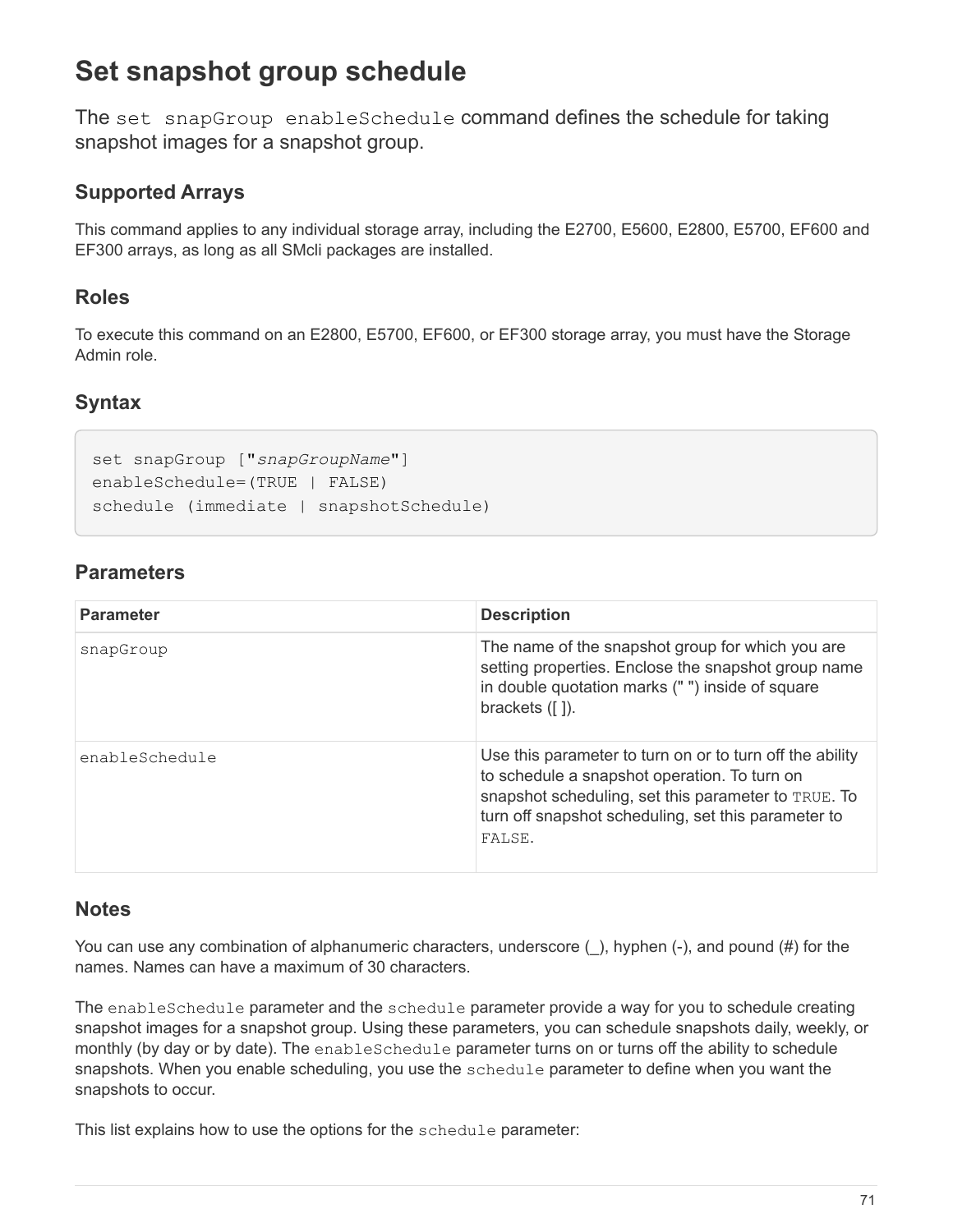- immediate As soon as you enter the command, a snapshot image is created, and a copy-on-write operation begins.
- startDate A specific date on which you want to create a snapshot image and perform a copy-on-write operation. The format for entering the date is  $MM:DD:YY$ . If you do not provide a start date, the current date is used. An example of this option is startDate=06:27:11.
- scheduleDay A day of the week on which you want to create a snapshot image and perform a copyon-write operation. You can enter these values: monday, tuesday, wednesday, thursday, friday, saturday, sunday, and all. An example of this option is scheduleDay=wednesday.
- startTime The time of a day that you want to create a snapshot image and start performing a copy-onwrite operation. The format for entering the time is  $HH:MM$ , where HH is the hour and MM is the minute past the hour. Use a 24-hour clock. For example, 2:00 in the afternoon is 14:00. An example of this option is **startTime=14:27**.
- scheduleInterval An amount of time, in minutes, that you want to have as a minimum between copy-on-write operations. You can possibly create a schedule in which you have overlapping copy-on-write operations because of the duration of a copy operation. You can make sure that you have time between copy-on-write operations by using this option. The maximum value for the scheduleInterval option is 1440 minutes. An example of this option is **scheduleInterval=180**.
- endDate A specific date on which you want to stop creating a snapshot image and end the copy-onwrite operation. The format for entering the date is  $MN:DD:YY$ . An example of this option is **endDate=11:26:11**.
- noEndDate Use this option if you do not want your scheduled copy-on-write operation to end. If you later decide to end the copy-on-write operations you must re-enter the set snapGroup command and specify an end date.
- timesPerDay The number of times that you want the schedule to run in a day. An example of this option is timesPerDay=4.
- timeZone Use this parameter to define the time zone in which the storage array is operating. You can define the time zone in one of two ways:
	- GMT±HH:MM The time zone offset from GMT. Enter the offset in hours and minutes. For example GMT-06:00 is the central time zone in the United States.
	- Text string Standard time zone text strings. For example: "America/Chicago" or "Australia/Brisbane". Time zone text strings are case sensitive. If you enter an incorrect text string, GMT time is used. Enclose the text string in double quotation marks.

The code string for defining a schedule is similar to these examples:

```
enableSchedule=true schedule startTime=14:27
```
enableSchedule=true schedule scheduleInterval=180

```
enableSchedule=true schedule timeZone=GMT-06:00
```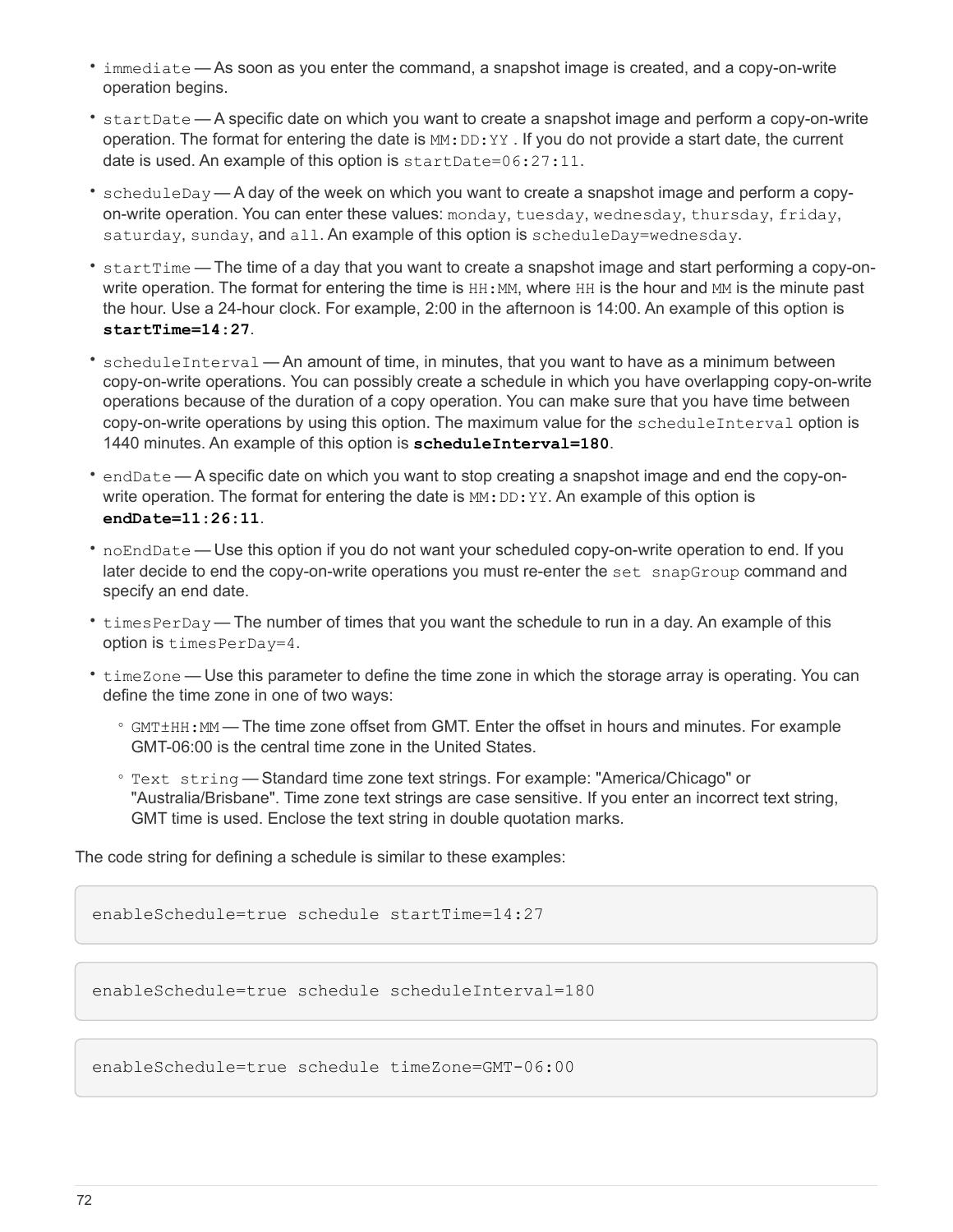enableSchedule=true schedule timeZone="America/Chicago"

If you also use the scheduleInterval option, the firmware chooses between the timesPerDay option and the scheduleInterval option by selecting the lowest value of the two options. The firmware calculates an integer value for the scheduleInterval option by dividing 1440 by the scheduleInterval option value that you set. For example, 1440/180 = 8. The firmware then compares the timesPerDay integer value with the calculated scheduleInterval integer value and uses the smaller value.

To remove a schedule, use the delete volume command with the schedule parameter. The delete volume command with the schedule parameter deletes only the schedule, not the snapshot volume.

### **Minimum firmware level**

7.83

7.86 adds the scheduleDate option and the month option.

# **Set snapshot group repository volume capacity**

The set snapGroup increase/decreaseRepositoryCapacity command increases or decreases the capacity of a snapshot group repository volume.

## **Supported Arrays**

This command applies to any individual storage array, including the E2700, E5600, E2800, E5700, EF600 and EF300 arrays, as long as all SMcli packages are installed.

### **Roles**

To execute this command on an E2800, E5700, EF600, or EF300 storage array, you must have the Storage Admin role.

## **Syntax for increasing capacity**

```
set snapGroup ["snapGroupName"] increaseRepositoryCapacity
(repositoryVolumes="repos_xxxx" | repositoryVolumes=((volumeGroupName
[capacity=capacityValue])) | repositoryVolumes=((diskPoolName
[capacity=capacityValue])))
```
## **Syntax for decreasing capacity**

```
set snapGroup ["snapGroupName"]
decreaseRepositoryCapacity
count=numberOfVolumes
```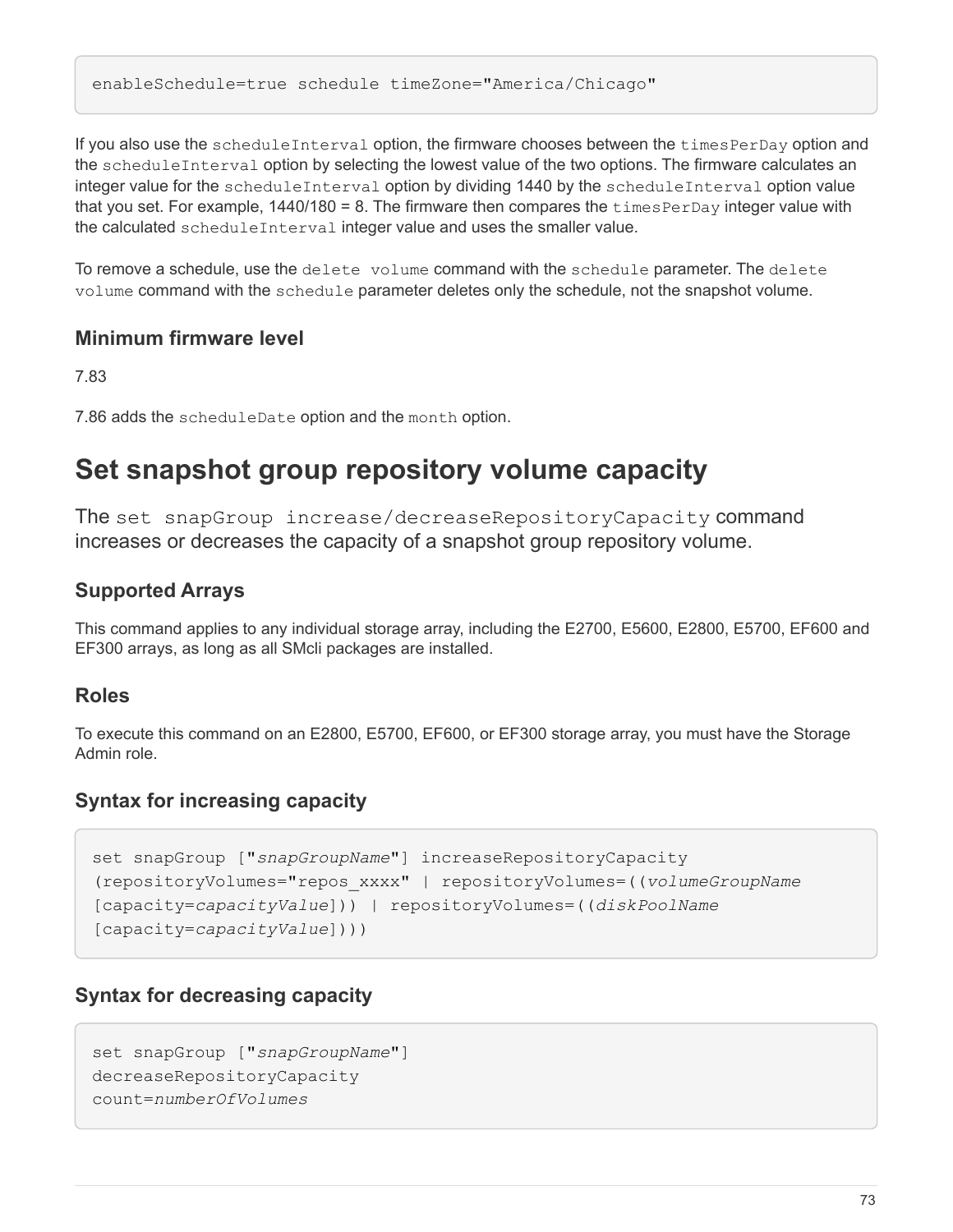| <b>Parameter</b> | <b>Description</b>                                                                                                                                                                                         |
|------------------|------------------------------------------------------------------------------------------------------------------------------------------------------------------------------------------------------------|
| snapGroup        | The name of the snapshot group for which you want<br>to increase capacity or decrease capacity. Enclose<br>the snapshot group name in double quotation marks<br>$($ "") inside of square brackets $($ []). |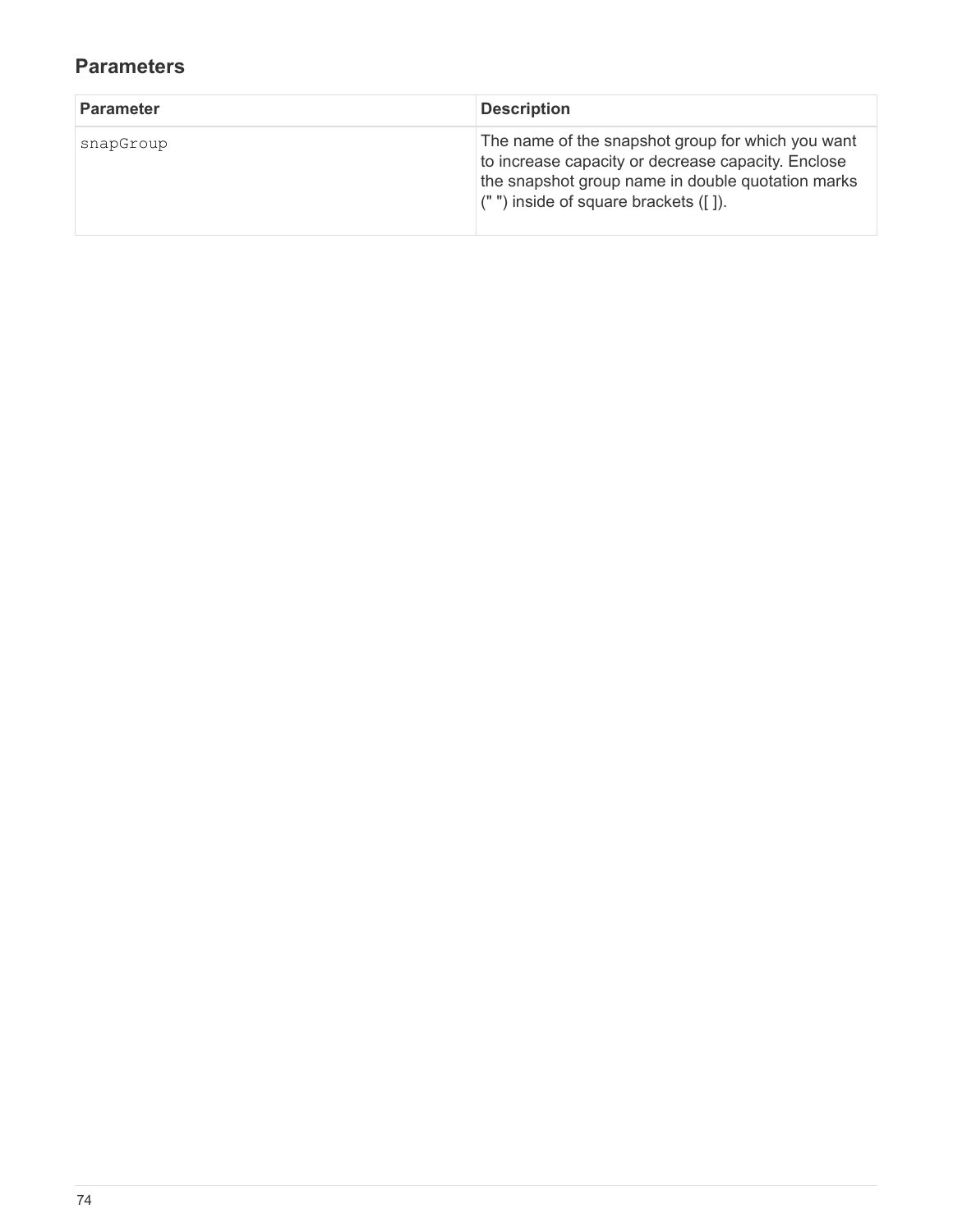| <b>Parameter</b> | <b>Description</b>                                                                                                                                                                                                                                                                                                                  |
|------------------|-------------------------------------------------------------------------------------------------------------------------------------------------------------------------------------------------------------------------------------------------------------------------------------------------------------------------------------|
| repositoryVolume | The name of the repository volume for which you<br>want to increase capacity. An available standard<br>volume is added to the repository volume to increase<br>the capacity of the repository volume.                                                                                                                               |
|                  | You have two options for defining the name of a<br>repository volume:                                                                                                                                                                                                                                                               |
|                  | • Use an existing repository volume: name                                                                                                                                                                                                                                                                                           |
|                  | • Create a new repository volume when you run this<br>command                                                                                                                                                                                                                                                                       |
|                  | The name of an existing repository volume consists of<br>two parts:                                                                                                                                                                                                                                                                 |
|                  | • The term "repos"                                                                                                                                                                                                                                                                                                                  |
|                  | • A four digit numerical identifier that the storage<br>management software assigns to the repository<br>volume name                                                                                                                                                                                                                |
|                  | Enclose the name of the existing repository volume in<br>double quotation marks ("").                                                                                                                                                                                                                                               |
|                  | If you want to create a new repository volume when<br>you run this command you must enter the name of<br>either a volume group or a disk pool in which you<br>want the repository volume. Optionally, you can also<br>define the capacity of the repository volume. If you<br>want to define the capacity you can use these values: |
|                  | • An integer value that represents a percentage of<br>the base volume capacity                                                                                                                                                                                                                                                      |
|                  | • A decimal fraction value that represents a<br>percentage of the base volume capacity                                                                                                                                                                                                                                              |
|                  | • A specific size for the repository volume. Size is<br>defined in units of bytes, KB, MB, GB, or TB.                                                                                                                                                                                                                               |
|                  | If you do not use the capacity option, the storage<br>management software sets the capacity to 20 percent<br>of the base volume capacity.                                                                                                                                                                                           |
|                  | When you run this command the storage<br>management software creates the repository volume<br>for the snapshot volume.                                                                                                                                                                                                              |
| count            | The number of repository volumes that you want to<br>remove from the snapshot group. Use integer values.                                                                                                                                                                                                                            |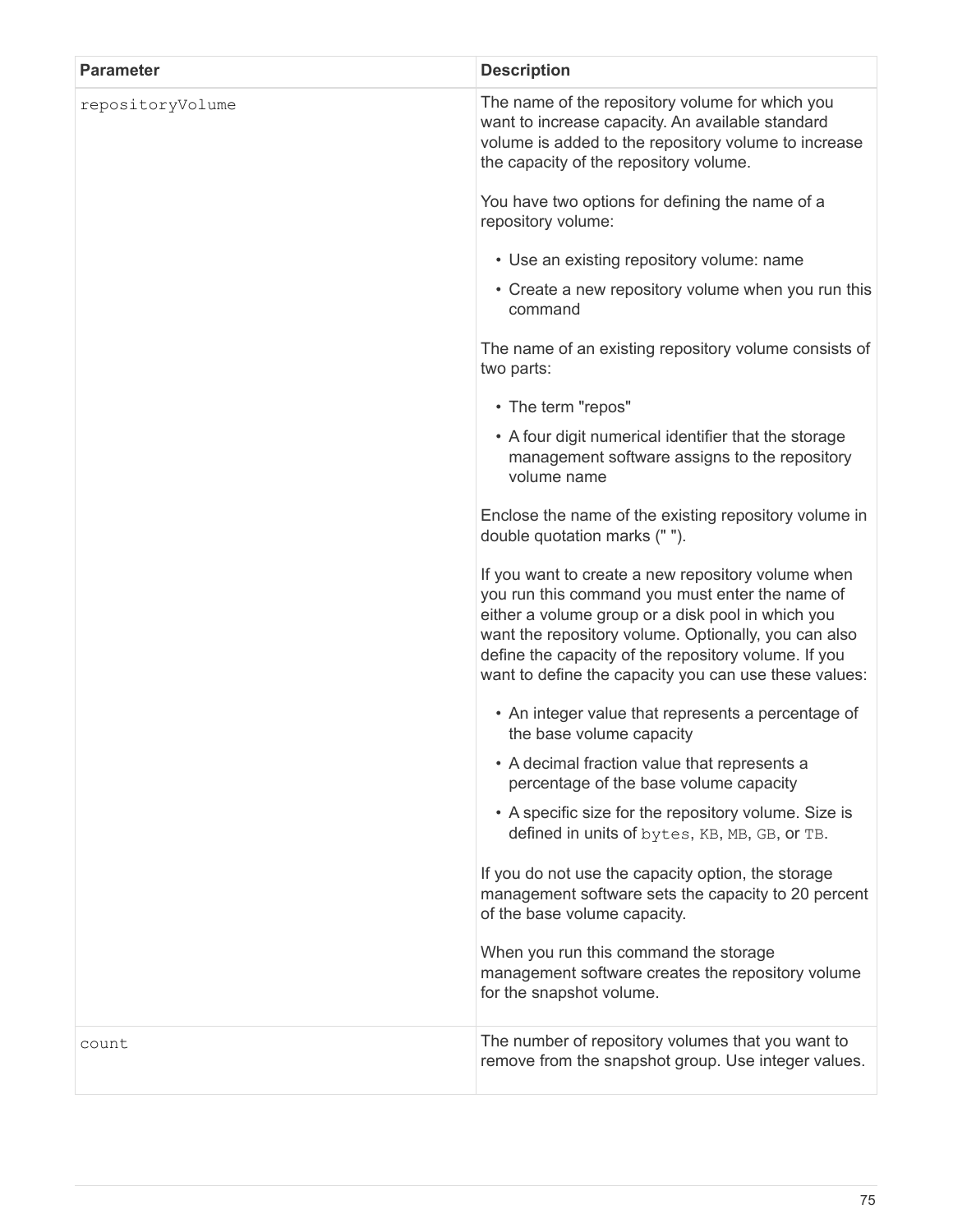You can use any combination of alphanumeric characters, underscore (), hyphen (-), and pound (#) for the user label. User labels can have a maximum of 30 characters.

The repository volume name is automatically created by the storage management software and the firmware when you create a new snapshot group. You cannot rename the repository volume because renaming the repository volume breaks the linkage with the snapshot images.

A snapshot group repository volume is an expandable volume that is structured as a concatenated collection of up to 16 standard volume entities. Initially, an expandable repository volume has only a single element. The capacity of the expandable repository volume is exactly that of the single element. You can increase the capacity of an expandable repository volume by attaching additional standard volumes to it. The composite expandable repository volume capacity then becomes the sum of the capacities of all of the concatenated standard volumes.

A snapshot group repository volume must satisfy a minimum capacity requirement that is the sum of the following:

- 32 MB to support fixed overhead for the snapshot group and for copy-on-write processing.
- Capacity for rollback processing, which is 1/5000th of the capacity of the base volume.

The minimum capacity is enforcement by the controller firmware and the storage management software.

### **Minimum firmware level**

7.83

# **Set snapshot group media scan**

The set snapGroup mediaScanEnabled command runs a media scan on a snapshot group.

## **Supported Arrays**

This command applies to any individual storage array, including the E2700, E5600, E2800, E5700, EF600 and EF300 arrays, as long as all SMcli packages are installed.

## **Roles**

To execute this command on an E2800, E5700, EF600, or EF300 storage array, you must have the Storage Admin role.

# **Syntax**

```
set snapGroup ["snapGroupName"]
mediaScanEnabled=(TRUE | FALSE)
redundancyCheckEnabled=(TRUE | FALSE)
```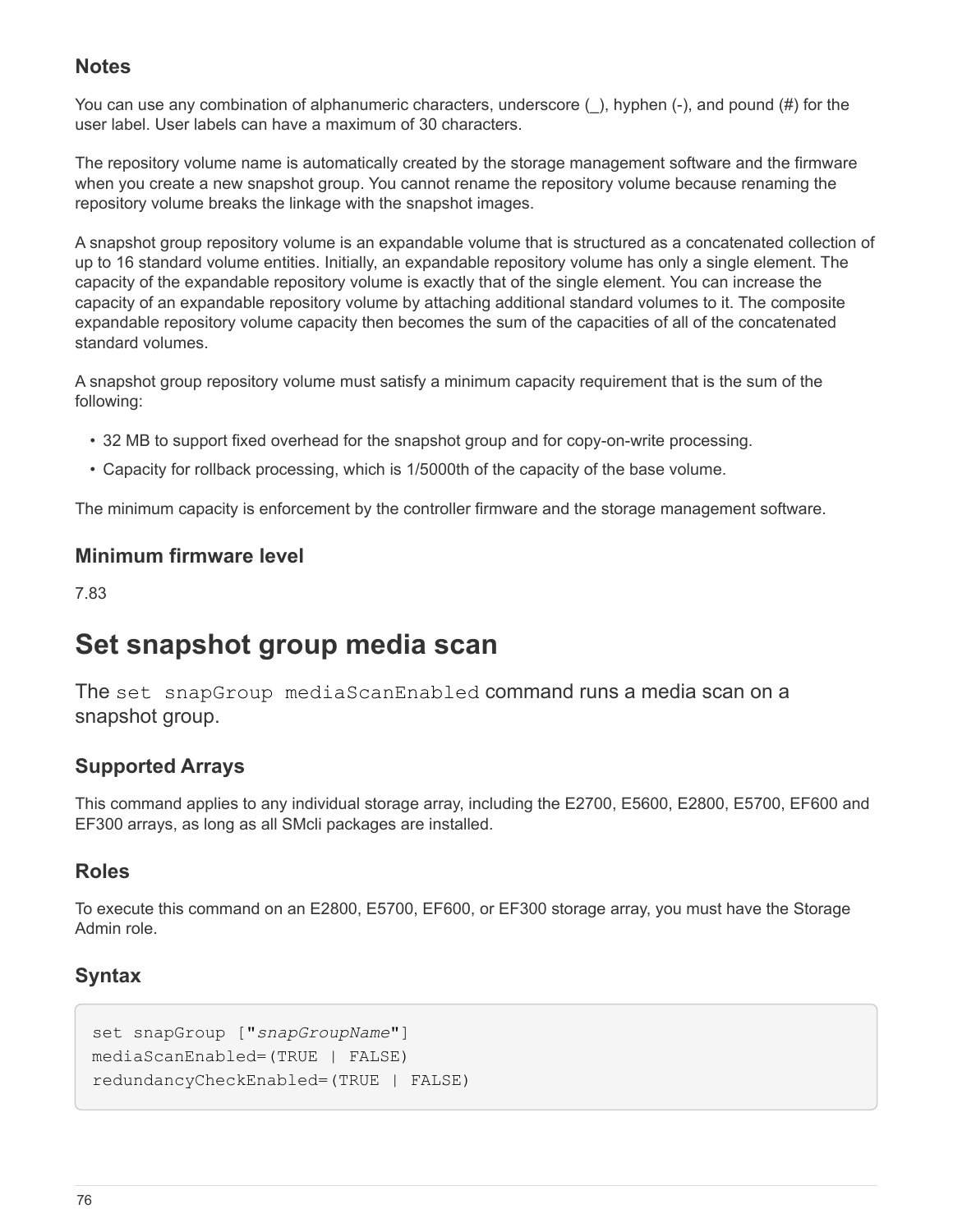## **Parameters**

| <b>Parameter</b>       | <b>Description</b>                                                                                                                                                                                                                                                      |
|------------------------|-------------------------------------------------------------------------------------------------------------------------------------------------------------------------------------------------------------------------------------------------------------------------|
| snapGroup              | The name of the snapshot group on which you want<br>to run a media scan. Enclose the snapshot group<br>name in double quotation marks ("") inside of square<br>brackets $( [ ] )$ .                                                                                     |
| mediaScanEnabled       | The setting to turn on or turn off media scan for the<br>volume. To turn on media scan, set this parameter to<br>TRUE. To turn off media scan, set this parameter to<br>FALSE. (If media scan is disabled at the storage array<br>level, this parameter has no effect.) |
| redundancyCheckEnabled | The setting to turn on or turn off redundancy checking<br>during a media scan. To turn on redundancy<br>checking, set this parameter to TRUE. To turn off<br>redundancy checking, set this parameter to FALSE.                                                          |

## **Notes**

You can use any combination of alphanumeric characters, underscore (), hyphen (-), and pound (#) for the names. Names can have a maximum of 30 characters.

### **Minimum firmware level**

7.83

# **Set snapshot group attributes**

The set snapGroup command defines the properties for a snapshot group.

# **Supported Arrays**

This command applies to any individual storage array, including the E2700, E5600, E2800, E5700, EF600 and EF300 arrays, as long as all SMcli packages are installed.

## **Roles**

To execute this command on an E2800, E5700, EF600, or EF300 storage array, you must have the Storage Admin role.

## **Syntax**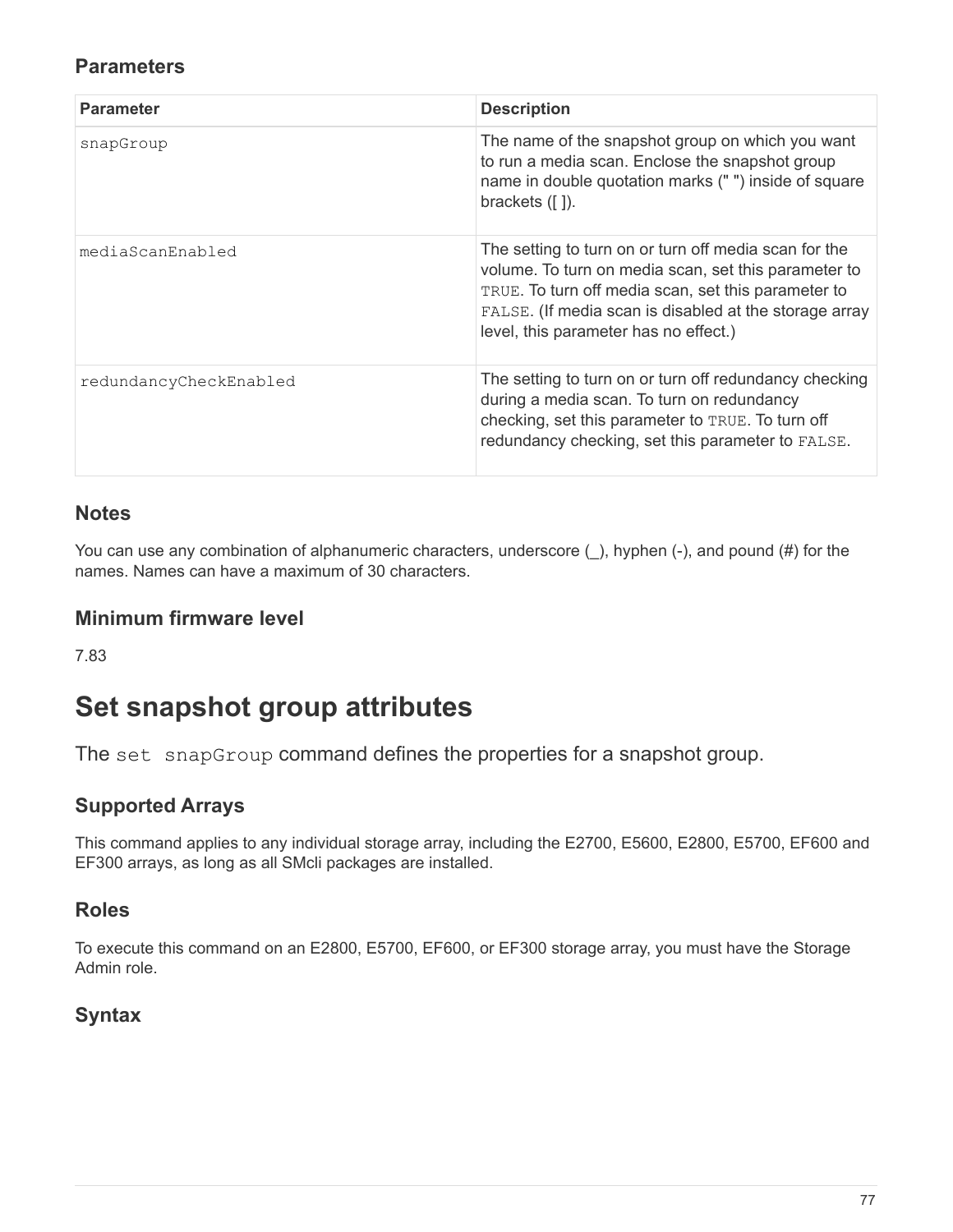```
set snapGroup ["snapGroupName"]
[userLabel="snapGroupName"] |
[repositoryFullPolicy=(failBaseWrites | purgeSnapImages) |
[repositoryFullLimit=percentValue |
[autoDeleteLimit=numberOfSnapImages] |
[rollbackPriority=(lowest | low | medium | high | highest)]
```

| <b>Parameter</b>     | <b>Description</b>                                                                                                                                                                                                                                                                                                                                                                                                                  |
|----------------------|-------------------------------------------------------------------------------------------------------------------------------------------------------------------------------------------------------------------------------------------------------------------------------------------------------------------------------------------------------------------------------------------------------------------------------------|
| snapGroup            | The name of the snapshot group for which you are<br>setting properties. Enclose the snapshot group name<br>in double quotation marks ("") inside of square<br>brackets $([])$ .                                                                                                                                                                                                                                                     |
| userLabel            | The new name that you want to give to the snapshot<br>group. Use this parameter when you want to rename<br>the snapshot group. Enclose the new snapshot group<br>name in double quotation marks ("").                                                                                                                                                                                                                               |
| repositoryFullPolicy | How you want snapshot image processing to continue<br>if the repository volumes for the snapshot image<br>group are full. You can choose to fail writes to the<br>base volume (failBaseWrites) or delete (purge)<br>the snapshot images (purgeSnapImages). The<br>default action is purgeSnapImages.                                                                                                                                |
| repositoryFullLimit  | The percentage of repository volume capacity at<br>which you receive a warning that the snapshot image<br>repository volume is nearing full. Use integer values.<br>For example, a value of 70 means 70 percent. The<br>default value is 75.                                                                                                                                                                                        |
| autoDeleteLimit      | The maximum number of snapshot images that you<br>want to automatically delete if you have selected to<br>purge the snapshot images for a repository full policy.<br>Use integer values. The default value is 32.                                                                                                                                                                                                                   |
| rollBackPriority     | Use this parameter to determine whether system<br>resources should be allocated to the rollback<br>operation at the expense of system performance.<br>Valid values are highest, high, medium, low, or<br>lowest A value of high indicates that the rollback<br>operation is prioritized over all other host I/O. A value<br>of lowest indicates that the rollback operation should<br>be performed with minimal impact to host I/O. |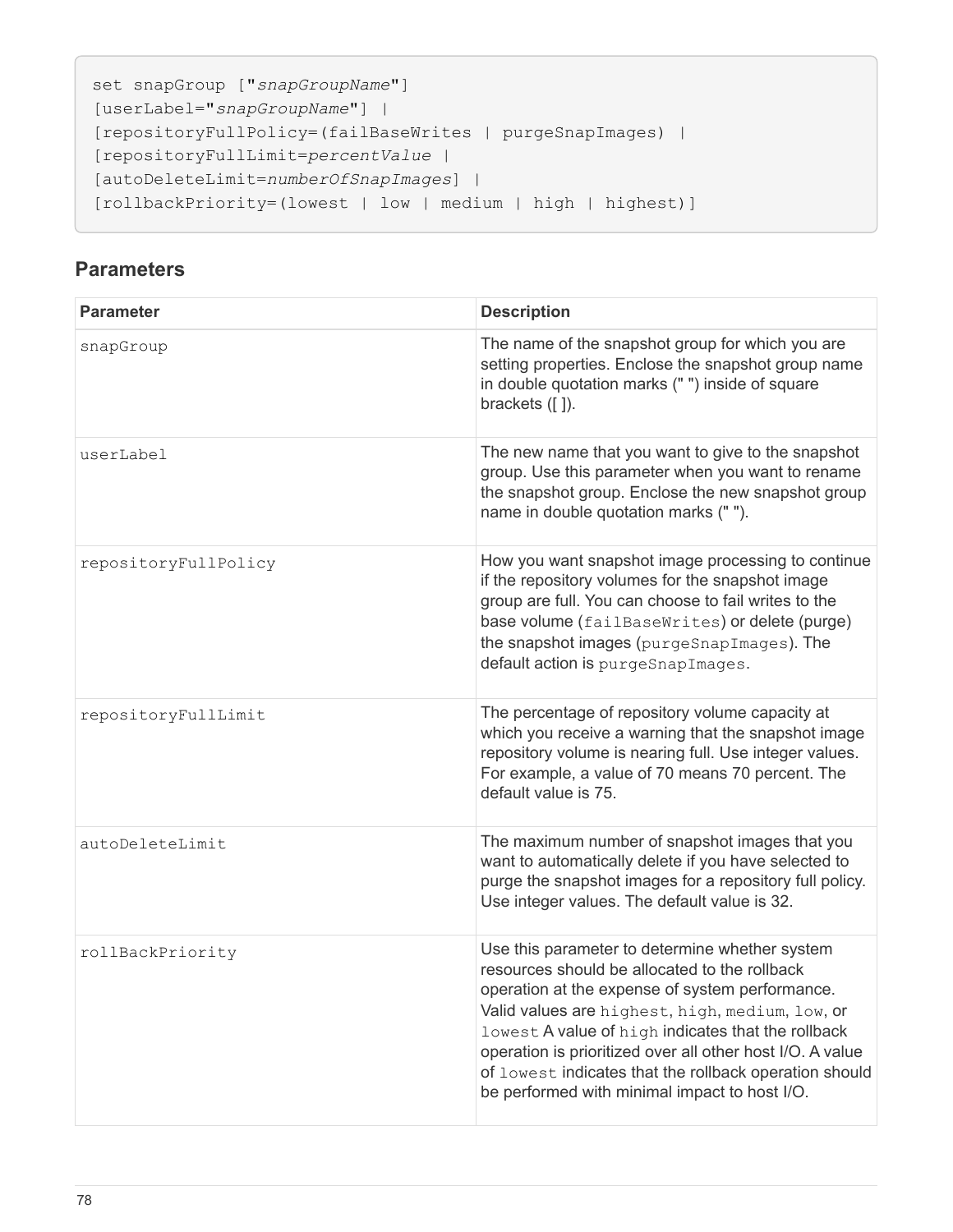You can use any combination of alphanumeric characters, underscore (), hyphen (-), and pound (#) for the names. Names can have a maximum of 30 characters.

When you use this command, you can specify one or more of the parameters. You do not, however, need to use all of the parameters.

## **Minimum firmware level**

7.83

# **Set read-only snapshot volume to read/write volume**

The set snapVolume convertToReadWrite command changes a snapshot volume that is a read-only volume to a snapshot volume that is read/write volume.

# **Supported Arrays**

This command applies to any individual storage array, including the E2700, E5600, E2800, E5700, EF600 and EF300 arrays, as long as all SMcli packages are installed.

## **Roles**

To execute this command on an E2800, E5700, EF600, or EF300 storage array, you must have the Storage Admin role.

## **Context**

You also can use this command to identify a new repository volume for the read/write volume, or to set a full limit warning level for the repository volume.

# **Syntax**

```
set snapVolume ["snapImageVolumeName"] convertToReadWrite
[(repositoryVolume="repos_xxxx" |
repositoryVolume=(volumeGroupName [capacity=capacityValue])
repositoryVolume=(diskPoolName [capacity=capacityValue))]]
[repositoryFullLimit=percentValue]
```

| <b>Parameter</b> | <b>Description</b>                                                                                                                                                                                         |
|------------------|------------------------------------------------------------------------------------------------------------------------------------------------------------------------------------------------------------|
| snapVolume       | The name of the snapshot volume that you want to<br>change from read-only to read/write. Enclose the<br>snapshot volume identifier in double quotation marks<br>$($ "") inside of square brackets $($ []). |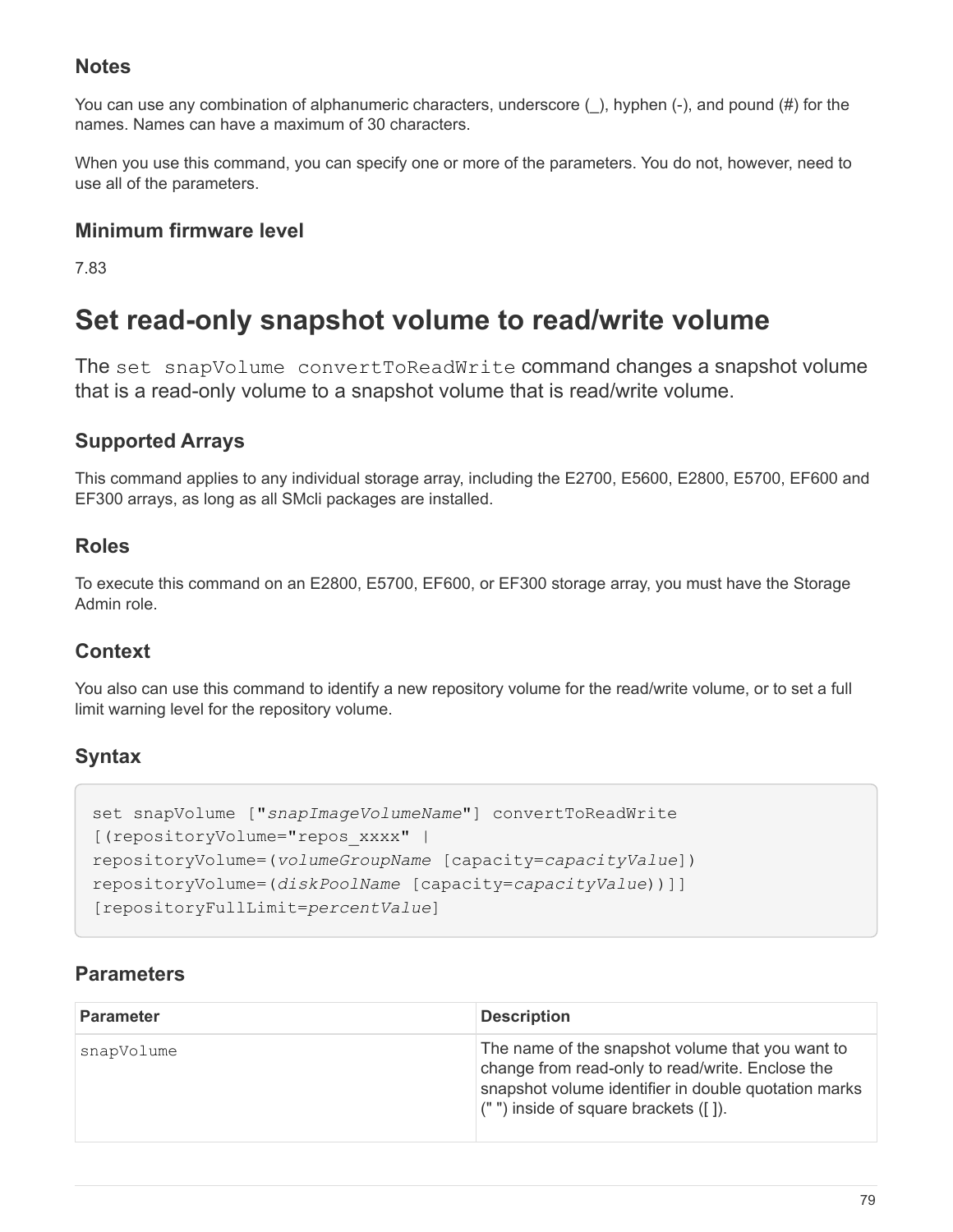| <b>Parameter</b>    | <b>Description</b>                                                                                                                                                                                                                                                                                                                  |
|---------------------|-------------------------------------------------------------------------------------------------------------------------------------------------------------------------------------------------------------------------------------------------------------------------------------------------------------------------------------|
| repositoryVolume    | The name of the repository volume that you want to<br>use for the read/write volume.                                                                                                                                                                                                                                                |
|                     | You have two options for defining the name of a<br>repository volume:                                                                                                                                                                                                                                                               |
|                     | • Use an existing repository volume: name                                                                                                                                                                                                                                                                                           |
|                     | • Create a new repository volume when you run this<br>command                                                                                                                                                                                                                                                                       |
|                     | The name of an existing repository volume is<br>comprised of two parts:                                                                                                                                                                                                                                                             |
|                     | • The term "repos"                                                                                                                                                                                                                                                                                                                  |
|                     | • A four-digit numerical identifier that the storage<br>management software assigns to the repository<br>volume name                                                                                                                                                                                                                |
|                     | Enclose the name of the existing repository volume in<br>double quotation marks ("").                                                                                                                                                                                                                                               |
|                     | If you want to create a new repository volume when<br>you run this command you must enter the name of<br>either a volume group or a disk pool in which you<br>want the repository volume. Optionally, you can also<br>define the capacity of the repository volume. If you<br>want to define the capacity you can use these values: |
|                     | • An integer value that represents a percentage of<br>the base volume capacity                                                                                                                                                                                                                                                      |
|                     | • A decimal fraction value that represents a<br>percentage of the base volume capacity                                                                                                                                                                                                                                              |
|                     | • A specific size for the repository volume. Size is<br>defined in units of bytes, KB, MB, GB, or TB.                                                                                                                                                                                                                               |
|                     | If you do not use the capacity option, the storage<br>management software sets the capacity to 20 percent<br>of the base volume capacity.                                                                                                                                                                                           |
|                     | When you run this command the storage<br>management software creates the repository volume<br>for the snapshot volume.                                                                                                                                                                                                              |
| repositoryFullLimit | The percentage of repository volume capacity at<br>which you receive a warning that the snapshot image<br>repository volume is nearing full. Use integer values.<br>For example, a value of 70 means 70 percent. The<br>default value is 75.                                                                                        |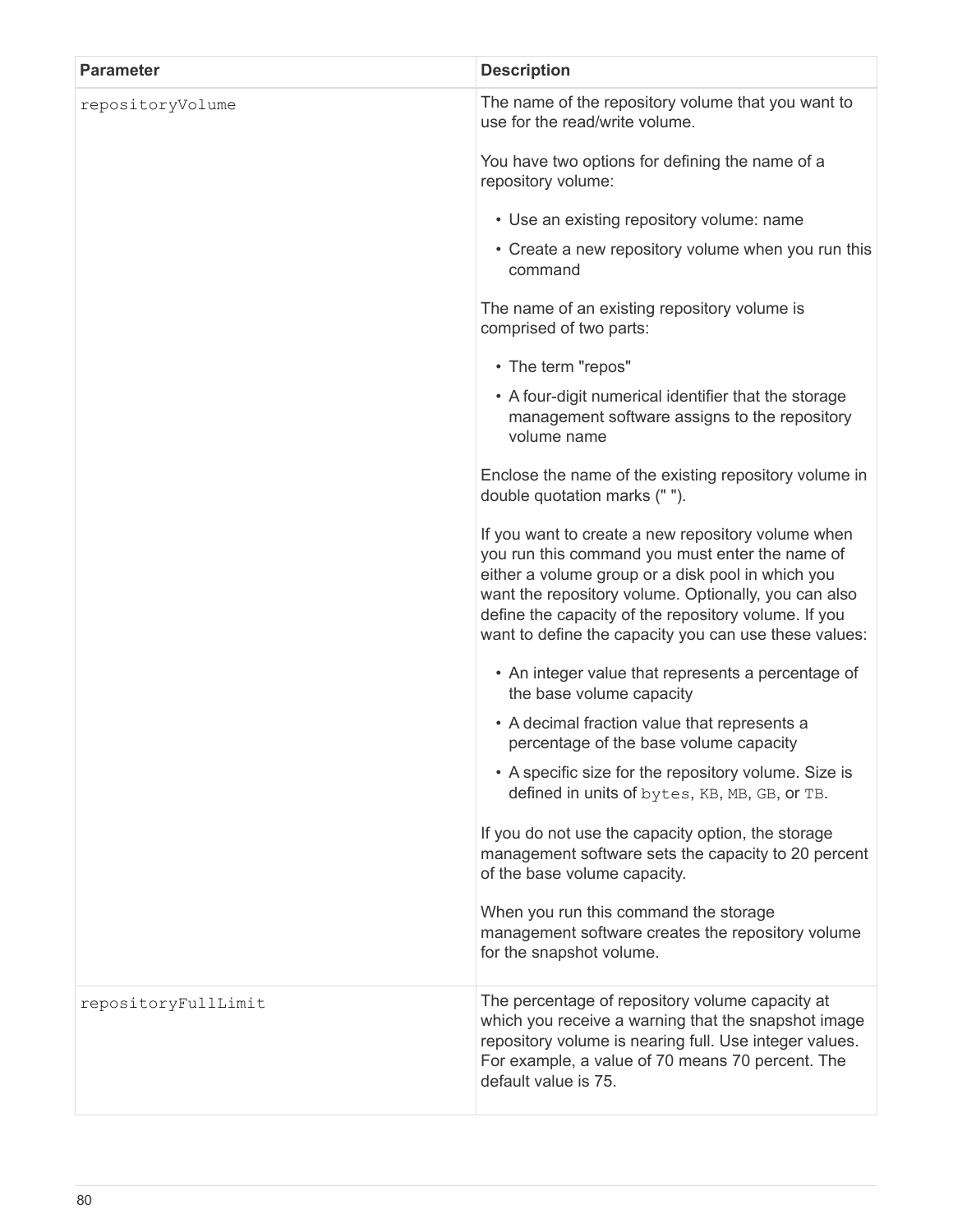You can use any combination of alphanumeric characters, underscore (), hyphen (-), and pound (#) for the user label. User labels can have a maximum of 30 characters.

The repository volume name is automatically created by the storage management software and the firmware when you create a new snapshot group. You cannot rename the repository volume because renaming the repository volume will break the linkage with the snapshot images.

A snapshot group repository volume is an expandable volume that is structured as a concatenated collection of up to 16 standard volume entities. Initially, an expandable repository volume has only a single element. The capacity of the expandable repository volume is exactly that of the single element. You can increase the capacity of an expandable repository volume by attaching additional standard volumes to it. The composite expandable repository volume capacity then becomes the sum of the capacities of all of the concatenated standard volumes.

A snapshot group repository volume must satisfy a minimum capacity requirement that is the sum of the following:

- 32 MB to support fixed overhead for the snapshot group and for copy-on-write processing.
- Capacity for rollback processing, which is 1/5000th of the capacity of the base volume.

The minimum capacity is enforcement by the controller firmware and the storage management software.

### **Minimum firmware level**

7.83

# **Set snapshot volume repository volume capacity**

The set snapVolume increase/decreaseRepositoryCapacity command increases or decreases the capacity of a snapshot volume repository volume.

# **Supported Arrays**

This command applies to any individual storage array, including the E2700, E5600, E2800, E5700, EF600 and EF300 arrays, as long as all SMcli packages are installed.

## **Roles**

To execute this command on an E2800, E5700, EF600, or EF300 storage array, you must have the Storage Admin role.

# **Syntax for increasing capacity**

```
set snapVolume["snapVolumeName"] increaseRepositoryCapacity
(repositoryVolumes="repos_xxxx" |
repositoryVolumes=(volumeGroupName [capacity=capacityValue] |
repositoryVolumes=(diskPoolName [capacity=capacityValue])
```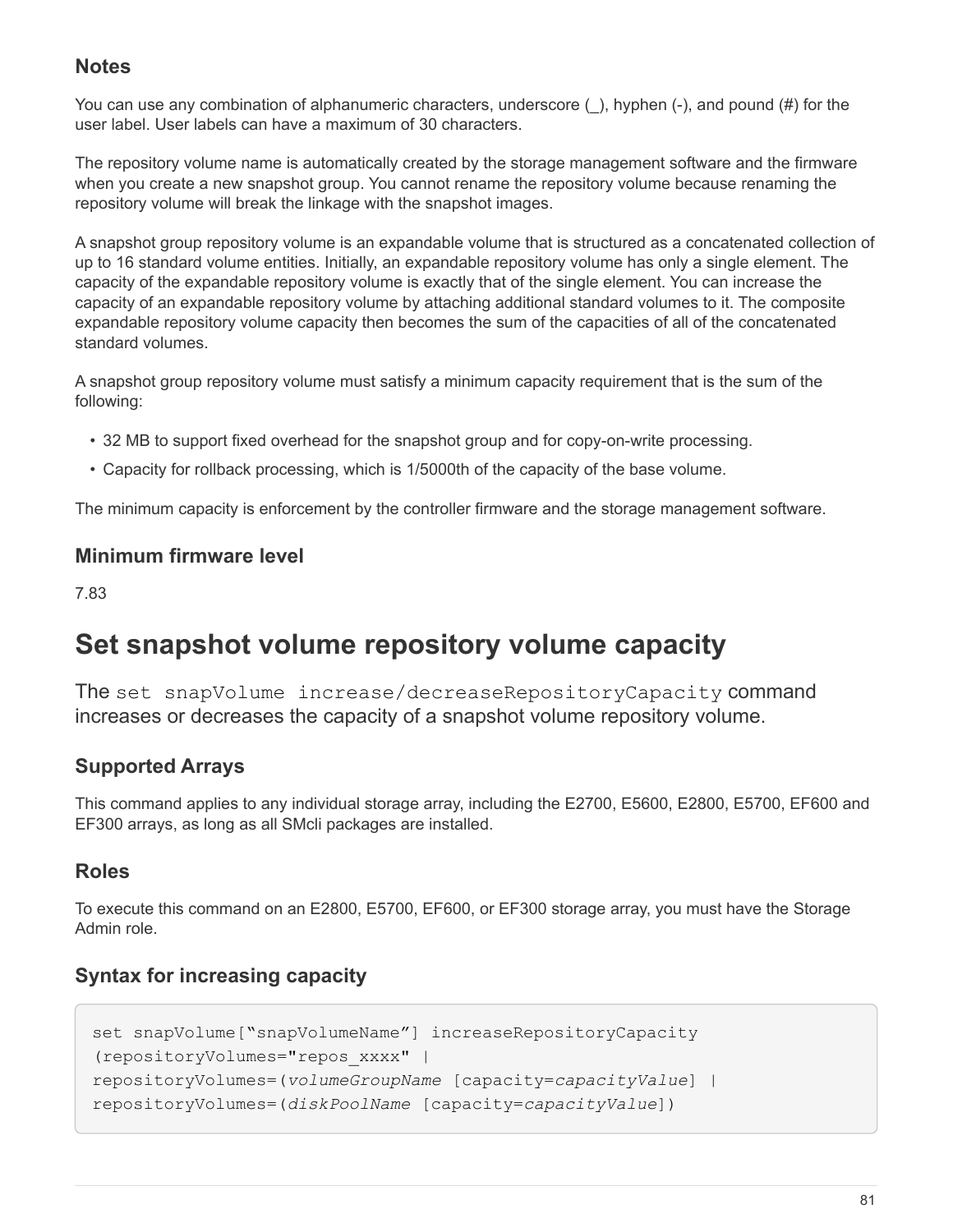set snapVolume ["*snapVolumeName*"] decreaseRepositoryCapacity count=*numberOfVolumes*

| <b>Parameter</b> | <b>Description</b>                                                                                                                                                                   |
|------------------|--------------------------------------------------------------------------------------------------------------------------------------------------------------------------------------|
| snapVolume       | The name of the snapshot volume for which you are<br>setting properties. Enclose the snapshot volume<br>identifier in double quotation marks ("") inside of<br>square brackets ([]). |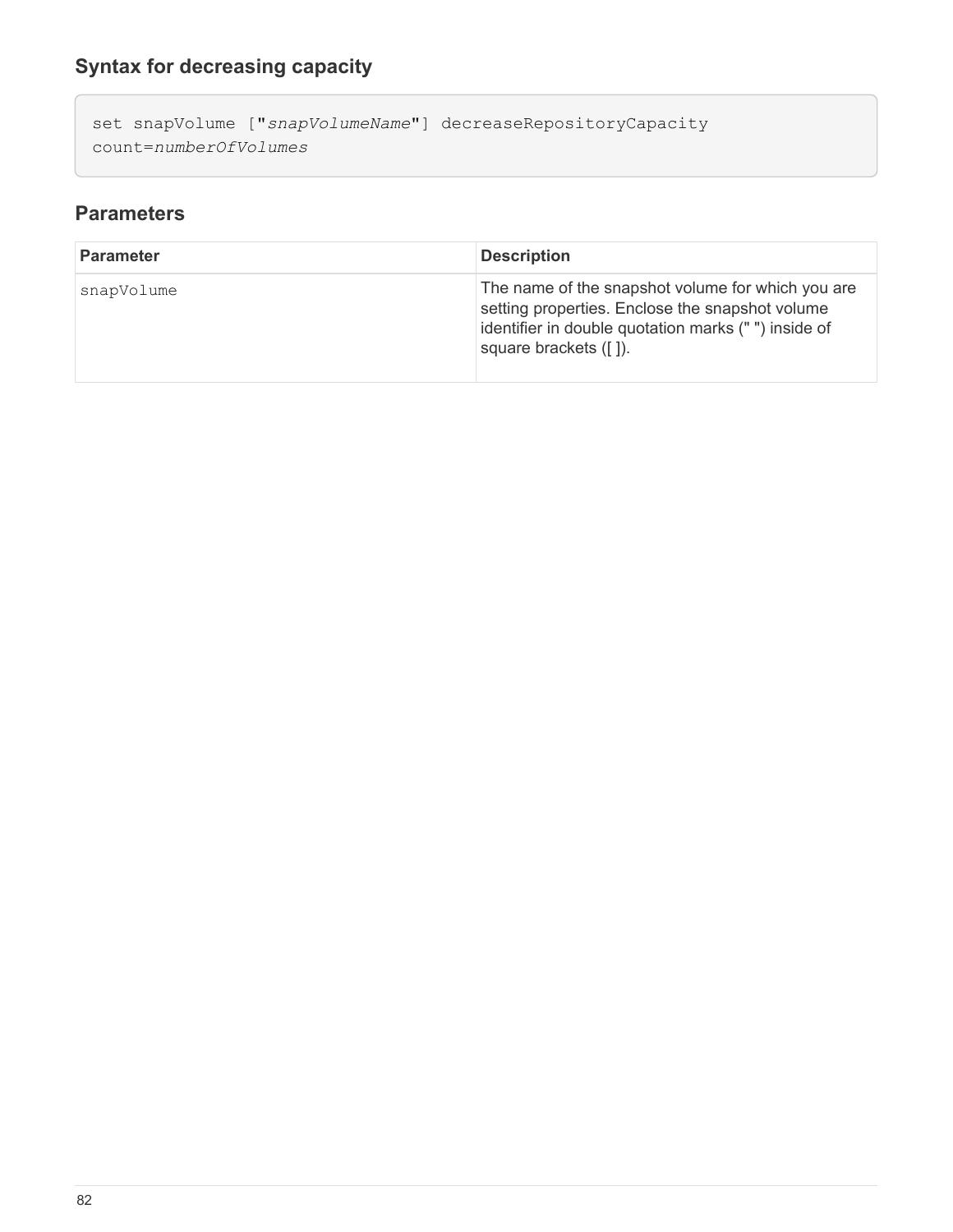| <b>Parameter</b> | <b>Description</b>                                                                                                                                                                                                                                                                                                                  |
|------------------|-------------------------------------------------------------------------------------------------------------------------------------------------------------------------------------------------------------------------------------------------------------------------------------------------------------------------------------|
| repositoryVolume | The name of the repository volume for which you<br>want to increase capacity. An available standard<br>volume is added to the repository volume to increase<br>the capacity of the repository volume.                                                                                                                               |
|                  | You have two options for defining the name of a<br>repository volume:                                                                                                                                                                                                                                                               |
|                  | • Use an existing repository volume: name                                                                                                                                                                                                                                                                                           |
|                  | • Create a new repository volume when you run this<br>command                                                                                                                                                                                                                                                                       |
|                  | The name of an existing repository volume is<br>comprised of two parts:                                                                                                                                                                                                                                                             |
|                  | • The term "repos"                                                                                                                                                                                                                                                                                                                  |
|                  | • A four digit numerical identifier that you assign to<br>the repository volume name                                                                                                                                                                                                                                                |
|                  | Enclose the name of the existing repository volume in<br>double quotation marks ("").                                                                                                                                                                                                                                               |
|                  | If you want to create a new repository volume when<br>you run this command you must enter the name of<br>either a volume group or a disk pool in which you<br>want the repository volume. Optionally, you can also<br>define the capacity of the repository volume. If you<br>want to define the capacity you can use these values: |
|                  | • An integer value that represents a percentage of<br>the base volume capacity                                                                                                                                                                                                                                                      |
|                  | • A decimal fraction value that represents a<br>percentage of the base volume capacity                                                                                                                                                                                                                                              |
|                  | • A specific size for the repository volume. Size is<br>defined in units of bytes, KB, MB, GB, or TB.                                                                                                                                                                                                                               |
|                  | If you do not use the capacity option, the storage<br>management software sets the capacity to 20 percent<br>of the base volume capacity.                                                                                                                                                                                           |
|                  | Enclose the name of the new repository volume in<br>parentheses.                                                                                                                                                                                                                                                                    |
| count            | The number of volumes that you want to remove. Use<br>integer values.                                                                                                                                                                                                                                                               |

You can use any combination of alphanumeric characters, underscore  $($ <sub>)</sub>, hyphen (-), and pound (#) for the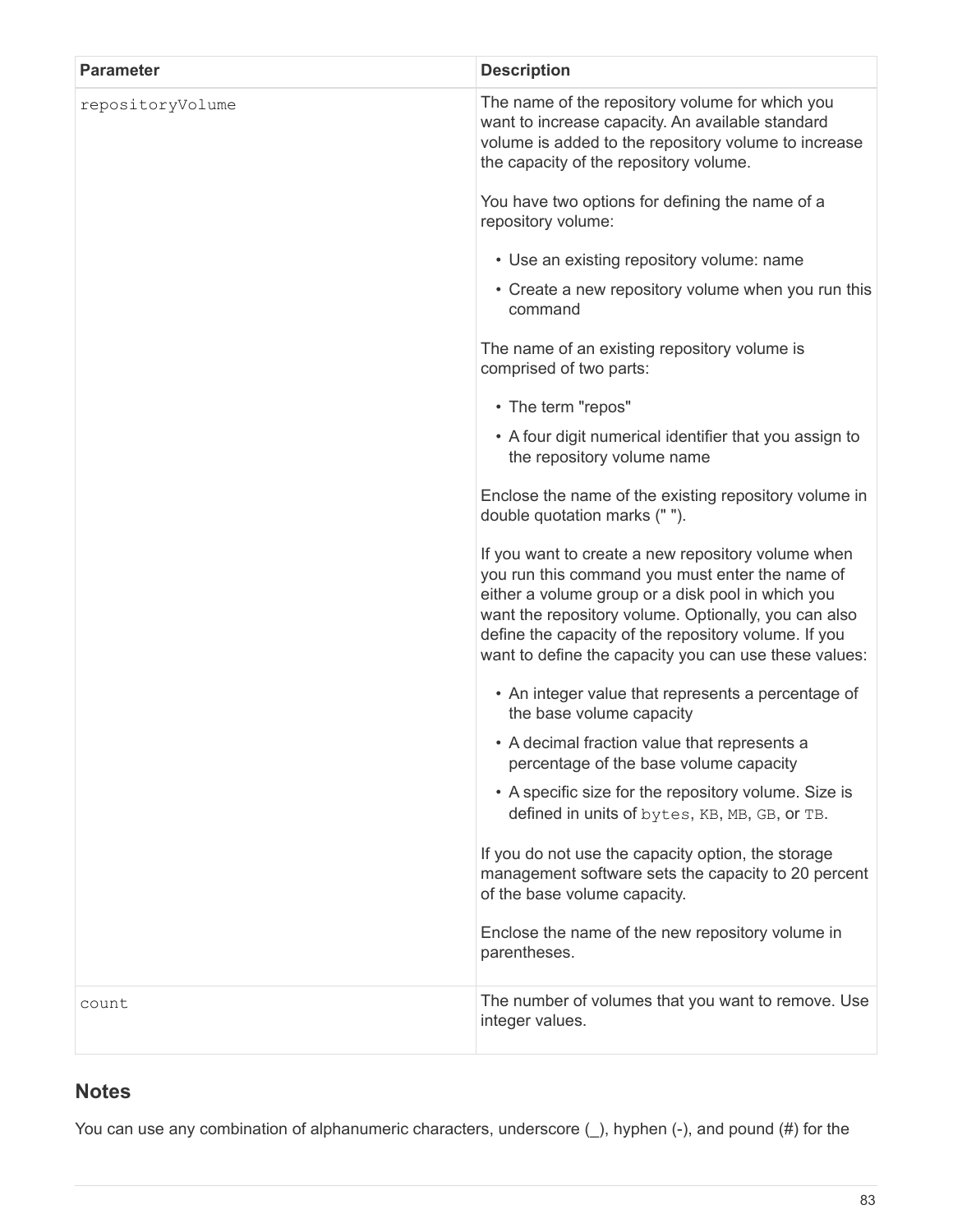names. Names can have a maximum of 30 characters.

A snapshot repository volume is an expandable volume that is structured as a concatenated collection of up to 16 standard volume entities. Initially, an expandable repository volume has only a single element. The capacity of the expandable repository volume is exactly that of the single element. You can increase the capacity of an expandable repository volume by attaching additional standard volumes to it. The composite expandable repository volume capacity then becomes the sum of the capacities of all of the concatenated standard volumes.

A snapshot group repository volume must satisfy a minimum capacity requirement that is the sum of the following:

- 32 MB to support fixed overhead for the snapshot group and for copy-on-write processing.
- Capacity for rollback processing, which is 1/5000th of the capacity of the base volume.

The minimum capacity is enforcement by the controller firmware and the storage management software.

#### **Minimum firmware level**

7.83

# **Set snapshot volume media scan**

The set snapVolume mediaScanEnabled command runs a media scan on the drives used for a snapshot volume.

### **Supported Arrays**

This command applies to any individual storage array, including the E2700, E5600, E2800, E5700, EF600 and EF300 arrays, as long as all SMcli packages are installed.

#### **Roles**

To execute this command on an E2800, E5700, EF600, or EF300 storage array, you must have the Storage Admin role.

### **Context**

Optionally, you also can perform a redundancy check on the data.

### **Syntax**

```
set snapVolume ["snapVolumeName"]
mediaScanEnabled=(TRUE | FALSE) [redundancyCheckEnabled=(TRUE | FALSE)]
```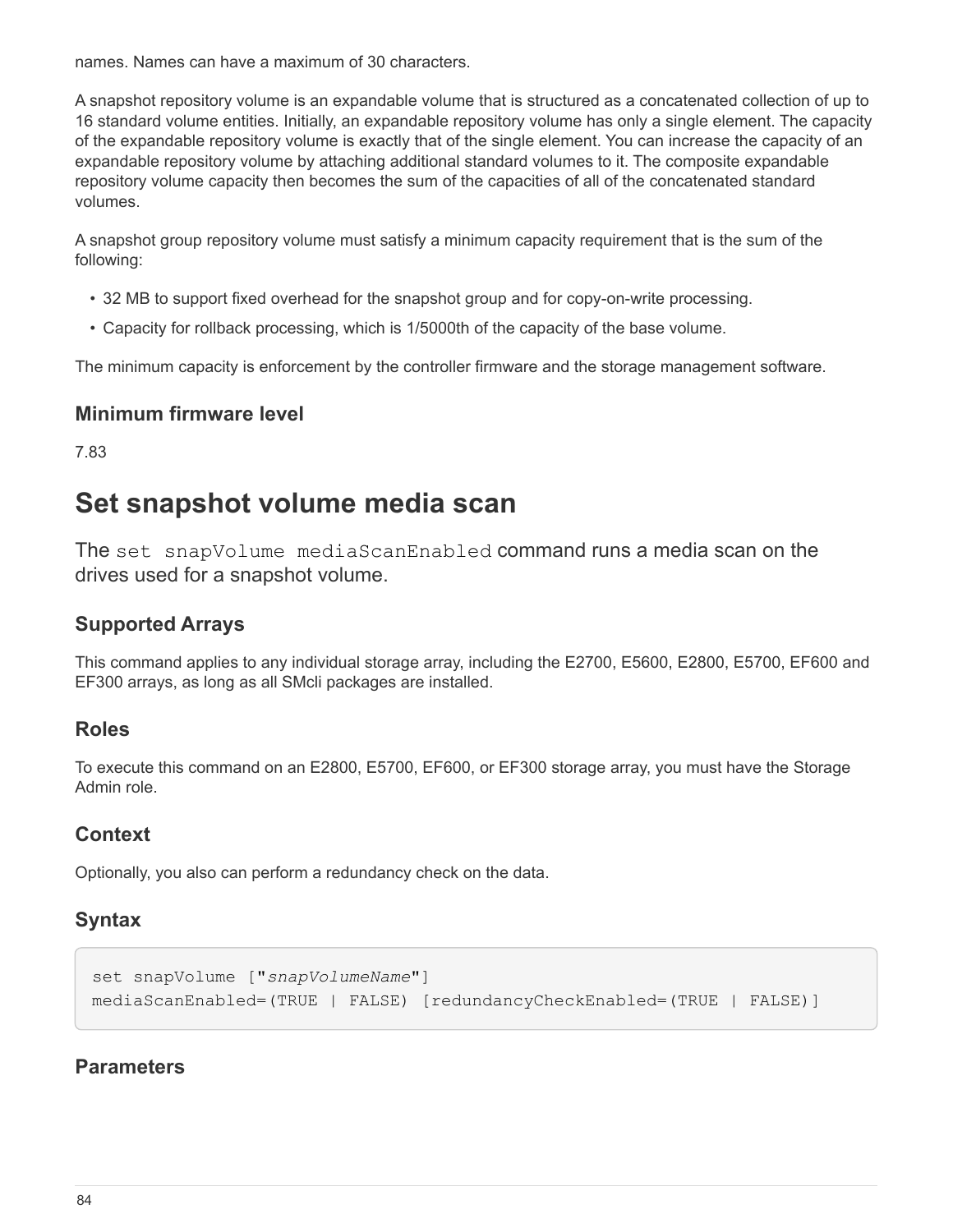| <b>Parameter</b>       | <b>Description</b>                                                                                                                                                                                                                                                               |
|------------------------|----------------------------------------------------------------------------------------------------------------------------------------------------------------------------------------------------------------------------------------------------------------------------------|
| snapVolume             | The name of the snapshot volume for which you are<br>setting properties. Enclose the snapshot volume<br>identifier in double quotation marks ("") inside of<br>square brackets ([]).                                                                                             |
| mediaScanEnabled       | The setting to turn on or turn off media scan for the<br>snapshot volume. To turn on media scan, set this<br>parameter to TRUE. To turn off media scan, set this<br>parameter to FALSE. (If media scan is disabled at the<br>storage array level, this parameter has no effect.) |
| redundancyCheckEnabled | The setting to turn on or turn off redundancy checking<br>during a media scan. To turn on redundancy<br>checking, set this parameter to TRUE. To turn off<br>redundancy checking, set this parameter to FALSE.                                                                   |

You can use any combination of alphanumeric characters, underscore (), hyphen (-), and pound (#) for the names. Names can have a maximum of 30 characters.

### **Minimum firmware level**

7.83

# **Rename snapshot volume**

The set snapVolume command renames an existing snapshot volume.

# **Supported Arrays**

This command applies to any individual storage array, including the E2700, E5600, E2800, E5700, EF600 and EF300 arrays, as long as all SMcli packages are installed.

## **Roles**

To execute this command on an E2800, E5700, EF600, or EF300 storage array, you must have the Storage Admin role.

## **Syntax**

```
set snapVolume ["snapVolumeName"] userLabel="snapImageVolumeName"
```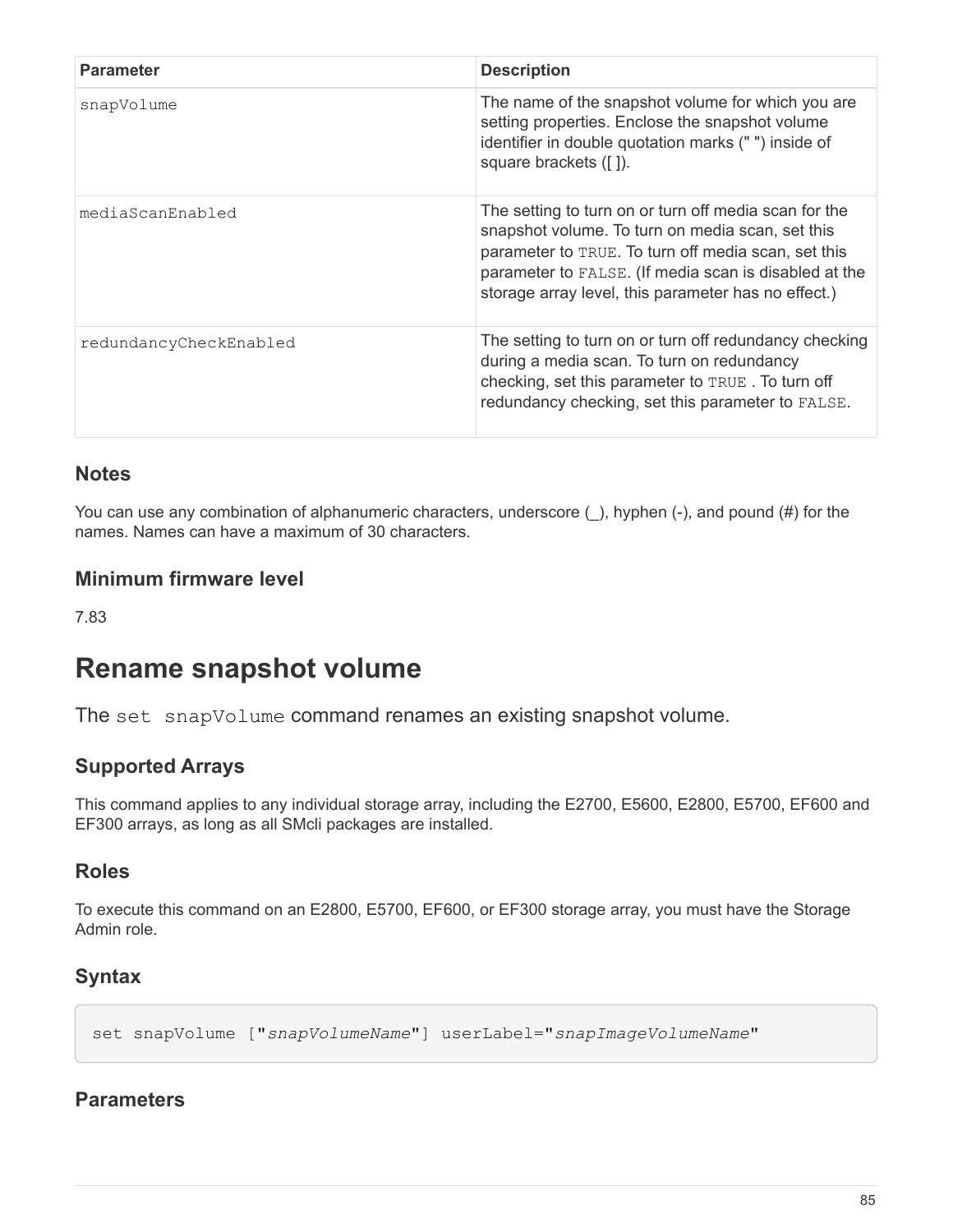| <b>Parameter</b> | <b>Description</b>                                                                                                                                                 |
|------------------|--------------------------------------------------------------------------------------------------------------------------------------------------------------------|
| snapVolume       | The name of the snapshot volume that you want to<br>rename. Enclose the snapshot volume name in<br>double quotation marks ("") inside of square brackets<br>([ ]). |
| userLabel        | A new name that you want to give to the snapshot<br>volume. Enclose the new snapshot volume name in<br>double quotation marks ("").                                |

You can use any combination of alphanumeric characters, underscore  $($  ), hyphen (-), and pound (#) for the names. Names can have a maximum of 30 characters.

## **Minimum firmware level**

7.83

# **Update SNMP community**

The set snmpCommunity command creates a new name for an existing Simple Network Management Protocol (SNMP) community.

# **Supported Arrays**

This command applies to an individual E2800, E5700, EF600 or EF300 storage array. It does not operate on E2700 or E5600 storage arrays.

## **Roles**

To execute this command on an E2800, E5700, EF600, or EF300 storage array, you must have the Storage Admin or Support Admin role.

# **Syntax**

```
set snmpCommunity communityName="snmpCommunityName"
newCommunityName="newSnmpCommunityName"
```

| <b>Parameter</b> | <b>Description</b>                                                                                                                     |
|------------------|----------------------------------------------------------------------------------------------------------------------------------------|
| communityName    | The name of the existing SNMP community that you<br>want to rename. Enclose the SNMP community name<br>in double quotation marks (""). |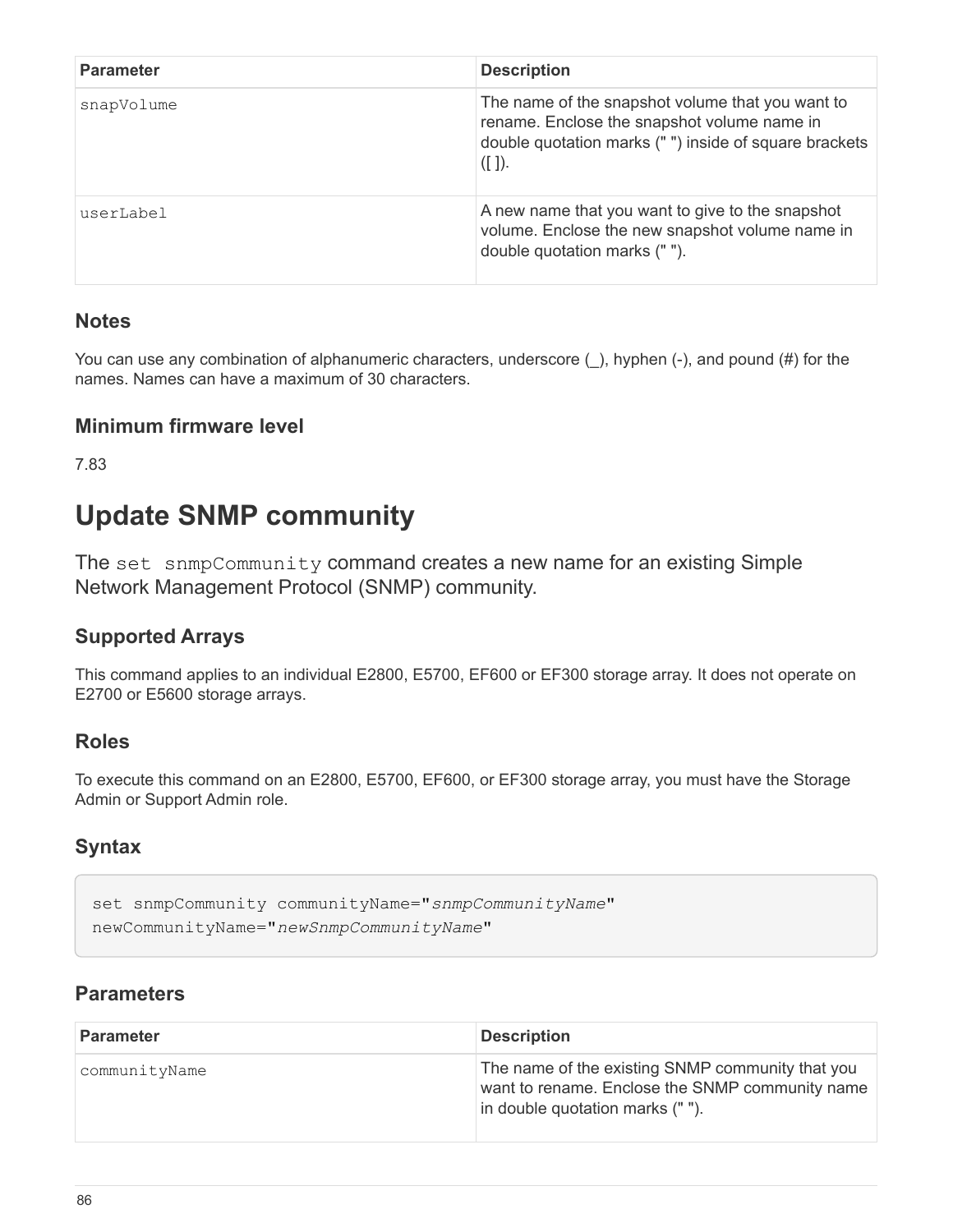| Parameter        | <b>Description</b>                                                                                                              |
|------------------|---------------------------------------------------------------------------------------------------------------------------------|
| newCommunityName | The new name that you want to give to the SNMP<br>community. Enclose the SNMP community name in<br>double quotation marks (""). |

8.30

# **Update SNMP MIB II system group variables**

The set snmpSystemVariables command changes the system variables for the Simple Network Management Protocol (SNMP).

# **Supported Arrays**

This command applies to an individual E2800, E5700, EF600 or EF300 storage array. It does not operate on E2700 or E5600 storage arrays.

## **Roles**

To execute this command on an E2800, E5700, EF600, or EF300 storage array, you must have the Storage Admin or Support Admin role.

# **Context**

The following system variables are maintained in a Management Information Base II (MIB-II) database:

- Name of the system
- Name of the system contact
- Location of the system

## **Syntax**

```
set snmpSystemVariables
[sysName=newSystemName]
[sysContact=contactName]
[sysLocation=systemLocation]
```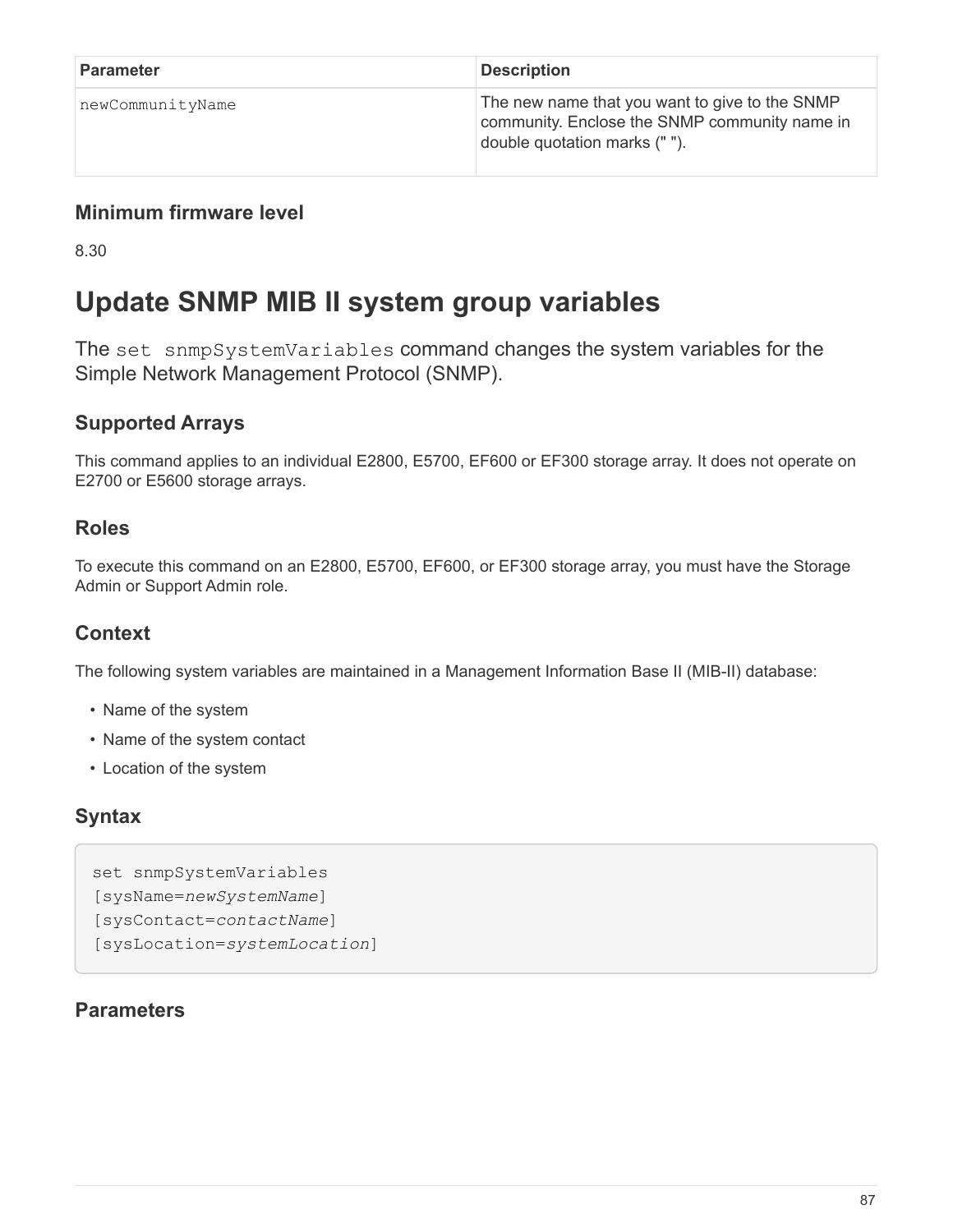| <b>Parameter</b> | <b>Description</b>                                                                                                                                                               |
|------------------|----------------------------------------------------------------------------------------------------------------------------------------------------------------------------------|
| sysName          | The new name that you want to give to the SNMP<br>system. Use standard SNMP and MIB conventions for<br>the system name. Enclose the SNMP system name in<br>square brackets ([]). |
| sysContact       | The name of contact person for the managed system<br>with information on how to contact this person.<br>Enclose the SNMP contact name in square brackets<br>([ ]).               |
| sysLocation      | The physical location of the system, such as "3rd flr".<br>Enclose the SNMP system location in square<br>brackets $($ [ $)$ ]).                                                  |

8.30

# **Update SNMP trap destination**

The set snmpTrapDestination trapReceiverIP command turns on or turns off sending authentication failure messages for an SNMP trap destination. Failure occurs when the SNMP agent received a message from an SNMP manager, but the message contained an invalid community name or user name.

## **Supported Arrays**

This command applies to an individual E2800, E5700, EF600 or EF300 storage array. It does not operate on E2700 or E5600 storage arrays.

## **Roles**

To execute this command on an E2800, E5700, EF600, or EF300 storage array, you must have the Storage Admin or Support Admin role.

## **Syntax**

```
set snmpTrapDestination trapReceiverIP=ipAddress
(communityName="communityName" | (userName="userName" [engineId=(local |
engineId)]))
[sendAuthenticationFailureTraps=(TRUE | FALSE)]
```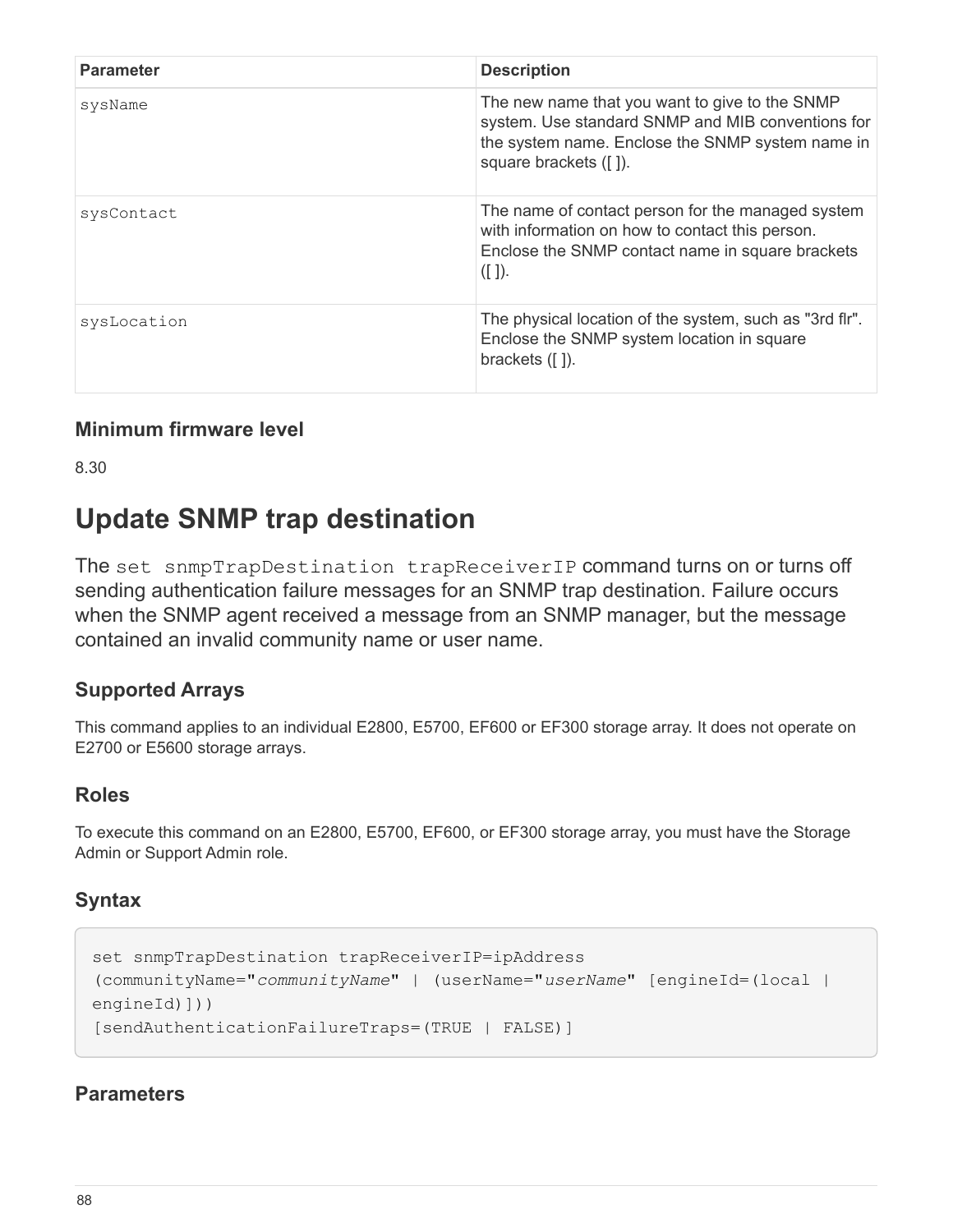| <b>Parameter</b>               | <b>Description</b>                                                                                                                                                                                                                                                                                                                           |
|--------------------------------|----------------------------------------------------------------------------------------------------------------------------------------------------------------------------------------------------------------------------------------------------------------------------------------------------------------------------------------------|
| trapReceiverIP                 | The IP address of the SNMP manager to which you<br>want to send trap messages.                                                                                                                                                                                                                                                               |
| communityName                  | The name of the SNMP community for which you<br>want to send trap messages.                                                                                                                                                                                                                                                                  |
| userName                       | The name of the SNMP user for which you want to<br>send trap messages.                                                                                                                                                                                                                                                                       |
| engineId                       | The engine ID of the SNMP user for which you want<br>to send trap messages. The engine ID is required if<br>there is more than one USM user with the same user<br>name. The value may be "local" to specify the local<br>SNMP agent is the authoritative agent or a<br>hexadecimal digit string to specify a remote SNMP<br>agent engine ID. |
| sendAuthenticationFailureTraps | This parameter turns on or turns off sending<br>authentication failure messages to an SNMP<br>manager. To send authentication failure messages,<br>set the parameter to TRUE. To prevent sending<br>authentication failure messages, set the parameter to<br>FALSE. The default is TRUE.                                                     |

8.30

# **Update SNMPv3 USM user**

The set snmpUser userName command updates an existing Simple Network Management Protocol (SNMP) USM user. The USM user to be changed is identified using the user name if there is only one user with the user name. The user is identified using the user name and engine ID if there is more than one user with the same user name and different engine ID.

## **Supported Arrays**

This command applies to an individual E2800, E5700, EF600 or EF300 storage array. It does not operate on E2700 or E5600 storage arrays.

## **Roles**

To execute this command on an E2800, E5700, EF600, or EF300 storage array, you must have the Storage Admin or Support Admin role.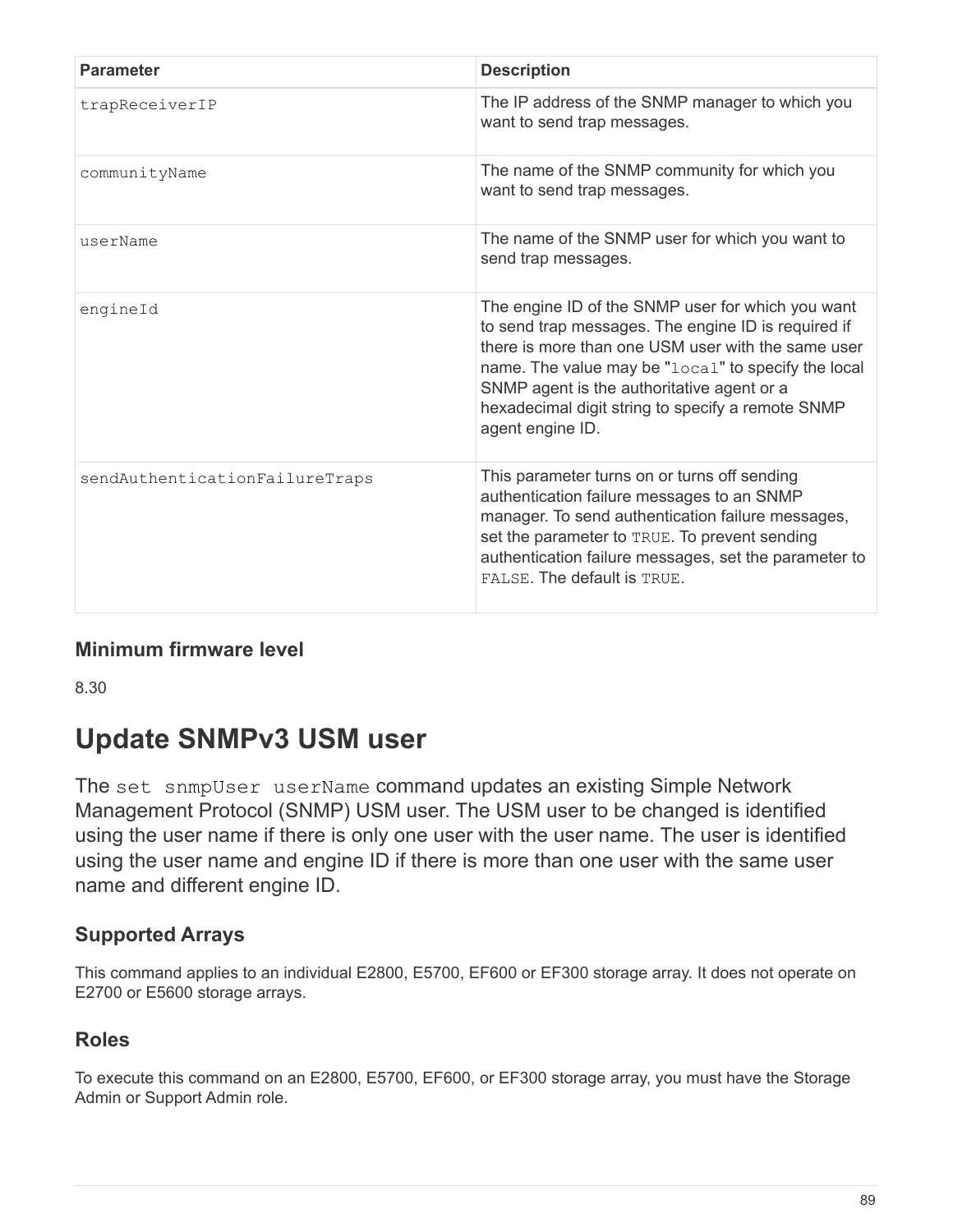```
set snmpUser userName="snmpUserName" [engineId=(local | engineId)]
[newUserName="newSnmpUserName"] [newEngineId=(local | engineId)]
[authProtocol=(none | sha | sha256 | sha512) authPassword="authPassword"]
[privProtocol=(none | aes128) privPassword="privPassword"]
```

| <b>Parameter</b> | <b>Description</b>                                                                                                                                                                                                                                                                                                                                                  |
|------------------|---------------------------------------------------------------------------------------------------------------------------------------------------------------------------------------------------------------------------------------------------------------------------------------------------------------------------------------------------------------------|
| userName         | The name of the SNMP USM user that you want to<br>update. Enclose the SNMP USM user name in double<br>quotation marks (" ")                                                                                                                                                                                                                                         |
| engineId         | The engine ID of the SNMP USM user that you want<br>to update. The engine ID is required if there is more<br>than one USM user with the same user name. The<br>value may be local to specify the local SNMP agent<br>is the authoritative agent or a hexidecimal digit string<br>to specify a remote SNMP agent engine ID.                                          |
| newSnmpUserName  | The new name that you want to give to the SNMP<br>user. Enclose the SNMP user name in double<br>quotation marks (""). The default value is the<br>previously defined user name for the user.                                                                                                                                                                        |
| newEngineId      | The new engineID to use as the identifier of the<br>authoritative SNMP engine ID for the user. The value<br>may be "[.code]local" to specify the local SNMP agent<br>to be the authoritative agent or a hexadecimal digit<br>string to specify a remote SNMP agent engine ID. The<br>default value is the previously defined engine ID for<br>the user.             |
| authProtocol     | The authentication protocol (HMAC) to be used for<br>the user. The value may be one of the following:<br>* none - No authentication of SNMP messages<br>(default)<br>• sha - SHA-1 authentication<br>* sha256 - SHA-256 authentication<br>• sha512 - SHA-512 authentication<br>The default value is the previously defined<br>authentication protocol for the user. |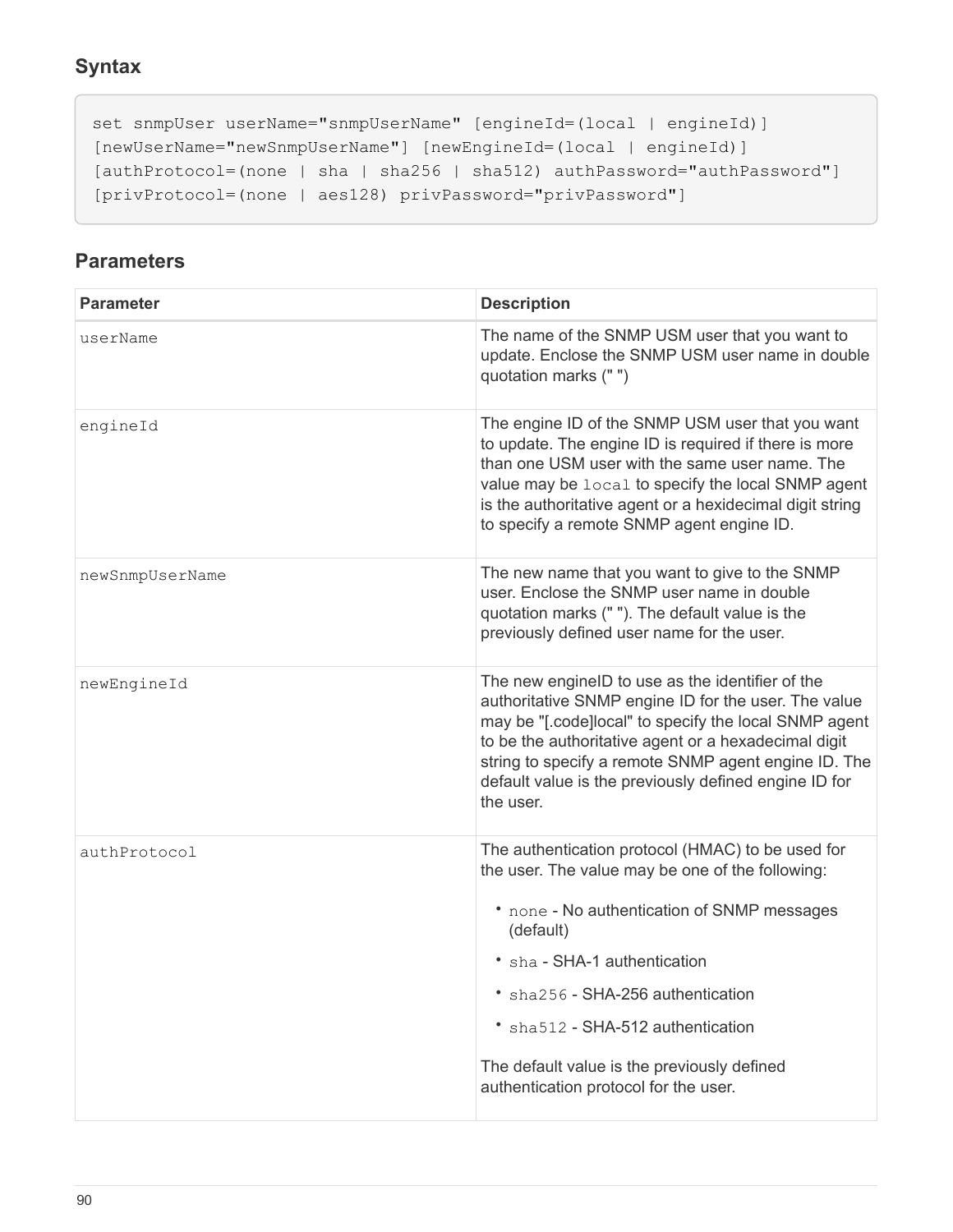| <b>Parameter</b> | <b>Description</b>                                                                                                                                                                                                                                                            |
|------------------|-------------------------------------------------------------------------------------------------------------------------------------------------------------------------------------------------------------------------------------------------------------------------------|
| authPassword     | The password to be used for authentication for the<br>user. Must be specified if the authentication protocol<br>is sha, sha256 or sha512                                                                                                                                      |
| privProtocol     | The privacy protocol (encryption) to be used for the<br>user. The value may be one of the following:<br>• none - No encryption of SNMP messages<br>(default)<br>• aes128 - AES-18 encryption<br>The default value is the previously defined privacy<br>protocol for the user. |
| privPassword     | The password to be used for privacy/encryption for<br>the user. Must be specified if the privacy protocol is<br>"[.code]`aes128`".                                                                                                                                            |

8.72

# **Set storage array to enable or disable automatic load balancing**

The set storageArray autoLoadBalancingEnable command enables or disables the Automatic Load Balancing feature.

# **Supported Arrays**

This command applies to any individual storage array, including the E2700, E5600, E2800, E5700, EF600 and EF300 arrays, as long as all SMcli packages are installed.

# **Roles**

To execute this command on an E2800, E5700, EF600, or EF300 storage array, you must have the Storage Admin role.

# **Syntax**

set storageArray autoLoadBalancingEnable=(TRUE | FALSE)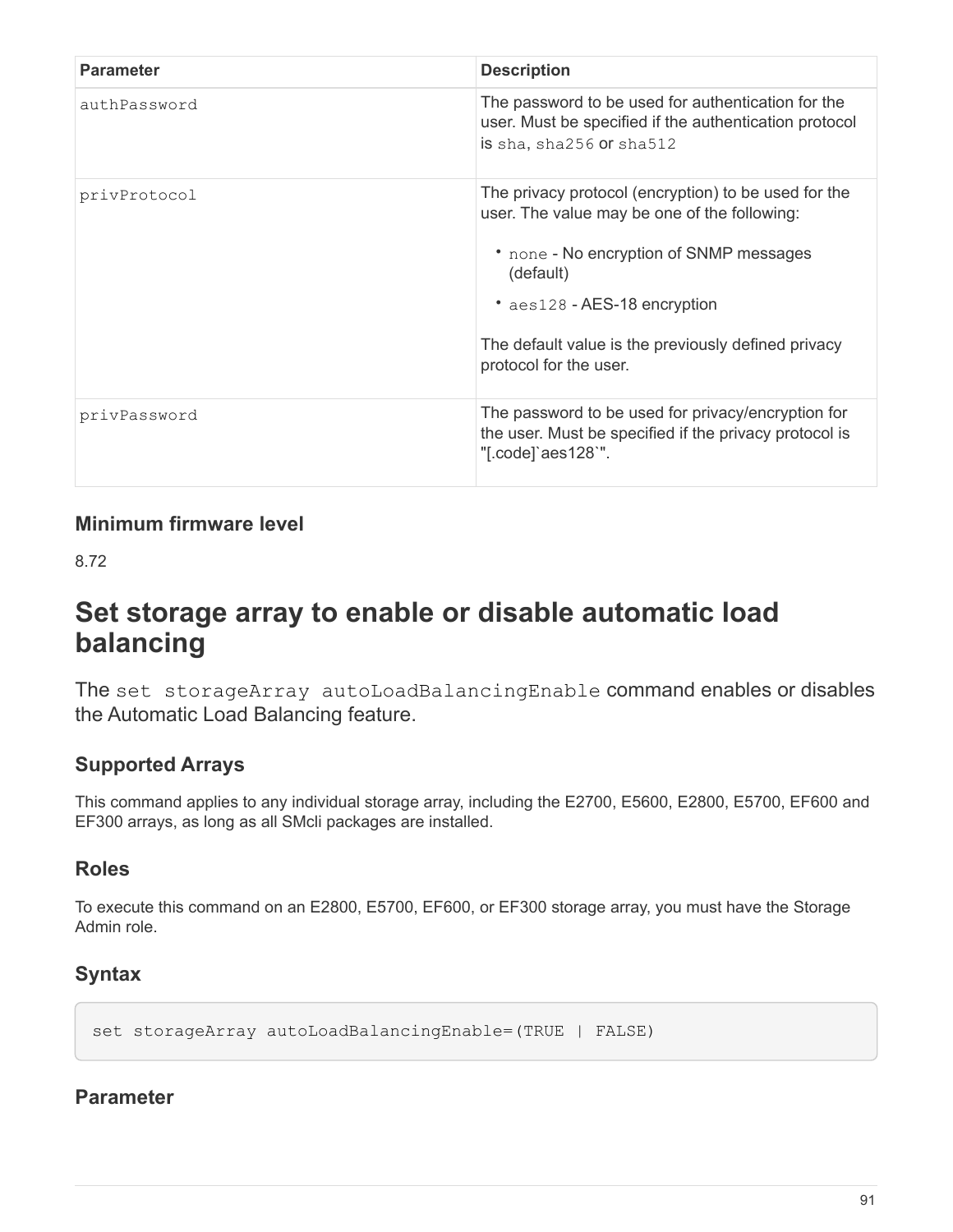| <b>Parameter</b>        | <b>Description</b>                                                                                                                                                                                                           |
|-------------------------|------------------------------------------------------------------------------------------------------------------------------------------------------------------------------------------------------------------------------|
| storageArray            | Indicates that this parameter works on a storage<br>array.                                                                                                                                                                   |
| autoLoadBalancingEnable | This parameter turns on or turns off Automatic Load<br>Balancing on the controller. Set the parameter to<br>TRUE to turn on Automatic Load Balancing. Set the<br>parameter to FALSE to turn off Automatic Load<br>Balancing. |

# **What is Automatic Load Balancing?**

The Automatic Load Balancing feature provides improved I/O resource management by reacting dynamically to load changes over time and automatically adjusting volume controller ownership to correct any load imbalance issues when workloads shift across the controllers.

The workload of each controller is continually monitored and, with cooperation from the multipath drivers installed on the hosts, can be automatically brought into balance whenever necessary. When workload is automatically re-balanced across the controllers, the storage administrator is relieved of the burden of manually adjusting volume controller ownership to accommodate load changes on the storage array.

When Automatic Load Balancing is enabled, it performs the following functions:

- Automatically monitors and balances controller resource utilization.
- Automatically adjusts volume controller ownership when needed, thereby optimizing I/O bandwidth between the hosts and the storage array.

# **Enabling and disabling Automatic Load Balancing**

Automatic Load Balancing is enabled by default on all storage arrays that ship with SANtricity OS (controller software) 8.30 or later. Linux, Windows, and VMware multipath drivers can use the Automatic Load Balancing feature. If you upgrade your controller from SANtricity OS (controller software) 8.25 or earlier to 8.30 or later, Automatic Load Balancing is disabled by default on the storage array.

You might want to disable Automatic Load Balancing on your storage array for the following reasons:

- You do not want to automatically change a particular volume's controller ownership to balance workload.
- You are operating in a highly tuned environment where load distribution is purposefully set up to achieve a specific distribution between the controllers.

In SANtricity Storage Manager, select the **Storage Array** > **Configuration** > **Automatic Load Balancing** menu option to enable or disable the Automatic Load Balancing feature for an individual storage array.

In SANtricity System Manager, select **Settings** > **System**, scroll down to the **Additional Settings** section, click the E**nable/Disable Automatic Load Balancing** link, and select the**Enable/Disable automatic load balancing** checkbox to enable or disable the feature for an individual storage array.

## **Examples**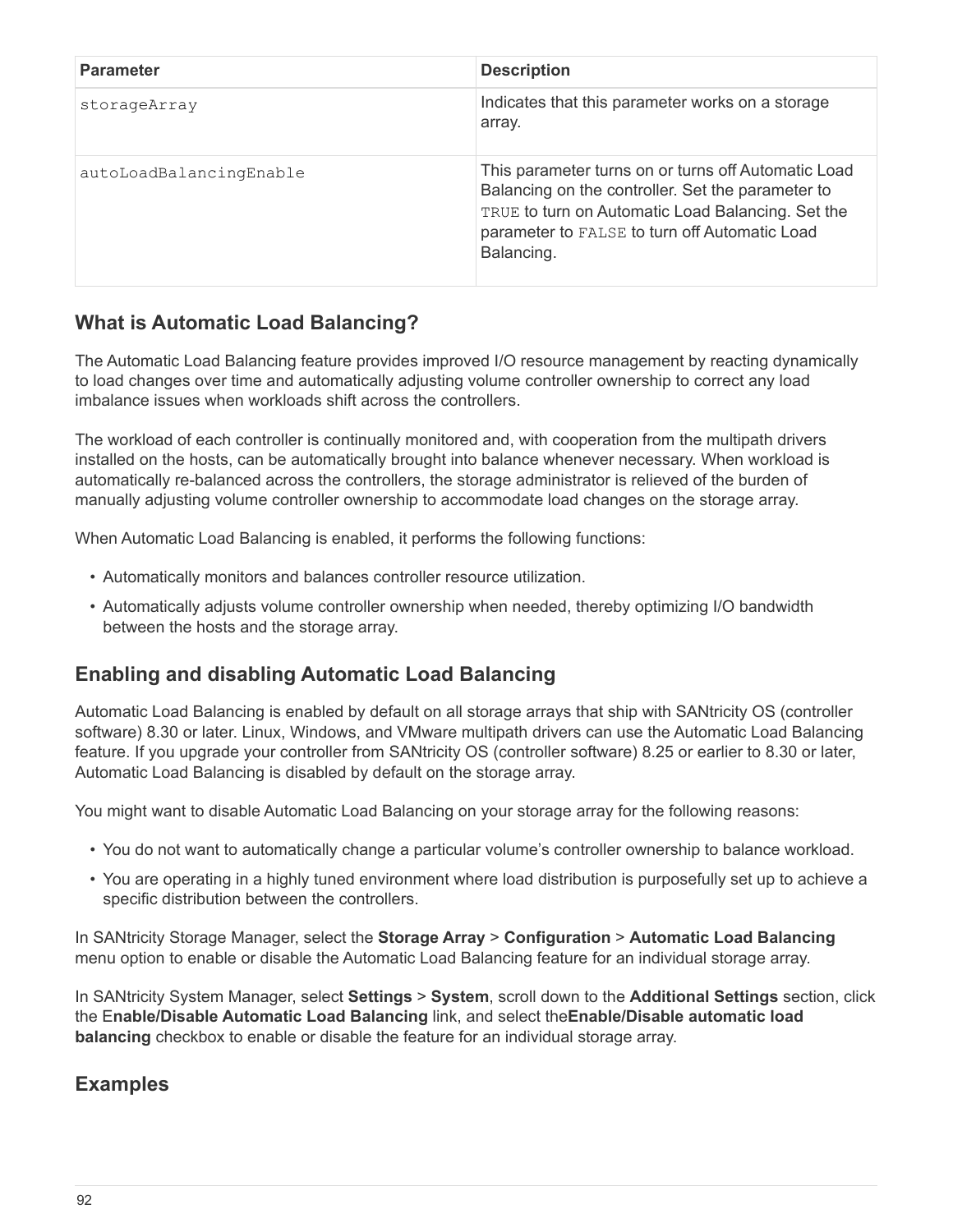```
SMcli -n Array1 -c "set storageArray autoLoadBalancingEnable=true;"
SMcli completed successfully.
```


An active "Drive Lost Primary Path" condition will result in the Automatic Load Balancing incapable of balancing workloads. This condition must be inactive to ensure workloads are balanced through the Automatic Load Balancing feature.

## **Minimum firmware level**

8.30

# **Set AutoSupport message collection schedule**

The set storageArray autoSupport schedule command sets the daily and weekly times and days of the week that AutoSupport messages are sent.

# **Supported Arrays**

This command applies to an individual E2800, E5700, EF600 or EF300 storage array. It does not operate on E2700 or E5600 storage arrays.

## **Roles**

To execute this command on an E2800, E5700, EF600, or EF300 storage array, you must have the Storage Admin or Support Admin role.

# **Context**

- If AutoSupport is enabled, the management software sends both daily AutoSupport messages and weekly AutoSupport messages.
- You can specify a range (hour-level granularity) of when to send daily and when to send weekly messages for the storage arrays in your management domain.
- For the weekly schedule, you select preferred days of the week for AutoSupport collection and transmission.

# **Syntax**

```
set storageArray autoSupport schedule dailyTime=startTime-endTime
  [dayOfWeek=(Sunday Monday Tuesday Wednesday Thursday Friday Saturday)]
weeklyTime=startTime-endTime
```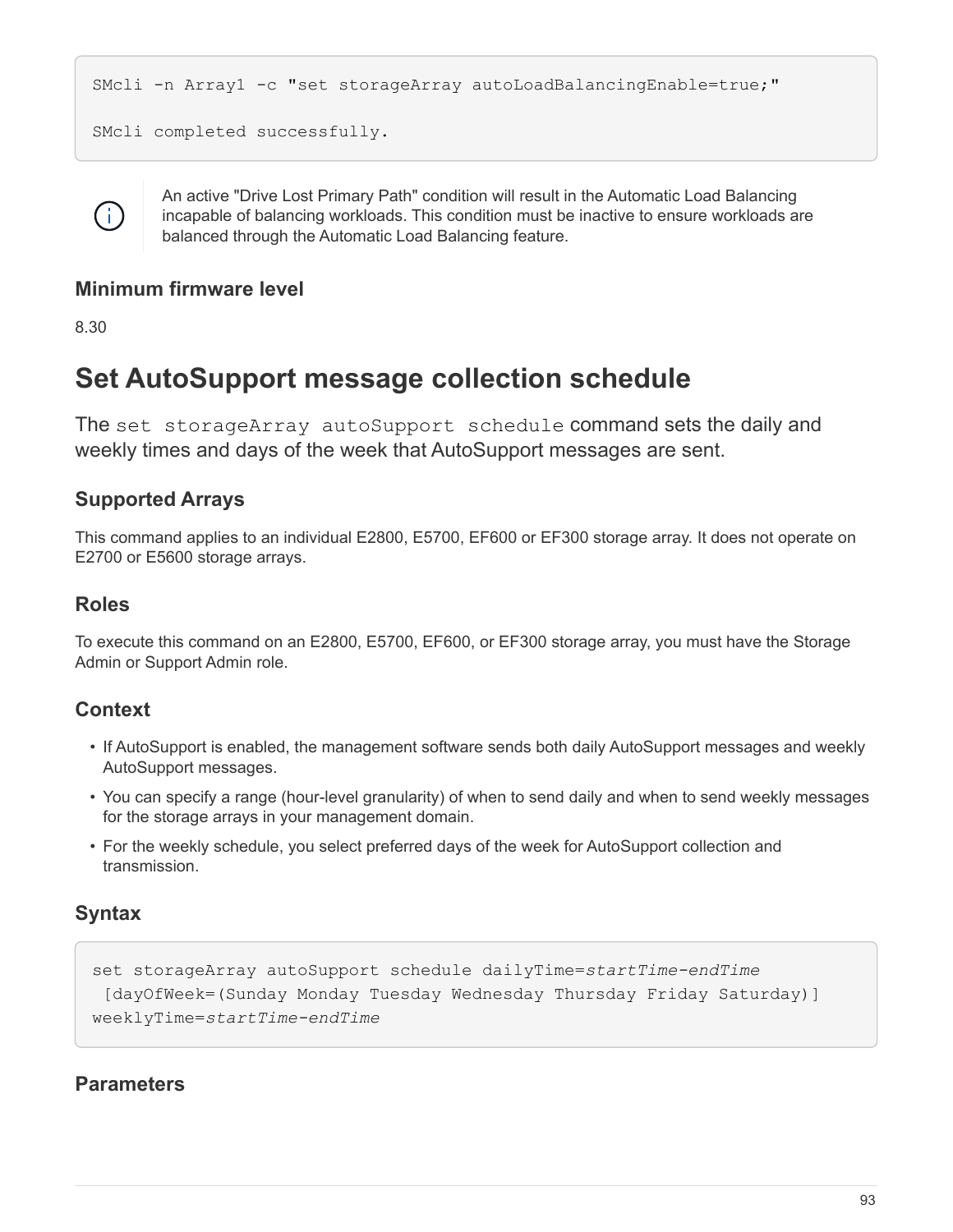| <b>Parameter</b> | <b>Description</b>                                                                                                                                                                                                                                                                                                                |
|------------------|-----------------------------------------------------------------------------------------------------------------------------------------------------------------------------------------------------------------------------------------------------------------------------------------------------------------------------------|
| dailyTime        | <starttime> - <endtime> Specifies the time of<br/>day that you want to start and end the collection of<br/>AutoSupport data for all storage arrays. The startTime<br/>and end Time must be in the 24-hour form of HH:00<br/>and must be on the hour. For example, 9:00 p.m.<br/>should be entered as 21:00.</endtime></starttime> |
| dayOfWeek        | (Sunday Monday Tuesday Wednesday Thursday Frid<br>ay Saturday) Specifies the preferred days of the week<br>(Sunday through Saturday) that you want to collect<br>AutoSupport bundle collection data. The dayOfWeek<br>parameter must be surrounded by parentheses and<br>separated with a space.                                  |
| weeklyTime       | $\epsilon$ startTime> - $\epsilon$ endTime> Specifies the time of<br>day that you want to start and end the collection of the<br>AutoSupport bundle collection data for each day of<br>the week that you have selected. The startTime<br>and endTime must be in the form of HH:MM[am]pm].                                         |

#### **Examples**

```
SMcli -n Array1 -c "set storageArray autoSupport schedule dailyTime=14:00-
15:00 weeklyTime=1:00-5:00;"
SMcli -n Array1 -c "set storageArray autoSupport schedule dailyTime=14:00-
15:00 dayOfWeek=(Monday Friday) weeklyTime=1:00-5:00;"
SMcli completed successfully.
```
#### **Verification**

Use the show storageArray autoSupport command to see the resulting change to the schedule.

#### **Minimum Firmware Level**

8.40

# **Enable or disable AutoSupport maintenance window (for individual E2800 or E5700 arrays)**

The set storageArray autoSupportMaintenanceWindow command turns on or turns off the AutoSupport maintenance window feature.

Use a maintenance window to suppress automatic ticket creation on error events. Under normal operation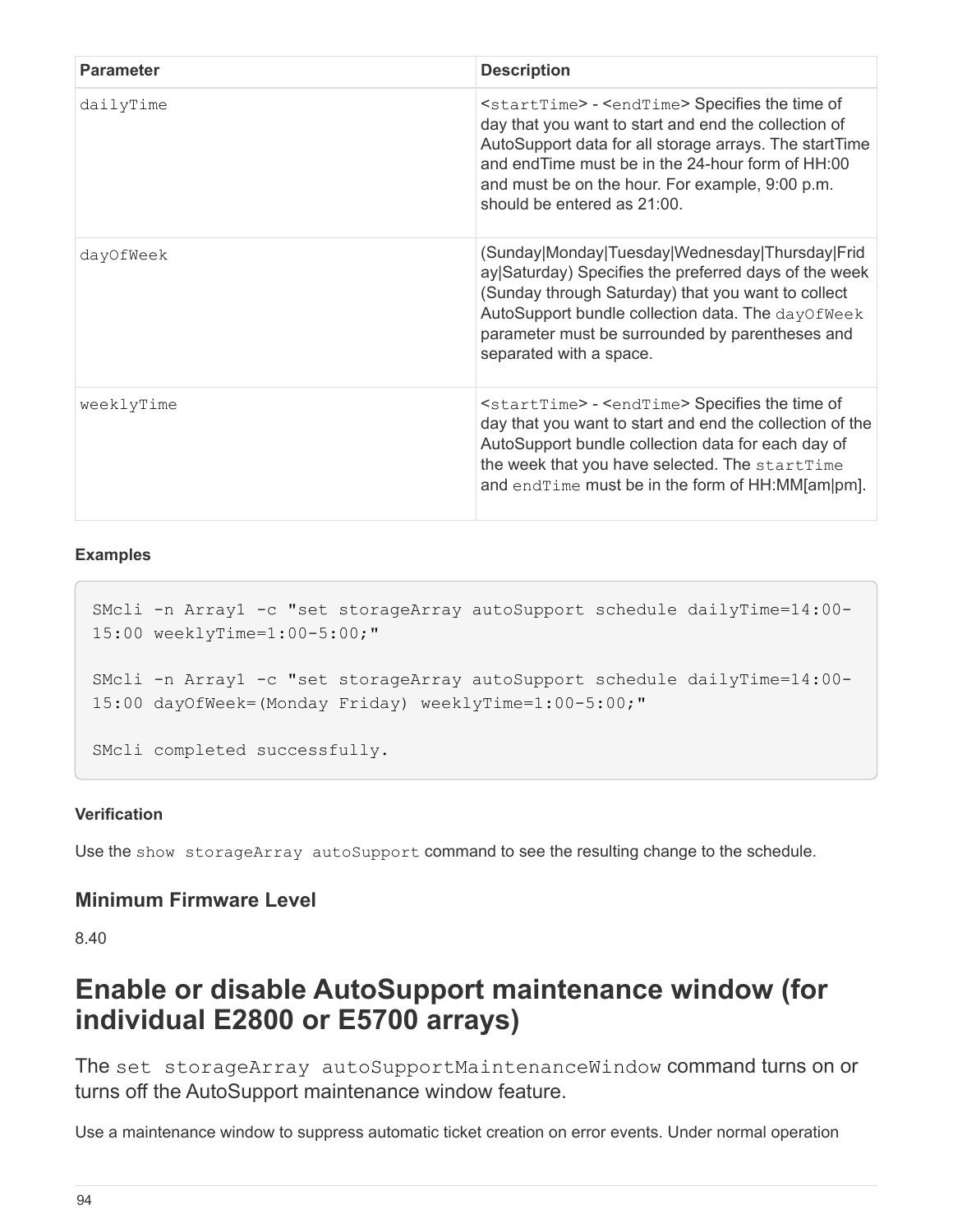mode the storage array will use AutoSupport to open a case with Technical Support if there is an issue. When AutoSupport is placed in a maintenance window this feature is suppressed.

## **Supported Arrays**

This command applies to an individual E2800, E5700, EF600 or EF300 storage array. It does not operate on E2700 or E5600 storage arrays.

## **Roles**

To execute this command on an E2800, E5700, EF600, or EF300 storage array, you must have the Storage Admin or Support Admin role.

## **Syntax**

```
set storageArray autoSupportMaintenanceWindow (enable | disable)
     emailAddresses=("emailAddress1" "emailAddress2" ...)
    [duration=<duration in hours>];
```
## **Parameters**

| <b>Parameter</b> | <b>Description</b>                                                                                                                                                       |
|------------------|--------------------------------------------------------------------------------------------------------------------------------------------------------------------------|
| emailAddresses   | The list of email addresses to receive a confirmation<br>email that the maintenance window request has been<br>processed. You can specify up to five email<br>addresses. |
| duration         | Optional. The duration (in hours) to enable<br>maintenance window. If omitted, the maximum<br>supported duration (72 hours) is used.                                     |

## **Examples**

```
SMcli -n Array1 -c "set storageArray autoSupportMaintenanceWindow enable
        emailAddresses=\"me@company.com\" duration=5;"
SMcli completed successfully.
```
SMcli -n Array1 -c "set storageArray autoSupportMaintenanceWindow enable emailAddresses=(\"me1@company.com\" \"me2@company.com\");"

SMcli completed successfully.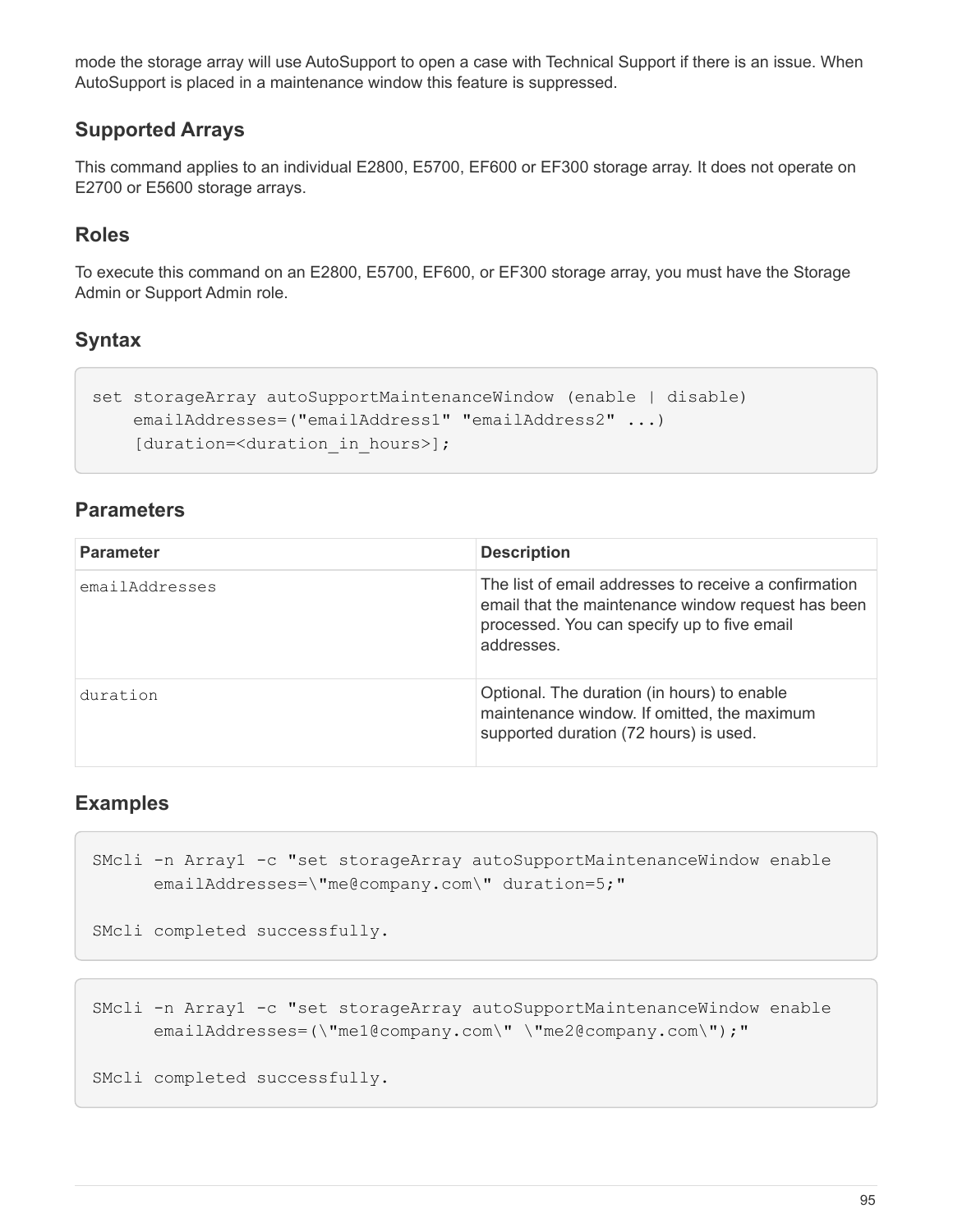```
SMcli -n Array1 -c "set storageArray autoSupportMaintenanceWindow disable
        emailAddresses=(\"me1@company.com\" \"me2@company.com\"
\"me3@company.com\"
        \"me4@company.com\" \"me5@company.com\");"
SMcli completed successfully.
```
8.42

# **Enable or disable the AutoSupport OnDemand feature**

The set storageArray autoSupportOnDemand command turns on or turns off the AutoSupport OnDemand feature. This feature allows technical support to coordinate AutoSupport data transmission, and allows them to request the re-transmission of missing support data.

## **Supported Arrays**

This command applies to an individual E2800, E5700, EF600 or EF300 storage array. It does not operate on E2700 or E5600 storage arrays.

## **Roles**

To execute this command on an E2800, E5700, EF600, or EF300 storage array, you must have the Storage Admin or Support Admin role.

# **Context**

Before enabling this feature, you must first enable the AutoSupport feature on the storage array. After enabling this feature, you can next enable the AutoSupport Remote Diagnostics feature (if desired).

# **Syntax**

set storageArray autoSupportOnDemand (enable | disable)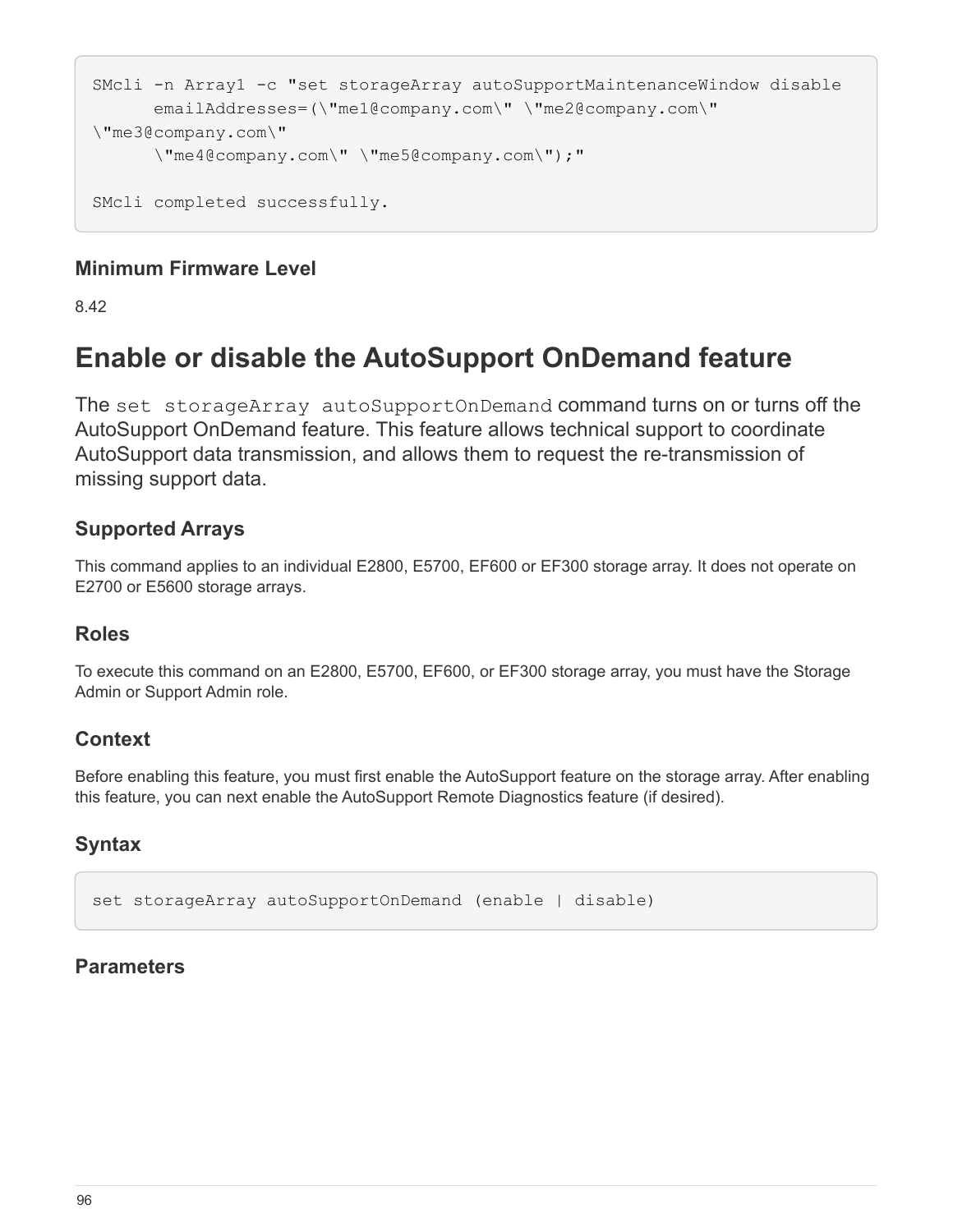| <b>Parameter</b>  | <b>Description</b>                                                                                                                                                                                                                                                                               |
|-------------------|--------------------------------------------------------------------------------------------------------------------------------------------------------------------------------------------------------------------------------------------------------------------------------------------------|
| disable<br>enable | Allows the user to enable or disable AutoSupport<br>OnDemand feature. If AutoSupport is disabled, the<br>enable action will error and asks the user to enable it<br>first. If the Remote Diagnostics feature is enabled, the<br>disable action will also turn off Remote Diagnostics<br>feature. |

## **Examples**

SMcli -n Array1 -c "set storageArray autoSupportOnDemand enable;" SMcli completed successfully.

# **Verification**

Use the show storageArray autoSupport command to see if you have enabled the feature. The initial two lines of the displayed output show the enable status of the AutoSupport feature, followed by the AutoSupport OnDemand feature:

The AutoSupport is enabled on this storage array. The AutoSupport OnDemand feature is enabled on this storage array. The AutoSupport Remote Diagnostics feature is enabled on this storage array.

# **Minimum Firmware Level**

8.40

# **Enable or disable the AutoSupport Remote Diagnostics feature**

The set storageArray autoSupportRemoteDiag command turns on or turns off the AutoSupport OnDemand Remote Diagnostics feature. This feature enables technical support to request support data to diagnose problems remotely.

# **Supported Arrays**

This command applies to an individual E2800, E5700, EF600 or EF300 storage array. It does not operate on E2700 or E5600 storage arrays.

# **Roles**

To execute this command on an E2800, E5700, EF600, or EF300 storage array, you must have the Storage Admin or Support Admin role.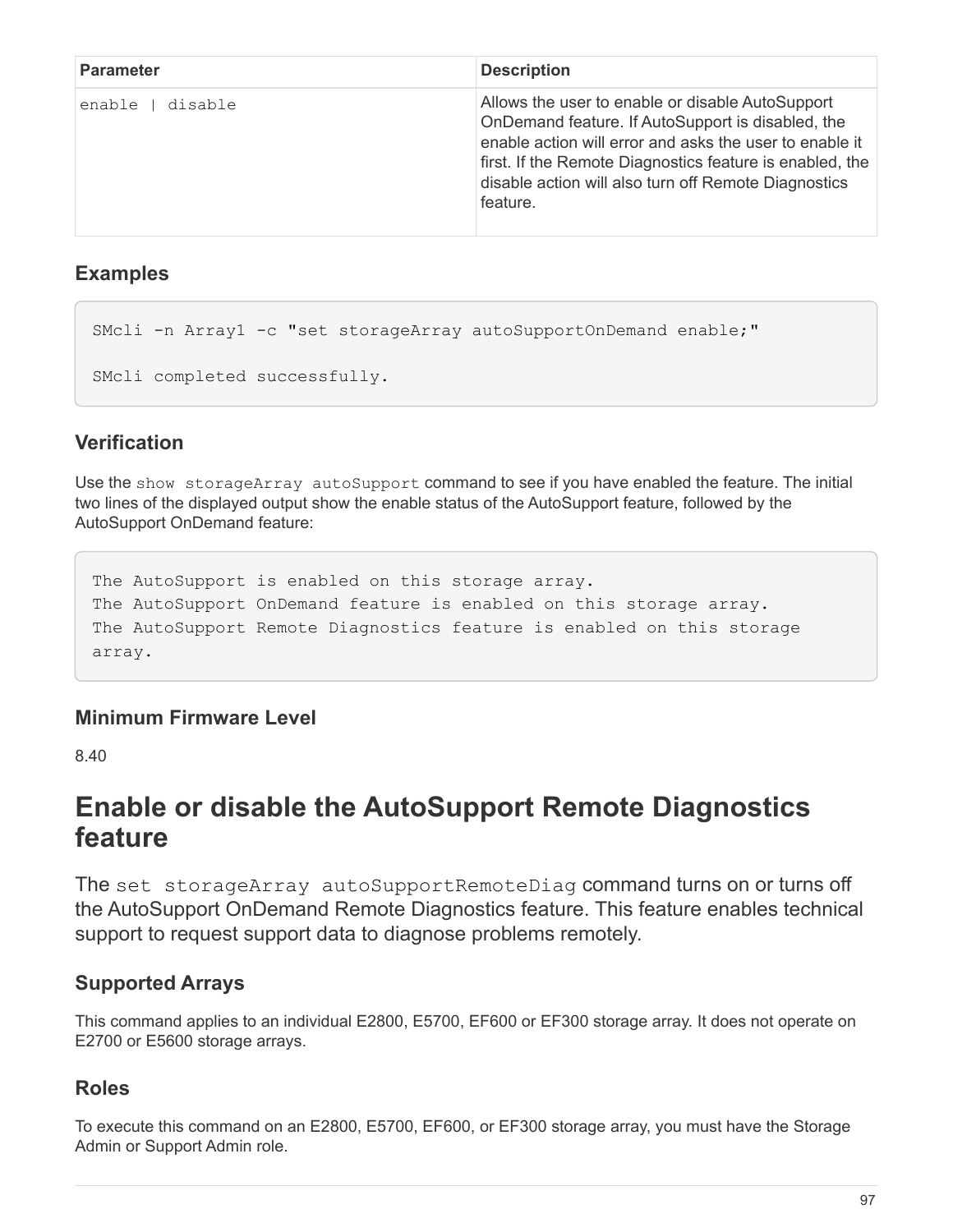## **Context**

Before enabling this feature, first enable the AutoSupport feature and then the AutoSupport OnDemand feature on the storage array.

You must enable the three features in the following order:

- 1. Enable AutoSupport
- 2. Enable AutoSupport OnDemand
- 3. Enable AutoSupport Remote Diagnostics

### **Syntax**

```
set storageArray autoSupportRemoteDiag (enable | disable)
```
### **Parameters**

| <b>Parameter</b>  | <b>Description</b>                                                                                                                                                                                                       |
|-------------------|--------------------------------------------------------------------------------------------------------------------------------------------------------------------------------------------------------------------------|
| disable<br>enable | Allows the user to enable or disable AutoSupport<br>Remote Diagnostics feature. If AutoSupport and<br>AutoSupport OnDemand are disabled, then the<br>enable action will error and asks the user to enable<br>them first. |

### **Examples**

```
SMcli -n Array1 -c "set storageArray autoSupportRemoteDiag enable;"
SMcli completed successfully.
```
## **Verification**

Use the show storageArray autoSupport command to see if you have enabled the feature. The initial three lines of the displayed output show the enable status of the AutoSupport feature, followed by the AutoSupport OnDemand feature and the AutoSupport Remote Diagnostics feature:

```
The AutoSupport feature is enabled on this storage array.
The AutoSupport OnDemand feature is enabled on this storage array.
The AutoSupport Remote Diagnostics feature is enabled on this storage
array.
```
### **Minimum Firmware Level**

8.40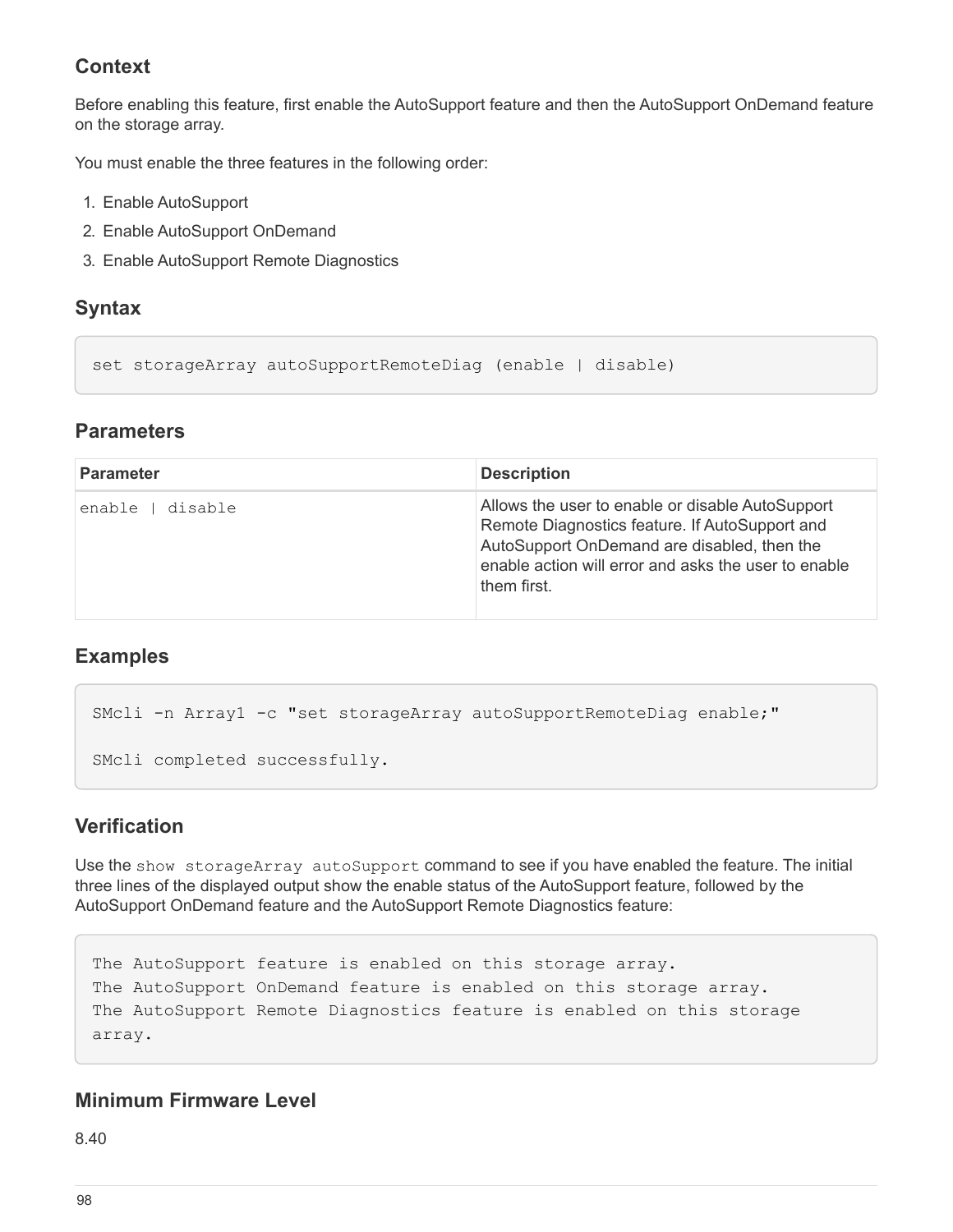# **Set storage array to enable or disable cache mirror data assurance check**

The set storageArray cacheMirrorDataAssuranceCheckEnable command allows you to enable or disable the cache mirror data assurance check.

# **Supported Arrays**

This command applies to an individual E2800, E5700, EF600, or EF300 storage array. It does not operate on E2700 or E5600 storage arrays.

## **Roles**

To execute this command on an E2800, E5700, EF600, or EF300 storage array, you must have the Storage Admin or Support Admin role.

# **Syntax**

set storageArray cacheMirrorDataAssuranceCheckEnable=(TRUE | FALSE)

## **Parameters**

None.

## **Minimum firmware level**

8.41 New command parameter.

# **Set storage array controller health image allow overwrite**

The set storageArray controllerHealthImageAllowOverWrite command sets a flag on a controller to allow a new controller health image to overwrite an existing controller health image on storage arrays that support the controller health image feature.

# **Supported Arrays**

This command applies to any individual storage array, including the E2700, E5600, E2800, E5700, EF600 and EF300 arrays, as long as all SMcli packages are installed.

## **Roles**

To execute this command on an E2800, E5700, EF600, or EF300 storage array, you must have the Storage Admin role.

## **Context**

If the storage array does not support the controller health image feature, the command returns an error.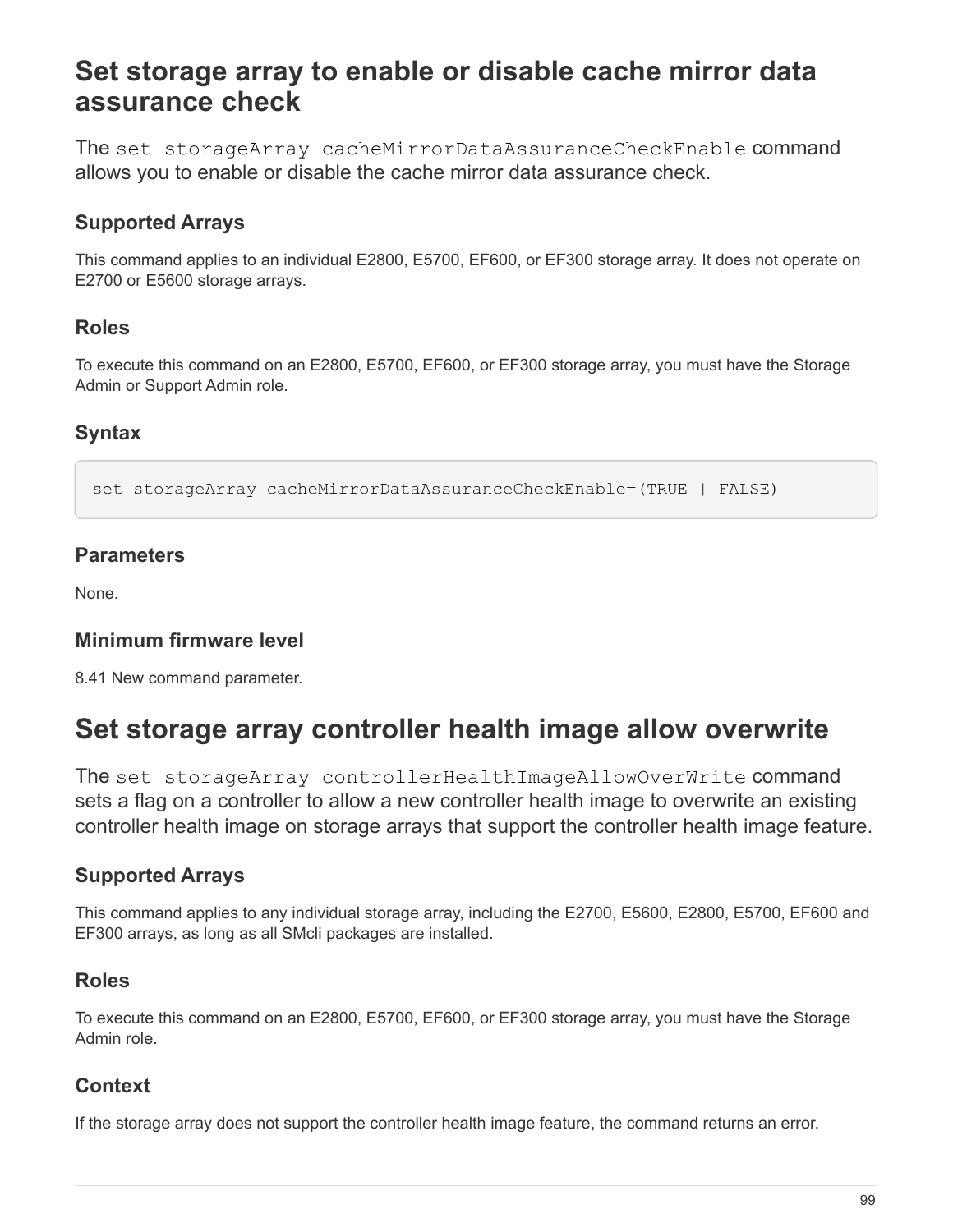

With firmware version 8.20 the coreDumpAllowOverWrite parameter is replaced with the controllerHealthImageAllowOverWrite parameter.

# **Syntax**

set storageArray controllerHealthImageAllowOverWrite

### **Parameters**

None.

# **Notes**

When the controller health image is retrieved, the allow overwrite flag is set. If the controller health image is not retrieved, the image expires in 48 hours, after which the allow overwrite flag is set. When you use the set storageArray controllerHealthImageAllowOverWrite command to set the allow overwrite flag, the 48-hour expiration is waived as if the image had been retrieved.

## **Minimum firmware level**

7.86

8.20 replaces the **coreDumpAllowOverWrite** parameter with the controllerHealthImageAllowOverWrite parameter.

# **Set storage array directory server role mapping**

The set storageArray directoryServer roles command allows you to define role mappings for a specified directory server. These role mappings are used to authenticate users that attempt to execute various SMcli commands.

# **Supported Arrays**

This command applies to an individual E2800, E5700, EF600 or EF300 storage array. It does not operate on E2700 or E5600 storage arrays.

## **Roles**

To execute this command on an E2800, E5700, EF600, or EF300 storage array, you must have the Security Admin role.

# **What you'll need**

The following roles are available to be mapped:

- **Storage admin** Full read/write access to the storage objects (for example, volumes and disk pools), but no access to the security configuration.
- **Security admin** Access to the security configuration in Access Management, certificate management,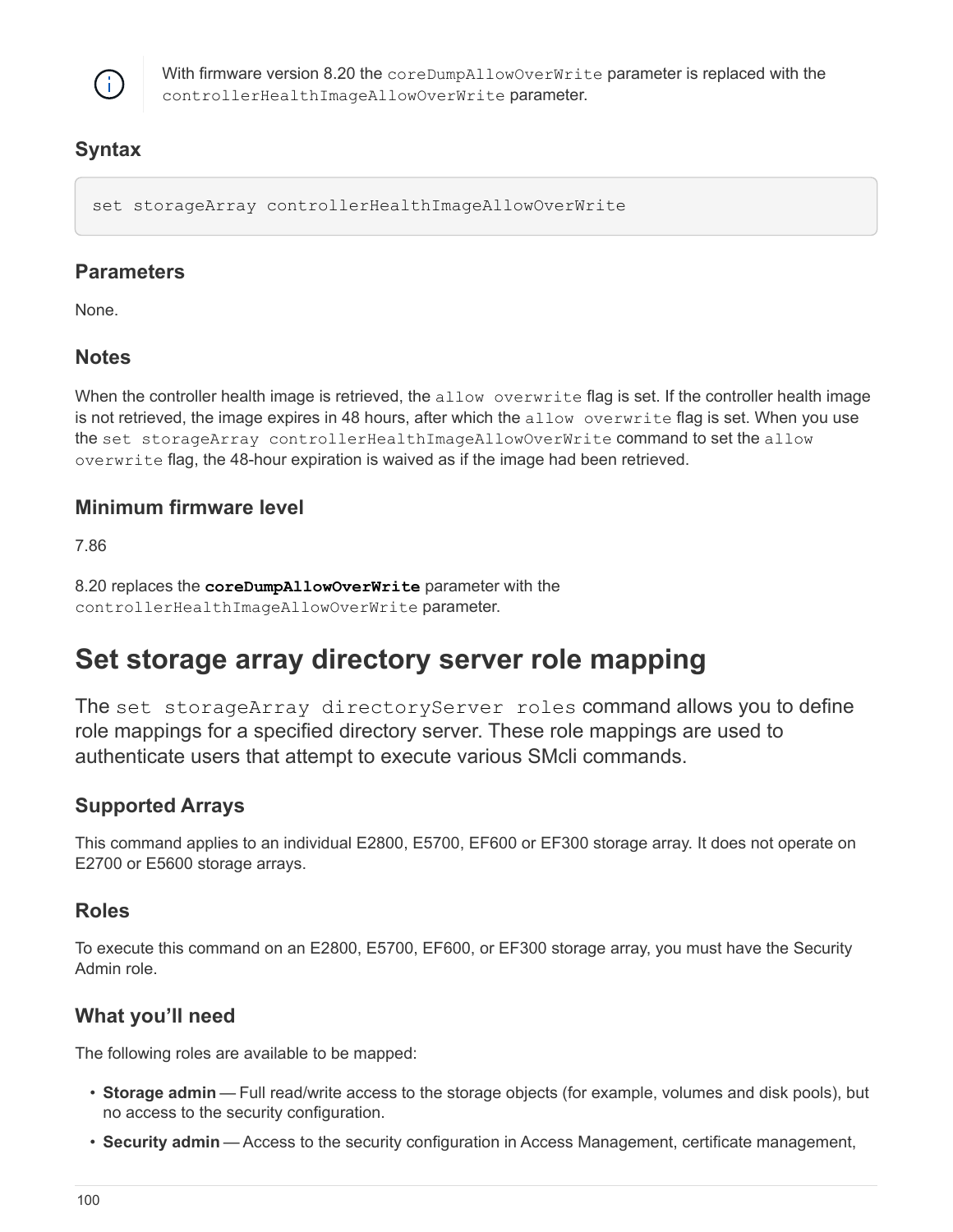audit log management, and the ability to turn the legacy management interface (SYMbol) on or off.

- **Support admin** Access to all hardware resources on the storage array, failure data, MEL events, and controller firmware upgrades. No access to storage objects or the security configuration.
- **Monitor** Read-only access to all storage objects, but no access to the security configuration.

### **Syntax**

```
set storageArray directoryServer ["domainId"]
      groupDN="groupDistinguishedName" roles=("role1"..."roleN")
```
## **Parameters**

| <b>Description</b>                                                                                                                                                        |
|---------------------------------------------------------------------------------------------------------------------------------------------------------------------------|
| Allows you to specify the domain by its ID for which<br>you want to set up role mappings.                                                                                 |
| Allows you to specify the group's distinguished name<br>(DN) to be added to the mapping list.                                                                             |
| Allows you to specify one or more roles for the user(s)<br>in the defined group. If you enter more than one role,<br>separate the values with a space. Valid choices are: |
| * storage.monitor                                                                                                                                                         |
| * storage.admin                                                                                                                                                           |
| * security.admin                                                                                                                                                          |
| support.admin                                                                                                                                                             |
|                                                                                                                                                                           |

## **Examples**

```
SMcli -n Array1 -c "set storageArray directoryServer ["domain1"]
                      groupDN="CN=ng-hsg-bc-madridsecurity,OU=Managed,
                      OU=MyCompanyGroups,DC=hq,DC=mycompany,DC=com"
                      roles=("storage.monitor" "security.admin"
"storage.admin");"
SMcli -n Array1 -c "set storageArray directoryServer ["domain1"]
                      groupDN="CN=ng-epg-engr-manageability,OU=Managed,
                      OU=MyCompanyGroups,DC=hq,DC=mycompany,DC=com"
                      roles=("support.admin");"
SMcli completed successfully.
```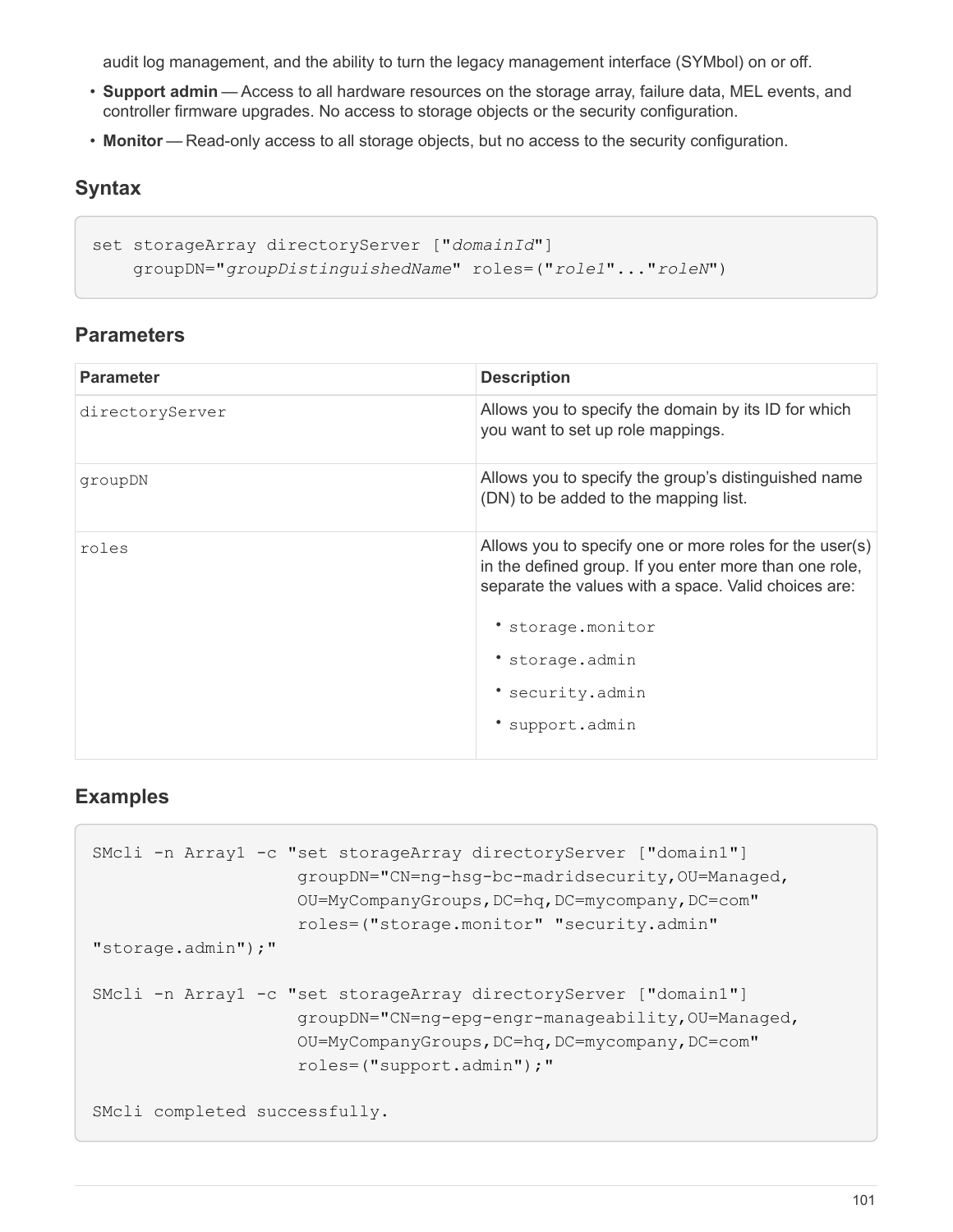# **Set storage array directory server**

The set storageArray directoryServer command updates the directory server configuration.

# **Supported Arrays**

This command applies to an individual E2800, E5700, EF600 or EF300 storage array. It does not operate on E2700 or E5600 storage arrays.

## **Roles**

To execute this command on an E2800, E5700, EF600, or EF300 storage array, you must have the Security Admin role.

# **Syntax**

```
set storageArray directoryServer ["domainId"]
      (domainNames=("domainName1"..."domainNameN") |
       addDomainNames=("domainName1"..."domainNameN") |
       serverUrl="serverUrl" |
       bindAccount="username" bindPassword="password" |
       searchBaseDN="distinguishedName" |
       usernameAttribute="attributeName" |
       groupAttributes=("attrName1"..."attrNameN") |
       addGroupAttributes=("attrName1"..."attrNameN"))
      [skipConfigurationTest={true | false}]
```

| <b>Parameter</b> | <b>Description</b>                                                                                                                                                                                                 |
|------------------|--------------------------------------------------------------------------------------------------------------------------------------------------------------------------------------------------------------------|
| directoryServer  | Allows you to specify the domain ID to update the<br>settings.                                                                                                                                                     |
| domainNames      | Allows you to set one or more valid domain names for<br>the directory server. If you enter more than one name,<br>separate the values with a space. Using this set<br>option will clear out existing domain names. |
| addDomainNames   | Allows you to add one or more valid domain names<br>for the directory server. If you enter more than one<br>name, separate the values with a space.                                                                |
| serverUrl        | Allows you to specify the server URL.                                                                                                                                                                              |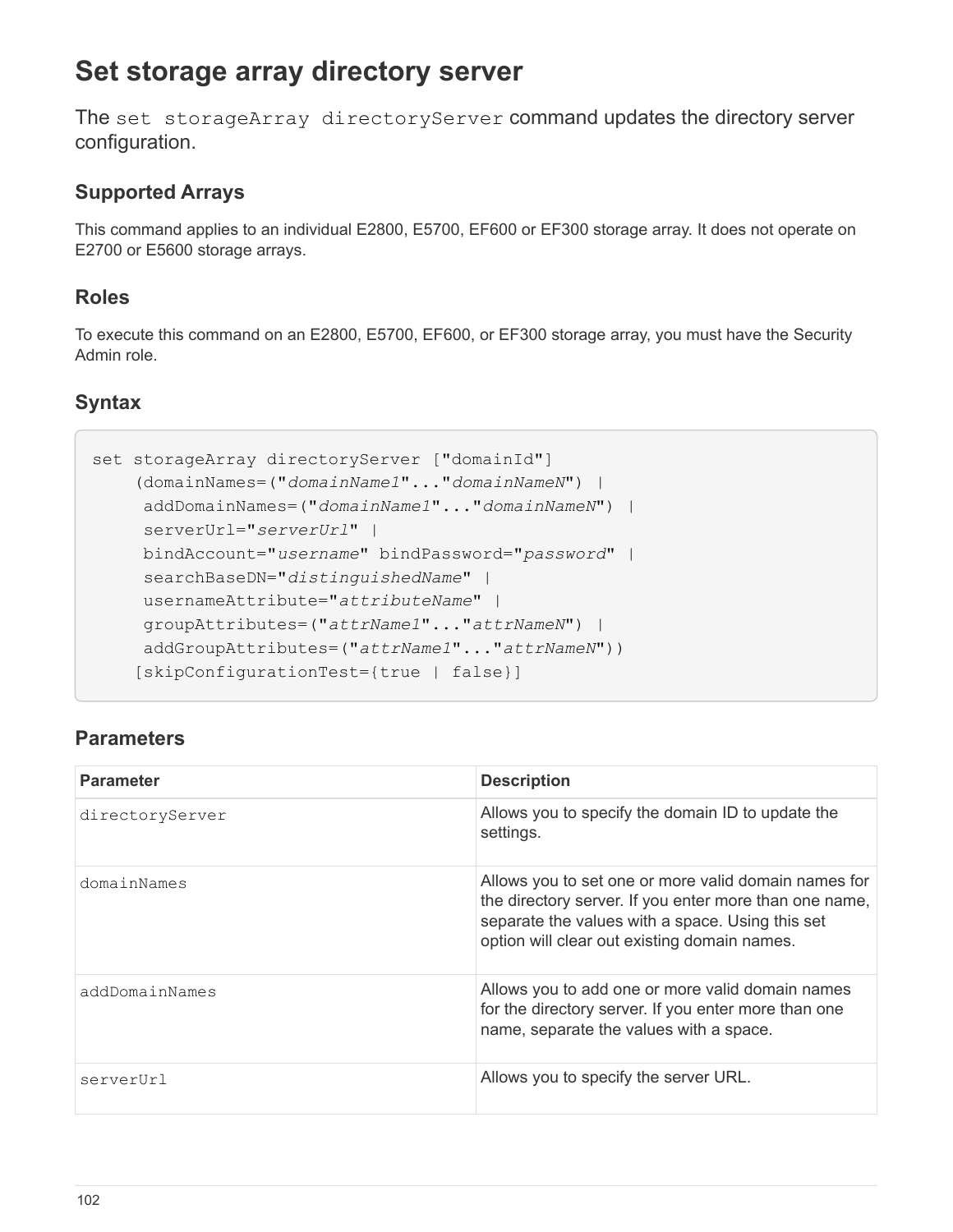| <b>Parameter</b>      | <b>Description</b>                                                                                                                                                                                                                                                               |
|-----------------------|----------------------------------------------------------------------------------------------------------------------------------------------------------------------------------------------------------------------------------------------------------------------------------|
| bindAccount           | Allows you to specify the username to be used as the<br>binding account.                                                                                                                                                                                                         |
| bindPassword          | Allows you to specify the password to be used as the<br>binding password.                                                                                                                                                                                                        |
| searchBaseDN          | Allows you to specify the search base distinguished<br>name to search for LDAP user objects for determining<br>group membership.                                                                                                                                                 |
| usernameAttribute     | Allows you to specify the attribute to be used to<br>search for user objects for determining group<br>membership. If specified, the string must contain the<br>variable {uid} that will be replaced with the<br>username used during login. Example:<br>sAMAccountName={uid}     |
| groupAttributes       | Allows you to set one or more group attributes to be<br>used to look for group Distinguished Names.<br>Distinguished names are used to determine group<br>membership for role mapping.                                                                                           |
|                       | If you enter more than one group,<br>separate the values with a space.                                                                                                                                                                                                           |
|                       | Using this parameter will clear out<br>existing groups.                                                                                                                                                                                                                          |
| addGroupAttributes    | Allows you to add one or more group attributes to be<br>used to look for group Distinguished Names.<br>Distinguished names are used to determine group<br>membership for the purposes of role mapping.<br>If you enter more than one group,<br>separate the values with a space. |
| skipConfigurationTest | Allows you to skip the configuration test before the<br>configuration is saved. The default is false.                                                                                                                                                                            |

# **Examples**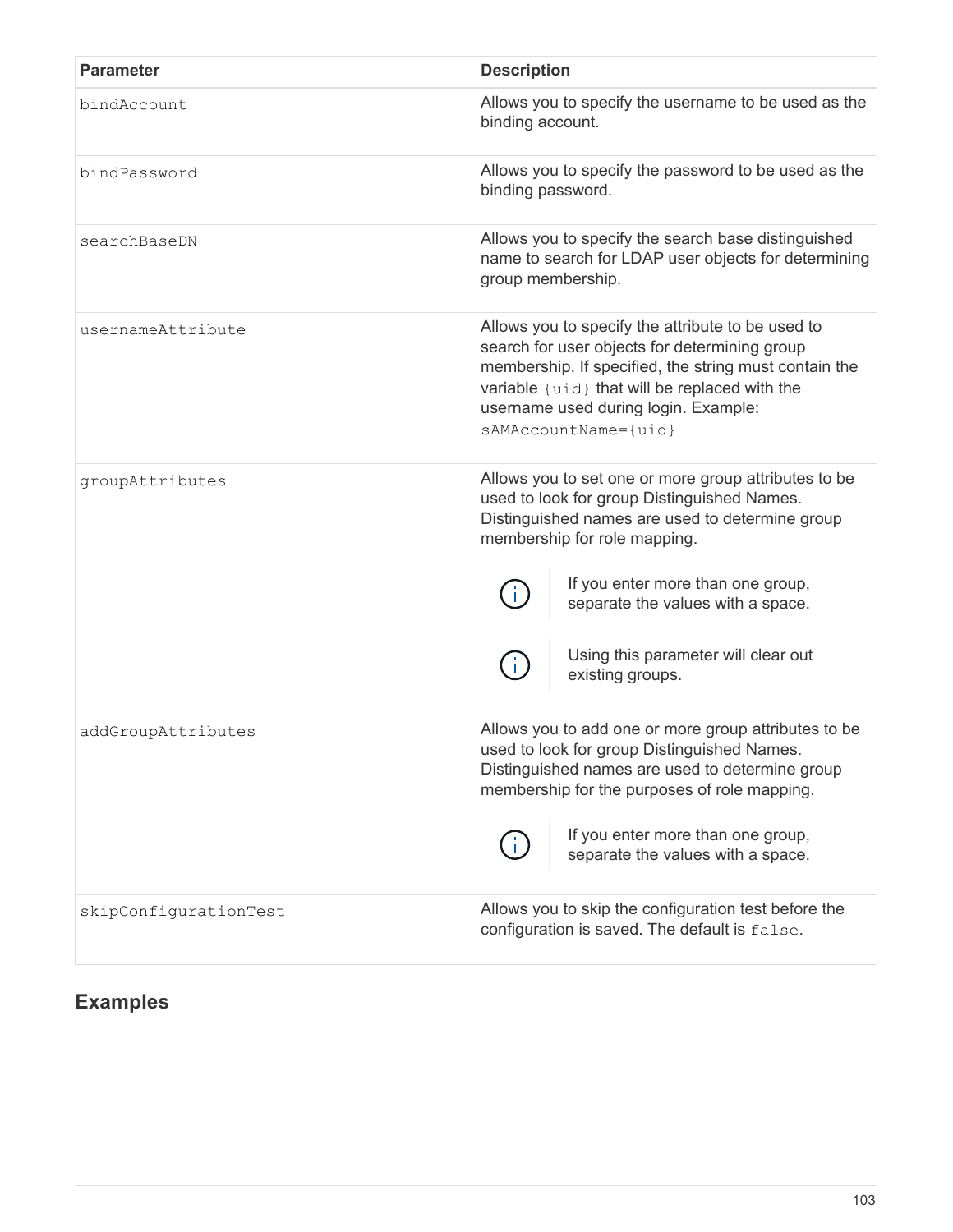```
SMcli -n Array1 -c "set storageArray directoryServer ["domain1"]
       serverUrl="ldaps://hqldap.eng.mycompany.com:636";"
SMcli -n Array1 -c "set storageArray directoryServer ["domain1"]
                      bindAccount="bindDN2" bindPassword="thePassword2"
                    searchBaseDN="OU= Users, DC=hq, DC=mycompany, DC=com"
                      usernameAttribute="sAMAccountName"
groupAttributes=("memberOf");"
SMcli completed successfully.
```
# **Set external key management settings**

The set storageArray externalKeyManagement command configures the external key management server address and port number.

## **Supported Arrays**

This command applies to an individual E2800, E5700, EF600 or EF300 storage array. It does not operate on E2700 or E5600 storage arrays.

## **Roles**

To execute this command on an E2800, E5700, EF600, or EF300 storage array, you must have the Security Admin role.

### **Context**



This command applies only to external key management.

## **Syntax**

set storageArray externalKeyManagement serverAddress=*serverAddress* serverPort=*portNumber*

| <b>Parameter</b> | <b>Description</b>                                                                                                                                                 |
|------------------|--------------------------------------------------------------------------------------------------------------------------------------------------------------------|
| serverAddress    | Allows you to specify the external key management<br>server address. The server address can be a fully<br>qualified domain name, IPv4 address, or IPv6<br>address. |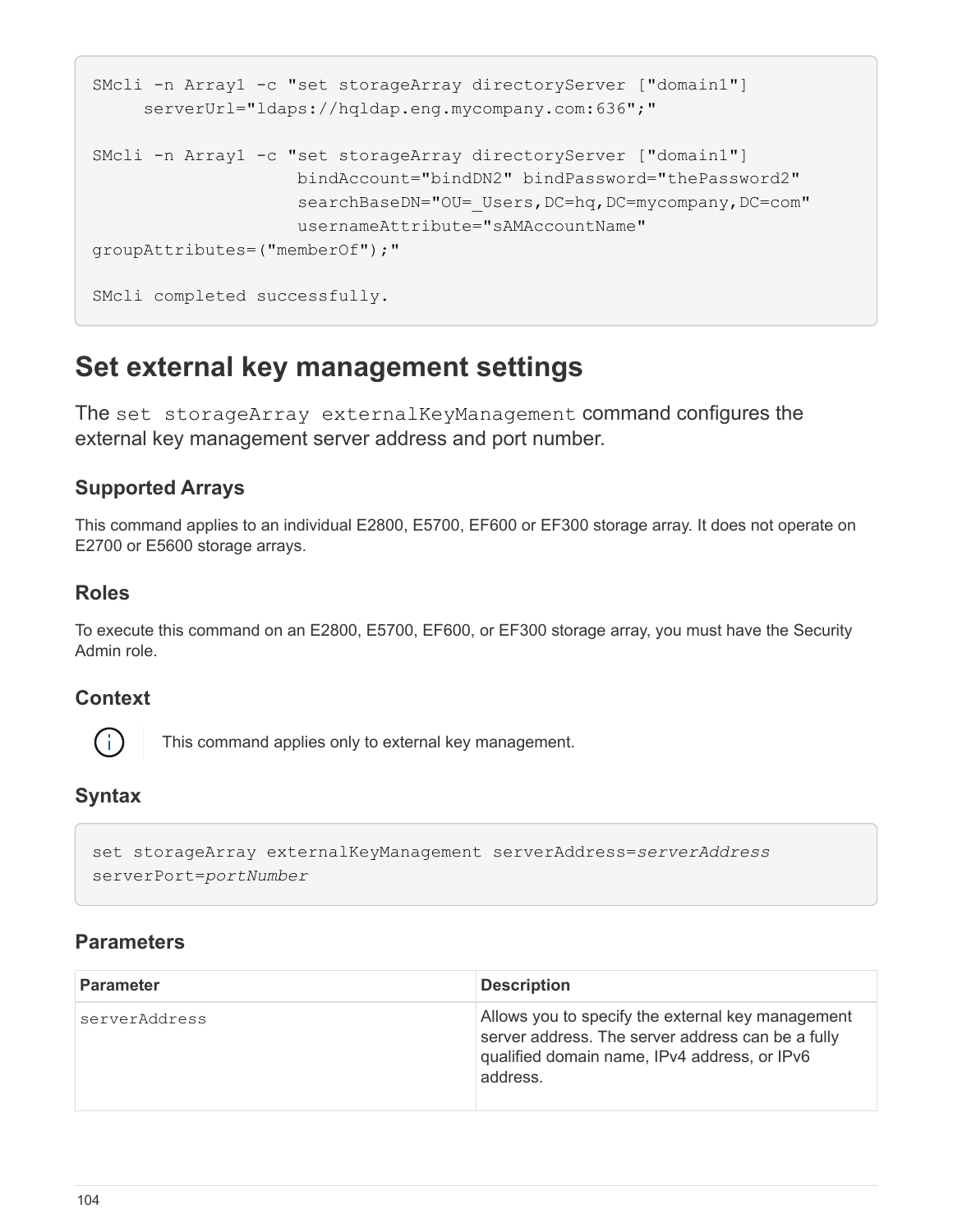| <b>Parameter</b> | <b>Description</b>                                                              |
|------------------|---------------------------------------------------------------------------------|
| serverPort       | Allows you to specify the port number of the external<br>key management server. |

#### **Example**

```
SMcli -n Array1 -c "set storageArray externalKeyManagement
serverAddress=192.0.2.1 serverPort=8081;"
```
SMcli completed successfully.

#### **Minimum firmware level**

8.40

# **Enable or disable host connectivity reporting**

The set storageArray hostConnectivityReporting command enables or disables host connectivity reporting on the controller.

## **Supported Arrays**

This command applies to an individual E2800, E5700, EF600, or EF300 storage array. It does not operate on E2700 or E5600 storage arrays.

#### **Roles**

To execute this command on an E2800, E5700, EF600, or EF300 storage array, you must have the Storage Admin role.

## **Syntax**

set storageArray hostConnectivityReporting (enable | disable)

## **Context**

When you enable host connectivity reporting on the storage array, the storage array continuously monitors the connection between the storage array's controllers and the configured hosts and alerts you if the connection is disrupted due to a loose, damaged, or missing cable or other problems with the host. You are also notified if the host type is incorrectly specified on the storage array (which could result in failover problems).



To disable host connectivity reporting, you must first disable automatic load balancing.

You can keep host connectivity reporting enabled if automatic load balancing is disabled.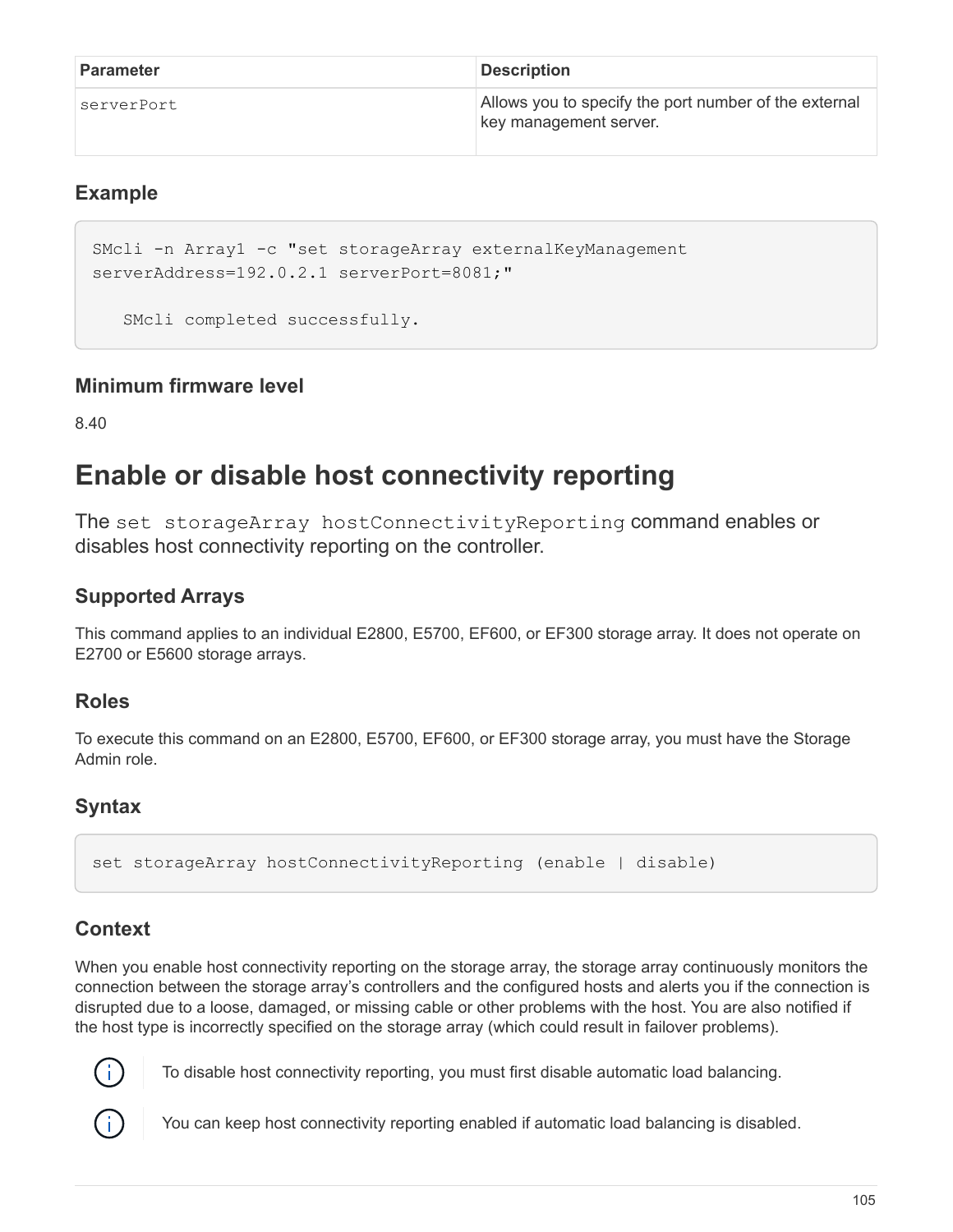

Host connectivity reporting and automatic load balancing function only on the Linux DHALUA, Windows/Windows Clustered, and VMware host types.

#### **Parameters**

None.

### **Minimum firmware level**

8.42 New command parameter.

## **Set storage array ICMP response**

The set storageArray icmpPingResponse command returns the default values for negotiable settings for sessions and connections, which represent the starting point for the storage array for negotiations.

## **Supported Arrays**

This command applies to any individual storage array, including the E2700, E5600, E2800, E5700, EF600 and EF300 arrays, as long as all SMcli packages are installed.

#### **Roles**

To execute this command on an E2800, E5700, EF600, or EF300 storage array, you must have the Storage Admin role.

#### **Syntax**

```
set storageArray icmpPingResponse=(TRUE | FALSE)
```
#### **Parameter**

| <b>Parameter</b> | <b>Description</b>                                                                                                                                                                             |
|------------------|------------------------------------------------------------------------------------------------------------------------------------------------------------------------------------------------|
| icmpPingResponse | This parameter turns on or turns off Echo Request<br>messages. Set the parameter to TRUE to turn on Echo<br>Request messages. Set the parameter to FALSE to<br>turn off Echo Request messages. |

#### **Notes**

The Internet Control Message Protocol (ICMP) is used by operating systems in a network to send error messages, test packets, and informational messages related to the IP, such as a requested service is not available or that a host or router could not be reached. The ICMP response command sends ICMP Echo Request messages and receives ICMP Echo Response messages to determine if a host is reachable and the time it takes for packets to get to and from that host.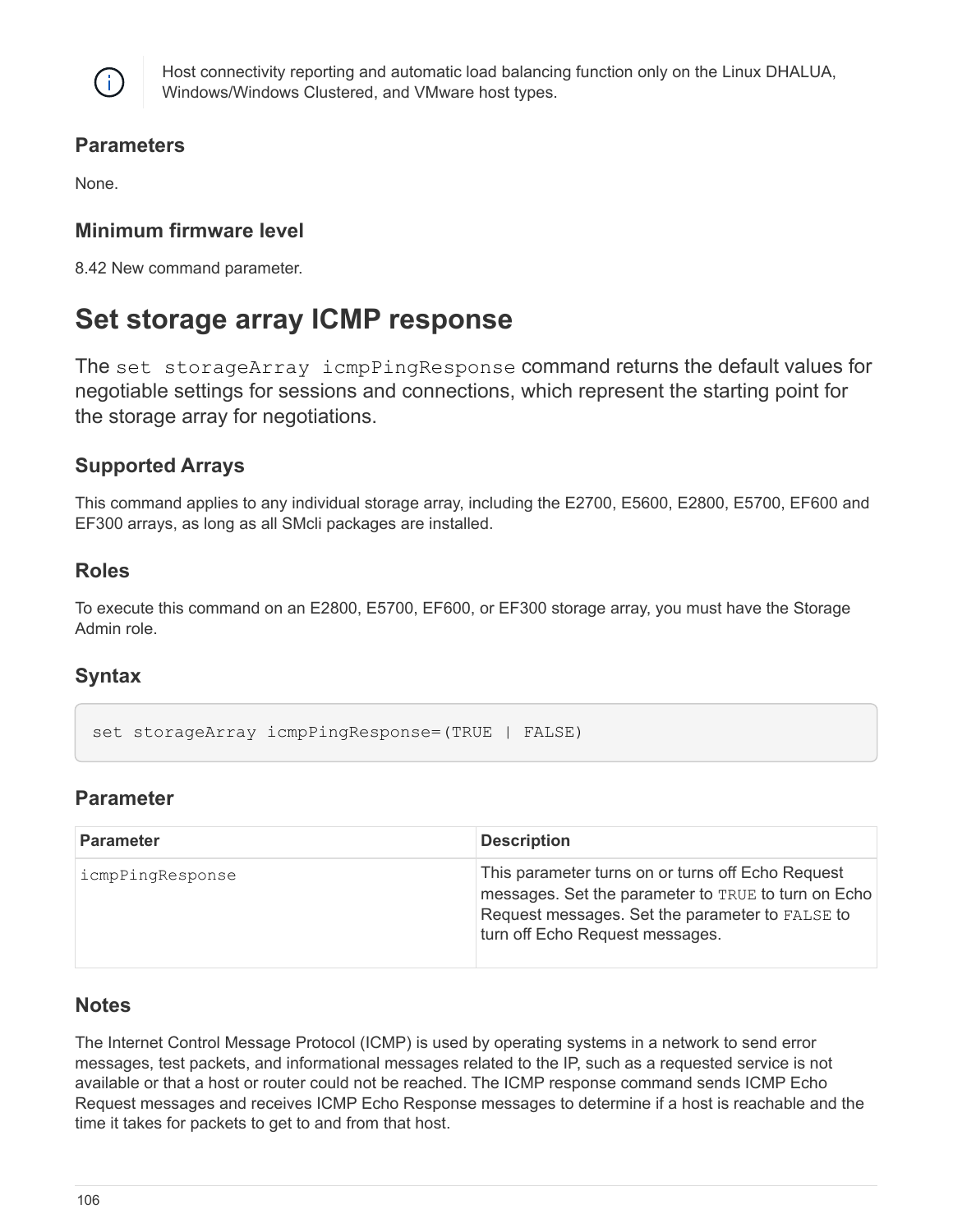7.10

# **Set storage array iSNS server IPv4 address**

The set storageArray isnsIPv4ConfigurationMethod command sets the configuration method and address for an IPv4 Internet Storage Name Service (iSNS).

## **Supported Arrays**

This command applies to any individual storage array, including the E2700, E5600, E2800, E5700, EF600 and EF300 arrays, as long as all SMcli packages are installed.

### **Roles**

To execute this command on an E2800, E5700, EF600, or EF300 storage array, you must have the Storage Admin role.

## **Syntax**

```
set storageArray isnsIPv4ConfigurationMethod=(static | dhcp)
isnsIPv4Address=ipAddress
```
## **Parameters**

| <b>Parameters</b>           | <b>Description</b>                                                                                                                                                                                                                                                                                                                                                                        |
|-----------------------------|-------------------------------------------------------------------------------------------------------------------------------------------------------------------------------------------------------------------------------------------------------------------------------------------------------------------------------------------------------------------------------------------|
| isnsIPv4ConfigurationMethod | The method that you want to use to define the iSNS<br>server configuration. You can enter the IP address for<br>the IPv4 iSNS servers by selecting static. For IPv4,<br>you can choose to have a Dynamic Host<br>Configuration Protocol (DHCP) server select the iSNS<br>server IP address by entering dhcp. To enable DHCP,<br>you must set the isnsIPv4Address parameter to<br>0.0.0.0. |
| isnsIPv4Address             | The IP address that you want to use for the iSNS<br>server. Use this parameter with the static value for<br>IPv4 configurations. If you choose to have a DHCP<br>server set the IP address for an IPv4 Internet iSNS<br>server, you must set the isnsIPv4Address<br>parameter to $0.0.0.0$ .                                                                                              |

#### **Notes**

The iSNS protocol facilitates the automated discovery, management, and configuration of iSCSI devices and Fibre Channel devices on a TCP/IP network. iSNS provides intelligent storage discovery and management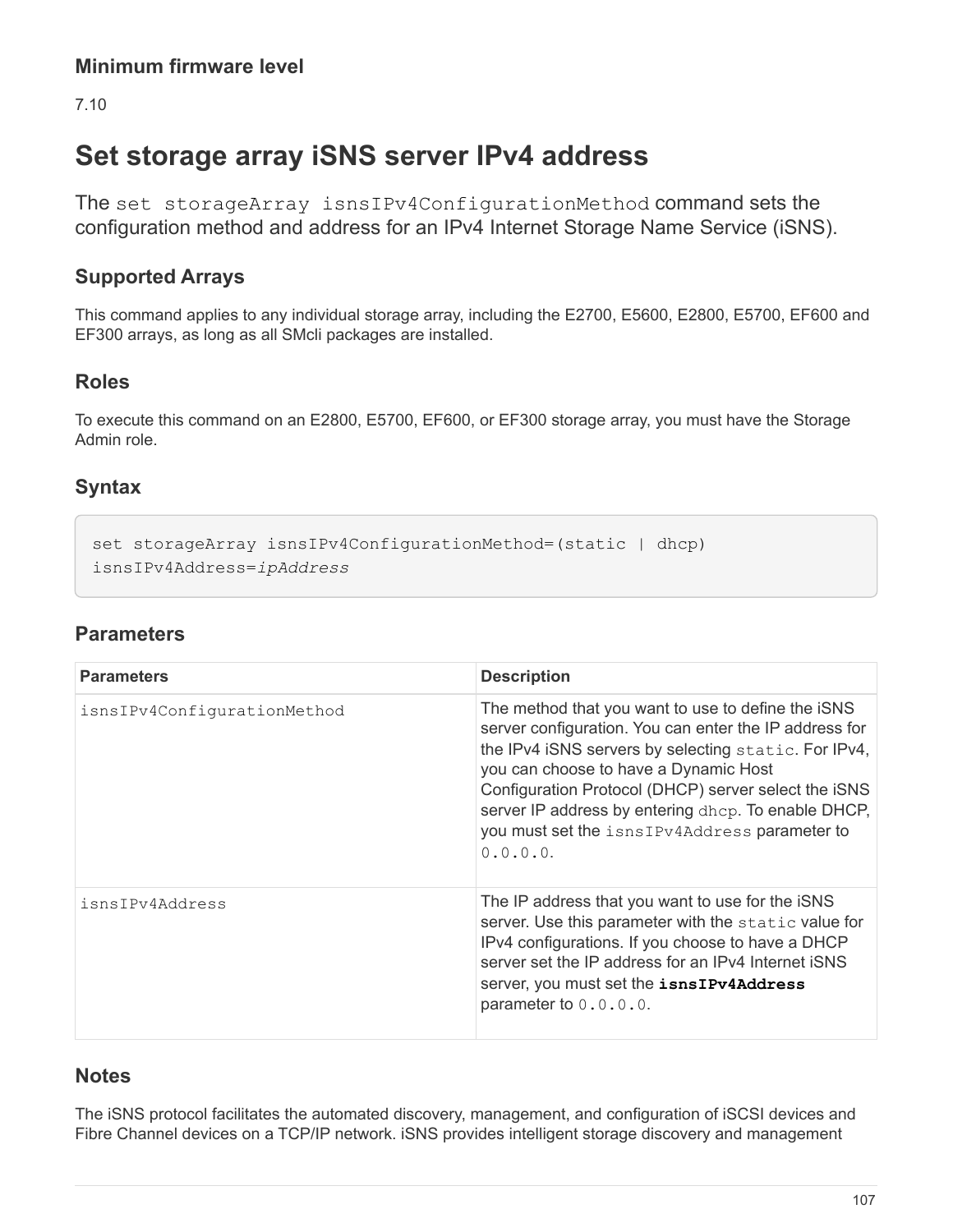services comparable to those found in Fibre Channel networks, which allow a commodity IP network to function in a similar capacity as a storage area network. iSNS also facilitates a seamless integration of IP networks and Fibre Channel networks, due to its ability to emulate Fibre Channel fabric services and manage both iSCSI devices and Fibre Channel devices.

The DHCP server passes configuration parameters, such as network addresses, to IP nodes. DHCP enables a client to acquire all of the IP configuration parameters that it needs to operate. DHCP lets you automatically allocate reusable network addresses.

#### **Minimum firmware level**

7.10

## **Set storage array iSNS server IPv6 address**

The set storageArray isnsIPv6Address command sets the IPv6 address for the iSNS server.

#### **Supported Arrays**

This command applies to any individual storage array, including the E2700, E5600, E2800, E5700, EF600 and EF300 arrays, as long as all SMcli packages are installed.

#### **Roles**

To execute this command on an E2800, E5700, EF600, or EF300 storage array, you must have the Storage Admin role.

#### **Syntax**

```
set storageArray isnsIPv6Address=ipAddress
```
#### **Parameter**

| <b>Parameters</b> | <b>Description</b>                                            |
|-------------------|---------------------------------------------------------------|
| isnsIPv6Address   | The IPv6 address that you want to use for the iSNS<br>server. |

#### **Notes**

The iSNS protocol facilitates the automated discovery, management, and configuration of iSCSI devices and Fibre Channel devices on a TCP/IP network. iSNS provides intelligent storage discovery and management services comparable to those found in Fibre Channel networks, which permits a commodity IP network to function in a similar capacity as a storage area network. iSNS also facilitates a seamless integration of IP networks and Fibre Channel networks, due to its ability to emulate Fibre Channel fabric services, and manage both iSCSI devices and Fibre Channel devices. iSNS provides value in any storage network that has iSCSI devices, Fibre Channel devices, or any combination.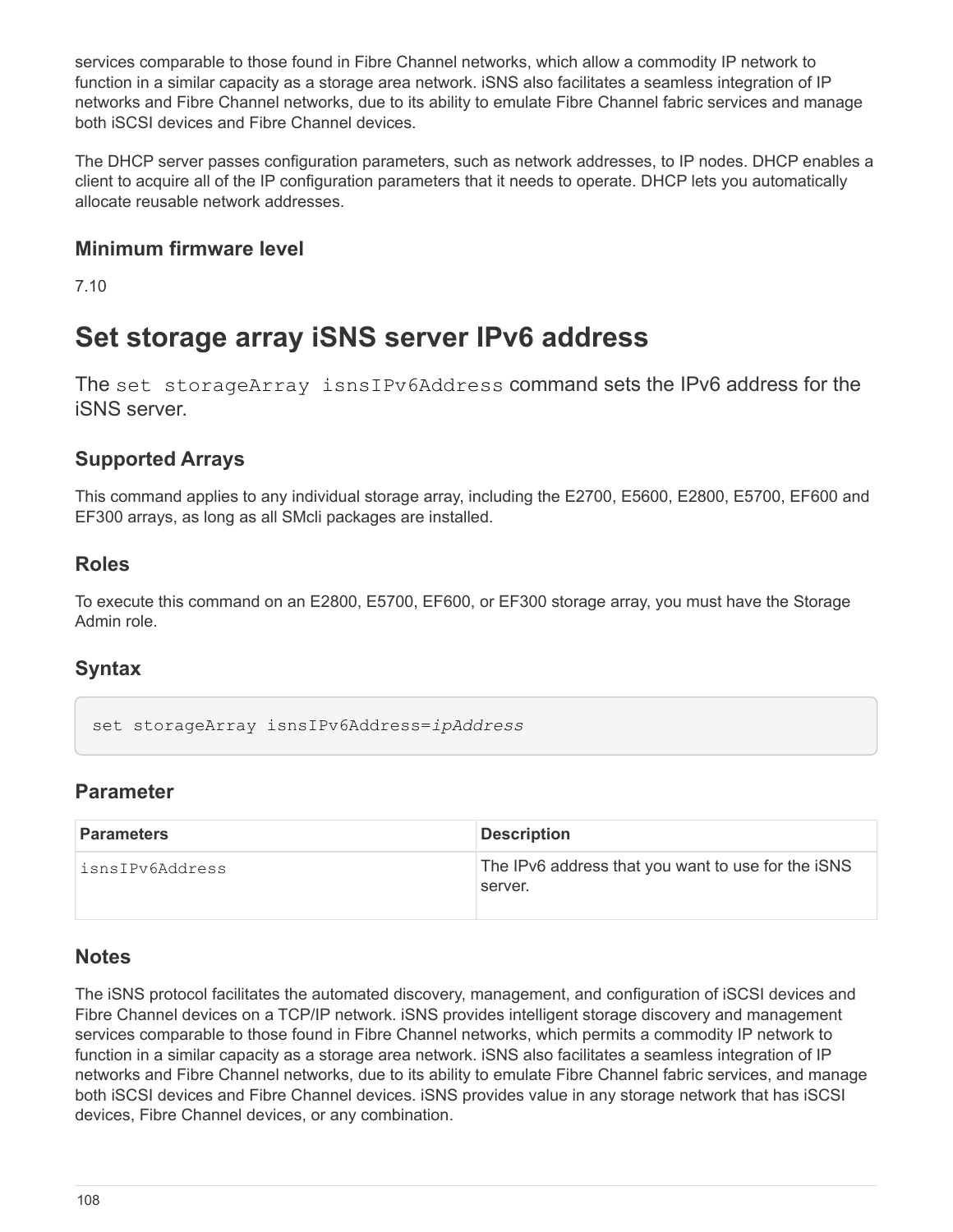7.10

# **Set storage array iSNS server listening port**

The set storageArray isnsListeningPort command sets the iSNS server listening port.

## **Supported Arrays**

This command applies to any individual storage array, including the E2700, E5600, E2800, E5700, EF600 and EF300 arrays, as long as all SMcli packages are installed.

### **Roles**

To execute this command on an E2800, E5700, EF600, or EF300 storage array, you must have the Storage Admin role.

## **Syntax**

set storageArray isnsListeningPort=*listeningPortIPAddress*

## **Parameter**

| <b>Parameter</b>  | <b>Description</b>                                                                                                                                                                                                                      |
|-------------------|-----------------------------------------------------------------------------------------------------------------------------------------------------------------------------------------------------------------------------------------|
| isnsListeningPort | The IP address that you want to use for the iSNS<br>server listening port. The range of values for the<br>listening port is 49152 to 65535. The default value is<br>53205.                                                              |
|                   | The listening port resides on the server and performs<br>these activities:                                                                                                                                                              |
|                   | • Monitors incoming client connection requests                                                                                                                                                                                          |
|                   | • Manages traffic to the server                                                                                                                                                                                                         |
|                   | When a client requests a network session with a<br>server, the listener receives the actual request. If the<br>client information matches the listener information,<br>then the listener grants a connection to the database<br>server. |

#### **Notes**

A listening port resides on the database server and is responsible for these activities:

• Listening (monitoring) for incoming client connection requests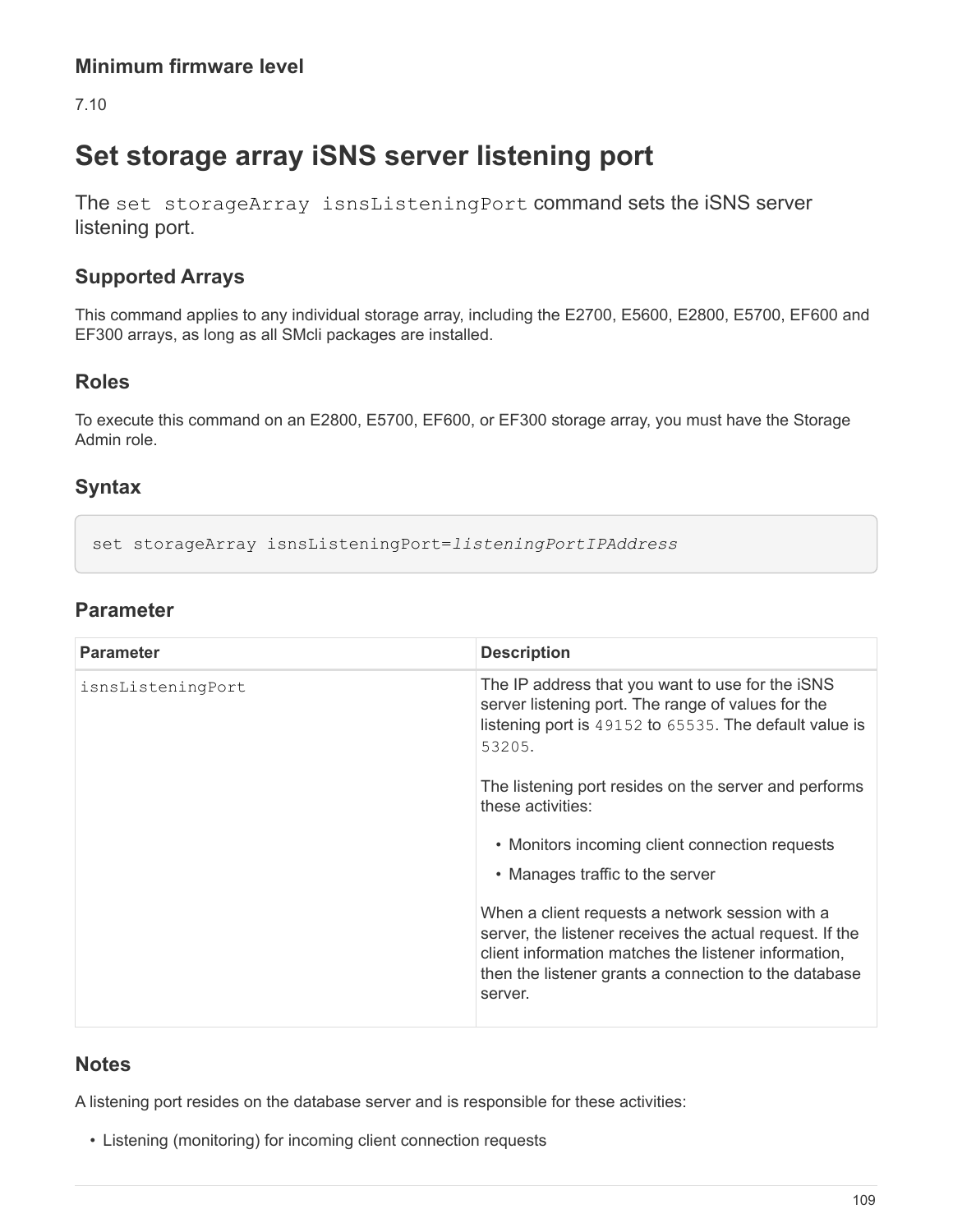• Managing the traffic to the server

When a client requests a network session with a server, a listener receives the actual request. If the client information matches the listener information, then the listener grants a connection to the database server.

#### **Minimum firmware level**

7.10

# **Set storage array iSNS registration**

The set storageArray isnsRegistration command enables you to list a storage array on either an IPv4 or an IPv6 Internet Storage Name Service (iSNS) server.

## **Supported Arrays**

This command applies to any individual storage array, including the E2700, E5600, E2800, E5700, EF600 and EF300 arrays, as long as all SMcli packages are installed.

#### **Roles**

To execute this command on an E2800, E5700, EF600, or EF300 storage array, you must have the Storage Admin role.

### **Syntax for IPv4**

```
set storageArray isnsRegistration=(TRUE | FALSE)
isnsIPv4ConfigurationMethod=[static | dhcp]
isnsIPv4Address=ipAddress
[isnsListeningPort]
```
## **Syntax for IPv6**

```
set storageArray isnsRegistration=(TRUE | FALSE)
isnsIPv6Address=ipAddress
[isnsListeningPort]
```
#### **Parameters**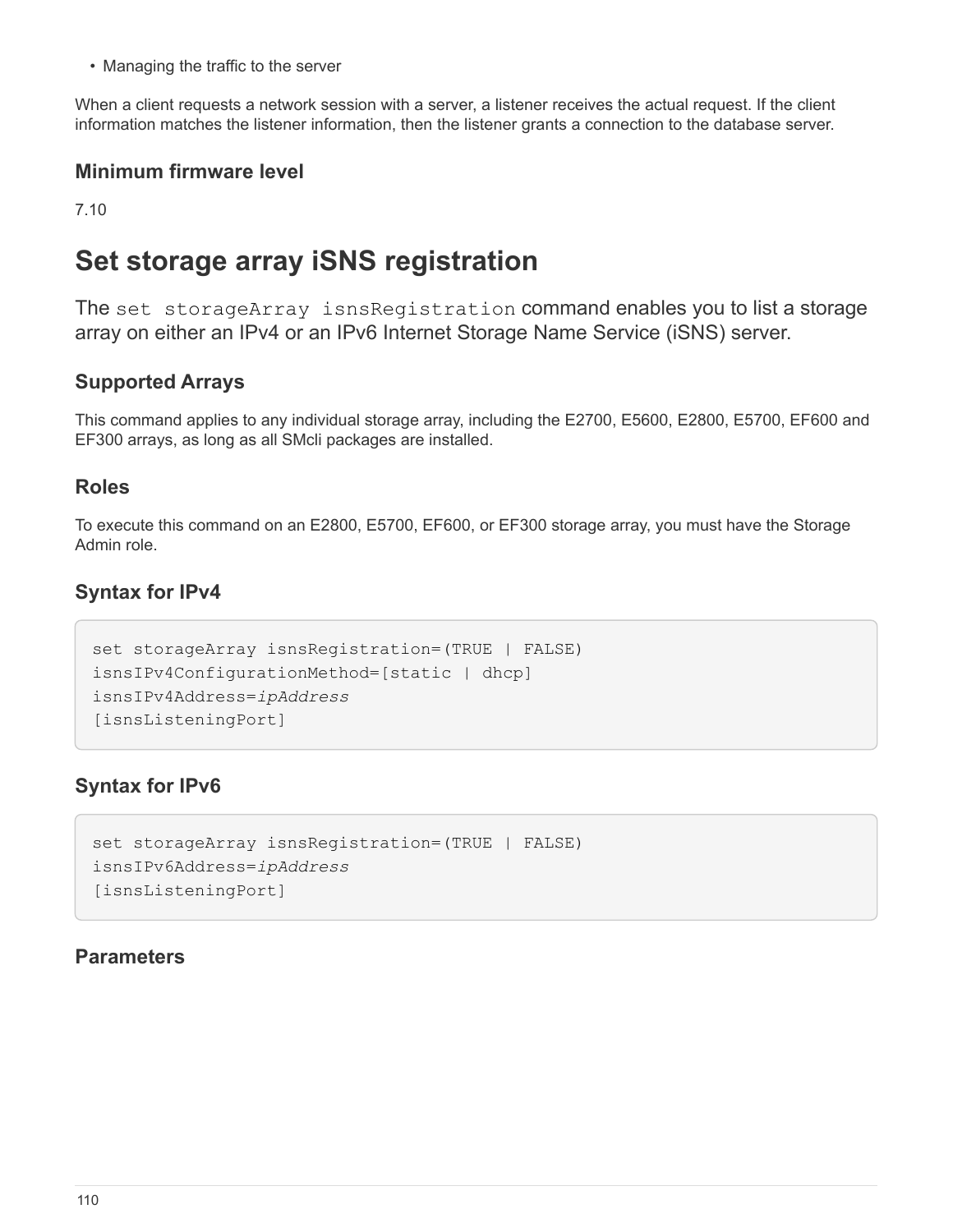| <b>Parameters</b>           | <b>Description</b>                                                                                                                                                                                                                                                                                                                                                                        |
|-----------------------------|-------------------------------------------------------------------------------------------------------------------------------------------------------------------------------------------------------------------------------------------------------------------------------------------------------------------------------------------------------------------------------------------|
| isnsRegistration            | The means of registering the iSCSI target on the<br>ISNS server. Set the parameter to TRUE to list an<br><b>iSCSI</b> target.                                                                                                                                                                                                                                                             |
|                             | When you set this parameter to TRUE you must also<br>use these parameters for IPV4 configurations:                                                                                                                                                                                                                                                                                        |
|                             | · isnsIPV4ConfigurationMethod                                                                                                                                                                                                                                                                                                                                                             |
|                             | · isnsIPV4Address                                                                                                                                                                                                                                                                                                                                                                         |
|                             | When you set this parameter to TRUE you must also<br>use these parameters for IPV6 configurations:                                                                                                                                                                                                                                                                                        |
|                             | · isnsIPV6Address                                                                                                                                                                                                                                                                                                                                                                         |
|                             | Optionally, you can also use the<br>isnsListeningPort parameter to define the port<br>monitor and manage traffic to the server.                                                                                                                                                                                                                                                           |
|                             | To remove the registration for the storage array from<br>the iSNS server set this parameter to FALSE.                                                                                                                                                                                                                                                                                     |
| isnsIPv4ConfigurationMethod | The method that you want to use to define the iSNS<br>server configuration. You can enter the IP address for<br>the IPv4 iSNS servers by selecting static. For IPv4,<br>you can choose to have a Dynamic Host<br>Configuration Protocol (DHCP) server select the iSNS<br>server IP address by entering dhcp. To enable DHCP,<br>you must set the isnsIPv4Address parameter to<br>0.0.0.0. |
| isnsIPv4Address             | The IPv4 address used to connect to the iSNS server.<br>Use this parameter with the static value for IPv4<br>configurations. If you choose to have a DHCP server<br>set the IP address for an IPv4 Internet iSNS server,<br>you must set the isnsIPv4Address parameter to<br>0.0.0.0.                                                                                                     |
| isnsIPv6Address             | The IPv6 address used to connect to the iSNS server.                                                                                                                                                                                                                                                                                                                                      |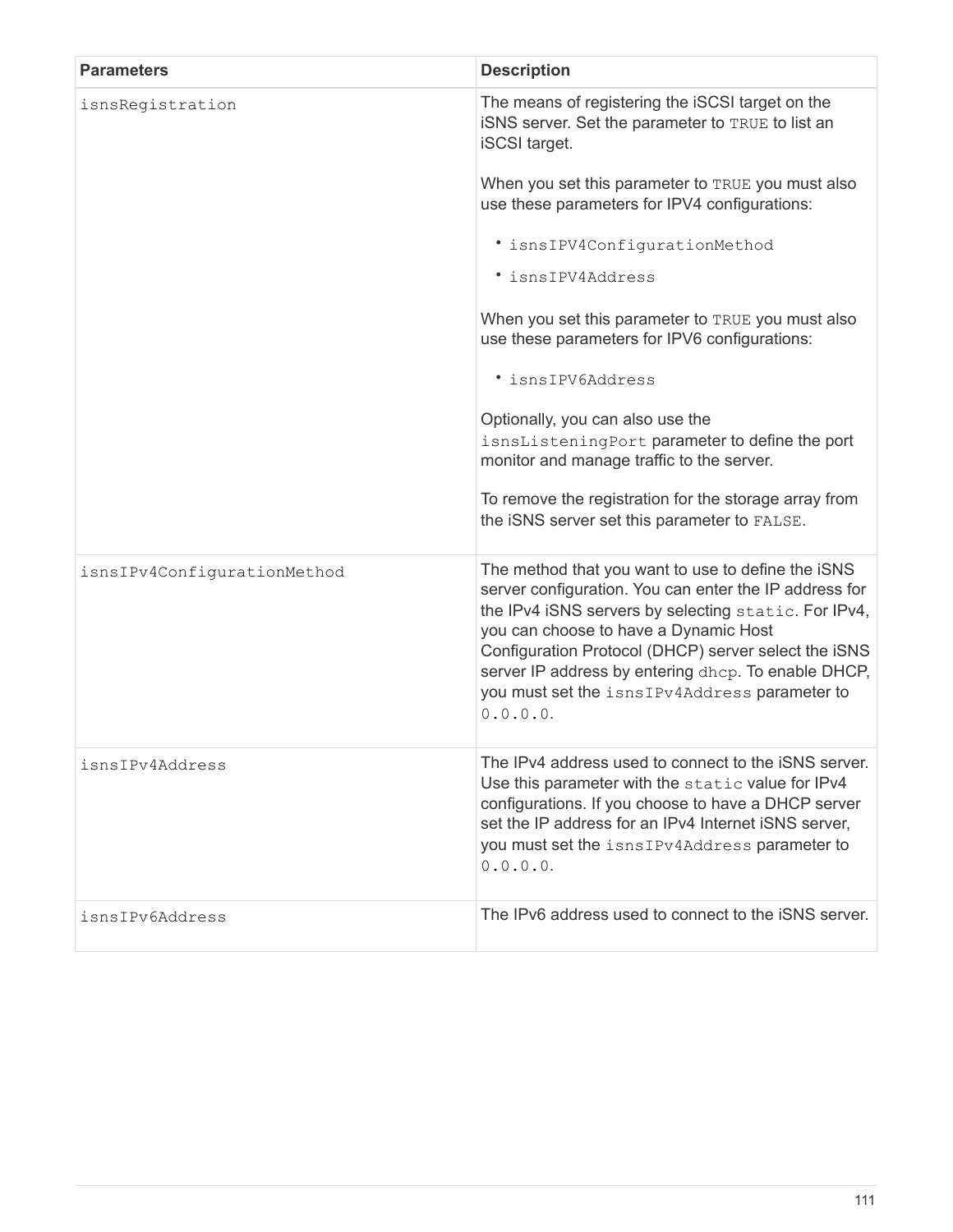| <b>Parameters</b> | <b>Description</b>                                                                                                                                                                                                                      |
|-------------------|-----------------------------------------------------------------------------------------------------------------------------------------------------------------------------------------------------------------------------------------|
| isnsListeningPort | The port number that you want to use for the iSNS<br>server listening port. The range of values for the<br>listening port is 49152 to 65535. The default value is<br>3205.                                                              |
|                   | The listening port resides on the server and performs<br>these activities:                                                                                                                                                              |
|                   | • Monitors incoming client connection requests                                                                                                                                                                                          |
|                   | • Manages traffic to the server                                                                                                                                                                                                         |
|                   | When a client requests a network session with a<br>server, the listener receives the actual request. If the<br>client information matches the listener information,<br>then the listener grants a connection to the database<br>server. |

### **Notes**

The iSNS protocol facilitates the automated discovery, management, and configuration of iSCSI devices and Fibre Channel devices on a TCP/IP network. iSNS provides intelligent storage discovery and management services comparable to those found in Fibre Channel networks, which allow a commodity IP network to function in a similar capacity as a storage area network. iSNS also facilitates a seamless integration of IP networks and Fibre Channel networks, due to its ability to emulate Fibre Channel fabric services and manage both iSCSI devices and Fibre Channel devices.

The DHCP server passes configuration parameters, such as network addresses, to IP nodes. DHCP enables a client to acquire all of the IP configuration parameters that it needs to operate. DHCP lets you automatically allocate reusable network addresses.

#### **Minimum firmware level**

7.10

## **Set storage array iSNS server refresh**

The set storageArray isnsServerRefresh command refreshes the network address information for the iSNS server.

## **Supported Arrays**

This command applies to any individual storage array, including the E2700, E5600, E2800, E5700, EF600 and EF300 arrays, as long as all SMcli packages are installed.

#### **Roles**

To execute this command on an E2800, E5700, EF600, or EF300 storage array, you must have the Storage Admin role.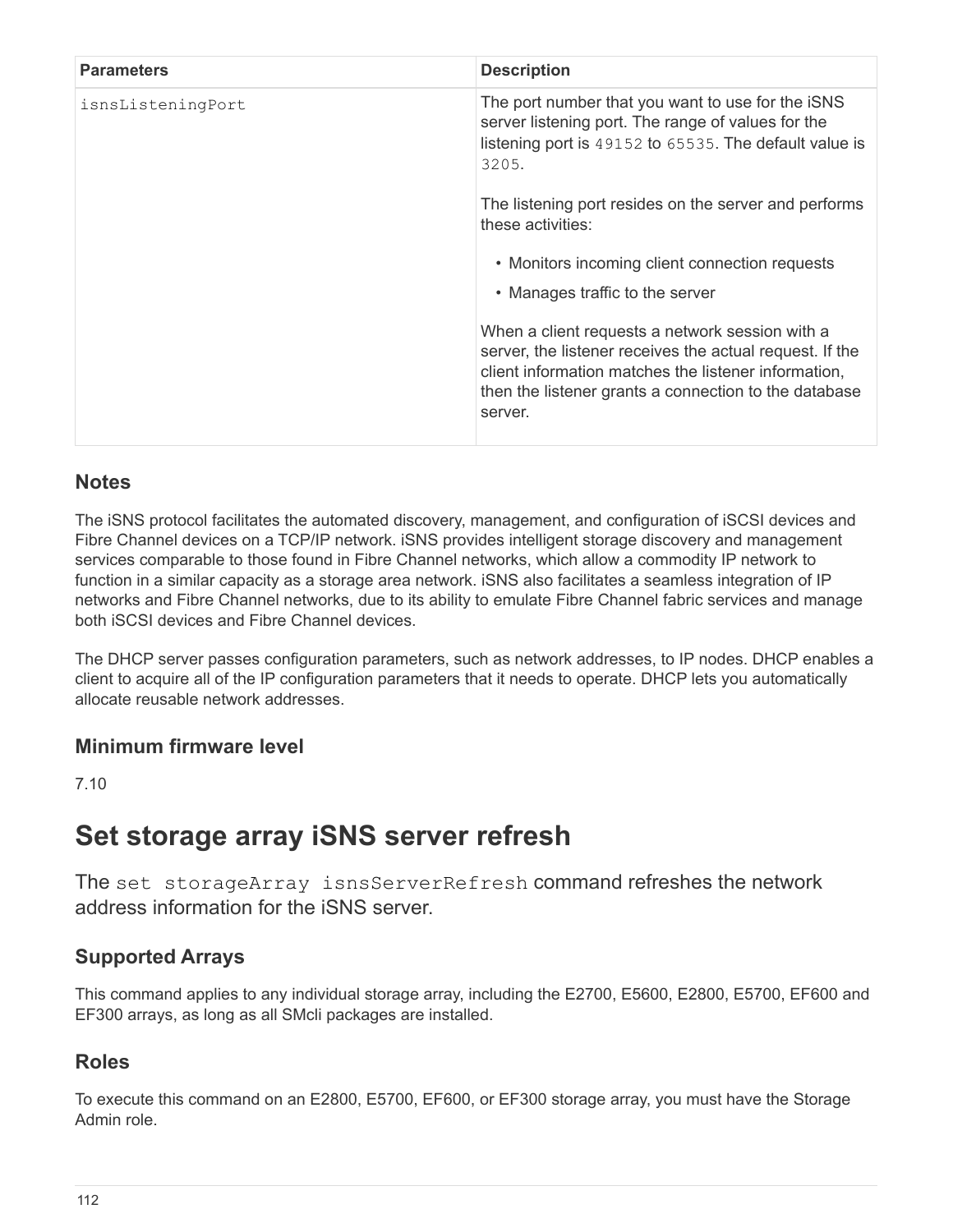## **Context**

This command is valid for only IPv4.

## **Syntax**

```
set storageArray isnsServerRefresh
```
## **Parameters**

None.

## **Notes**

If the DHCP server is not operating at full capability, or if the DHCP server is unresponsive, the refresh operation can take between two and three minutes to complete.

The set storageArray isnsServerRefresh command returns an error if you did not set the configuration method to DHCP. To set the configuration method to DHCP, use the set storageArray isnsIPV4ConfigurationMethod command.

## **Minimum firmware level**

7.10

# **Set storage array controller battery learn cycle**

The set storageArray learnCycleDate controller command sets controller battery learn cycles.

## **Supported Arrays**

This command applies to any individual storage array, including the E2700, E5600, E2800, E5700, EF600 and EF300 arrays, as long as all SMcli packages are installed.

## **Roles**

To execute this command on an E2800, E5700, EF600, or EF300 storage array, you must have the Storage Admin role.

## **Context**



To set individual learn cycles for each controller in the storage array, send this command to both controllers.



The learn cycles are not linked together and so a disruption in one controller battery learn cycle will not impact the learn cycle for the battery in the other controller.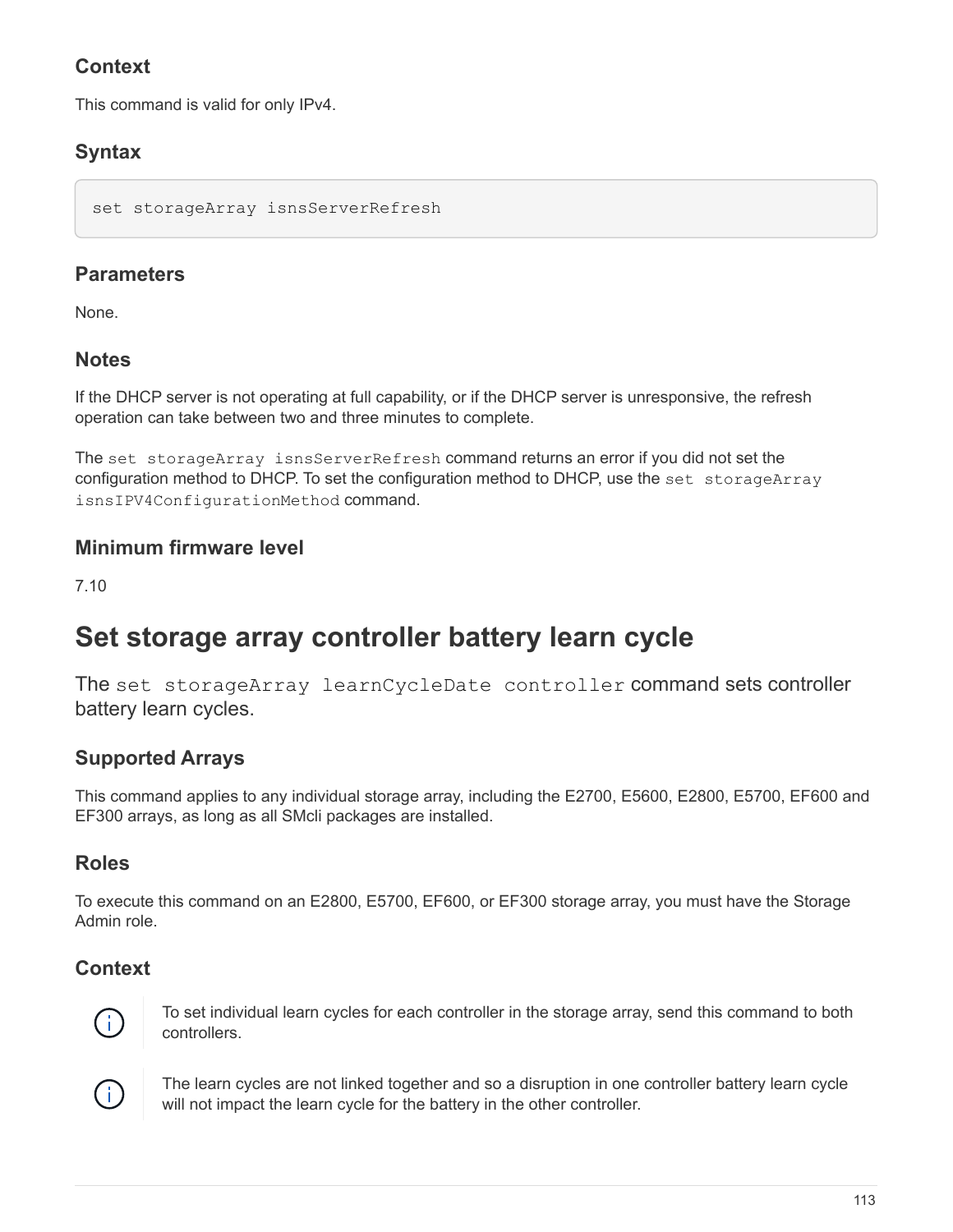

A learn cycle might take several hours to complete.

## **Syntax**

```
set storageArray learnCycleDate (controller[(a| b)])
(daysToNextLearnCycle=numberOfDays |
day=dayOfTheWeek) time=HH:MM
```
#### **Parameters**

| <b>Parameter</b>     | <b>Description</b>                                                                                                                                                                                                                                                                                                                                                                                                                                                 |
|----------------------|--------------------------------------------------------------------------------------------------------------------------------------------------------------------------------------------------------------------------------------------------------------------------------------------------------------------------------------------------------------------------------------------------------------------------------------------------------------------|
| controller           | The controller for which you want to specify a battery<br>learn cycle. Valid controller identifiers are a or b,<br>where a is the controller in slot A, and b is the<br>controller in slot B. Enclose the controller identifier in<br>square brackets ([]). If you do not specify a controller,<br>the controller firmware returns a syntax error.<br>Omitting this parameter sets the learn<br>cycle for both controller batteries in a<br>dual-controller array. |
| daysToNextLearnCycle | Valid values are $0$ through 7, where $0$ is immediately<br>and 7 is in seven days. The<br>daysToNextLearnCycle parameter takes place up<br>to seven days after the next scheduled learn cycle.                                                                                                                                                                                                                                                                    |
| day                  | Valid values for the day parameter include the days of<br>the week (Sunday, Monday, Tuesday, Wednesday,<br>Thursday, Friday, and Saturday). Setting the day<br>causes the next learn cycle to be scheduled on the<br>specified day, after the currently scheduled learn<br>cycle.                                                                                                                                                                                  |
| time                 | The time in 24-hour format; for example 8:00 a.m. is<br>entered as 08:00. Nine o'clock p.m. is entered as<br>21:00, and 9:30 p.m. is entered as 21:30.                                                                                                                                                                                                                                                                                                             |

## **Example**

set storageArray learnCycleDate controller [a] daysToNextLearnCycle=4 time=08:30;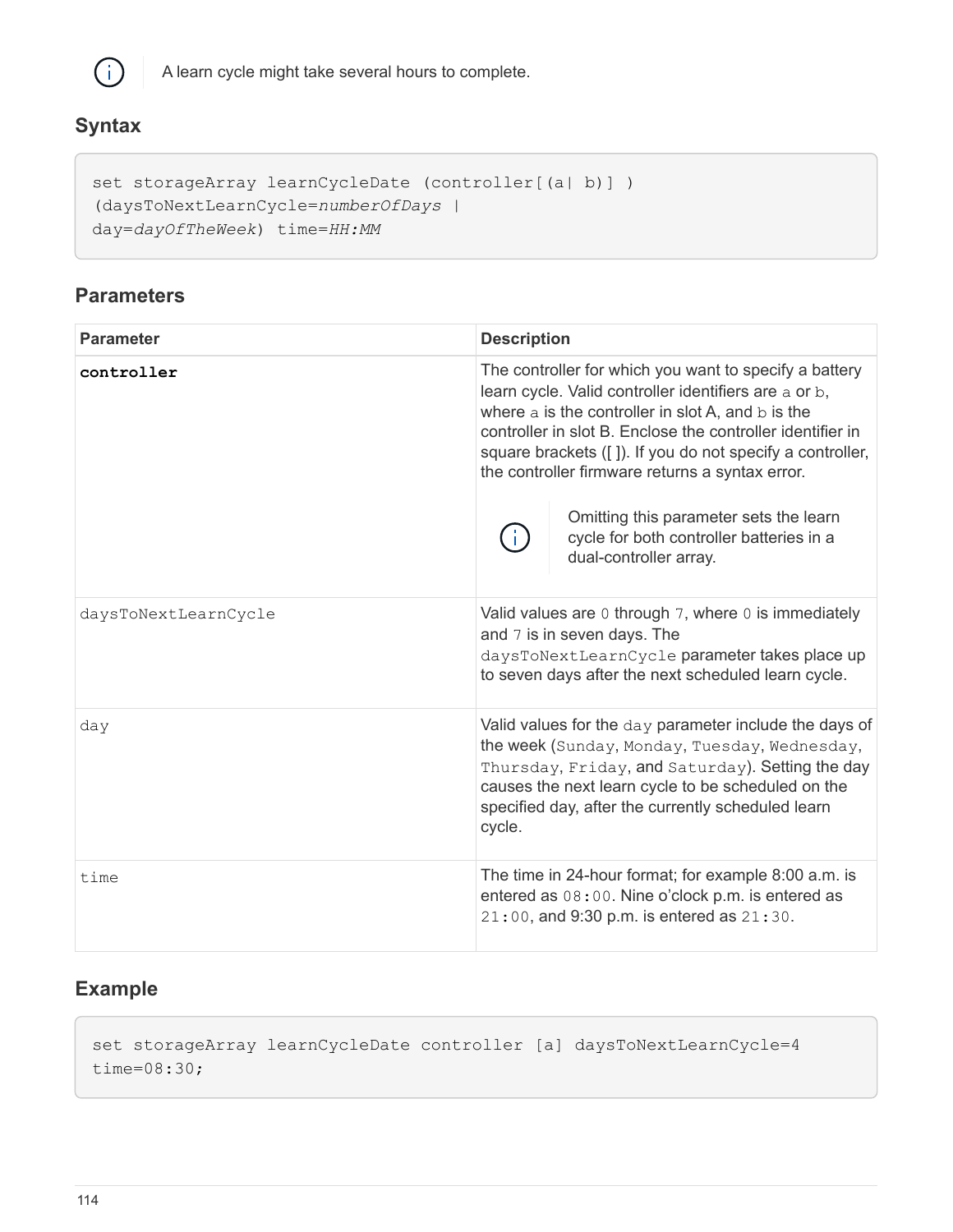## **Notes**

You can set the learn cycle to occur only once during a seven-day period.

The time parameter selects a specific time that you want to run the learn cycle. If a value is not entered, the command uses a default value of 00:00 (midnight).

If the day and time specified are in the past, the next learn cycle takes place on the next possible day specified.

#### **Minimum firmware level**

7.15

8.30 - added the controller parameter.

## **Set storage array local user password or SYMbol password**

The set storageArray localUsername command and the set storageArray symbol command allow you to set a local user name password or a SYMbol password for a particular role.

### **Supported Arrays**

This command applies to an individual E2800, E5700, EF600 or EF300 storage array. It does not operate on E2700 or E5600 storage arrays.

#### **Roles**

To execute this command on an E2800, E5700, EF600, or EF300 storage array, you must have the Storage Admin, Support Admin, Security Admin, or Storage Monitor role.

## **Syntax**

```
set storageArray (localUsername={ admin | storage | security | support |
monitor}
| symbol [userRole={admin | monitor}])
password="string" adminPassword="string"
```
## **Parameters**

| <b>Parameter</b> | <b>Description</b>                                                                                                              |
|------------------|---------------------------------------------------------------------------------------------------------------------------------|
| localUsername    | Allows you to specify the user to change the<br>password. Valid choices are: admin, storage,<br>support, monitor, and security. |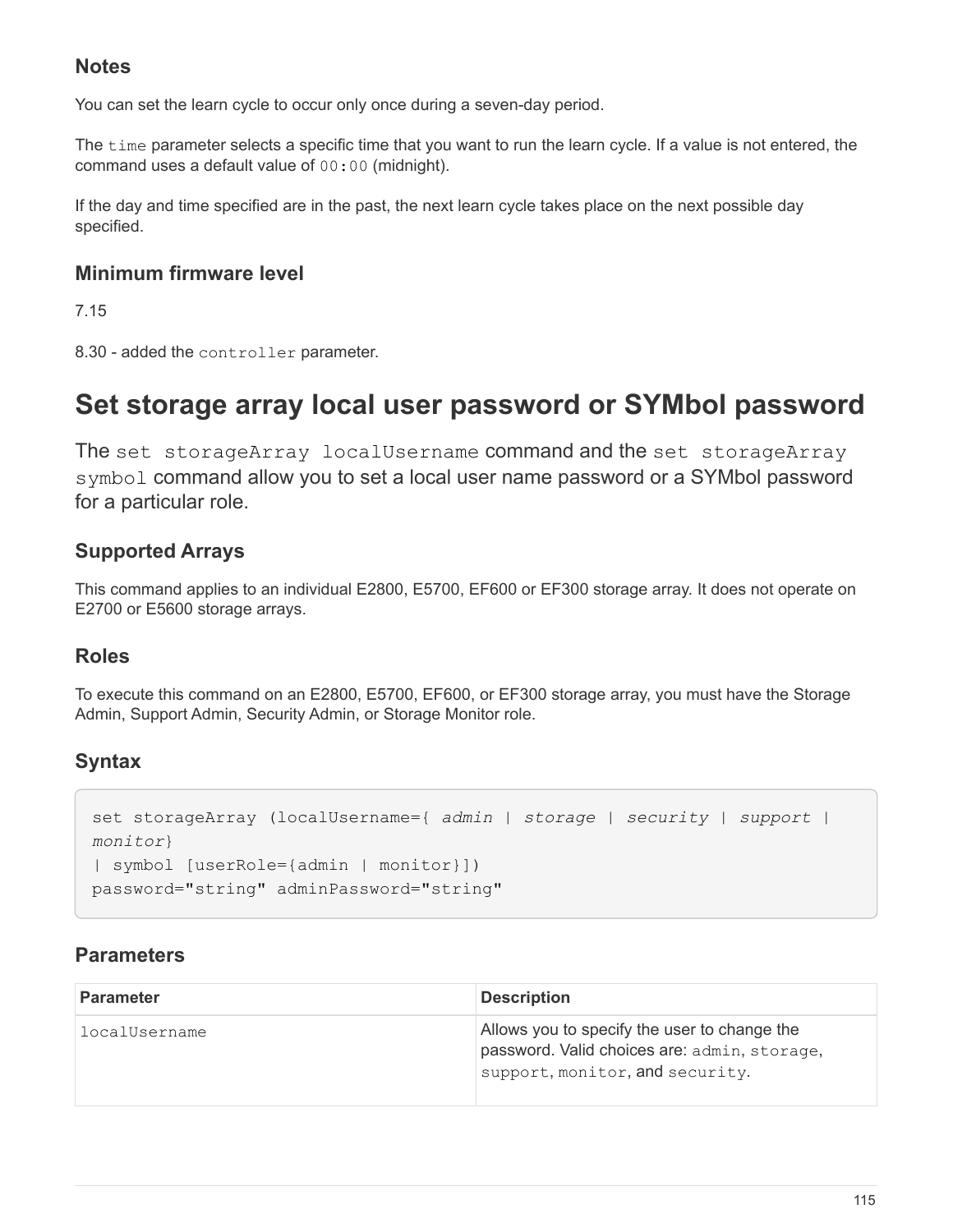| <b>Parameter</b> | <b>Description</b>                                                                          |  |
|------------------|---------------------------------------------------------------------------------------------|--|
| symbol           | Allows you to change the SYMbol password. Valid<br>choices are: admin and monitor.          |  |
|                  | This is the replacement command for<br>the deprecated set storageArray<br>password command. |  |
| password         | Allows you to specify the password for the role.                                            |  |
| adminPassword    | Allows you to specify the admin password, which is<br>required to set any new password.     |  |

#### **Examples**

```
SMcli -n Array1 -c "set storageArray localUsername=storage
password="newPassword" adminPassword="theAdminPassword";"
SMcli -n Array1 -c "set storageArray localUsername=admin
password="newAdminPassword" adminPassword="theAdminPassword";"
SMcli -n Array1 -c "set storageArray symbol userRole=admin
password="newSymbolPassword" adminPassword="theAdminPassword";"
SMcli completed successfully.
```
## **Minimum firmware level**

8.40 adds the command.

## **Set storage array login banner**

The set storageArray loginBanner command allows you to upload a text file to be used as a login banner. The banner text can include an advisory notice and consent message, which is presented to users before they establish sessions in SANtricity System Manager or before they run commands.

#### **Supported Arrays**

This command applies to an individual E2800, E5700, EF600 or EF300 storage array. It does not operate on E2700 or E5600 storage arrays.

#### **Roles**

To execute this command on an E2800, E5700, EF600, or EF300 storage array, you must have the Security Admin role.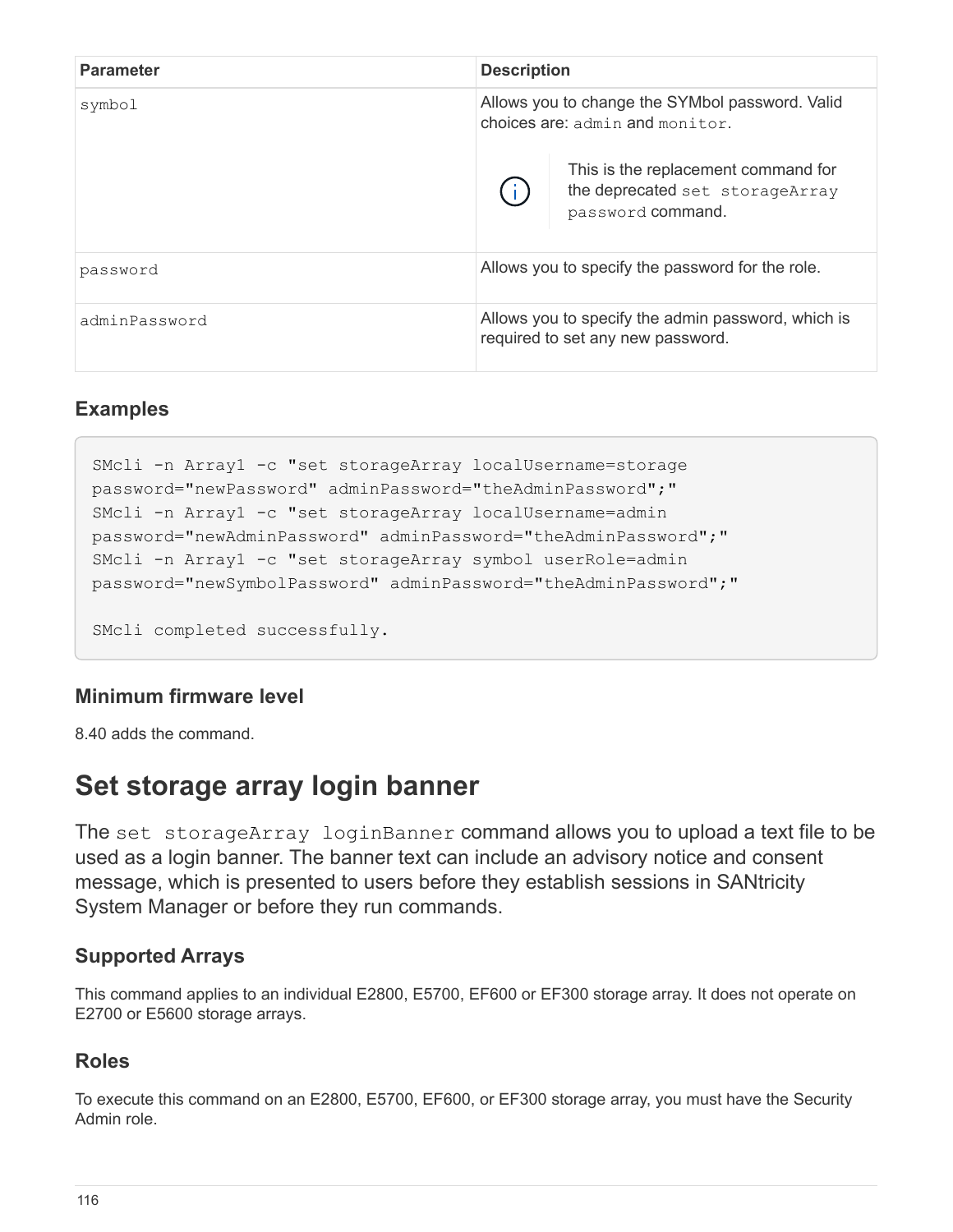## **Syntax**

set storageArray loginBanner file="path to login banner"

#### **Context**

After you load the text file, it is saved to the storage array. The banner text appears before the SANtricity System Manager login screen or before you run commands.

#### **Parameters**

| <b>Parameter</b> | <b>Description</b>   |                                                                       |
|------------------|----------------------|-----------------------------------------------------------------------|
| file             | text file is stored. | The file path and the file name where the login banner                |
|                  |                      | The login banner file cannot be empty<br>and must be 5 KB or smaller. |

#### **Minimum firmware level**

8.41

## **Set storage array management interface**

The set storageArray managementInterface command changes the management interface of the controller. Change the management interface type to enforce confidentiality between the storage array and its management software or to access external tools.

#### **Supported Arrays**

This command applies to an individual E2800, E5700, EF600 or EF300 storage array. It does not operate on E2700 or E5600 storage arrays.

#### **Roles**

To execute this command on an E2800, E5700, EF600, or EF300 storage array, you must have the Security Admin role.

## **Syntax**

```
set storageArray managementInterface restOnly={true | false}
```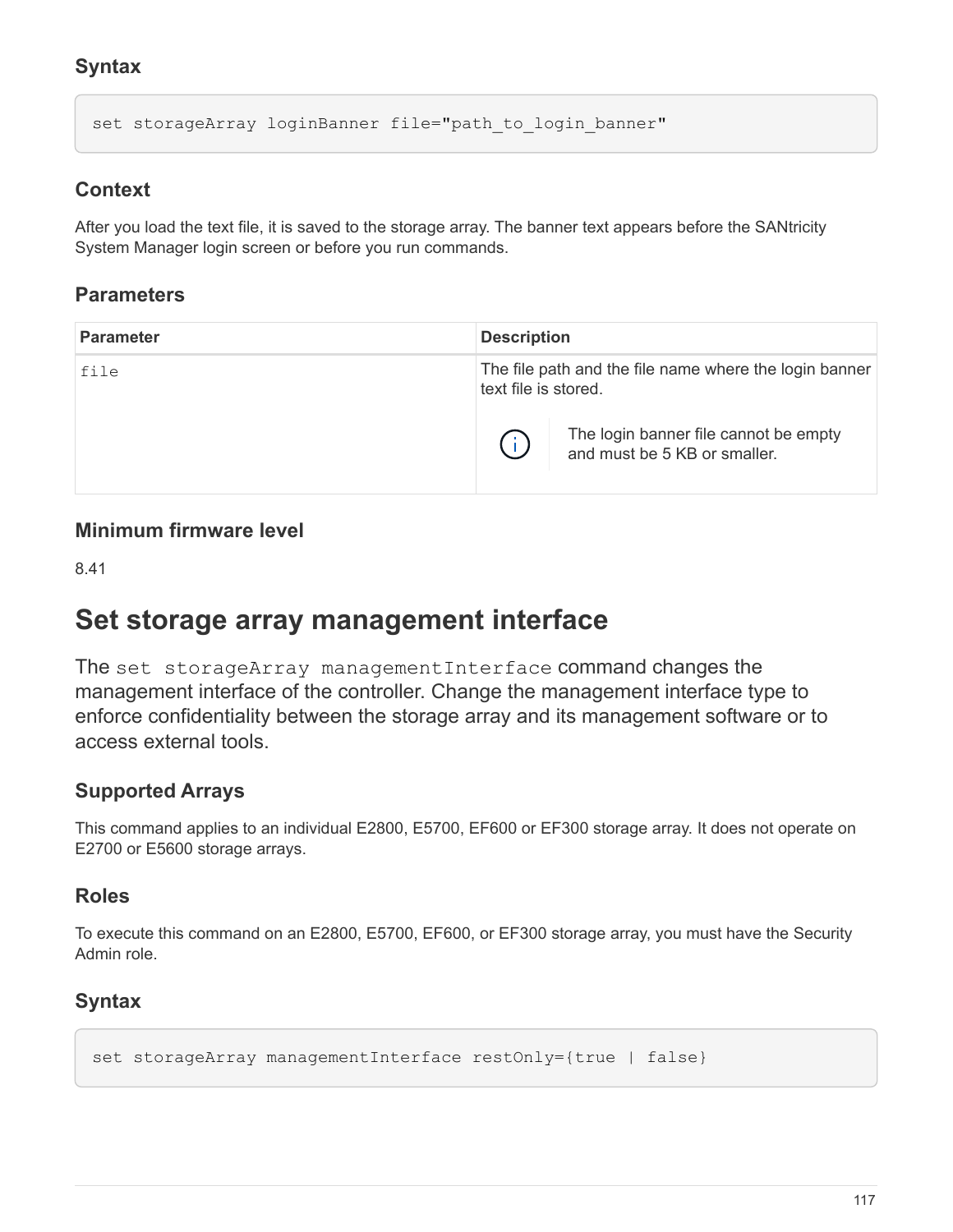#### **Parameters**

| <b>Parameter</b> | <b>Description</b>                                                                                                                                                                                                                                                    |
|------------------|-----------------------------------------------------------------------------------------------------------------------------------------------------------------------------------------------------------------------------------------------------------------------|
| restOnly         | When set to t rue, indicates that the RESTful<br>interface is the only management interface allowed.<br>This interface enforces an encrypted connection<br>between the storage array and the management<br>software.                                                  |
|                  | When set to false, indicates that the legacy<br>interface between the storage array and the<br>management software is allowed. This interface is not<br>encrypted.                                                                                                    |
|                  | Some tools that communicate directly with the legacy<br>management interface, such as the SANtricity SMI-S<br>Provider or OnCommand Insight (OCI), will not work<br>unless the restonly parameter is set to false.<br>Contact technical support for more information. |

#### **Examples**

```
SMcli -n Arrayl -c "set storageArray managementInterface restOnly=true;"
SMcli completed successfully.
```
# **Enable or disable ODX**

The set storageArray odxEnabled command turns on or turns off Offloaded Data Transfer (ODX) for a storage array.

#### **Supported Arrays**

This command applies to any individual storage array, including the E2700, E5600, E2800, E5700, EF600 and EF300 arrays, as long as all SMcli packages are installed.

#### **Roles**

To execute this command on an E2800, E5700, EF600, or EF300 storage array, you must have the Storage Admin or Support Admin role.

#### **Context**

The storage array comes with ODX turned on. Use this command to turn off ODX if you do not want to run ODX, or if ODX is causing issues with the storage array. The only storage array that is affected is the storage array on which the command is run.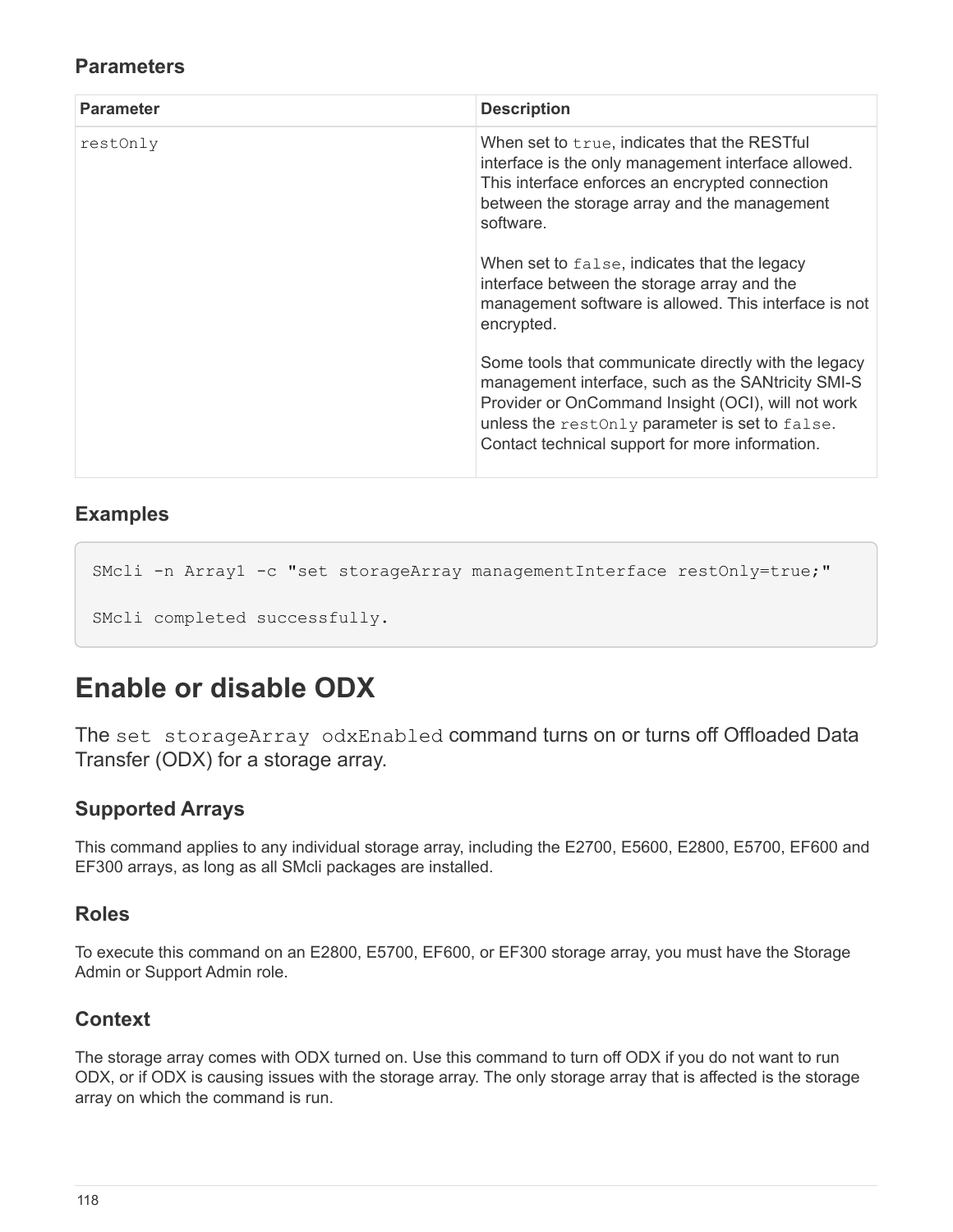## **Syntax**

set storageArray odxEnabled=(TRUE | FALSE)

#### **Parameter**

| <b>Parameter</b> | <b>Description</b>                                                                                                                                                                     |
|------------------|----------------------------------------------------------------------------------------------------------------------------------------------------------------------------------------|
| odxEnabled       | The setting to turn on or turn off ODX. To turn on ODX<br>set this parameter to TRUE. To turn off ODX set this<br>parameter to FALSE. The default setting is that ODX<br>is turned on. |

#### **Notes**

ODX provides a way to transfer data without using buffered read and buffered write operations and does not require direct host involvement with the data transfer operation. When ODX is not enabled, data is read from the source storage to the host, and then written to the target storage from the host. With ODX enabled, the data transfer operations are directly managed by the storage infrastructure. The data is moved directly from the source storage to the target storage without going through the host.

#### **Minimum firmware level**

8.20

## **Set storage array password length**

The set storageArray passwordlength command allows the admin user to set a minimum length for all new or updated passwords on the storage array.

#### **Supported Arrays**

This command applies to an individual E2800, E5700, EF600 or EF300 storage array. It does not operate on E2700 or E5600 storage arrays.

#### **Roles**

To execute this command on an E2800, E5700, EF600, or EF300 storage array, you must have the Security Admin role.

#### **Syntax**

set storageArray passwordLength=<INTEGER>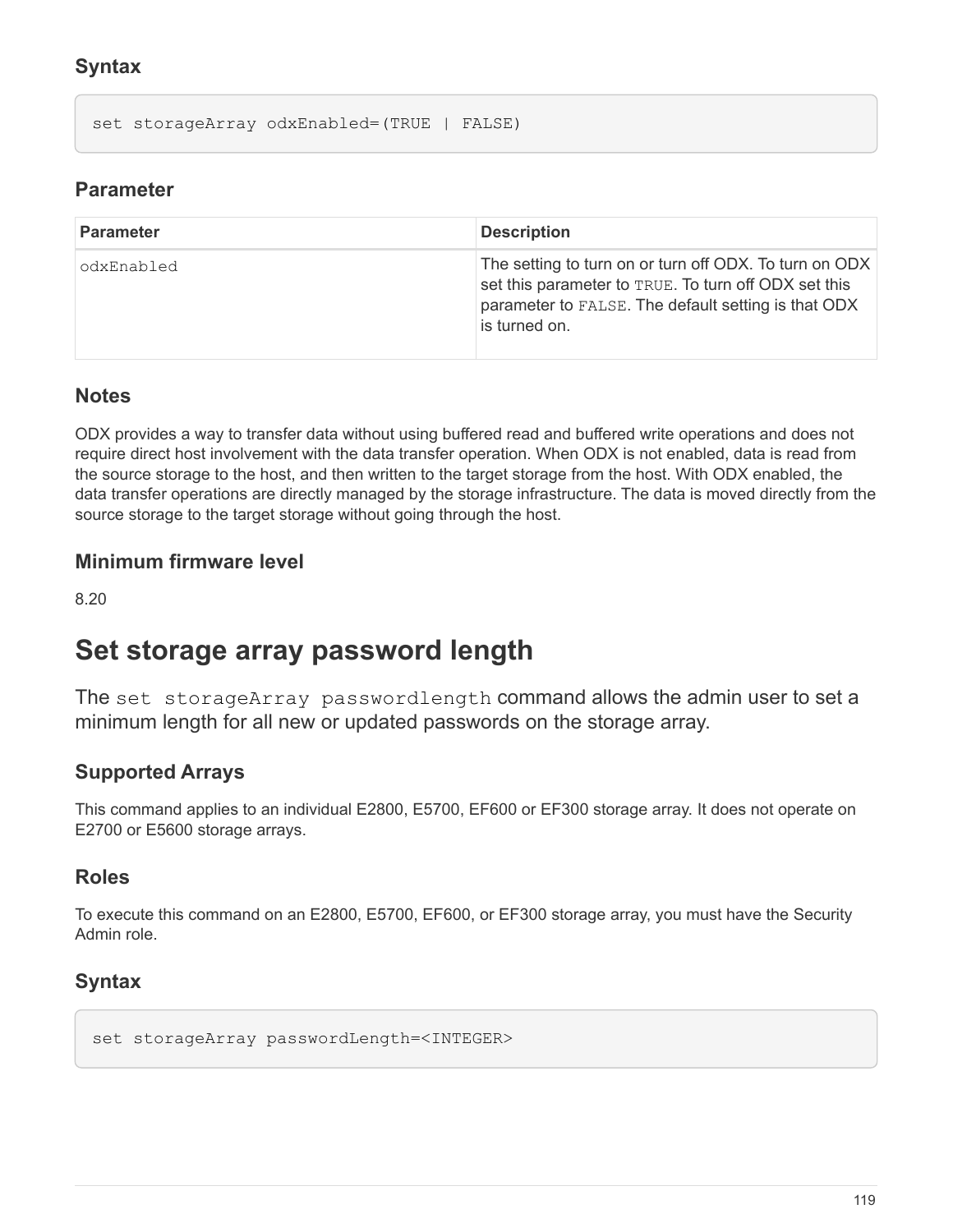#### **Parameters**

| <b>Parameter</b> | <b>Description</b>                                                                                    |
|------------------|-------------------------------------------------------------------------------------------------------|
| password length  | Allows you to set the minimum required length for all<br>new or updated passwords.                    |
| INTEGER          | Allows you to set the minimum required length,<br>between 0 and 30, for all new or updated passwords. |

#### **Examples**

```
SMcli <array ip> -u <username> -p <password> -c "set storageArray
passwordLength=0;"
SMcli completed successfully.
```
## **Minimum firmware level**

8.41 adds the command.

# **Set storage array PQ validation on reconstruct**

The set storageArray pqValidateOnReconstruct command sets the storage array P/Q validation state on reconstruction. When this capability is enabled, data is reconstructed using both data+P and data+Q, and the results checked for consistency before determining how to proceed.

## **Supported Arrays**

This command applies to an individual E2800, E5700, EF600 or EF300 storage array. It does not operate on E2700 or E5600 storage arrays.

## **Roles**

To execute this command on an E2800, E5700, EF600, or EF300 storage array, you must have the Storage Admin role.

## **Context**

This feature applies to disk pools and RAID 6 volume groups, which have dual parity. In this case, there is still redundancy in the volume group or disk pool when a drive fails, so it is possible to check data and parity consistency during reconstruction. If an inconsistency is found during reconstruction and Data Assurance is enabled for the volume, it may be possible to identify the source of the inconsistency so that data can be reconstructed using the remaining drives. If this feature is enabled, and Data Assurance is not enabled for the volume, or if the inconsistency cannot be isolated to a single drive, then the block being reconstructed is marked as unreadable.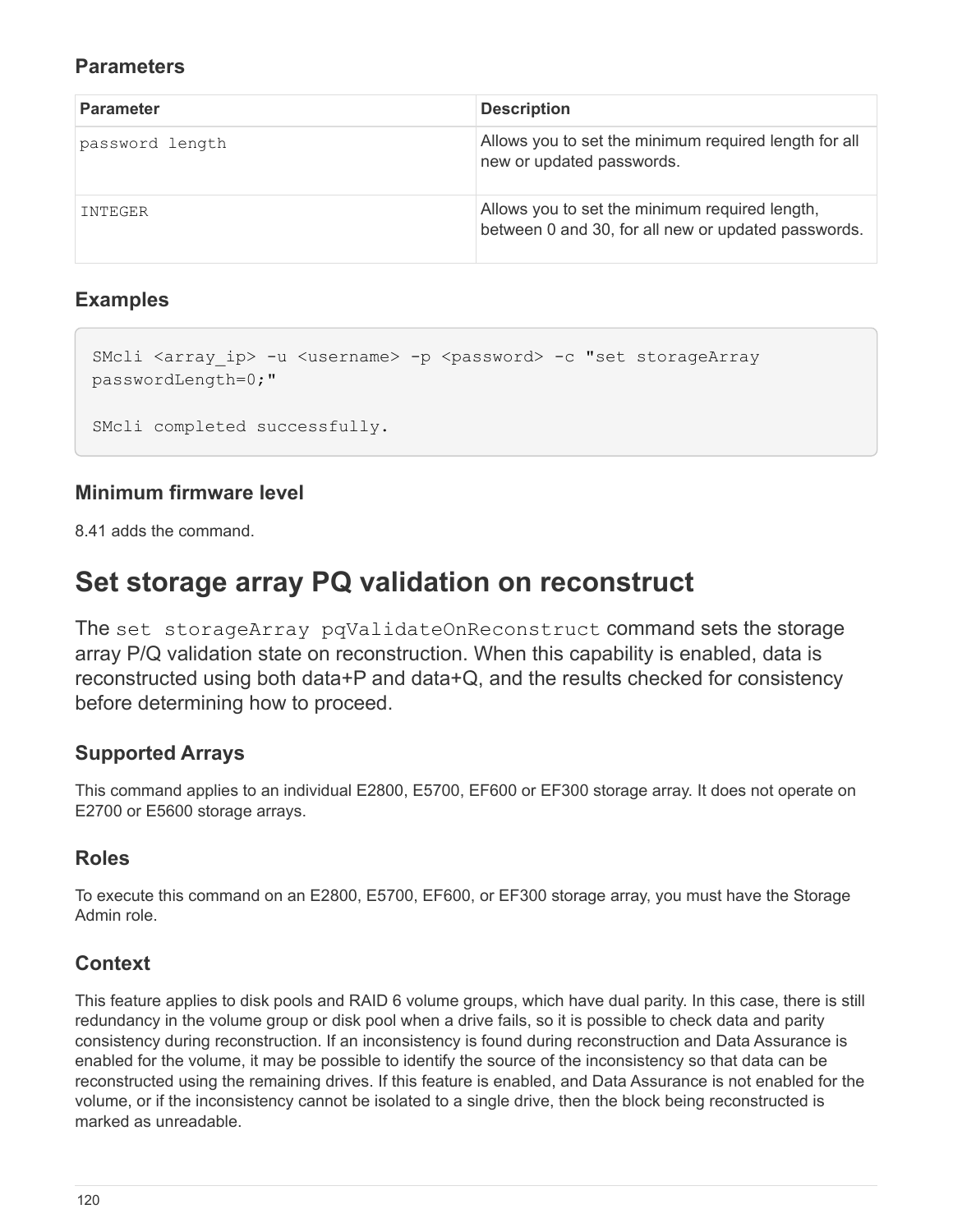The validation may increase reconstruction times for SSD drives, so this feature can be enabled or disabled based on media type. If enabled for a given media type, the feature is applied to all pools and RAID 6 volume groups using that media type.

### **Syntax**

```
set storageArray pqValidateOnReconstruct (enable | disable)
driveMediaType=(hdd | ssd | allMedia)
```
#### **Parameters**

| <b>Parameter</b>         | <b>Description</b>                                                                                                                       |
|--------------------------|------------------------------------------------------------------------------------------------------------------------------------------|
| pqValidateOnReconstruct  | Modifies the P/Q validate on reconstruction capability.                                                                                  |
| enable <b>or</b> disable | Enables or disables P/Q validation on reconstruction.                                                                                    |
| driveMediaType           | The drive media type on which to set the P/Q validate<br>on reconstruction capability. The following drive media<br>types are supported: |
|                          | • hdd indicates that you want to set the validation<br>state on hard disk drives                                                         |
|                          | * ssd indicates that you want to set the validation<br>state on solid state disks                                                        |
|                          | • allMedia indicates that you want to set the<br>validation state on all media in the storage array.                                     |

#### **Example with drive media type specified as hard disk drives**

```
SMcli -n Array1 -c "set storageArray pqValidateOnReconstruct enable
driveMediaType=hdd;"
```
SMcli completed successfully.

## **Example with drive media type specified as solid-state drives**

```
SMcli -n Array1 -c "set storageArray pqValidateOnReconstruct disable
driveMediaType=ssd;"
SMcli completed successfully.
```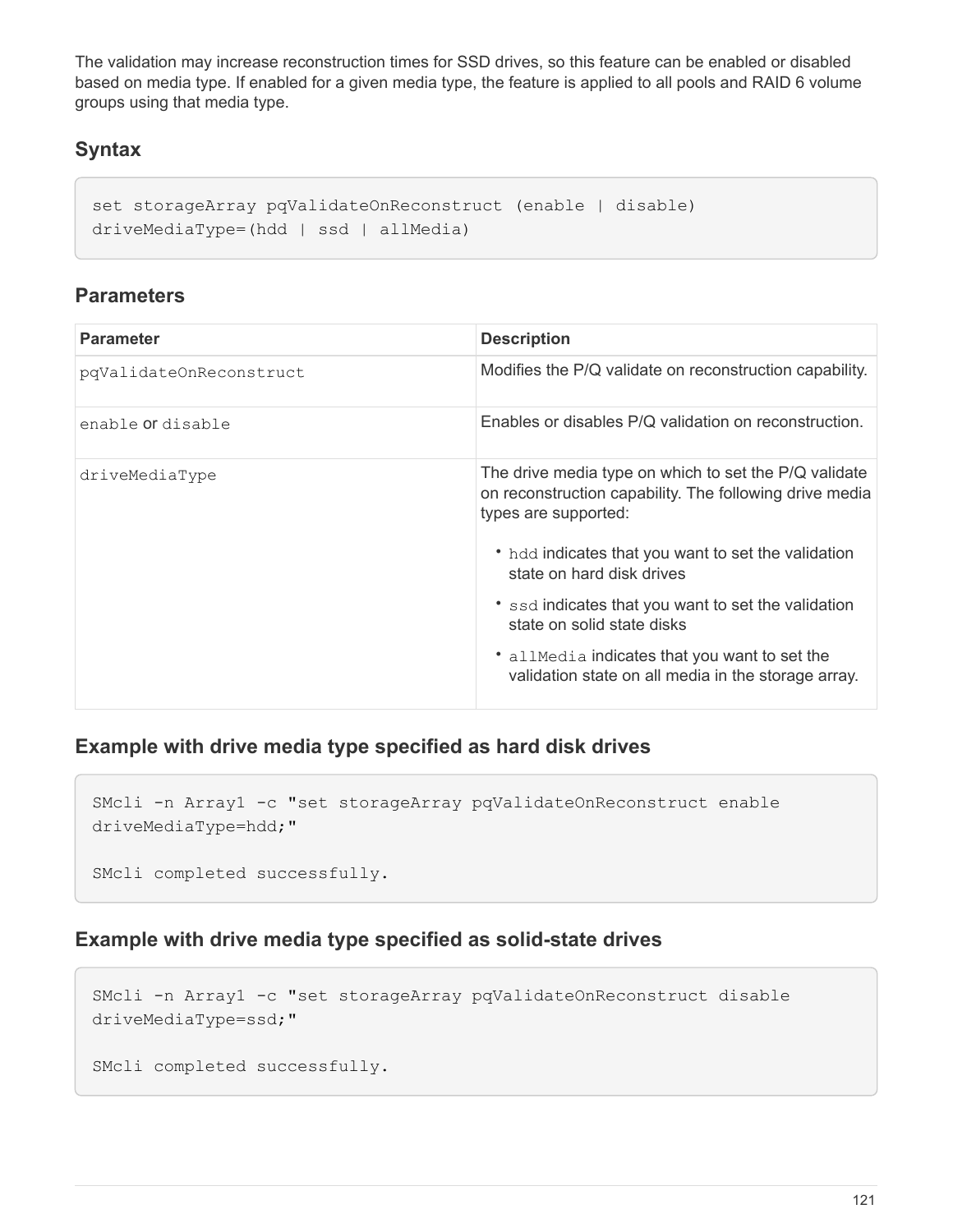8.42

# **Set storage array redundancy mode**

The set storageArray redundancyMode command sets the redundancy mode of the storage array to either simplex or duplex.

## **Supported Arrays**

This command applies to any individual storage array, including the E2700, E5600, E2800, E5700, EF600 and EF300 arrays, as long as all SMcli packages are installed.

## **Roles**

To execute this command on an E2800, E5700, EF600, or EF300 storage array, you must have the Storage Admin role.

## **Syntax**

```
set storageArray redundancyMode=(simplex | duplex)
```
## **Parameter**

| <b>Parameter</b> | <b>Description</b>                                                                                       |
|------------------|----------------------------------------------------------------------------------------------------------|
| redundancyMode   | Use simplex mode when you have a single<br>controller. Use duplex mode when you have two<br>controllers. |

## **Minimum firmware level**

6.10

# **Set Storage Array Resource Provisioned Volumes**

The set storageArray resourceProvisionedVolumes command disables the DULBE feature.

## **Supported Arrays**

This command applies to any individual storage array, including the EF600 and EF300 arrays; as long as all SMcli packages are installed.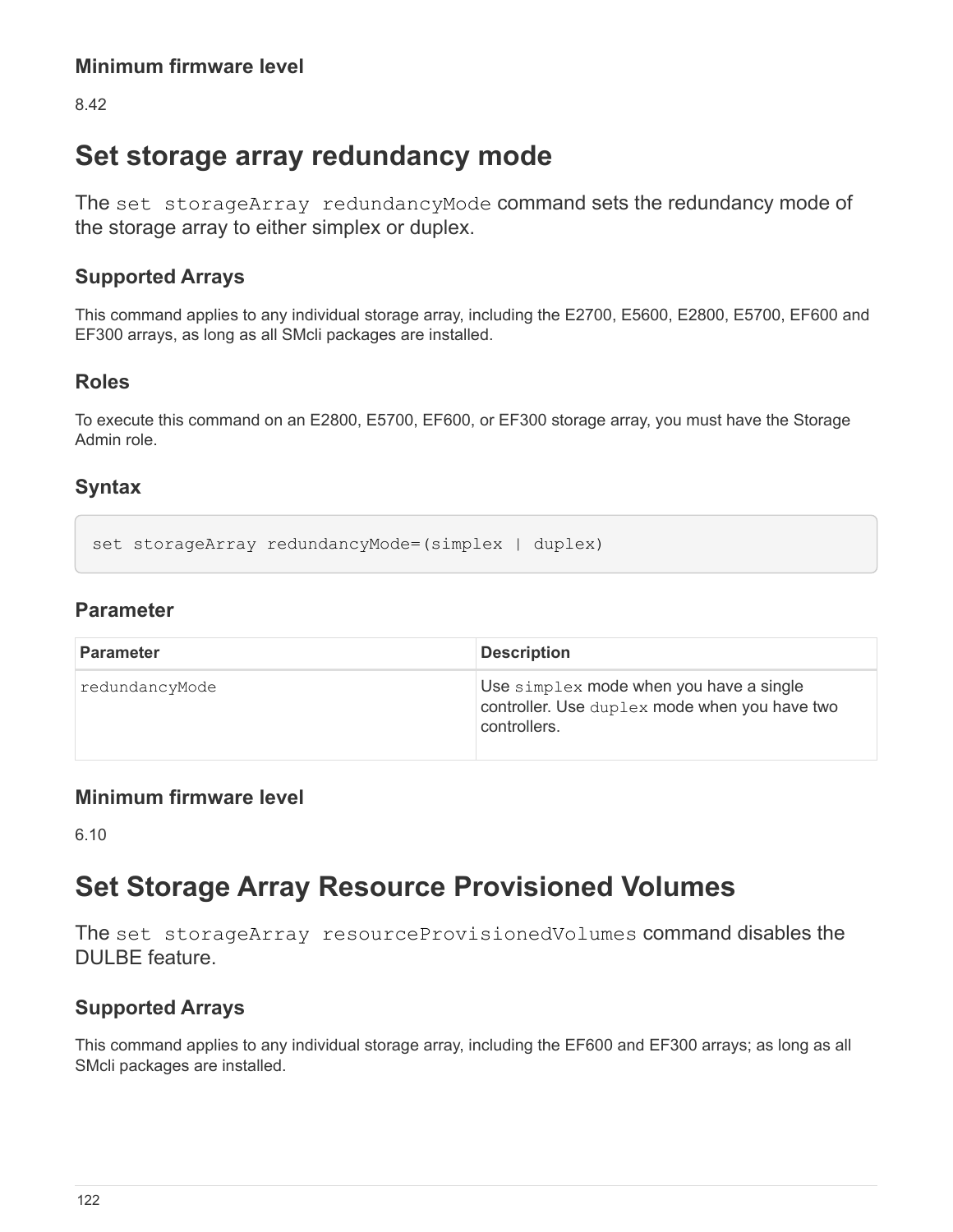## **Roles**

To execute this command on an EF600 and EF300 storage array, you must have the Storage Admin role.

## **Context**

Resource provisioning is an available feature that allows large volumes to be initialized quickly.

A resource provisioned volume is a thick volume in an SSD volume group or pool, where drive capacity is allocated (assigned to the volume) when the volume is created, but the drive blocks are deallocated (unmapped). With a resource provisioned volume, there is no time-bound background initialization. Instead, each RAID stripe is initialized upon the first write to a volume block in the stripe

Resource provisioned volumes are supported only on SSD volume groups and pools, where all drives in the group or pool support the NVMe Deallocated or Unwritten Logical Block Error Enable (DULBE) error recovery capability. When a resource provisioned volume is created, all drive blocks assigned to the volume are deallocated (unmapped). Deallocating blocks can improve SSD wear life and increase maximum write performance. The improvement varies with each drive model and capacity.

## **Syntax**

set storageArray resourceProvisionedVolumes=(enable|disable)

## **Parameters**

| <b>Parameter</b>           | <b>Description</b>                                                                                                                                                               |
|----------------------------|----------------------------------------------------------------------------------------------------------------------------------------------------------------------------------|
| resourceProvisionedVolumes | The setting to specify if resource provisioning<br>capabilities are enabled. To disable resource<br>provisioning, set this parameter to disable. The<br>default value is enable. |
|                            | Changing this value only applies to<br>volume groups and pools that are<br>created in the future. It does not<br>change the value of any existing<br>volume groups and pools.    |

## **Minimum firmware level**

8.63

# **Set certificate revocation check settings**

The set storageArray revocationCheckSettings command allows you to enable or disable revocation checking, and configure an Online Certificate Status Protocol (OCSP) server.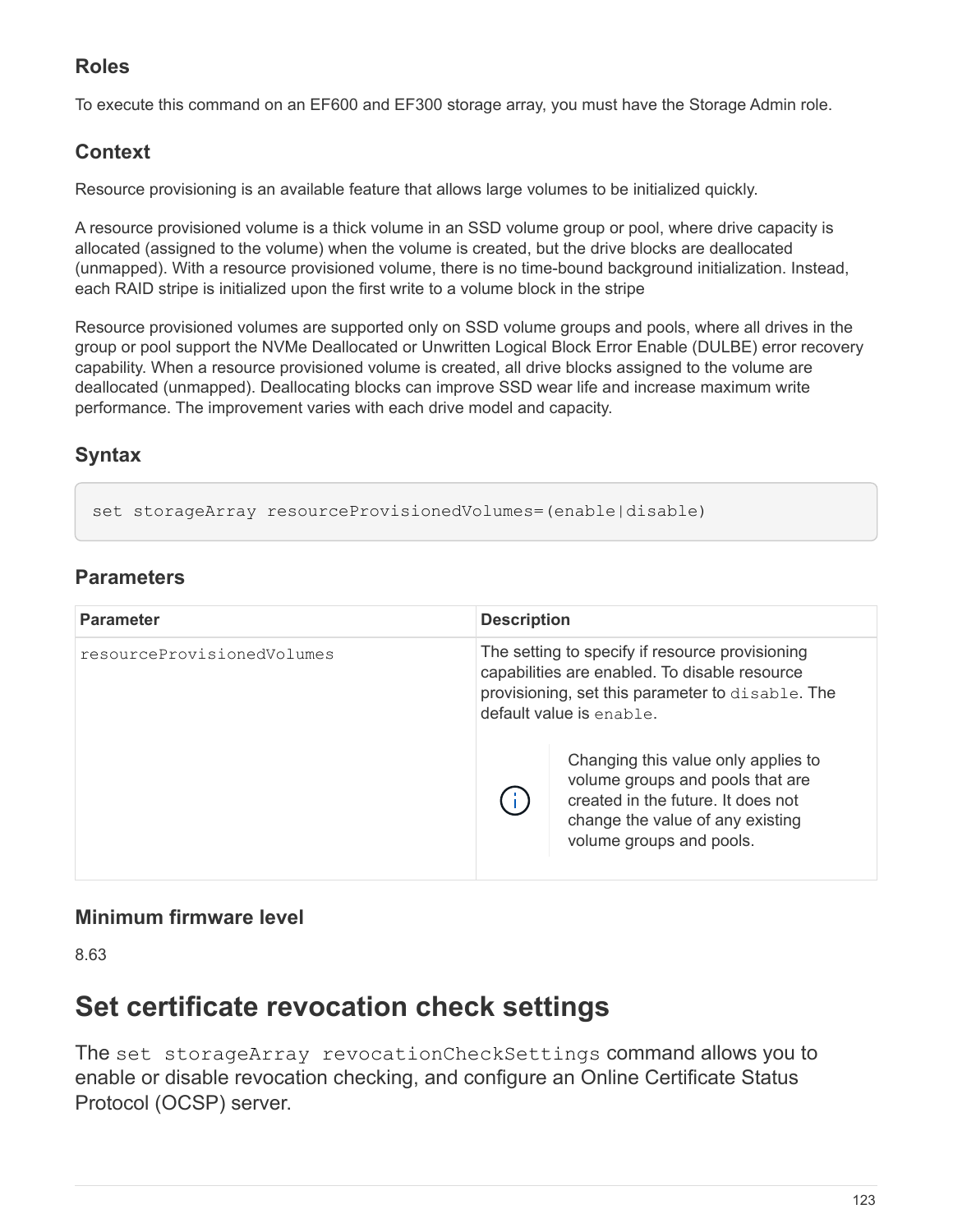## **Supported Arrays**

This command applies to an individual E2800, E5700, EF600 or EF300 storage array. It does not operate on E2700 or E5600 storage arrays.

#### **Roles**

To execute this command on an E2800, E5700, EF600, or EF300 storage array, you must have the Security Admin role.

### **Context**

The OCSP server checks for any certificates that the Certificate Authority (CA) has revoked before their scheduled expiration date. You might want to enable revocation checking in cases where the CA improperly issued a certificate or if a private key is compromised.



Make sure a DNS server is configured on both controllers, which allows you to use a fully qualified domain name for the OCSP server.

After you enable revocation checking, the storage array denies an attempted connection to a server with a revoked certificate.

### **Syntax**

```
set storageArray revocationCheckSettings ([revocationCheckEnable =
boolean] &| [ocspResponderUrl=stringLiteral])
```
#### **Parameters**

| <b>Parameter</b>      | <b>Description</b>                                                                                   |
|-----------------------|------------------------------------------------------------------------------------------------------|
| revocationCheckEnable | Set to true to enable certificate revocation checking.                                               |
| ocspResponderUrl      | The URL of the OCSP responder server to be used<br>for the certificate revocation check.             |
|                       | Specifying an OCSP responder<br>address overrides the OCSP address<br>found in the certificate file. |

#### **Minimum firmware level**

8.42

## **Set internal storage array security key**

The set storageArray securityKey command sets the security key that is used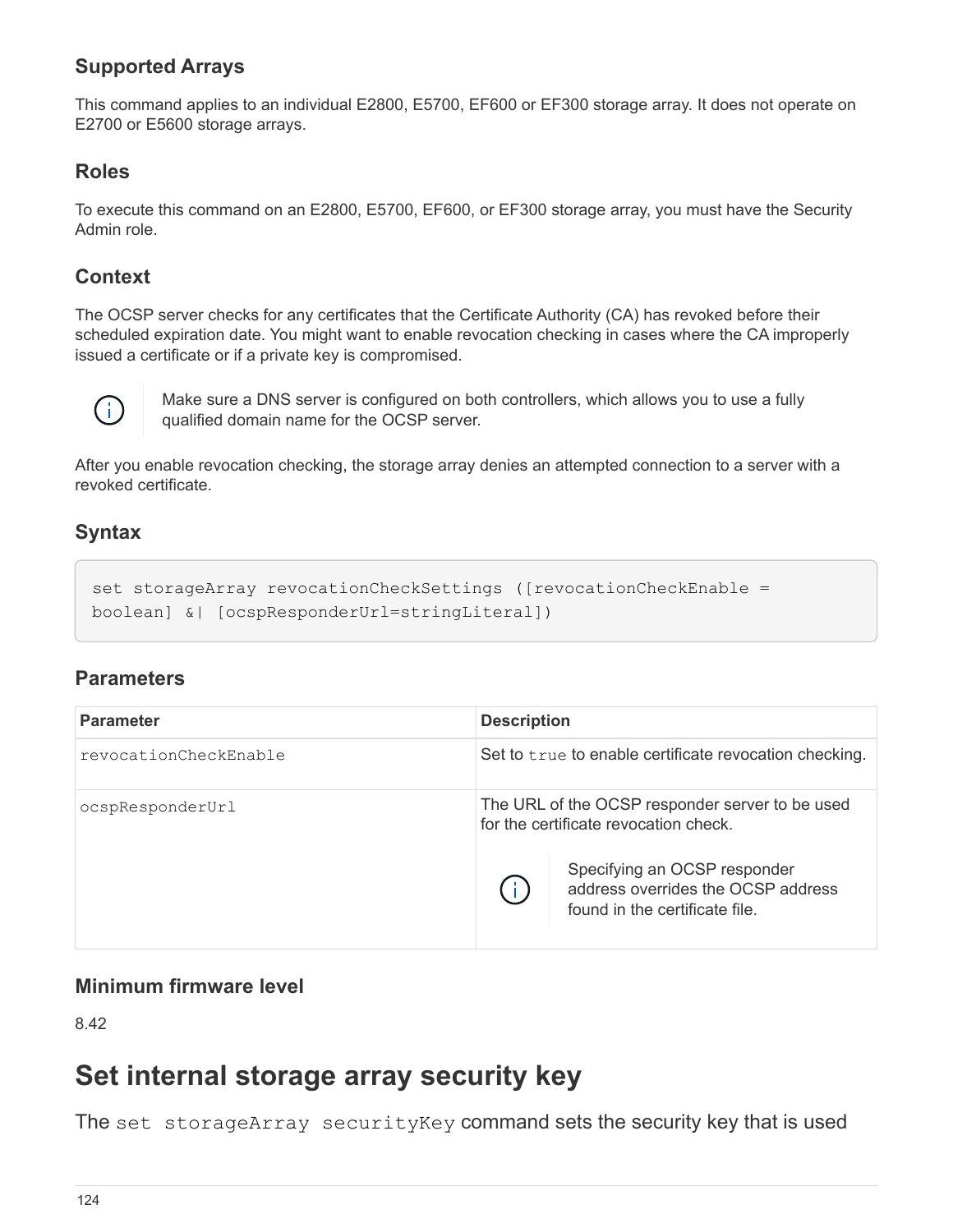throughout the storage array to implement the Drive Security feature.

### **Supported Arrays**

This command applies to any individual storage array, including the E2700, E5600, E2800, E5700, EF600 and EF300 arrays, as long as all SMcli packages are installed.

### **Roles**

To execute this command on an E2800, E5700, EF600, or EF300 storage array, you must have the Security Admin role.

## **Context**

When any security-capable drive in the storage array is assigned to a secured volume group or disk pool, that drive will be security-enabled using the security key. Before you can set the security key, you must use the create storageArray securityKey command to create the security key.



This command applies only to internal key management.

### **Syntax**

```
set storageArray securityKey
```
#### **Parameters**

None.

#### **Notes**

Security-capable drives have hardware to accelerate cryptographic processing and each has a unique drive key. A security-capable drive behaves like any other drive until it is added to a secured volume group, at which time the security-capable drive becomes security-enabled.

Whenever a security-enabled drive is powered on, it requires the correct security key from the controller before it can read or write data. So, a security-enabled drive uses two keys: the drive key that encrypts and decrypts the data and the security key that authorizes the encryption and decryption processes. The set storageArray securityKey command commits the security key to all of the controllers and securityenabled drives in the storage array. The full disk encryption feature ensures that if a security-enabled drive is physically removed from a storage array, its data cannot be read by any other device unless the security key is known.

#### **Minimum firmware level**

7.50

# **Update storage array syslog configuration**

The set storageArray syslog command allows you to change the syslog server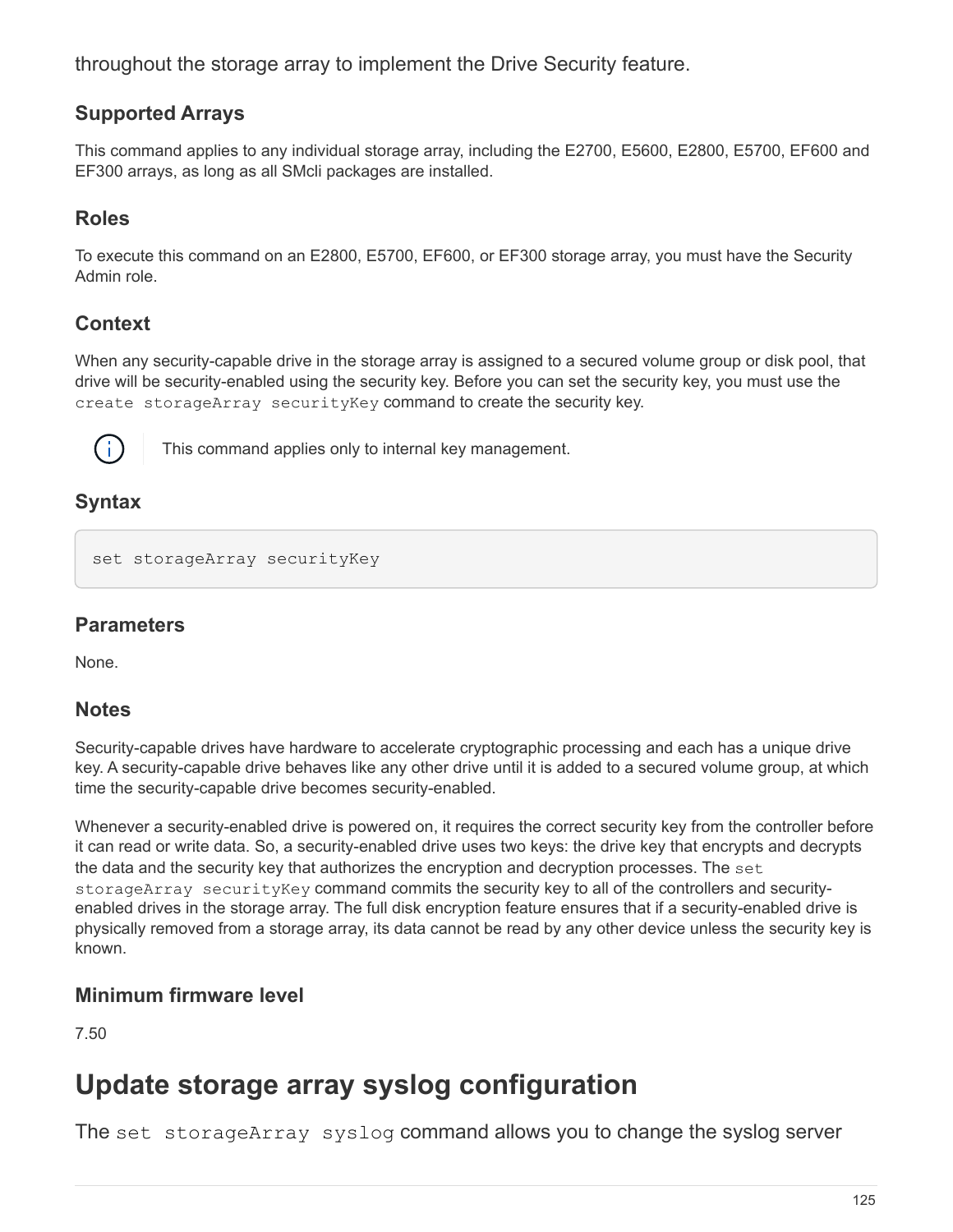address, protocol, or port number.

#### **Supported Arrays**

This command applies to an individual E2800, E5700, EF600 or EF300 storage array. It does not operate on E2700 or E5600 storage arrays.

#### **Roles**

To execute this command on an E2800, E5700, EF600, or EF300 storage array, you must have the Security Admin role.

### **Syntax**

```
set storageArray syslog id="<id>"
serverAddress="<address>"
port=<port> protocol=("udp" | "tcp" | "tls")
components=(componentName=("auditLog") ...)
```
#### **Parameters**

| <b>Parameter</b> | <b>Description</b>                                                                                                  |
|------------------|---------------------------------------------------------------------------------------------------------------------|
| serverAddress    | Syslog receiver hostname or IP address.                                                                             |
| port             | Syslog receiver port number.                                                                                        |
| protocol         | Syslog transmission protocol. Acceptable values<br>include UDP, TCP, or TLS.                                        |
| components       | List of component entries that will be logged to the<br>syslog server. Currently, only audit logs are<br>supported. |
| componentName    | Component name; currently only "auditLog" is<br>supported.                                                          |

#### **Example**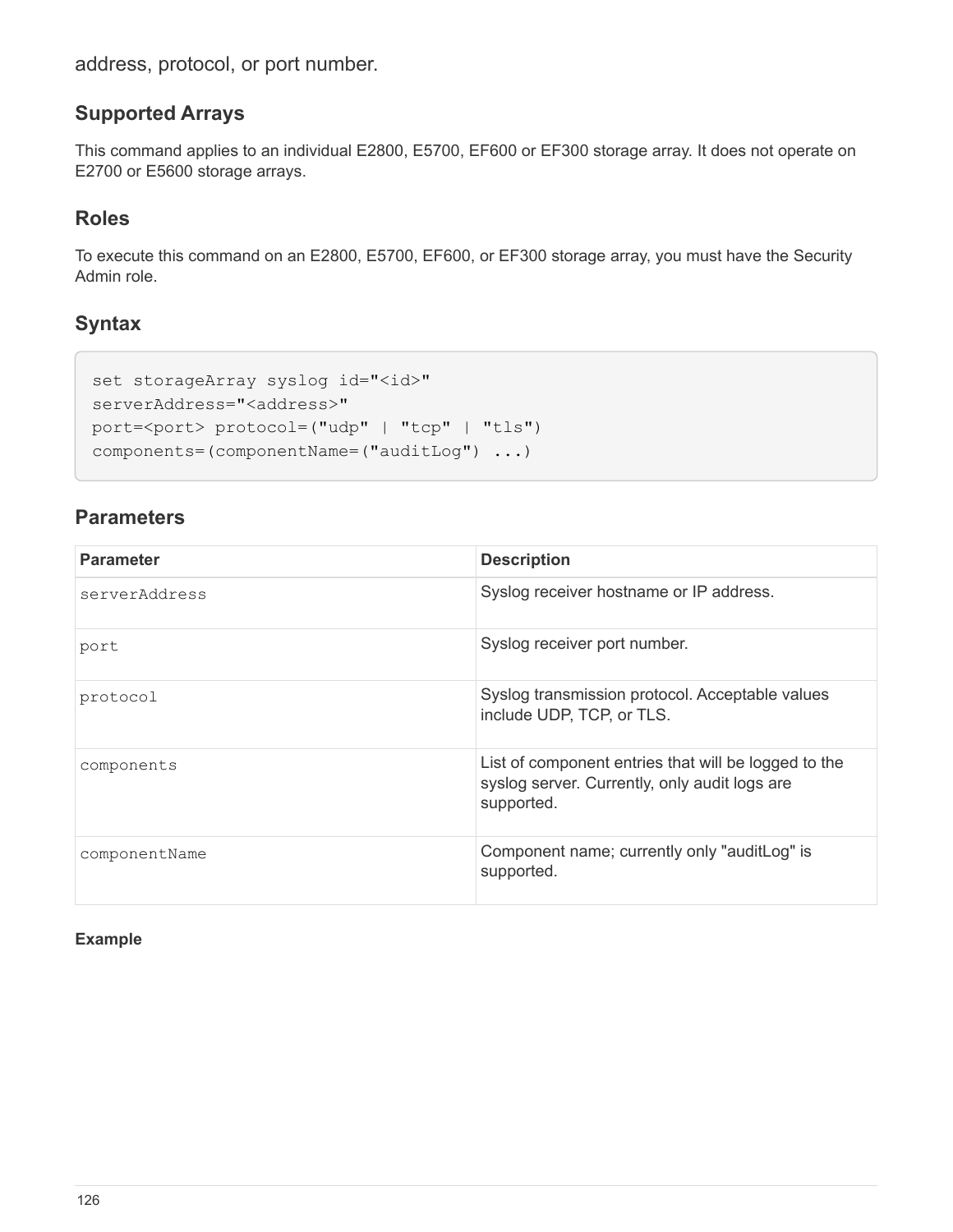```
SMcli -n Array1 -c "set storageArray syslog
id=\"331998fe-3154-4489-b773-b0bb60c6b48e\"
serverAddress=\"192.168.2.1\" port=514 protocol=\"udp\"
components=(componentName=\"auditLog\");"
ID: 331998fe-3154-4489-b773-b0bb60c6b48e Server Address: 192.168.2.1
Port: 514 Protocol: udp
Components
1. Component Name: auditLog
SMcli completed successfully.
```
#### **Minimum firmware level**

8.42

## **Set storage array time**

The set storageArray time command sets the clocks on both controllers in a storage array by synchronizing the controller clocks with the clock of the host from which you run this command.

### **Supported Arrays**

This command applies to any individual storage array, including the E2700, E5600, E2800, E5700, EF600 and EF300 arrays, as long as all SMcli packages are installed.

#### **Roles**

To execute this command on an E2800, E5700, EF600, or EF300 storage array, you must have the Storage Admin role.

#### **Syntax**

set storageArray time

#### **Parameters**

None.

#### **Minimum firmware level**

6.10

## **Set storage array tray positions**

The set storageArray trayPositions command defines the position of the trays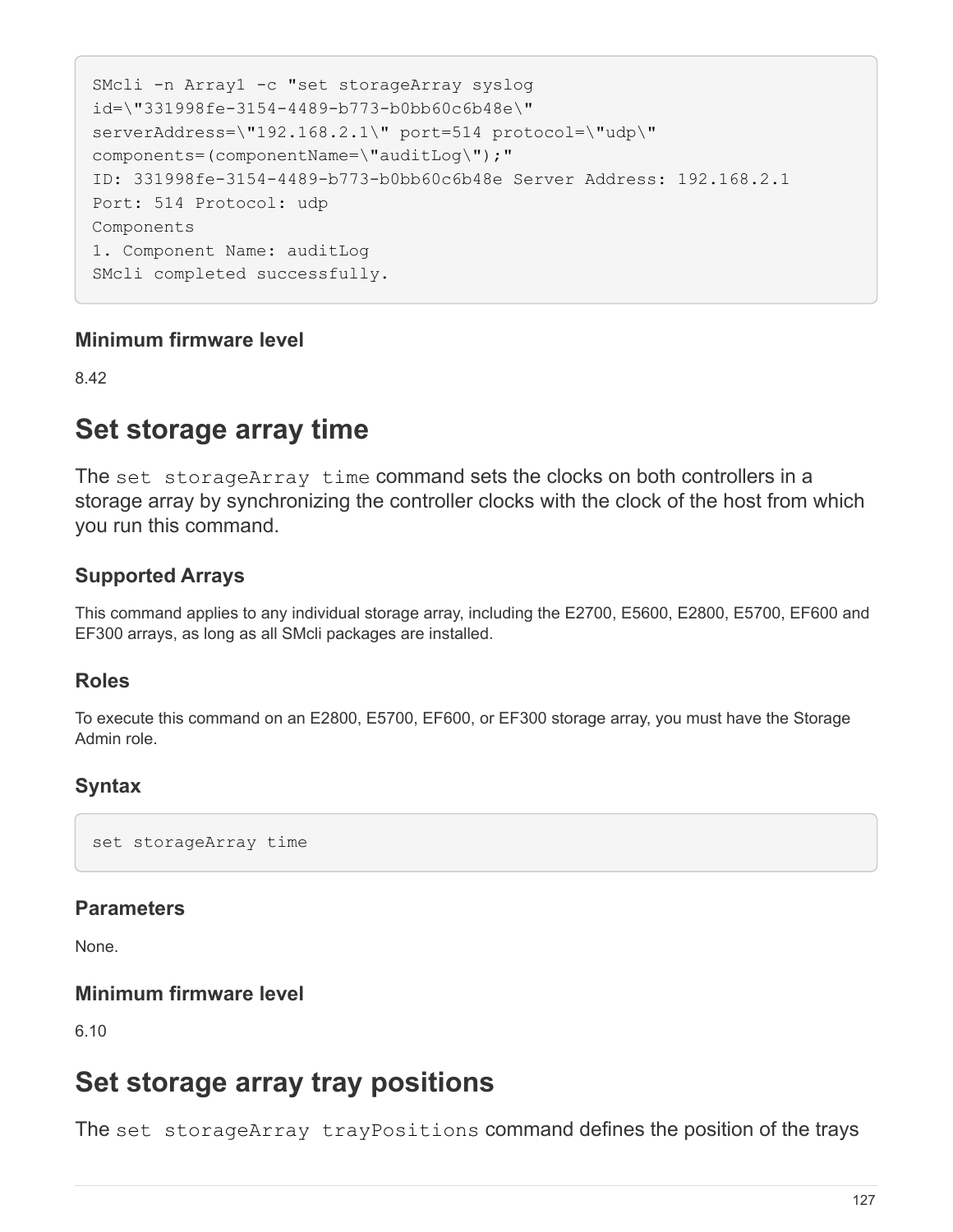in a storage array. You must include all of the trays in the storage array when you enter this command.

#### **Supported Arrays**

This command applies to any individual storage array, including the E2700, E5600, E2800, E5700, EF600 and EF300 arrays, as long as all SMcli packages are installed.

#### **Roles**

To execute this command on an E2800, E5700, EF600, or EF300 storage array, you must have the Storage Admin role.

### **Syntax**

```
set storageArray trayPositions=(controller | trayID ... trayIDn)
```
#### **Parameter**

| <b>Parameter</b> | <b>Description</b>                                                                                                                                                                                                                                                                                                                                                                                                                                                             |
|------------------|--------------------------------------------------------------------------------------------------------------------------------------------------------------------------------------------------------------------------------------------------------------------------------------------------------------------------------------------------------------------------------------------------------------------------------------------------------------------------------|
| trayPositions    | A list of all of the tray IDs. The sequence of the tray<br>IDs in the list defines the positions for the controller<br>tray and the drive trays in a storage array. Valid<br>values are 0 to 99. Enter the tray ID values separated<br>with a space. Enclose the list of tray ID values in<br>parentheses. For storage arrays where the controller<br>tray has a predefined identifier that is not in the range<br>of valid tray position values, use the controller<br>value. |

## **Notes**

This command defines the position of a tray in a storage array by the position of the tray ID in the trayPositions list. For example, if you have a controller tray with an ID set to 84 and drive trays with IDs set to 1, 12, and 50, the tray Positions sequence (84 1 12 50) places the controller tray in the first position, drive tray 1 in the second position, drive tray 12 in the third position, and drive tray 50 in the fourth position. The  $trayPositions$  sequence  $(1 \ 84 \ 50 \ 12)$  places the controller tray in the second position, drive tray 1 in the first position, drive tray 50 in the third position, and drive tray 12 in the fourth position.



You must include all of the trays in the storage array in the list defined by the trayPositions parameter. If the number of trays in the list does not match the total number of trays in the storage array, an error message appears.



The management software visually shows the first position on top, and the other positions in relative order beneath with the last position on the bottom.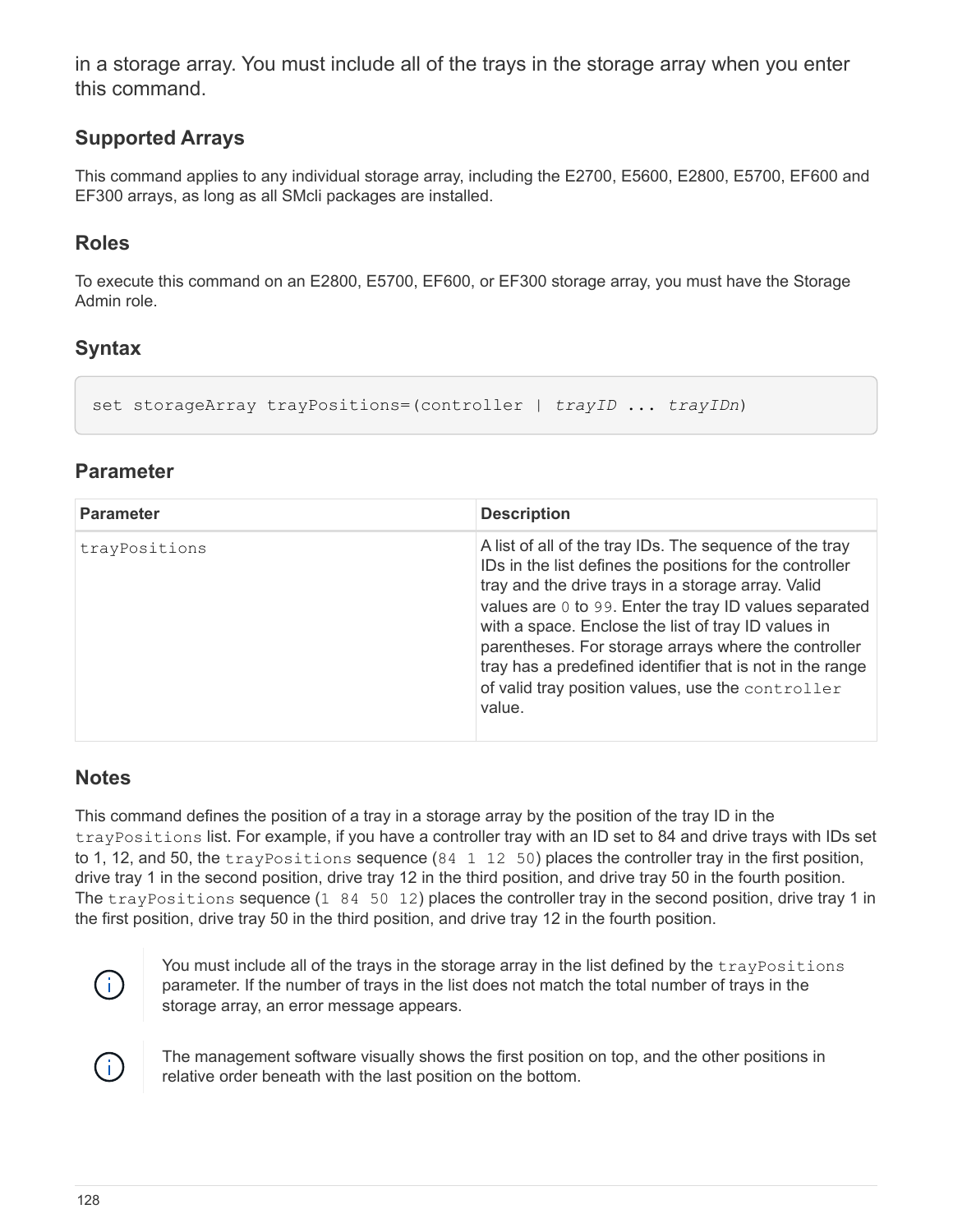## **Minimum firmware level**

6.10

For 6.14 and 6.16, controller is not a valid value.

# **Set storage array unnamed discovery session**

The set storageArray unnamedDiscoverySession command enables the storage array to participate in unnamed discovery sessions.

### **Supported Arrays**

This command applies to any individual storage array, including the E2700, E5600, E2800, E5700, EF600 and EF300 arrays, as long as all SMcli packages are installed.

#### **Roles**

To execute this command on an E2800, E5700, EF600, or EF300 storage array, you must have the Storage Admin role.

### **Syntax**

set storageArray unnamedDiscoverySession=(TRUE | FALSE)

#### **Parameter**

| <b>Parameter</b>        | <b>Description</b>                                                                                                                                                                                            |
|-------------------------|---------------------------------------------------------------------------------------------------------------------------------------------------------------------------------------------------------------|
| unnamedDiscoverySession | This parameter turns on or turns off unnamed<br>discovery sessions. Set the parameter to TRUE to turn<br>on unnamed discovery sessions. Set the parameter to<br>FALSE to turn off unnamed discovery sessions. |

#### **Notes**

Discovery is the process where initiators determine the targets that are available. Discovery occurs at poweron/initialization and also if the bus topology changes, for example, if an extra device is added.

An unnamed discovery session is a discovery session that is established without specifying a target ID in the login request. For unnamed discovery sessions, neither the target ID nor the target portal group ID are available to the targets.

#### **Minimum firmware level**

7.10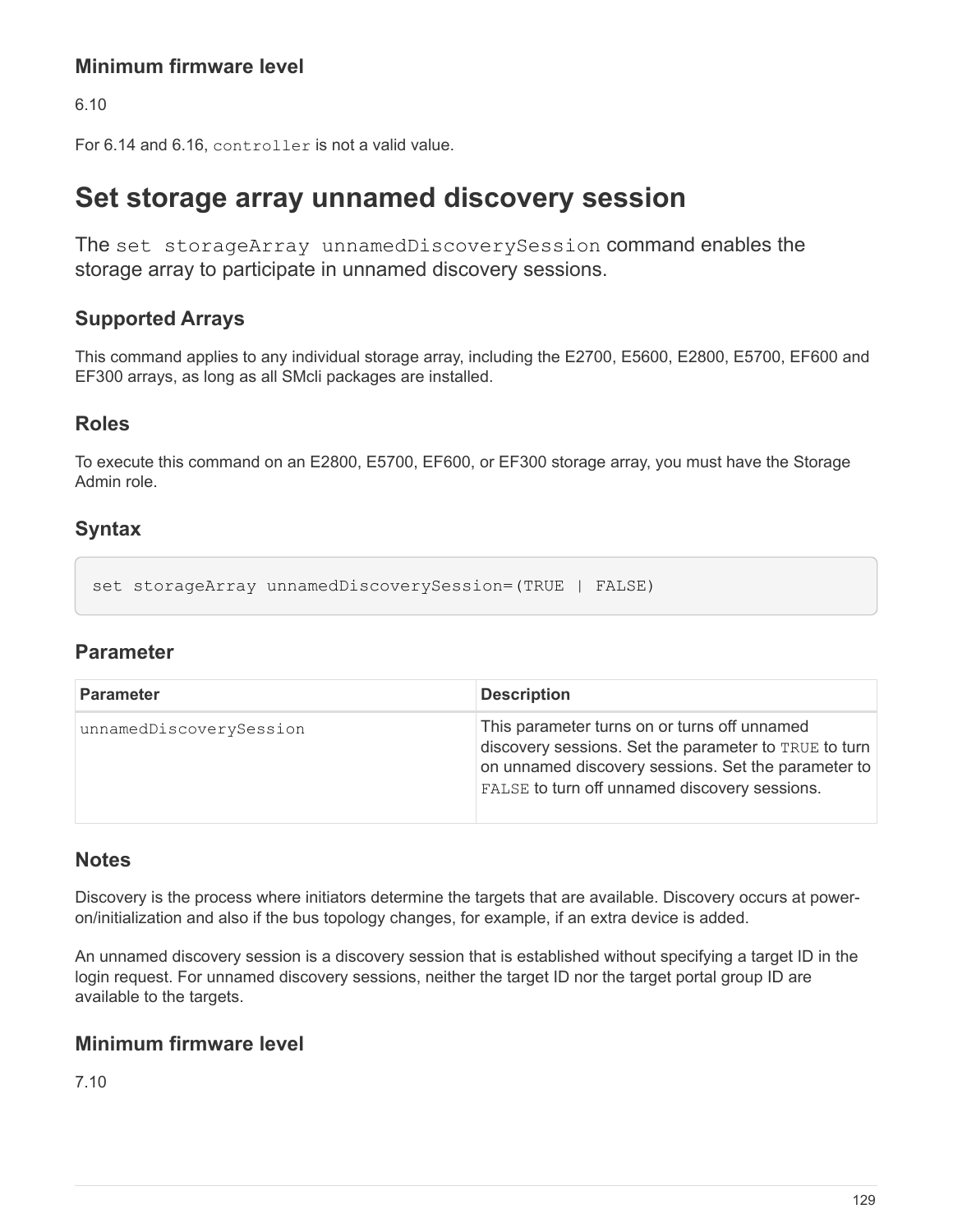# **Set storage array user session**

The set storageArray userSession command allows you to set a timeout in System Manager, so that users' inactive sessions are disconnected after a specified time.

## **Supported Arrays**

This command applies to an individual E2800, E5700, EF600 or EF300 storage array. It does not operate on E2700 or E5600 storage arrays.

#### **Roles**

To execute this command on an E2800, E5700, EF600, or EF300 storage array, you must have the Security Admin role.

#### **Context**

Use this command to perform one of these operations:

- Set a timeout in seconds for user sessions. The minimum timeout value is 900 seconds (15 minutes).
- Turn off session timeouts by setting the value to 0.

#### **Parameters**

None.

#### **Syntax**

set storageArray userSession sessionTimeout=n

#### **Minimum firmware level**

8.41

# **Enable or disable VAAI**

The set storageArray vaaiEnabled command turns on or turns off VMware vStorage API Array Architecture (VAAI) for a storage array.

## **Supported Arrays**

This command applies to any individual storage array, including the E2700, E5600, E2800, E5700, EF600 and EF300 arrays, as long as all SMcli packages are installed.

#### **Roles**

To execute this command on an E2800, E5700, EF600, or EF300 storage array, you must have the Storage Admin role.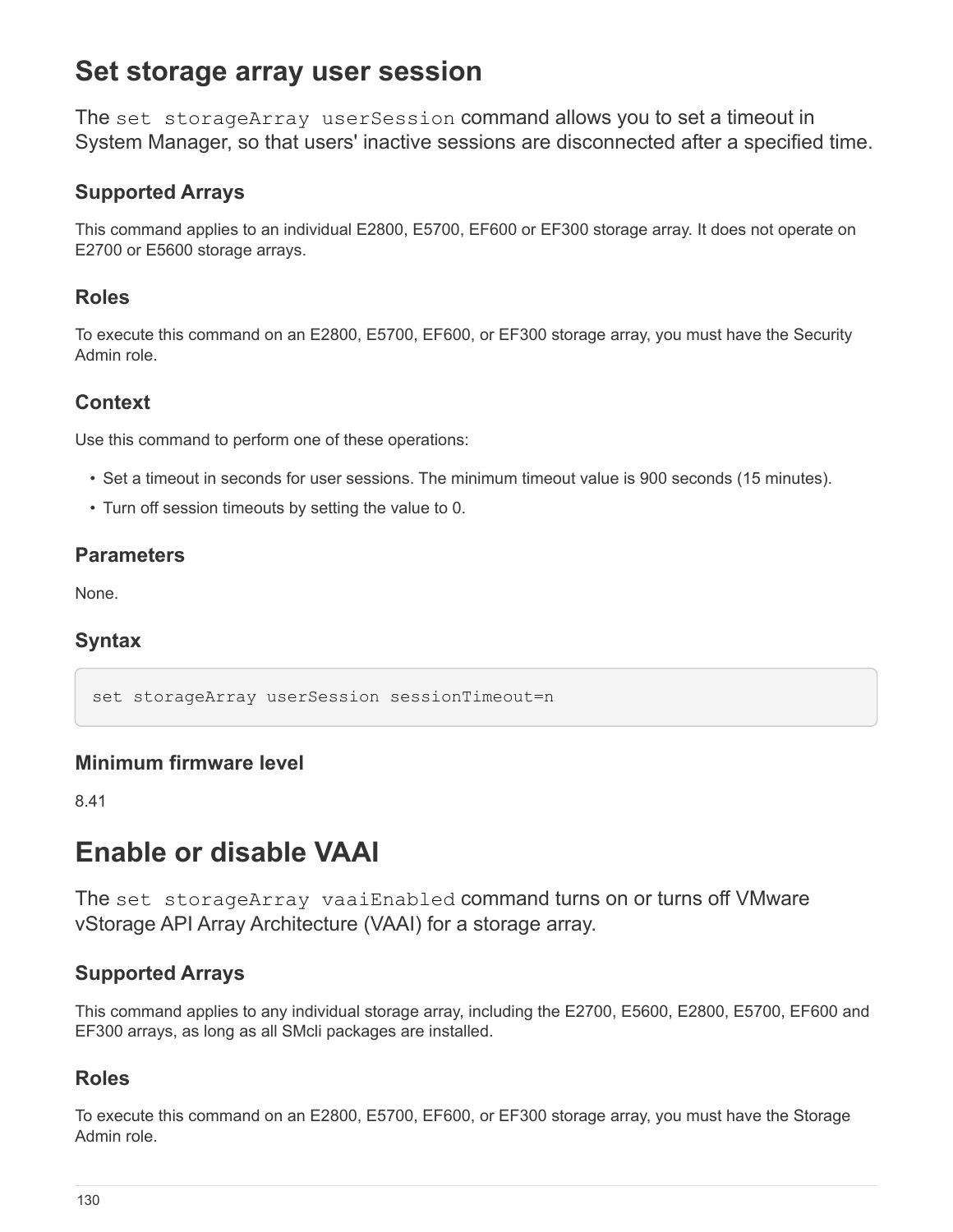## **Context**

The storage array comes with VAAI turned on. Use this command to turn off VAAI if you do not want to run VAAI, or if VAAI is causing issues with the storage array. The only storage array that is affected is the storage array on which the command is run.

## **Syntax**

set storageArray vaaiEnabled=(TRUE | FALSE)

### **Parameter**

| <b>Parameter</b> | <b>Description</b>                                                                                                                                                                         |
|------------------|--------------------------------------------------------------------------------------------------------------------------------------------------------------------------------------------|
| vaaiEnabled      | The setting to turn on or turn off VAAI. To turn on VAAI<br>set this parameter to TRUE. To turn off VAAI set this<br>parameter to FALSE. The default setting is that VAAI<br>is turned on. |

#### **Notes**



( i )

VAAI enables some storage tasks to be offloaded from the server hardware to a storage array. Offloading the storage tasks to a storage array increases host performance by reducing the tasks the host must perform.

View the VAAI setting using the show storageArray odxSetting name.

#### **Minimum firmware level**

8.20

## **Set storage array**

The set storageArray command defines the properties of the storage array.

#### **Supported Arrays**

This command applies to any individual storage array, including the E2700, E5600, E2800, E5700, EF600 and EF300 arrays, as long as all SMcli packages are installed.

#### **Roles**

To execute this command on an E2800, E5700, EF600, or EF300 storage array, you must have the Storage Admin role.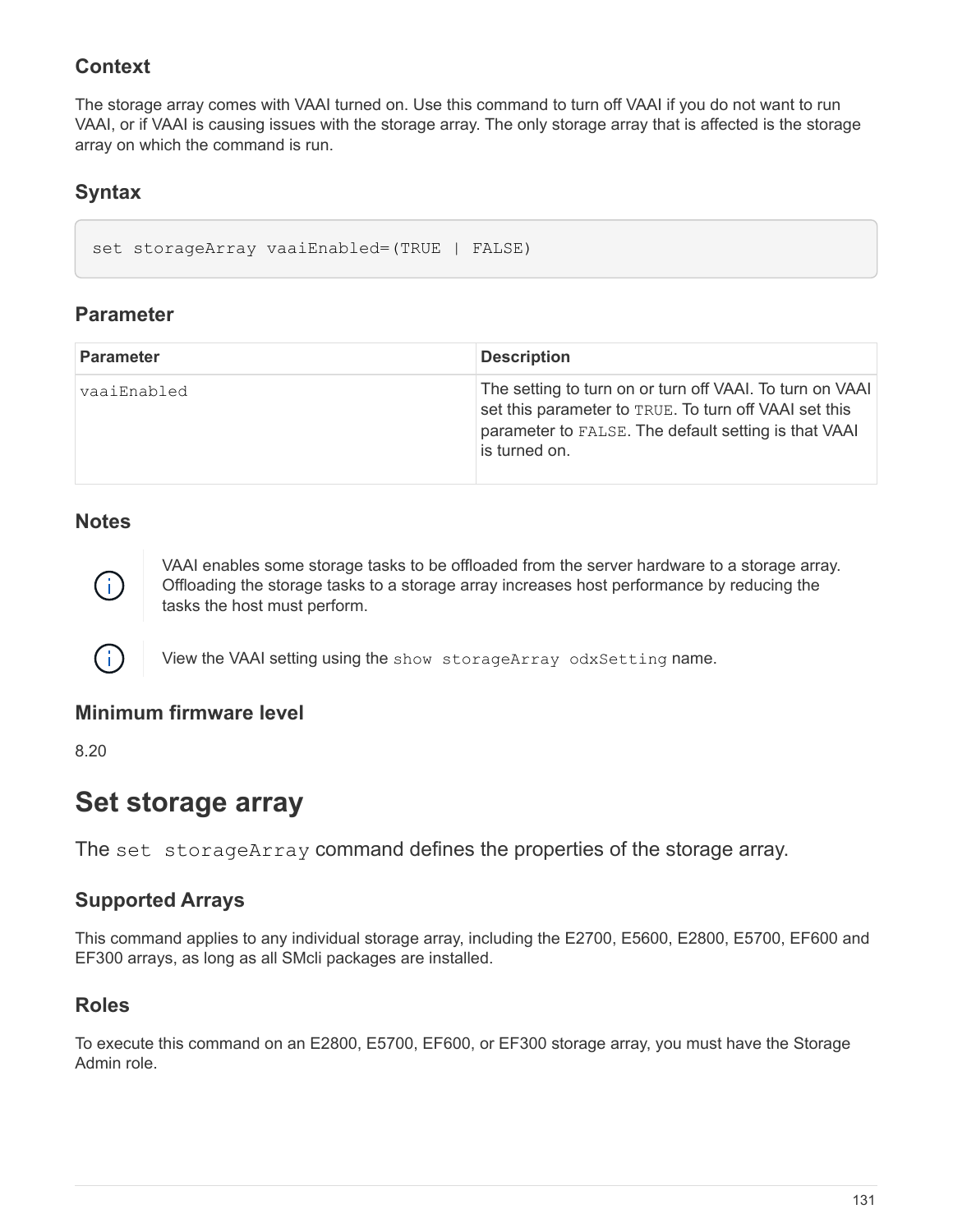## **Context**



With firmware version 8.10 the cacheFlushStop parameter is deprecated and will be removed in a future release of storage management software.

**Syntax**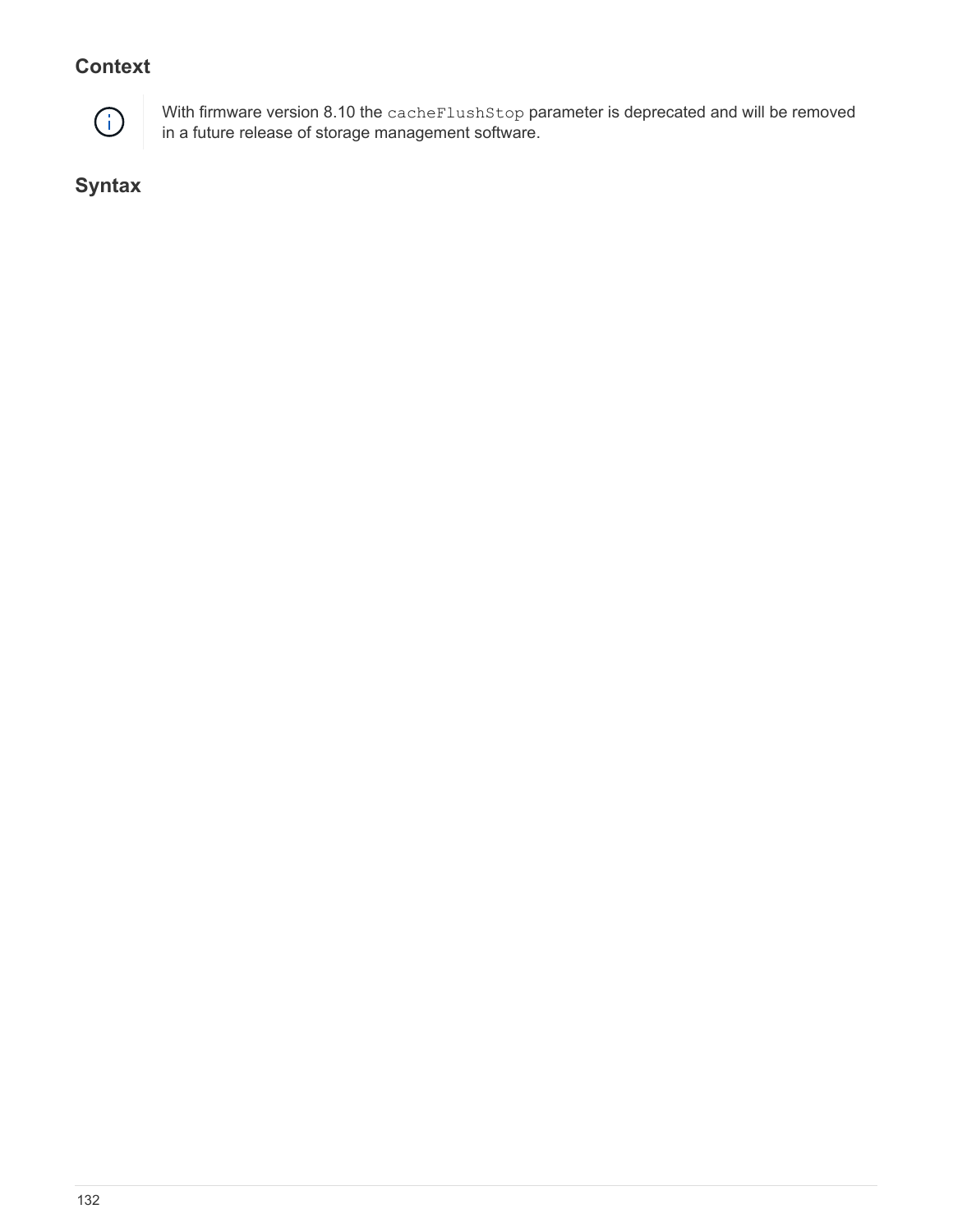set storageArray ([autoLoadBalancingEnable=(TRUE | FALSE)]| [autoSupportMaintenanceWindow AutoSupport Maintenance Window parameters] [autoSupport schedule AutoSupport Schedule Parameters]| [autoSupportConfig (enable | disable)]| [autoSupportOnDemand (enable | disable)]| [autoSupportRemoteDiag (enable |disable)]| [cacheBlockSize=cacheBlockSizeValue]| [cacheFlushStart=cacheFlushStartSize]| [cacheFlushStop=cacheFlushStopSize]| [cacheMirrorDataAssuranceCheckEnable=(TRUE | FALSE)]| [controllerHealthImageAllowOverWrite]| [defaultHostType=("hostTypeName" |"hostTypeIdentifier")] | [directoryServer directory server parameters]| [externalKeyManagement external key management parameters]| [failoverAlertDelay=delayValue]| [hostConnectivityReporting (enable | disable)]| [icmpPingResponse=(TRUE | FALSE)]| [isnsIPV4ConfigurationMethod isns IPv4 Config Method Parameters]| [isnsIPv6Address=ipAddress]| [isnsListeningPort=listeningPortIPAddress]]| [isnsRegistration=(TRUE | FALSE)]| [learnCycleDate learn cycle parameters]| [localUsername=local user name parameters]| [loginBanner file="path\_to\_login\_banner"]| [managementInterface restOnly={true | false}]| [mediaScanRate=(disabled | 1-30)]| [odxEnabled=(TRUE | FALSE)]| [password="password"]| [passwordLength=<INTEGER>]| [pqValidateOnReconstruct P/Q Validate on Reconstruct parameters]| [redundancyMode=(simplex | duplex)]| [revocationCheckSettings revocation check settings parameters]| [securityKey]| [symbol SYMbol user name and password parameters]| [syslog syslog parameters]| [time]| [trayPositions=(controller | trayID ... trayIDn)]| [unnamedDiscoverySession=(TRUE | FALSE)]| [userLabel="storageArrayName"]| [userSession sessionTimeout=n]| [vaaiEnabled=(TRUE | FALSE)])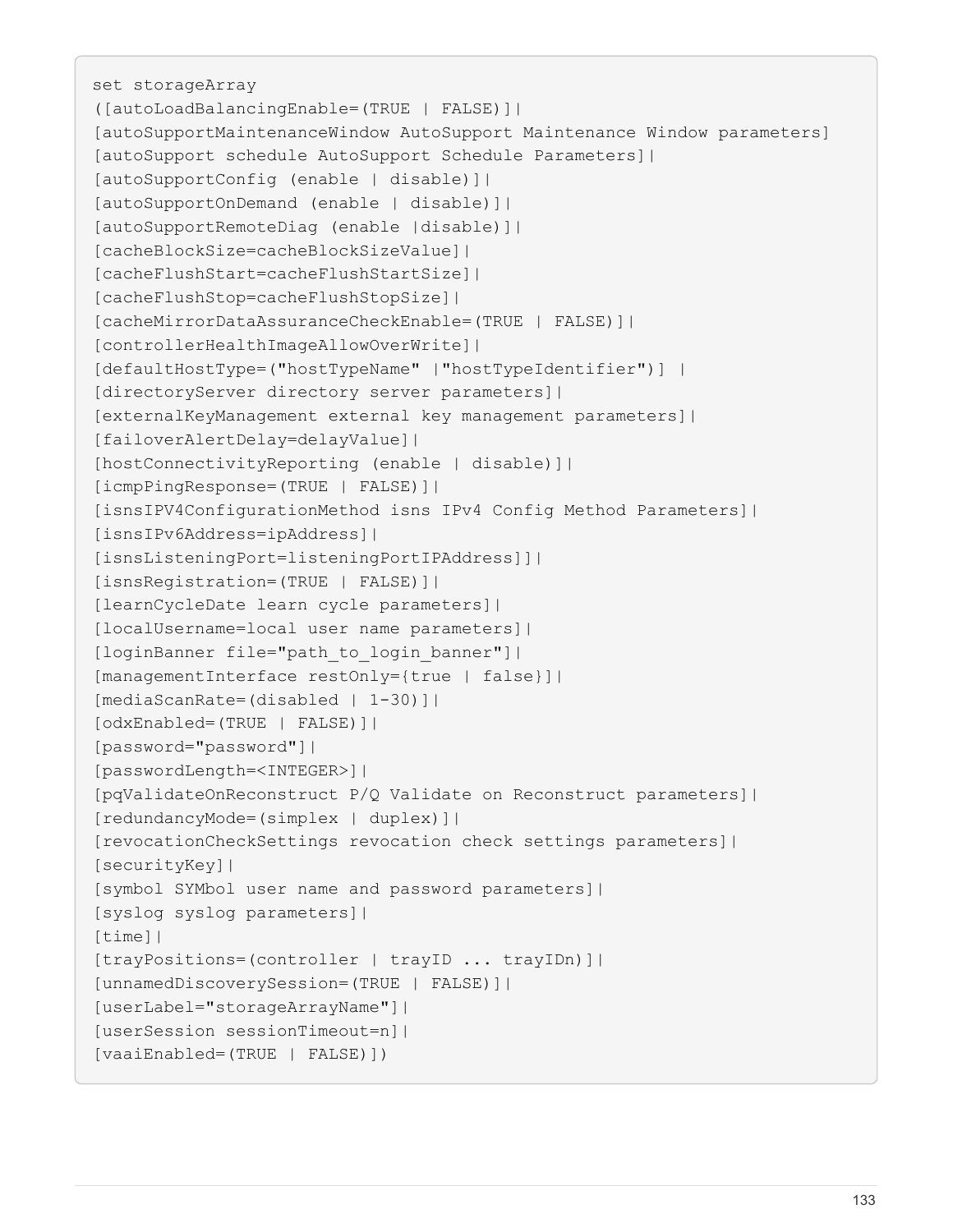## **Parameters**

| <b>Parameter</b>                    | <b>Description</b>                                                                                                                                                                         |
|-------------------------------------|--------------------------------------------------------------------------------------------------------------------------------------------------------------------------------------------|
| autoLoadBalancingEnable             | This parameter enables auto-load balancing on the<br>controller. To enable the option, set this parameter to<br>TRUE. To disable the option, set this parameter to<br>FALSE.               |
|                                     | When the Automatic Load Balancing<br>feature is enabled, the Host<br>Connectivity Reporting feature will also<br>be enabled.                                                               |
| autoSupport schedule                | Sets the daily and weekly times and days of the week<br>that AutoSupport messages are sent.                                                                                                |
| autoSupportConfig                   | The setting for automatically collecting support data<br>each time the firmware detects a critical MEL event.<br>This parameter has these values:                                          |
|                                     | • enable - Turns on the collection of support data                                                                                                                                         |
|                                     | • disable - Turns off the collection of support<br>data                                                                                                                                    |
|                                     | Use this parameter under these conditions only:                                                                                                                                            |
|                                     | • The AutoSupport (ASUP) feature is not available<br>on the storage array                                                                                                                  |
|                                     | • To support configurations on storage arrays that<br>previously used this parameter                                                                                                       |
|                                     | You cannot use this parameter with the<br>ASUP commands.                                                                                                                                   |
| autoSupportMaintenanceWindow        | Turns on or turns off the AutoSupport maintenance<br>window feature and configures the feature.                                                                                            |
| cacheBlockSize                      | The cache block size that is used by the controller for<br>managing the cache. Valid values are 4 (4 KB), 8 (8<br>KB), 16 (16 KB), or 32 (32 KB).                                          |
| cacheMirrorDataAssuranceCheckEnable | This parameter enables cache mirror data assurance<br>check on the controller. To enable the option, set this<br>parameter to TRUE. To disable the option, set this<br>parameter to FALSE. |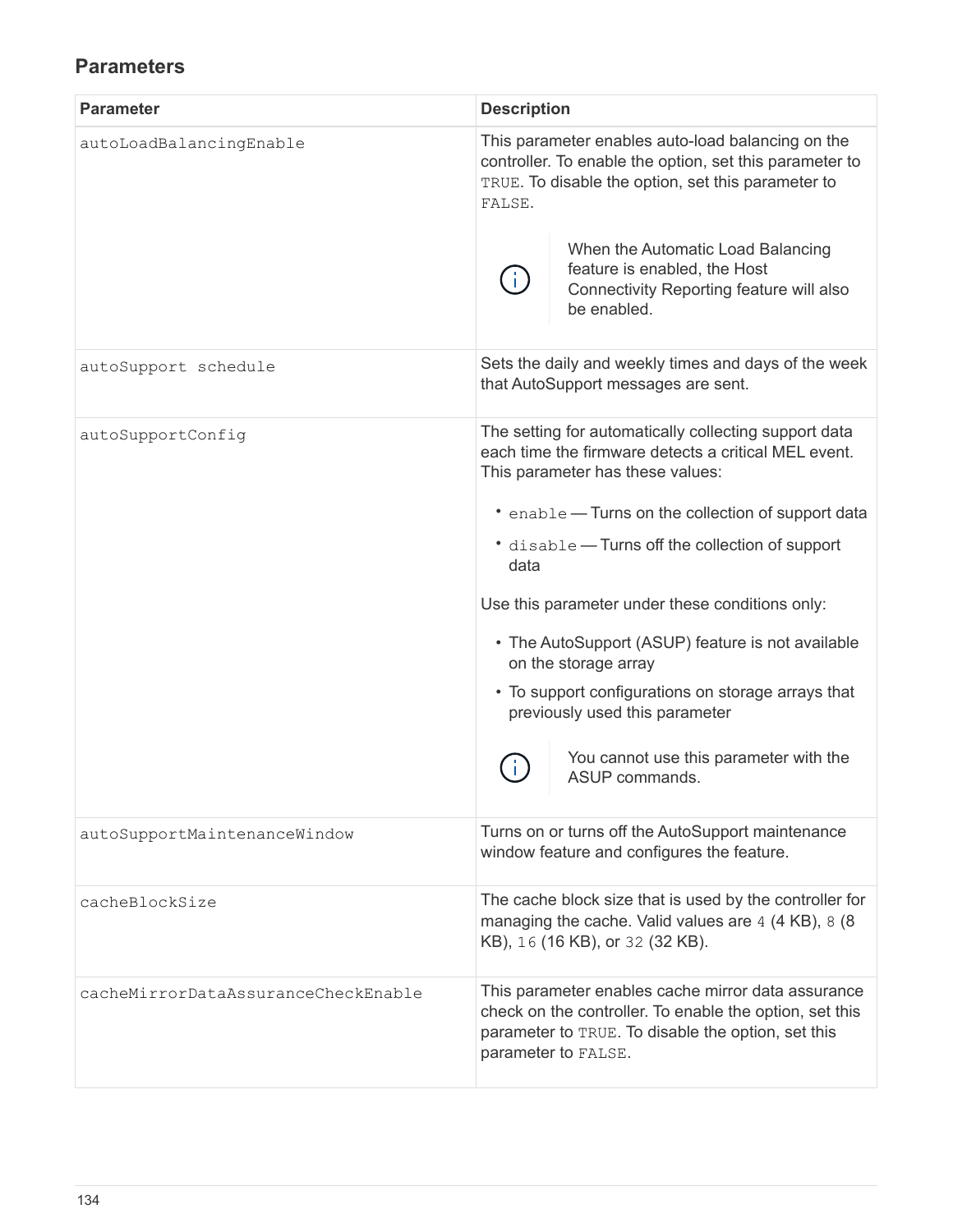| <b>Parameter</b>                    | <b>Description</b>                                                                                                                                                                                                                                                                                                                                                                                                                |
|-------------------------------------|-----------------------------------------------------------------------------------------------------------------------------------------------------------------------------------------------------------------------------------------------------------------------------------------------------------------------------------------------------------------------------------------------------------------------------------|
| cacheFlushStart                     | The percentage of unwritten data in the cache that<br>causes a cache flush. Use integer values from 0 to<br>100 to define the percentage. The default value is 80.                                                                                                                                                                                                                                                                |
| cacheFlushStop                      | This parameter is deprecated and will<br>be removed in a future release.<br>The percentage of unwritten data in the cache that<br>stops a cache flush. Use integer values from 0 to 100<br>to define the percentage. This value must be less<br>than the value of the cacheFlushStart parameter.                                                                                                                                  |
| controllerHealthImageAllowOverWrite | Sets a flag on a controller to allow a new controller<br>health image to overwrite an existing controller health<br>image on storage arrays that support the controller<br>health image feature.                                                                                                                                                                                                                                  |
| defaultHostType                     | The default host type of any unconfigured host port to<br>which the controllers are connected. To generate a list<br>of valid host types for the storage array, run the show<br>storageArray hostTypeTable command. Host<br>types are identified by a name or a numerical index.<br>Enclose the host type name in double quotation<br>marks (""). Do not enclose the host type numerical<br>identifier in double quotation marks. |
| directoryServer                     | Updates the directory server configuration, including<br>role mappings.                                                                                                                                                                                                                                                                                                                                                           |
| externalKeyManagement               | Configures the external key management server<br>address and port number                                                                                                                                                                                                                                                                                                                                                          |
| failoverAlertDelay                  | The failover alert delay time in minutes. The valid<br>values for the delay time are 0 to 60 minutes. The<br>default value is 5.                                                                                                                                                                                                                                                                                                  |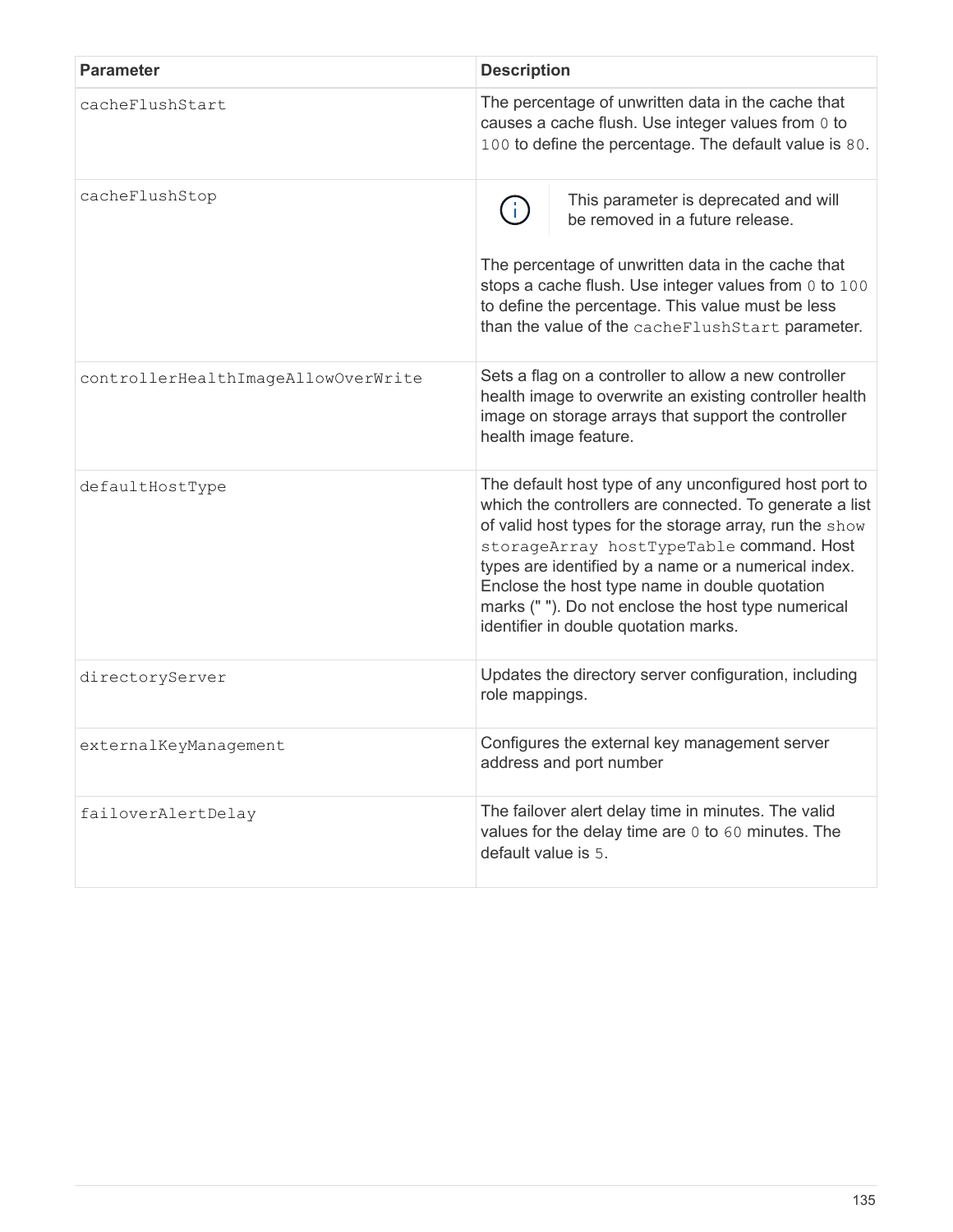| <b>Parameter</b>            | <b>Description</b>                                                                                                                                                                                                                                                                                                                                                                        |                                                                                                                                                                                                                                                          |
|-----------------------------|-------------------------------------------------------------------------------------------------------------------------------------------------------------------------------------------------------------------------------------------------------------------------------------------------------------------------------------------------------------------------------------------|----------------------------------------------------------------------------------------------------------------------------------------------------------------------------------------------------------------------------------------------------------|
| hostConnectivityReporting   | This parameter enables host connectivity reporting on<br>the controller. To enable the option, set this parameter<br>to enable. To disable the option, set this parameter<br>to disable.                                                                                                                                                                                                  |                                                                                                                                                                                                                                                          |
|                             |                                                                                                                                                                                                                                                                                                                                                                                           | If you attempt to disable Host<br><b>Connectivity Reporting when Automatic</b><br>Load Balancing is enabled, you receive<br>an error. First disable the Automatic<br>Load Balancing feature, then disable<br>the Host Connectivity Reporting<br>feature. |
|                             |                                                                                                                                                                                                                                                                                                                                                                                           | You can keep Host Connectivity<br>Reporting enabled when Automatic<br>Load Balancing is disabled.                                                                                                                                                        |
| icmpPingResponse            | This parameter turns on or turns off Echo Request<br>messages. Set the parameter to TRUE to turn on Echo<br>Request messages. Set the parameter to FALSE to<br>turn off Echo Request messages.                                                                                                                                                                                            |                                                                                                                                                                                                                                                          |
| isnsIPv4ConfigurationMethod | The method that you want to use to define the iSNS<br>server configuration. You can enter the IP address for<br>the IPv4 iSNS servers by selecting static. For IPv4,<br>you can choose to have a Dynamic Host<br>Configuration Protocol (DHCP) server select the iSNS<br>server IP address by entering dhcp. To enable DHCP,<br>you must set the isnsIPv4Address parameter to<br>0.0.0.0. |                                                                                                                                                                                                                                                          |
| isnsIPv6Address             | The IPv6 address that you want to use for the iSNS<br>server.                                                                                                                                                                                                                                                                                                                             |                                                                                                                                                                                                                                                          |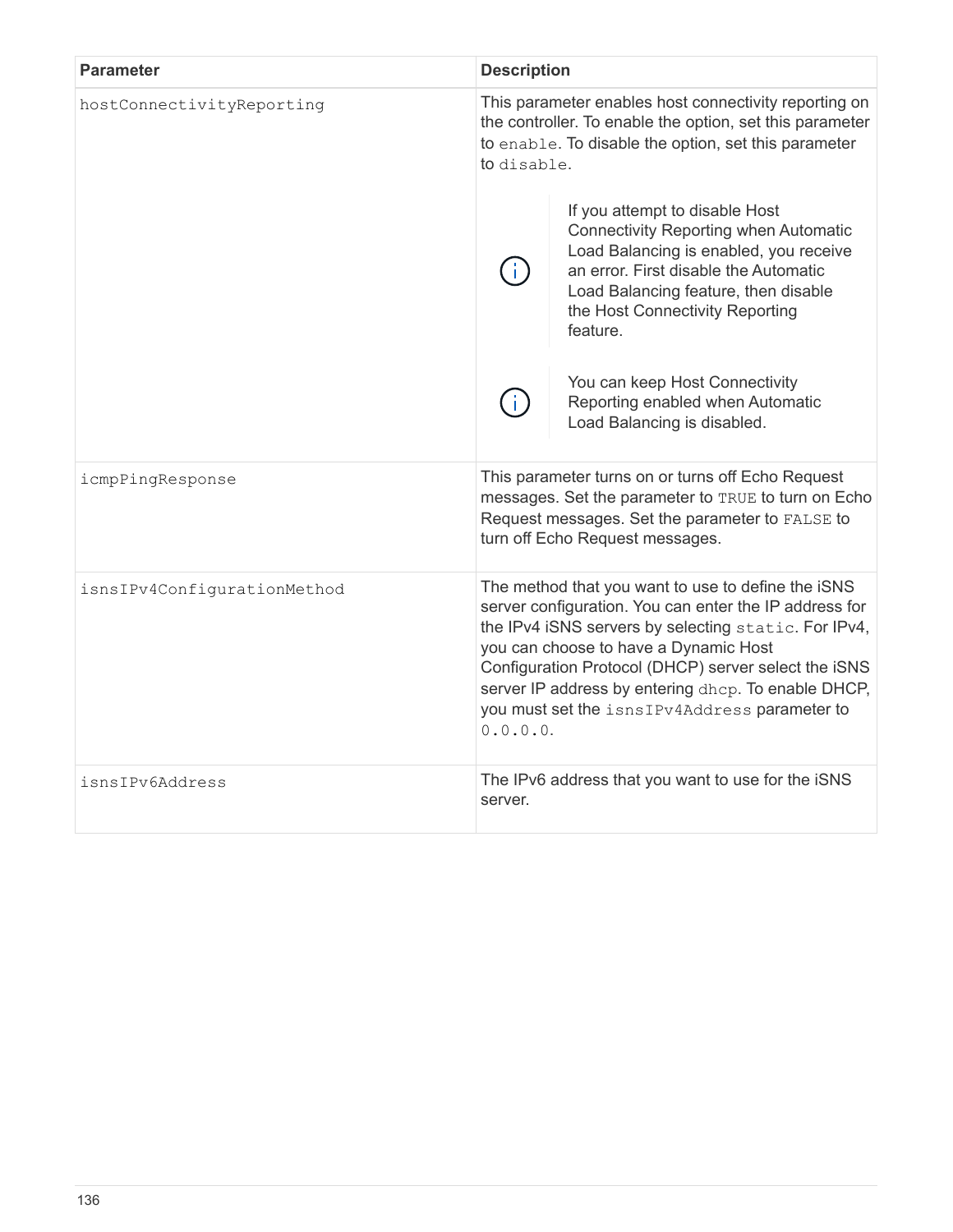| <b>Parameter</b>    | <b>Description</b>                                                                                                                                                                                                                                                 |  |
|---------------------|--------------------------------------------------------------------------------------------------------------------------------------------------------------------------------------------------------------------------------------------------------------------|--|
| isnsListeningPort   | The IP address that you want to use for the iSNS<br>server listening port. The range of values for the<br>listening port is 49152 to 65535. The default value is<br>53205.                                                                                         |  |
|                     | The listening port resides on the server and performs<br>these activities:                                                                                                                                                                                         |  |
|                     | • Monitors incoming client connection requests                                                                                                                                                                                                                     |  |
|                     | • Manages traffic to the server                                                                                                                                                                                                                                    |  |
|                     | When a client requests a network session with a<br>server, the listener receives the actual request. If the<br>client information matches the listener information,<br>then the listener grants a connection to the database<br>server.                            |  |
| isnsRegistration    | This parameter lists the storage array as an iSCSI<br>target on the iSNS server. To register the storage<br>array on the iSNS server, set this parameter to TRUE.<br>To remove the storage array from the iSNS server, set<br>this parameter to FALSE.             |  |
|                     | You cannot use the<br>isnsRegistration parameter with<br>any other parameter when running the<br>set storageArray command.<br>For more information about iSNS registration, refer to<br>the set storageArray isnsRegistration<br>command.                          |  |
| learnCycleDate      | Sets controller battery learn cycles.                                                                                                                                                                                                                              |  |
| localUsername       | Allows you to set a local user name password or a<br>SYMbol password for a particular role.                                                                                                                                                                        |  |
| loginBanner         | Allows you to upload a text file to be used as a login<br>banner. The banner text can include an advisory<br>notice and consent message, which is presented to<br>users before they establish sessions in SANtricity<br>System Manager or before they run commands |  |
| managementInterface | Changes the management interface of the controller.<br>Change the management interface type to enforce<br>confidentiality between the storage array and its<br>management software or to access external tools.                                                    |  |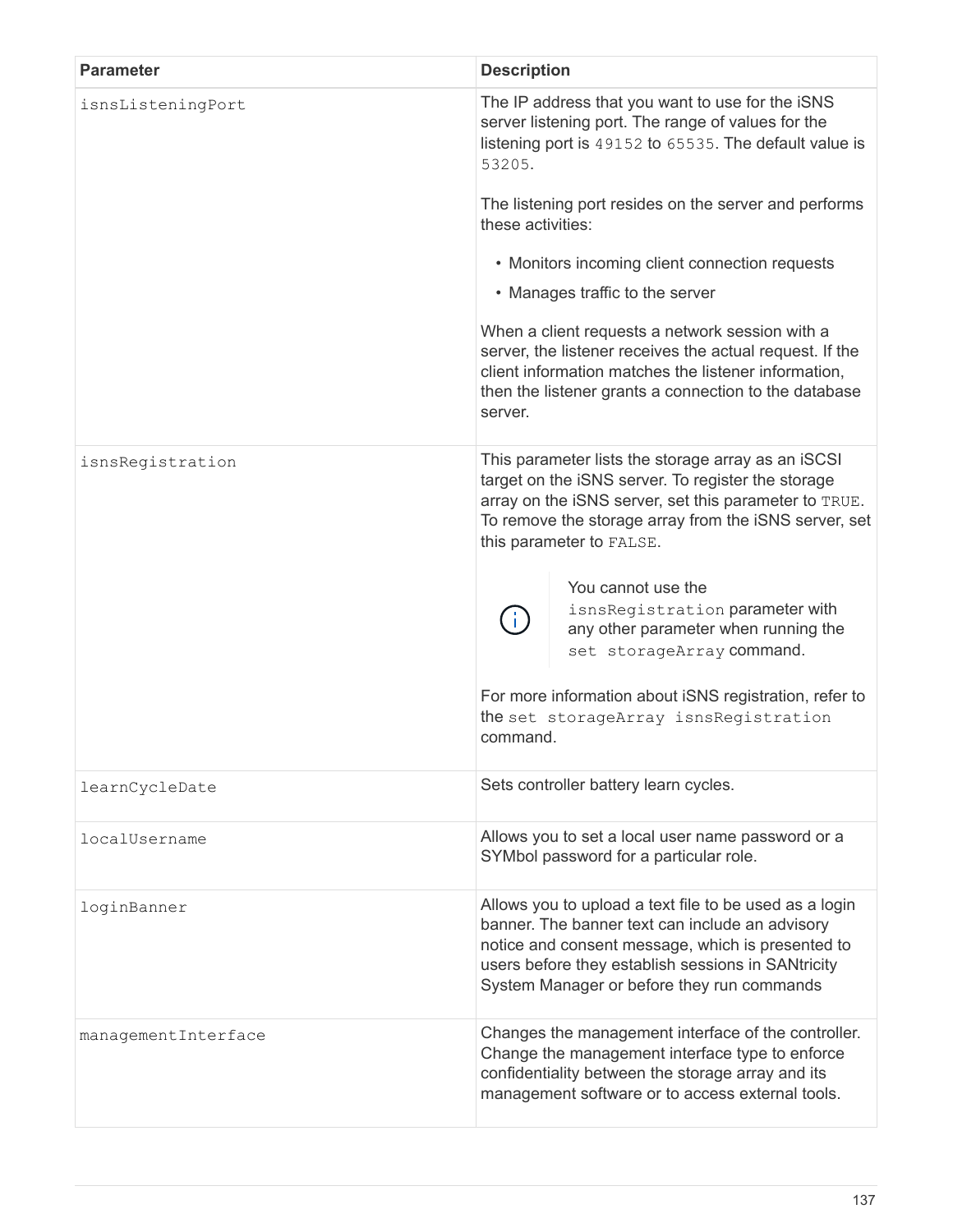| <b>Parameter</b>        | <b>Description</b>                                                                                                                                                                                                                                                                                              |  |
|-------------------------|-----------------------------------------------------------------------------------------------------------------------------------------------------------------------------------------------------------------------------------------------------------------------------------------------------------------|--|
| mediaScanRate           | The number of days over which the media scan runs.<br>Valid values are disabled, which turns off the<br>media scan, or 1 day to 30 days, where 1 day is the<br>fastest scan rate, and 30 days is the slowest scan<br>rate. A value other than disabled or 1 to 30 does<br>not allow the media scan to function. |  |
| odxEnabled              | Turns on or turns off Offloaded Data Transfer (ODX)<br>for a storage array.                                                                                                                                                                                                                                     |  |
| password                | The password for the storage array. Enclose the<br>password in double quotation marks ("").<br>With the 8.40 release, this parameter is<br>deprecated. Use the localUsername<br>or the symbol symbol parameters,<br>along with the password or<br>adminPassword parameters, instead.                            |  |
| passwordLength          | Allows you to set the minimum required length for all<br>new or updated passwords. Use a value between 0<br>and 30.                                                                                                                                                                                             |  |
| pqValidateOnReconstruct | Modifies the P/Q validate on reconstruction capability.                                                                                                                                                                                                                                                         |  |
| redundancyMode          | Use simplex mode when you have a single<br>controller. Use duplex mode when you have two<br>controllers.                                                                                                                                                                                                        |  |
| revocationCheckSettings | Allows you to enable or disable revocation checking,<br>and configure an Online Certificate Status Protocol<br>(OCSP) server.                                                                                                                                                                                   |  |
| securityKey             | Sets the internal security key that is used throughout<br>the storage array to implement the Drive Security<br>feature.<br>Used for an internal security key. When<br>an external key management server is<br>used, use the create<br>storageArray securityKey<br>command.                                      |  |
| symbol                  | Allows you to set a SYMbol password for a particular<br>role.                                                                                                                                                                                                                                                   |  |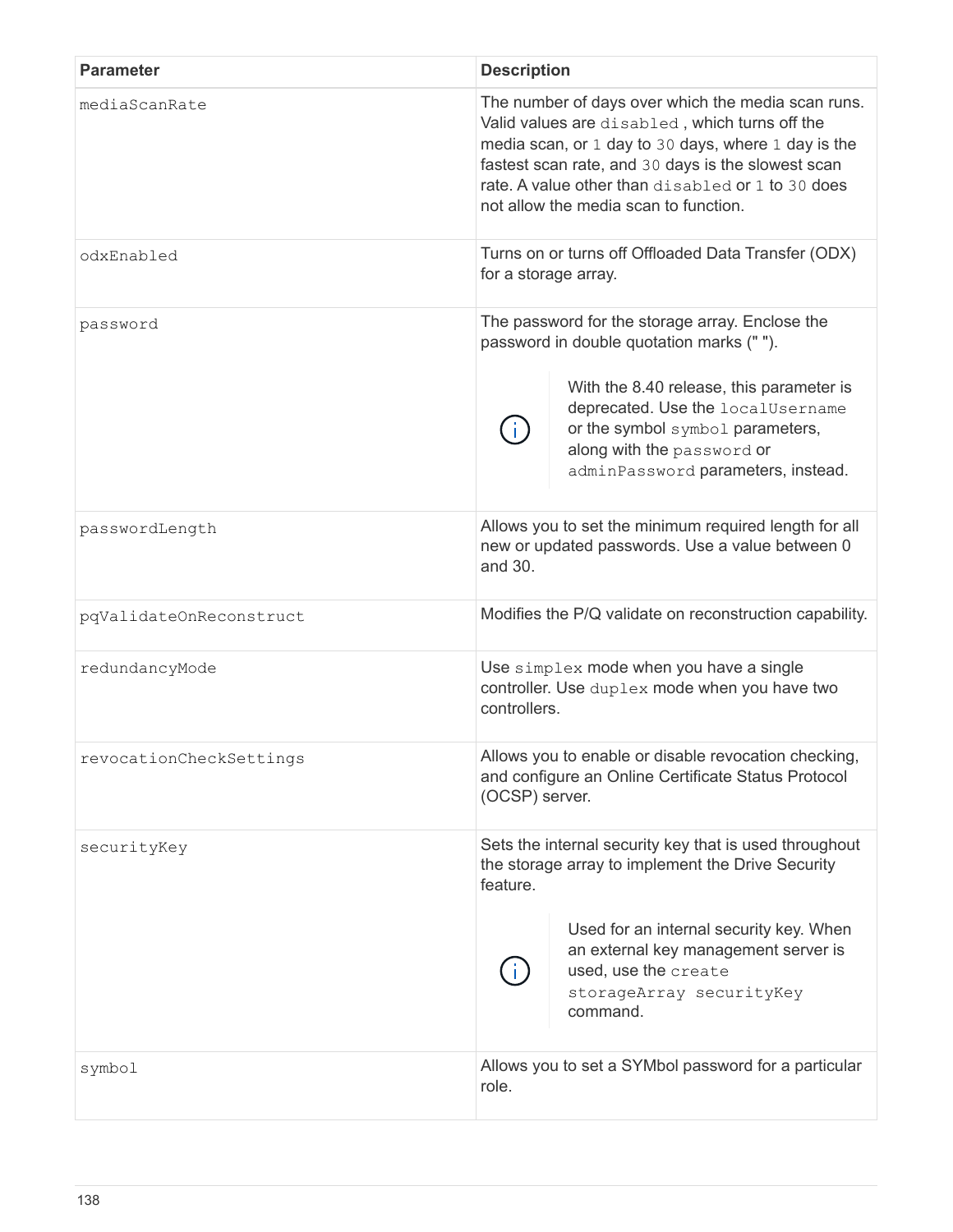| <b>Parameter</b>        | <b>Description</b>                                                                                                                                                                                                                                                                                                                                                                                                                                                                                                                                   |  |
|-------------------------|------------------------------------------------------------------------------------------------------------------------------------------------------------------------------------------------------------------------------------------------------------------------------------------------------------------------------------------------------------------------------------------------------------------------------------------------------------------------------------------------------------------------------------------------------|--|
| syslog                  | Allows you to change the syslog server address,<br>protocol, or port number.                                                                                                                                                                                                                                                                                                                                                                                                                                                                         |  |
| time                    | Sets the clocks on both controllers in a storage array<br>by synchronizing the controller clocks with the clock of<br>the host from which you run this command.                                                                                                                                                                                                                                                                                                                                                                                      |  |
| trayPositions           | A list of all of the tray IDs. The sequence of the tray<br>IDs in the list defines the positions for the controller<br>tray and the drive trays in a storage array. Valid<br>values are 0 to 99. Enter the tray ID values separated<br>with a space. Enclose the list of tray ID values in<br>parentheses. For storage arrays where the controller<br>tray has a predefined identifier that is not in the range<br>of valid tray position values, use the controller<br>value.<br>The controller option is not valid<br>after firmware release 6.14. |  |
| unnamedDiscoverySession | Enables the storage array to participate in unnamed<br>discovery sessions.                                                                                                                                                                                                                                                                                                                                                                                                                                                                           |  |
| userLabel               | The name for the storage array. Enclose the storage<br>array name in double quotation marks ("").                                                                                                                                                                                                                                                                                                                                                                                                                                                    |  |
| userSession             | Allows you to set a timeout in System Manager, so<br>that users' inactive sessions are disconnected after a<br>specified time.                                                                                                                                                                                                                                                                                                                                                                                                                       |  |
| vaaiEnabled             | Turns on or turns off VMware vStorage API Array<br>Architecture (VAAI) for a storage array                                                                                                                                                                                                                                                                                                                                                                                                                                                           |  |

#### **Notes**

Except for the isnsRegistration, when you use this command you can specify one or more of the optional parameters.

## **Auto Support data**



You cannot use this parameter with the ASUP commands.

When enabled, the set storageArray autoSupportConfig command causes all configuration and state information for the storage array to be returned each time a critical Major Event Log (MEL) event is detected. The configuration and state information is returned in the form of an object graph. The object graph contains all relevant logical and physical objects and their associated state information for the storage array.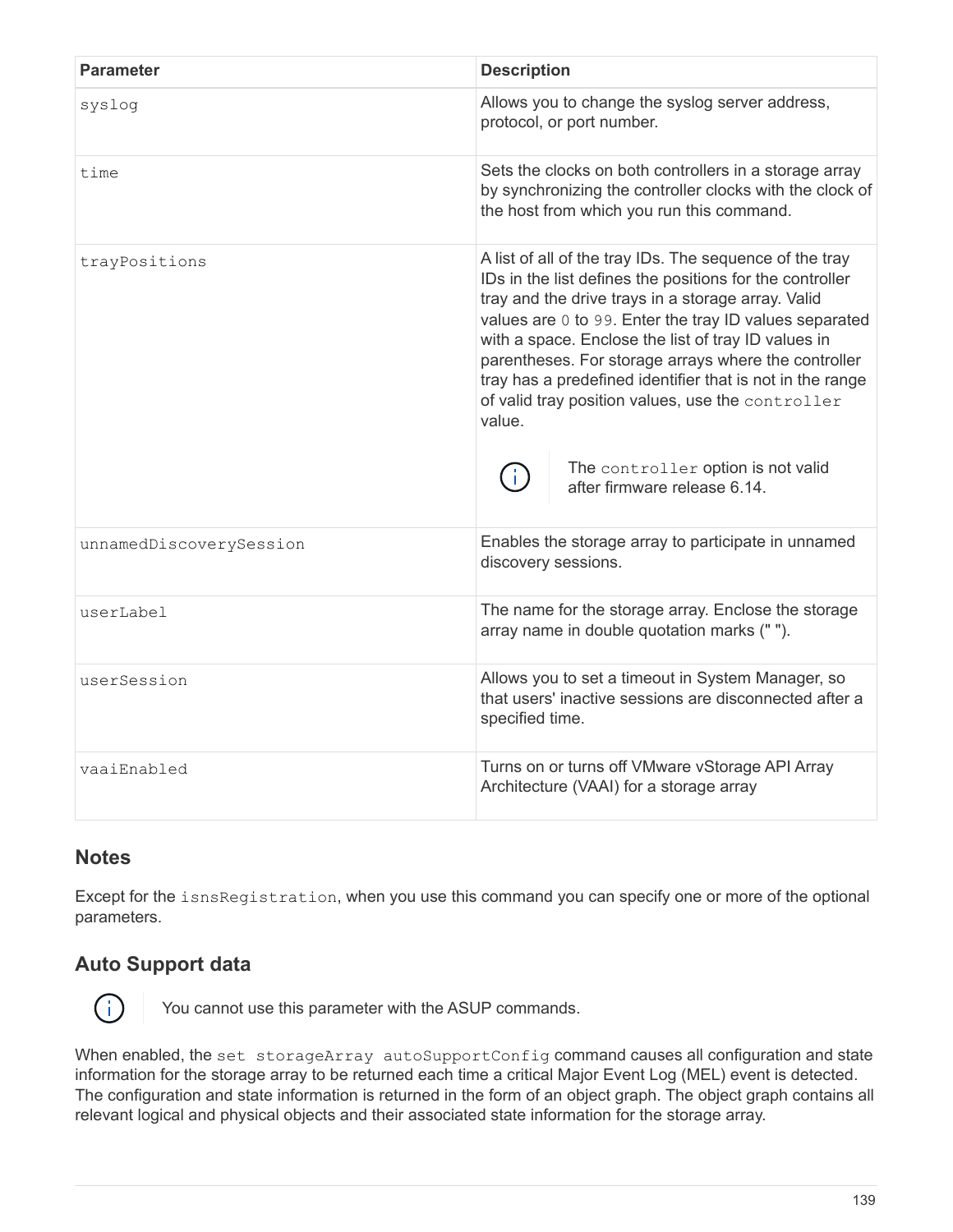The set storageArray autoSupportConfig command collects configuration and state information in this way:

- Automatic collection of the configuration and state information occurs every 72 hours. The configuration and state information is saved to the storage array zip archive file. The archive file has a time stamp that is used to manage the archive files.
- Two storage array zip archive files are maintained for each storage array. The zip archive files are kept on a drive. After the 72-hour time period is exceeded, the oldest archive file is always overwritten during the new cycle.
- After you enable automatic collection of the configuration and state information using this command, an initial collection of information starts. Collecting information after the you issue the command makes sure that one archive file is available and starts the time stamp cycle.

You can run the set storageArray autoSupportConfig command on more than one storage array.

## **Cache block size**

When you define cache block sizes, use the 4-KB cache block size for storage arrays that require I/O streams that are typically small and random. Use the 8-KB cache block size when the majority of your I/O streams are larger than 4 KB but smaller than 8 KB. Use the 16-KB cache block size or the 32-KB cache block size for storage arrays that require large data transfer, sequential, or high-bandwidth applications.

The cacheBlockSize parameter defines the supported cache block size for all of the volumes in the storage array. Not all controller types support all cache block sizes. For redundant configurations, this parameter includes all of the volumes that are owned by both controllers within the storage array.

#### **Cache flush start**

When you define values to start a cache flush, a value that is too low increases the chance that data needed for a host read is not in the cache. A low value also increases the number of drive writes that are necessary to maintain the cache level, which increases system overhead and decreases performance.

## **Default host type**

When you define host types, if Storage Partitioning is enabled, the default host type affects only those volumes that are mapped in the default group. If Storage Partitioning is not enabled, all of the hosts that are attached to the storage array must run the same operating system and be compatible with the default host type.

#### **Media scan rate**

Media scan runs on all of the volumes in the storage array that have Optimal status, do not have modification operations in progress, and have the mediaScanRate parameter enabled. Use the set volume command to enable or disable the mediaScanRate parameter.

#### **Password**

Passwords are stored on each storage array. For best protection, the password must meet these criteria:

- The password must be between eight and 30 characters long.
- The password must contain at least one uppercase letter.
- The password must contain at least one lowercase letter.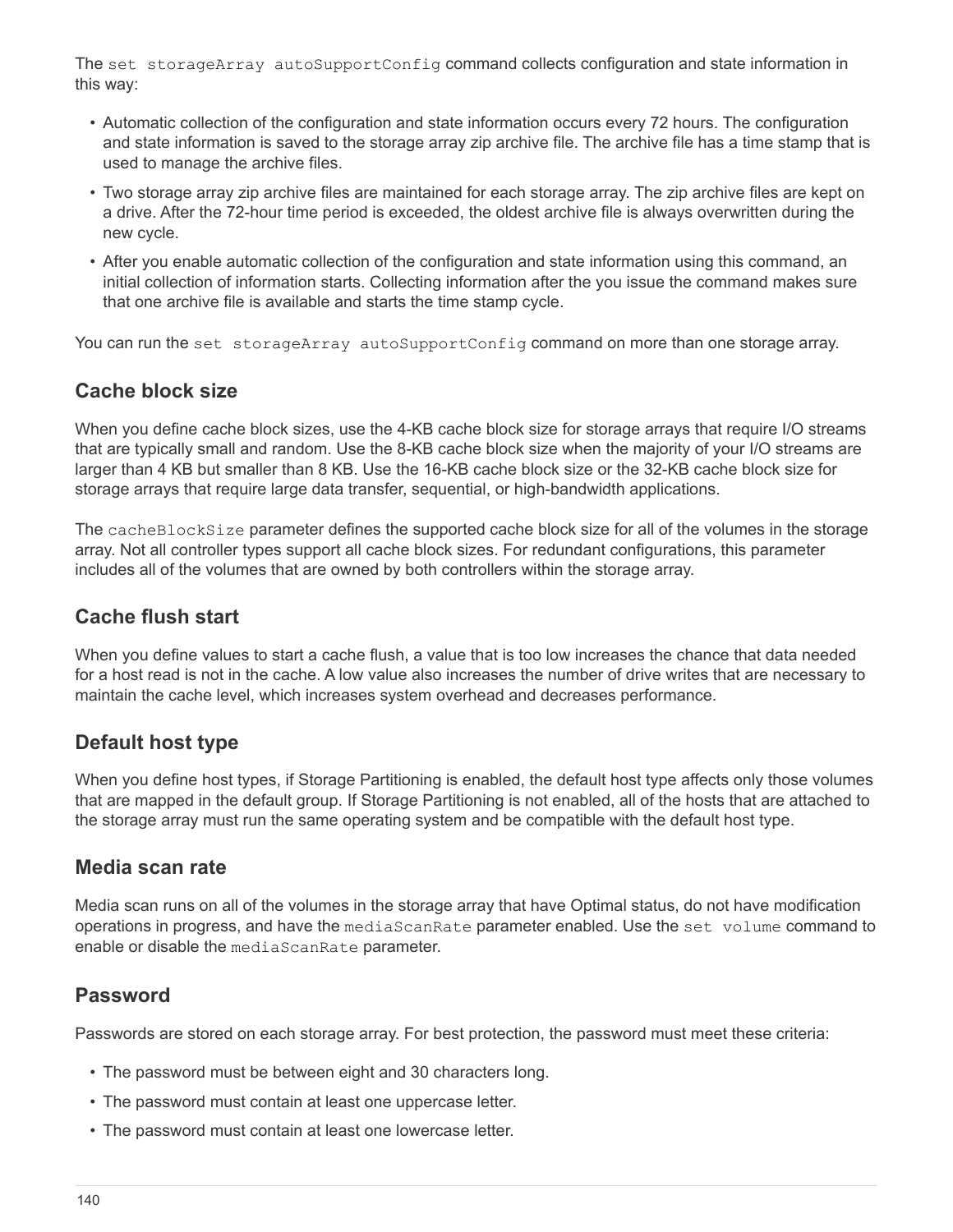- The password must contain at least one number.
- The password must contain at least one non-alphanumeric character, for example,  $\langle \rangle \langle \omega \rangle$  +.



If you are using full disk encryption drives in your storage array, you must use these criteria for your storage array password.



You must set a password for your storage array before you can create a security key for encrypted full disk encryption drives.

#### **Minimum firmware level**

5.00 adds the defaultHostType parameter.

5.40 adds the failoverAlertDelay parameter.

6.10 adds the redundancyMode, trayPositions, and time parameters.

6.14 adds the alarm parameter.

7.10 adds the icmpPingResponse, unnamedDiscoverySession, isnsIPv6Address, and isnsIPv4ConfigurationMethod parameters.

7.15 adds more cache block sizes and the learnCycleDate parameter.

7.86 removes the alarm parameter because it is no longer used, and adds the coreDumpAllowOverWrite parameter.

8.10 deprecates the cacheFlushStop parameter.

8.20 adds the odxEnabled and vaaiEnabled parameters.

8.20 updates the cacheBlockSize parameter to add the cacheBlockSizeValue of 4 (4 KB).

8.20 replaces the coreDumpAllowOverWrite parameter with the controllerHealthImageAllowOverWrite parameter.

8.30 adds the autoLoadBalancingEnable parameter.

8.40 adds the localUsername parameter (used with a user name variable and either the password or adminPassword parameter. Also adds the symbol parameter (used with a user name variable and either the password or adminPassword parameter.

8.40 deprecates the password and userRole standalone parameters.

8.40 adds the management Interface parameter.

8.40 adds the external KeyManagement parameter.

8.41 adds the cacheMirrorDataAssuranceCheckEnable, directoryServer, userSession, passwordLength, and loginBanner parameters.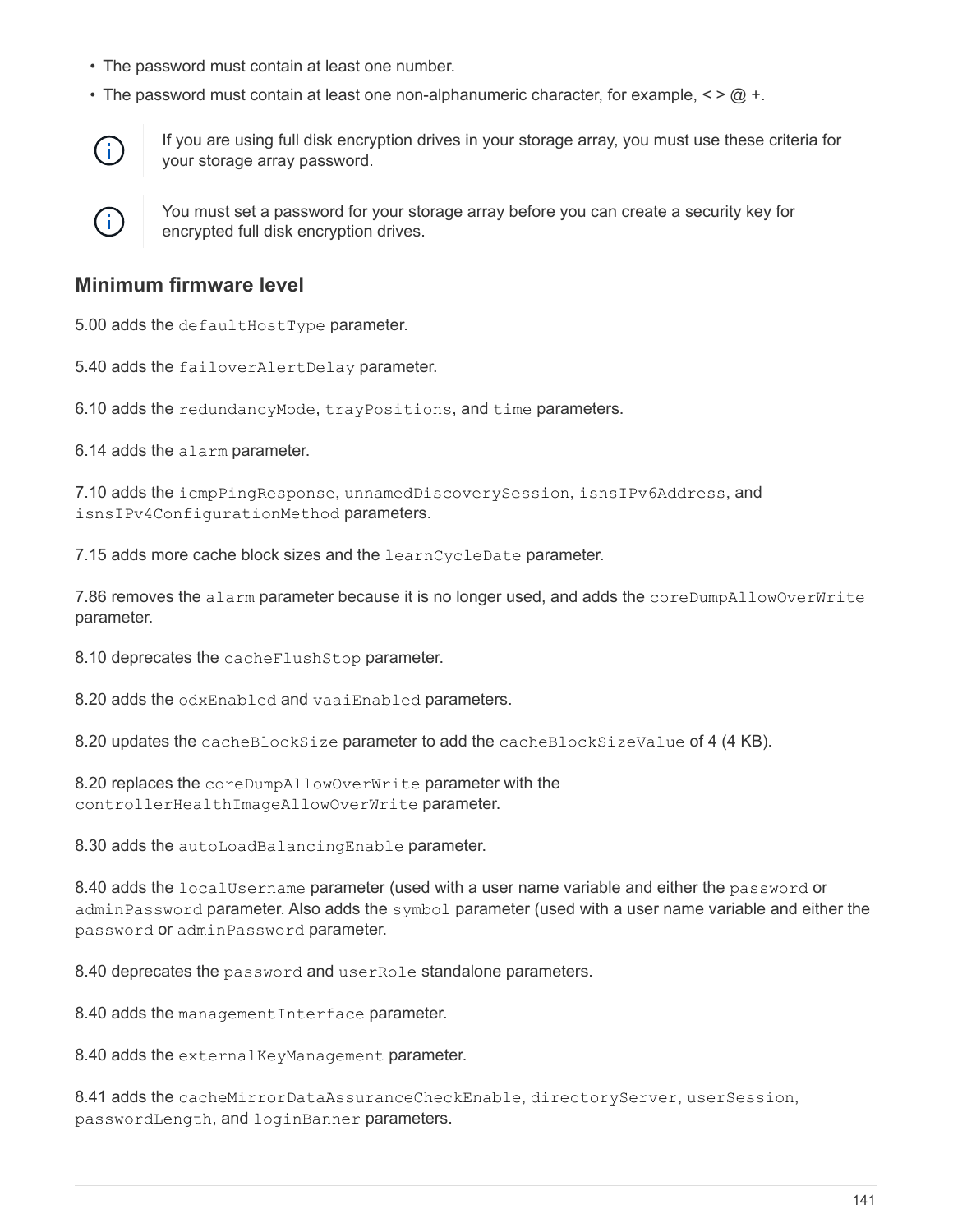8.42 adds the pqValidateOnReconstruct, syslog, hostConnectivityReporting, and revocationCheckSettings parameters.

# **Set synchronous mirroring**

The set syncMirror command defines the properties for a remote-mirrored pair.

## **Supported Arrays**

This command applies to any individual storage array, including the E2700, E5600, E2800, and E5700 arrays, as long as all SMcli packages are installed.

## **Roles**

To execute this command on an E2800 or E5700 storage array, you must have the Storage Admin role.

#### **Context**



In previous versions of this command the feature identifier was remoteMirror. This feature identifier is no longer valid and is replaced by syncMirror.

## **Syntax**

```
set syncMirror (localVolume [volumeName] |
localVolumes [volumeName1 ... volumeNameN])
[role=(primary | secondary)]
[syncPriority=(highest | high | medium | low | lowest)]
[autoResync=(enabled | disabled)]
[writeOrder=(preserved | notPreserved)]
[writeMode=(synchronous | asynchronous)]
[force=(TRUE | FALSE)]
```

| <b>Parameter</b> | <b>Description</b>                                                                                                                                                                                                                                                                                                 |
|------------------|--------------------------------------------------------------------------------------------------------------------------------------------------------------------------------------------------------------------------------------------------------------------------------------------------------------------|
| localVolume      | The name of the local volume for which you want to<br>define properties. Enclose the primary volume name<br>in square brackets $( [ ] )$ . If the primary volume name<br>has special characters or numbers, you must enclose<br>the primary volume name in double quotation marks ("<br>") inside square brackets. |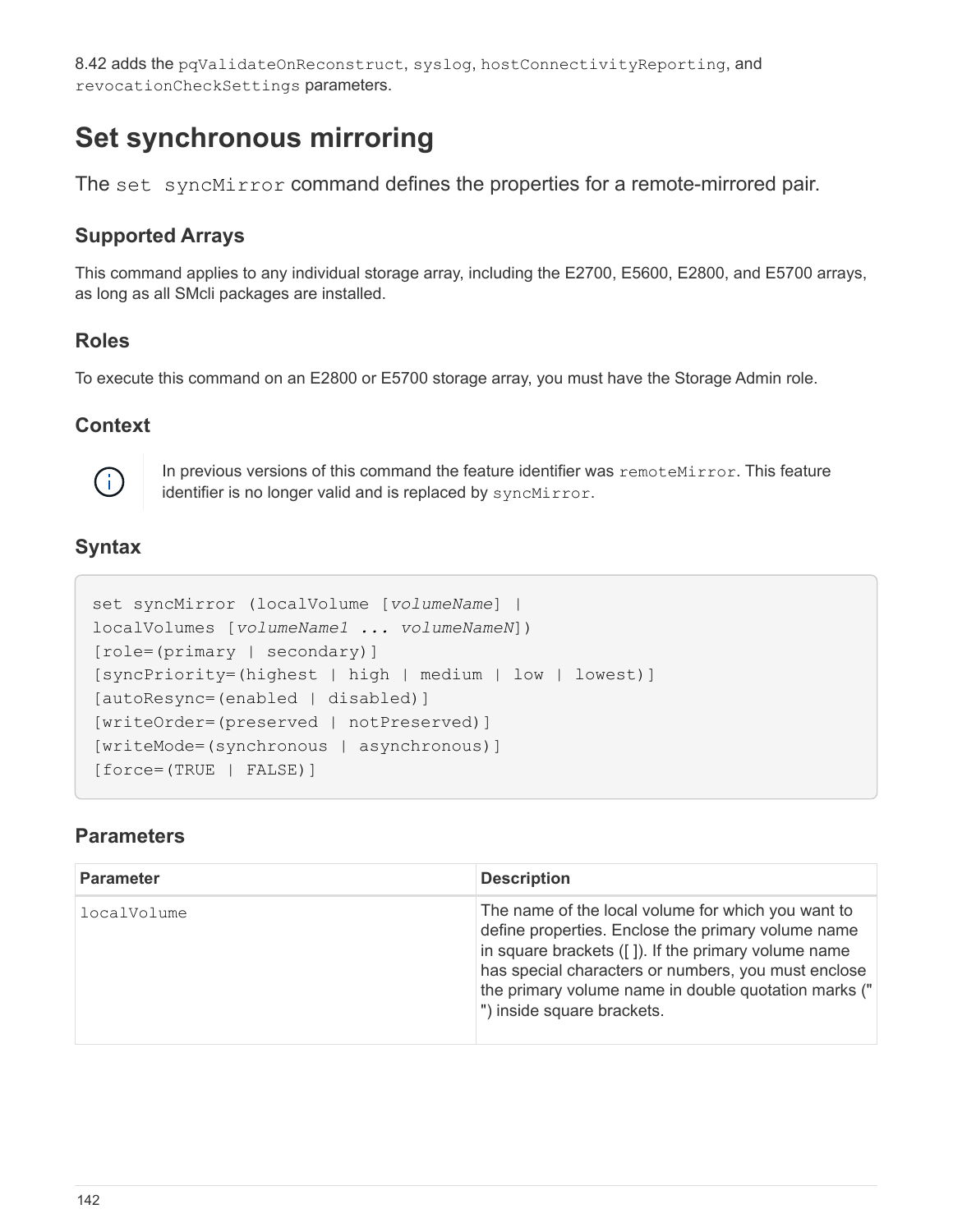| <b>Parameter</b> | <b>Description</b>                                                                                                                                                                                                                                                                                                                                                                                                                                                                                                            |
|------------------|-------------------------------------------------------------------------------------------------------------------------------------------------------------------------------------------------------------------------------------------------------------------------------------------------------------------------------------------------------------------------------------------------------------------------------------------------------------------------------------------------------------------------------|
| localVolumes     | The names of several local volumes for which you<br>want to define properties. Enter the names of the<br>volumes using these rules:                                                                                                                                                                                                                                                                                                                                                                                           |
|                  | • Enclose all of the names in square brackets ([]).                                                                                                                                                                                                                                                                                                                                                                                                                                                                           |
|                  | • Separate each of the names with a space.                                                                                                                                                                                                                                                                                                                                                                                                                                                                                    |
|                  | If the volume names have special characters or<br>consist only of numbers, enter the names using these<br>rules:                                                                                                                                                                                                                                                                                                                                                                                                              |
|                  | • Enclose all of the names in square brackets ([]).                                                                                                                                                                                                                                                                                                                                                                                                                                                                           |
|                  | • Enclose each of the names in double quotation<br>marks (" ").                                                                                                                                                                                                                                                                                                                                                                                                                                                               |
|                  | • Separate each of the names with a space.                                                                                                                                                                                                                                                                                                                                                                                                                                                                                    |
| role             | The setting for the local volume to act as the primary<br>volume or the secondary volume. To define the<br>volume as the primary volume, set this parameter to<br>primary. To define the volume as the secondary<br>volume, set this parameter to secondary. This<br>parameter applies only when the volume is part of a<br>mirror relationship.                                                                                                                                                                              |
| syncPriority     | The priority that full synchronization has relative to<br>host I/O activity. Valid values are highest, high,<br>medium, low, or lowest.                                                                                                                                                                                                                                                                                                                                                                                       |
| autoResync       | The settings for automatic resynchronization between<br>the primary volumes and the secondary volumes of a<br>remote-mirrored pair. This parameter has these<br>values:<br>• enabled - Automatic resynchronization is<br>turned on. You do not need to do anything further<br>to resynchronize the primary volume and the<br>secondary volume.<br>* disabled - Automatic resynchronization is<br>turned off. To resynchronize the primary volumes<br>and the secondary volume, you must run the<br>resume syncMirror command. |
| writeOrder       | This parameter defines write order for data<br>transmission between the primary volume and the<br>secondary volume. Valid values are preserved or<br>notPreserved.                                                                                                                                                                                                                                                                                                                                                            |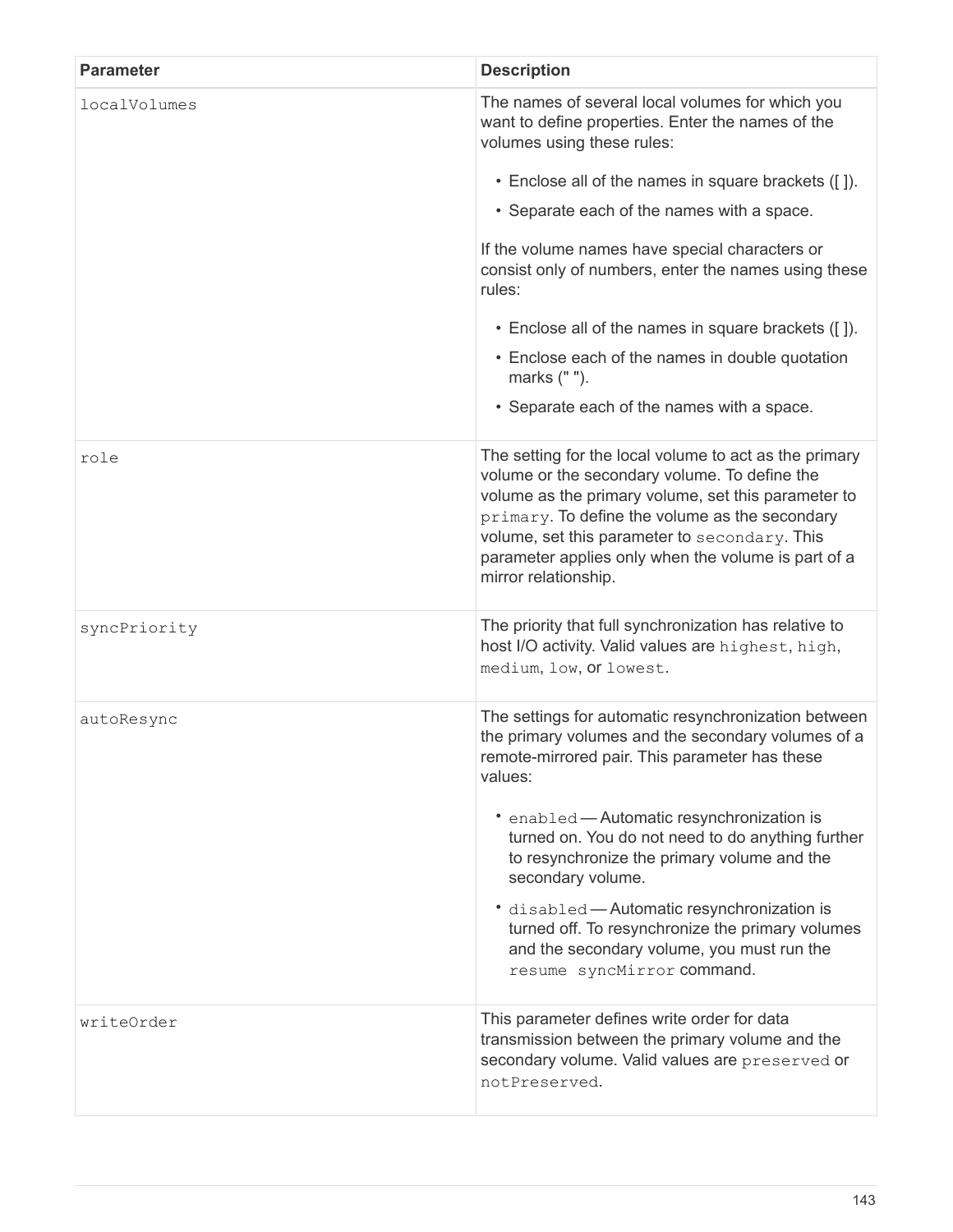| <b>Parameter</b> | <b>Description</b>                                                                                                                                                                                                                                                                                                                                                                 |
|------------------|------------------------------------------------------------------------------------------------------------------------------------------------------------------------------------------------------------------------------------------------------------------------------------------------------------------------------------------------------------------------------------|
| writeMode        | This parameter defines how the primary volume<br>writes to the secondary volume. Valid values are<br>synchronous Or asynchronous.                                                                                                                                                                                                                                                  |
| force            | The role reversal is forced if the communications link<br>between the storage arrays is down and promotion or<br>demotion on the local side results in a dual-primary<br>condition or a dual-secondary condition. To force a<br>role reversal, set this parameter to TRUE. The default<br><b>value is FALSE.</b><br>Use the force parameter only when<br>using the role parameter. |

When you use this command, you can specify one or more of the optional parameters.

Synchronization priority defines the amount of system resources that are used to synchronize the data between the primary volumes and the secondary volumes of a mirror relationship. If you select the highest priority level, the data synchronization uses the most system resources to perform the full synchronization, which decreases the performance for host data transfers.

The writeOrder parameter applies only to asynchronous write modes and makes them become part of a consistency group. Setting the writeOrder parameter to preserved causes the remote-mirrored pair to transmit data from the primary volume to the secondary volume in the same order as the host writes to the primary volume. In the event of a transmission link failure, the data is buffered until a full synchronization can occur. This action can require additional system overhead to maintain the buffered data, which slows operations. Setting the writeOrder parameter to notPreserved frees the system from having to maintain data in a buffer, but it requires forcing a full synchronization to make sure that the secondary volume has the same data as the primary volume.

#### **Minimum firmware level**

6.10

# **Configure syslog settings**

The set syslog command configures the syslog alert information. You can configure the event monitor to send alerts to the syslog server whenever an alertable event occurs.

## **Supported Arrays**

This command applies to an individual E2800, E5700, EF600 or EF300 storage array. It does not operate on E2700 or E5600 storage arrays.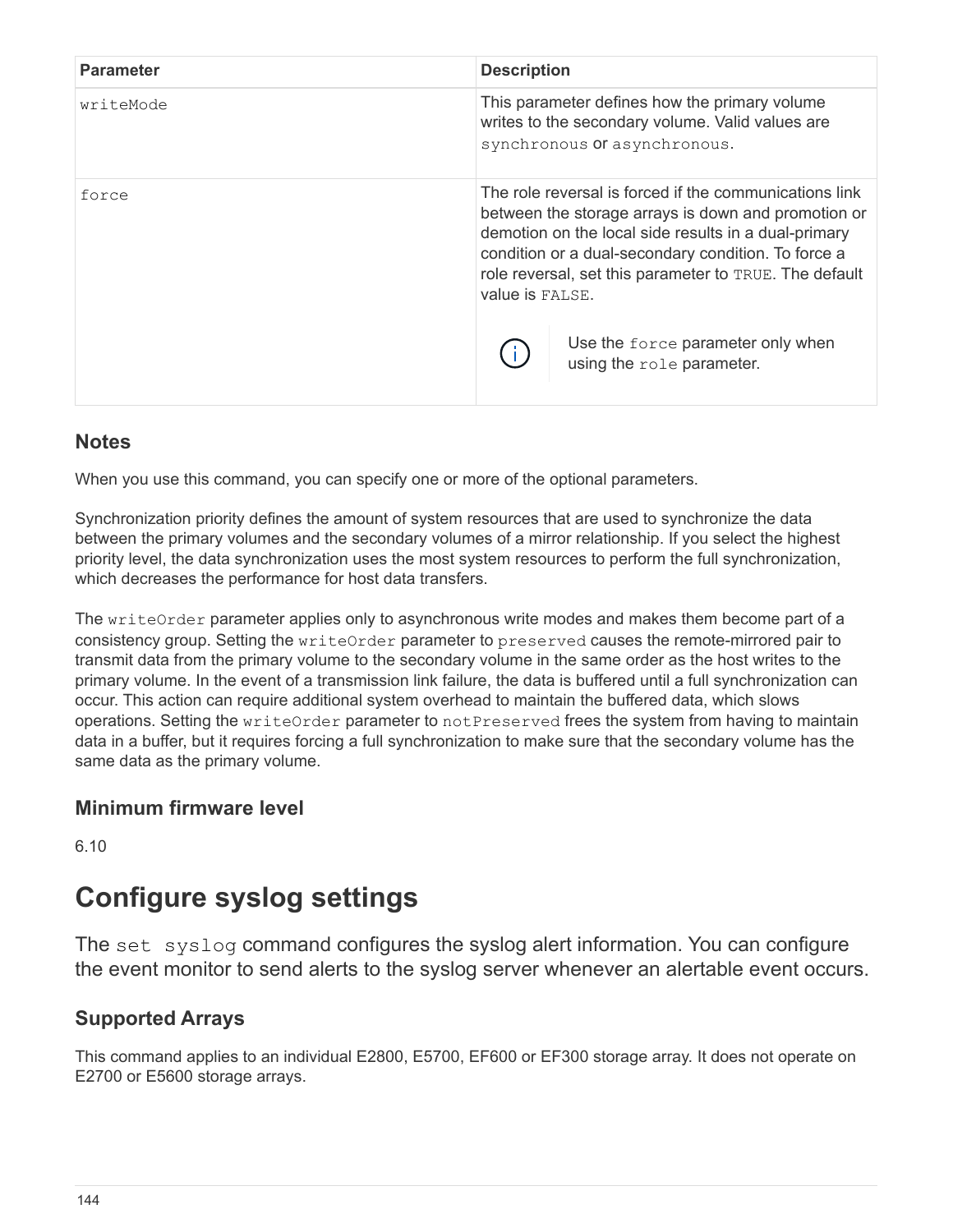## **Roles**

To execute this command on an E2800, E5700, EF600, or EF300 storage array, you must have the Storage Admin role.

## **Context**

- The syslog server address must be available. This address can be a fully qualified domain name, an IPv4 address, or an IPv6 address.
- The UDP port number of the syslog server must be available. This port is typically 514.

## **Syntax**

```
set syslog [defaultFacility=facilityNumber]
| [defaultTag=defaultTag]
| [syslogFormat=rfc3164|rfc5424]
| (serverAddresses=(serverAddress:portNumber ... serverAddress:portNumber)
| addServerAddresses=(serverAddress:portNumber ...
serverAddress:portNumber))
```

| <b>Parameter</b> | <b>Description</b>                                                                                                                                                                                                                                                                                                                                                                                                                                                                             |
|------------------|------------------------------------------------------------------------------------------------------------------------------------------------------------------------------------------------------------------------------------------------------------------------------------------------------------------------------------------------------------------------------------------------------------------------------------------------------------------------------------------------|
| defaultFacility  | Optional. Allows you to specify the default facility<br>number. The default facility must be a numerical value<br>between 0 and 23.                                                                                                                                                                                                                                                                                                                                                            |
| defaultTaq       | Optional. Allows you to specify the default tag.<br>Enclose string in quotes.                                                                                                                                                                                                                                                                                                                                                                                                                  |
| syslogFormat     | The messaging format used for the syslog messages.<br>The value may be one of the following:<br>* rfc3164 - RFC 3164 compliant format<br>* rfc5424 - RFC 5424 compliant format                                                                                                                                                                                                                                                                                                                 |
| serverAddresses  | Allows you to set one or more syslog server<br>addresses with associated port numbers. Using this<br>set option will clear out existing server addresses. A<br>syslog server address can be a fully qualified domain<br>name, IPv4 address, or IPv6 address. The UDP Port<br>must be a numerical value between 0 and 65535.<br>Typically, the UDP Port for syslog is 514. Enclose all<br>the addresses in parentheses. If you enter more than<br>one address, then separate them with a space. |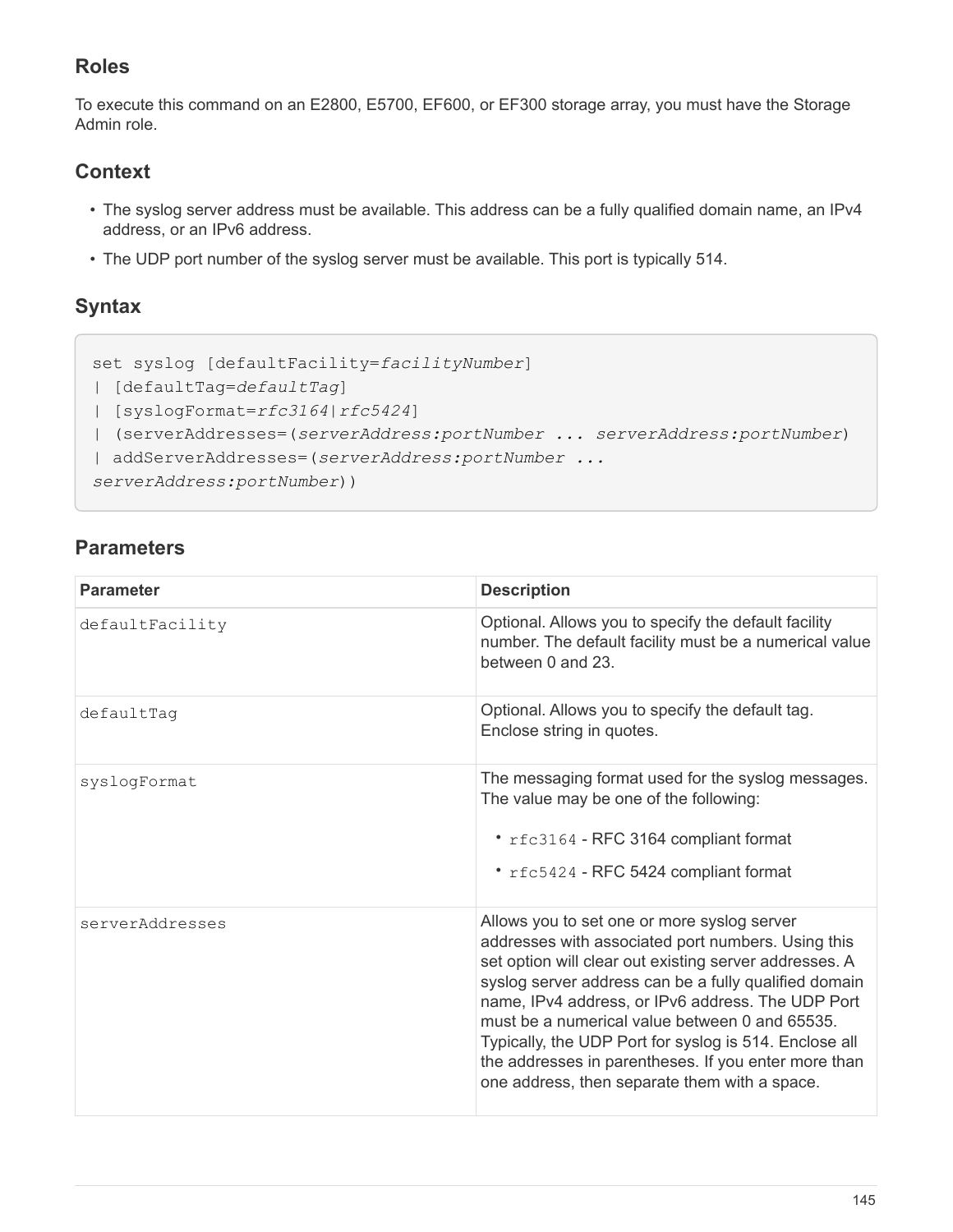| <b>Parameter</b>   | <b>Description</b>                                                                                                                                                                                                                                                                                                                                                                                                                                                                                    |
|--------------------|-------------------------------------------------------------------------------------------------------------------------------------------------------------------------------------------------------------------------------------------------------------------------------------------------------------------------------------------------------------------------------------------------------------------------------------------------------------------------------------------------------|
| addServerAddresses | Allows you to add one or more syslog server<br>addresses with associated port numbers. Using this<br>set option will not clear out existing server addresses.<br>A syslog server address can be a fully qualified<br>domain name, IPv4 address, or IPv6 address. The<br>UDP Port must be a numerical value between 0 and<br>65535. Typically, the UDP Port for syslog is 514.<br>Enclose all the addresses in parentheses. If you enter<br>more than one address, then separate them with a<br>space. |

## **Examples**

```
SMcli -n Array1 -c "set syslog
serverAddresses=("ICTM1402S02H2.company.com:22");"
SMcli -n Array1 -c "set syslog
addServerAddresses=("serverName1.company.com:514"
"serverName2.company.com:514");"
SMcli completed successfully.
```
## **Minimum firmware level**

8.40

11.70.1 added the syslogFormat parameter to specify the Syslog message format.

# **Set target properties**

The set target command changes the properties for an iSCSI/iSER target, including authentication method and alias name.

## **Supported Arrays**

This command applies to an individual E2800, E5700, EF600 or EF300 storage array. It does not operate on E2700 or E5600 storage arrays.

## **Roles**

To execute this command on an E2800, E5700, EF600, or EF300 storage array, you must have the Storage Admin or Storage Monitor role.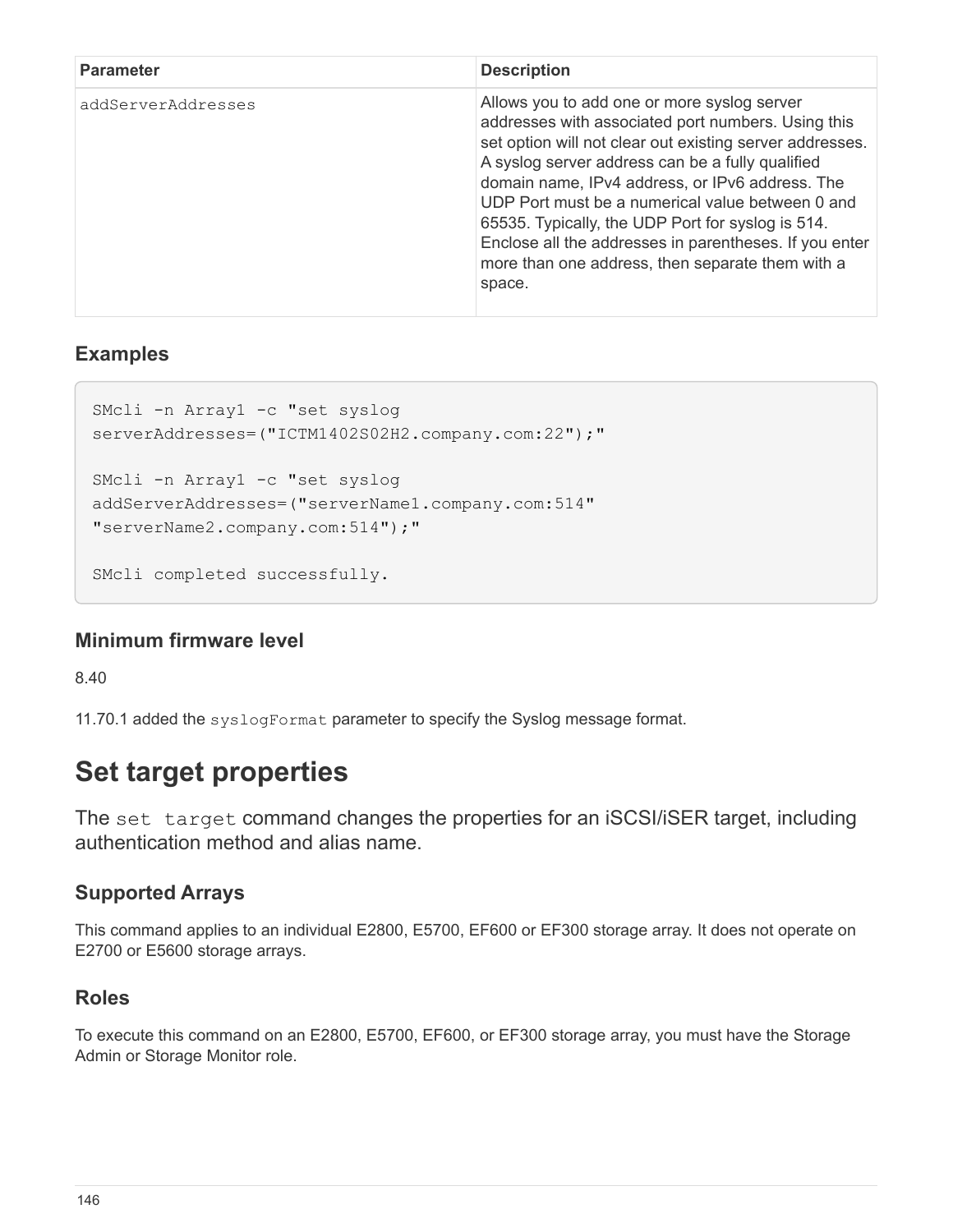## **Context**



This command replaces the deprecated [Set iSER target](#page-70-0) and [Set iSCSI target properties](#page-68-0) commands.

## **Syntax**

```
set target (["targetAliasName"] | <"targetQualifiedName">)
(authenticationMethod=(none | chap chapSecret="newSecurityKey") |
targetAlias="newAliasName")
```
## **Parameters**

| <b>Parameter</b>     | <b>Description</b>                                                                                                                                                                                                                                                                                                                                |
|----------------------|---------------------------------------------------------------------------------------------------------------------------------------------------------------------------------------------------------------------------------------------------------------------------------------------------------------------------------------------------|
| target               | Allows you to specify which target you want to set.<br>You can either specify the target's alias name or<br>qualified name (e.g., iqn). Enclose the target identifier<br>in double quotations marks (""). You also must<br>enclose the identifier in square brackets ([]) if it is an<br>alias or angle brackets $($ ) if it is a qualified name. |
| authenticationMethod | Allows you to set the means of authenticating your<br>session. Valid choices are: none or chap.                                                                                                                                                                                                                                                   |
| chapSecret           | Allows you to enter the security key to authenticate a<br>peer connection. This is applicable only when<br>authenticationMethod is set to chap.                                                                                                                                                                                                   |
| targetAlias          | Allows you to specify the new alias name for the<br>target. Enclose the name in double quotation marks ("<br>").                                                                                                                                                                                                                                  |

## **Minimum firmware level**

8.41

# **Set thin volume attributes**

The set volume command defines the properties for a thin volume.

## **Supported Arrays**

This command applies to any individual storage array, including the E2700, E5600, E2800, E5700, EF600 and EF300 arrays, as long as all SMcli packages are installed.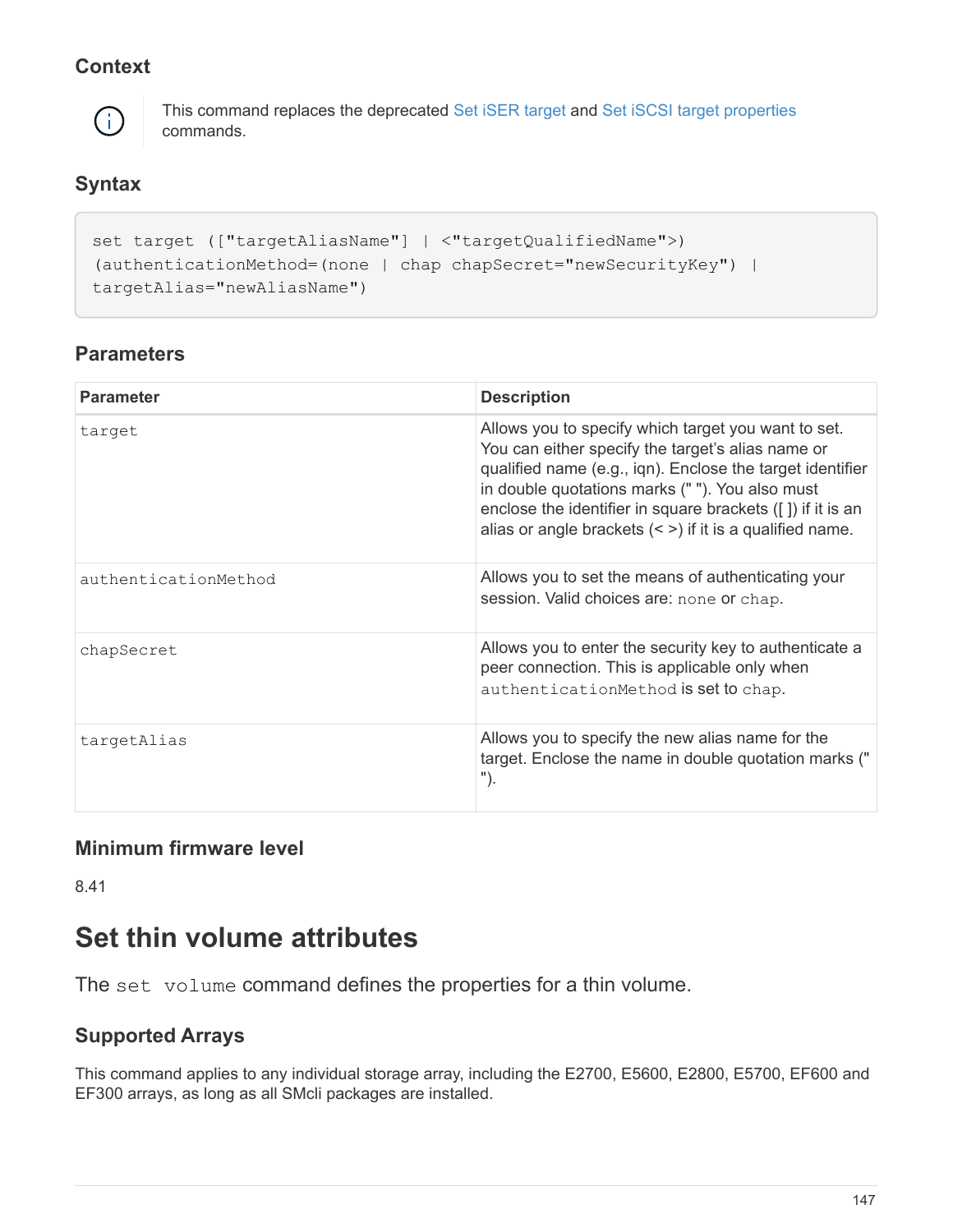## **Roles**

To execute this command on an E2800, E5700, EF600, or EF300 storage array, you must have the Storage Admin role.

## **Context**

You can use the parameters to define properties for one or more thin volumes.

## **Syntax**

```
set (volume [volumeName] |
volumes [volumeName1 ... volumeNameN] | volume <"wwID">)
[newCapacity=capacityValue]
[repositoryMaxCapacity=capacityValue]
[repositoryExpansionPolicy=(automatic|manual)]
[warningThresholdPercent=warningThresholdPercentValue]
[addRepositoryCapacity=capacity-spec][hostReportingPolicy=(standard |
thin)]
```

| <b>Parameter</b> | <b>Description</b>                                                                                                                                                                                                                                                             |
|------------------|--------------------------------------------------------------------------------------------------------------------------------------------------------------------------------------------------------------------------------------------------------------------------------|
| volume           | The name of the volume for which you want to define<br>properties. Enclose the volume name in square<br>brackets ([]). If the volume name has special<br>characters or numbers, you must enclose the volume<br>name in double quotation marks (" ") inside square<br>brackets. |
| volume           | The World Wide Identifier (WWID) of the volume for<br>which you want to define properties. Enclose the<br>WWID in double quotation marks (" ") inside angle<br>brackets $(<$ >).                                                                                               |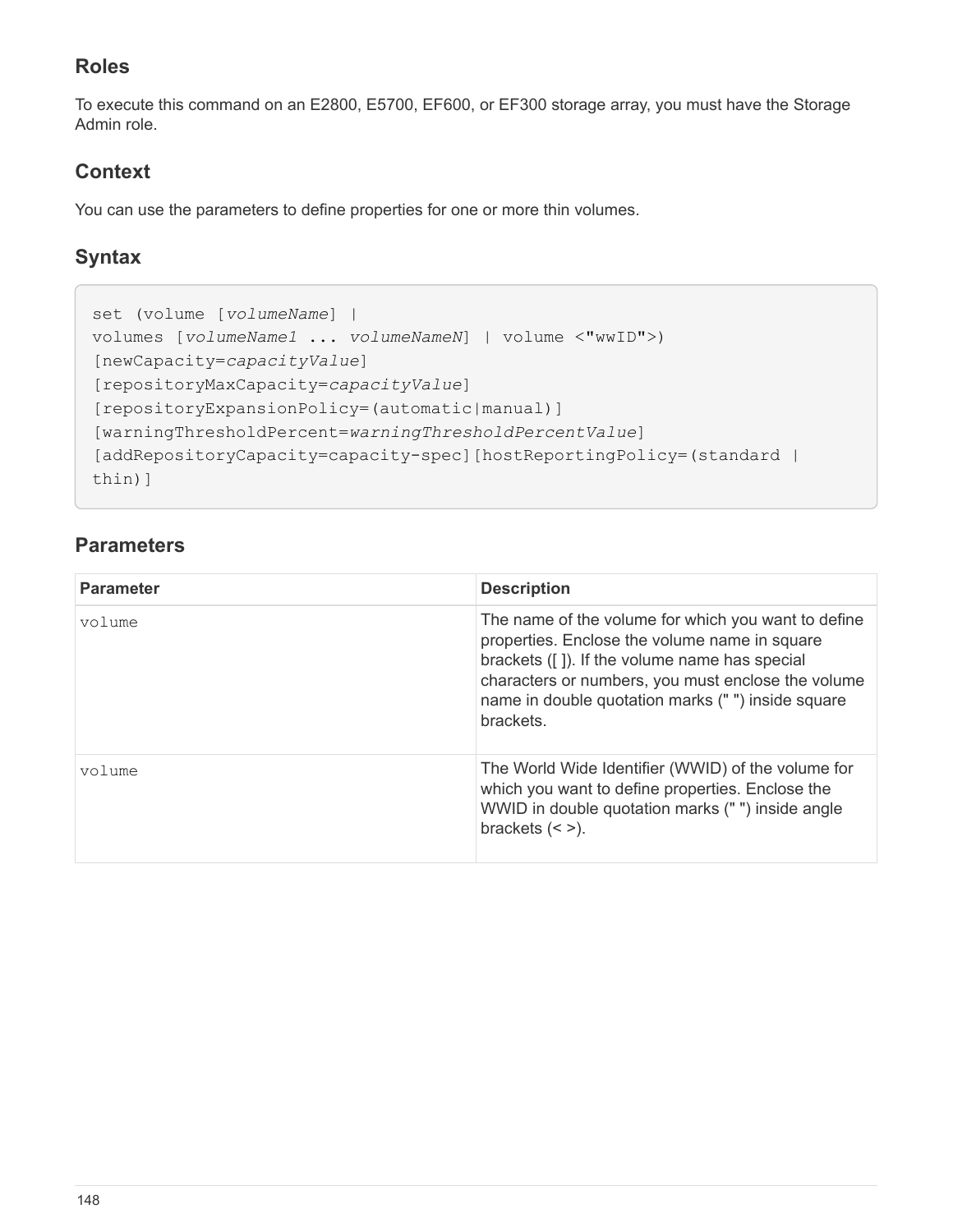| <b>Parameter</b>          | <b>Description</b>                                                                                                                                                                                                                                                                                                                                                                                     |
|---------------------------|--------------------------------------------------------------------------------------------------------------------------------------------------------------------------------------------------------------------------------------------------------------------------------------------------------------------------------------------------------------------------------------------------------|
| volumes                   | The names of several volumes for which you want to<br>define properties. All of the volumes will have the<br>same properties. Enter the names of the volumes<br>using these rules:                                                                                                                                                                                                                     |
|                           | • Enclose all of the names in square brackets ([]).                                                                                                                                                                                                                                                                                                                                                    |
|                           | • Separate each of the names with a space.                                                                                                                                                                                                                                                                                                                                                             |
|                           | If the volume names have special characters or<br>consist only of numbers, enter the names using these<br>rules:                                                                                                                                                                                                                                                                                       |
|                           | • Enclose all of the names in square brackets ([]).                                                                                                                                                                                                                                                                                                                                                    |
|                           | • Enclose each of the names in double quotation<br>marks (" ").                                                                                                                                                                                                                                                                                                                                        |
|                           | • Separate each of the names with a space.                                                                                                                                                                                                                                                                                                                                                             |
| newCapacity               | This parameter increases the virtual capacity of the<br>thin volume. The virtual capacity is the value that the<br>volume will report to a host that is mapped to the<br>volume. Values smaller or equal to the existing<br>capacity will cause an error. Size is defined in units of<br>bytes, KB, MB, GB, Or TB.<br>The minimum virtual capacity is 32 MB.<br>The maximum virtual capacity is 63 TB. |
| repositoryMaxCapacity*    | This parameter sets the maximum capacity of the<br>repository volume. The value must not be smaller<br>than the physical capacity of the repository volume. If<br>the new value results in a reduction in capacity to a<br>level below the warning threshold, the command will<br>produce an error.<br>The command<br>repositoryMaxCapacity works<br>with<br>repositoryExpansionPolicy=aut<br>omatic.  |
| repositoryExpansionPolic* | This parameter sets the expansion policy to<br>automatic or manual. When you change the policy<br>from automatic to manual, the maximum capacity<br>value (quota) changes to the physical capacity of the<br>repository volume.                                                                                                                                                                        |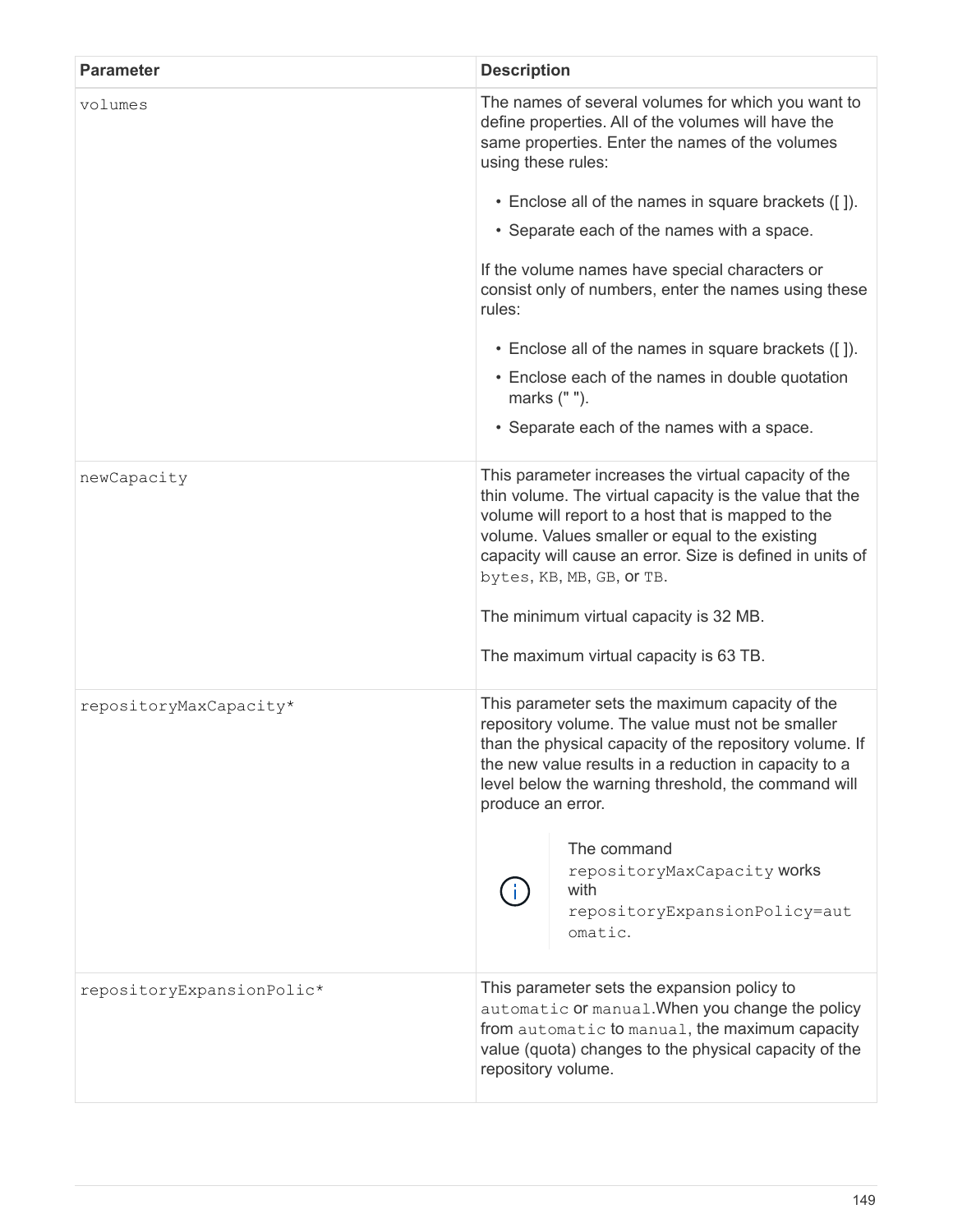| <b>Parameter</b>        | <b>Description</b>                                                                                                                                                                                                                                                                       |
|-------------------------|------------------------------------------------------------------------------------------------------------------------------------------------------------------------------------------------------------------------------------------------------------------------------------------|
| warningThresholdPercent | The percentage of thin volume capacity at which you<br>receive a warning alert that the thin volume is nearing<br>full. Use integer values. For example, a value of 70<br>means 70 percent.<br>Valid values are from 1 to 100.<br>Setting this parameter to 100 disables warning alerts. |
| addRepositoryCapacity   | This parameter allocates capacity from the free extent<br>of the disk pool. If insufficient space is available the<br>command fails.<br>The command<br>addRepositoryCapacity works<br>with<br>repositoryExpansionPolicy=man<br>ual.                                                      |
| hostReportingPolicy     | This parameter changes the way in which the thin<br>volume is reported to the host. Valid values are<br>standard or thin.                                                                                                                                                                |

When you use this command, you can specify one or more of the optional parameters.

The following table lists the capacity limits for a thin volume.

| <b>Type of Capacity</b>   | <b>Size</b> |
|---------------------------|-------------|
| Minimum virtual capacity  | 32 MB       |
| Maximum virtual capacity  | 63 TB       |
| Minimum physical capacity | 4 GB        |
| Maximum physical capacity | 64 TB       |

Thin volumes support all of the operations that standard volumes do with the following exceptions:

- You cannot change the segment size of a thin volume.
- You cannot enable the pre-read redundancy check for a thin volume.
- You cannot use a thin volume as the target volume in a volume copy.
- You cannot use a thin volume in a Synchronous Mirroring operation.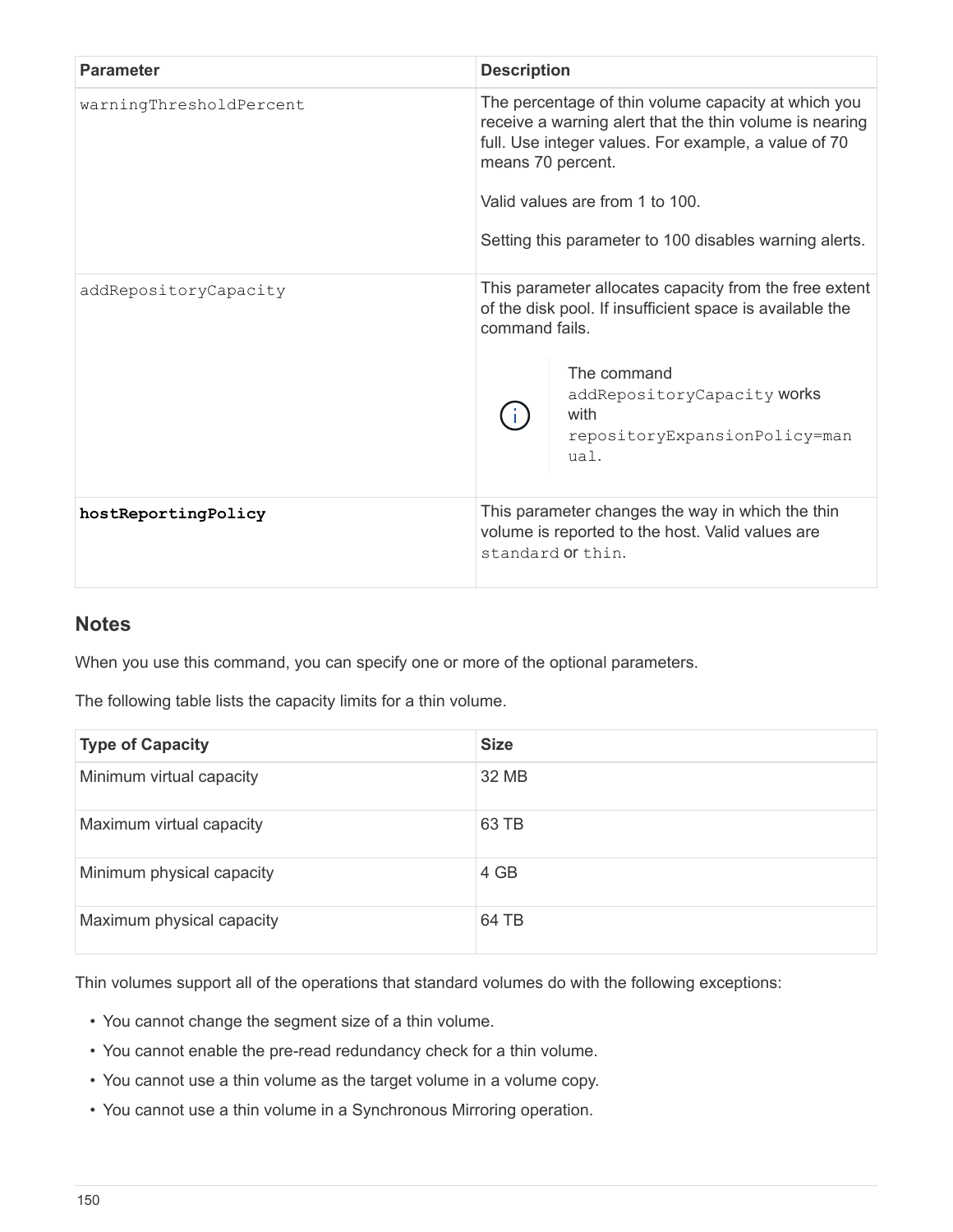If you want to change a thin volume to a standard volume, use the volume copy operation to create a copy of the thin volume. The target of a volume copy is always a standard volume.

## **Minimum firmware level**

7.83

# **Set tray attribute**

The set tray command sets user-defined attributes for an tray.

## **Syntax**

set tray [*trayID*] (chassisName | assetTag)="*userID*"

#### **Parameters**

| <b>Parameter</b> | <b>Description</b>                                                                                                                                                                                                                                                                                                                                                                                                               |
|------------------|----------------------------------------------------------------------------------------------------------------------------------------------------------------------------------------------------------------------------------------------------------------------------------------------------------------------------------------------------------------------------------------------------------------------------------|
| tray             | Identifies a specific tray for which to set the attribute.<br>Tray ID values are 0 to 99. You must put brackets ([1])<br>around the enclosure ID value.                                                                                                                                                                                                                                                                          |
| chassisName      | Chassis name or number to give the new enclosure.<br>Chassis names can be any combination of<br>alphanumeric characters with a maximum length of 32<br>characters. Alphabetical characters can be uppercase<br>or lowercase. You can also use the underscore<br>character () and the hyphen (-) character. You<br>cannot use spaces in a chassis name. You must put<br>quotation marks ("") around the chassis name.             |
| assetTag         | Asset tag name or number to give the new enclosure.<br>Asset tags can be any combination of alphanumeric<br>characters with a maximum length of ten characters.<br>Alphabetical characters can be uppercase or<br>lowercase. You can also use the underscore<br>character $( )$ and the hyphen $( - )$ character. You<br>cannot use spaces in an asset tag name. You must<br>put quotation marks ("") around the asset tag name. |

#### **Minimum firmware level**

6.16

## **Set drawer service action allowed indicator**

The set tray drawer command turns on or turns off the Service Action Allowed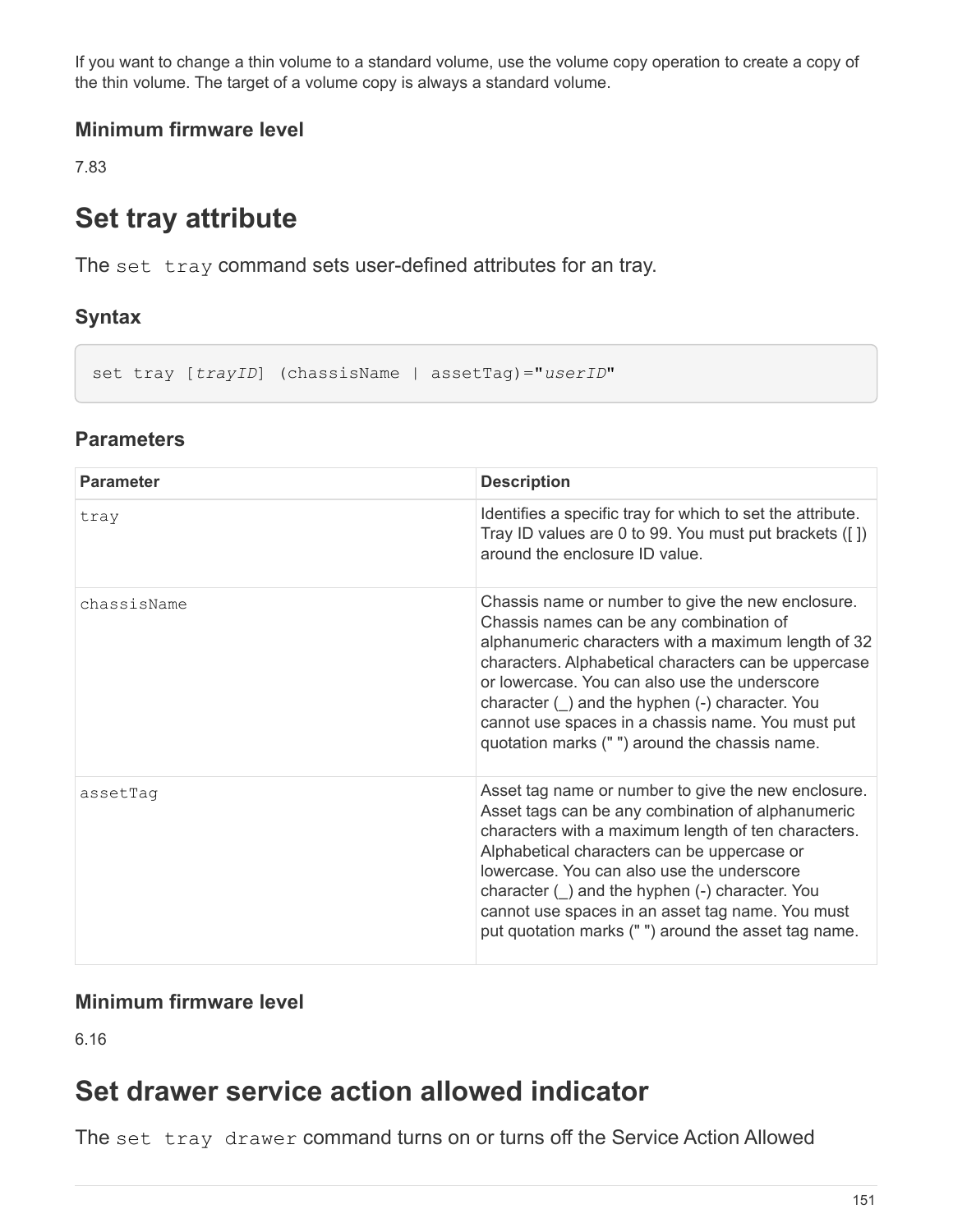indicator light on a drawer that holds drives.

#### **Supported Arrays**

This command applies to any individual storage array, including the E2700, E5600, E2800, E5700, EF600 and EF300 arrays, as long as all SMcli packages are installed.

#### **Roles**

To execute this command on an E2800, E5700, EF600, or EF300 storage array, you must have the Storage Admin role.

#### **Context**

Drawers are used in high-capacity drive trays. The drawers slide out of the drive tray to provide access to the drives. Use this command only for drive trays that use drawers. If the storage array does not support the Service Action Allowed indicator light feature, this command returns an error. If the storage array supports the command but is unable to turn on or turn off the indicator light, this command returns an error.

#### **Syntax**

```
set tray [trayID] drawer [drawerID]
serviceAllowedIndicator=(on | off | forceOnWarning)
```

| <b>Parameter</b>        | <b>Description</b>                                                                                                                                                                                                                                                                                                                     |
|-------------------------|----------------------------------------------------------------------------------------------------------------------------------------------------------------------------------------------------------------------------------------------------------------------------------------------------------------------------------------|
| tray                    | The tray where the drawer resides. Tray ID values are<br>0 to 99. Enclose the tray ID value in square brackets<br>([]). If you do not enter a tray ID value, the tray ID of<br>the controller tray is the default value.                                                                                                               |
| drawer                  | The location of the drawer for which you want to turn<br>on or turn off the Service Action Allowed Indicator<br>light. Drawer ID values are 1 to 5. Enclose the drawer<br>ID value in square brackets ([]).                                                                                                                            |
| serviceAllowedIndicator | The setting to turn on or turn off the Service Action<br>Allowed indicator light. To turn on the Service Action<br>Allowed indicator light, set this parameter to on. To<br>turn off the Service Action Allowed indicator light, set<br>this parameter to $\circ$ ff.<br>For information about using forceOnWarning, see<br>the Notes. |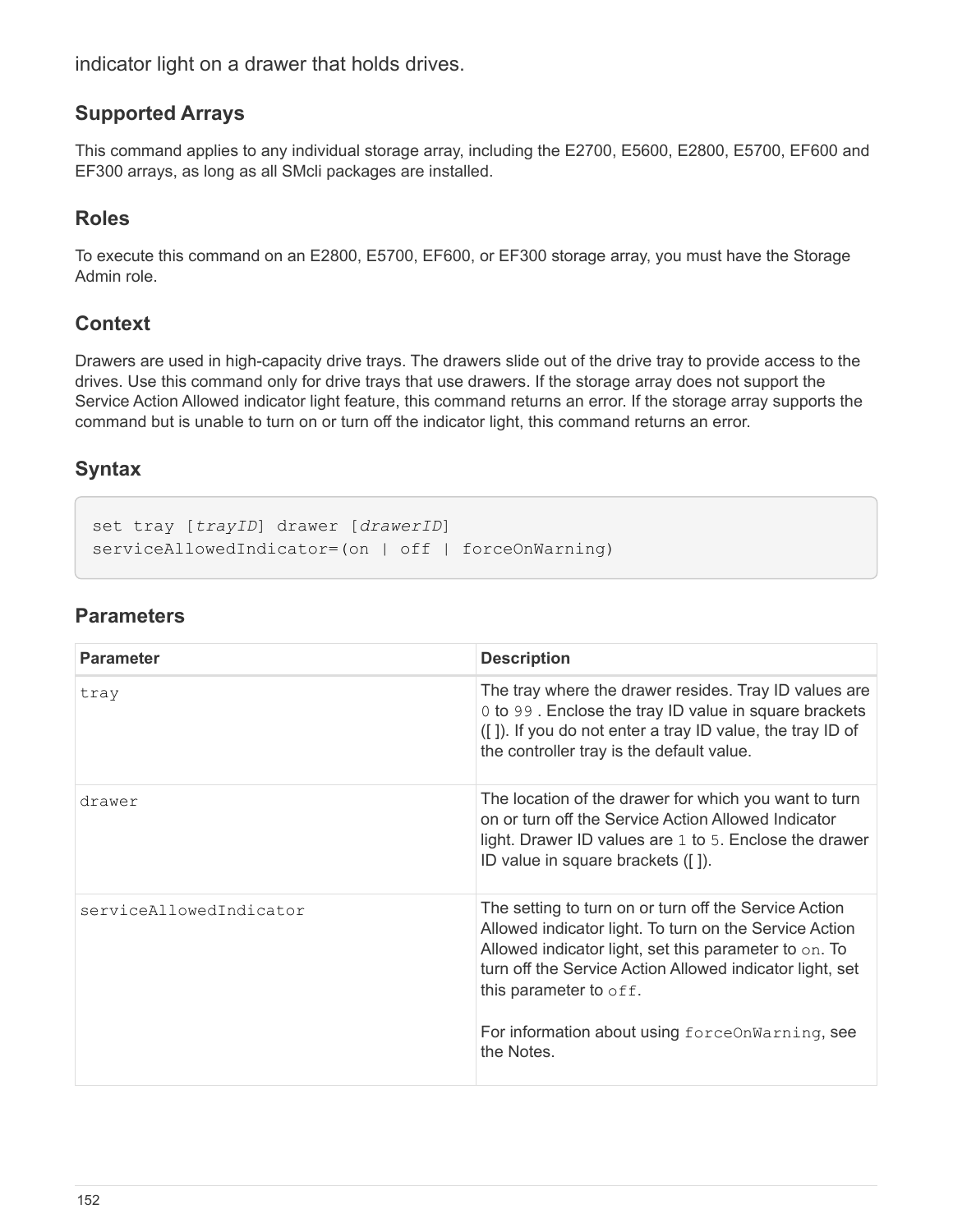Before you can enter this command, the drive tray must meet these conditions:

- The drive tray cannot be over temperature.
- The fans must have a status of Optimal.
- All drive tray components must be in place.
- The volumes in the drive drawer cannot be in a Degraded state. If you remove drives from the drive drawer and a volume is already in a Degraded state, the volume can fail.



Do not issue this command if you cannot meet any of these conditions.

All volumes with drives in the affected drive drawer are checked to make sure that the volumes have drawer loss protection before the command is sent. If the volumes have drawer loss protection, the Set Service Action Allowed command proceeds without stopping I/O activity to the volume.

If any volumes in the affected drawer do not have drawer loss protection, you must stop I/O activity to those volumes. A warning appears, which indicates that this command should not be completed.

To turn on or turn off the Service Action Allowed indicator light for the entire high-capacity drive tray, use the set tray serviceAllowedIndicator command.

## **Use of the forceOnWarning parameter**

If you are preparing a component for removal and want to override the warning that the volumes do not have drawer loss protection, enter this parameter:

serviceAllowedIndicator=forceOnWarning

The forceOnWarning parameter sends the request to prepare to remove a component to the controller firmware, and forces the set drawer serviceAllowedIndicator command to proceed.



This parameter marks all drives in the drawer inaccessible and could result in failed volumes and complex recovery, including the necessity to reboot the host. Use this parameter with caution.

## **Minimum firmware level**

7.60

## **Set tray identification**

The set tray command sets the tray ID of a controller tray, a controller-drive tray, or a drive tray in a storage array.

#### **Supported Arrays**

This command applies to any individual storage array, including the E2700, E5600, E2800, E5700, EF600 and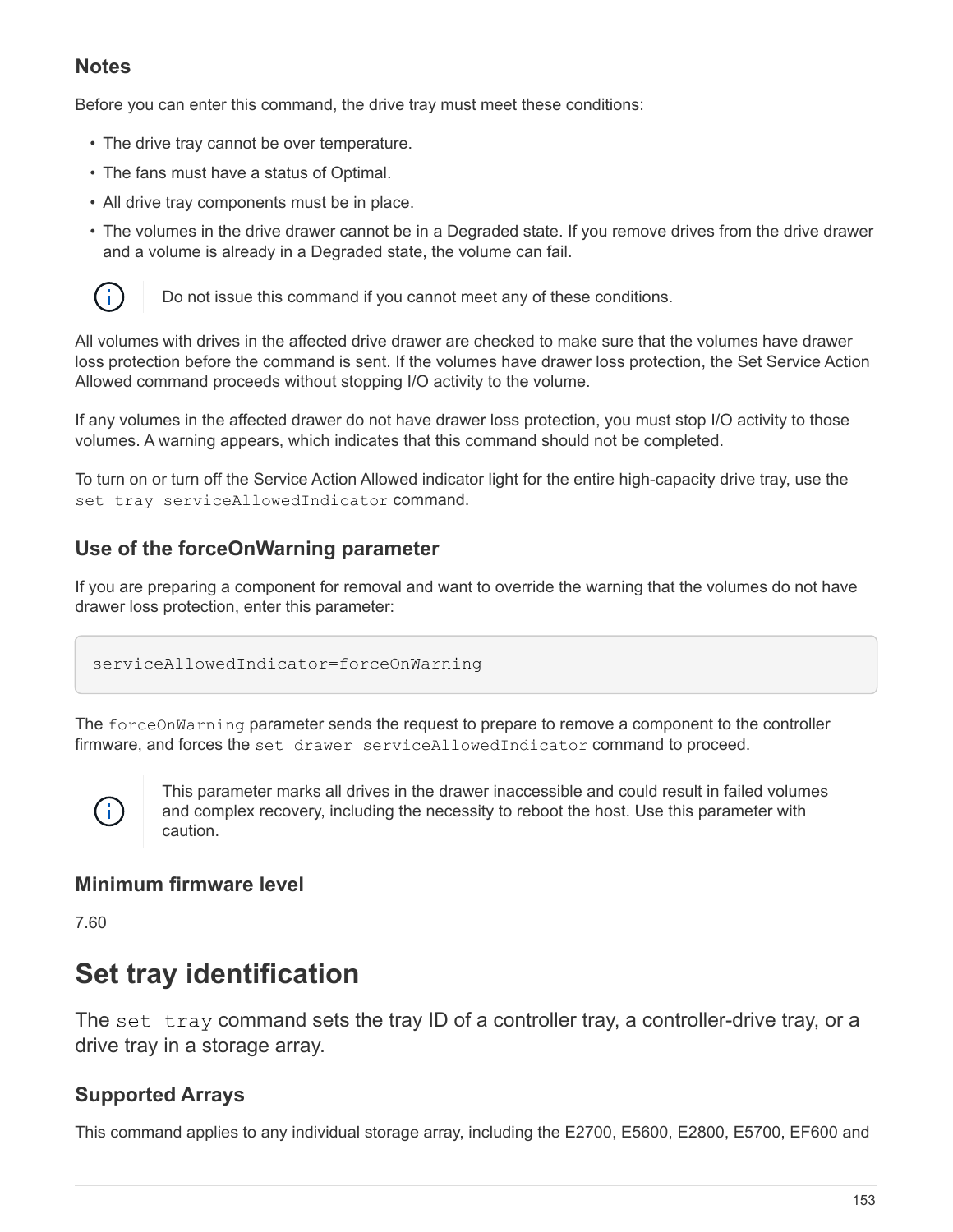EF300 arrays, as long as all SMcli packages are installed.

#### **Roles**

To execute this command on an E2800, E5700, EF600, or EF300 storage array, you must have the Storage Admin role.

### **Context**

This command is valid only for controller trays, controller-drive trays, or drive trays that have tray IDs that you can set through the controller firmware. You cannot use this command for controller trays, controller-drive trays, or drive trays that have a tray ID that you set with a switch.

## **Syntax**

set tray ["*serialNumber*"] id=*trayID*

| <b>Parameter</b> | <b>Description</b> |                                                                                                                                                                                                                                                                                    |
|------------------|--------------------|------------------------------------------------------------------------------------------------------------------------------------------------------------------------------------------------------------------------------------------------------------------------------------|
| tray             |                    | The serial number of the controller tray, controller-<br>drive tray, or the drive tray for which you are setting<br>the tray ID. Serial numbers can be any combination of<br>alphanumeric characters and any length. Enclose the<br>serial number in double quotation marks (" "). |
| id               |                    | The value for the controller tray tray ID, controller-<br>drive tray tray ID, or the drive tray tray ID. Tray ID<br>values are 0 through 9 or 10 through 99.                                                                                                                       |
|                  |                    | For the DE5600, DE1600, and DE6600<br>enclosures, precede the serial number<br>with the text string "SN" and a space.<br>For example, SN SV23802522.                                                                                                                               |
|                  |                    | You do not need to enclose the tray ID<br>value in parentheses.                                                                                                                                                                                                                    |
|                  |                    | Tray values of 00 through 09 are<br>rejected by the controller. Use 0<br>through 9 to specify those values.                                                                                                                                                                        |

## **Parameters**

#### **Notes**

This command originally supported the CE6998 controller tray. The CE6998-series controller trays can connect to a variety of drive trays, including those whose tray IDs are set by switches. When connecting a CE6998 series controller tray to drive trays whose tray IDs are set by switches, valid values for tray IDs for the controller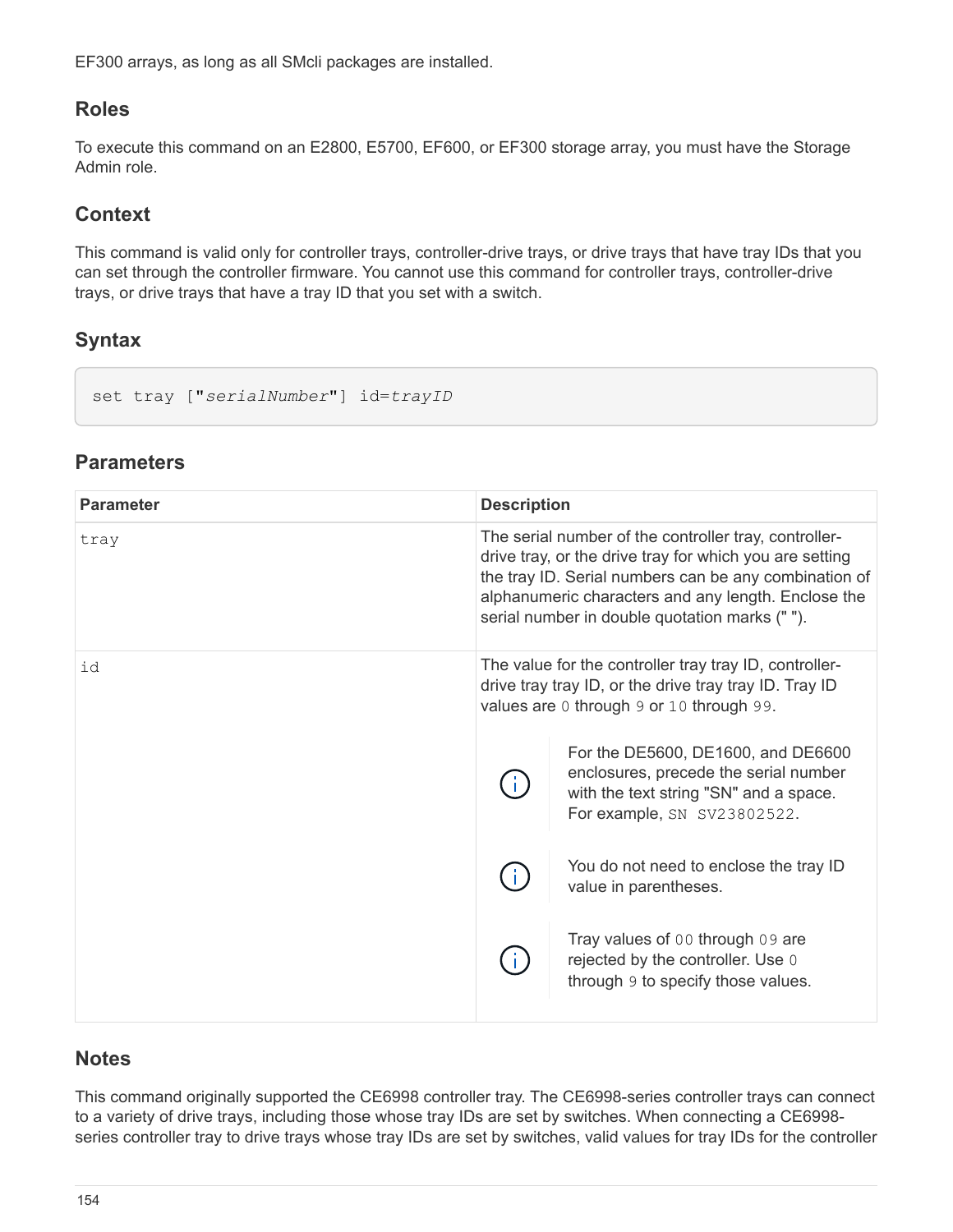tray are 80 through 99. This range avoids conflicts with tray IDs that are used for attached drive trays.

## **Set tray service action allowed indicator**

The set tray serviceAllowedIndicator command turns on or turns off the Service Action Allowed indicator light on a power-fan canister, an interconnect-battery canister, or an environmental services module (ESM) canister.

## **Supported Arrays**

This command applies to any individual storage array, including the E2700, E5600, E2800, E5700, EF600 and EF300 arrays, as long as all SMcli packages are installed.

#### **Roles**

To execute this command on an E2800, E5700, EF600, or EF300 storage array, you must have the Storage Admin or Support Admin role.

#### **Context**

If the storage array does not support the Service Action Allowed indicator light feature, this command returns an error. If the storage array supports the command but is unable to turn on or turn off the indicator light, this command returns an error.

To turn on or turn off the Service Action Allowed indicator light on the controller canister, use the set controller serviceAllowedIndicator command.

## **Syntax**

```
set tray [trayID]
(powerFan [(left | right | top | bottom)] |
interconnect |
esm [(left | right | top | bottom)]) |
battery [(left | right)] |
fanCanister [(left | right)] |
powerCanister [(top | bottom)] |
serviceAllowedIndicator=(on | off)
```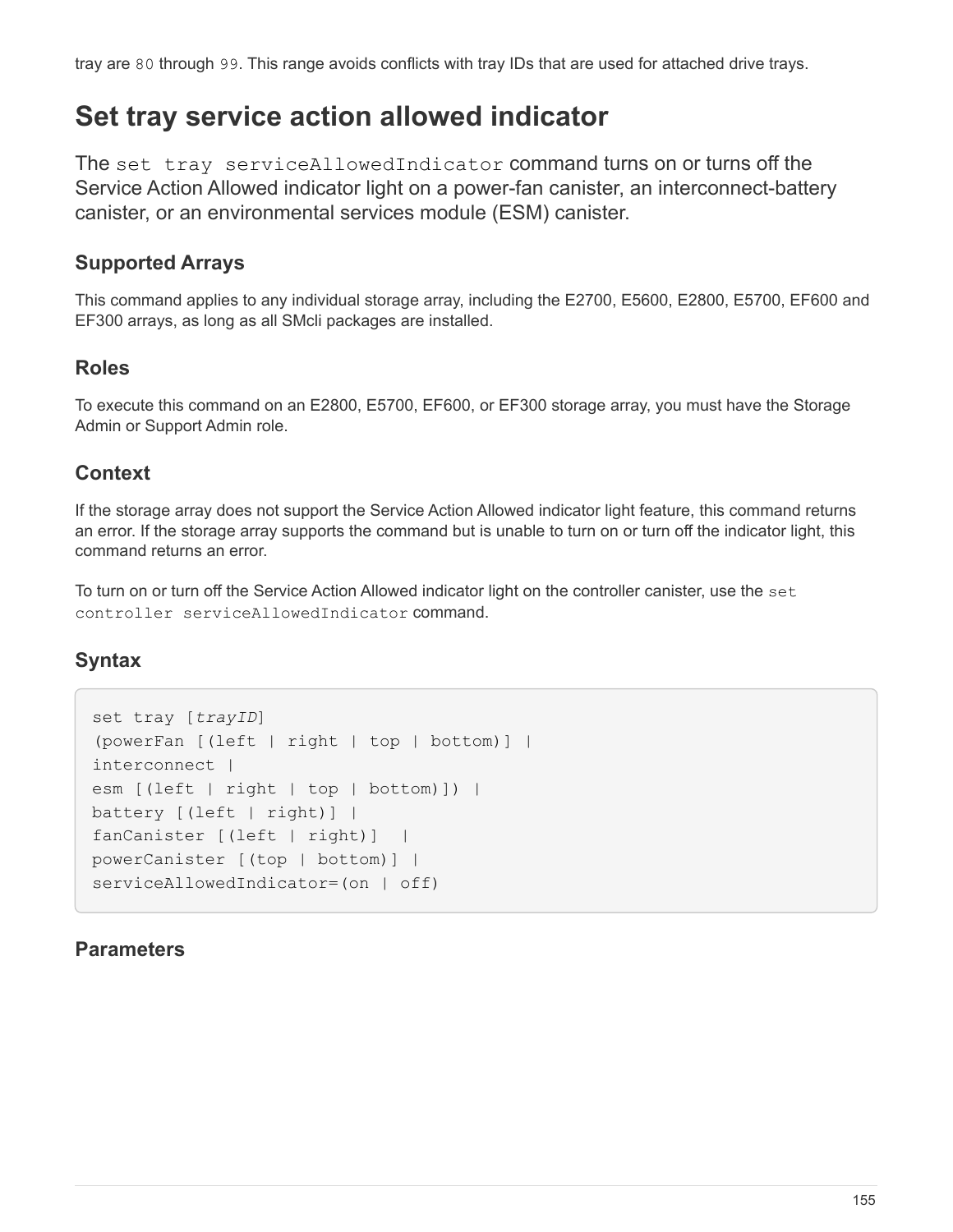| <b>Parameter</b>        | <b>Description</b>                                                                                                                                                                                                                                                                                               |
|-------------------------|------------------------------------------------------------------------------------------------------------------------------------------------------------------------------------------------------------------------------------------------------------------------------------------------------------------|
| tray                    | The tray where the power-fan canister, the<br>interconnect canister, the ESM canister, or the battery<br>canister resides. Tray ID values are 0 to 99. Enclose<br>the tray ID value in square brackets ([]). If you do not<br>enter a tray ID value, the tray ID of the controller tray<br>is the default value. |
| powerFan                | The Service Action Allowed indicator light on the<br>power-fan canister that you want to turn on or turn off.<br>Valid power-fan canister identifiers are left, right,<br>top, or bottom. Enclose the power-fan canister<br>identifier in square brackets ([]).                                                  |
| interconnect            | The Service Action Allowed indicator light for the<br>interconnect-battery canister.                                                                                                                                                                                                                             |
| esm                     | The Service Action Allowed indicator light for an ESM<br>canister. Valid ESM canister identifiers are left,<br>right, top, or bottom.                                                                                                                                                                            |
| battery                 | The Service Action Allowed indicator light for a<br>battery. Valid battery identifiers are left or right.                                                                                                                                                                                                        |
| fanCanister             | The Service Action Allowed indicator light for a fan<br>canister. Valid fan canister identifiers are left or<br>right.                                                                                                                                                                                           |
| powerCanister           | The Service Action Allowed indicator light for a power<br>canister. Valid power canister identifiers are top or<br>bottom.                                                                                                                                                                                       |
| serviceAllowedIndicator | The setting to turn on or turn off the Service Action<br>Allowed indicator light. To turn on the Service Action<br>Allowed indicator light, set this parameter to on. To<br>turn off the Service Action Allowed indicator light, set<br>this parameter to off.                                                   |

This command was originally defined for use with the CE6998 controller tray. This command is not supported by controller trays that were shipped before the introduction of the CE6998 controller tray.

## **Example**

This command turns on the Service Action Allowed indicator light for the left ESM in tray 5 with the IP address of 155.155.155.155.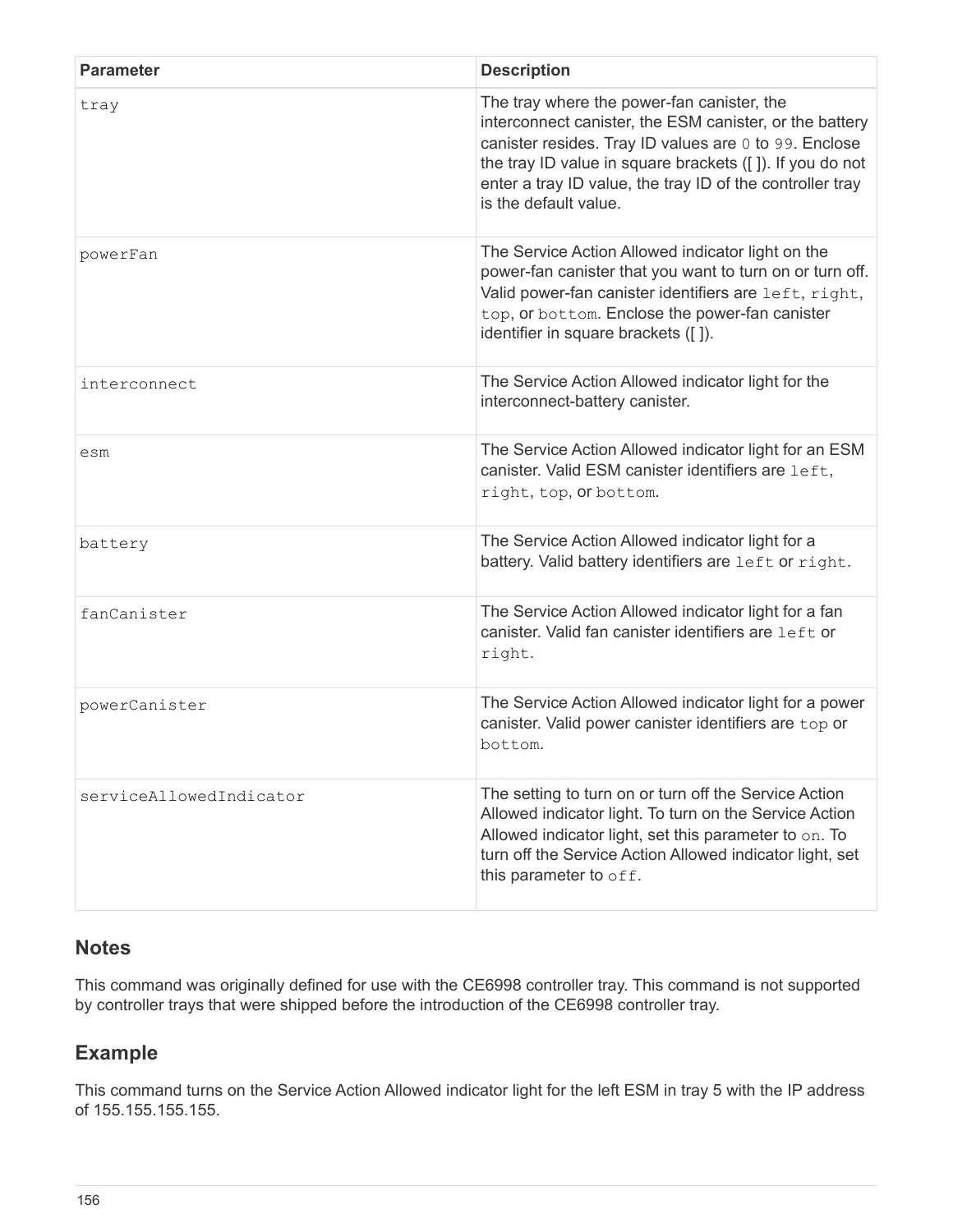```
SMcli 123.145.167.214 123.145.167.215 -c "set tray [5]
ESM [left] serviceAllowedIndicator=on;"
```
### **Minimum firmware level**

6.14 adds these parameters:

- powerFan
- interconnect
- 6.16 adds these parameters:
	- tray
	- esm

7.60 adds the identifiers top and bottom.

7.60 adds the powerCanister and fanCanister parameters.

## **Set volume attributes for a volume in a volume group**

The set volume command defines the properties for volumes in a volume group.

#### **Supported Arrays**

This command applies to any individual storage array, including the E2700, E5600, E2800, E5700, EF600 and EF300 arrays, as long as all SMcli packages are installed.

#### **Roles**

To execute this command on an E2800, E5700, EF600, or EF300 storage array, you must have the Storage Admin role.

#### **Context**

You can use most parameters to define properties for one or more volumes. You also can use some parameters to define properties for only one volume. The syntax definitions are separated to show which parameters apply to several volumes and which apply to only one volume.



In configurations where volume groups consist of more than 32 volumes, the operation can result in host I/O errors or internal controller reboots due to the expiration of the timeout period before the operation completes. If you experience host I/O errors or internal controller reboots, quiesce the host I/O and try the operation again.

#### **Syntax applicable to one or more volumes**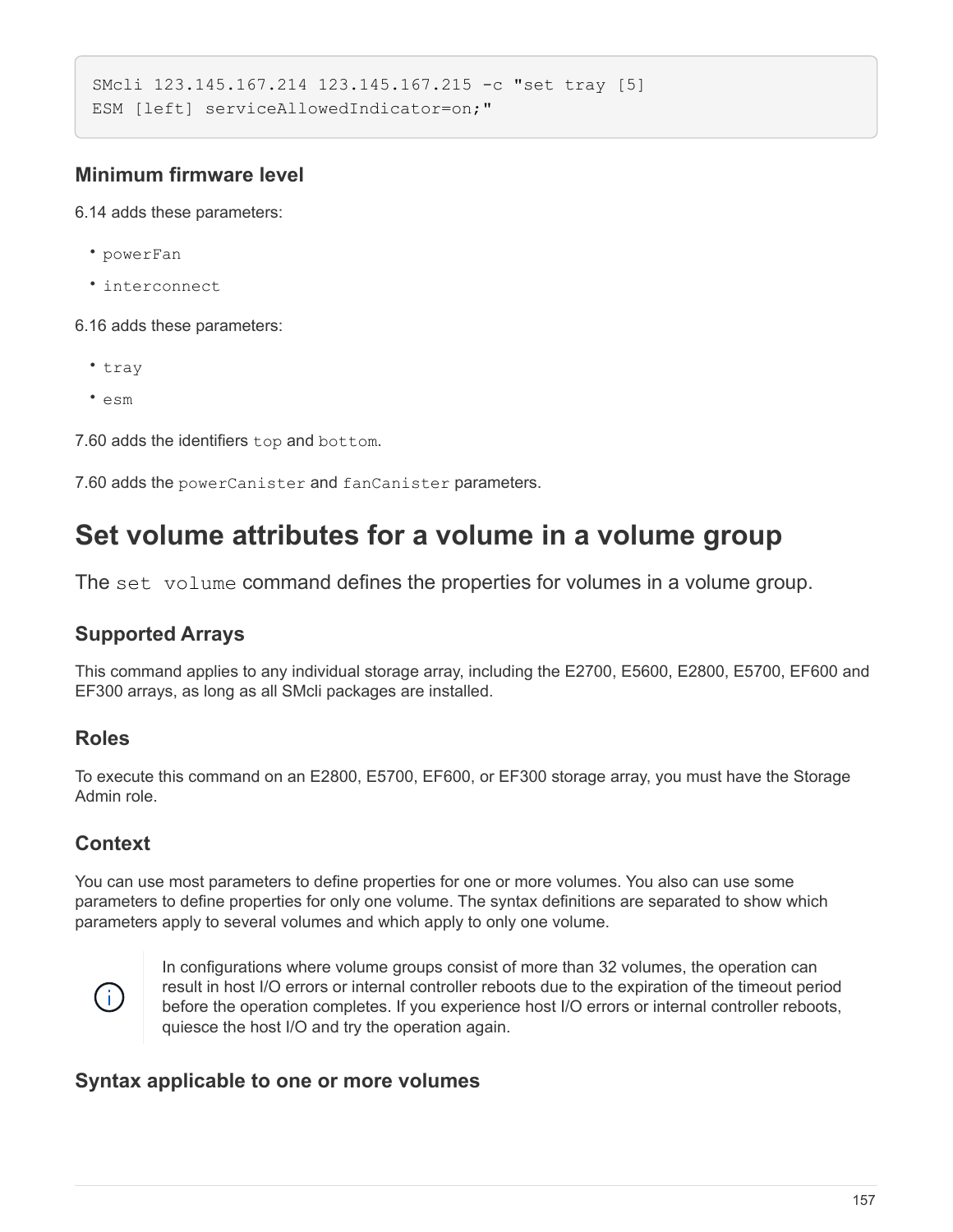```
set (allVolumes | volume [volumeName] |
volumes [volumeName1 ... volumeNameN] | volume <"wwID">)
cacheFlushModifier=cacheFlushModifierValue
cacheWithoutBatteryEnabled=(TRUE | FALSE)
mediaScanEnabled=(TRUE | FALSE)
mirrorCacheEnabled=(TRUE | FALSE)
modificationPriority=(highest | high | medium | low | lowest)
owner(a|b)preReadRedundancyCheck=(TRUE | FALSE)
readCacheEnabled=(TRUE | FALSE)
writeCacheEnabled=(TRUE | FALSE)
cacheReadPrefetch=(TRUE | FALSE)
dataAssuranceDisabled=(TRUE | FALSE)
```

```
set (allVolumes | volume [volumeName] |
volumes [volumeName1 ... volumeNameN] | volume <"wwID">)
cacheFlushModifier=cacheFlushModifierValue
cacheWithoutBatteryEnabled=(TRUE | FALSE)
mediaScanEnabled=(TRUE | FALSE)
mirrorCacheEnabled=(TRUE | FALSE)
modificationPriority=(highest | high | medium | low | lowest)
owner(a|b)preReadRedundancyCheck=(TRUE | FALSE)
readCacheEnabled=(TRUE | FALSE)
writeCacheEnabled=(TRUE | FALSE)
cacheReadPrefetch=(TRUE | FALSE)
dataAssuranceDisabled=(TRUE | FALSE)
```

```
set (allVolumes | volume ["volumeName"] |
volumes ["volumeName1" ... "volumeNameN"] | volume <"wwID">)
cacheFlushModifier=cacheFlushModifierValue
cacheWithoutBatteryEnabled=(TRUE | FALSE)
mediaScanEnabled=(TRUE | FALSE)
mirrorCacheEnabled=(TRUE | FALSE)
modificationPriority=(highest | high | medium | low | lowest)
ower=(a|b)preReadRedundancyCheck=(TRUE | FALSE)
readCacheEnabled=(TRUE | FALSE)
writeCacheEnabled=(TRUE | FALSE)
cacheReadPrefetch=(TRUE | FALSE)
dataAssuranceDisabled=(TRUE | FALSE)
```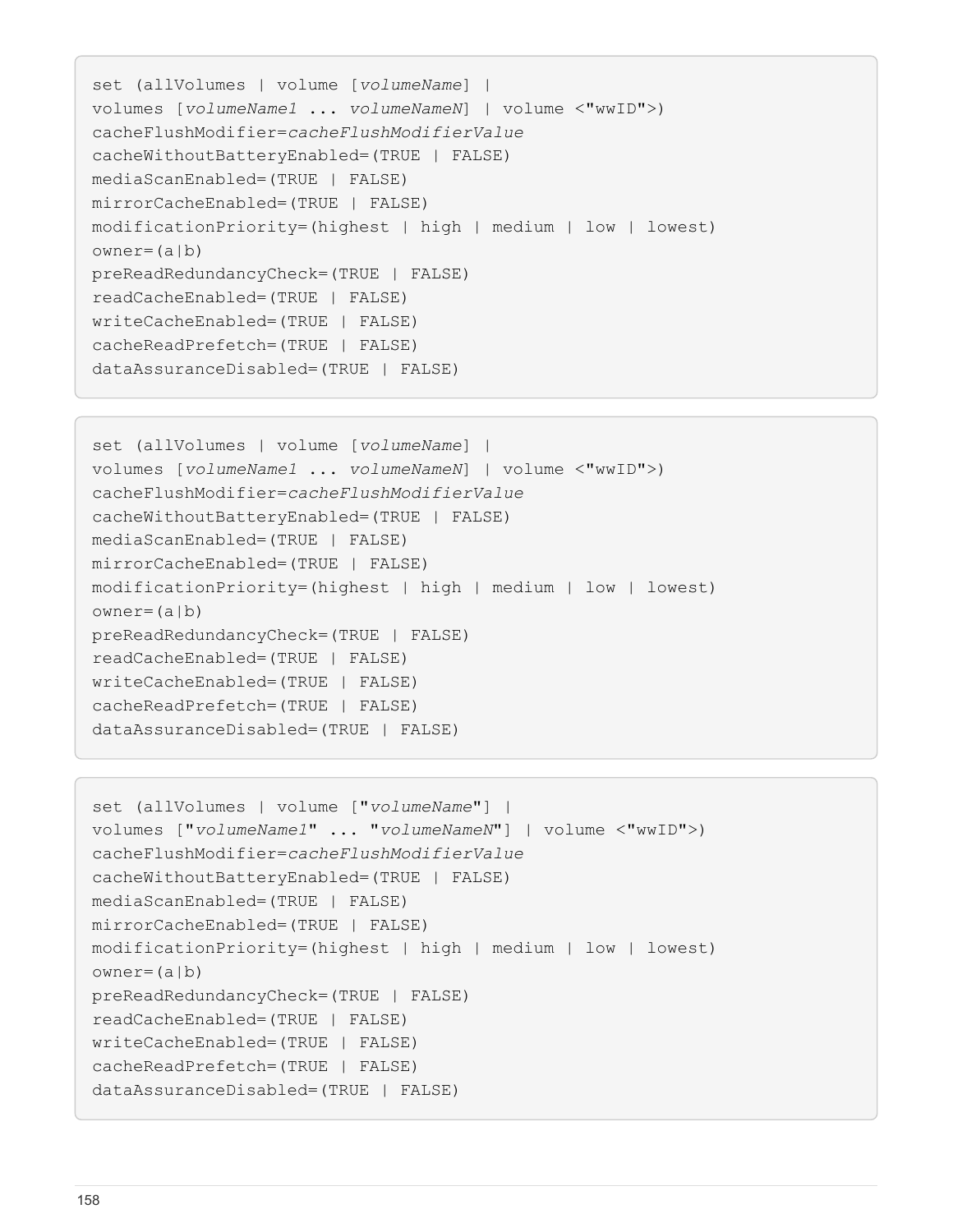```
set (allVolumes | volume [volumeName] |
volumes [volumeName1 ... volumeNameN] | volume <"wwID">)
cacheFlushModifier=cacheFlushModifierValue
cacheWithoutBatteryEnabled=(TRUE | FALSE)
mediaScanEnabled=(TRUE | FALSE)
mirrorCacheEnabled=(TRUE | FALSE)
modificationPriority=(highest | high | medium | low | lowest)
owner(a|b)readCacheEnabled=(TRUE | FALSE)
writeCacheEnabled=(TRUE | FALSE)
cacheReadPrefetch=(TRUE | FALSE)
dataAssuranceDisabled=(TRUE | FALSE)
```

```
set (allVolumes | volume ["volumeName"] |
volumes ["volumeName1" ... "volumeNameN"] | volume <"wwID">)
cacheFlushModifier=cacheFlushModifierValue
cacheWithoutBatteryEnabled=(TRUE | FALSE)
mediaScanEnabled=(TRUE | FALSE)
mirrorCacheEnabled=(TRUE | FALSE)
modificationPriority=(highest | high | medium | low | lowest)
owner(a|b)readCacheEnabled=(TRUE | FALSE)
writeCacheEnabled=(TRUE | FALSE)
cacheReadPrefetch=(TRUE | FALSE)
dataAssuranceDisabled=(TRUE | FALSE)
```

```
set (allVolumes | volume [volumeName] |
volumes [volumeName1 ... volumeNameN] | volume <"wwID">)
cacheFlushModifier=cacheFlushModifierValue
cacheWithoutBatteryEnabled=(TRUE | FALSE)
mediaScanEnabled=(TRUE | FALSE)
mirrorCacheEnabled=(TRUE | FALSE)
modificationPriority=(highest | high | medium | low | lowest)
owner(a|b)readCacheEnabled=(TRUE | FALSE)
writeCacheEnabled=(TRUE | FALSE)
cacheReadPrefetch=(TRUE | FALSE)
reservedFutureOption1=(TRUE | FALSE)
```
#### **Syntax applicable to only one volume**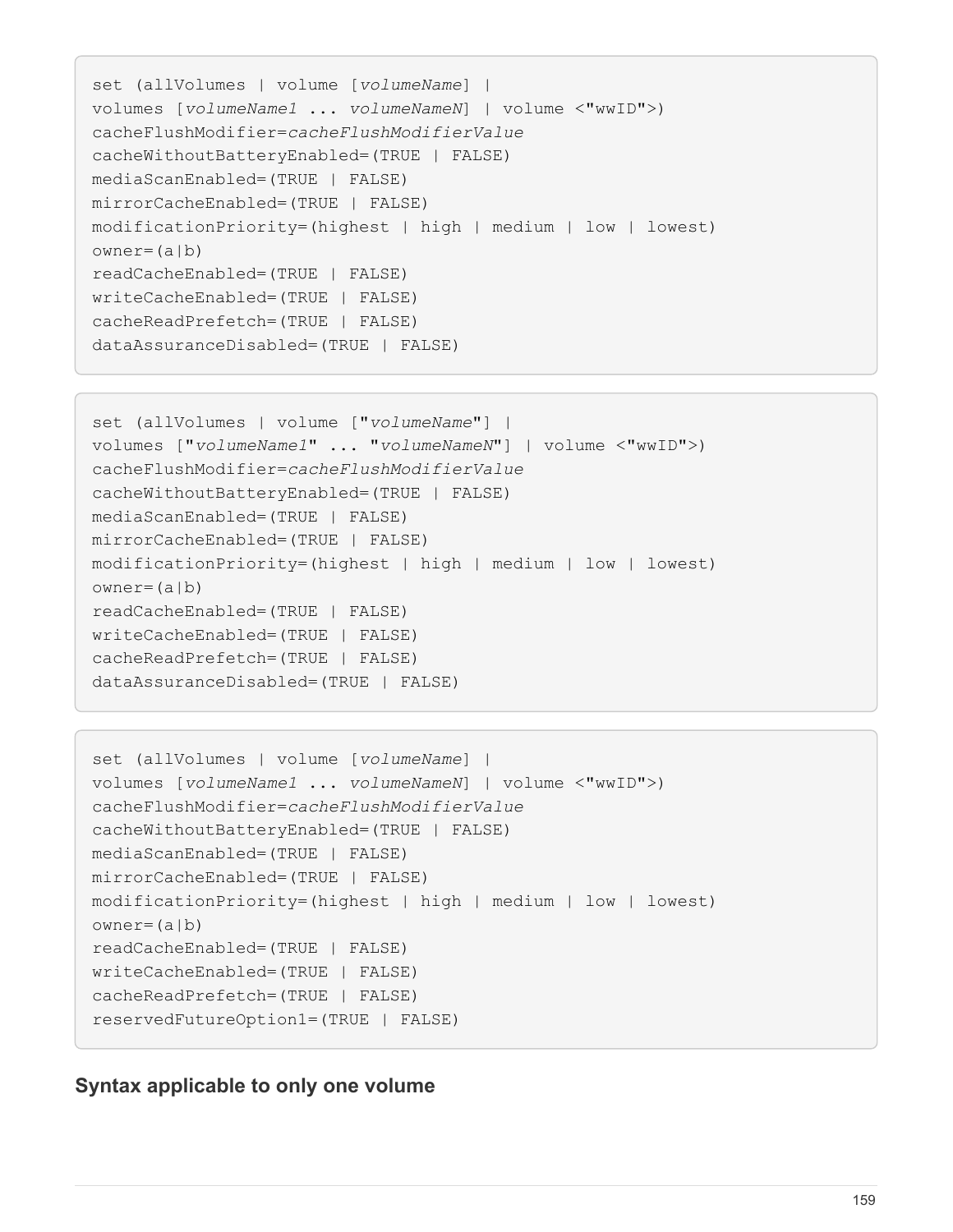```
set (volume [volumeName] | volume <wwID>)
addCapacity=volumeCapacity
[addDrives=(trayID1,drawerID1,slotID1 ... trayIDn,drawerIDn,slotIDn)]
redundancyCheckEnabled=(TRUE | FALSE)
segmentSize=segmentSizeValue
userLabel=volumeName
preReadRedundancyCheck=(TRUE | FALSE)
```

```
set (volume ["volumeName"] | volume <wwID>)
addCapacity=volumeCapacity
[addDrives=(trayID1,drawerID1,slotID1
... trayIDn,drawerIDn,slotIDn)]
redundancyCheckEnabled=(TRUE | FALSE)
segmentSize=segmentSizeValue
userLabel=volumeName
preReadRedundancyCheck=(TRUE | FALSE)
```

```
set (volume [volumeName] | volume <wwID>)
addCapacity=volumeCapacity
[addDrives=(trayID1,slotID1 ... trayIDn,slotIDn)]
redundancyCheckEnabled=(TRUE | FALSE)
segmentSize=segmentSizeValue
userLabel=volumeName
preReadRedundancyCheck=(TRUE | FALSE)
```

| <b>Parameter</b> | <b>Description</b>                                                                                                                                                                                                                                                            |
|------------------|-------------------------------------------------------------------------------------------------------------------------------------------------------------------------------------------------------------------------------------------------------------------------------|
| allVolumes       | This parameter sets the properties for all of the<br>volumes in the storage array.                                                                                                                                                                                            |
| volume           | The name of the volume for which you want to define<br>properties. Enclose the volume name in square<br>brackets ([]). If the volume name has special<br>characters or numbers, you must enclose the volume<br>name in double quotation marks ("") inside square<br>brackets. |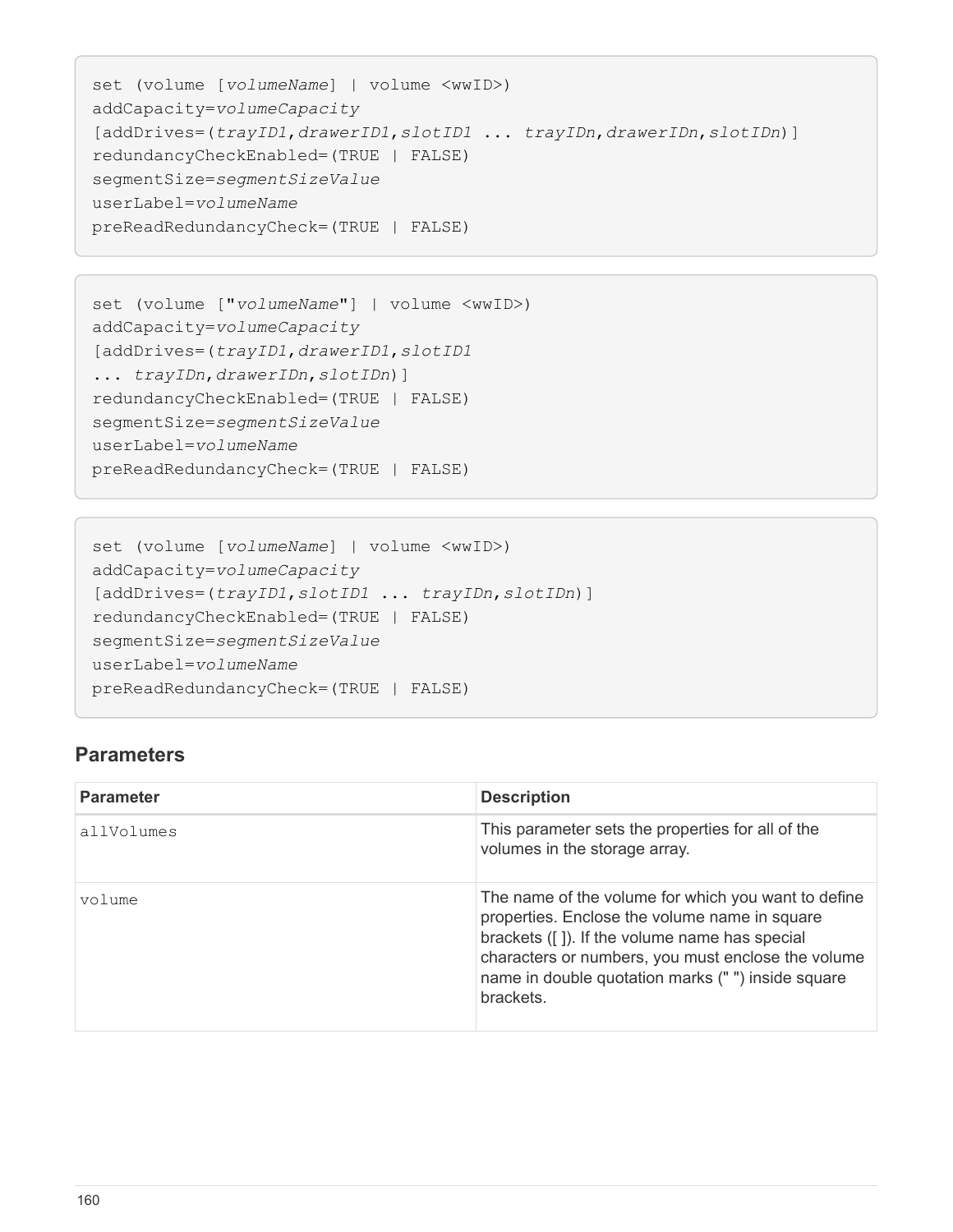| <b>Parameter</b>           | <b>Description</b>                                                                                                                                                                                                                                                                                                                                                                                                                                                                                                                                               |  |
|----------------------------|------------------------------------------------------------------------------------------------------------------------------------------------------------------------------------------------------------------------------------------------------------------------------------------------------------------------------------------------------------------------------------------------------------------------------------------------------------------------------------------------------------------------------------------------------------------|--|
| volume                     | The World Wide Identifier (WWID) of the volume for<br>which you want to define properties. Enclose the<br>WWID in double quotation marks (" ") inside angle<br>brackets $(<$ >).<br>When running this command, do not<br>$\mathbf{I}$<br>use colon separators in the WWID.                                                                                                                                                                                                                                                                                       |  |
| volumes                    | The names of several volumes for which you want to<br>define properties. All of the volumes will have the<br>same properties. Enter the names of the volumes<br>using these rules:<br>• Enclose all of the names in square brackets ([]).<br>• Separate each of the names with a space.<br>If the volume names have special characters or<br>numbers, enter the names using these rules:<br>• Enclose all of the names in square brackets ([]).<br>• Enclose each of the names in double quotation<br>marks (" ").<br>• Separate each of the names with a space. |  |
| cacheFlushModifier         | The maximum amount of time that data for the<br>volume stays in cache before the data is flushed to<br>physical storage. Valid values are listed in the Notes<br>section.                                                                                                                                                                                                                                                                                                                                                                                        |  |
| cacheWithoutBatteryEnabled | The setting to turn on or turn off caching without<br>batteries. To turn on caching without batteries, set this<br>parameter to TRUE. To turn off caching without<br>batteries, set this parameter to FALSE.                                                                                                                                                                                                                                                                                                                                                     |  |
| mediaScanEnabled           | The setting to turn on or turn off media scan for the<br>volume. To turn on media scan, set this parameter to<br>TRUE. To turn off media scan, set this parameter to<br>FALSE. (If media scan is disabled at the storage array<br>level, this parameter has no effect.)                                                                                                                                                                                                                                                                                          |  |
| mirrorCacheEnabled         | The setting to turn on or turn off the mirror cache. To<br>turn on the mirror cache, set this parameter to TRUE.<br>To turn off the mirror cache, set this parameter to<br>FALSE.                                                                                                                                                                                                                                                                                                                                                                                |  |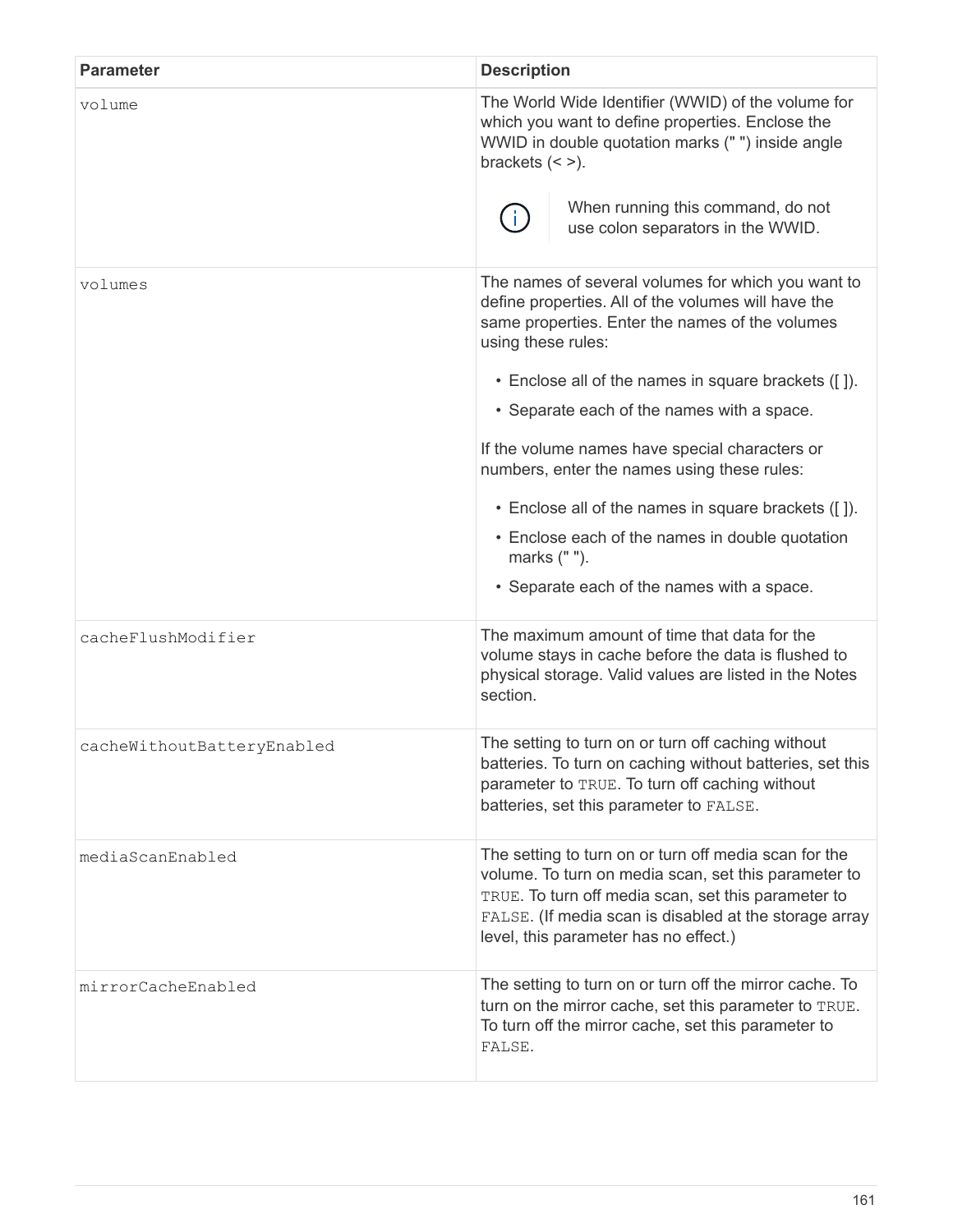| <b>Parameter</b>       | <b>Description</b>                                                                                                                                                                                                                                                                                                                                                                                                                                                                                                            |
|------------------------|-------------------------------------------------------------------------------------------------------------------------------------------------------------------------------------------------------------------------------------------------------------------------------------------------------------------------------------------------------------------------------------------------------------------------------------------------------------------------------------------------------------------------------|
| modificationPriority   | The priority for volume modifications while the storage<br>array is operational. Valid values are highest, high,<br>medium, low, or lowest.                                                                                                                                                                                                                                                                                                                                                                                   |
| owner                  | The controller that owns the volume. Valid controller<br>identifiers are a or b, where a is the controller in slot<br>A, and b is the controller in slot B. Use this parameter<br>only if you want to change the volume owner.                                                                                                                                                                                                                                                                                                |
| preReadRedundancyCheck | The setting to turn on or turn off pre-read redundancy<br>checking. Turning on pre-read redundancy checking<br>verifies the consistency of RAID redundancy data for<br>the stripes containing the read data. Pre-read<br>redundancy checking is performed on read operations<br>only. To turn on pre-read redundancy checking, set<br>this parameter to TRUE. To turn off pre-read<br>redundancy checking, set this parameter to FALSE.<br>Do not use this parameter on non-<br>redundant volumes, such as RAID 0<br>volumes. |
| readCacheEnabled       | The setting to turn on or turn off the read cache. To<br>turn on the read cache, set this parameter to TRUE. To<br>turn off the read cache, set this parameter to FALSE.                                                                                                                                                                                                                                                                                                                                                      |
| writeCacheEnabled      | The setting to turn on or turn off the write cache. To<br>turn on the write cache, set this parameter to TRUE.<br>To turn off the write cache, set this parameter to<br>FALSE.                                                                                                                                                                                                                                                                                                                                                |
| cacheReadPrefetch      | The setting to turn on or turn off cache read prefetch.<br>To turn off cache read prefetch, set this parameter to<br>FALSE. To turn on cache read prefetch, set this<br>parameter to TRUE.                                                                                                                                                                                                                                                                                                                                    |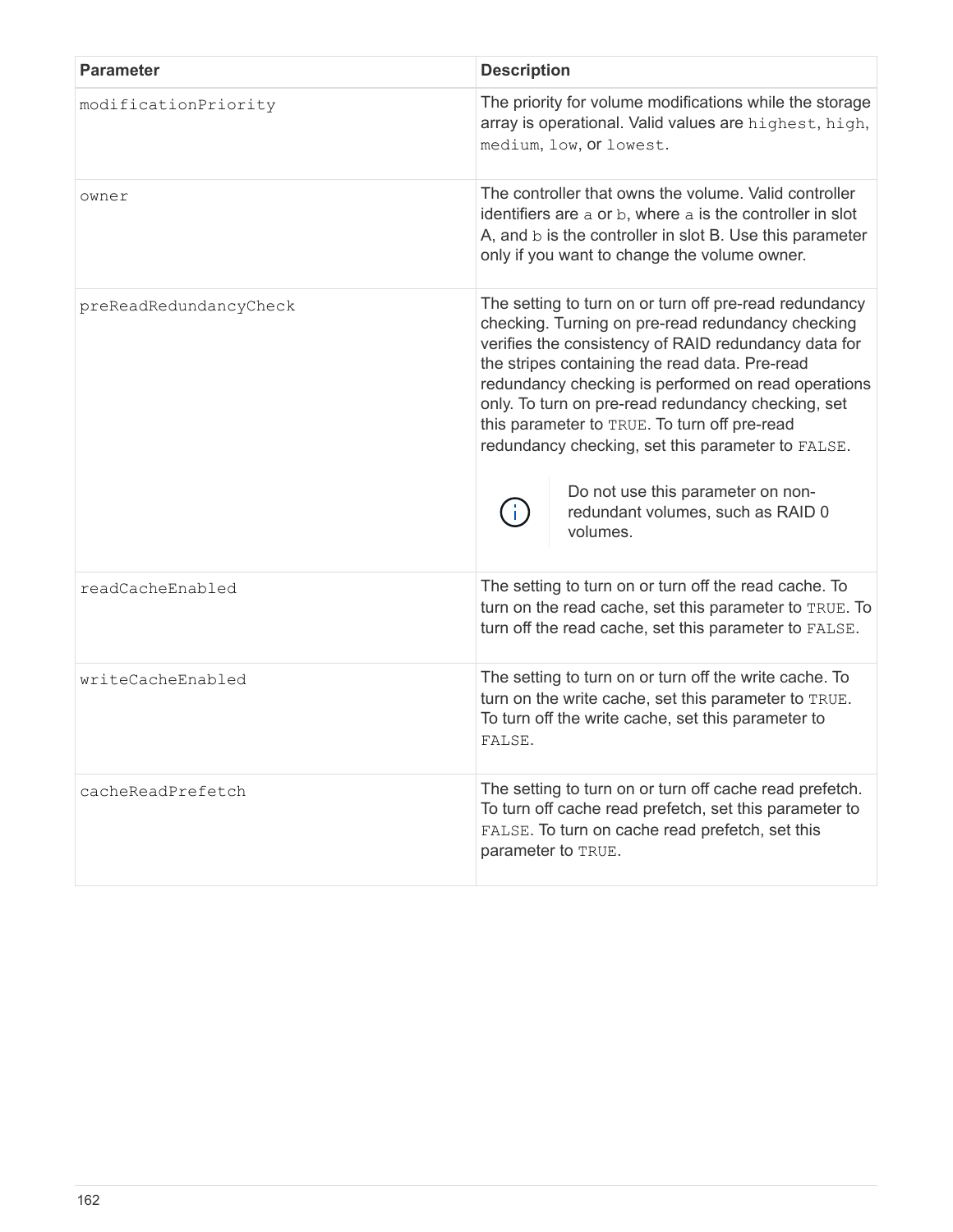| <b>Parameter</b>      | <b>Description</b>                                                                                                                                                                                  |
|-----------------------|-----------------------------------------------------------------------------------------------------------------------------------------------------------------------------------------------------|
| dataAssuranceDisabled | The setting to turn off data assurance for a specific<br>volume.<br>For this parameter to have meaning, your volume                                                                                 |
|                       | must be capable of data assurance. This parameter<br>changes a volume from one that supports data<br>assurance to a volume that cannot support data<br>assurance.                                   |
|                       | This option is only valid for enablement<br>T.<br>if the drives support DA.                                                                                                                         |
|                       | To remove data assurance from a volume that<br>supports data assurance, set this parameter to TRUE.                                                                                                 |
|                       | If you remove data assurance from a<br>volume, you cannot reset data<br>assurance for that volume.                                                                                                  |
|                       | To reset data assurance for the data on a volume,<br>from which you removed data assurance, perform<br>these steps:                                                                                 |
|                       | 1. Remove the data from the volume.                                                                                                                                                                 |
|                       | 2. Delete the volume.                                                                                                                                                                               |
|                       | 3. Recreate a new volume with the properties of the<br>deleted volume.                                                                                                                              |
|                       | 4. Set data assurance for the new volume.                                                                                                                                                           |
|                       | 5. Move the data to the new volume.                                                                                                                                                                 |
| addCapacity           | The setting to increase the storage size (capacity) of<br>the volume for which you are defining properties. Size<br>is defined in units of bytes, KB, MB, GB, or TB. The<br>default value is bytes. |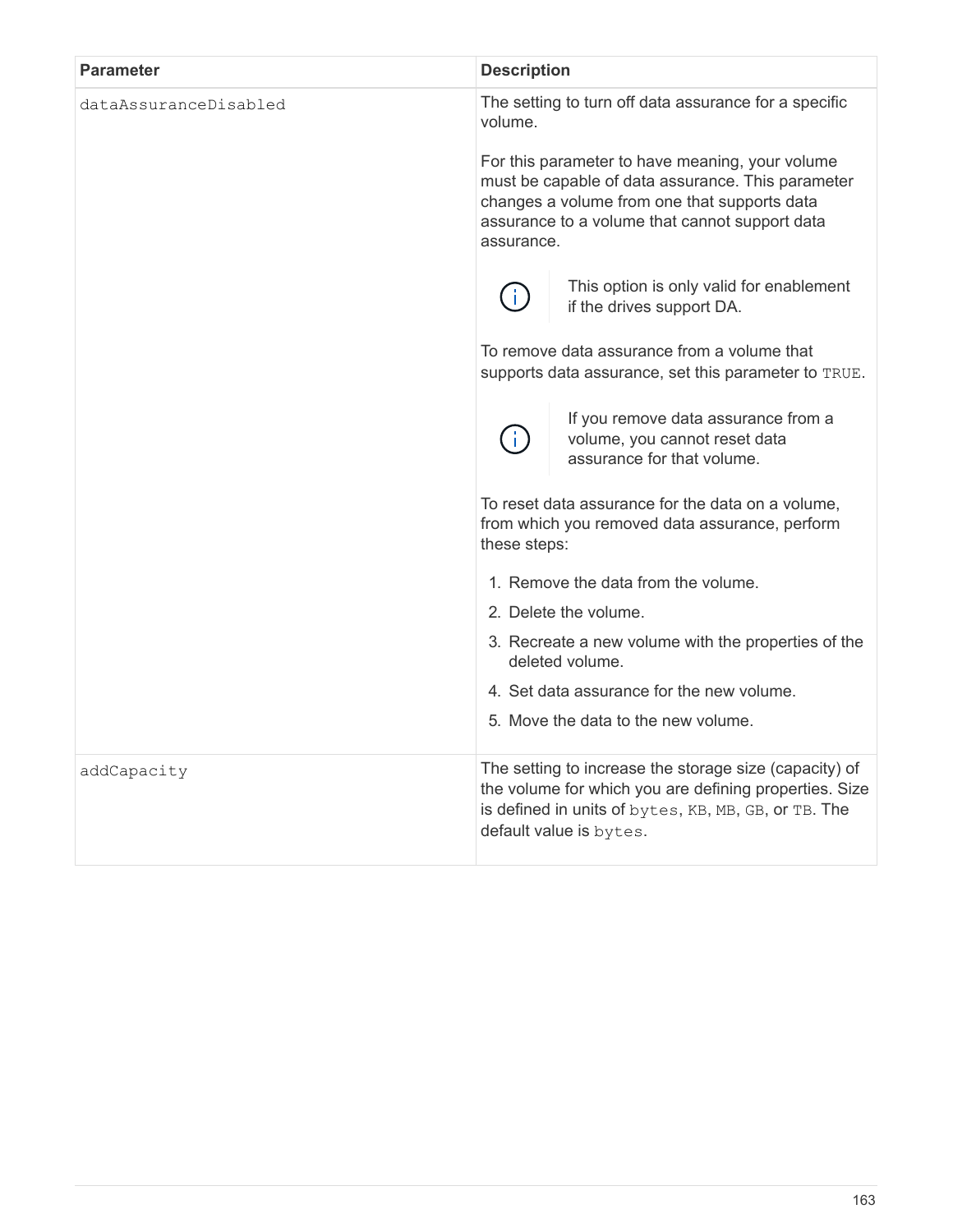| <b>Parameter</b>       | <b>Description</b>                                                                                                                                                                                                                                                                                                      |
|------------------------|-------------------------------------------------------------------------------------------------------------------------------------------------------------------------------------------------------------------------------------------------------------------------------------------------------------------------|
| addDrives              | For high-capacity drive trays, specify the tray ID<br>value, the drawer ID value, and the slot ID value for<br>the drive. For low-capacity drive trays, specify the tray<br>ID value and the slot ID value for the drive. Tray ID<br>values are 0 to 99. Drawer ID values are 1 to 5.                                   |
|                        | All slot ID maximums are 24. Slot ID values either<br>begin at 0 or 1, depending on the tray model. Drive<br>trays compatible with E2800 and E5700 controllers<br>have slot ID numbers starting at 0. Drive trays<br>compatible with E2700 and E5600 controllers have<br>slot ID numbers starting at 1.                 |
|                        | Enclose the tray ID value, the drawer ID value, and<br>the slot ID value in square brackets ([]).                                                                                                                                                                                                                       |
|                        | Use this parameter with the addCapacity parameter<br>if you need to specify additional drives to<br>accommodate the new size.                                                                                                                                                                                           |
| redundancyCheckEnabled | The setting to turn on or turn off redundancy checking<br>during a media scan. To turn on redundancy<br>checking, set this parameter to TRUE. To turn off<br>redundancy checking, set this parameter to FALSE.                                                                                                          |
| segmentSize            | The amount of data (in KB) that the controller writes<br>on a single drive in a volume before writing data on<br>the next drive. Valid values are $8, 16, 32, 64, 128,$<br>256, or 512.                                                                                                                                 |
| userLabel              | The new name that you want to give an existing<br>volume. Enclose the new volume name in double<br>quotation marks (" ").                                                                                                                                                                                               |
| preReadRedundancyCheck | The setting to check the consistency of RAID<br>redundancy data on the stripes during read<br>operations. Do not use this operation for non-<br>redundant volumes, for example RAID Level 0. To<br>check redundancy consistency, set this parameter to<br>TRUE. For no stripe checking, set this parameter to<br>FALSE. |

Host I/O errors might result in volume groups with more than 32 volumes. This operation might also result in internal controller reboots due to the expiration of the timeout period before the operation completes. If you experience this issue, quiesce host I/O, and try the operation again.

When you use this command, you can specify one or more of the optional parameters.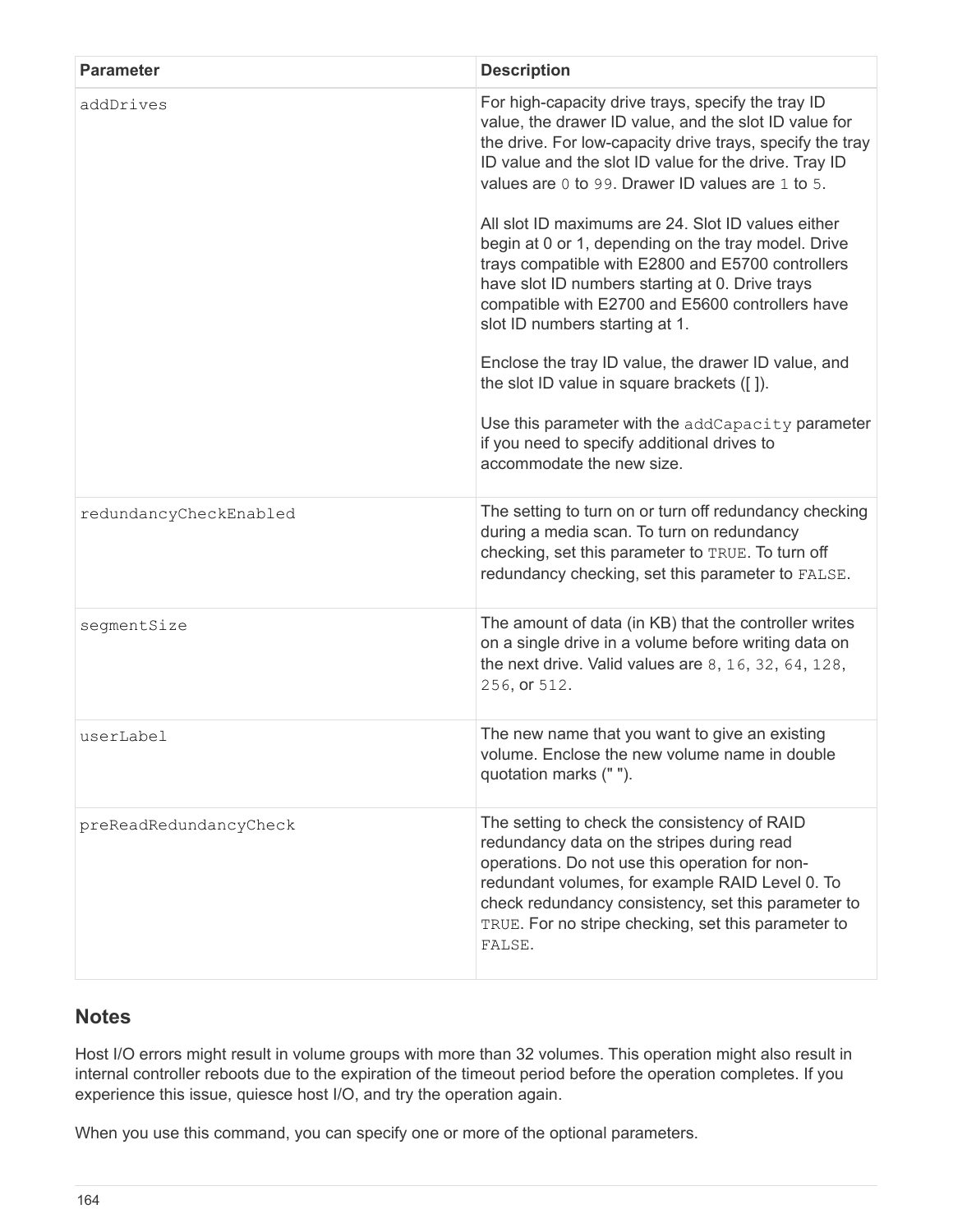You can apply these parameters to only one volume at a time:

- addCapacity
- segmentSize
- userLabel
- logicalUnitNumber

#### **Add capacity, add drives, and segment size**

Setting the addCapacity parameter, the addDrives parameter, or the segmentSize parameter starts a long-running operation that you cannot stop. These long-running operations are performed in the background and do not prevent you from running other commands. To show the progress of long-running operations, use the show volume actionProgress command.

## **Cache flush modifier**

Valid values for the cache flush modifier are listed in this table.

| <b>Value</b> | <b>Description</b>                                      |
|--------------|---------------------------------------------------------|
| Immediate    | Data is flushed as soon as it is placed into the cache. |
| .25          | Data is flushed after 250 ms.                           |
| .5           | Data is flushed after 500 ms.                           |
| .75          | Data is flushed after 750 ms.                           |
| 1            | Data is flushed after 1 s.                              |
| 1.5          | Data is flushed after 1500 ms.                          |
| 2            | Data is flushed after 2 s.                              |
| 5            | Data is flushed after 5 s.                              |
| 10           | Data is flushed after 10 s.                             |
| 20           | Data is flushed after 20 s.                             |
| 60           | Data is flushed after 60 s (1 min.).                    |
| 120          | Data is flushed after 120 s (2 min.).                   |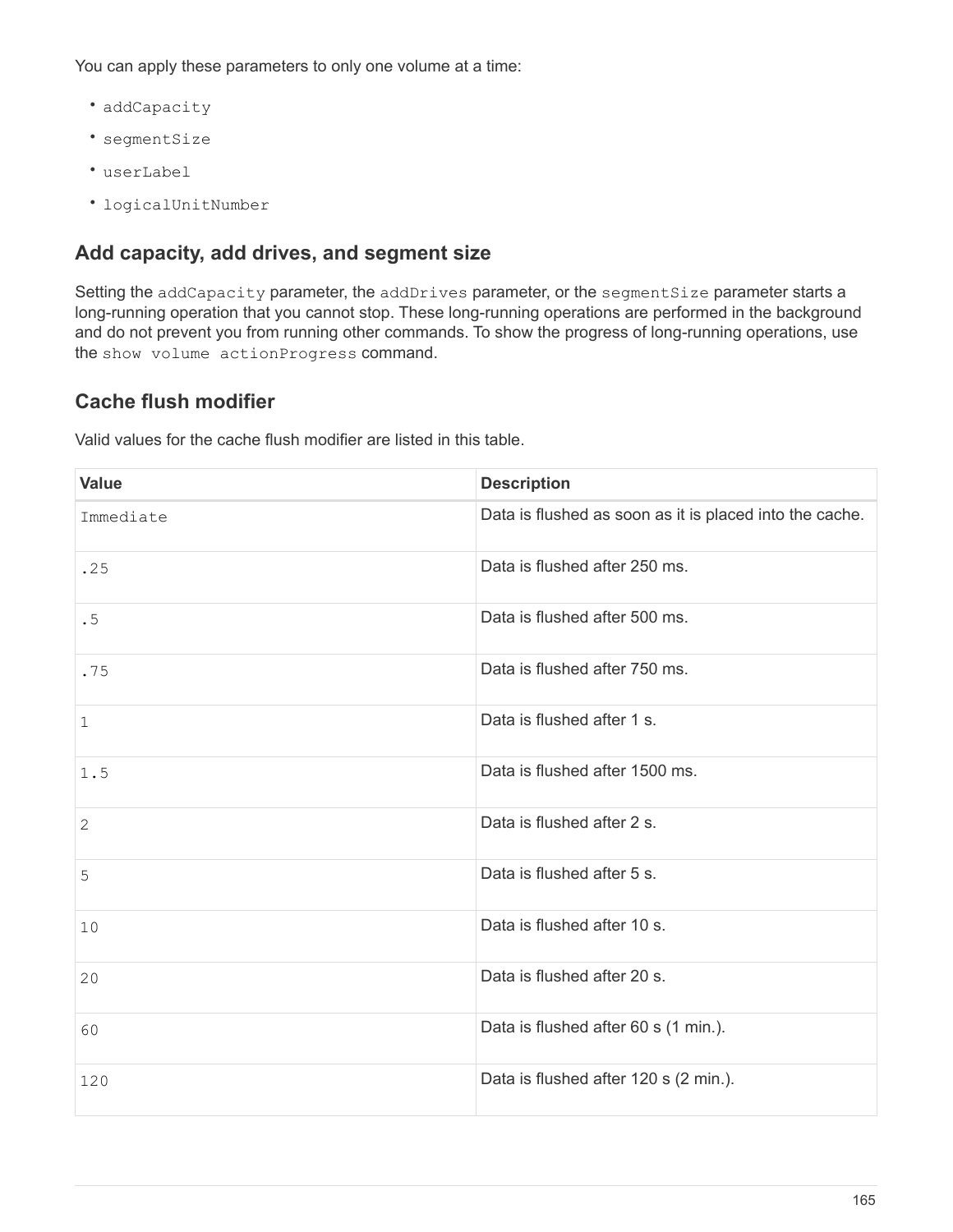| <b>Value</b> | <b>Description</b>                                                                                                                                 |
|--------------|----------------------------------------------------------------------------------------------------------------------------------------------------|
| 300          | Data is flushed after 300 s (5 min.).                                                                                                              |
| 1200         | Data is flushed after 1200 s (20 min.).                                                                                                            |
| 3600         | Data is flushed after 3600 s (1 hr).                                                                                                               |
| Infinite     | Data in cache is not subject to any age or time<br>constraints. The data is flushed based on other<br>criteria that are managed by the controller. |

Do not set the value of the cacheFlushModifier parameter above 10 seconds. An exception is for testing purposes. After running any tests in which you have set the values of the cacheFlushModifier parameter above 10 seconds, return the value of the cacheFlushModifier parameter to 10 or fewer seconds.

#### **Cache without battery enabled**

Write caching without batteries enables write caching to continue if the controller batteries are completely discharged, not fully charged, or not present. If you set this parameter to TRUE without an uninterruptible power supply (UPS) or other backup power source, you can lose data if the power to the storage array fails. This parameter has no effect if write caching is disabled.

#### **Modification priority**

G)

Modification priority defines the amount of system resources that are used when modifying volume properties. If you select the highest priority level, the volume modification uses the most system resources, which decreases the performance for host data transfers.

#### **Cache read prefetch**

The cacheReadPrefetch parameter enables the controller to copy additional data blocks into cache while the controller reads and copies data blocks that are requested by the host from the drive into cache. This action increases the chance that a future request for data can be fulfilled from cache. Cache read prefetch is important for multimedia applications that use sequential data transfers. The configuration settings for the storage array that you use determine the number of additional data blocks that the controller reads into cache. Valid values for the cacheReadPrefetch parameter are TRUE or FALSE.

## **Segment size**

The size of a segment determines how many data blocks that the controller writes on a single drive in a volume before writing data on the next drive. Each data block stores 512 bytes of data. A data block is the smallest unit of storage. The size of a segment determines how many data blocks that it contains. For example, an 8-KB segment holds 16 data blocks. A 64-KB segment holds 128 data blocks.

When you enter a value for the segment size, the value is checked against the supported values that are provided by the controller at run time. If the value that you entered is not valid, the controller returns a list of valid values. Using a single drive for a single request leaves other drives available to simultaneously service other requests.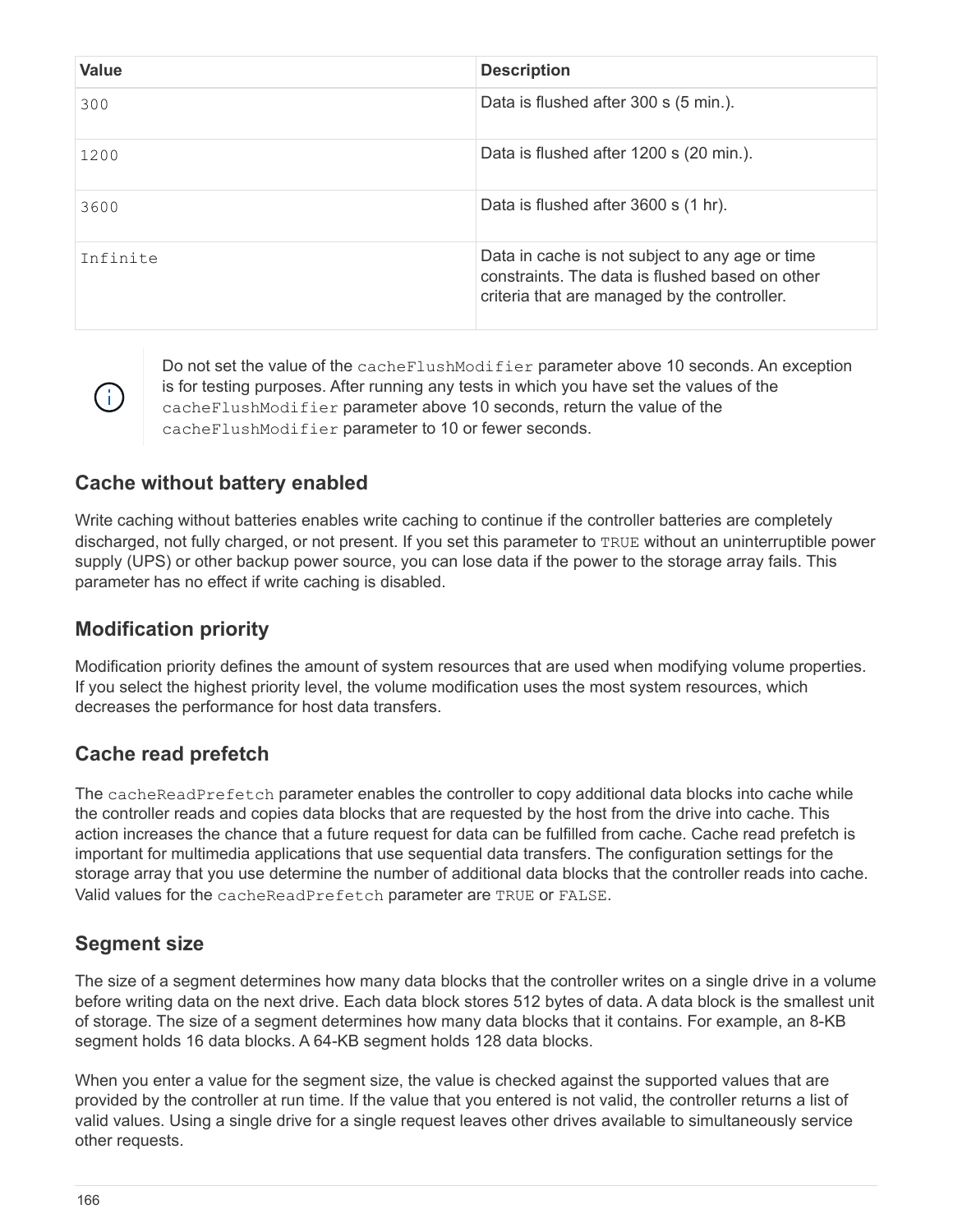If the volume is in an environment where a single user is transferring large units of data (such as multimedia), performance is maximized when a single data transfer request is serviced with a single data stripe. (A data stripe is the segment size that is multiplied by the number of drives in the volume group that are used for data transfers.) In this case, multiple drives are used for the same request, but each drive is accessed only once.

For optimal performance in a multiuser database or file system storage environment, set your segment size to minimize the number of drives that are required to satisfy a data transfer request.

## **Minimum firmware level**

5.00 adds the addCapacity parameter.

7.10 adds the preReadRedundancyCheck parameter.

7.60 adds the drawerID user input.

7.75 adds the dataAssuranceDisabled parameter.

8.10 corrects the values for the cacheFlushModifier parameter in the cache flush table.

# **Set volume mapping**

The set volume logicalUnitNumber command defines the logical unit number (LUN) or namespace ID (NSID) mapping between a volume and a host or host group.

## **Supported Arrays**

This command applies to any individual storage array, including the E2700, E5600, E2800, E5700, EF600 and EF300 arrays, as long as all SMcli packages are installed.

## **Roles**

To execute this command on an E2800, E5700, EF600, or EF300 storage array, you must have the Storage Admin role.

#### **Context**

This command is applicable to volumes in either a volume group or disk pool.



You cannot use this command for a snapshot volume that is used in online volume copy.

## **Syntax**

```
set (volume [volumeName] | volume <"wwID"> | accessVolume)
logicalUnitNumber=lun
(host="hostName" |
hostGroup=("hostGroupName" | defaultGroup)
```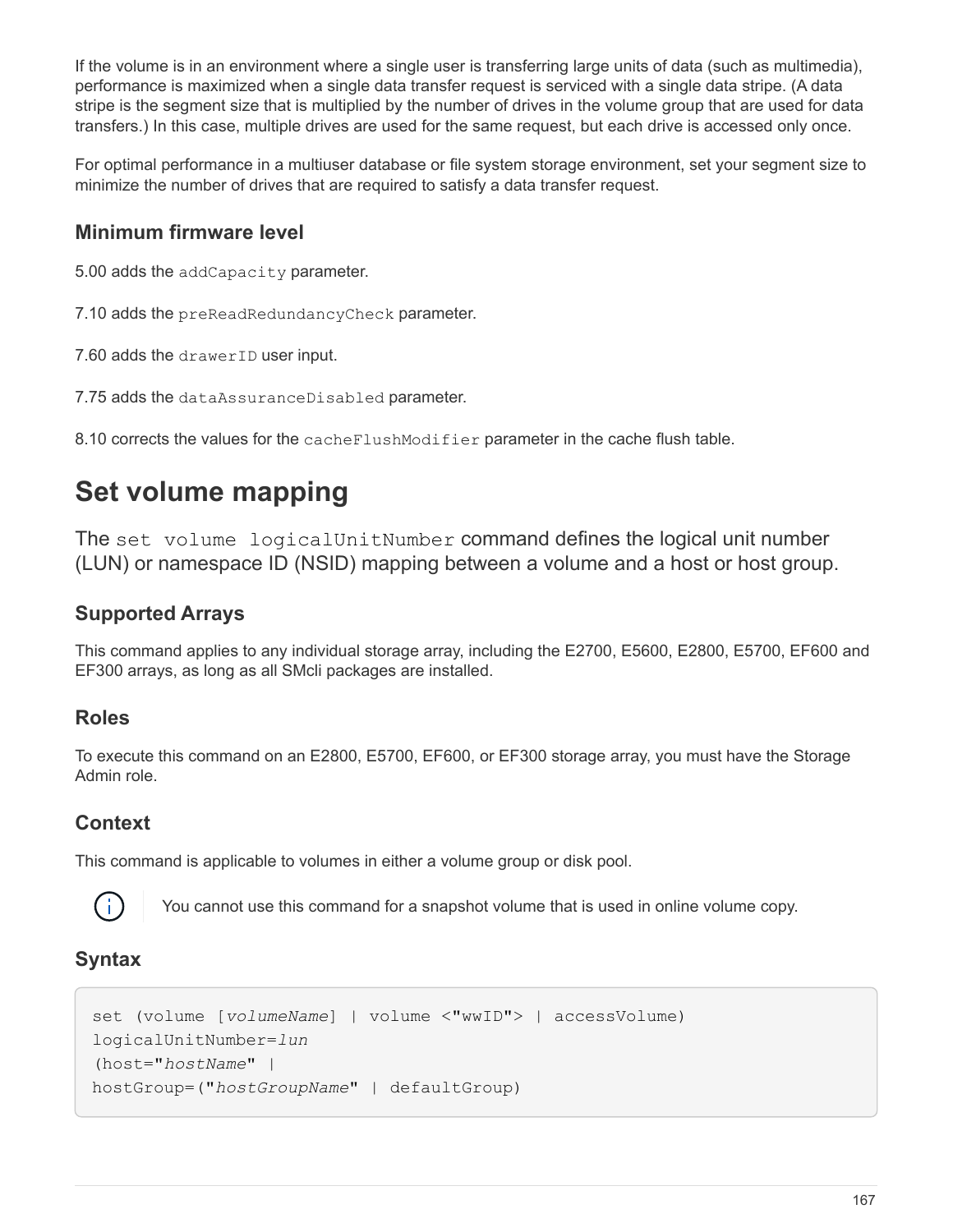#### **Parameter**

| <b>Parameter</b>  | <b>Description</b>                                                                                                                                                                                                                                                                                                                                                                                                                                                                                    |
|-------------------|-------------------------------------------------------------------------------------------------------------------------------------------------------------------------------------------------------------------------------------------------------------------------------------------------------------------------------------------------------------------------------------------------------------------------------------------------------------------------------------------------------|
| volume            | The name of the volume for which you want to define<br>the logical unit number. Enclose the volume name in<br>square brackets ([ ]). If the volume name has special<br>characters or numbers, you must enclose the volume<br>name in double quotation marks (" ") inside square<br>brackets.                                                                                                                                                                                                          |
| volume            | The World Wide Identifier (WWID) of the volume for<br>which you want to define the logical unit number.<br>Enclose the WWID in double quotation marks ("")<br>inside angle brackets $(<$ >).                                                                                                                                                                                                                                                                                                          |
| accessVolume      | The logical unit number for the access volume. The<br>logical unit number is the only property that you can<br>set for the access volume.                                                                                                                                                                                                                                                                                                                                                             |
| logicalUnitNumber | The logical unit number or namespace ID that you<br>want to use to map to a specific host. This parameter<br>also assigns the host to a host group.<br>The logical unit number or namespace<br>ID you specify must not already be in<br>use, and must be within the range<br>supported by the host Operating<br>System. There will be no error if you<br>map the volume to a logical unit<br>number or namespace ID not<br>supported by the host, but the host<br>won't be able to access the volume. |
| host              | The name of the host to which the volume is mapped.<br>Enclose the host name in double quotation marks ("<br>").                                                                                                                                                                                                                                                                                                                                                                                      |
| hostGroup         | The name of the host group to which the volume is<br>mapped. Enclose the host group name in double<br>quotation marks (""). defaultGroup is the host<br>group that contains the host to which the volume is<br>mapped.                                                                                                                                                                                                                                                                                |

#### **Notes**

A host group is an optional topological element that you can define if you want to designate a collection of hosts that share access to the same volumes. The host group is a logical entity. Define a host group only if you have two or more hosts that can share access to the same volumes.

You can use any combination of alphanumeric characters, hyphens, and underscores for the names. Names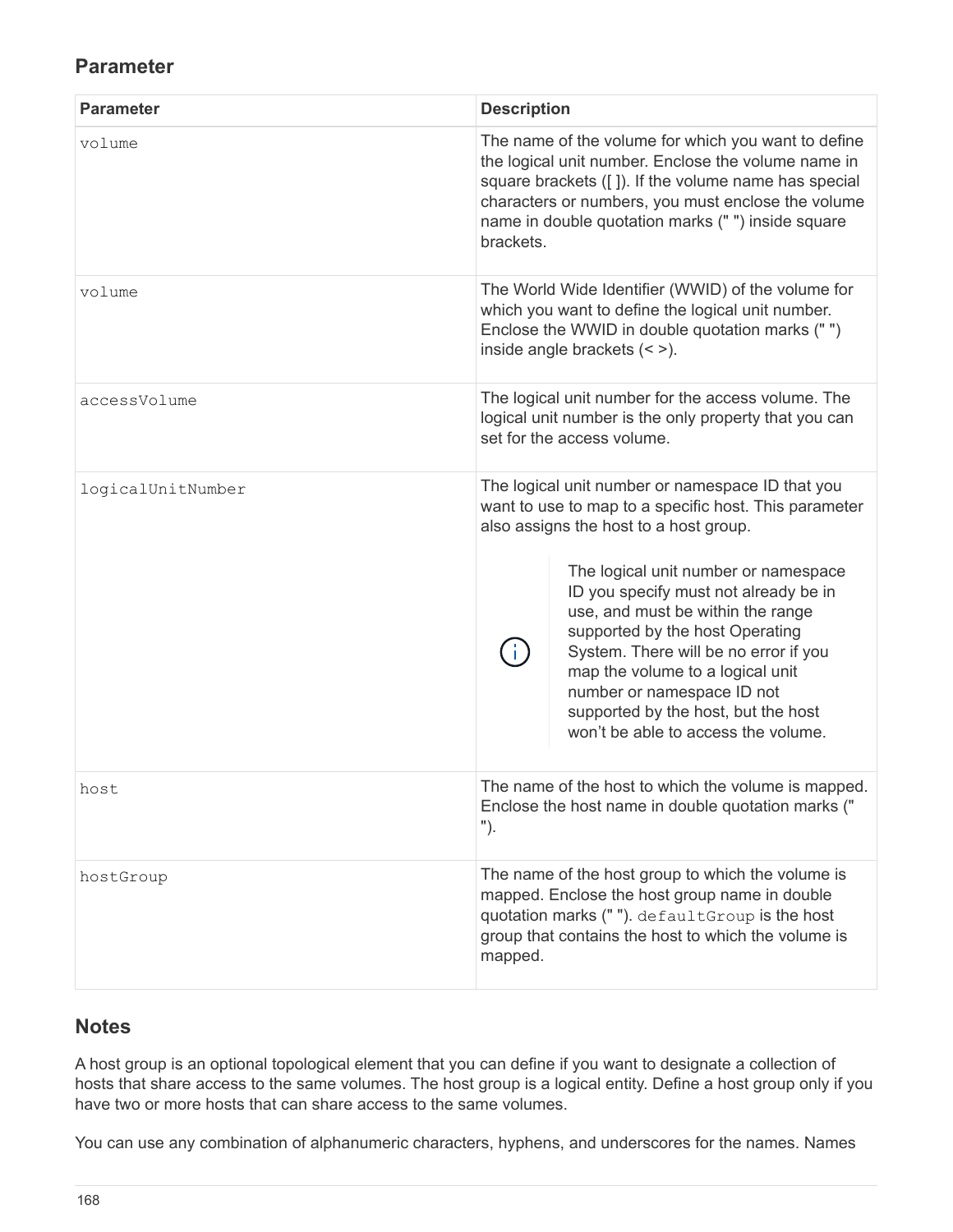can have a maximum of 30 characters.

The access volume is the volume in a SAN environment that is used for in-band communication between the storage management software and the storage array controller. This volume uses a LUN or NSID address and consumes 20 MB of storage space that is not available for application data storage. An access volume is required only for in-band managed storage arrays. If you specify the accessVolume parameter, the only property you can set is the logicalUnitNumber parameter.

#### **Minimum firmware level**

7.83 adds snapshot volume for disk pools.

## **Set SSD cache for a volume**

The set volume ssdCacheEnabled command turns on or off caching using the SSD cache feature for a specific volume.

#### **Supported Arrays**

This command applies to any individual storage array, including the E2700, E5600, E2800, and E5700 arrays, as long as all SMcli packages are installed.

#### **Roles**

To execute this command on an E2800 or E5700 storage array, you must have the Support Admin role.

#### **Context**

The volume can be one of these:

- Standard volume, identified by either a name or a WWID
- Snapshot volume
- Consistency group snapshot volume

#### **Syntax applicable to a standard volume**

set volume ([*volumeName*] | <"WWID">) ssdCacheEnabled=(TRUE | FALSE)

#### **Syntax applicable to a snapshot volume**

set snapVolume ["*snapVolumeName*"] ssdCacheEnabled=(TRUE | FALSE)

#### **Syntax applicable to a consistency group snapshot volume**

set cgSnapVolume ["*cgSnapVolumeName*"] ssdCacheEnabled=(TRUE | FALSE)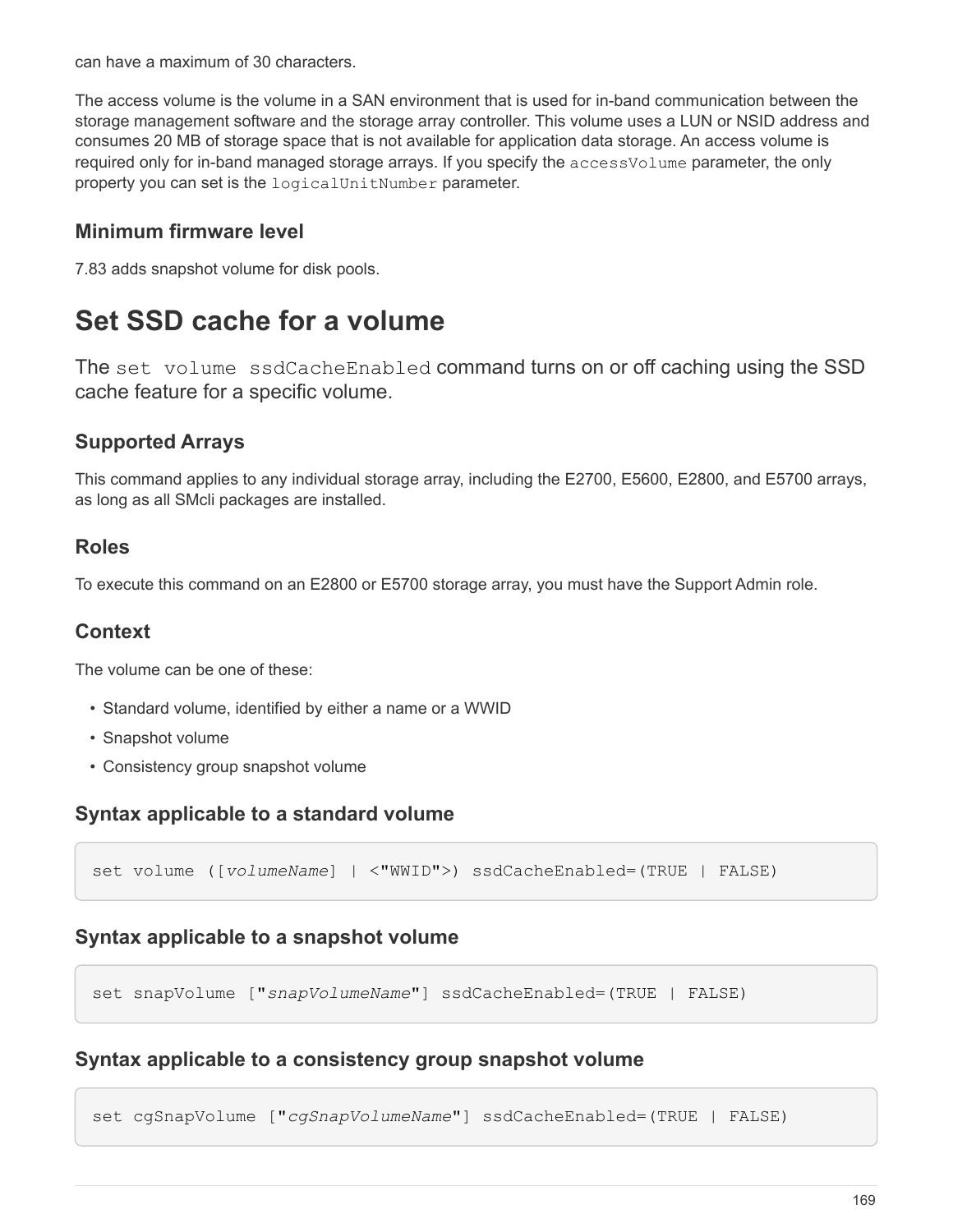#### **Parameters**

| <b>Parameter</b> | <b>Description</b>                                                                                                                                                                                                                                                                                                                         |
|------------------|--------------------------------------------------------------------------------------------------------------------------------------------------------------------------------------------------------------------------------------------------------------------------------------------------------------------------------------------|
| volume           | The name of the standard volume for which you want<br>to turn on or turn off the SSD cache. Enclose the<br>name of the volume in square brackets ([]). If the<br>name of the volume has special characters or<br>numbers, you must enclose the name of the volume<br>in double quotation marks ("") inside of square<br>brackets $( [ ]).$ |
| volume           | The World Wide Identifier (WWID) of the standard<br>volume for which you want to turn on or turn off the<br>SSD cache. Enclose the WWID in double quotation<br>marks (" ") inside angle brackets $($ < >).                                                                                                                                 |
| snapVolume       | The name of the snapshot volume for which you want<br>to turn on or turn off the SSD cache. Enclose the<br>name of snapshot volume in double quotation marks<br>(" ") inside of square brackets ([]).                                                                                                                                      |
| cgSnapVolume     | The name of the consistency group snapshot volume<br>for which you want to turn on or turn off the SSD<br>cache. Enclose the name of the consistency group<br>snapshot volume in double quotation marks ("")<br>inside of square brackets ([]).                                                                                            |
| ssdCacheEnabled  | To turn on SSD cache, set this parameter to TRUE. To<br>turn off SSD cache, set this parameter to FALSE.                                                                                                                                                                                                                                   |

#### **Notes**

You can turn the SSD cache on or off for only one volume at a time.

When you turn off SSD cache for a volume, the SSD cache for that volume is purged.

#### **Minimum firmware level**

7.84

# **Set volume copy**

The set volumeCopy target command defines the properties for a volume copy pair.

## **Supported Arrays**

This command applies to any individual storage array, including the E2700, E5600, E2800, E5700, EF600 and EF300 arrays, as long as all SMcli packages are installed.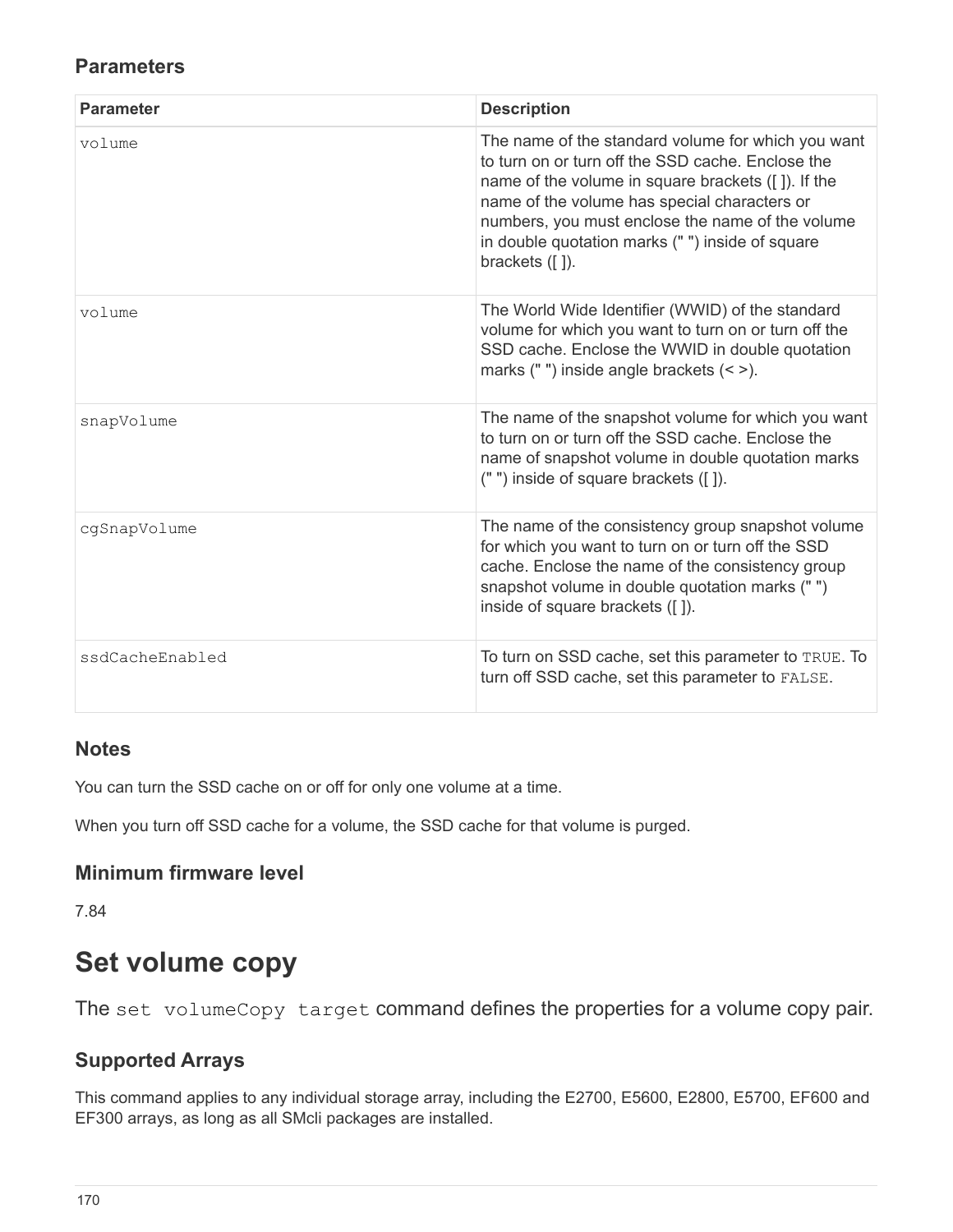## **Roles**

To execute this command on an E2800, E5700, EF600, or EF300 storage array, you must have the Storage Admin role.

## **Context**



With firmware version 7.83 the copyType=(online | offline) parameter is no longer used.

This command is valid for snapshot volume copy pairs.

## **Syntax**

```
set volumeCopy target [targetName]
source [sourceName]
[copyPriority=(highest | high | medium | low | lowest)]
[targetReadOnlyEnabled=(TRUE | FALSE)]
[copyType=(online | offline)]
```

| <b>Parameter</b>      | <b>Description</b>                                                                                                                                                                                                                                                                            |
|-----------------------|-----------------------------------------------------------------------------------------------------------------------------------------------------------------------------------------------------------------------------------------------------------------------------------------------|
| target                | The name of the volume to which the data will be<br>copied. Enclose the target volume name in square<br>brackets ([]). If the target volume name has special<br>characters or numbers, you must enclose the target<br>volume name in double quotation marks ("") inside<br>square brackets.   |
| source                | The name of the volume from which the data will be<br>copied. Enclose the source volume name in square<br>brackets ([]). If the source volume name has special<br>characters or numbers, you must enclose the source<br>volume name in double quotation marks ("") inside<br>square brackets. |
| copyPriority          | The priority that the volume copy has relative to host<br>I/O activity. Valid values are highest, high,<br>medium, low, or lowest.                                                                                                                                                            |
| targetReadOnlyEnabled | The setting so that you can write to the target volume<br>or only read from the target volume. To write to the<br>target volume, set this parameter to FALSE. To<br>prevent writing to the target volume, set this<br>parameter to TRUE.                                                      |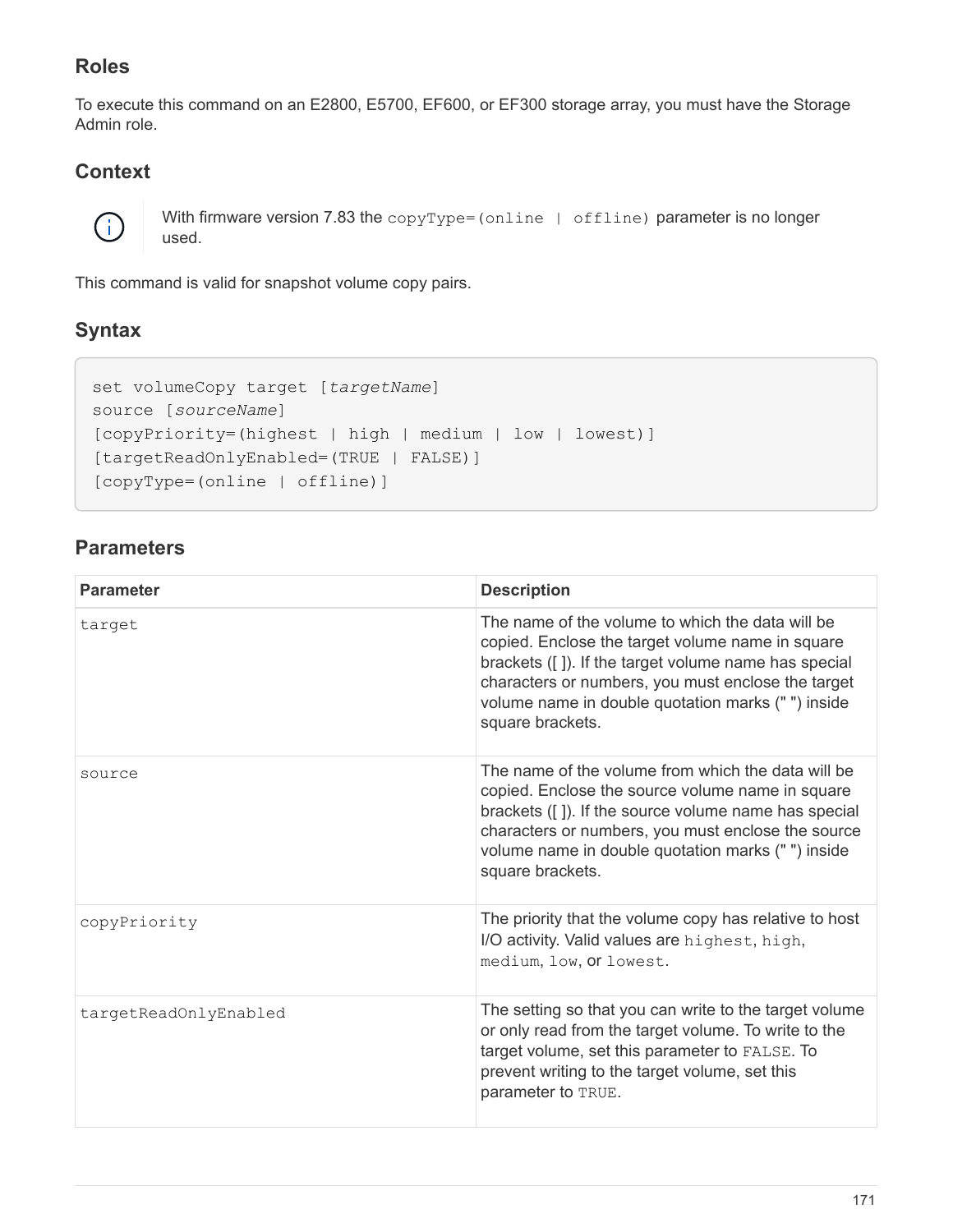| <b>Parameter</b> | <b>Description</b>                  |
|------------------|-------------------------------------|
| copyType         | This parameter has been deprecated. |

When you use this command, you can specify one or more of the optional parameters.

#### **Minimum firmware level**

5.40

```
7.83 removes the copyType=(online | offline) parameter.
```
## **Set volume group forced state**

The set volumeGroup forcedState command moves a volume group into a Forced state.

## **Supported Arrays**

This command applies to any individual storage array, including the E2700, E5600, E2800, E5700, EF600 and EF300 arrays, as long as all SMcli packages are installed.

#### **Roles**

To execute this command on an E2800, E5700, EF600, or EF300 storage array, you must have the Storage Admin role.

## **Context**

Use this command if the start volumeGroup import command does not move the volume group to an Imported state or if the import operation does not work because of hardware errors. In a Forced state, the volume group can be imported, and you can then identify the hardware errors.

## **Syntax**

set volumeGroup [*volumeGroupName*] forcedState

| <b>Parameter</b> | <b>Description</b>                                                                                                                  |
|------------------|-------------------------------------------------------------------------------------------------------------------------------------|
| volumeGroup      | The name of the volume group that you want to place<br>in a Forced state. Enclose the volume group name in<br>square brackets ([]). |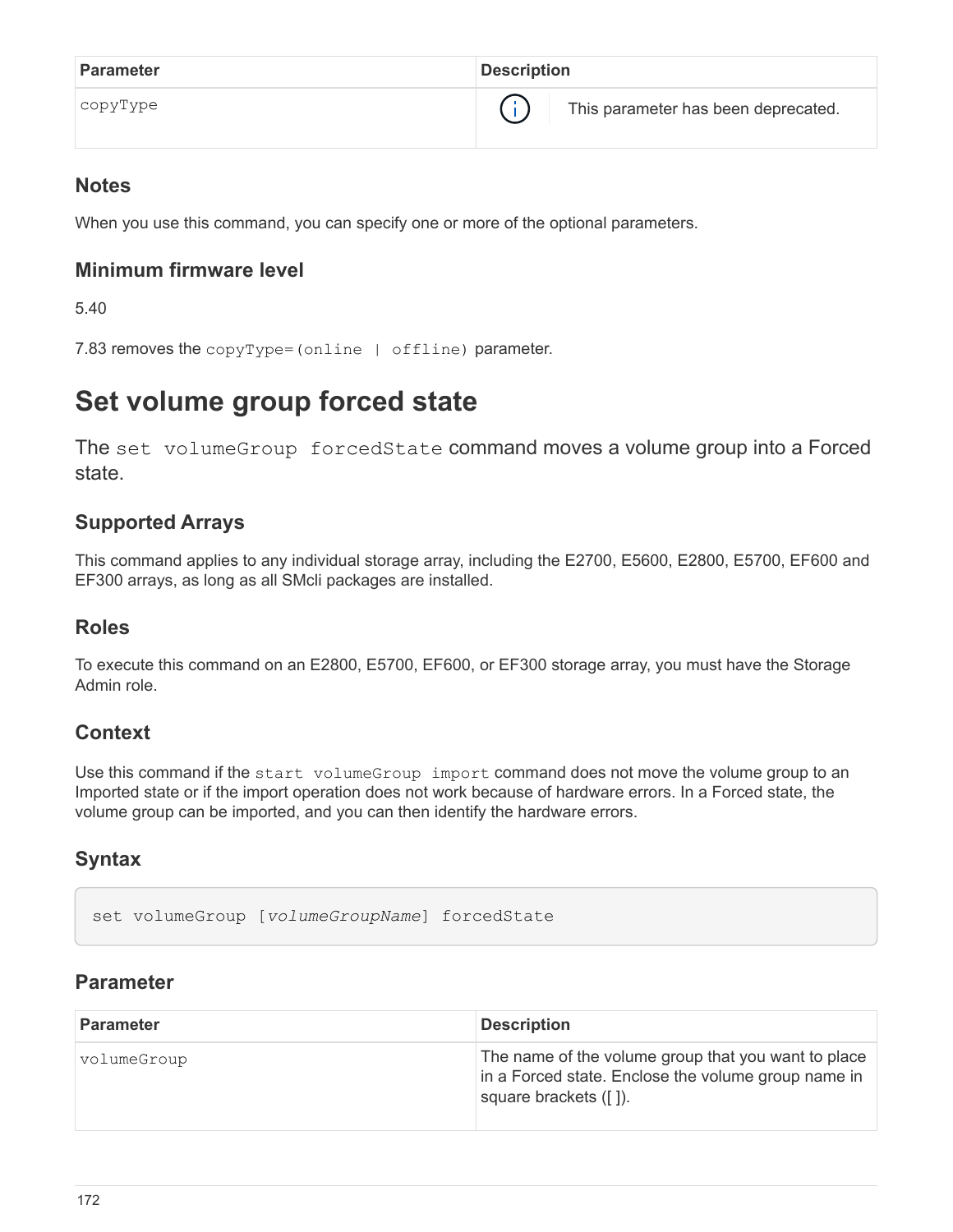You can move the drives that comprise a volume group from one storage array to another storage array. The CLI provides three commands that let you move the drives. The commands are start volumeGroup export, start volumeGroup import, and set volumeGroup forcedState.

In the Forced state, you can perform an import operation on the volume group.

#### **Minimum firmware level**

7.10

## **Set volume group**

The set volume Group command defines the properties for a volume group.

## **Supported Arrays**

This command applies to any individual storage array, including the E2700, E5600, E2800, E5700, EF600 and EF300 arrays, as long as all SMcli packages are installed.

## **Roles**

To execute this command on an E2800, E5700, EF600, or EF300 storage array, you must have the Storage Admin role.

#### **Context**



You must perform only one operation (add drives, change the RAID level, or change volume group ownership) per command. You cannot perform more than one operation with a single command.

## **Syntax**

```
set volumeGroup [volumeGroupName]
[addDrives=(trayID1,[drawerID1,]slotID1 ... trayIDn,[drawerIDn,]slotIDn)
]|
[raidLevel=(0 | 1 | 3 | 5 | 6)][owner(a|b)]
```

| <b>Parameter</b> | <b>Description</b>                                                                                                              |
|------------------|---------------------------------------------------------------------------------------------------------------------------------|
| volumeGroup      | The name of the volume group for which you want to<br>set properties. Enclose the volume group name in<br>square brackets ([]). |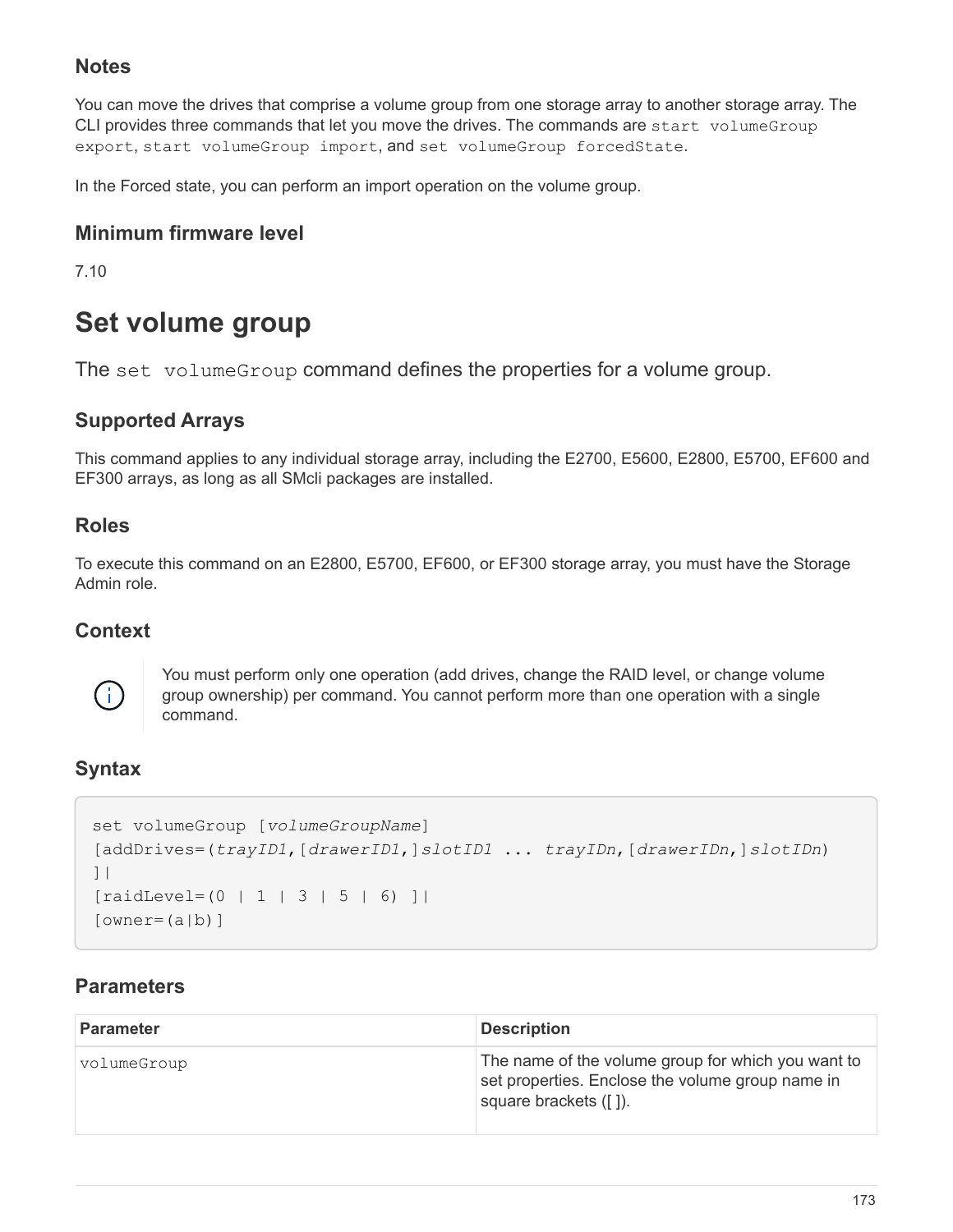| <b>Parameter</b> | <b>Description</b>                                                                                                                                                                                                                                                                                                                                                                                                         |
|------------------|----------------------------------------------------------------------------------------------------------------------------------------------------------------------------------------------------------------------------------------------------------------------------------------------------------------------------------------------------------------------------------------------------------------------------|
| addDrives        | The location of the drive that you want to add to the<br>volume group. For high-capacity drive trays, specify<br>the tray ID value, the drawer ID value, and the slot ID<br>value for the drive. For low-capacity drive trays,<br>specify the tray ID value and the slot ID value for the<br>drive. Tray ID values are 0 to 99. Drawer ID values<br>are $1$ to $5$ .<br>All slot ID maximums are 24. Slot ID values either |
|                  | begin at 0 or 1, depending on the tray model. Drive<br>trays compatible with E2800 and E5700 controllers<br>have slot ID numbers starting at 0. Drive trays<br>compatible with E2700 and E5600 controllers have<br>slot ID numbers starting at 1.<br>Enclose the tray ID value, the drawer ID value, and                                                                                                                   |
|                  | the slot ID value in square brackets ([]).                                                                                                                                                                                                                                                                                                                                                                                 |
| raidLevel        | The RAID level for the volume group. Valid values are<br>0, 1, 3, 5, or 6.                                                                                                                                                                                                                                                                                                                                                 |
| owner            | The controller that owns the volume group. Valid<br>controller identifiers are a or b, where a is the<br>controller in slot A, and b is the controller in slot B.<br>Use this parameter only if you want to change the<br>volume group owner.                                                                                                                                                                              |

Host I/O errors might result in volume groups with more than 32 volumes. This operation also might result in internal controller reboots because the timeout period ends before the volume group definition is set. If you experience this issue, quiesce the host I/O operations, and try the command again.

When you use this command, you can specify only one of the parameters.



Specifying the addDrives parameter or the raidLevel parameter starts a long-running operation that you cannot stop.

The addDrives parameter supports both high-capacity drive trays and low-capacity drive trays. A highcapacity drive tray has drawers that hold the drives. The drawers slide out of the drive tray to provide access to the drives. A low-capacity drive tray does not have drawers. For a high-capacity drive tray, you must specify the identifier (ID) of the drive tray, the ID of the drawer, and the ID of the slot in which a drive resides. For a low-capacity drive tray, you need only specify the ID of the drive tray and the ID of the slot in which a drive resides. For a low-capacity drive tray, an alternative method for identifying a location for a drive is to specify the ID of the drive tray, set the ID of the drawer to 0, and specify the ID of the slot in which a drive resides.

## **Troubleshooting**

Attempting to expand large volume groups by adding drives, also called Dynamic Capacity Expansion (DCE),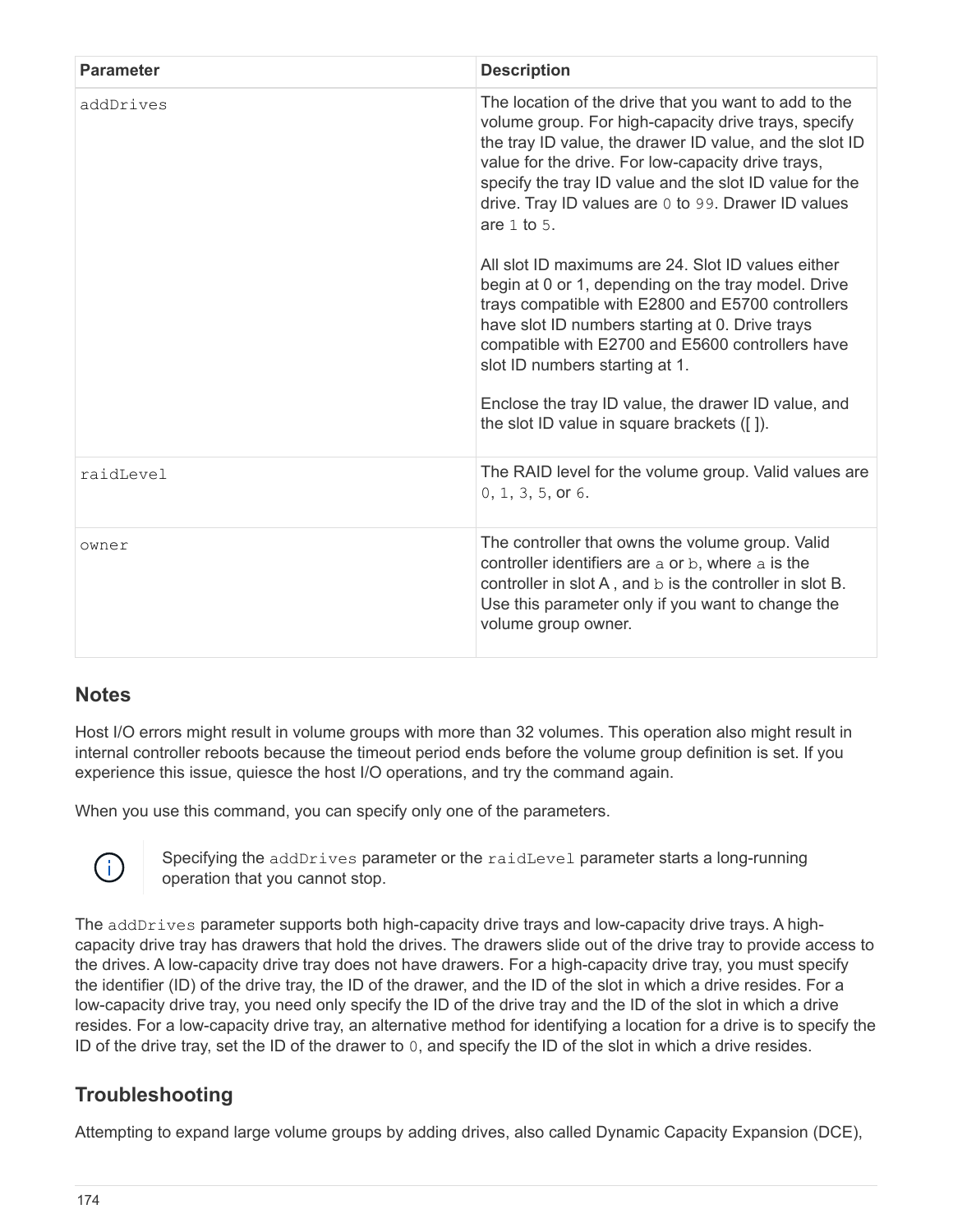may fail with the following message:

Return code: Error 26 - The modification operation cannot complete because of the number of drives in the volume group and the segment size of the associated volumes. Reduce the segment size of all volumes in the volume group to 128 KB or below using the Change Segment Size option. Then, retry the operation.

Systems running 7.35.xx.xx firmware may fail with the following message instead of the one noted above:

Return code: Error 462 - A SYMbol procedure could not be carried out because the firmware could not allocate sufficient cache memory. Operation when error occurred: PROC\_startVolum

In addition to the above messages, a Major Event Log (MEL) event indicating insufficient cache available to complete the DCE operation may occur.

Any controller running 7.xx firmware may encounter this problem.

DCE requires enough memory to buffer the data read from the original volume and the data to be written to the expanded volume. Some combination of number of drives in the expansion operation, stripe size, and whether mirror operations are enabled may result in not enough memory being available to complete the DCE operation.

If the above situation is encountered, possible workarounds are as follows:

- Create the desired size volume group using other unassigned drives.
- Delete the current volume group and then recreate the volume group with the desired number of drives.
- Reduce the segment size being used and then retry the operation.
- If possible, add additional memory to the controller and then retry the operation.

#### **Minimum firmware level**

7.10 adds RAID 6 capability.

7.30 removes the availability parameter.

7.60 adds the drawerID user input.

## **Set volume attributes for a volume in a disk pool**

The set volumes command defines the properties for a volume in a disk pool.

#### **Supported Arrays**

This command applies to any individual storage array, including the E2700, E5600, E2800, E5700, EF600 and EF300 arrays, as long as all SMcli packages are installed.

#### **Roles**

To execute this command on an E2800, E5700, EF600, or EF300 storage array, you must have the Storage Admin role.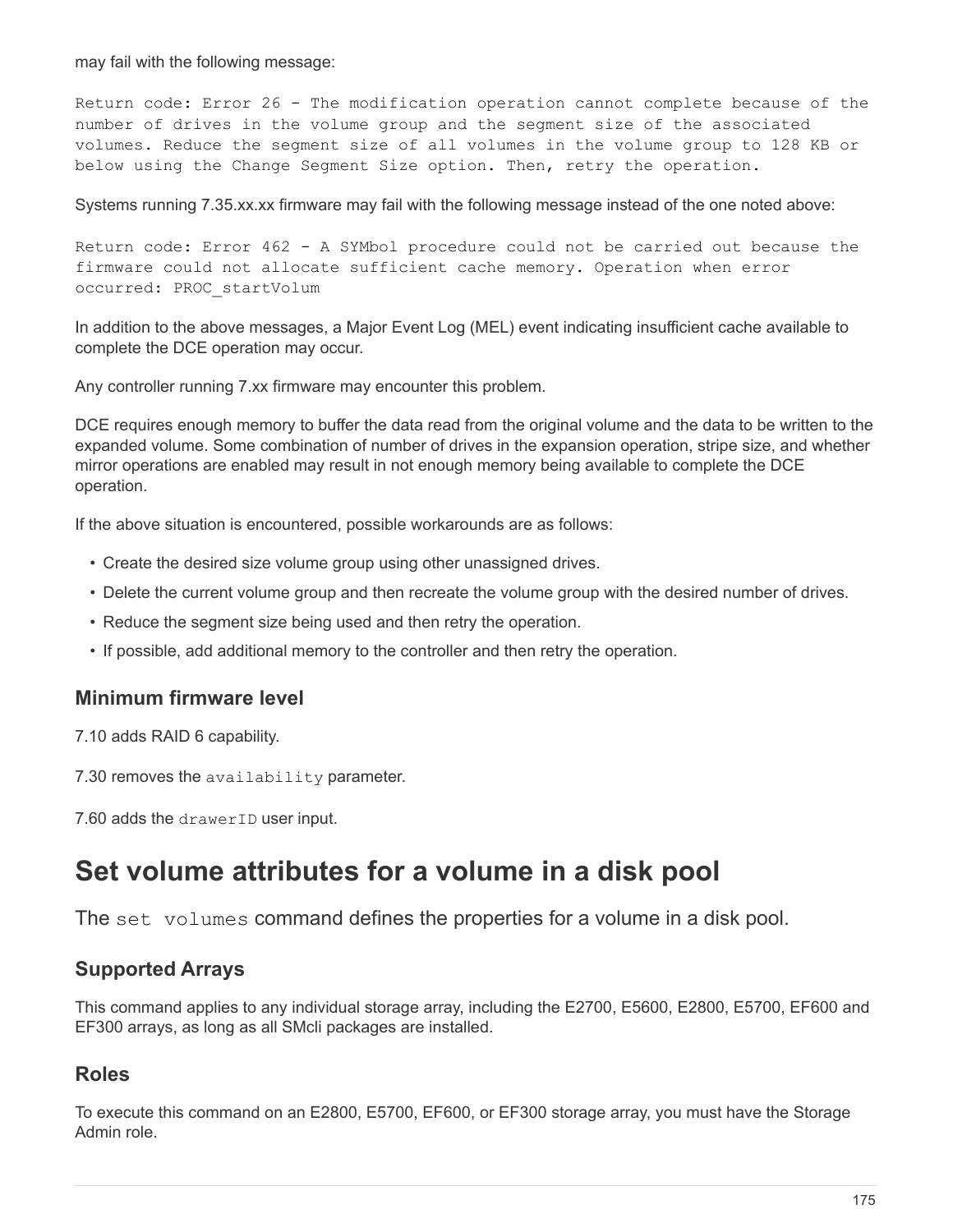## **Context**



In configurations where disk pools consist of more than 32 volumes, the operation can result in host I/O errors or internal controller reboots due to the expiration of the timeout period before the operation completes. If you experience host I/O errors or internal controller reboots, bring the host to a quiescent state, and try the operation again.

## **Syntax**

```
set (allVolumes | volume [volumeName] |
volumes [volumeName1 ... volumeNameN] | volume <"wwID">)
addCapacity = capacityValue[KB|MB|GB|TB|Bytes] |
cacheFlushModifier=cacheFlushModifierValue |
cacheReadPrefetch = (TRUE | FALSE) |
cacheWithoutBatteryEnabled=(TRUE | FALSE) |
mediaScanEnabled=(TRUE | FALSE) |
mirrorCacheEnabled=(TRUE | FALSE) |
preReadRedundancyCheck = (TRUE | FALSE) |
readCacheEnabled=(TRUE | FALSE) |
redundancyCheckEnabled = (TRUE | FALSE) |
segmentSize = segmentSizeValue
userLabel = userlabelValue
writeCacheEnabled=(TRUE | FALSE) |
dataAssuranceDisabled=(TRUE | FALSE)
```

| <b>Parameter</b> | <b>Description</b>                                                                                                                                                                                                                                                            |
|------------------|-------------------------------------------------------------------------------------------------------------------------------------------------------------------------------------------------------------------------------------------------------------------------------|
| allVolumes       | This parameter sets the properties for all of volumes<br>in the storage array.                                                                                                                                                                                                |
| volume           | The name of the volume for which you want to define<br>properties. Enclose the volume name in square<br>brackets ([]). If the volume name has special<br>characters or numbers, you must enclose the volume<br>name in double quotation marks ("") inside square<br>brackets. |
| volume           | The World Wide Identifier (WWID) of the volume for<br>which you want to define properties. Enclose the<br>WWID in double quotation marks ("") inside angle<br>brackets $(<$ >).<br>When running this command, do not<br>use colon separators in the WWID.                     |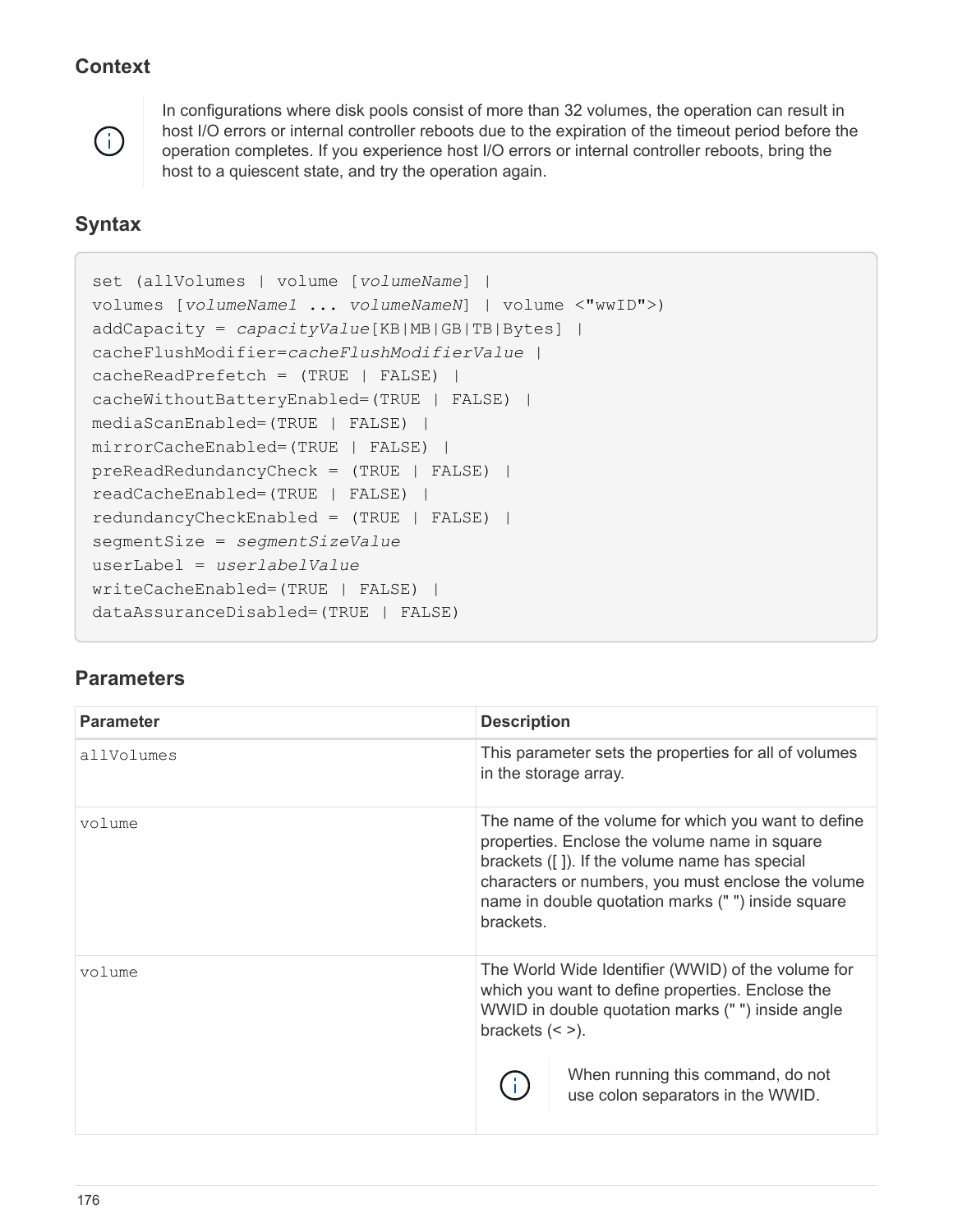| <b>Parameter</b>           | <b>Description</b>                                                                                                                                                                                                                                                      |
|----------------------------|-------------------------------------------------------------------------------------------------------------------------------------------------------------------------------------------------------------------------------------------------------------------------|
| volumes                    | The names of several volumes for which you want to<br>define properties. All of the volumes will have the<br>same properties. Enter the names of the volumes<br>using these rules:                                                                                      |
|                            | • Enclose all of the names in square brackets ([]).                                                                                                                                                                                                                     |
|                            | • Separate each of the names with a space.                                                                                                                                                                                                                              |
|                            | If the volume names have special characters or<br>numbers, enter the names using these rules:                                                                                                                                                                           |
|                            | • Enclose all of the names in square brackets ([]).                                                                                                                                                                                                                     |
|                            | • Enclose each of the names in double quotation<br>marks (" ").                                                                                                                                                                                                         |
|                            | • Separate each of the names with a space.                                                                                                                                                                                                                              |
| addCapacity                | The setting to increase the storage size (capacity) of<br>the volume for which you are defining properties. Size<br>is defined in units of bytes, KB, MB, GB, or TB. The<br>default value is bytes.                                                                     |
|                            | This parameter is not valid for thin volumes.                                                                                                                                                                                                                           |
| cacheFlushModifier         | The maximum amount of time that data for the<br>volume stays in cache before the data is flushed to<br>physical storage. Valid values are listed in the Notes<br>section.                                                                                               |
| cacheReadPrefetch          | The setting to turn on or turn off cache read prefetch.<br>To turn off cache read prefetch, set this parameter to<br>FALSE. To turn on cache read prefetch, set this<br>parameter to TRUE.                                                                              |
| cacheWithoutBatteryEnabled | The setting to turn on or turn off caching without<br>batteries. To turn on caching without batteries, set this<br>parameter to TRUE. To turn off caching without<br>batteries, set this parameter to FALSE.                                                            |
| mediaScanEnabled           | The setting to turn on or turn off media scan for the<br>volume. To turn on media scan, set this parameter to<br>TRUE. To turn off media scan, set this parameter to<br>FALSE. (If media scan is disabled at the storage array<br>level, this parameter has no effect.) |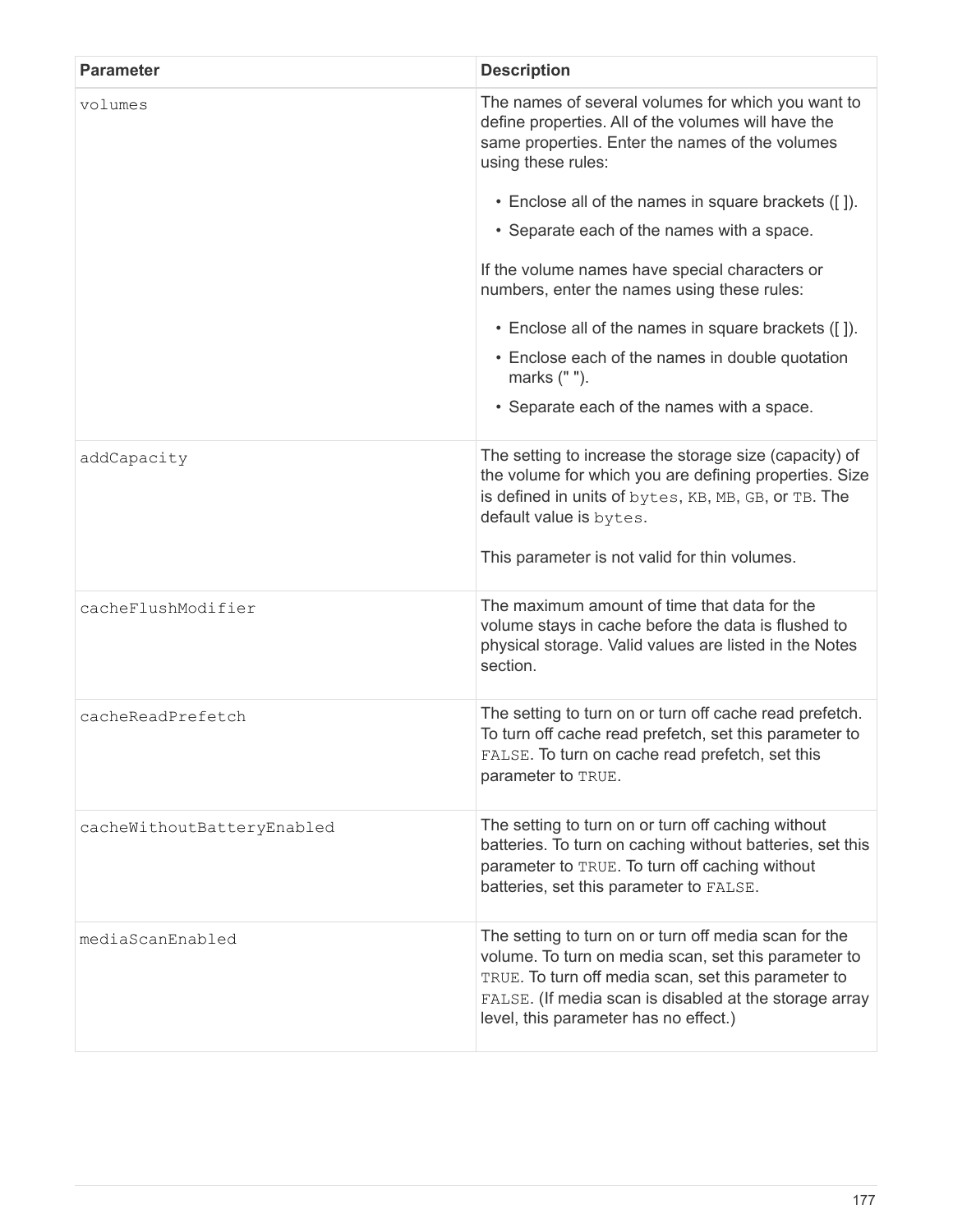| <b>Parameter</b>       | <b>Description</b>                                                                                                                                                                                                                                                                                                                                                                                                                                                                                                            |
|------------------------|-------------------------------------------------------------------------------------------------------------------------------------------------------------------------------------------------------------------------------------------------------------------------------------------------------------------------------------------------------------------------------------------------------------------------------------------------------------------------------------------------------------------------------|
| mirrorCacheEnabled     | The setting to turn on or turn off the mirror cache. To<br>turn on the mirror cache, set this parameter to TRUE.<br>To turn off the mirror cache, set this parameter to<br>FALSE.                                                                                                                                                                                                                                                                                                                                             |
| owner                  | The controller that owns the volume, Valid controller<br>identifiers are a or b, where a is the controller in slotA,<br>andb is the controller in slot B. Use this parameter<br>only if you want to change the volume owner.                                                                                                                                                                                                                                                                                                  |
| preReadRedundancyCheck | The setting to turn on or turn off pre-read redundancy<br>checking. Turning on pre-read redundancy checking<br>verifies the consistency of RAID redundancy data for<br>the stripes containing the read data. Pre-read<br>redundancy checking is performed on read operations<br>only. To turn on pre-read redundancy checking, set<br>this parameter to TRUE. To turn off pre-read<br>redundancy checking, set this parameter to FALSE.<br>Do not use this parameter on non-<br>redundant volumes, such as RAID 0<br>volumes. |
| readCacheEnabled       | The setting to turn on or turn off the read cache. To<br>turn on the read cache, set this parameter to TRUE. To<br>turn off the read cache, set this parameter to FALSE.                                                                                                                                                                                                                                                                                                                                                      |
| redundancyCheckEnabled | The setting to turn on or turn off redundancy checking<br>during a media scan. To turn on redundancy<br>checking, set this parameter to TRUE. To turn off<br>redundancy checking, set this parameter to FALSE.                                                                                                                                                                                                                                                                                                                |
| userLabel              | The new name that you want to give an existing<br>volume. Enclose the new volume name in double<br>quotation marks (" ").                                                                                                                                                                                                                                                                                                                                                                                                     |
| writeCacheEnabled      | The setting to turn on write cache capability.                                                                                                                                                                                                                                                                                                                                                                                                                                                                                |

# **Notes**

When you use this command, you can specify one or more of the optional parameters.

You can apply these parameters to only one volume at a time:

- addCapacity
- segmentSize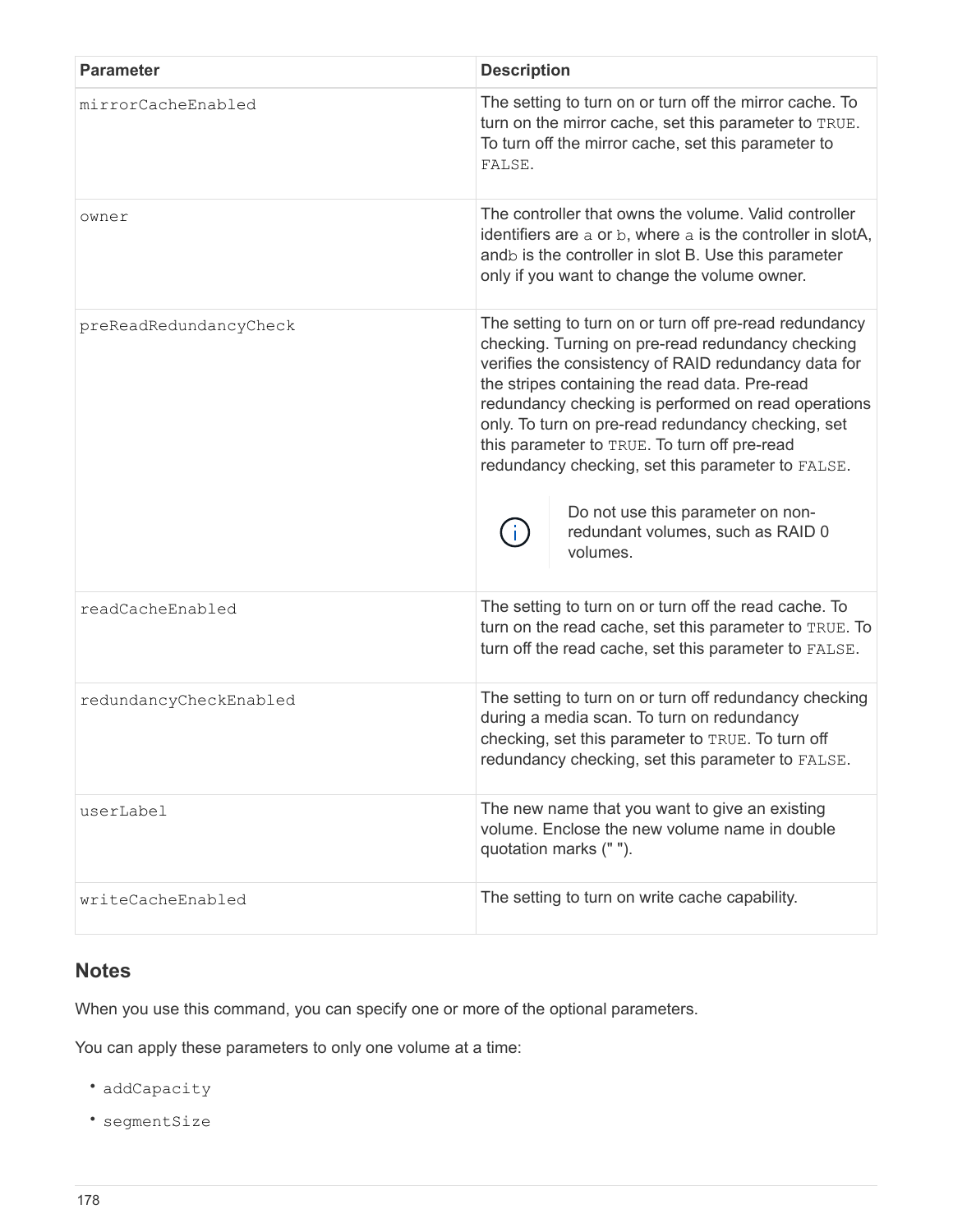• userLabel

#### **Add capacity and segment size**

Setting the addCapacity parameter or the segmentSize parameter starts a long-running operation that you cannot stop. These long-running operations are performed in the background and do not prevent you from running other commands. To show the progress of long-running operations, use the show volume actionProgress command.

### **Cache flush modifier**

Valid values for the cache flush modifier are listed in this table.

| <b>Value</b> | <b>Description</b>                                      |
|--------------|---------------------------------------------------------|
| Immediate    | Data is flushed as soon as it is placed into the cache. |
| .25          | Data is flushed after 250 ms.                           |
| .5           | Data is flushed after 500 ms.                           |
| .75          | Data is flushed after 750 ms.                           |
| 1            | Data is flushed after 1 s.                              |
| 1.5          | Data is flushed after 1500 ms.                          |
| $\sqrt{2}$   | Data is flushed after 2 s.                              |
| 5            | Data is flushed after 5 s.                              |
| 10           | Data is flushed after 10 s.                             |
| 20           | Data is flushed after 20 s.                             |
| 60           | Data is flushed after 60 s (1 min.).                    |
| 120          | Data is flushed after 120 s (2 min.).                   |
| 300          | Data is flushed after 300 s (5 min.).                   |
| 1200         | Data is flushed after 1200 s (20 min.).                 |
| 3600         | Data is flushed after 3600 s (1 hr).                    |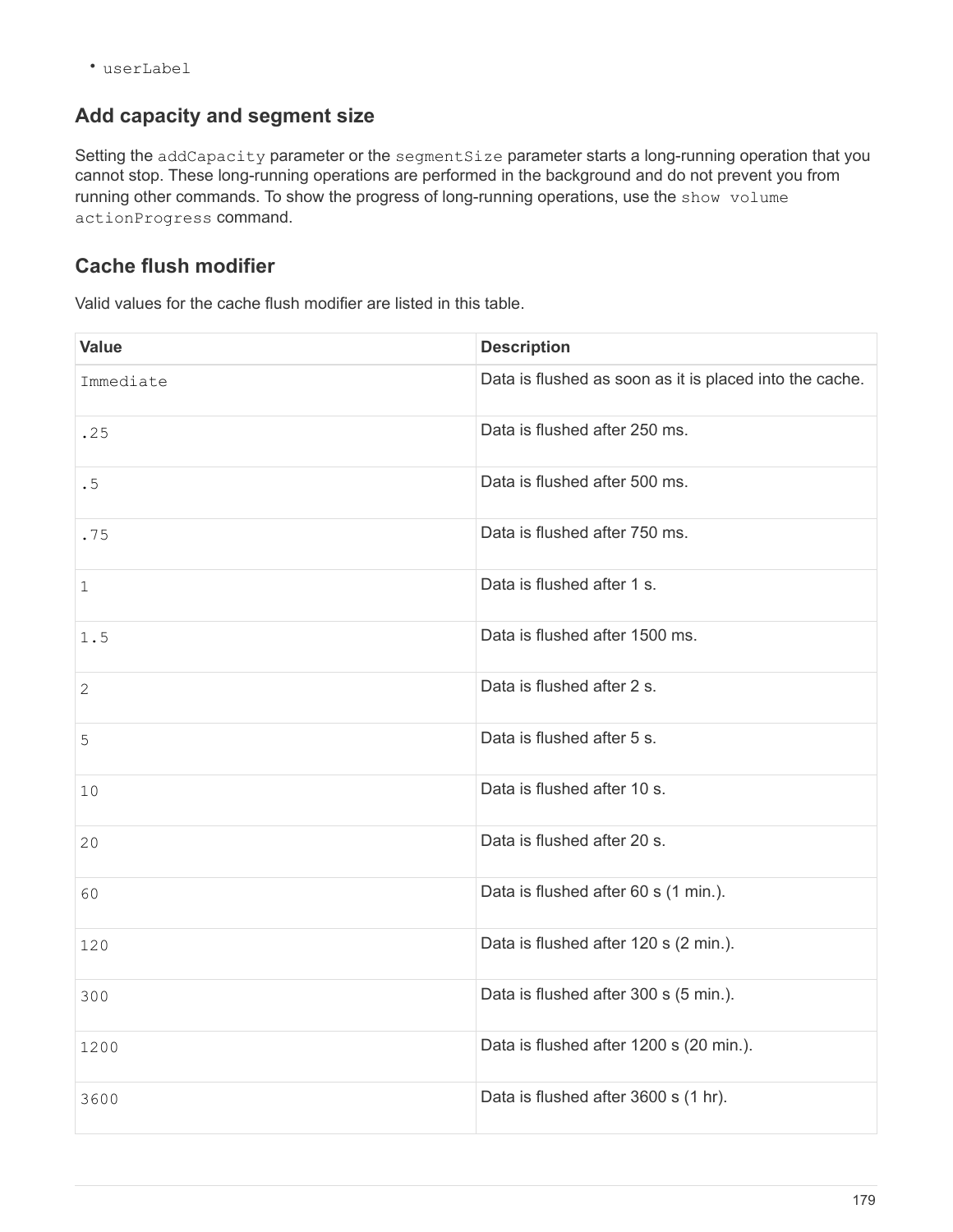| <b>Value</b> | <b>Description</b>                                                                                                                                 |
|--------------|----------------------------------------------------------------------------------------------------------------------------------------------------|
| Infinite     | Data in cache is not subject to any age or time<br>constraints. The data is flushed based on other<br>criteria that are managed by the controller. |

### **Cache without battery enabled**

Write caching without batteries enables write caching to continue if the controller batteries are completely discharged, not fully charged, or not present. If you set this parameter to TRUE without an uninterruptible power supply (UPS) or other backup power source, you can lose data if the power to the storage array fails. This parameter has no effect if write caching is disabled.

## **Modification priority**

Modification priority defines the amount of system resources that are used when modifying volume properties. If you select the highest priority level, the volume modification uses the most system resources, which decreases the performance for host data transfers.

## **Cache read prefetch**

The cacheReadPrefetch parameter enables the controller to copy additional data blocks into cache while the controller reads and copies data blocks that are requested by the host from the drive into cache. This action increases the chance that a future request for data can be fulfilled from cache. Cache read prefetch is important for multimedia applications that use sequential data transfers. The configuration settings for the storage array that you use determine the number of additional data blocks that the controller reads into cache. Valid values for the cacheReadPrefetch parameter are TRUE or FALSE.

# **Segment size**

The size of a segment determines how many data blocks that the controller writes on a single drive in a volume before writing data on the next drive. Each data block stores 512 bytes of data. A data block is the smallest unit of storage. The size of a segment determines how many data blocks that it contains. For example, an 8-KB segment holds 16 data blocks. A 64-KB segment holds 128 data blocks.

When you enter a value for the segment size, the value is checked against the supported values that are provided by the controller at run time. If the value that you entered is not valid, the controller returns a list of valid values. Using a single drive for a single request leaves other drives available to simultaneously service other requests.

If the volume is in an environment where a single user is transferring large units of data (such as multimedia), performance is maximized when a single data transfer request is serviced with a single data stripe. (A data stripe is the segment size that is multiplied by the number of drives in the volume group that are used for data transfers.) In this case, multiple drives are used for the same request, but each drive is accessed only once.

For optimal performance in a multiuser database or file system storage environment, set your segment size to minimize the number of drives that are required to satisfy a data transfer request.

## **Minimum firmware level**

7.83